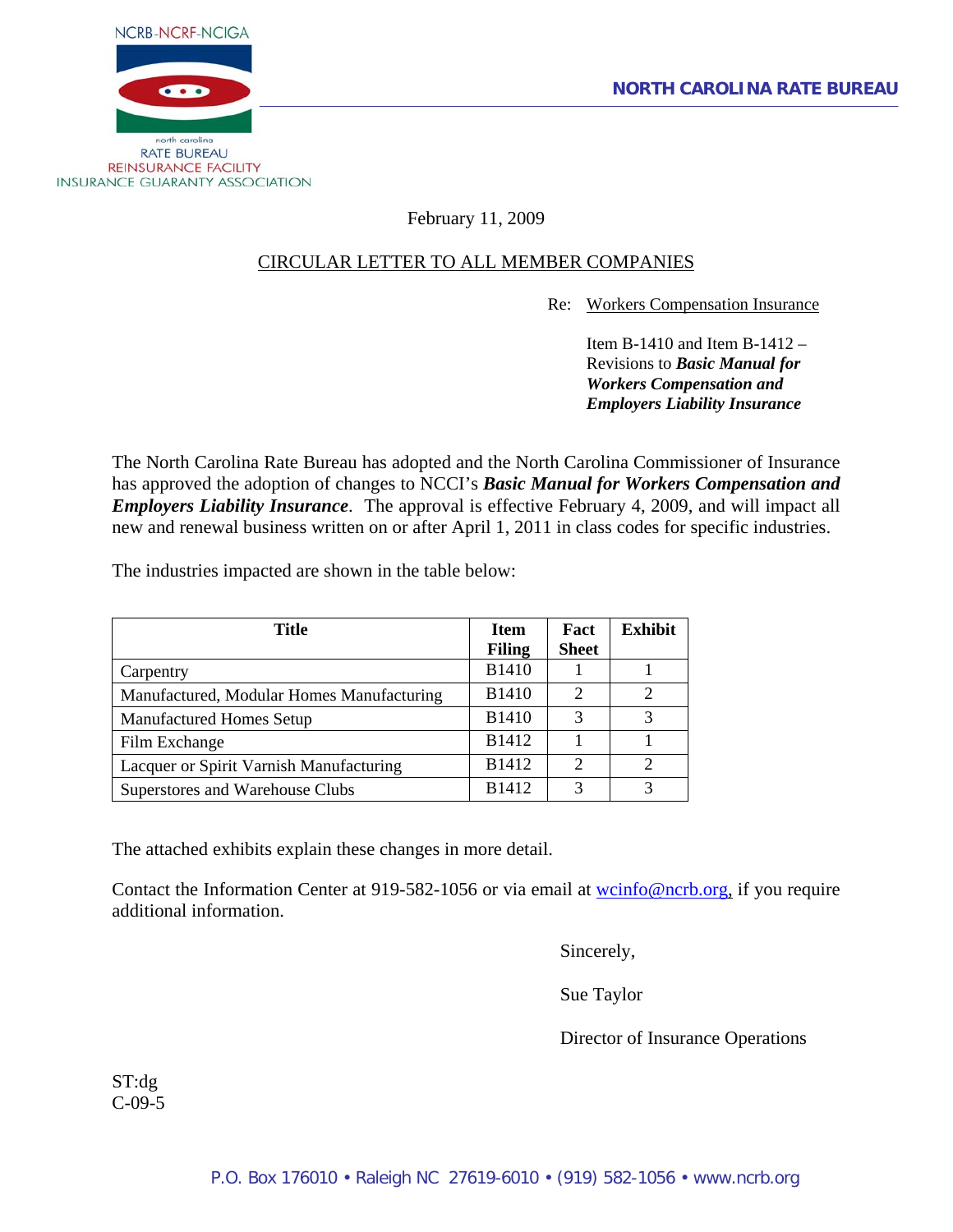# **FILING MEMORANDUM**

# **ITEM B1410—REVISIONS TO BASIC MANUAL CLASSIFICATIONS AND APPENDIX E–CLASSIFICATIONS BY HAZARD GROUP**

# **PURPOSE**

The purpose of this item is to clarify, discontinue, or create certain classifications and classification rules in NCCI's *Basic Manual for Workers Compensation and Employers Liability Insurance* to reflect current business and industry needs. The three industries impacted are shown in the table of contents below.

| <b>Title</b>                                                               | <b>Fact Sheet</b> | <b>Exhibit</b> |
|----------------------------------------------------------------------------|-------------------|----------------|
| <b>Carpentry Shop</b>                                                      |                   |                |
| <b>Two-Year Transition Program Rules and Examples</b>                      |                   |                |
| <b>Two-Year Transition Program Rules and Examples</b><br>(Applies in: VA)  |                   |                |
| Manufactured, Modular Homes Manufacturing                                  | 2                 | 2              |
| <b>Manufactured Homes Setup</b>                                            | 3                 | 3              |
| <b>Basic Manual Appendix E-Table of Classifications by Hazard</b><br>Group |                   |                |
| <b>CCPAP Exhibits</b>                                                      |                   | 5              |
| <b>Assigned Carrier Performance Standards</b>                              |                   | 6              |
| <b>State Special Exhibits</b>                                              |                   |                |

# **BACKGROUND**

NCCI has an ongoing process dedicated to the systematic research, analysis, and maintenance of NCCI's class system. This process ensures that the class system remains healthy, viable, and responsive to the needs of various industry stakeholders. This process also ensures that the system reflects the responses that various industries and their operations make to technological, competitive, and regulatory changes.

Classifications and industry-grouped classifications are analyzed to determine which, if any, should be considered for modernization, consolidation, discontinuation, or clarification. This item includes proposals for the individual classifications identified in each exhibit.

Another objective of the classification project is to simplify the classification section of NCCI's *Basic Manual* by discontinuing redundant phraseologies or streamlining current phraseologies with **format and consistency only** changes. For example, in this filing section headings are removed and added to the underlying code-specific phraseologies, such as Box Mfg. in Exhibit 1.

NCCI's analysis of the class system is national in scope and the recommendations within this item are being proposed in all NCCI states. NCCI recognizes the occasional need for statespecific classification treatments to reflect geographical differences, and such treatments are also included in this filing.

The enclosed materials are copyrighted materials of the National Council on Compensation Insurance, Inc. ("NCCI"). The use of these materials may be governed by a separate contractual agreement between NCCI and its licensees such as an affiliation agreement between you and NCCI. Unless permitted by NCCI, you may not copy, create derivative works (by way of example, create or supplement your own works, databases, software, publications, manuals, or other materials), display, perform, or use the materials, in whole or in part, in any media. Such actions taken by you, or by your direction, may be in violation of federal copyright and other commercial laws. NCCI does not permit or acquiesce such use of its materials. In the event such use is contemplated or desired, please contact NCCI's Legal Department for permission.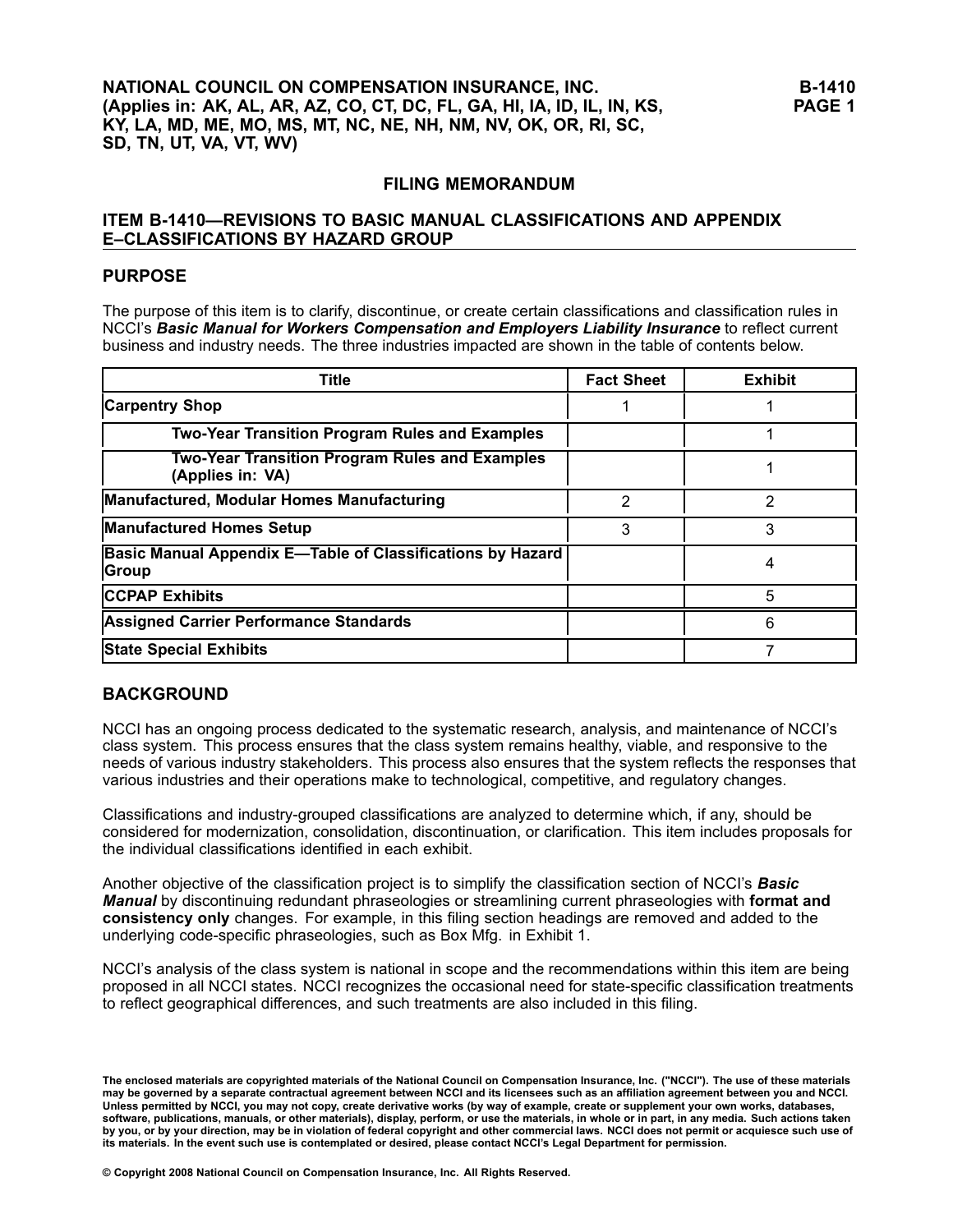# **NATIONAL COUNCIL ON COMPENSATION INSURANCE, INC. (Applies in: AK, AL, AR, AZ, CO, CT, DC, FL, GA, HI, IA, ID, IL, IN, KS, KY, LA, MD, ME, MO, MS, MT, NC, NE, NH, NM, NV, OK, OR, RI, SC, SD, TN, UT, VA, VT, WV)**

#### **FILING MEMORANDUM**

# **ITEM B1410—REVISIONS TO BASIC MANUAL CLASSIFICATIONS AND APPENDIX E–CLASSIFICATIONS BY HAZARD GROUP**

#### **PROPOSAL**

It is proposed that the classifications indicated in the attached exhibits be modernized, consolidated, created, discontinued, or clarified as shown.

This item is broken out in sections as enumerated in the table shown on Page 1. Each section contains <sup>a</sup> fact sheet outlining the proposals relating to that section, as well as the background and basis for the proposed changes, the estimated impact of the proposals, and the details of implementation. Each section also contains exhibits detailing the changes being proposed to NCCI's *Basic Manual.*

#### **IMPACT**

This item will foster the uniform and equitable treatment of risks within each industry. NCCI recognizes that some of our recommendations, such as moving <sup>a</sup> specific operation from one classification to another, may have <sup>a</sup> premium impact for particular risks. Additionally, some of the changes proposed will have <sup>a</sup> loss cost or rate impact. The industry fact sheets outline the potential impacts specific to each of the proposed changes.

#### **IMPLEMENTATION**

In order to implement this item, the attached exhibits detail the changes required in NCCI's *Basic Manual.*

This item is applicable to new and renewal voluntary and assigned risk policies, and will become effective concurrently with each state's approved rate/loss cost filing for the <sup>2011</sup>\* filing cycle. For example, this item will be effective January 1, 2011 for approved rate/loss cost filings that have <sup>a</sup> January 1, 2011 effective date. Similarly, this item will be effective July 1, 2011 for approved rate/loss cost filings that have <sup>a</sup> July 1, 2011 effective date.

A fact sheet may include <sup>a</sup> transition program for one or more of the included proposals. In that instance, the fact sheet will include the actual transition program rules and give the details corresponding to the initiation and final implementation date associated with the transition program.

The following chart shows the proposed effective dates for each state:

| <b>State</b> | Anticipated** Effective Date |
|--------------|------------------------------|
| Alabama      | March 1, 2011                |
| Alaska       | January 1, 2011              |
| Arizona      | October 1, 2011              |
| Arkansas     | July 1, 2011                 |

\* Except in Virginia where it is the 2010 filing cycle

The enclosed materials are copyrighted materials of the National Council on Compensation Insurance, Inc. ("NCCI"). The use of these materials may be governed by a separate contractual agreement between NCCI and its licensees such as an affiliation agreement between you and NCCI. Unless permitted by NCCI, you may not copy, create derivative works (by way of example, create or supplement your own works, databases, software, publications, manuals, or other materials), display, perform, or use the materials, in whole or in part, in any media. Such actions taken by you, or by your direction, may be in violation of federal copyright and other commercial laws. NCCI does not permit or acquiesce such use of its materials. In the event such use is contemplated or desired, please contact NCCI's Legal Department for permission.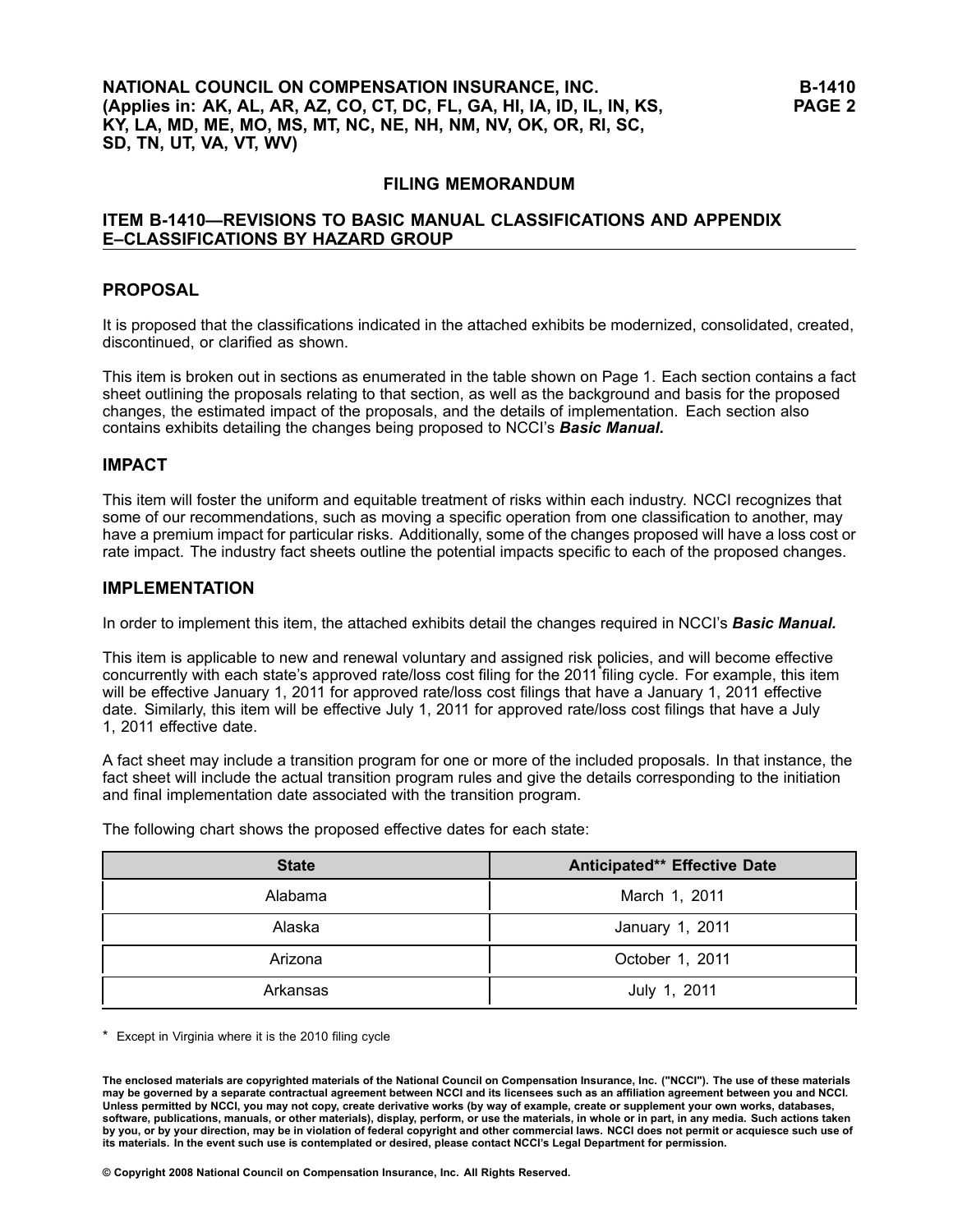# **NATIONAL COUNCIL ON COMPENSATION INSURANCE, INC. (Applies in: AK, AL, AR, AZ, CO, CT, DC, FL, GA, HI, IA, ID, IL, IN, KS, KY, LA, MD, ME, MO, MS, MT, NC, NE, NH, NM, NV, OK, OR, RI, SC, SD, TN, UT, VA, VT, WV)**

#### **FILING MEMORANDUM**

#### **ITEM B1410—REVISIONS TO BASIC MANUAL CLASSIFICATIONS AND APPENDIX E–CLASSIFICATIONS BY HAZARD GROUP**

| <b>State</b>         | Anticipated** Effective Date                                                                                                                                                                                                         |
|----------------------|--------------------------------------------------------------------------------------------------------------------------------------------------------------------------------------------------------------------------------------|
| Colorado             | January 1, 2011                                                                                                                                                                                                                      |
| Connecticut          | January 1, 2011                                                                                                                                                                                                                      |
| District of Columbia | November 1, 2011                                                                                                                                                                                                                     |
| Florida              | January 1, 2011                                                                                                                                                                                                                      |
| Georgia              | May 1, 2011                                                                                                                                                                                                                          |
| Hawaii               | This item will be implemented in Hawaii's loss<br>cost filing proposed effective January 1, 2011.<br>The effective date will be determined upon<br>regulatory approval of the individual carrier's<br>election to adopt this change. |
| Idaho                | January 1, 2011                                                                                                                                                                                                                      |
| <b>Illinois</b>      | January 1, 2011                                                                                                                                                                                                                      |
| Indiana              | January 1, 2011                                                                                                                                                                                                                      |
| lowa                 | January 1, 2011                                                                                                                                                                                                                      |
| Kansas               | January 1, 2011                                                                                                                                                                                                                      |
| Kentucky             | October 1, 2011                                                                                                                                                                                                                      |
| Louisiana            | May 1, 2011                                                                                                                                                                                                                          |
| Maine                | January 1, 2011                                                                                                                                                                                                                      |
| Maryland             | January 1, 2011                                                                                                                                                                                                                      |
| Mississippi          | March 1, 2011                                                                                                                                                                                                                        |
| Missouri             | All rate changes related to this filing are proposed<br>to be effective January 1, 2011 for the voluntary<br>and assigned risk market.                                                                                               |
| Montana              | July 1, 2011                                                                                                                                                                                                                         |
| Nebraska             | February 1, 2011                                                                                                                                                                                                                     |
| Nevada               | March 1, 2011                                                                                                                                                                                                                        |

The enclosed materials are copyrighted materials of the National Council on Compensation Insurance, Inc. ("NCCI"). The use of these materials may be governed by a separate contractual agreement between NCCI and its licensees such as an affiliation agreement between you and NCCI. Unless permitted by NCCI, you may not copy, create derivative works (by way of example, create or supplement your own works, databases, software, publications, manuals, or other materials), display, perform, or use the materials, in whole or in part, in any media. Such actions taken by you, or by your direction, may be in violation of federal copyright and other commercial laws. NCCI does not permit or acquiesce such use of its materials. In the event such use is contemplated or desired, please contact NCCI's Legal Department for permission.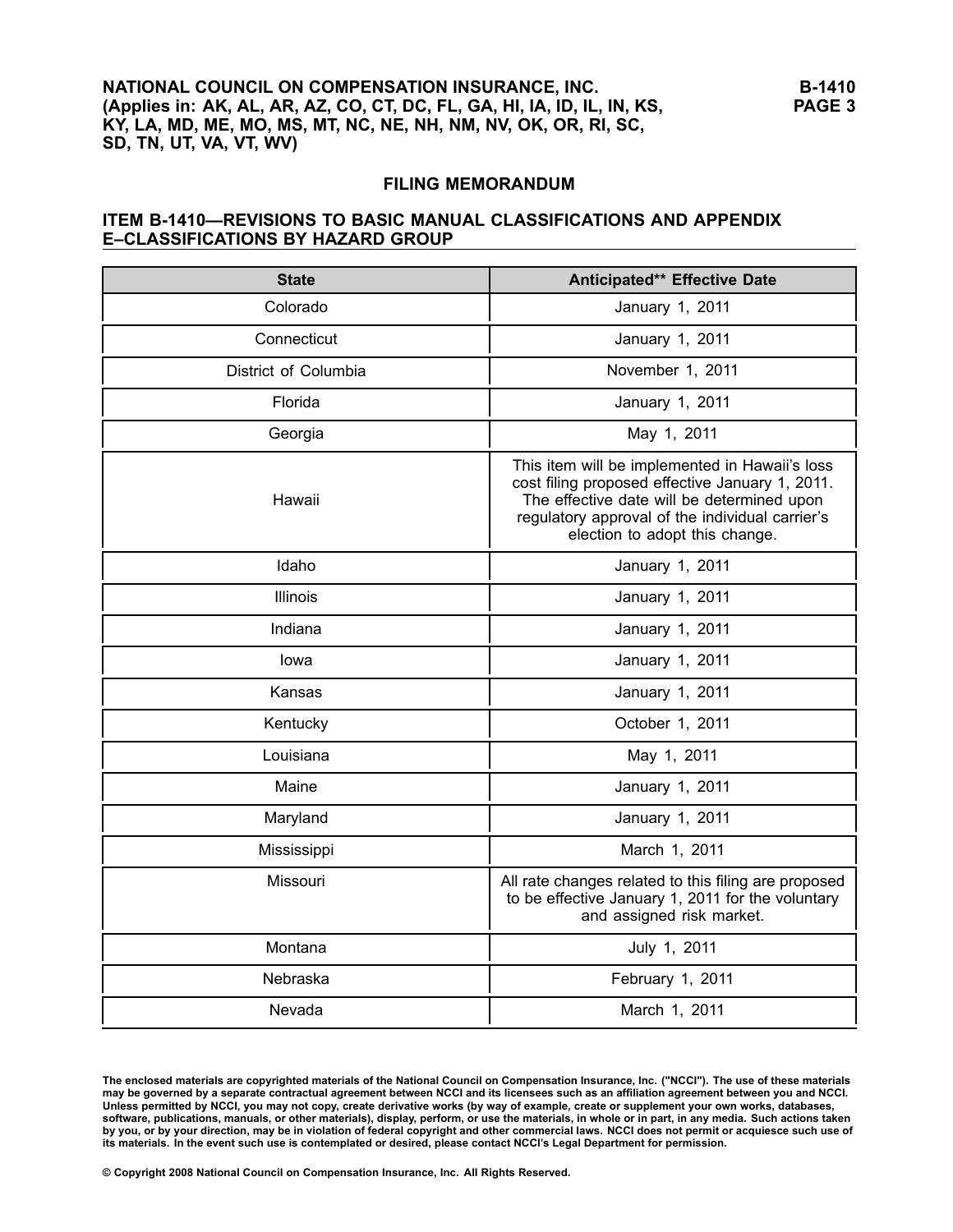# **NATIONAL COUNCIL ON COMPENSATION INSURANCE, INC. (Applies in: AK, AL, AR, AZ, CO, CT, DC, FL, GA, HI, IA, ID, IL, IN, KS, KY, LA, MD, ME, MO, MS, MT, NC, NE, NH, NM, NV, OK, OR, RI, SC, SD, TN, UT, VA, VT, WV)**

#### **FILING MEMORANDUM**

#### **ITEM B1410—REVISIONS TO BASIC MANUAL CLASSIFICATIONS AND APPENDIX E–CLASSIFICATIONS BY HAZARD GROUP**

| <b>State</b>   | Anticipated** Effective Date                                                                                                                                                                                                                                                            |
|----------------|-----------------------------------------------------------------------------------------------------------------------------------------------------------------------------------------------------------------------------------------------------------------------------------------|
| New Hampshire  | January 1, 2011                                                                                                                                                                                                                                                                         |
| New Mexico     | January 1, 2011                                                                                                                                                                                                                                                                         |
| North Carolina | April 1, 2011                                                                                                                                                                                                                                                                           |
| Oklahoma       | January 1, 2011                                                                                                                                                                                                                                                                         |
| Oregon         | January 1, 2011                                                                                                                                                                                                                                                                         |
| Rhode Island   | June 1, 2011                                                                                                                                                                                                                                                                            |
| South Carolina | If there is no rate/loss cost filing for South<br>Carolina in a given year, this item will take<br>effect on South Carolina's "normal" rate effective<br>date. (The "normal" rate effective date is<br>the anniversary date of the state's previous<br>approved rate/loss cost filing). |
| South Dakota   | July 1, 2011                                                                                                                                                                                                                                                                            |
| Tennessee      | March 1, 2011                                                                                                                                                                                                                                                                           |
| Utah           | December 1, 2011                                                                                                                                                                                                                                                                        |
| Vermont        | April 1, 2011                                                                                                                                                                                                                                                                           |
| Virginia       | April 1, 2010                                                                                                                                                                                                                                                                           |
| West Virginia  | July 1, 2011                                                                                                                                                                                                                                                                            |

\*\* Subject to change

The enclosed materials are copyrighted materials of the National Council on Compensation Insurance, Inc. ("NCCI"). The use of these materials may be governed by a separate contractual agreement between NCCI and its licensees such as an affiliation agreement between you and NCCI. Unless permitted by NCCI, you may not copy, create derivative works (by way of example, create or supplement your own works, databases, software, publications, manuals, or other materials), display, perform, or use the materials, in whole or in part, in any media. Such actions taken by you, or by your direction, may be in violation of federal copyright and other commercial laws. NCCI does not permit or acquiesce such use of its materials. In the event such use is contemplated or desired, please contact NCCI's Legal Department for permission.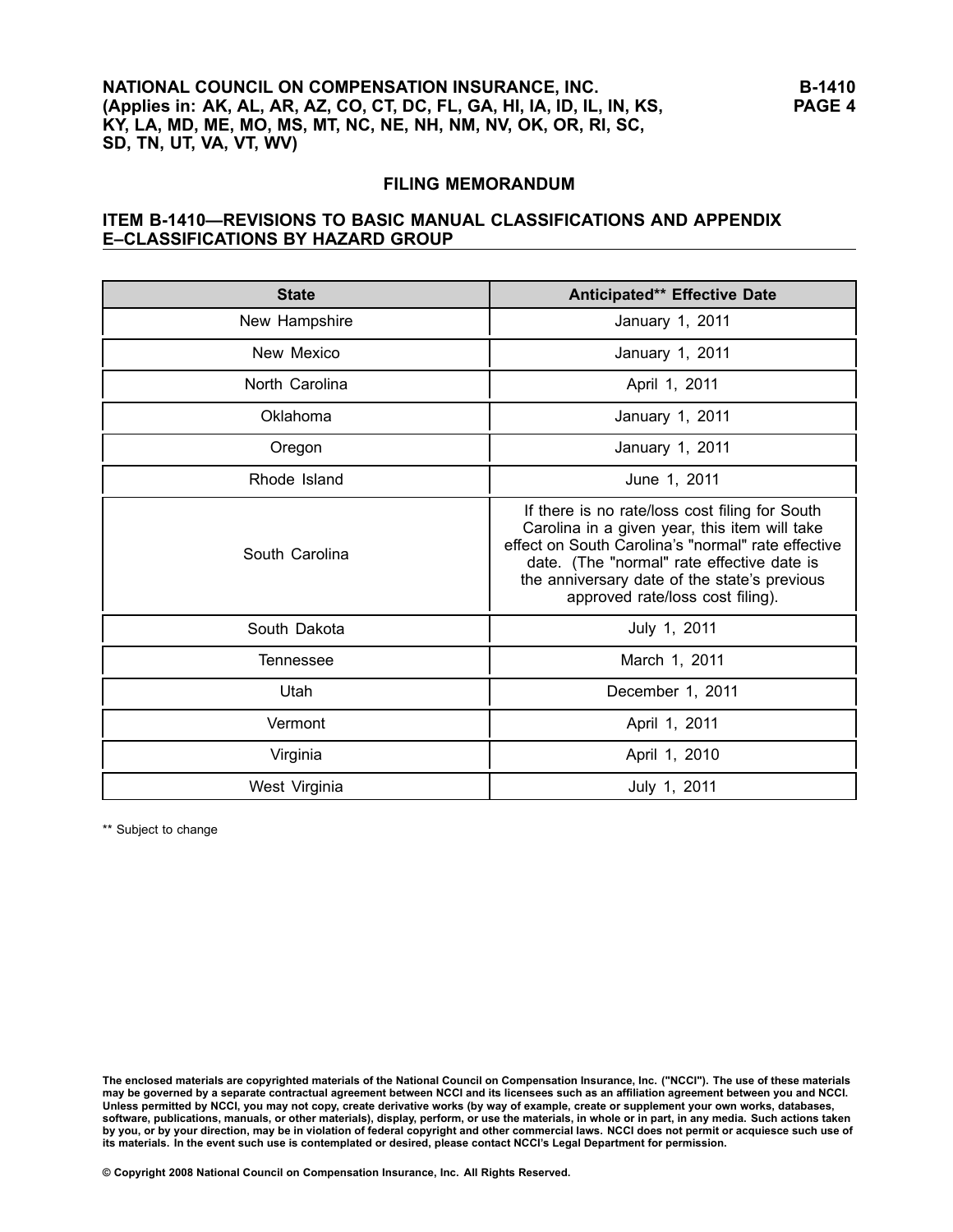# **EXHIBIT 1—FACT SHEET**

# **CARPENTRY SHOP**

# **PROPOSAL**

The focus of the proposed changes for this industry is to combine operations into classifications that reflect exposures common to those operations. Also, several cross-references will be consolidated into the phraseology note of the remaining codes in this industry.

#### **NCCI recommends the following national treatment for classifications:**

- 1. Discontinue Code 2812—Cabinet Works—With Power Machinery and combine the existing exposure into Code 2883—Furniture Mfg.—Wood—NOC. It is also proposed to revise the phraseology of Code 2883 to: Furniture Manufacturing and Cabinet Shop—Wood—NOC. The phraseology note will list <sup>a</sup> range of operations from both cabinet shop work to wood furniture manufacturing. Several types of materials used in this new combined code will be listed, such as wood, laminates, engineered wood products, hardy plank, plywood, formica, and any incidental application of stain, lacquer, or finish.
- 2. Discontinue the following cross-reference phraseologies for Code 2883: Billiard Table Mfg., Box Mfg.—Cigar—Wood, Cabinet Mfg. for Audio or Video Device, Piano Case Mfg., and Trunk Mfg. These operations will be included in the reference note of the new phraseology for Code 2883.
- 3. Revise the phraseology of Code 2802—Carpentry—Shop Only & Drivers to include several products. It is recommended that the following cross-reference phraseologies be discontinued: Door, Sash, or Assembled Millwork Mfg.—Wood & Drivers; Fence Mfg.—Wood, Picket & Drivers; Laminated Wood Building Beams and Columns Mfg. & Drivers; Prefabricated House Mfg.—Wood & Drivers; and Sash, Door, or Assembled Millwork—Mfg.—Wood & Drivers.
- 4. Discontinue the cross-reference for Code 2881—Cabinet Works—No Power Woodworking Machinery, and Sign Manufacturing—Wood—No Painting or Using Power Machinery. These operations will be described by the new phraseology for Code 2881—Furniture Manufacturing and Cabinet Shop—Assembly by Hand—Wood.
- 5. Revise the phraseology note of Code 9501—Sign Manufacturing—Wood—Painting, Spraying, Sandblasting With or Without Power Machinery & Drivers to reflect the replacement of Code 2812 with Code 2883.

#### **Alaska Specific:**

NCCI recommends that Alaska discontinue its state special phraseologies for Code 2881—Furniture Assembly—Wood—From Manufactured Parts, and Code 2883—Furniture—Wood—NOC, and adopt the national proposal to be consistent with the changes proposed nationally.

#### **Colorado Specific:**

NCCI recommends that Colorado discontinue its state special phraseology for Code 2883—Store Fixtures Mfg.—Wood NOC and adopt the national proposal to be consistent with the changes proposed nationally.

#### **Hawaii Specific:**

NCCI recommends that Hawaii discontinue its state special phraseologies for Code 2881—Sign Manufacturing—Wood—No Painting, Using Power Machinery, and Code 2812—Sign Manufacturing—Wood—No Painting or Using Power Machinery, and adopt the national proposal to be consistent with the changes proposed nationally.

#### **Oregon Specific:**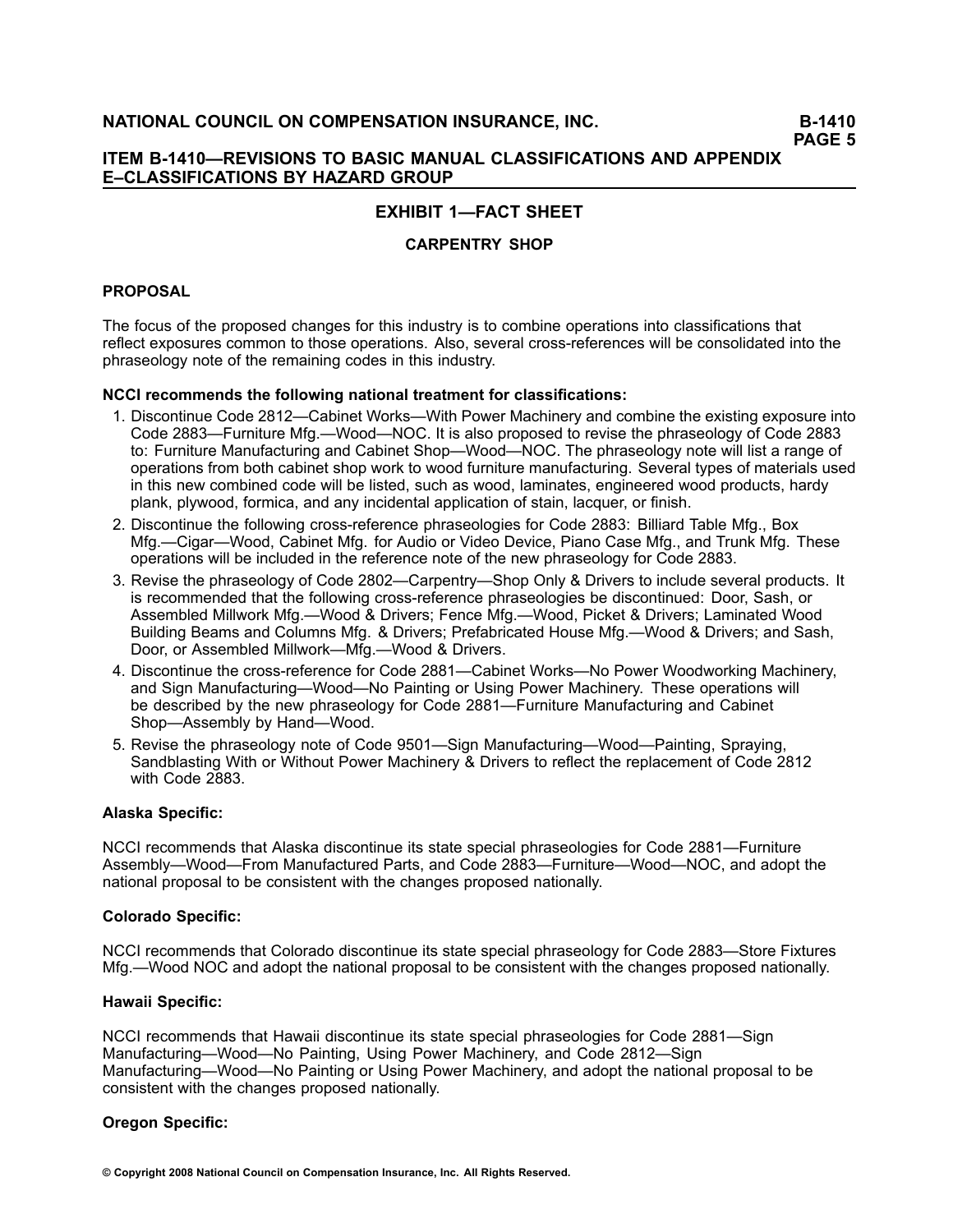# **ITEM B1410—REVISIONS TO BASIC MANUAL CLASSIFICATIONS AND APPENDIX E–CLASSIFICATIONS BY HAZARD GROUP**

# **EXHIBIT 1—FACT SHEET (CONT'D)**

NCCI recommends that Oregon discontinue the state special treatment under Code 2802 for Carpentry—Shop Only & Drivers, and Code 2812—Cabinet Works—With Power Machinery, and adopt the national proposal to be consistent with the changes proposed nationally.

#### **Virginia Specific:**

NCCI recommends that Virginia update the Scopes descriptions for Code 2797, Code 2799, Code 2805, Code 2812, Code 2881, Code 2883, Code 3822, Code 3824, Code 5403, Code 6400, Code 7228, Code 7229, Code 8380, and Code 9501 to reflect the changes being made.

# **BACKGROUND AND BASIS FOR CHANGE**

Each code is distinct in the types of products that are included within the classification. The processes for the classifications range from simple, easy-to-produce items that are made quickly to items that can take quite <sup>a</sup> bit of time and effort to produce.

Carpentry Shop products (Code 2802)—which include doors and frames, wood picket fences, wood roof trusses, ladders, stairs, banisters, and laminated wood beams and columns—are relatively simple to produce, with high production of units. They may have <sup>a</sup> sanded finish, such as <sup>a</sup> door, or be made from finished lumber, such as <sup>a</sup> ladder or wood roof truss that does not need to be sanded or stained.

Cabinet Works products (Code 2812)—which include kitchen and bath cabinets, signs (no painting), wood cabinets and showcases, and store and office fixtures—are custom in nature, with <sup>a</sup> lower production of units. This includes <sup>a</sup> substantial amount of finish work such as painting, staining, laminating, applying hardware, and installing support devices to attach the products to <sup>a</sup> wall or floor. There is also <sup>a</sup> great deal of assembly work, laminating, and finishing of the product in the shop. Items manufactured typically need to be installed by contractors or the manufacturer's installation crew, which is separately rated.

Furniture Mfg.—Wood products (Code 2883)—which include billiard tables, piano cases, cabinets for audio visual devices, trunks, dining room sets, bedroom sets, chairs, tables, and couches—are very complex to manufacture. Items such as chairs that are identical can be mass-produced; however, chairs that are unique or are antique reproductions might be produced in fewer numbers. An item that requires <sup>a</sup> custom order of <sup>a</sup> specific pattern or fabric would also be a low-production item.

Cabinet makers are making complex items, such as entertainment centers, which are more like furniture. At the same time, furniture makers are making products that are less complex in design and manufacturing, and they use the same engineered wood products and fiberboard that cabinet shops use.

With the use of the same building materials, such as laminated lumber or pressboard with a high-gloss laminate coating, more and more furniture, and kitchen and bathroom cabinets, are being sold as boxed furniture in <sup>a</sup> knockdown state for the customer to assemble. The line between the two types of shops and the products they manufacture is no longer clear.

# **IMPACT**

This item proposes that Code 2812 be discontinued with its experience combined into newly defined national Code 2883. A review has been conducted using the latest approved loss cost or rate filing experience to determine the need for <sup>a</sup> loss cost or rate transition program. Based upon the result of that review, <sup>a</sup> national two-year transition program is being proposed in all states that currently have both Codes 2812 and 2883. Using <sup>a</sup> transition program will help minimize the impact to both individual risk premium charges and overall statewide premium.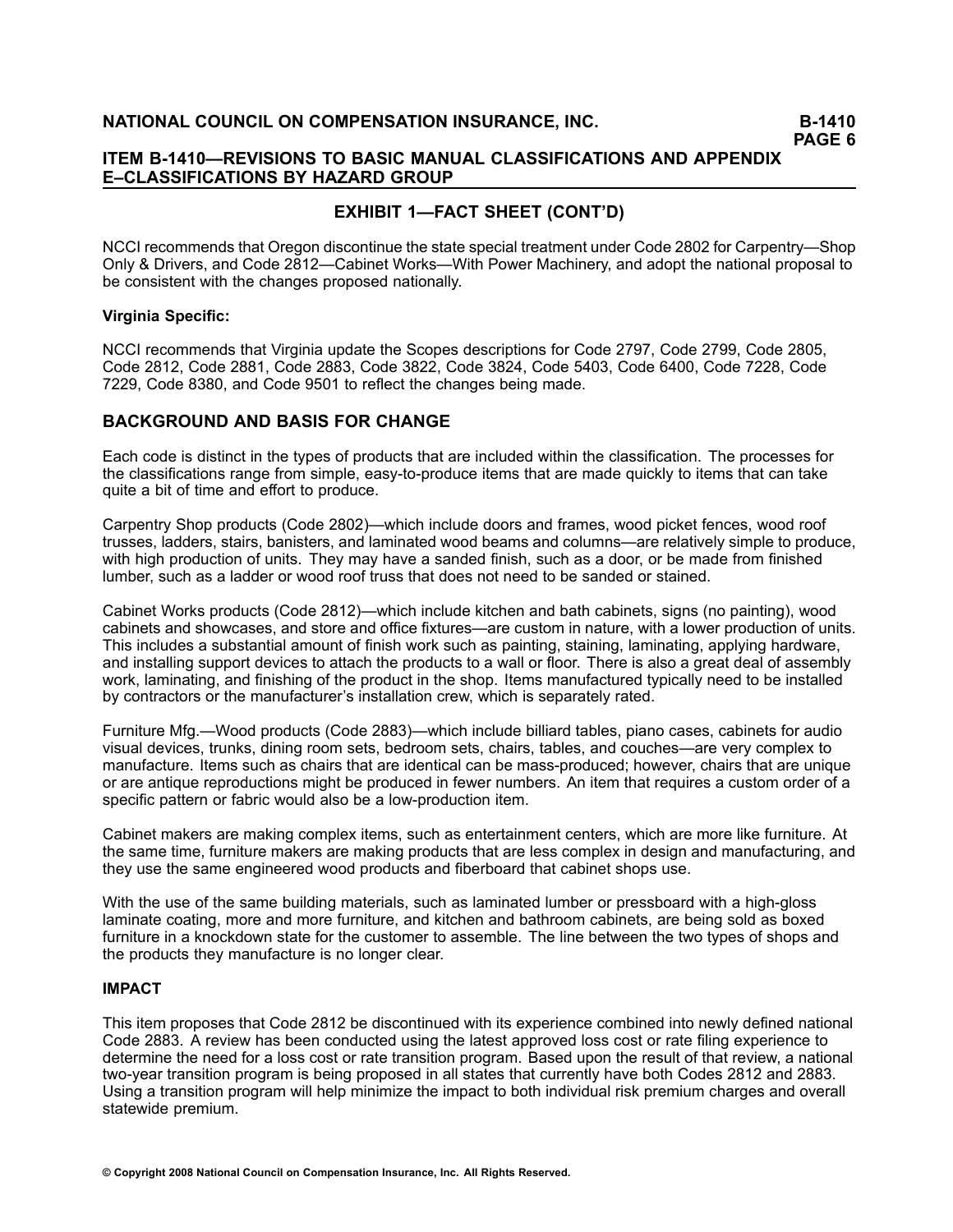# **ITEM B1410—REVISIONS TO BASIC MANUAL CLASSIFICATIONS AND APPENDIX E–CLASSIFICATIONS BY HAZARD GROUP**

# **EXHIBIT 1—FACT SHEET (CONT'D)**

The other changes to this industry primarily consist of the consolidation of cross-references into the actual classification wording. This consolidation is not expected to result in <sup>a</sup> reclassification of risk payroll or change in loss costs, rates, or premium.

#### **Alaska Specific:**

It is proposed that Alaska adopt the newly proposed national treatment. This would require the removal of the state special phraseologies for Code 2881—Furniture Assembly—Wood—From Manufactured Parts, and Code 2883—Furniture Mfg.—Wood—NOC. The elimination of the state special phraseologies is not expected to result in <sup>a</sup> reassignment of payroll or in <sup>a</sup> premium change beyond that stated in the national proposal.

#### **Colorado Specific:**

It is proposed that Colorado adopt the newly proposed national treatment. This would require the removal of their state special phraseology for Code 2883—Store Fixtures Mfg.—Wood NOC. The elimination of the state special phraseology is not expected to result in <sup>a</sup> reassignment of payroll or in <sup>a</sup> premium change.

#### **Hawaii Specific:**

It is proposed that Hawaii adopt the newly proposed national treatment. This would require the removal of the state special phraseologies for Code 2881—Sign Manufacturing—Wood—No Painting, Using Power Machinery, and Code 2812—Sign Manufacturing—Wood—No Painting or Using Power Machinery. The elimination of the state special phraseologies is not expected to result in <sup>a</sup> reassignment of payroll or in <sup>a</sup> premium change beyond that stated in the national proposal.

#### **Oregon Specific:**

It is proposed that Oregon adopt the newly proposed national treatment. This would require the removal of the statespecial reference phraseology under discontinued Code 2812—Cabinet Works—With Power Machinery. The elimination of the state-special phraseology is not expected to result in a reassignment of payroll or in <sup>a</sup> premium change beyond that which is stated in the national proposal.

#### **Virginia Specific:**

NCCI recommends that Virginia update the Scope descriptions for Code 2797, Code 2799, Code 2805, Code 2812, Code 2881, Code 2883, Code 3822, Code 3824, Code 5403, Code 6400, Code 7228, Code 7229, Code 8380, and Code 9501 to reflect the changes being made.

It is proposed that Virginia adopt the newly proposed national treatment for Code 2883 and discontinue national Code 2812. A review has been conducted using the latest approved loss cost or rate filing experience to determine the need for <sup>a</sup> loss cost or rate transition program. Based upon the result of that review, <sup>a</sup> two-year transition program is being proposed in Virginia. Using a transition program will help minimize the impact to both individual risk premium charges and overall statewide premium.

#### **IMPLEMENTATION**

This item is applicable to new and renewal voluntary and assigned risk policies, and will become effective concurrently with each state's approved rate/loss cost filing for the 2011 filing cycle. For example, this item will be effective January 1, 2011 for approved rate/loss cost filings that have <sup>a</sup> January 1, 2011 effective date. Similarly, this item will be effective July 1, 2011 for approved rate/loss cost filings that have <sup>a</sup> July 1, 2011 effective date.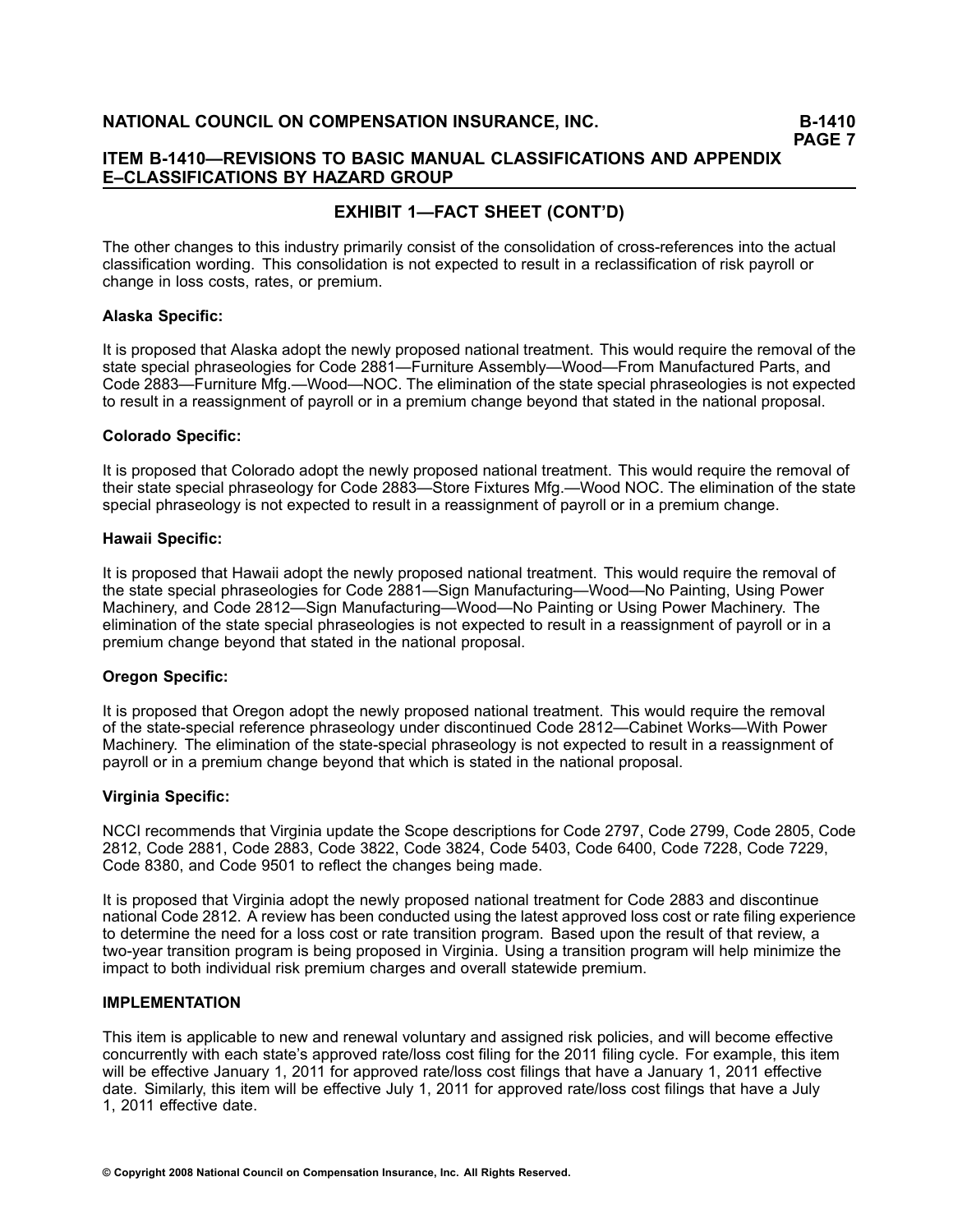# **EXHIBIT 1—FACT SHEET (CONT'D)**

This fact sheet includes a two-year transition program. The following pages include the actual transition program rules along with an example of the transition program calculations. The rules give additional detail to the initiation and final implementation dates associated with this transition program.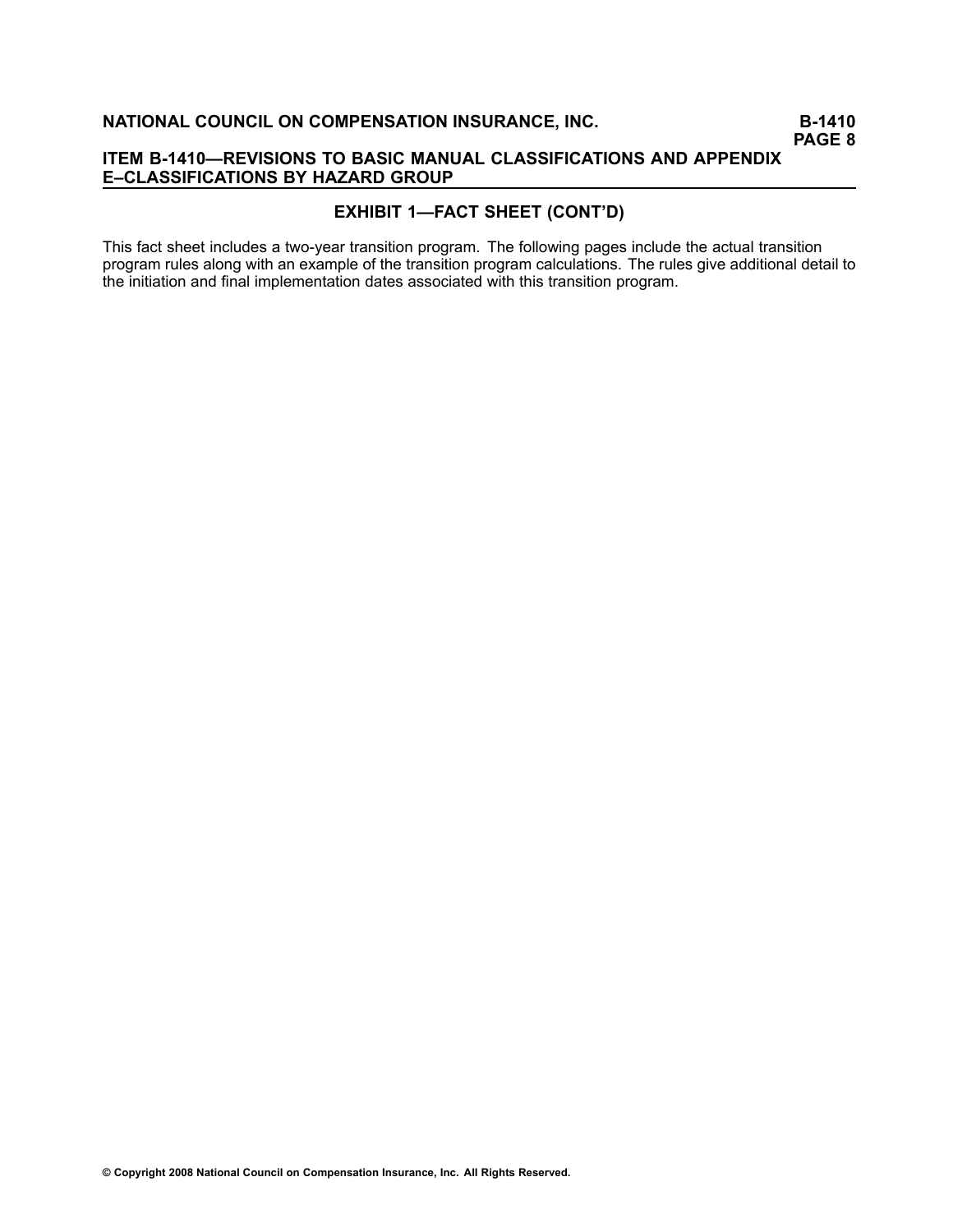## **EXHIBIT 1—NATIONAL CLASSIFICATIONS BASIC MANUAL—2001 EDITION CARPENTRY SHOP CLASSIFICATIONS**

#### **[2802](file:///C:/manuscript/hyperlink.asp?docid=2802<?Pub & EntityName=amp>manualtitle=scopesxml) CARPENTRY—SHOP ONLY & DRIVERS**

Includes shop fabrication of wood roof and building trusses, stairs, stair steps, rails, railings, banisters, sash, door or assembled millwork, wood picket fence manufacturing, laminated wood building beams and columns manufacturing. Installation to be separately rated.

Codes [2802](file:///C:/manuscript/hyperlink.asp?docid=2802<?Pub & EntityName=amp>manualtitle=scopesxml) and [2731—](file:///C:/manuscript/hyperlink.asp?docid=2731<?Pub & EntityName=amp>manualtitle=scopesxml)Planing or molding mill shallmust not be assigned to the same risk unless the operations described by these classifications are conducted as separate and distinct businesses. Commercial lumberyards, building material dealers, or fuel and material dealers to be separately rated. Where a risk deals in any lumber or building materials or in any fuel and materials in addition to performing carpentry shop operations, all yard operations, including all drivers, shallmust be rated in the appropriate yard classification, Code [8232](file:///C:/manuscript/hyperlink.asp?docid=8232<?Pub & EntityName=amp>manualtitle=scopesxml).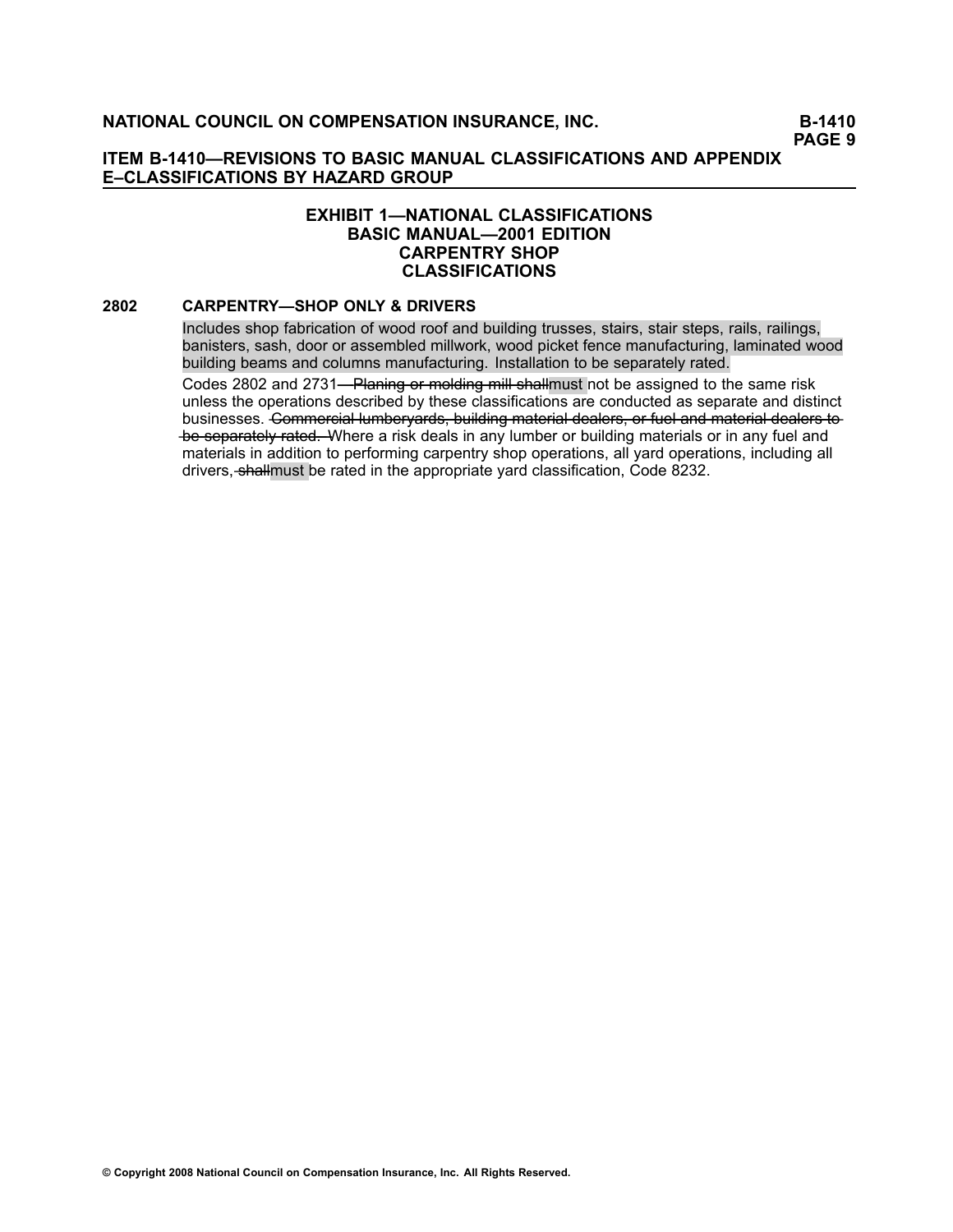**PAGE 10**

# **ITEM B1410—REVISIONS TO BASIC MANUAL CLASSIFICATIONS AND APPENDIX E–CLASSIFICATIONS BY HAZARD GROUP**

## **EXHIBIT 1—NATIONAL CLASSIFICATIONS BASIC MANUAL—2001 EDITION CARPENTRY SHOP CLASSIFICATIONS**

## **[2881](file:///C:/manuscript/hyperlink.asp?docid=2881<?Pub & EntityName=amp>manualtitle=scopesxml) FURNITURE MANUFACTURING AND CABINET SHOP—ASSEMBLY BY HAND—WOOD<del>—FROM MANUFACTURED PARTS.</del>**

Includes hand assembling of parts or signs manufactured by others and finishing. Codes [2881](file:///C:/manuscript/hyperlink.asp?docid=2881<?Pub & EntityName=amp>manualtitle=scopesxml), [2883](file:///C:/manuscript/hyperlink.asp?docid=2883<?Pub & EntityName=amp>manualtitle=scopesxml), and [2735](file:///C:/manuscript/hyperlink.asp?docid=2735<?Pub & EntityName=amp>manualtitle=scopesxml) must not be assigned to the same risk unless the operations described by these classifications are conducted as separate and distinct businesses.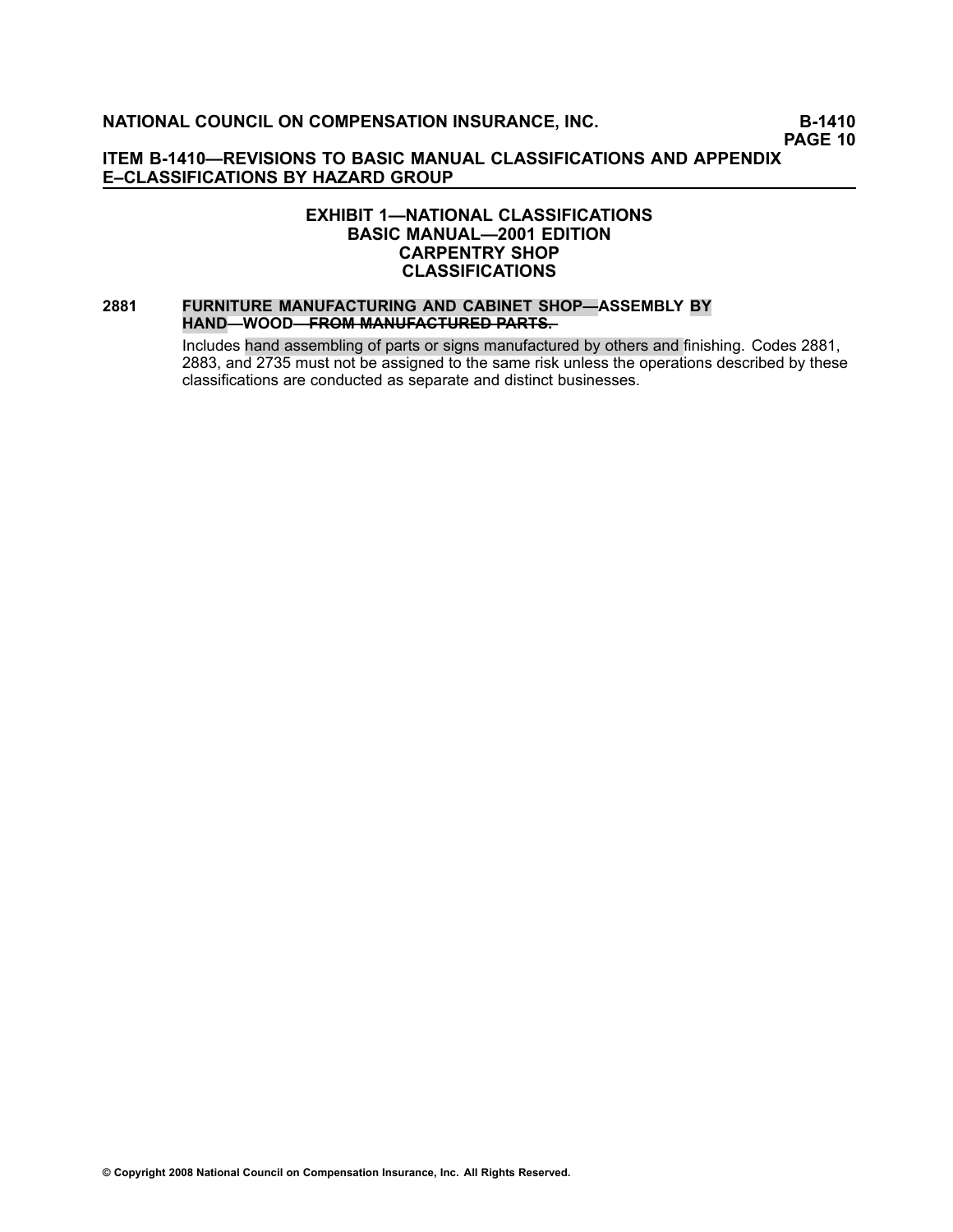**PAGE 11**

**ITEM B1410—REVISIONS TO BASIC MANUAL CLASSIFICATIONS AND APPENDIX E–CLASSIFICATIONS BY HAZARD GROUP**

## **EXHIBIT 1—NATIONAL CLASSIFICATIONS BASIC MANUAL—2001 EDITION CARPENTRY SHOP CLASSIFICATIONS**

#### **CURRENT NATIONAL PHRASEOLOGY TO REMAIN EFFECTIVE UNTIL THE COMPLETION DATE OF THE TRANSITION PROGRAM \* OF THIS ITEM**

#### **[2883](file:///C:/manuscript/hyperlink.asp?docid=2883<?Pub & EntityName=amp>manualtitle=scopesxml) FURNITURE MFG.—WOOD—NOC.**

Includes assembling or finishing.

#### **TO BE IMPLEMENTED ON THE COMPLETION DATE OF THE TRANSITION PROGRAM FOR EACH STATE**

#### **[2883](file:///C:/manuscript/hyperlink.asp?docid=2883<?Pub & EntityName=amp>manualtitle=scopesxml) FURNITURE <del>MFG.</del>MANUFACTURING AND CABINET SHOP—WOOD—NOG—</del>**

Includes assembling or finishing with power machinery. Types of materials used in the manufacture of either furniture or cabinets include wood, laminates, engineered wood products, hardy plank, plywood, and formica. Any stain or lacquer that may be applied is also included.

Other operations assigned to this code include: sign manufacturing—wood—no painting, with power machinery; billiard table manufacturing; cabinet manufacturing for audio or visual devices and the installation of components; piano case manufacturing; trunk manufacturing; and cigar box manufacturing.

Codes 2883, 2881, and 2735 must not be assigned to the same risk unless the operations described by these classifications are conducted as separate and distinct businesses.

\* For all applicable states, the two year transition program will be initiated concurrent with each state's approved rate/loss cost filing effective date for 2011 filing cycle. Refer to the state chart in the implementation section of the Filing Memorandum.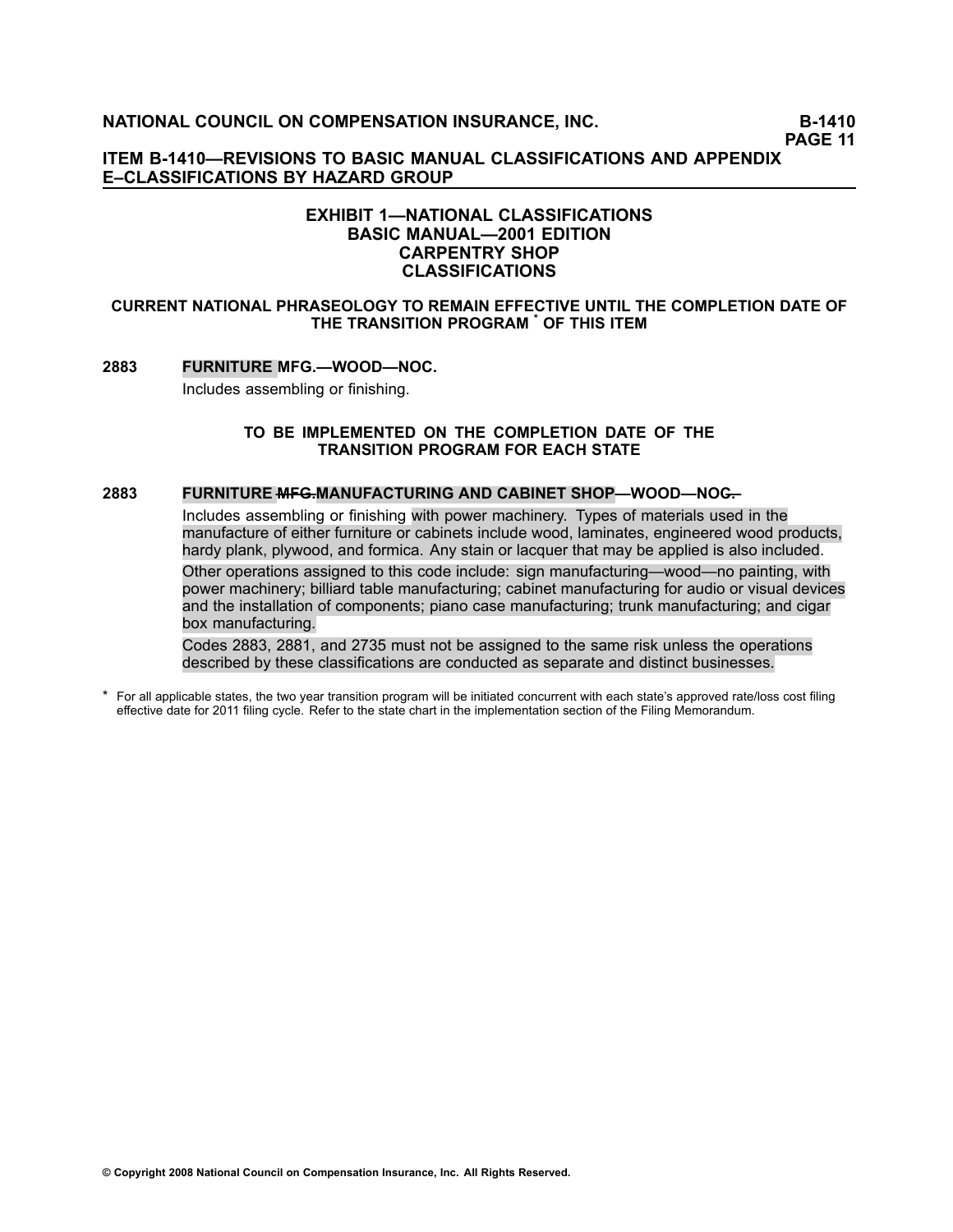# **EXHIBIT 1—NATIONAL CLASSIFICATIONS BASIC MANUAL—2001 EDITION CARPENTRY SHOP CLASSIFICATIONS**

#### **—C—A—B—I—N—E—T**—**—W—O—R—K—S**

**[2881](file:///C:/manuscript/hyperlink.asp?docid=2881<?Pub & EntityName=amp>manualtitle=scopesxml) <b>A**-Power Woodworking Machinery. Shall not be assigned to a risk engaged in operations -described by another classification unless the operations subject to Code 2881 are conducted as a separate and distinct business.

**2812 With Power Machinery**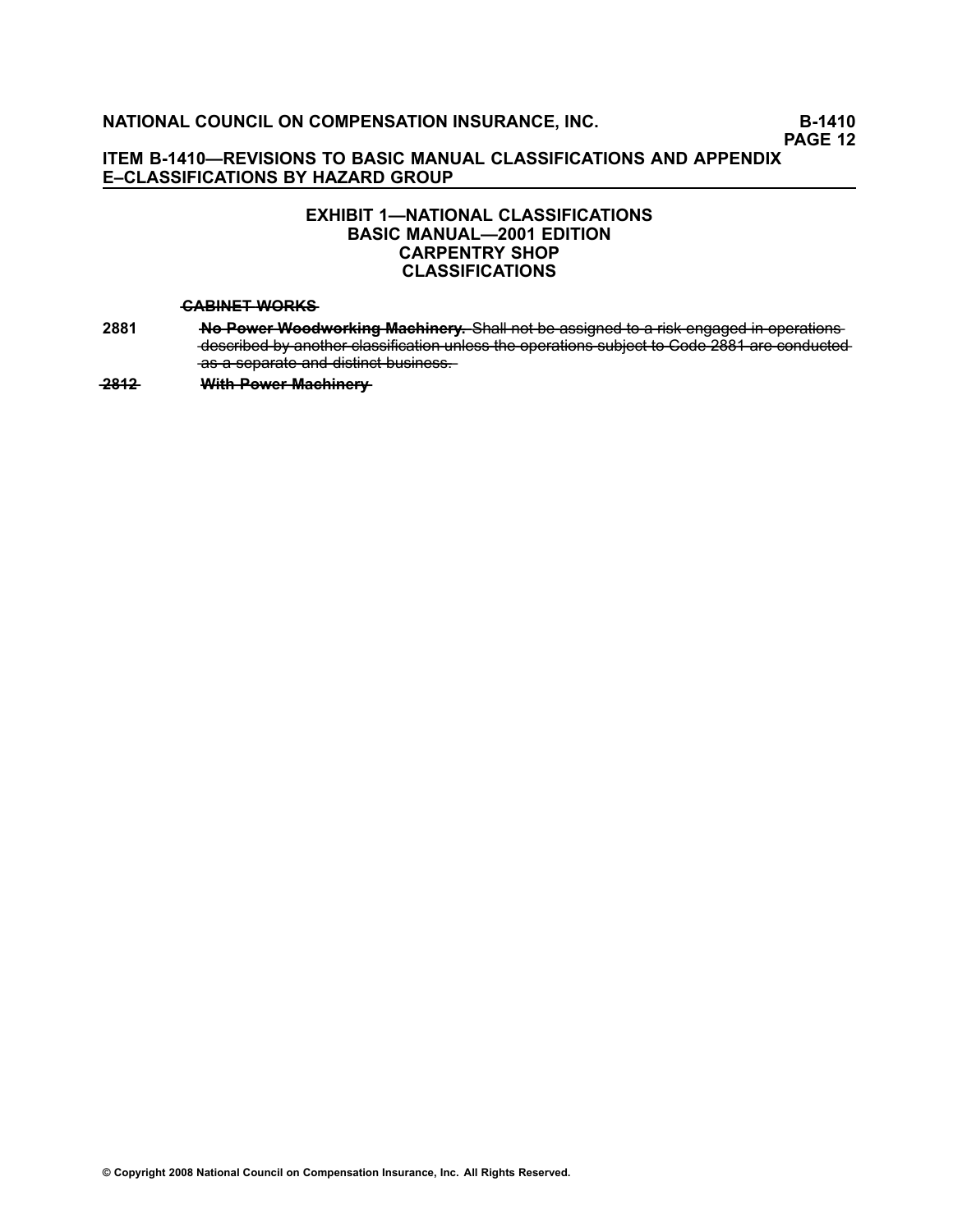**PAGE 13**

**ITEM B1410—REVISIONS TO BASIC MANUAL CLASSIFICATIONS AND APPENDIX E–CLASSIFICATIONS BY HAZARD GROUP**

## **EXHIBIT 1—NATIONAL CLASSIFICATIONS BASIC MANUAL—2001 EDITION CARPENTRY SHOP CLASSIFICATIONS**

#### **CURRENT NATIONAL PHRASEOLOGY TO REMAIN EFFECTIVE UNTIL THE COMPLETION DATE OF THE TRANSITION PROGRAM \* OF THIS ITEM**

#### **[2812](file:///C:/manuscript/hyperlink.asp?docid=2812<?Pub & EntityName=amp>manualtitle=scopesxml) CABINET WORKS—WITH POWER MACHINERY**

#### **TO BE IMPLEMENTED ON THE COMPLETION DATE OF THE TRANSITION PROGRAM FOR EACH STATE**

#### **[—2—8—1—2](file:///C:/manuscript/hyperlink.asp?docid=2812<?Pub & EntityName=amp>manualtitle=scopesxml) —C—A—B—I—N—E—T**—**—W—O—R—K—S—W——I—T—H**—**—P—O—W—E—R**—**—M—A—C—H—I—N—E—R—Y**

\* For all applicable states, the two year transition program will be initiated concurrent with each state's approved rate/loss cost filing effective date for 2011 filing cycle. Refer to the state chart in the implementation section of the Filing Memorandum.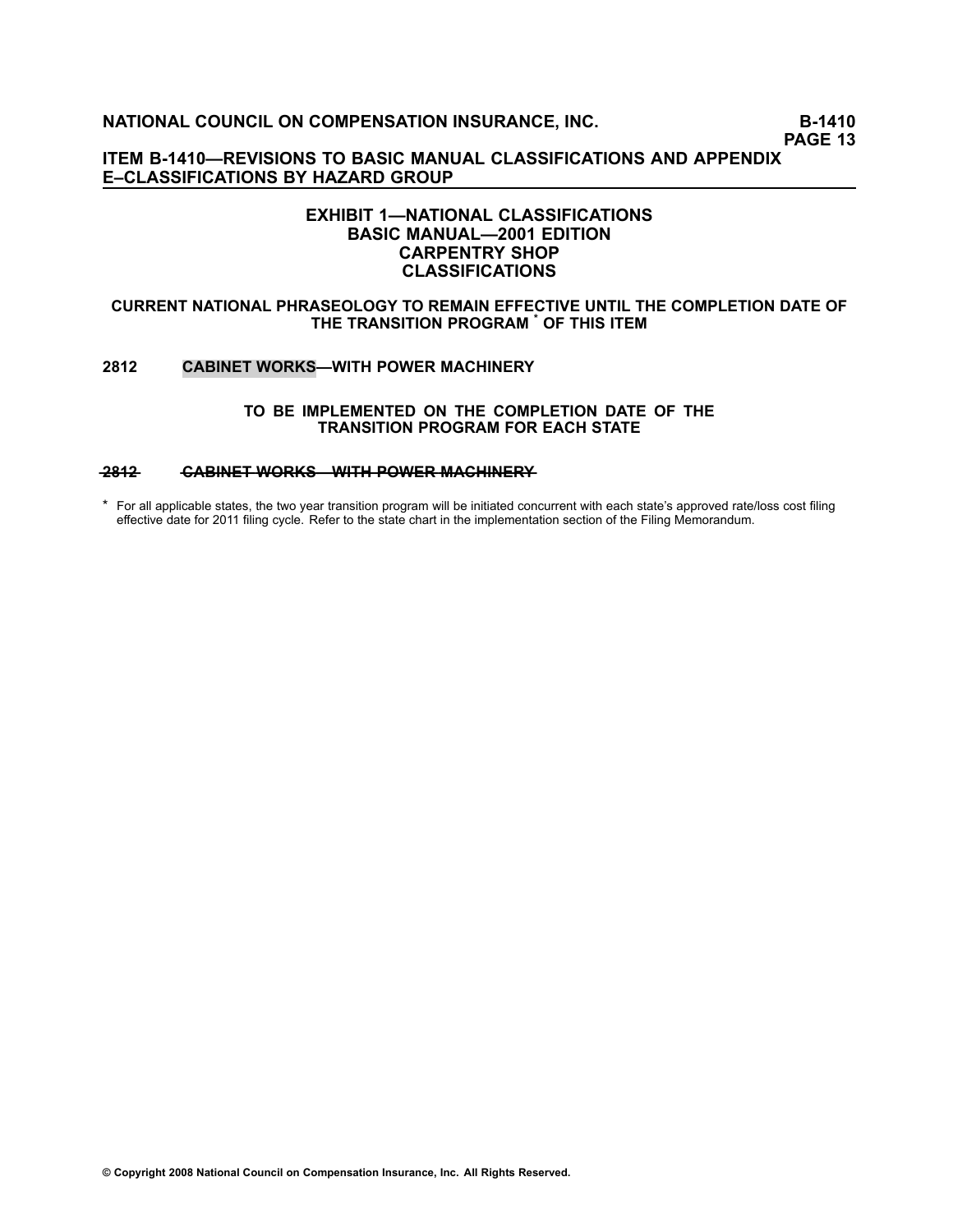# **EXHIBIT 1—NATIONAL CLASSIFICATIONS BASIC MANUAL—2001 EDITION CARPENTRY SHOP CLASSIFICATIONS**

#### **—B—I—L—L—I—A—R—D**

- **[9089](file:///C:/manuscript/hyperlink.asp?docid=9089<?Pub & EntityName=amp>manualtitle=scopesxml) —H—a——l—l.** —N—o——b—o—w——li—n—g——l—a—n—e—s——. —S—h—a——l—l—n—o——t—b—e——a—s—s—i—g—n—e—d——t—o——a———r—is—k——e—n—g—a—g—e—d———in——o—p—e—r—a——t—io—n—s——d—e—s—c——r—ib—e—d——b—y another classification unless the operations subject to Code 9089 are conducted as a separate and distinct business.
- **[2883](file:///C:/manuscript/hyperlink.asp?docid=2883<?Pub & EntityName=amp>manualtitle=scopesxml) ——<del>Table Mfg. Includes installation.</del>**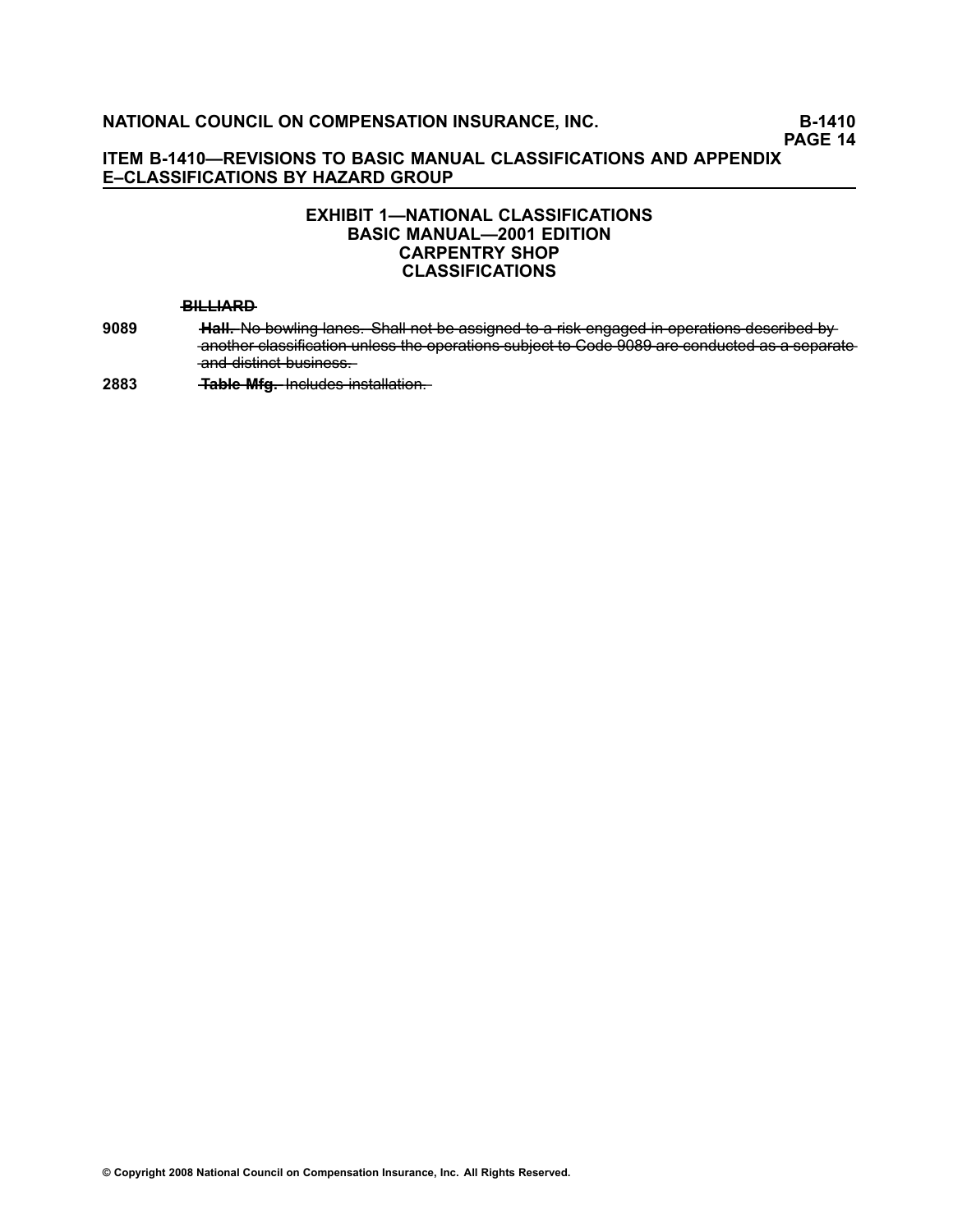# **EXHIBIT 1—NATIONAL CLASSIFICATIONS BASIC MANUAL—2001 EDITION CARPENTRY SHOP CLASSIFICATIONS**

#### **[9089](file:///C:/manuscript/hyperlink.asp?docid=9089<?Pub & EntityName=amp>manualtitle=scopesxml) BILLIARD—HALL**

No bowling lanes. Shall not be assigned to <sup>a</sup> risk engaged in operations described by another classification unless the operations subject to Code 9089 are conducted as <sup>a</sup> separate and distinct business.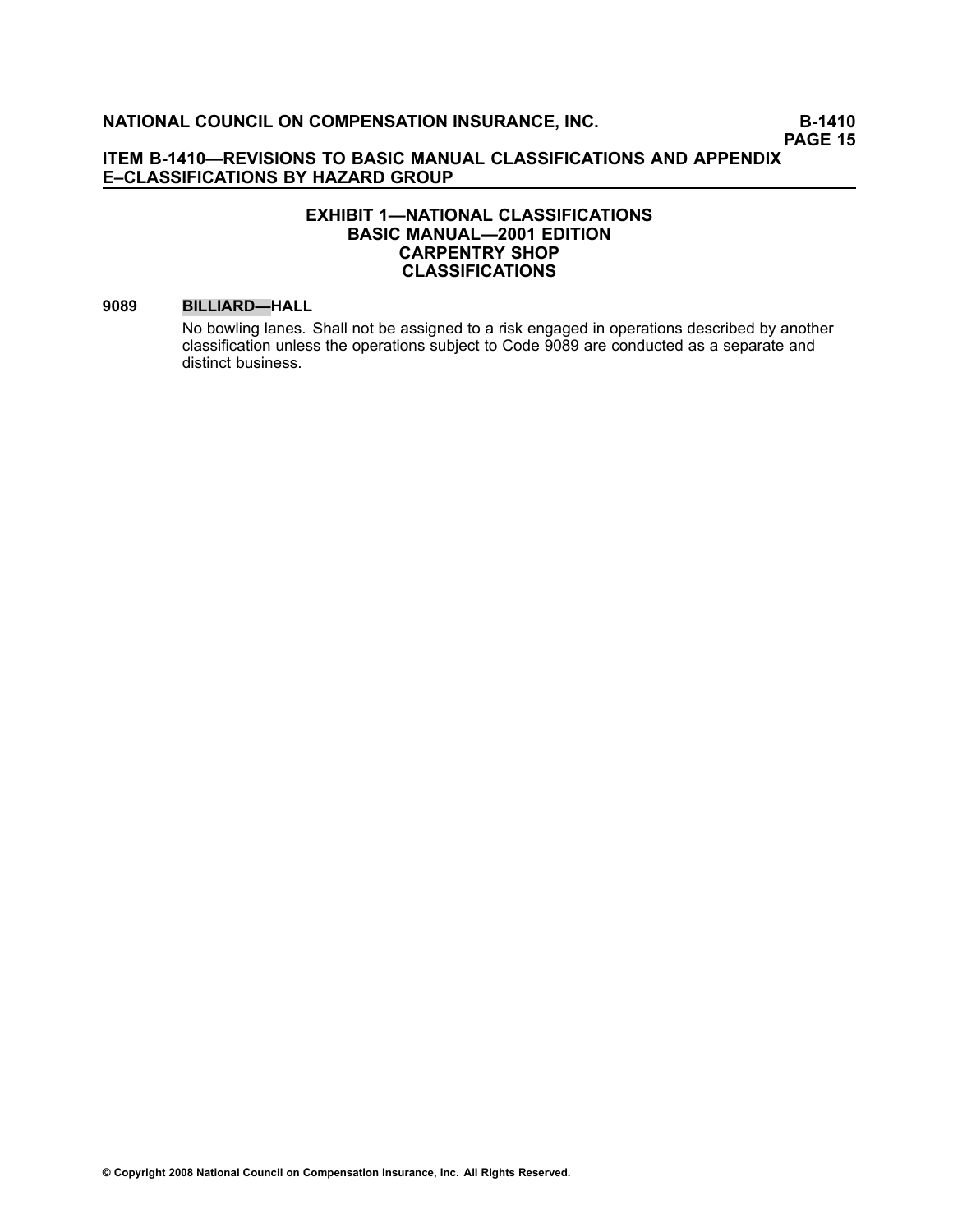**PAGE 16**

# **ITEM B1410—REVISIONS TO BASIC MANUAL CLASSIFICATIONS AND APPENDIX E–CLASSIFICATIONS BY HAZARD GROUP**

# **EXHIBIT 1—NATIONAL CLASSIFICATIONS BASIC MANUAL—2001 EDITION CARPENTRY SHOP CLASSIFICATIONS**

#### **CURRENT NATIONAL PHRASEOLOGY TO REMAIN EFFECTIVE UNTIL THE COMPLETION DATE OF THE TRANSITION PROGRAM \* OF THIS ITEM**

### **[2883](file:///C:/manuscript/hyperlink.asp?docid=2883<?Pub & EntityName=amp>manualtitle=scopesxml) BILLIARD TABLE MFG.**

Includes installation.

#### **TO BE IMPLEMENTED ON THE COMPLETION DATE OF THE TRANSITION PROGRAM FOR EACH STATE**

#### **[2883](file:///C:/manuscript/hyperlink.asp?docid=2883<?Pub & EntityName=amp>manualtitle=scopesxml) — BILLIARD TABLE MFG—**

 $-$ Includes installation.

\* For all applicable states, the two year transition program will be initiated concurrent with each state's approved rate/loss cost filing effective date for 2011 filing cycle. Refer to the state chart in the implementation section of the Filing Memorandum.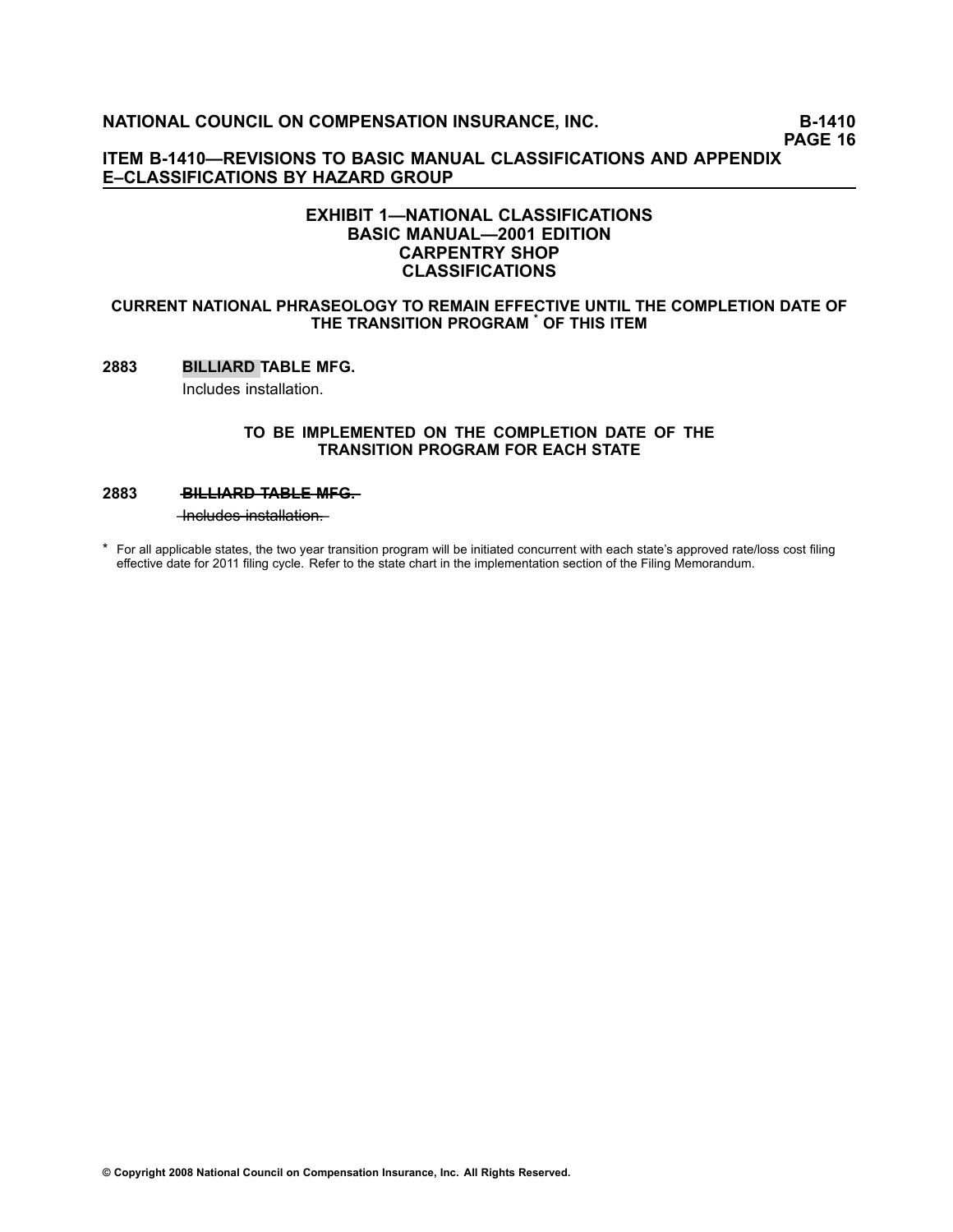**PAGE 17**

# **ITEM B1410—REVISIONS TO BASIC MANUAL CLASSIFICATIONS AND APPENDIX E–CLASSIFICATIONS BY HAZARD GROUP**

# **EXHIBIT 1—NATIONAL CLASSIFICATIONS BASIC MANUAL—2001 EDITION CARPENTRY SHOP CLASSIFICATIONS**

#### **—B—O—X**—**—M—F—G—.**

- **[2759](file:///C:/manuscript/hyperlink.asp?docid=2759<?Pub & EntityName=amp>manualtitle=scopesxml) BOX SHOOK OR PALLET—WOODEN**
- [2883](file:///C:/manuscript/hyperlink.asp?docid=2883<?Pub & EntityName=amp>manualtitle=scopesxml) *Gigar* **Wood**
- **[4243](file:///C:/manuscript/hyperlink.asp?docid=4243<?Pub & EntityName=amp>manualtitle=scopesxml) —F—O—L—D—I—N—G**—**—P—A—P—E—R—N——O—C**—P—a—p—e——r—o——r—p—a—p—e—r—b—o—a—r—d——m—f—g——.—t—o——b—e——s—e—p—a—r—a—t—e——ly——r—a—t—e—d—.
- **[4240](file:///C:/manuscript/hyperlink.asp?docid=4240<?Pub & EntityName=amp>manualtitle=scopesxml) •• SET UP PAPER** Paper or paperboard mfg. to be separately rated.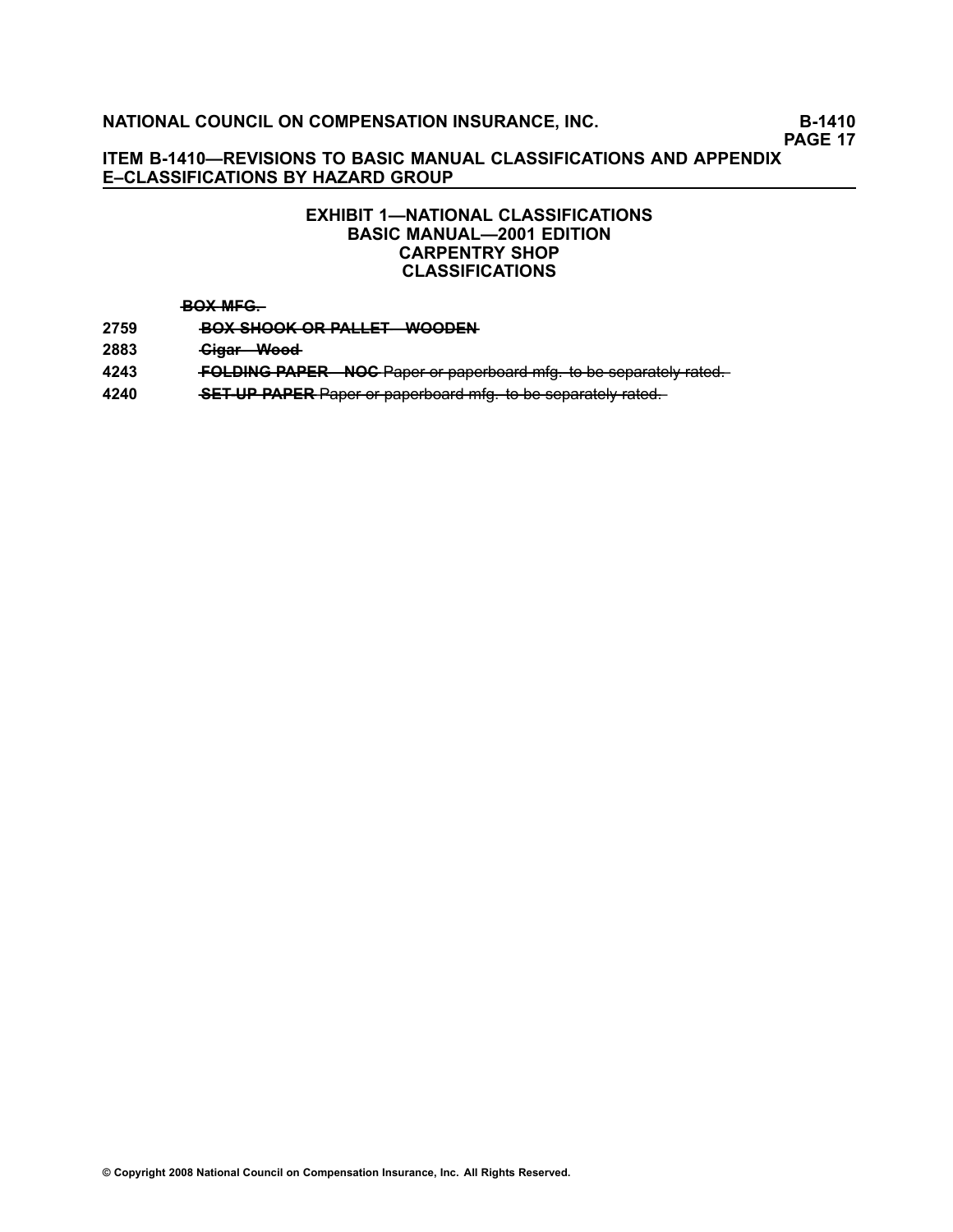**PAGE 18**

**ITEM B1410—REVISIONS TO BASIC MANUAL CLASSIFICATIONS AND APPENDIX E–CLASSIFICATIONS BY HAZARD GROUP**

> **EXHIBIT 1—NATIONAL CLASSIFICATIONS BASIC MANUAL—2001 EDITION CARPENTRY SHOP CLASSIFICATIONS**

**[2759](file:///C:/manuscript/hyperlink.asp?docid=2759<?Pub & EntityName=amp>manualtitle=scopesxml) BOX MFG.—BOX SHOOK OR PALLET—WOODEN**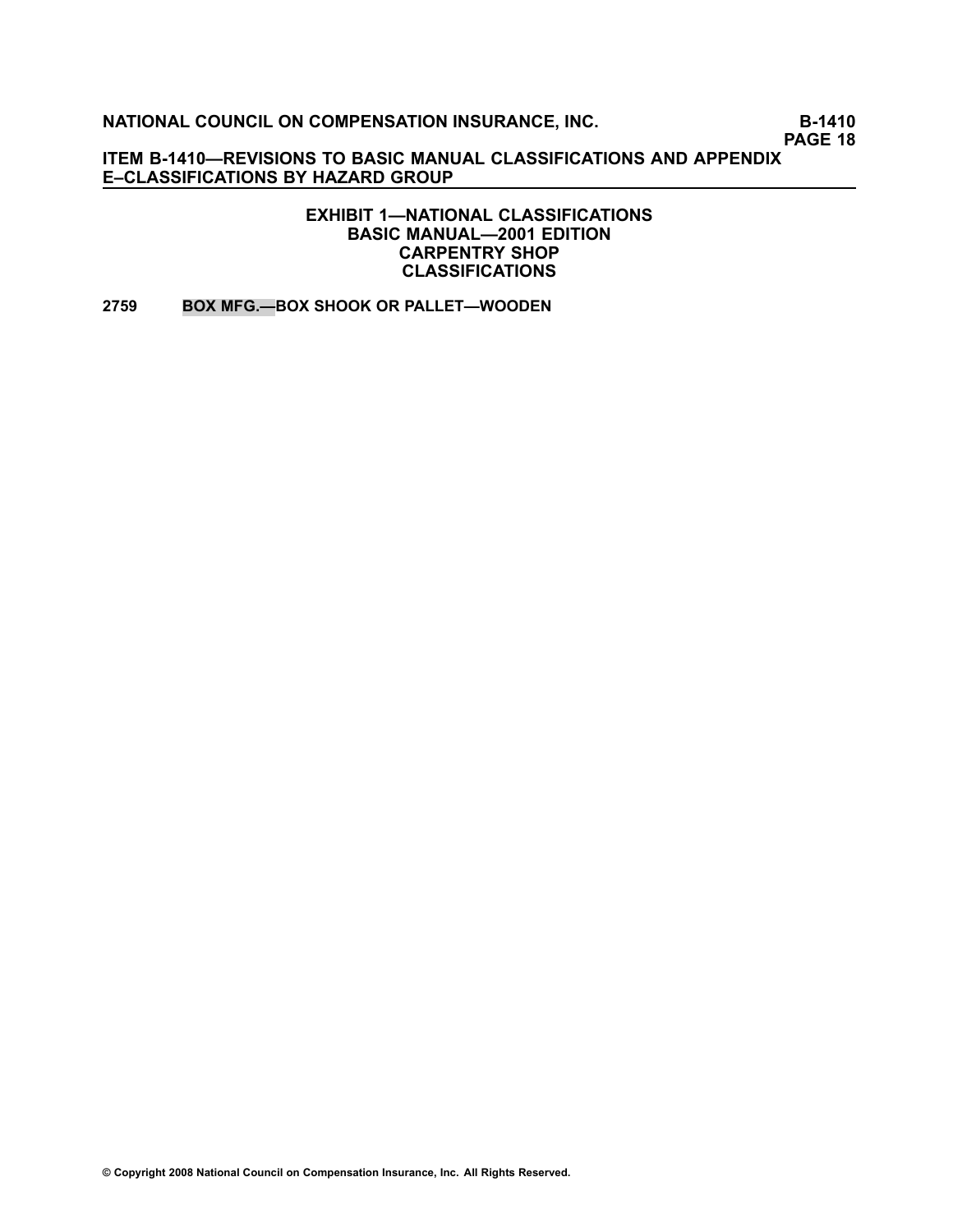**PAGE 19**

**ITEM B1410—REVISIONS TO BASIC MANUAL CLASSIFICATIONS AND APPENDIX E–CLASSIFICATIONS BY HAZARD GROUP**

## **EXHIBIT 1—NATIONAL CLASSIFICATIONS BASIC MANUAL—2001 EDITION CARPENTRY SHOP CLASSIFICATIONS**

#### **CURRENT NATIONAL PHRASEOLOGY TO REMAIN EFFECTIVE UNTIL THE COMPLETION DATE OF THE TRANSITION PROGRAM \* OF THIS ITEM**

**[2883](file:///C:/manuscript/hyperlink.asp?docid=2883<?Pub & EntityName=amp>manualtitle=scopesxml) BOX MFG.—Cigar—Wood**

#### **TO BE IMPLEMENTED ON THE COMPLETION DATE OF THE TRANSITION PROGRAM FOR EACH STATE**

# [2883](file:///C:/manuscript/hyperlink.asp?docid=2883<?Pub & EntityName=amp>manualtitle=scopesxml) **BOX MFG.** Cigar Wood

\* For all applicable states, the two year transition program will be initiated concurrent with each state's approved rate/loss cost filing effective date for 2011 filing cycle. Refer to the state chart in the implementation section of the Filing Memorandum.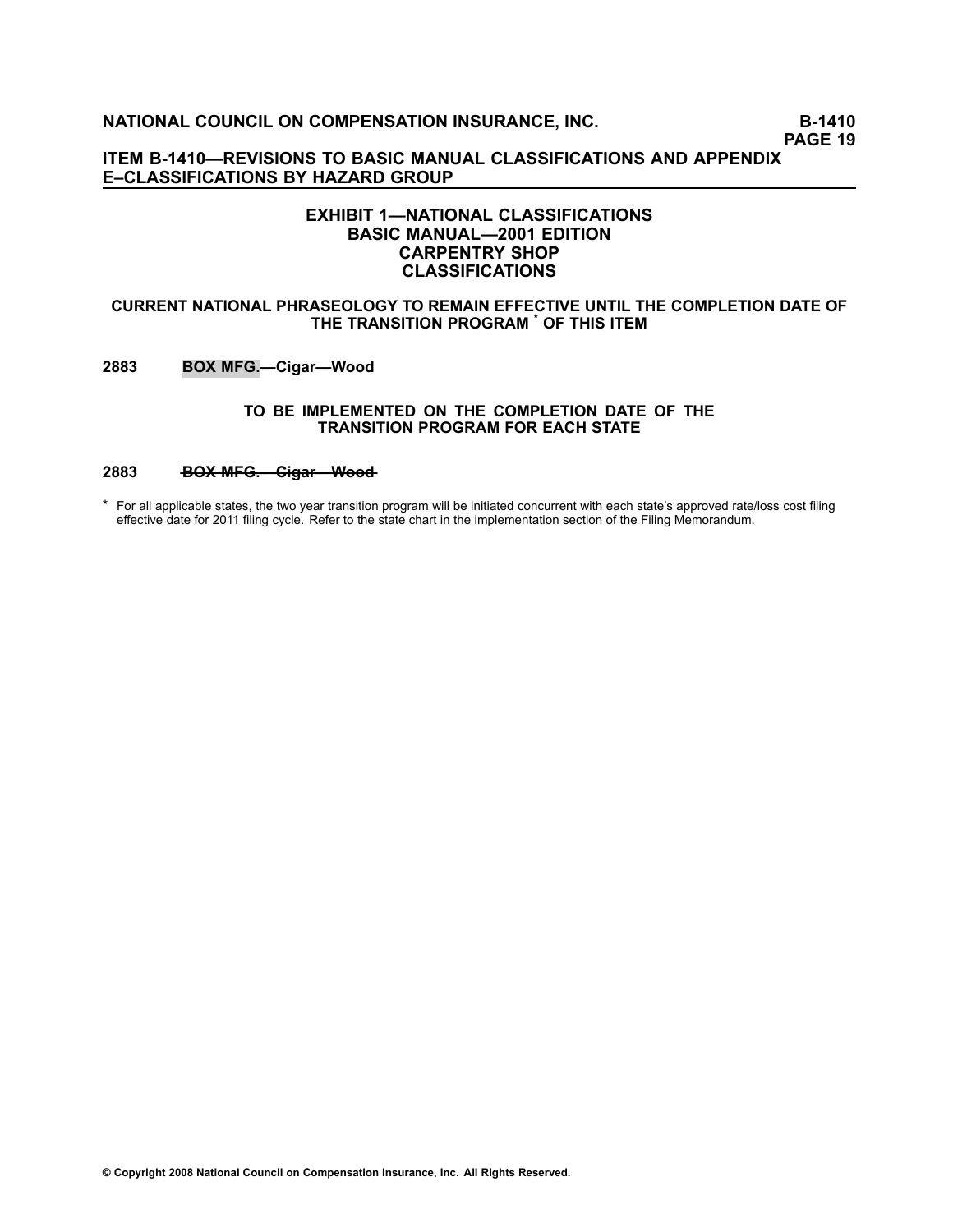**PAGE 20**

# **ITEM B1410—REVISIONS TO BASIC MANUAL CLASSIFICATIONS AND APPENDIX E–CLASSIFICATIONS BY HAZARD GROUP**

# **EXHIBIT 1—NATIONAL CLASSIFICATIONS BASIC MANUAL—2001 EDITION CARPENTRY SHOP CLASSIFICATIONS**

#### **[4243](file:///C:/manuscript/hyperlink.asp?docid=4243<?Pub & EntityName=amp>manualtitle=scopesxml) BOX MFG.—FOLDING PAPER—NOC**

Paper or paperboard mfg. to be separately rated.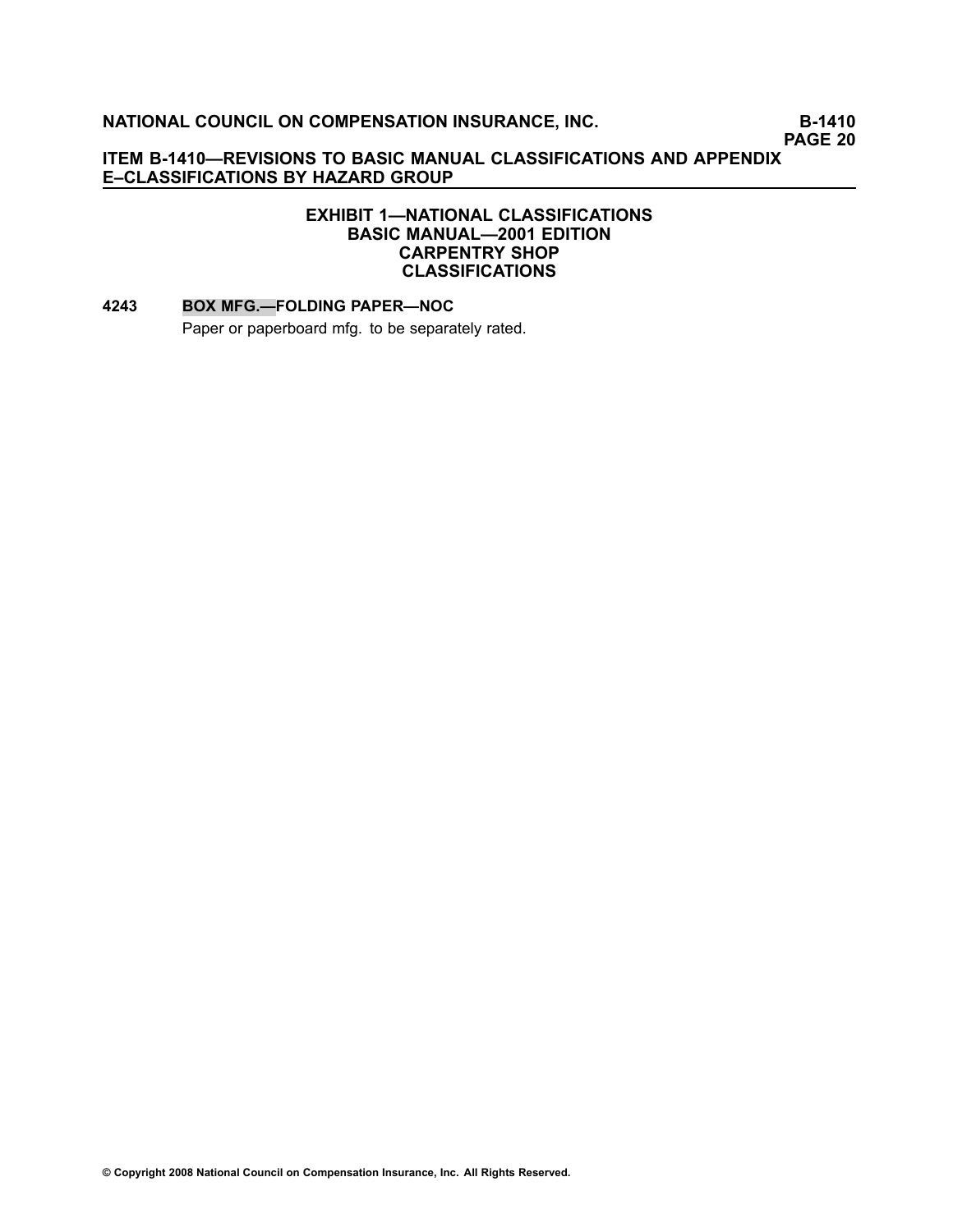**PAGE 21**

# **ITEM B1410—REVISIONS TO BASIC MANUAL CLASSIFICATIONS AND APPENDIX E–CLASSIFICATIONS BY HAZARD GROUP**

# **EXHIBIT 1—NATIONAL CLASSIFICATIONS BASIC MANUAL—2001 EDITION CARPENTRY SHOP CLASSIFICATIONS**

#### **[4240](file:///C:/manuscript/hyperlink.asp?docid=4240<?Pub & EntityName=amp>manualtitle=scopesxml) BOX MFG.—SETUP PAPER**

Paper or paperboard mfg. to be separately rated.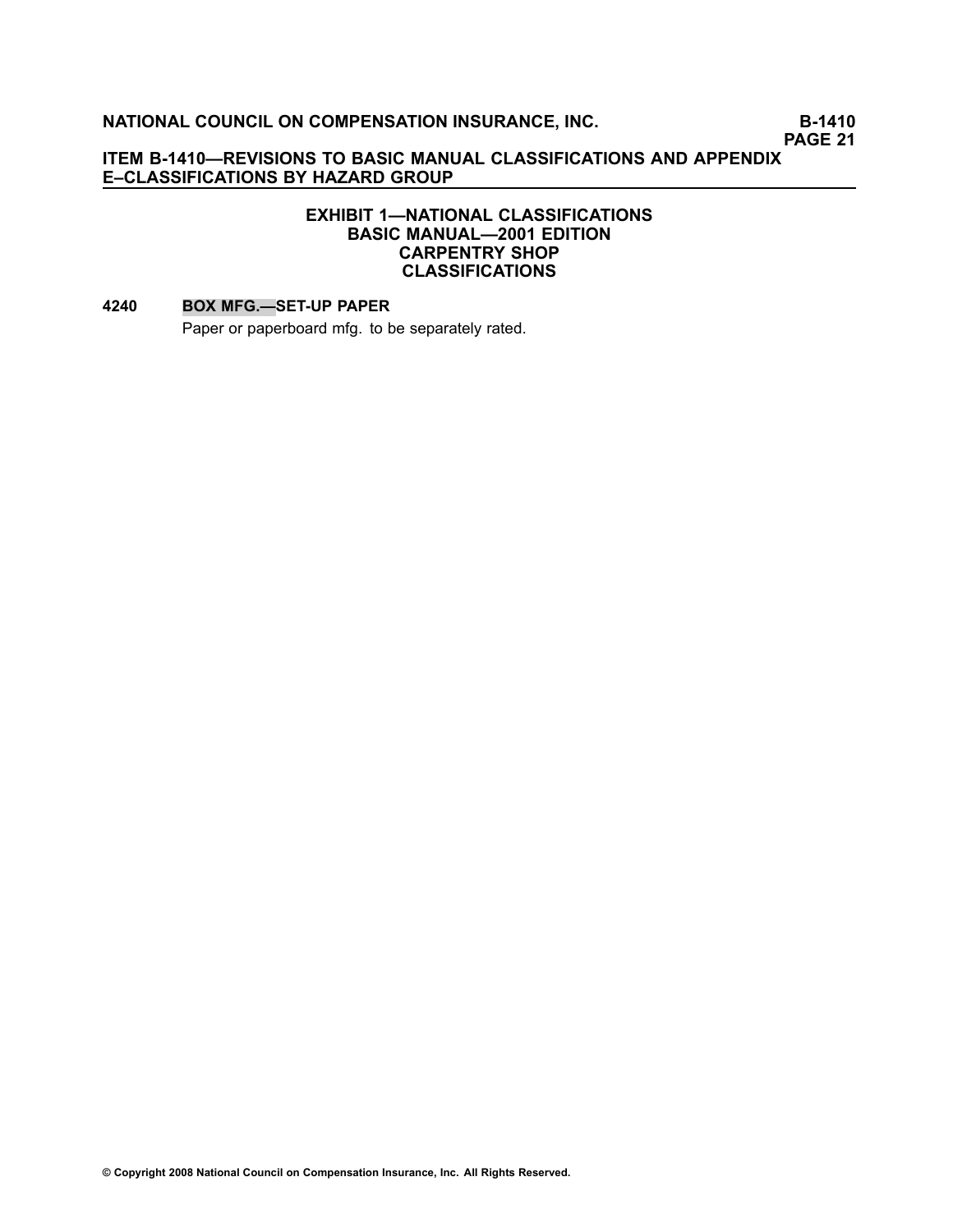**PAGE 22**

**ITEM B1410—REVISIONS TO BASIC MANUAL CLASSIFICATIONS AND APPENDIX E–CLASSIFICATIONS BY HAZARD GROUP**

# **EXHIBIT 1—NATIONAL CLASSIFICATIONS BASIC MANUAL—2001 EDITION CARPENTRY SHOP CLASSIFICATIONS**

#### **CURRENT NATIONAL PHRASEOLOGY TO REMAIN EFFECTIVE UNTIL THE COMPLETION DATE OF THE TRANSITION PROGRAM \* OF THIS ITEM**

# **[2883](file:///C:/manuscript/hyperlink.asp?docid=2883<?Pub & EntityName=amp>manualtitle=scopesxml) CABINET MFG. FOR AUDIO OR VIDEO DEVICE.** Includes installation of components.

**TO BE IMPLEMENTED ON THE COMPLETION DATE OF THE TRANSITION PROGRAM FOR EACH STATE**

#### **[2883](file:///C:/manuscript/hyperlink.asp?docid=2883<?Pub & EntityName=amp>manualtitle=scopesxml) •• CABINET MFG. FOR AUDIO OR VIDEO DEVICE.**

 $-$ Includes installation of components.

\* For all applicable states, the two year transition program will be initiated concurrent with each state's approved rate/loss cost filing effective date for 2011 filing cycle. Refer to the state chart in the implementation section of the Filing Memorandum.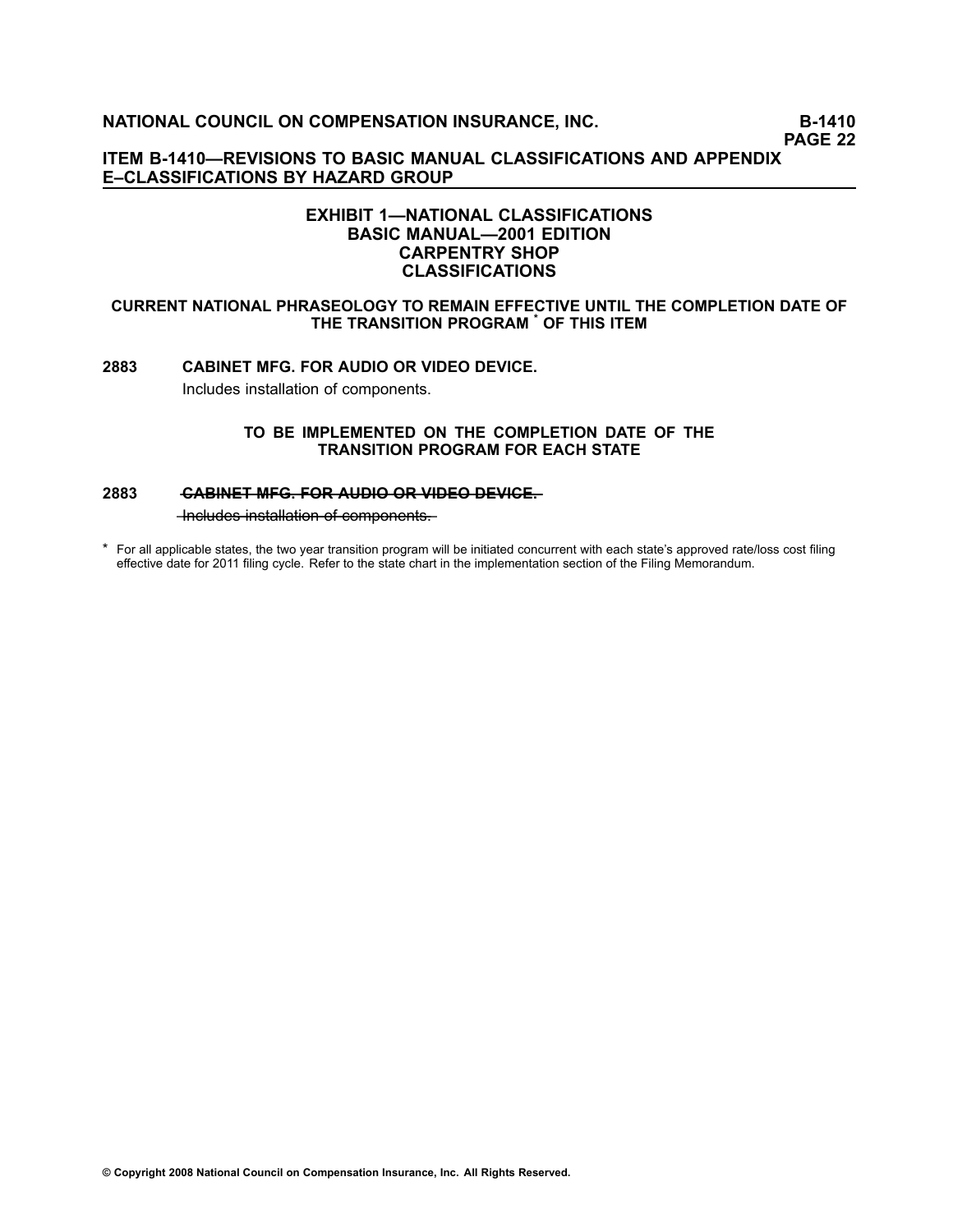**PAGE 23**

## **ITEM B1410—REVISIONS TO BASIC MANUAL CLASSIFICATIONS AND APPENDIX E–CLASSIFICATIONS BY HAZARD GROUP**

# **EXHIBIT 1—NATIONAL CLASSIFICATIONS BASIC MANUAL—2001 EDITION CARPENTRY SHOP CLASSIFICATIONS**

#### **—D—O—O—R**

#### **[3724](file:///C:/manuscript/hyperlink.asp?docid=3724<?Pub & EntityName=amp>manualtitle=scopesxml)**• $-MSTALLATION$  **WERHEAD & DRIVERS**

#### **[5645](file:///C:/manuscript/hyperlink.asp?docid=5645<?Pub & EntityName=amp>manualtitle=scopesxml)**• $-MSTALLATION -SCREENED - METAL-OR-WOOD-$

**[2802](file:///C:/manuscript/hyperlink.asp?docid=2802<?Pub & EntityName=amp>manualtitle=scopesxml) —S—a—s—h—**—**,—o—r**—**—A—s—s—e—m—b—l—e—d**—**—M——i—ll—w—o—r—k**—**—M—f—g—.—W——o—o—d**—**—&**—**—D—r—i—v—e—r—s—.** —C—o—d—e[—](file:///C:/manuscript/hyperlink.asp?docid=2802<?Pub & EntityName=amp>manualtitle=scopesxml)s[——2—8—0—2—](file:///C:/manuscript/hyperlink.asp?docid=2802<?Pub & EntityName=amp>manualtitle=scopesxml)—a—n—d[——2—7—3—1—](file:///C:/manuscript/hyperlink.asp?docid=2731<?Pub & EntityName=amp>manualtitle=scopesxml)P———la—n—i—n—g——o—r molding mill shall not be assigned to the same risk unless the operations described by these -classifications are conducted as separate and distinct businesses.

> Commercial lumberyards, building material dealers, or fuel and material dealers to beseparately rated as Code 8204 Euilding material yard or 8232 Building material dealer. Where a risk deals in any lumber, building materials, or fuel and materials in addition to productsmanufactured, all yard operations, including all drivers, shall be assigned to Code 8232.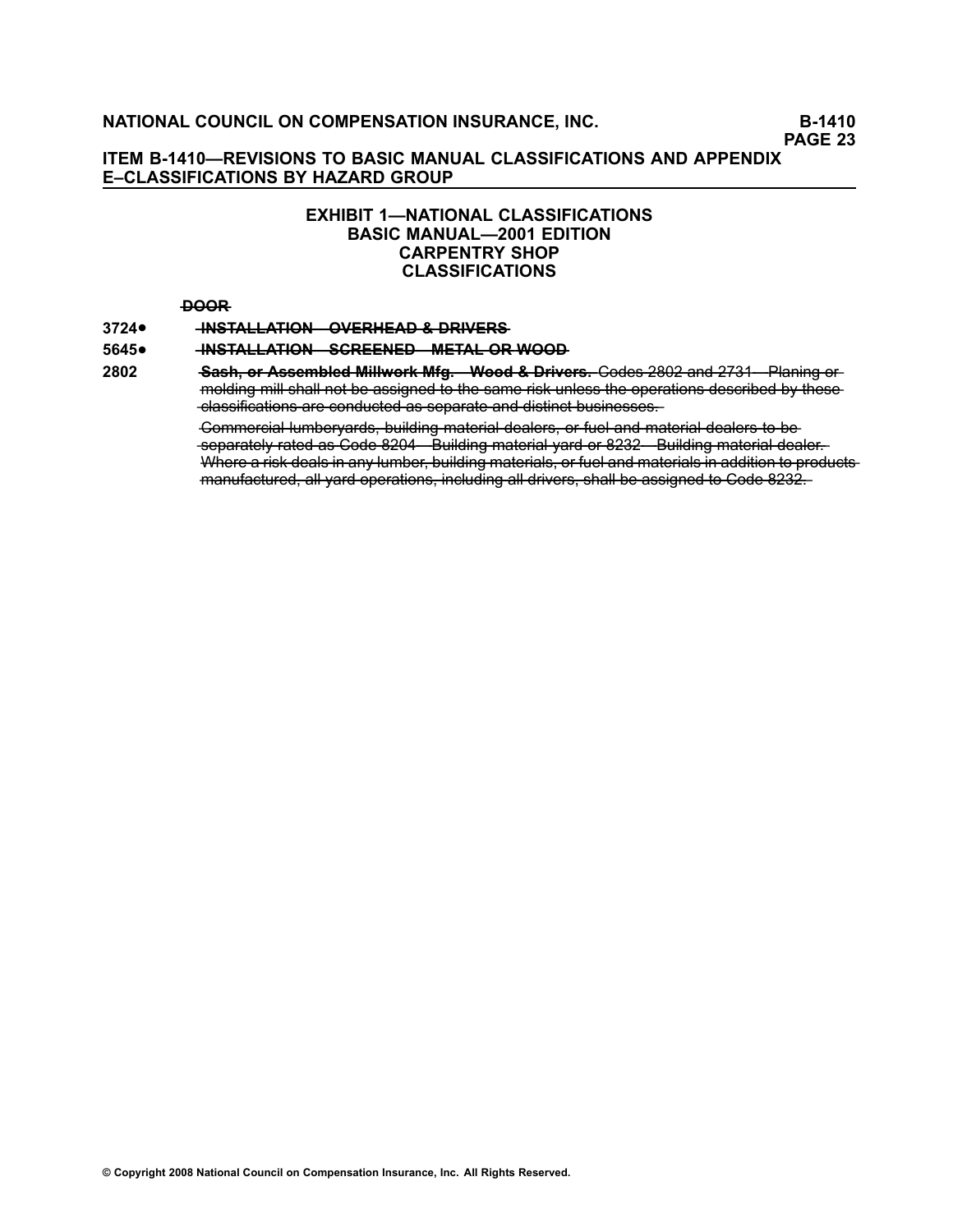**PAGE 24**

**ITEM B1410—REVISIONS TO BASIC MANUAL CLASSIFICATIONS AND APPENDIX E–CLASSIFICATIONS BY HAZARD GROUP**

> **EXHIBIT 1—NATIONAL CLASSIFICATIONS BASIC MANUAL—2001 EDITION CARPENTRY SHOP CLASSIFICATIONS**

**[3724](file:///C:/manuscript/hyperlink.asp?docid=3724<?Pub & EntityName=amp>manualtitle=scopesxml)**•**DOOR—INSTALLATION—OVERHEAD & DRIVERS**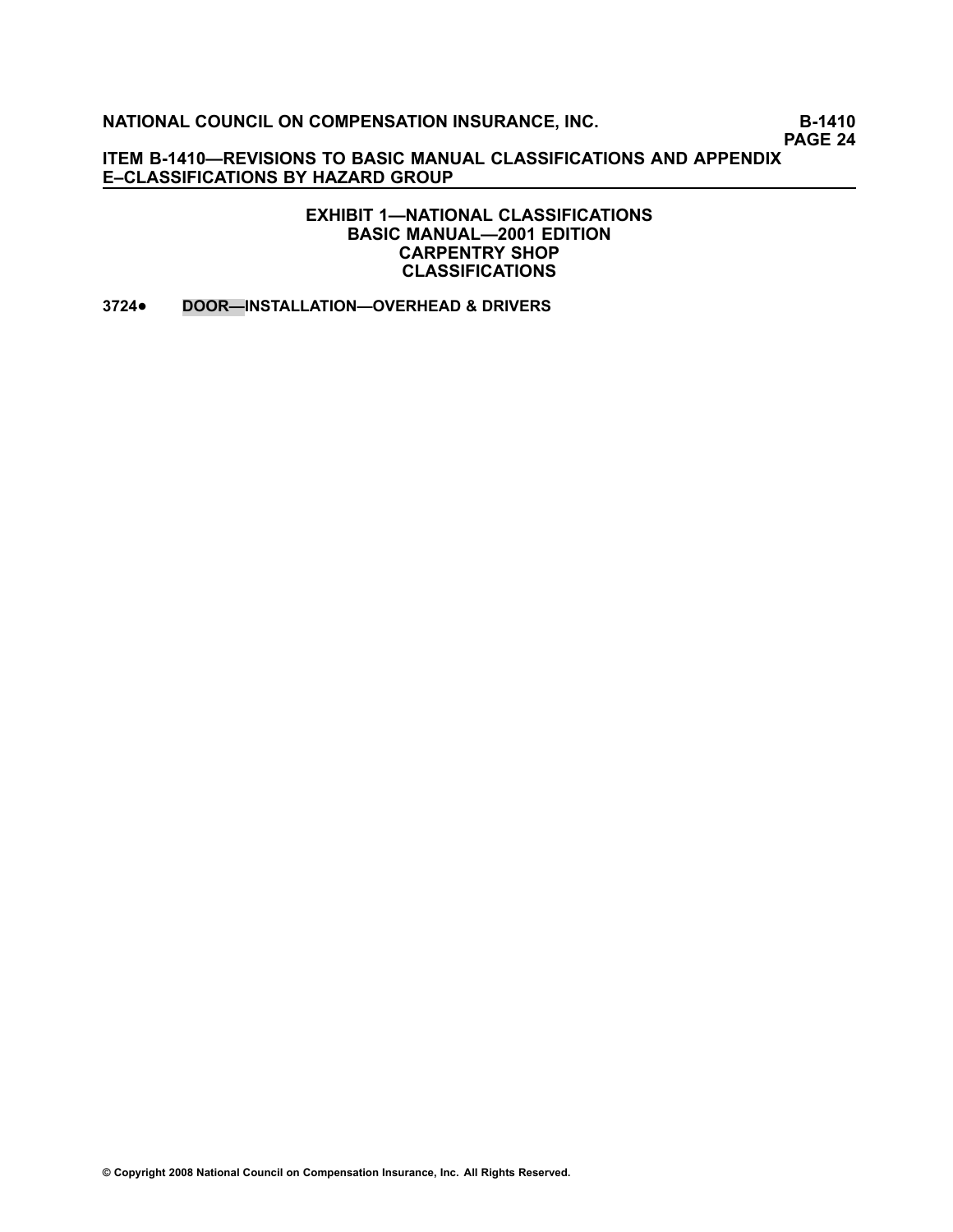**PAGE 25**

**ITEM B1410—REVISIONS TO BASIC MANUAL CLASSIFICATIONS AND APPENDIX E–CLASSIFICATIONS BY HAZARD GROUP**

> **EXHIBIT 1—NATIONAL CLASSIFICATIONS BASIC MANUAL—2001 EDITION CARPENTRY SHOP CLASSIFICATIONS**

**[5645](file:///C:/manuscript/hyperlink.asp?docid=5645<?Pub & EntityName=amp>manualtitle=scopesxml)**•**DOOR—INSTALLATION—SCREENED—METAL OR WOOD**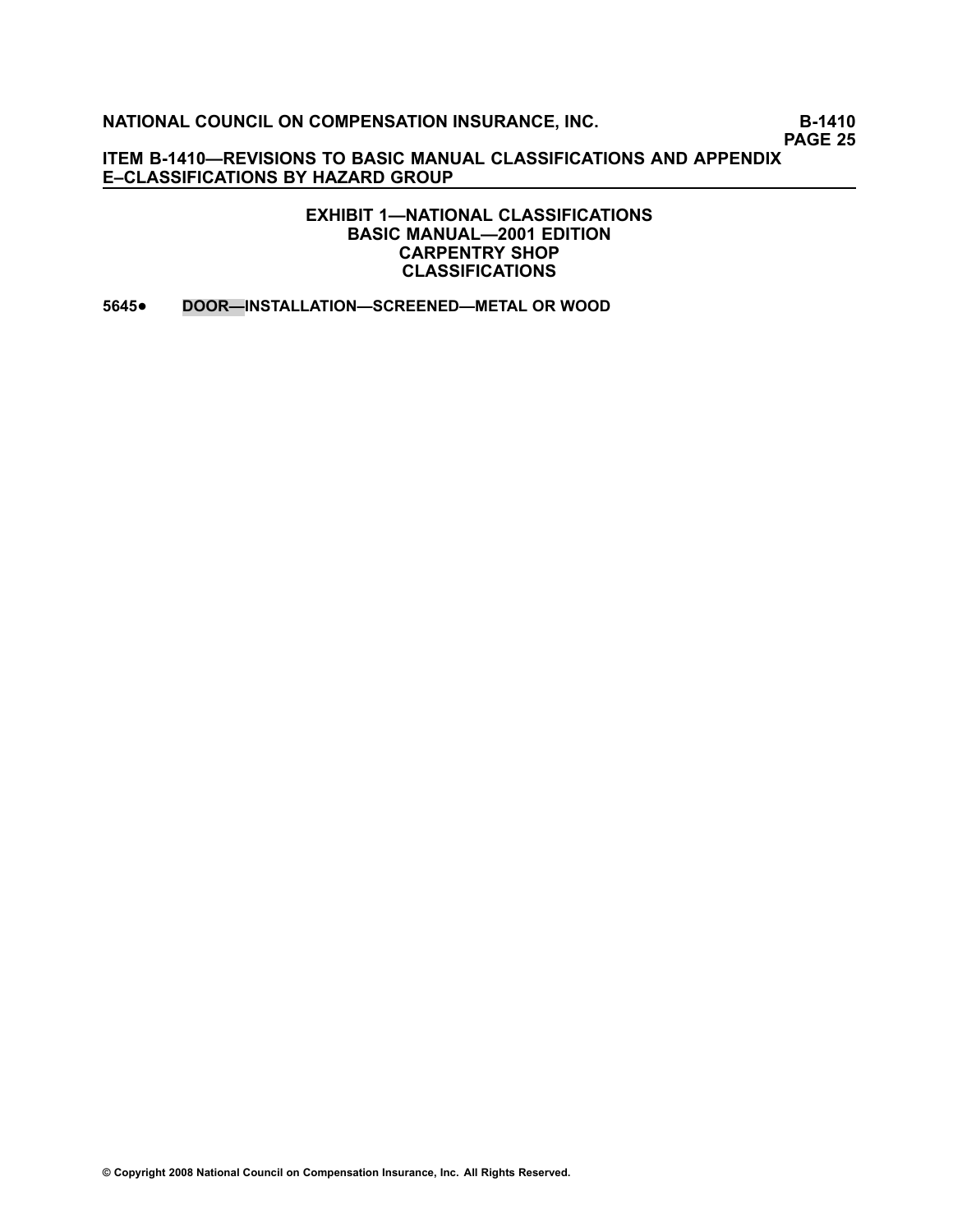**PAGE 26**

**ITEM B1410—REVISIONS TO BASIC MANUAL CLASSIFICATIONS AND APPENDIX E–CLASSIFICATIONS BY HAZARD GROUP**

> **EXHIBIT 1—NATIONAL CLASSIFICATIONS BASIC MANUAL—2001 EDITION CARPENTRY SHOP CLASSIFICATIONS**

**[2802](file:///C:/manuscript/hyperlink.asp?docid=2802<?Pub & EntityName=amp>manualtitle=scopesxml) —L—A—M—I—N—A—T—E—D**—**—W—O—O—D**—**—B—U—I—L—D—I—N—G**—**—B—E—A—M—S**—**—A—N—D**—**—C—O—L—U—M—N—S**—**—M—F—G—**—**.—&**—**—D—R—I—V—E—R—S**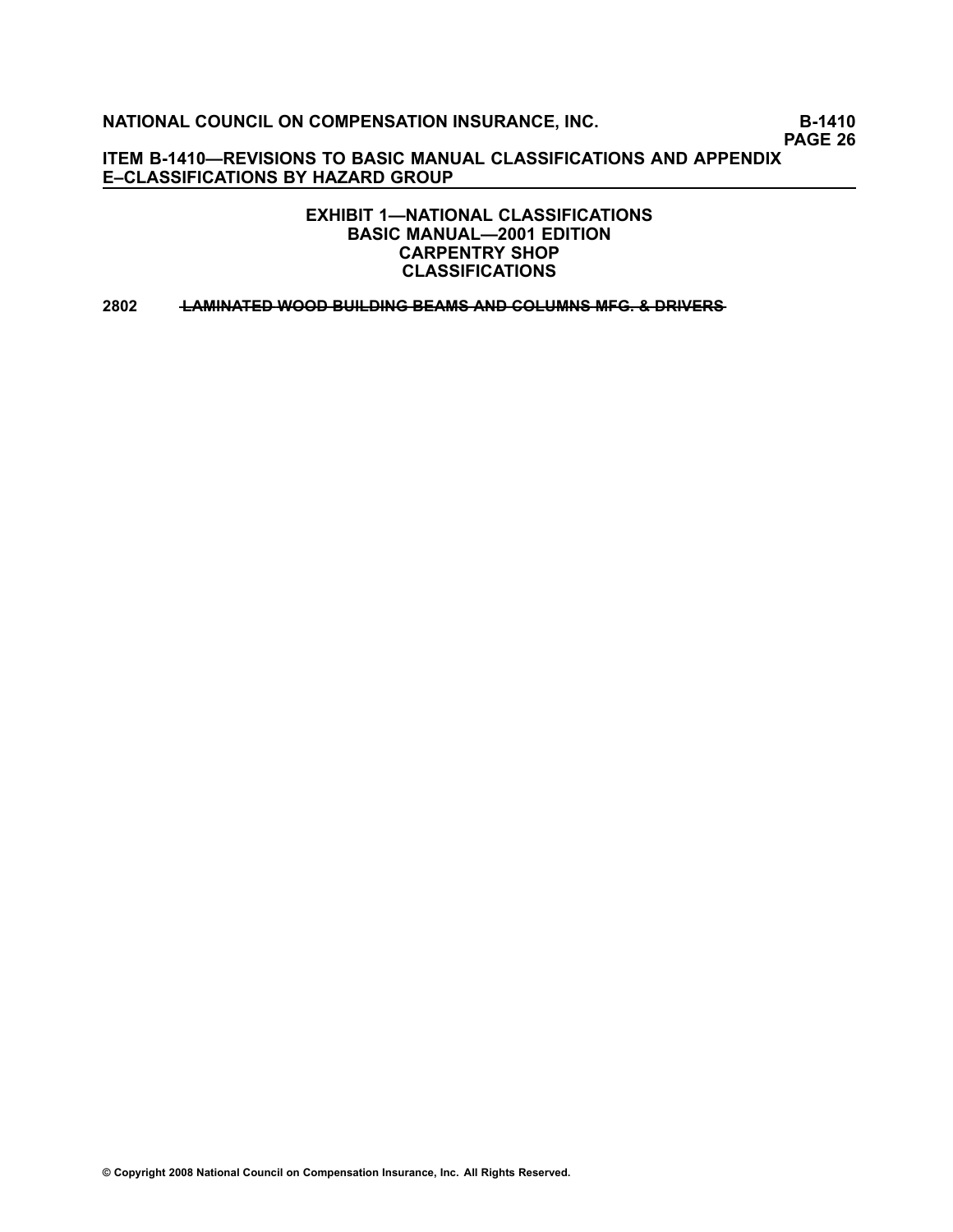# **EXHIBIT 1—NATIONAL CLASSIFICATIONS BASIC MANUAL—2001 EDITION CARPENTRY SHOP CLASSIFICATIONS**

#### **—P—I—A—N—O**

- **[2883](file:///C:/manuscript/hyperlink.asp?docid=2883<?Pub & EntityName=amp>manualtitle=scopesxml) •• Gase Mfg.** Codes 2883 and 2923 Piano mfg. shall not be assigned to the same risk unless -the operations described by these classifications are conducted as separate and distinctbusinesses.
- **[2923](file:///C:/manuscript/hyperlink.asp?docid=2923<?Pub & EntityName=amp>manualtitle=scopesxml) ——MFG.** Includes assembling or finishing operations and mfg. of the piano action. Also applies to -player-pianos.

**[5191](file:///C:/manuscript/hyperlink.asp?docid=5191<?Pub & EntityName=amp>manualtitle=scopesxml) —T—U—N—I—N—G—A——W—A—Y**—**—F—R—O—M**—**—S—H—O—P**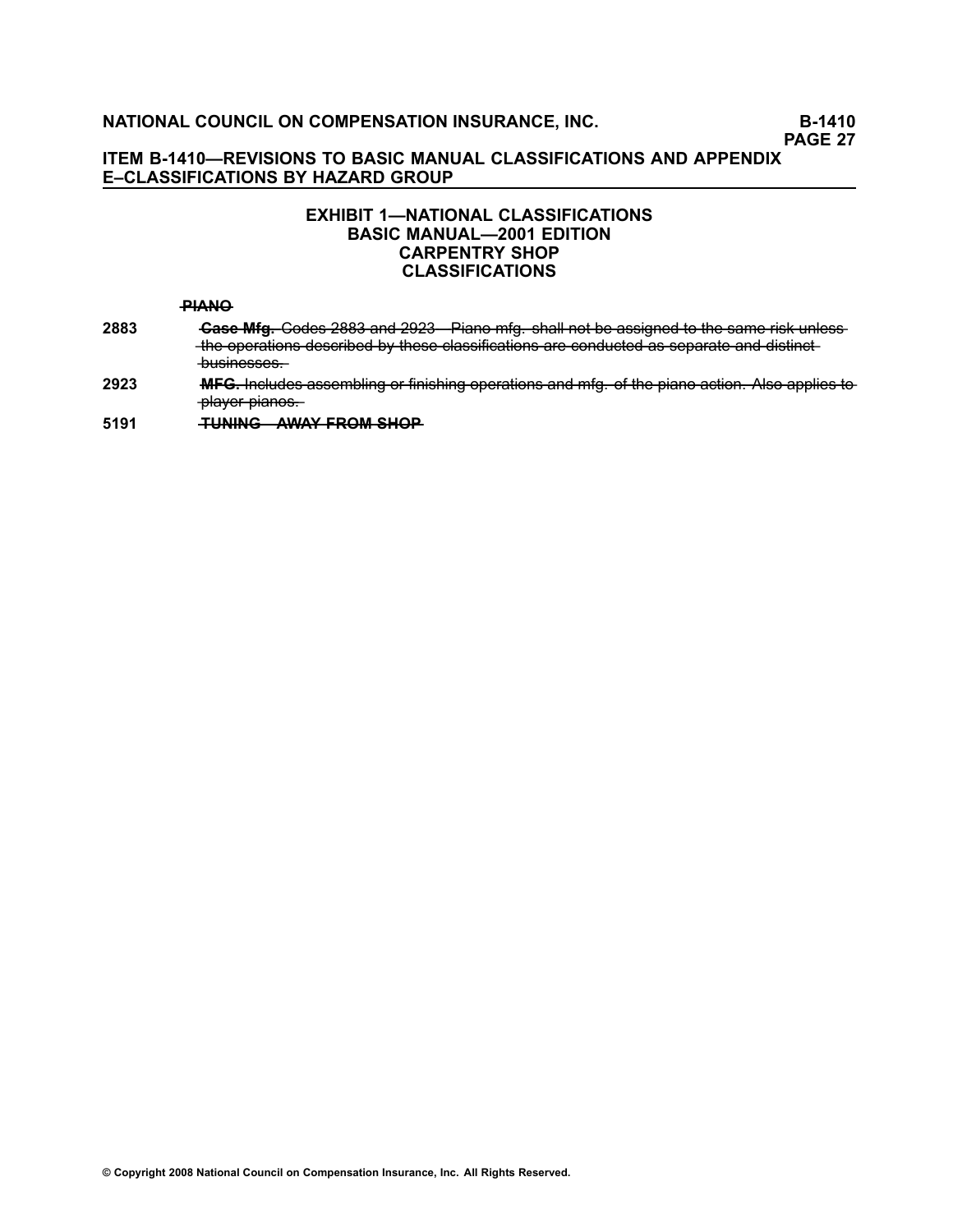**PAGE 28**

**ITEM B1410—REVISIONS TO BASIC MANUAL CLASSIFICATIONS AND APPENDIX E–CLASSIFICATIONS BY HAZARD GROUP**

#### **EXHIBIT 1—NATIONAL CLASSIFICATIONS BASIC MANUAL—2001 EDITION CARPENTRY SHOP CLASSIFICATIONS**

#### **CURRENT NATIONAL PHRASEOLOGY TO REMAIN EFFECTIVE UNTIL THE COMPLETION DATE OF THE TRANSITION PROGRAM \* OF THIS ITEM**

#### **[2883](file:///C:/manuscript/hyperlink.asp?docid=2883<?Pub & EntityName=amp>manualtitle=scopesxml) PIANO CASE MFG.**

Codes 2883 and 2923—Piano mfg. shall not be assigned to the same risk unless the operations described by these classifications are conducted as separate and distinct businesses.

#### **TO BE IMPLEMENTED ON THE COMPLETION DATE OF THE TRANSITION PROGRAM FOR EACH STATE**

#### **[2883](file:///C:/manuscript/hyperlink.asp?docid=2883<?Pub & EntityName=amp>manualtitle=scopesxml) — PIANO-CASE-MFG—**

Godes 2883 and 2923 Piano mfg. shall not be assigned to the same risk unless the operations described by these classifications are conducted as separate and distinct businesses.

\* For all applicable states, the two year transition program will be initiated concurrent with each state's approved rate/loss cost filing effective date for 2011 filing cycle. Refer to the state chart in the implementation section of the Filing Memorandum.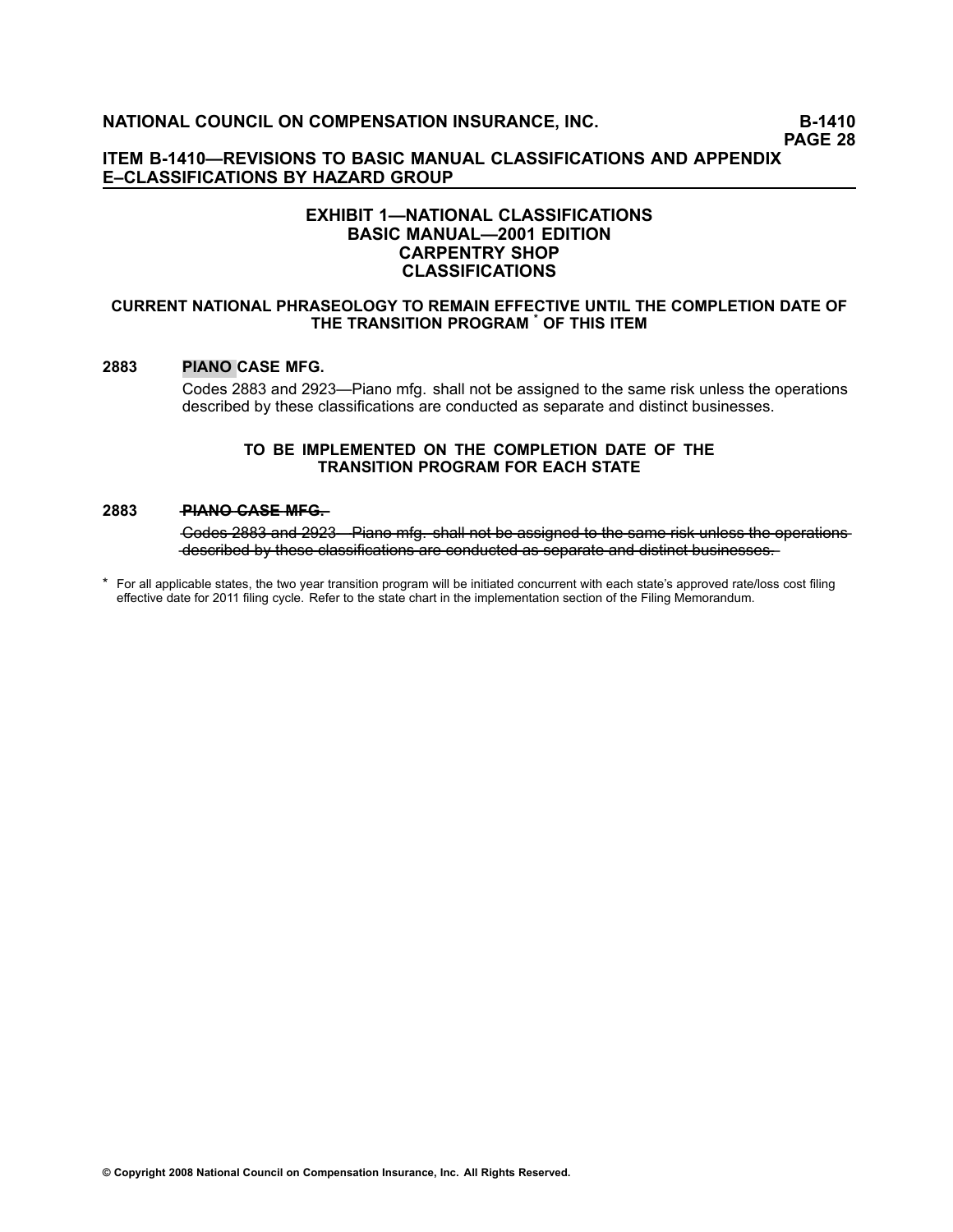# **EXHIBIT 1—NATIONAL CLASSIFICATIONS BASIC MANUAL—2001 EDITION CARPENTRY SHOP CLASSIFICATIONS**

#### **[2923](file:///C:/manuscript/hyperlink.asp?docid=2923<?Pub & EntityName=amp>manualtitle=scopesxml) PIANO—MFG.**

Includes assembling or finishing operations and mfg. of the piano action. Also applies to player pianos.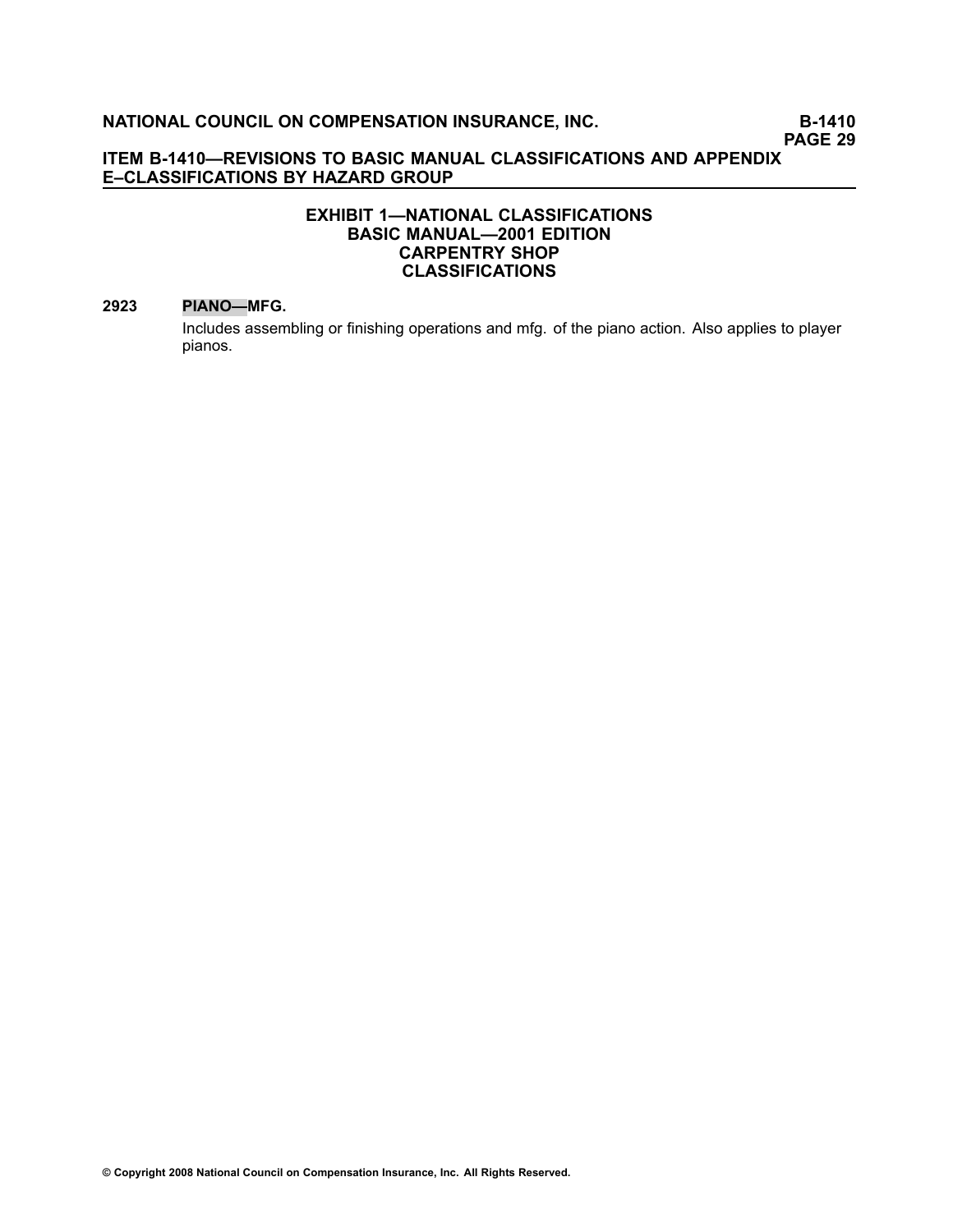**PAGE 30**

**ITEM B1410—REVISIONS TO BASIC MANUAL CLASSIFICATIONS AND APPENDIX E–CLASSIFICATIONS BY HAZARD GROUP**

> **EXHIBIT 1—NATIONAL CLASSIFICATIONS BASIC MANUAL—2001 EDITION CARPENTRY SHOP CLASSIFICATIONS**

**[5191](file:///C:/manuscript/hyperlink.asp?docid=5191<?Pub & EntityName=amp>manualtitle=scopesxml) PIANO—TUNING—AWAY FROM SHOP**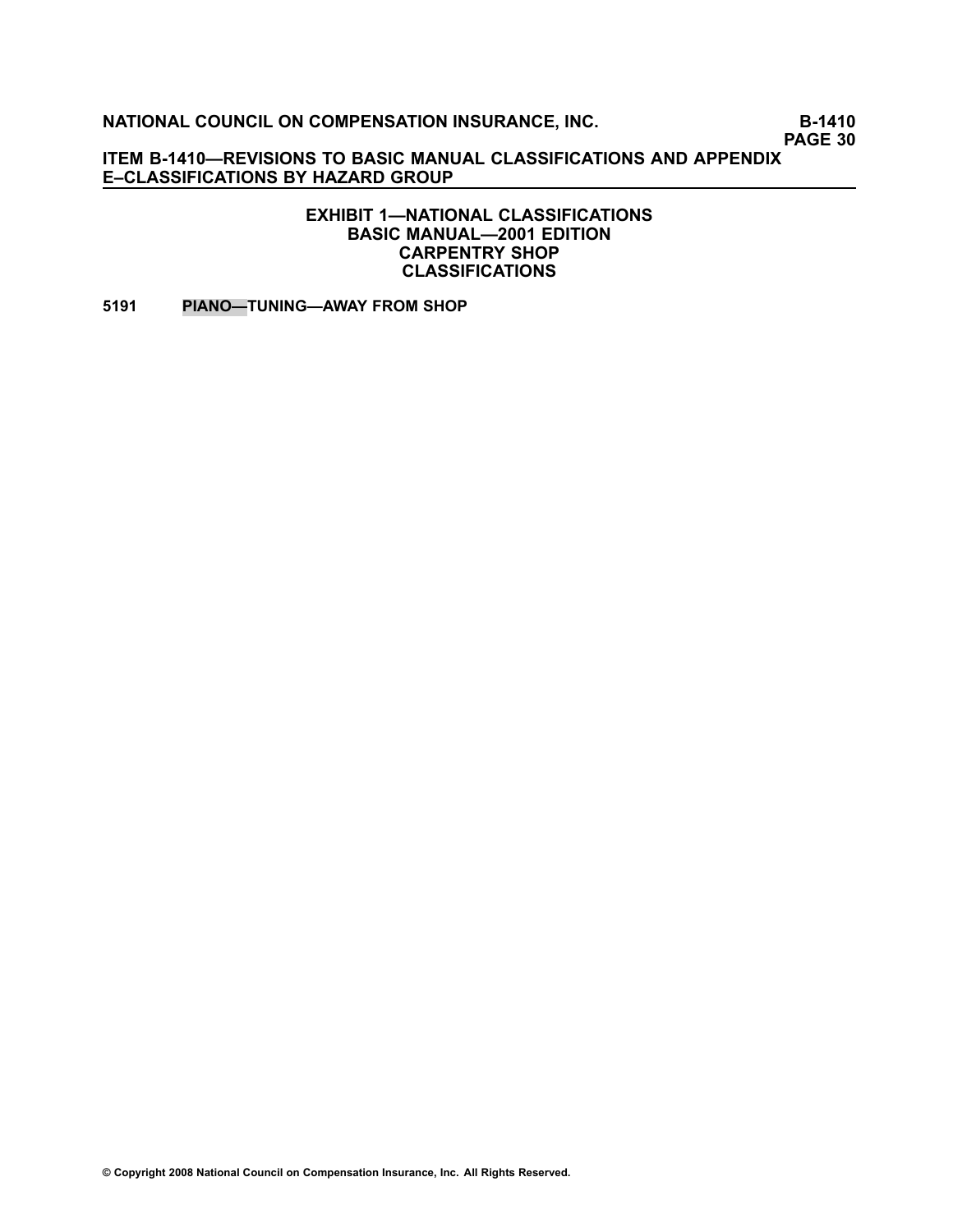**PAGE 31**

# **ITEM B1410—REVISIONS TO BASIC MANUAL CLASSIFICATIONS AND APPENDIX E–CLASSIFICATIONS BY HAZARD GROUP**

# **EXHIBIT 1—NATIONAL CLASSIFICATIONS BASIC MANUAL—2001 EDITION CARPENTRY SHOP CLASSIFICATIONS**

#### **[2802](file:///C:/manuscript/hyperlink.asp?docid=2802<?Pub & EntityName=amp>manualtitle=scopesxml) — PREFABRICATED HOUSE MFG. WOOD & DRIVERS.**

Applicable to shop work. Installation to be separately rated.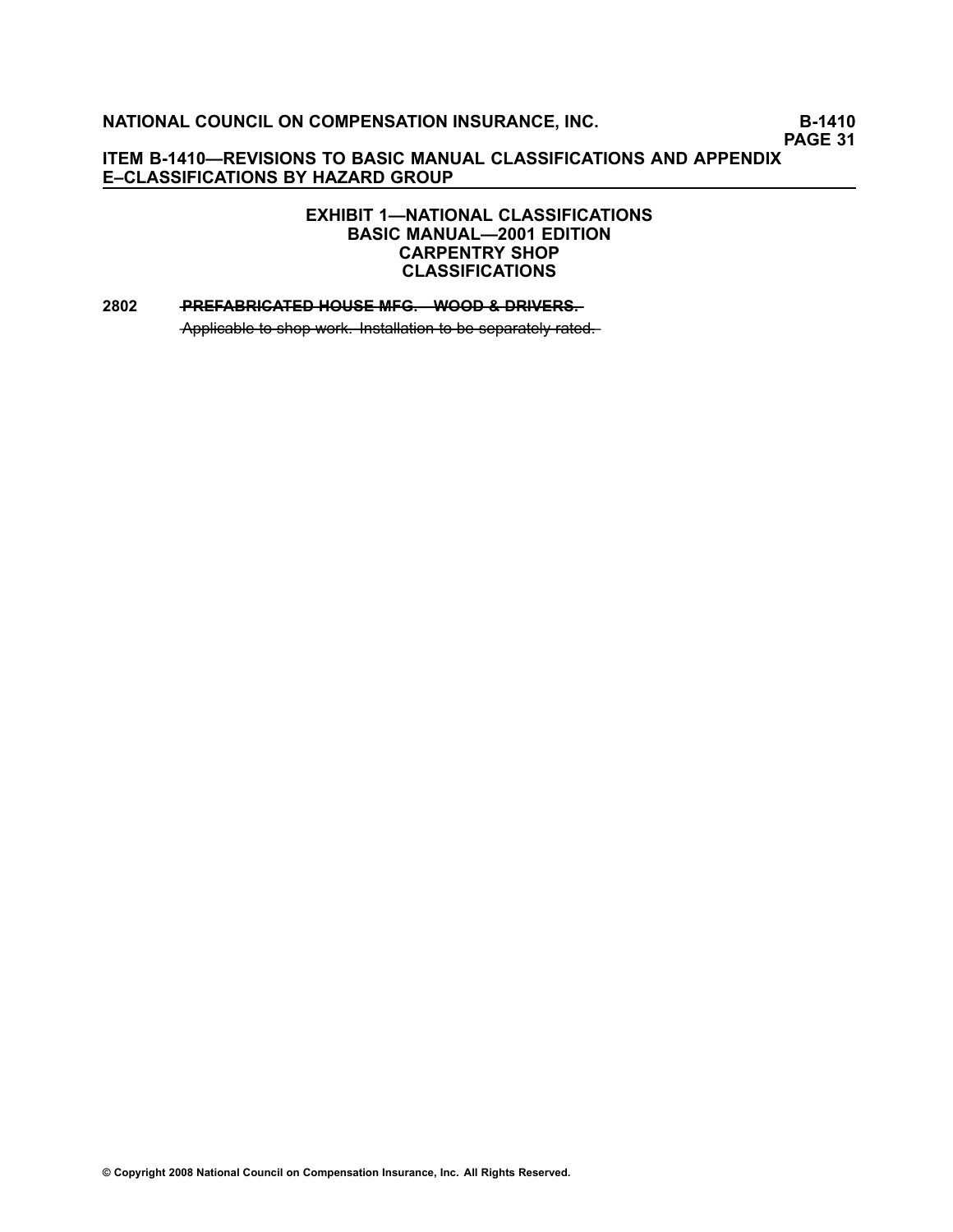# **EXHIBIT 1—NATIONAL CLASSIFICATIONS BASIC MANUAL—2001 EDITION CARPENTRY SHOP CLASSIFICATIONS**

#### **—S—A—S—H—**—**, —D—O—O—R—**—**, —O—R**—**—A—S—S—E—M—B—L—E—D**—**—M—I—L—L—W—O—R—K**

- [8235](file:///C:/manuscript/hyperlink.asp?docid=8235<?Pub & EntityName=amp>manualtitle=scopesxml)♦ **DEALER & DRIVERS.** Includes incidental assembling, glazing, or mfg. of special sizes. Applicable only to concerns that buy and sell finished millwork exclusively (including incidentalassembling or glazing or incidental mfg. of special sizes), such as finished flooring, doors. -frames, sash, screens, moldings, baseboards, stair trim, columns, paneling, cupboards, -shelving, or furniture such as kitchen cabinets, ironing boards, breakfast sets, window seats, mantels, wall cabinets, or cases. Codes 8235 and 2802 Carpentry or 8232 Building material -dealer shall not be assigned to the same risk unless the operations described by these--classifications are conducted as separate and distinct businesses.
- **[2802](file:///C:/manuscript/hyperlink.asp?docid=2802<?Pub & EntityName=amp>manualtitle=scopesxml) —M—f—g—.—W——o—o—d**—**—&**—**—D—r—i—v—e—r—s—.** —C—o—d—e[—](file:///C:/manuscript/hyperlink.asp?docid=2802<?Pub & EntityName=amp>manualtitle=scopesxml)s[——2—8—0—2—](file:///C:/manuscript/hyperlink.asp?docid=2802<?Pub & EntityName=amp>manualtitle=scopesxml)—a—n—d[——2—7—3—1](file:///C:/manuscript/hyperlink.asp?docid=2731<?Pub & EntityName=amp>manualtitle=scopesxml)—P———la—n——in—g——o——r —m—o——ld——in—g——m——i—l—l—s—h—a——l—l—n—o——t—b—e——a—s—s—i—g—n—e—d -to-the same risk unless the operations described by these classifications are conducted asseparate and distinct businesses. Commercial lumbervards, building material dealers, or fuel and material dealers to be separately rated as Code 8204 Building material yard or -8232 Building material dealer. Where a risk deals in any lumber, building materials, or fueland materials in addition to products manufactured, all yard operations, including all drivers, shall be assigned to Code 8232.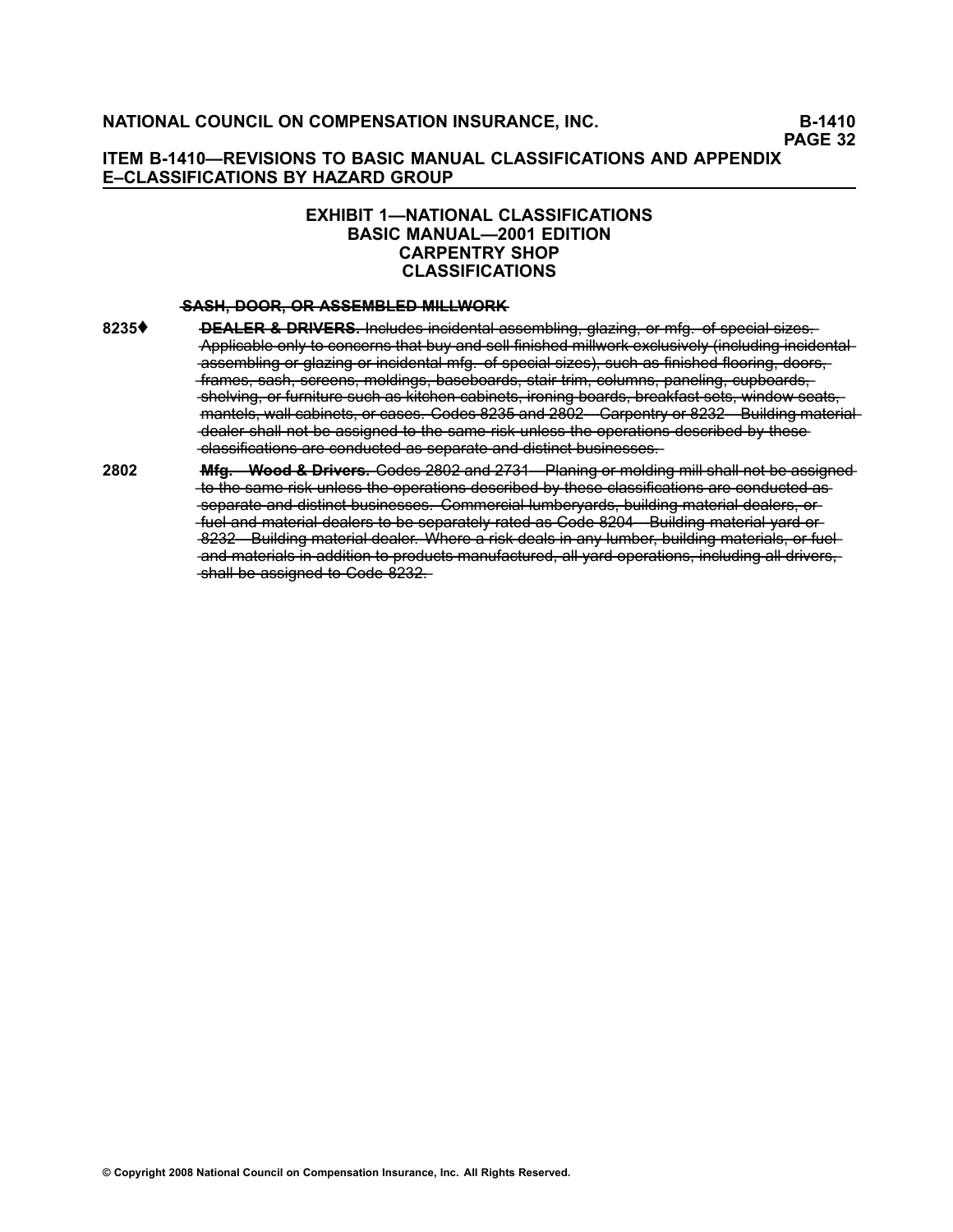#### **EXHIBIT 1—NATIONAL CLASSIFICATIONS BASIC MANUAL—2001 EDITION CARPENTRY SHOP CLASSIFICATIONS**

# **[8235](file:///C:/manuscript/hyperlink.asp?docid=8235<?Pub & EntityName=amp>manualtitle=scopesxml)**♦ **SASH, DOOR, OR ASSEMBLED MILLWORK—DEALER & DRIVERS**

Includes incidental assembling, glazing, or mfg. of special sizes. Applicable only to concerns that buy and sell finished millwork exclusively (including incidental assembling or glazing or incidental mfg. of special sizes), such as finished flooring, doors, frames, sash, screens, moldings, baseboards, stair trim, columns, paneling, cupboards, shelving, or furniture such as kitchen cabinets, ironing boards, breakfast sets, window seats, mantels, wall cabinets, or cases. Codes [8235](file:///C:/manuscript/hyperlink.asp?docid=8235<?Pub & EntityName=amp>manualtitle=scopesxml) and [2802](file:///C:/manuscript/hyperlink.asp?docid=2802<?Pub & EntityName=amp>manualtitle=scopesxml)—Carpentry or [8232](file:///C:/manuscript/hyperlink.asp?docid=8232<?Pub & EntityName=amp>manualtitle=scopesxml)—Building material dealer shall not be assigned to the same risk unless the operations described by these classifications are conducted as separate and distinct businesses.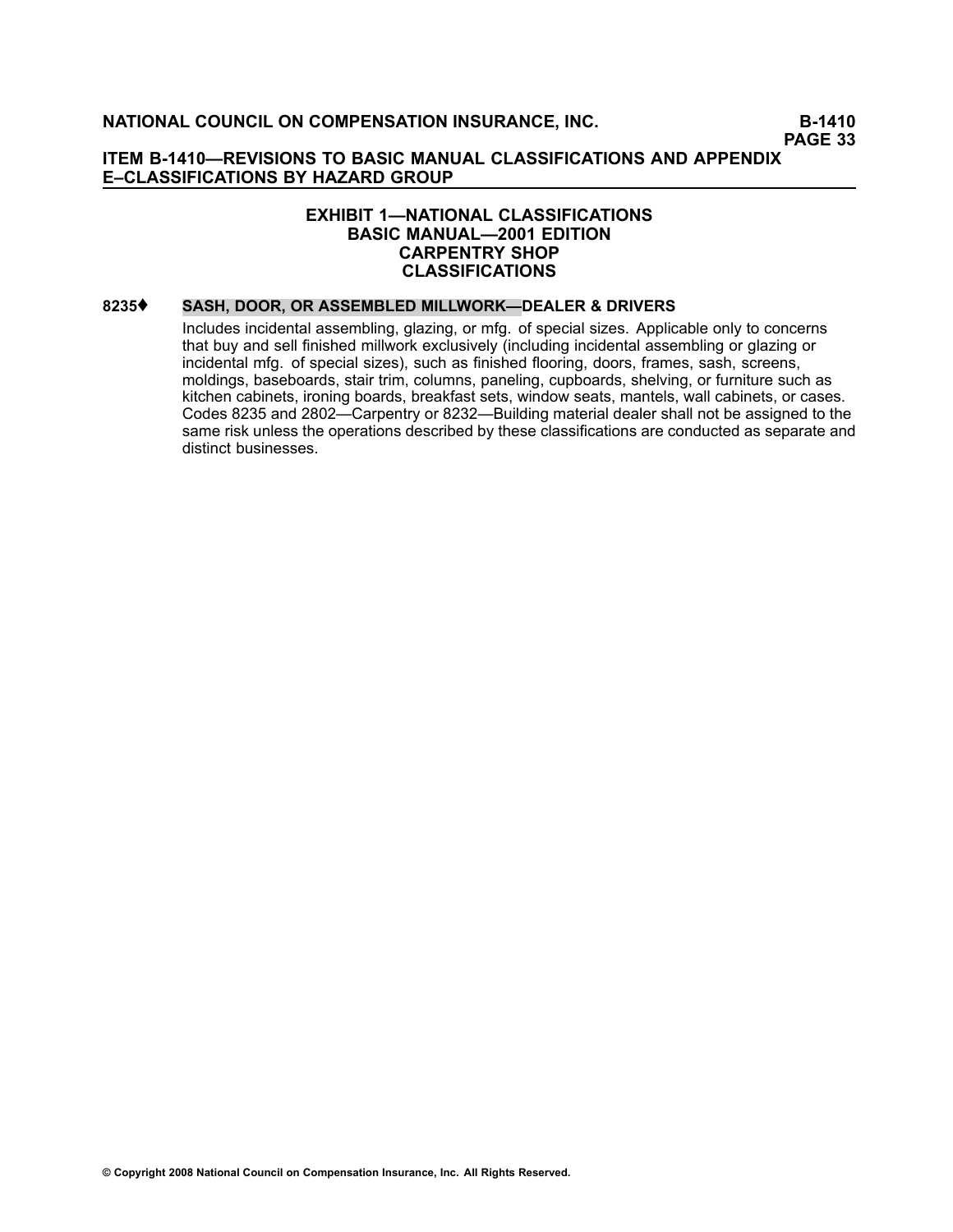**PAGE 34**

## **ITEM B1410—REVISIONS TO BASIC MANUAL CLASSIFICATIONS AND APPENDIX E–CLASSIFICATIONS BY HAZARD GROUP**

# **EXHIBIT 1—NATIONAL CLASSIFICATIONS BASIC MANUAL—2001 EDITION CARPENTRY SHOP CLASSIFICATIONS**

#### **—S—I—G—N**—**—M—A—N—U—F—A—C—T—U—R—I—N—G**

- **[3064](file:///C:/manuscript/hyperlink.asp?docid=3064<?Pub & EntityName=amp>manualtitle=scopesxml) —M—E—T—A—L—.**—S—i—g—n——i—n—s—t—a——ll—a——ti—o—n——, —m—a—i—n—t—e—n—a—n—c—e——,—r—e—p—a——i—r—,—r—e—m—o—v—a——l—,—o——r—r—e—p——la—c—e—m—e—n—t—a——w—a—y———fr—o—m——s—h—o—p——t—o be separately rated as Codes 9521 or 9554.
- **[3064](file:///C:/manuscript/hyperlink.asp?docid=3064<?Pub & EntityName=amp>manualtitle=scopesxml) —N—E—O—N—.**—S—i—g—n——i—n—s—t—a——ll—a——ti—o—n——, —m—a—i—n—t—e—n—a—n—c—e——,—r—e—p—a——i—r—,—r—e—m—o—v—a——l—,—o——r—r—e—p——la—c—e—m—e—n—t—a——w—a—y———fr—o—m——s—h—o—p——t—o be separately rated as Codes 9521 or 9554.

**—P—L—A—S—T—I—C**—**—O—R**—**—V—I—N—Y—L**—**—C—O—M—P—U—T—E—R——G—E—N—E—R—A—T—E—D**—**—L—E—T—T—E—R—S**—**—O—R**—**—G—R—A—P—H—I—C—S—.**—I—n—c——lu—d—e—s -designing and cutting letters or graphics and mounting on premanufactured surfaces of fabric, metal, plastic, or wood and the cutting, forming or molding of mounting services. Codes 4299 and 9501 shall not be assigned to the same risk unless the operations described by -these classifications are conducted as separate and distinct businesses. Sign installation, maintenance, repair, removal, or replacement—away from shop to be separately rated as —C—o—d—e—s[——9—5—2—1—](file:///C:/manuscript/hyperlink.asp?docid=9521<?Pub & EntityName=amp>manualtitle=scopesxml)—o[——](file:///C:/manuscript/hyperlink.asp?docid=9554<?Pub & EntityName=amp>manualtitle=scopesxml)r[—9—5—5—4—](file:///C:/manuscript/hyperlink.asp?docid=9554<?Pub & EntityName=amp>manualtitle=scopesxml).

#### **[4299](file:///C:/manuscript/hyperlink.asp?docid=4299<?Pub & EntityName=amp>manualtitle=scopesxml) —N—O**—**—P—A—I—N—T—I—N—G**—**—O—R**—**—U—S—I—N—G**—**—P—O—W—E—R**—**—M—A—C—H—I—N—E—R—Y**

#### **[9501](file:///C:/manuscript/hyperlink.asp?docid=9501<?Pub & EntityName=amp>manualtitle=scopesxml) ••• PAINTING OR USING POWER MACHINERY & DRIVERS**

**SILK SCREEN PRINTING.** Codes 2501, 3064, and 4299 shall not be assigned to the same Fisk unless the operations described by these classifications are conducted as separate and -distinct businesses. Sign installation, maintenance, repair, removal, or replacement - away--from shop to be separately rated as Codes 9521 or 9554.

- **[2501](file:///C:/manuscript/hyperlink.asp?docid=2501<?Pub & EntityName=amp>manualtitle=scopesxml)** <del>CLOTH</del>
- **[3064](file:///C:/manuscript/hyperlink.asp?docid=3064<?Pub & EntityName=amp>manualtitle=scopesxml) —M—E—T—A—L**
- **[4299](file:///C:/manuscript/hyperlink.asp?docid=4299<?Pub & EntityName=amp>manualtitle=scopesxml) PAPER OR POSTERBOARD**
- **[4299](file:///C:/manuscript/hyperlink.asp?docid=4299<?Pub & EntityName=amp>manualtitle=scopesxml) PLASTIC**
- **[4299](file:///C:/manuscript/hyperlink.asp?docid=4299<?Pub & EntityName=amp>manualtitle=scopesxml) —W—O—O—D**

**Wood.** Codes 2812, 2881, and 9501 shall not be assigned to the same risk unless the -operations described by these classifications are conducted as separate and distinctbusinesses. Sign installation, maintenance, repair, removal, or replacement—away from shopto be separately rated as Codes 9521 or 9554.

- **2812 No Painting, Using Power Machinery**
- **[2881](file:///C:/manuscript/hyperlink.asp?docid=2881<?Pub & EntityName=amp>manualtitle=scopesxml) ——————No-Painting Or-Using Power Machinery**
- **[9501](file:///C:/manuscript/hyperlink.asp?docid=9501<?Pub & EntityName=amp>manualtitle=scopesxml) —P—A—I—N—T—I—N—G—**—**,—S—P—R—A—Y—I—N—G—**—**,—S—A—N—D—B—L—A—S—T—I—N—G**—**—W—I—T—H**—**—O—R**—**—W—I—T—H—O—U—T**—**—P—O—W—E—R**—**—M—A—C—H—I—N—E—R—Y**—**—& —D—R—I—V—E—R—S**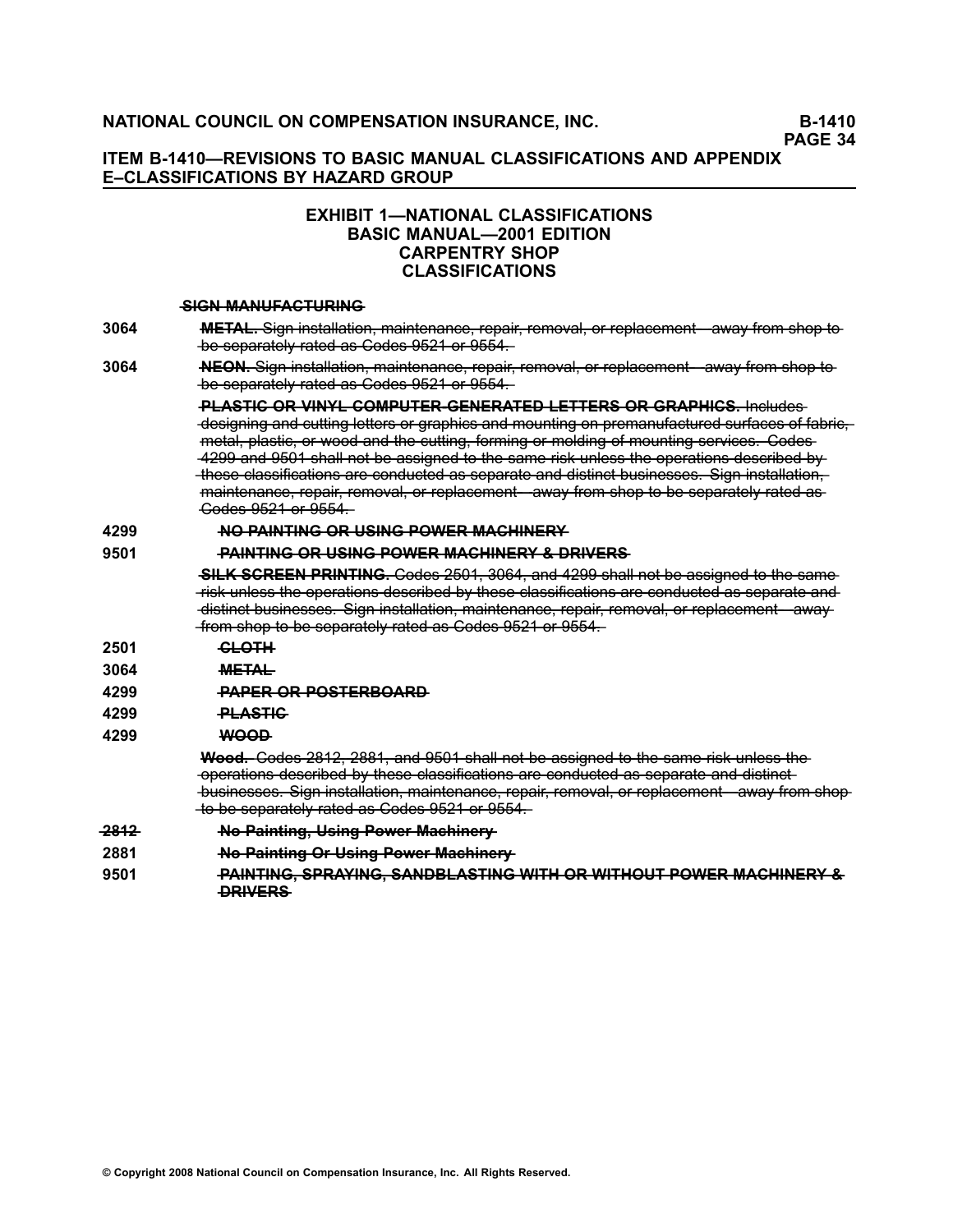# **EXHIBIT 1—NATIONAL CLASSIFICATIONS BASIC MANUAL—2001 EDITION CARPENTRY SHOP CLASSIFICATIONS**

#### **[3064](file:///C:/manuscript/hyperlink.asp?docid=3064<?Pub & EntityName=amp>manualtitle=scopesxml) SIGN MANUFACTURING—METAL**

Sign installation, maintenance, repair, removal, or replacement—away from shop to be separately rated as Codes [9521](file:///C:/manuscript/hyperlink.asp?docid=9521<?Pub & EntityName=amp>manualtitle=scopesxml) or [9554](file:///C:/manuscript/hyperlink.asp?docid=9554<?Pub & EntityName=amp>manualtitle=scopesxml).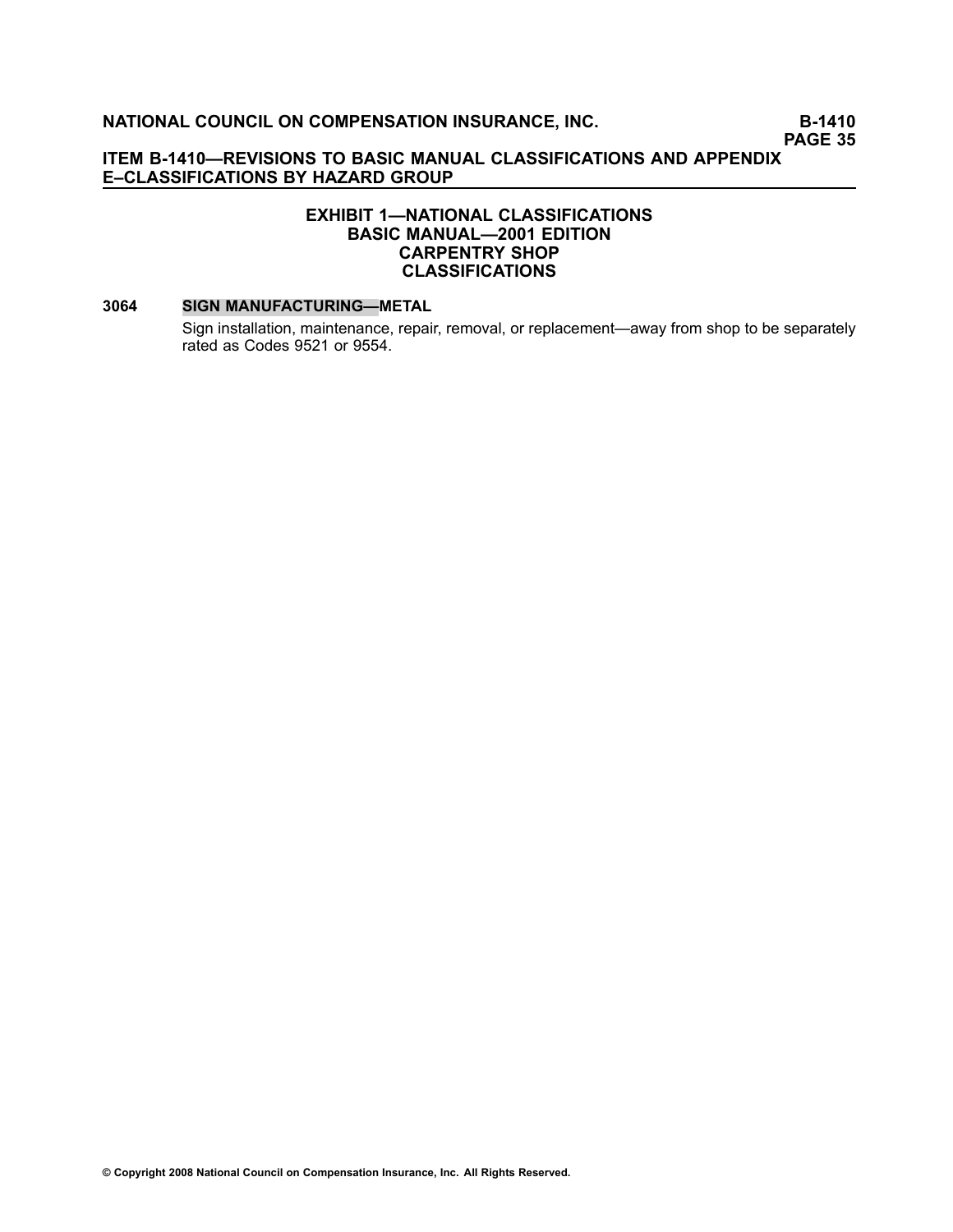### **ITEM B1410—REVISIONS TO BASIC MANUAL CLASSIFICATIONS AND APPENDIX E–CLASSIFICATIONS BY HAZARD GROUP**

### **EXHIBIT 1—NATIONAL CLASSIFICATIONS BASIC MANUAL—2001 EDITION CARPENTRY SHOP CLASSIFICATIONS**

#### **[3064](file:///C:/manuscript/hyperlink.asp?docid=3064<?Pub & EntityName=amp>manualtitle=scopesxml) SIGN MANUFACTURING—NEON**

Sign installation, maintenance, repair, removal, or replacement—away from shop to be separately rated as Codes [9521](file:///C:/manuscript/hyperlink.asp?docid=9521<?Pub & EntityName=amp>manualtitle=scopesxml) or [9554](file:///C:/manuscript/hyperlink.asp?docid=9554<?Pub & EntityName=amp>manualtitle=scopesxml).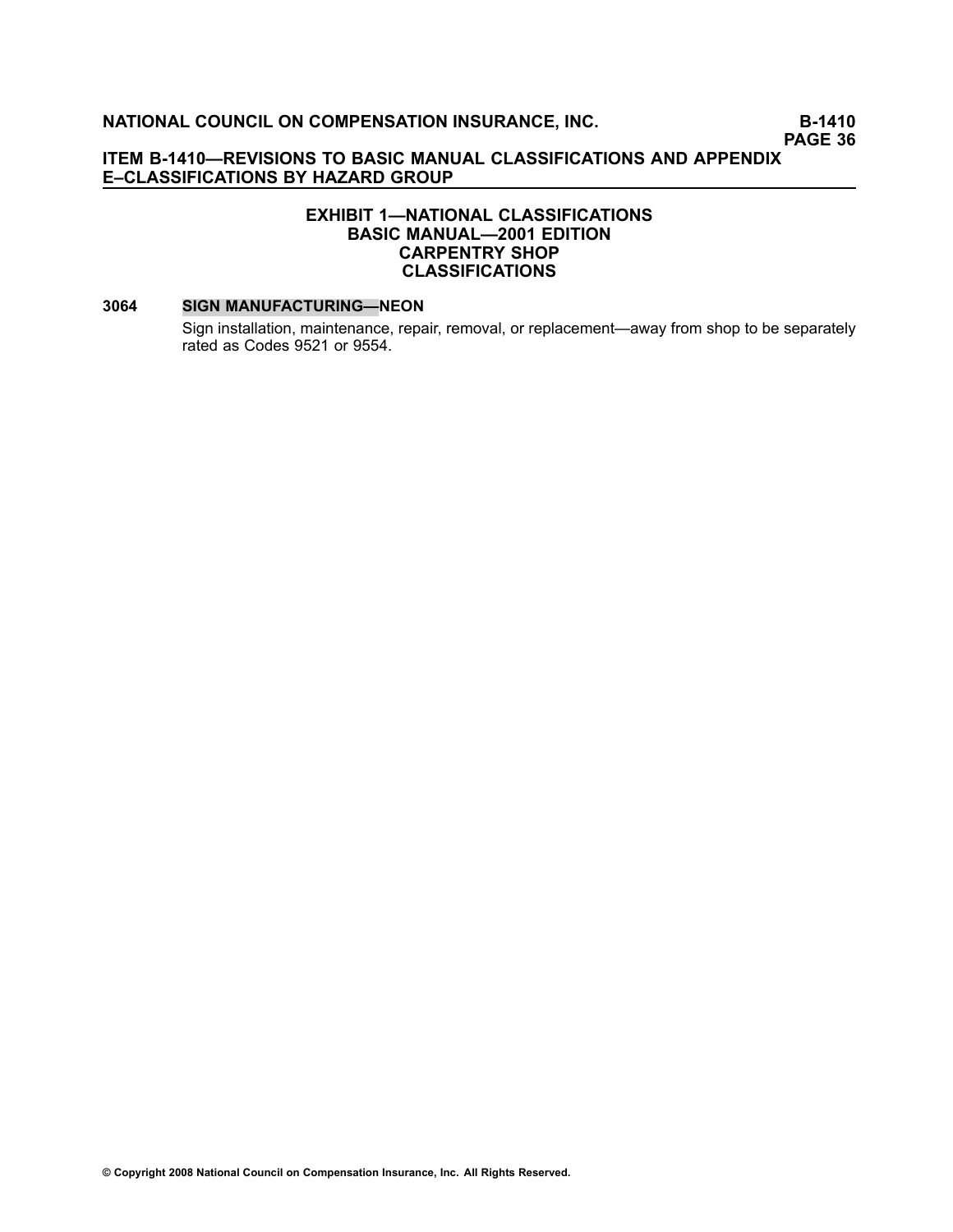**PAGE 37**

#### **ITEM B1410—REVISIONS TO BASIC MANUAL CLASSIFICATIONS AND APPENDIX E–CLASSIFICATIONS BY HAZARD GROUP**

### **EXHIBIT 1—NATIONAL CLASSIFICATIONS BASIC MANUAL—2001 EDITION CARPENTRY SHOP CLASSIFICATIONS**

#### **[4299](file:///C:/manuscript/hyperlink.asp?docid=4299<?Pub & EntityName=amp>manualtitle=scopesxml) SIGN MANUFACTURING—PLASTIC OR VINYL COMPUTERGENERATED LETTERS OR GRAPHICS—NO PAINTING OR USING POWER MACHINERY**

Includes designing and cutting letters or graphics and mounting on premanufactured surfaces of fabric, metal, plastic, or wood and the cutting, forming or molding of mounting services. Codes [4299](file:///C:/manuscript/hyperlink.asp?docid=4299<?Pub & EntityName=amp>manualtitle=scopesxml) and [9501](file:///C:/manuscript/hyperlink.asp?docid=9501<?Pub & EntityName=amp>manualtitle=scopesxml) shall not be assigned to the same risk unless the operations described by these classifications are conducted as separate and distinct businesses. Sign installation, maintenance, repair, removal, or replacement—away from shop to be separately rated as Codes [9521](file:///C:/manuscript/hyperlink.asp?docid=9521<?Pub & EntityName=amp>manualtitle=scopesxml) or [9554](file:///C:/manuscript/hyperlink.asp?docid=9554<?Pub & EntityName=amp>manualtitle=scopesxml).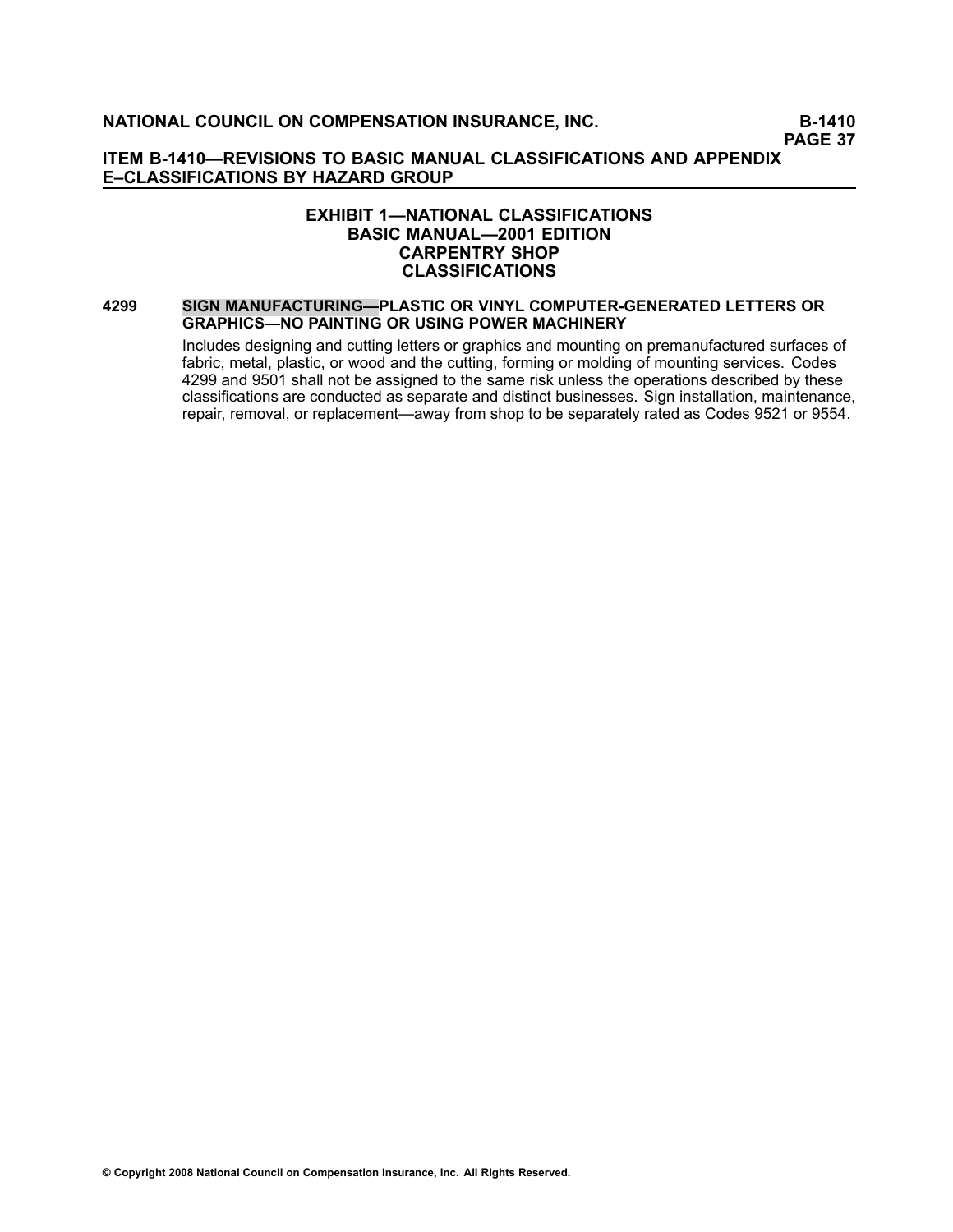**PAGE 38**

### **ITEM B1410—REVISIONS TO BASIC MANUAL CLASSIFICATIONS AND APPENDIX E–CLASSIFICATIONS BY HAZARD GROUP**

### **EXHIBIT 1—NATIONAL CLASSIFICATIONS BASIC MANUAL—2001 EDITION CARPENTRY SHOP CLASSIFICATIONS**

#### **[9501](file:///C:/manuscript/hyperlink.asp?docid=9501<?Pub & EntityName=amp>manualtitle=scopesxml) SIGN MANUFACTURING—PLASTIC OR VINYL COMPUTERGENERATED LETTERS OR GRAPHICS— PAINTING OR USING POWER MACHINERY & DRIVERS**

Includes designing and cutting letters or graphics and mounting on premanufactured surfaces of fabric, metal, plastic, or wood and the cutting, forming or molding of mounting services. Codes [4299](file:///C:/manuscript/hyperlink.asp?docid=4299<?Pub & EntityName=amp>manualtitle=scopesxml) and [9501](file:///C:/manuscript/hyperlink.asp?docid=9501<?Pub & EntityName=amp>manualtitle=scopesxml) shall not be assigned to the same risk unless the operations described by these classifications are conducted as separate and distinct businesses. Sign installation, maintenance, repair, removal, or replacement—away from shop to be separately rated as Codes [9521](file:///C:/manuscript/hyperlink.asp?docid=9521<?Pub & EntityName=amp>manualtitle=scopesxml) or [9554](file:///C:/manuscript/hyperlink.asp?docid=9554<?Pub & EntityName=amp>manualtitle=scopesxml).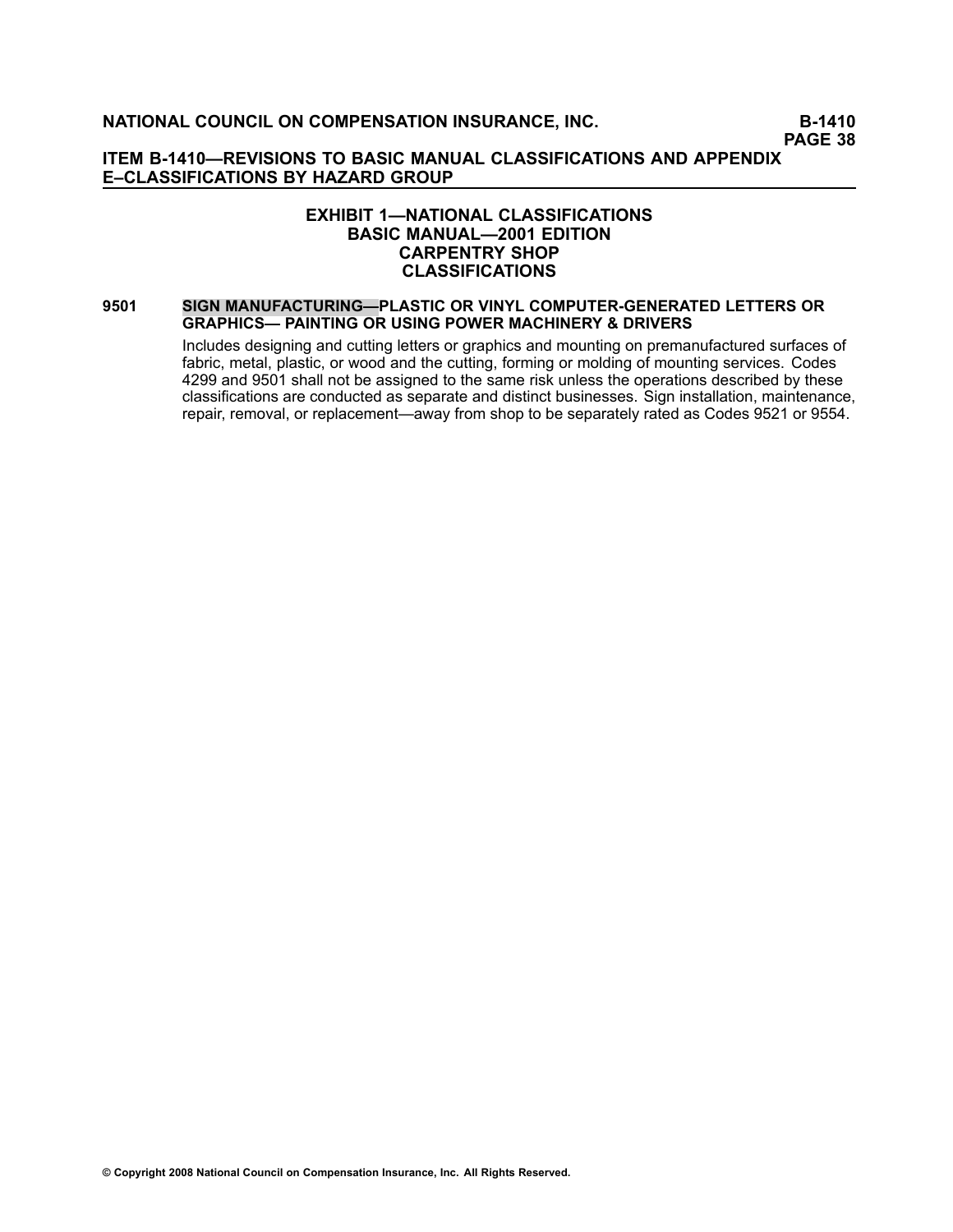### **EXHIBIT 1—NATIONAL CLASSIFICATIONS BASIC MANUAL—2001 EDITION CARPENTRY SHOP CLASSIFICATIONS**

#### **[2501](file:///C:/manuscript/hyperlink.asp?docid=2501<?Pub & EntityName=amp>manualtitle=scopesxml) SIGN MANUFACTURING—SILK SCREEN PRINTING—CLOTH**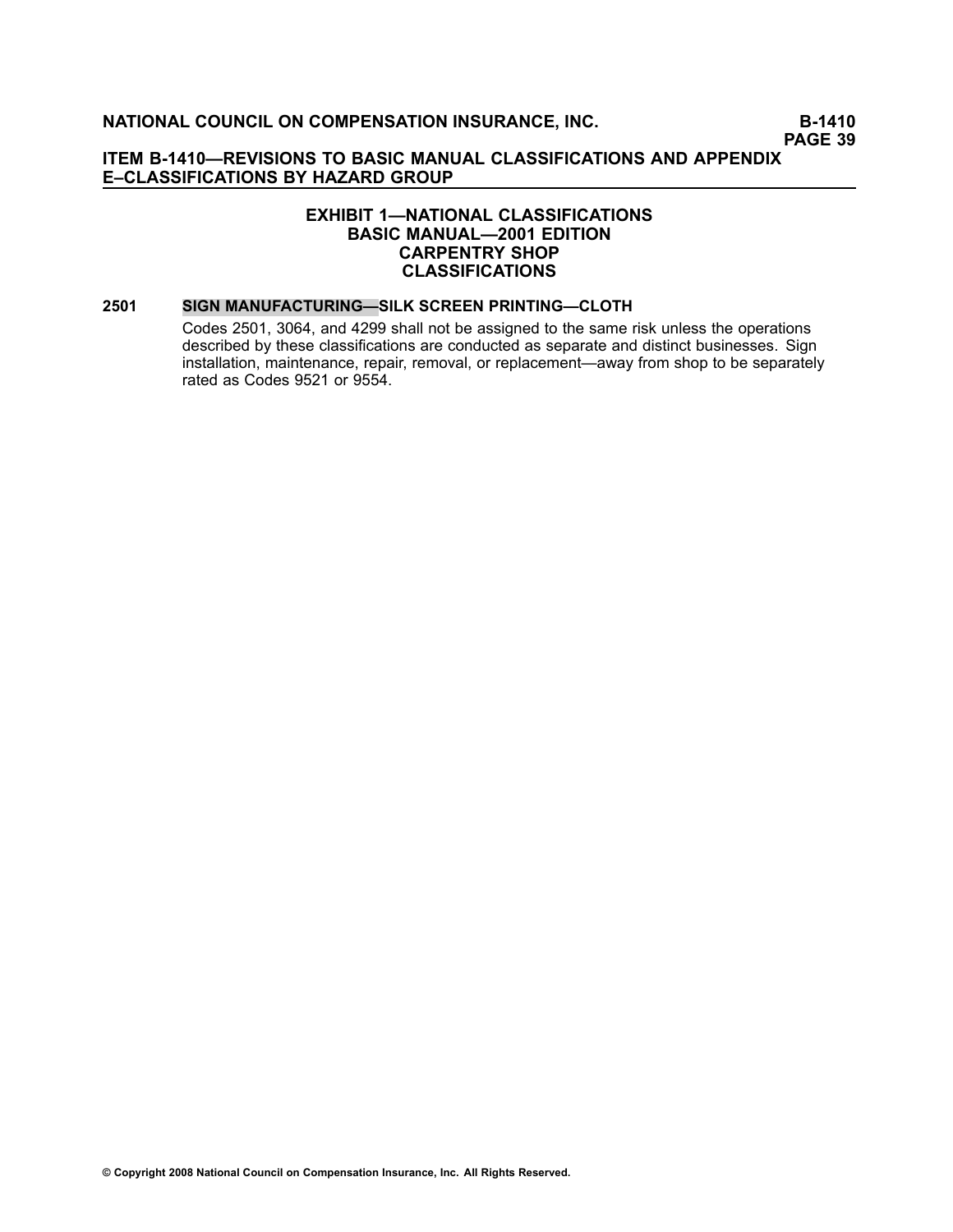### **EXHIBIT 1—NATIONAL CLASSIFICATIONS BASIC MANUAL—2001 EDITION CARPENTRY SHOP CLASSIFICATIONS**

#### **[3064](file:///C:/manuscript/hyperlink.asp?docid=3064<?Pub & EntityName=amp>manualtitle=scopesxml) SIGN MANUFACTURING—SILK SCREEN PRINTING—METAL**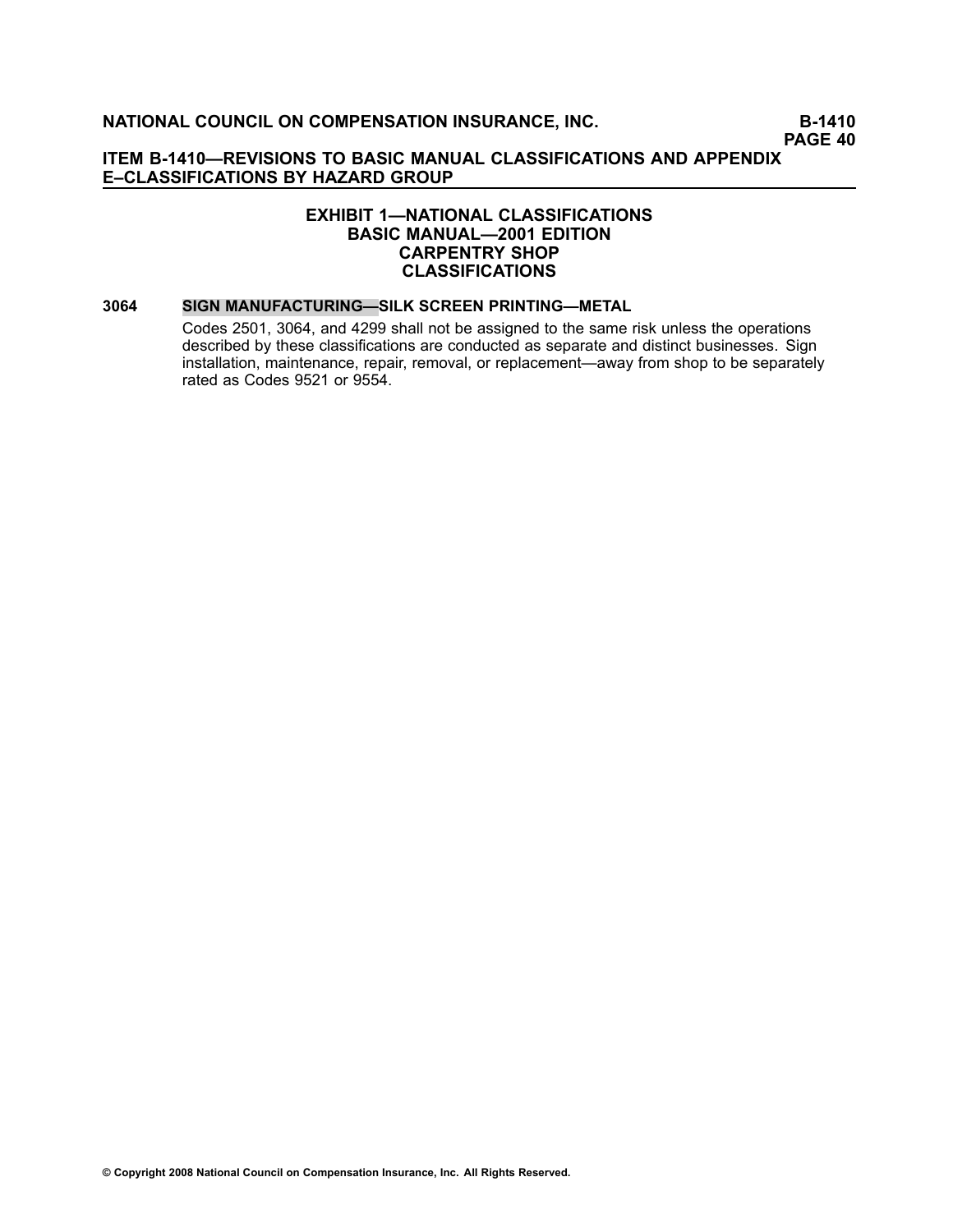### **EXHIBIT 1—NATIONAL CLASSIFICATIONS BASIC MANUAL—2001 EDITION CARPENTRY SHOP CLASSIFICATIONS**

#### **[4299](file:///C:/manuscript/hyperlink.asp?docid=4299<?Pub & EntityName=amp>manualtitle=scopesxml) SIGN MANUFACTURING—SILK SCREEN PRINTING—PAPER OR POSTERBOARD**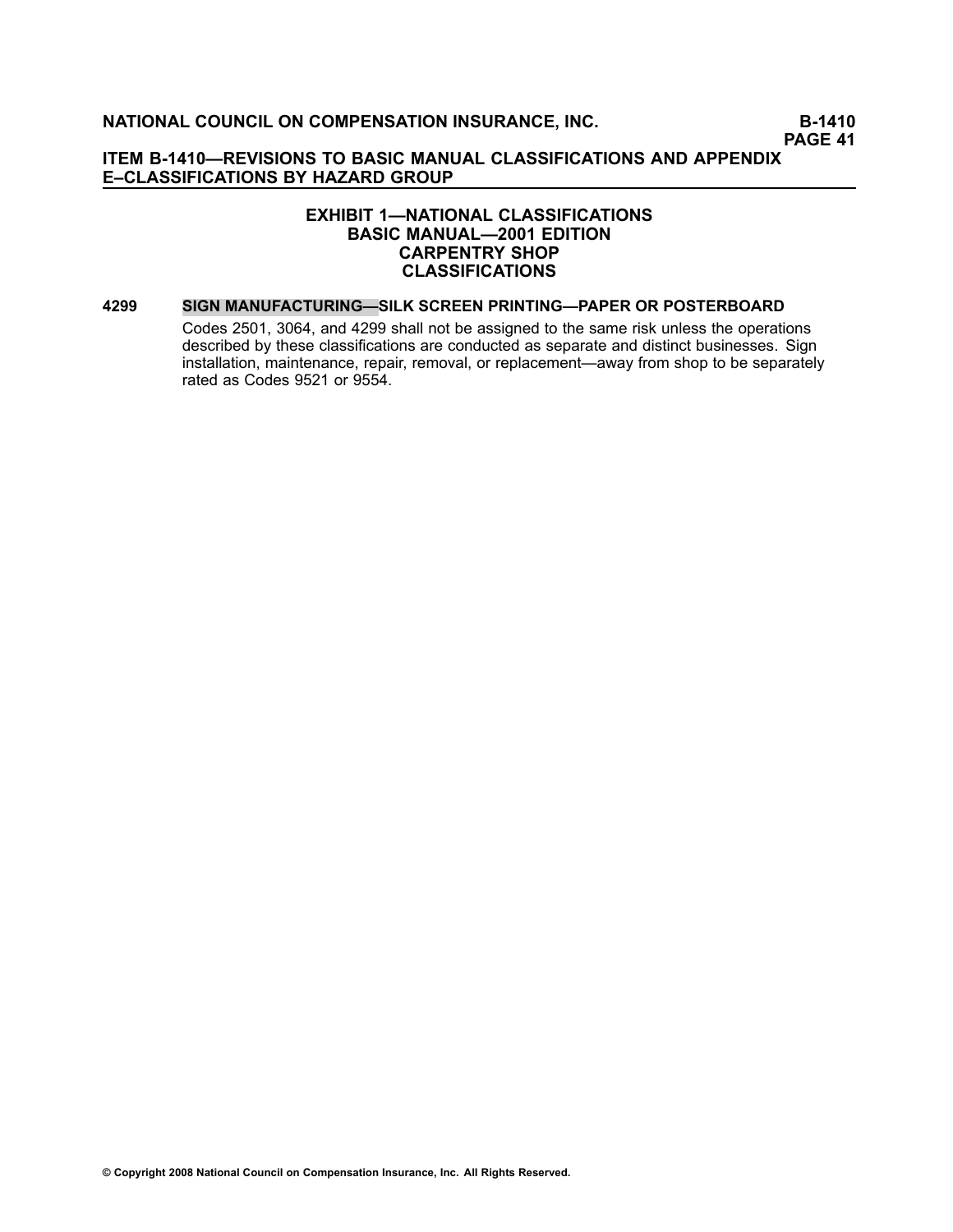### **EXHIBIT 1—NATIONAL CLASSIFICATIONS BASIC MANUAL—2001 EDITION CARPENTRY SHOP CLASSIFICATIONS**

#### **[4299](file:///C:/manuscript/hyperlink.asp?docid=4299<?Pub & EntityName=amp>manualtitle=scopesxml) SIGN MANUFACTURING—SILK SCREEN PRINTING—PLASTIC**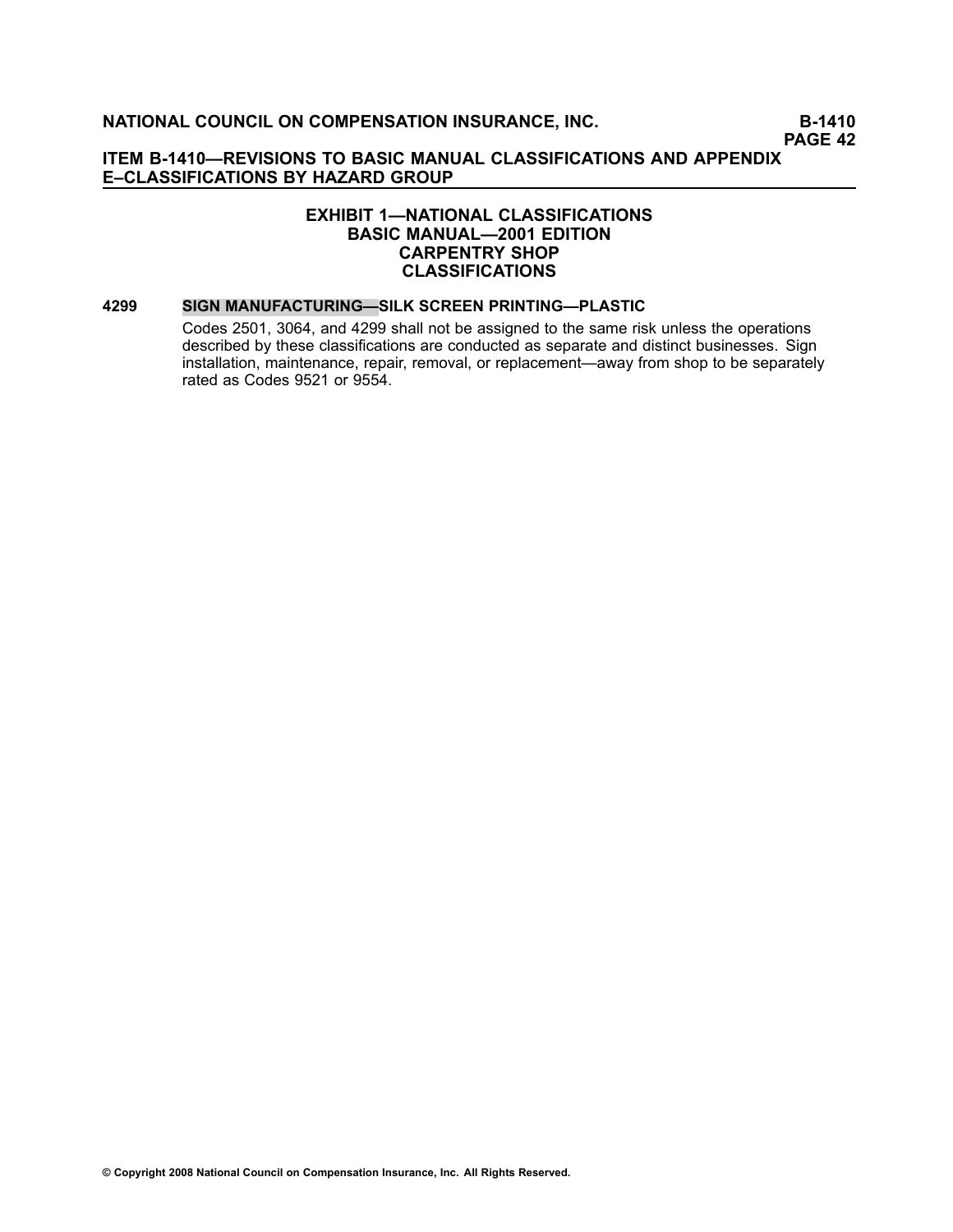### **EXHIBIT 1—NATIONAL CLASSIFICATIONS BASIC MANUAL—2001 EDITION CARPENTRY SHOP CLASSIFICATIONS**

#### **[4299](file:///C:/manuscript/hyperlink.asp?docid=4299<?Pub & EntityName=amp>manualtitle=scopesxml) SIGN MANUFACTURING—SILK SCREEN PRINTING—WOOD**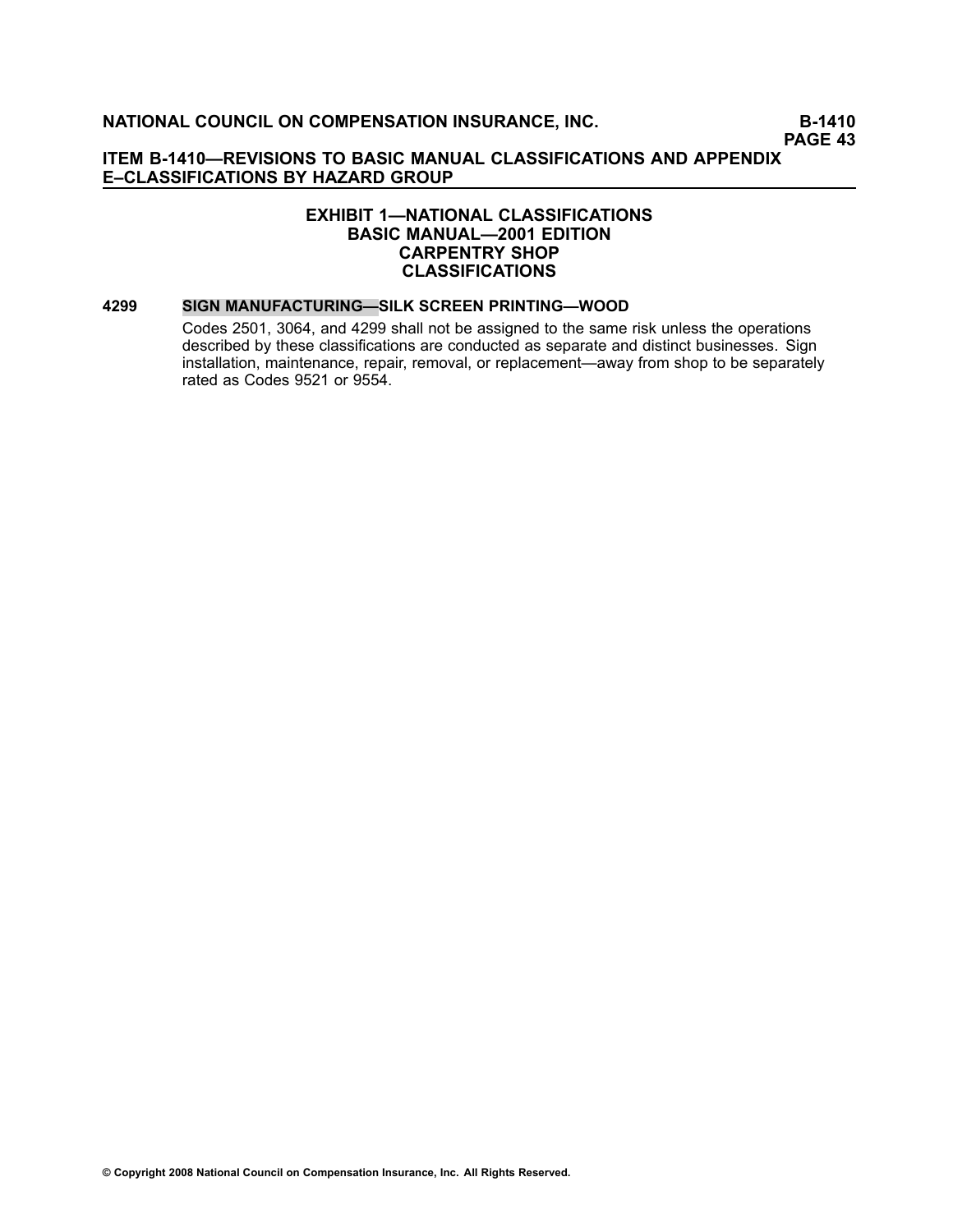### **ITEM B1410—REVISIONS TO BASIC MANUAL CLASSIFICATIONS AND APPENDIX E–CLASSIFICATIONS BY HAZARD GROUP**

### **EXHIBIT 1—NATIONAL CLASSIFICATIONS BASIC MANUAL—2001 EDITION CARPENTRY SHOP CLASSIFICATIONS**

#### **CURRENT NATIONAL PHRASEOLOGY TO REMAIN EFFECTIVE UNTIL THE COMPLETION DATE OF THE TRANSITION PROGRAM \* OF THIS ITEM**

#### **[2812](file:///C:/manuscript/hyperlink.asp?docid=2812<?Pub & EntityName=amp>manualtitle=scopesxml) SIGN MANUFACTURING—Wood—No Painting, Using Power Machinery.**

Codes 2812, 2881, and 9501 shall not be assigned to the same risk unless the operations described by these classifications are conducted as separate and distinct businesses. Sign installations, maintenance, repair, removal, or replacement—away from shop to be separately rated as Codes 9521 or 9554.

#### **TO BE IMPLEMENTED ON THE COMPLETION DATE OF THE TRANSITION PROGRAM FOR EACH STATE**

#### **[—2—8—1—2](file:///C:/manuscript/hyperlink.asp?docid=2812<?Pub & EntityName=amp>manualtitle=scopesxml) —S—I—G—N**—**—M—A—N—U—F—A—C—T—U—R—I—N—G—W——o—o—d—N——o**—**—P—a—i—n——ti—n—g—**—**,—U—s—i—n—g**—**—P—o—w—e—r**—**—M—a—c—h—i—n—e—r—y—.**

<sup>\*</sup> For all applicable states, the two year transition program will be initiated concurrent with each state's approved rate/loss cost filing effective date for 2011 filing cycle. Refer to the state chart in the implementation section of the Filing Memorandum.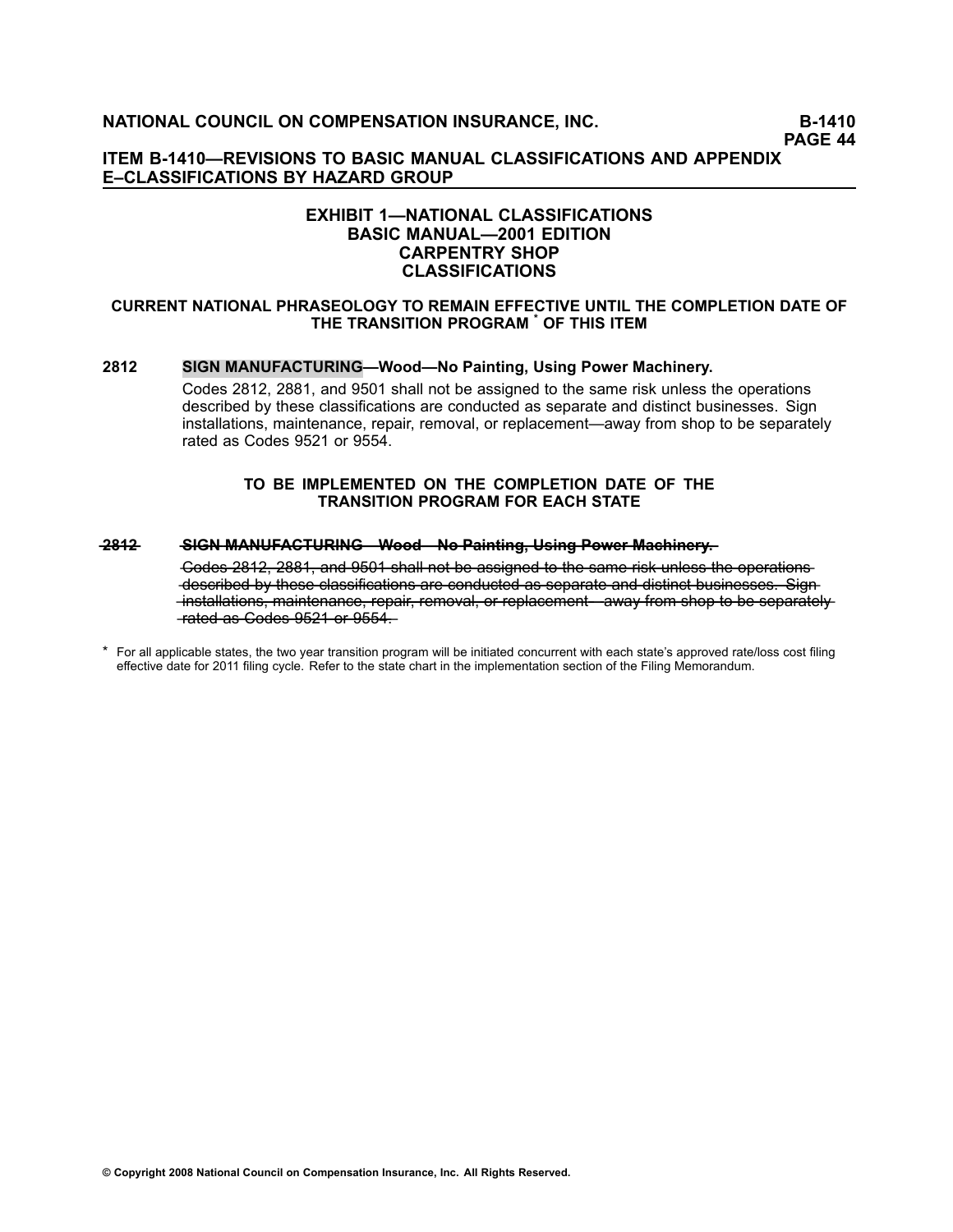### **EXHIBIT 1—NATIONAL CLASSIFICATIONS BASIC MANUAL—2001 EDITION CARPENTRY SHOP CLASSIFICATIONS**

#### **[9501](file:///C:/manuscript/hyperlink.asp?docid=9501<?Pub & EntityName=amp>manualtitle=scopesxml) SIGN MANUFACTURING—WOOD—PAINTING, SPRAYING, SANDBLASTING WITH OR WITHOUT POWER MACHINERY & DRIVERS**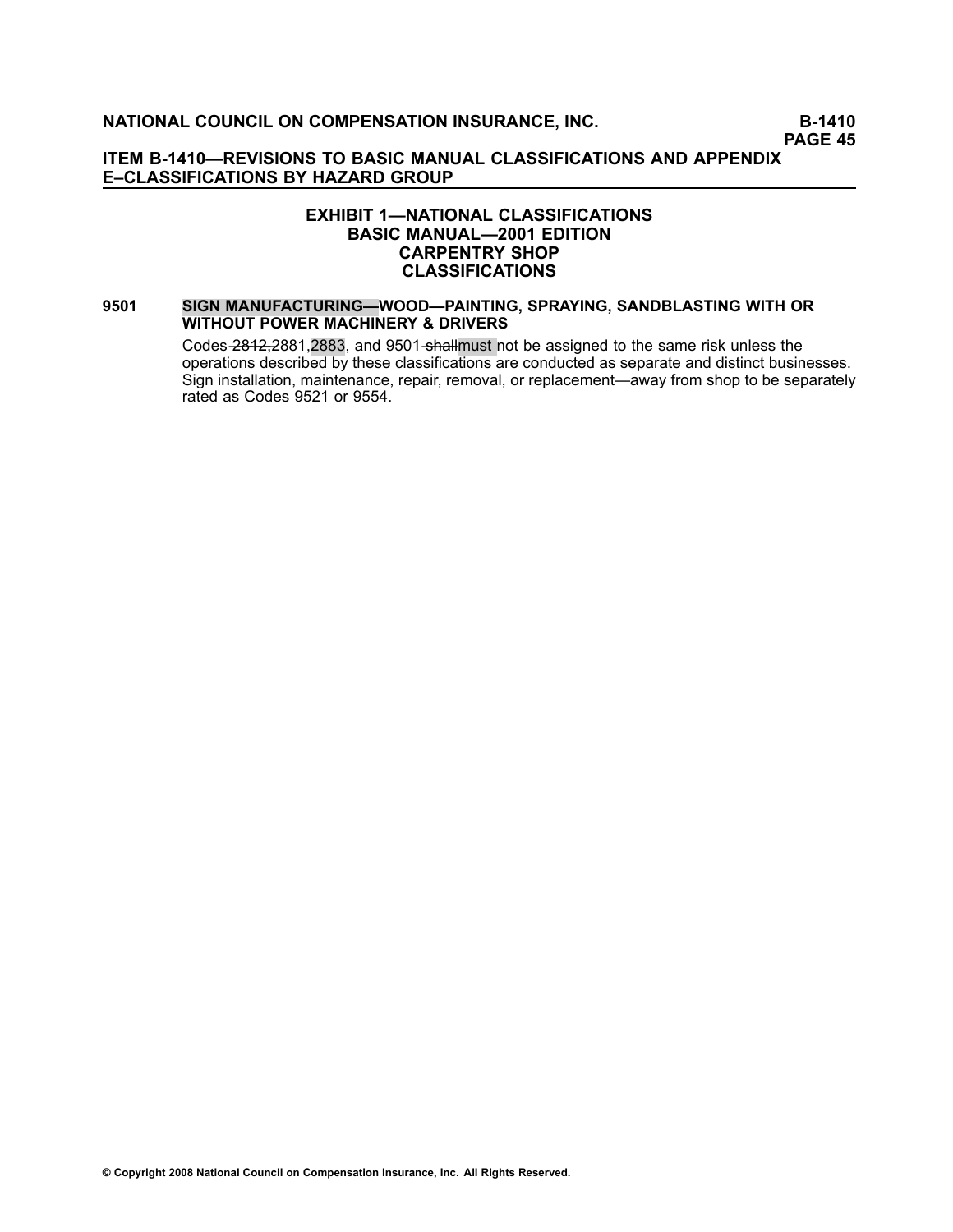**PAGE 46**

**ITEM B1410—REVISIONS TO BASIC MANUAL CLASSIFICATIONS AND APPENDIX E–CLASSIFICATIONS BY HAZARD GROUP**

### **EXHIBIT 1—NATIONAL CLASSIFICATIONS BASIC MANUAL—2001 EDITION CARPENTRY SHOP CLASSIFICATIONS**

#### **CURRENT NATIONAL PHRASEOLOGY TO REMAIN EFFECTIVE UNTIL THE COMPLETION DATE OF THE TRANSITION PROGRAM \* OF THIS ITEM**

#### **[2812](file:///C:/manuscript/hyperlink.asp?docid=2812<?Pub & EntityName=amp>manualtitle=scopesxml) TRAILER MFG.—HOME TYPE**

#### **TO BE IMPLEMENTED ON THE COMPLETION DATE OF THE TRANSITION PROGRAM FOR EACH STATE**

### **[—2—8—1—2](file:///C:/manuscript/hyperlink.asp?docid=2812<?Pub & EntityName=amp>manualtitle=scopesxml) —T—R—A—I—L—E—R**—**—M—F—G—.—H——O—M—E**—**—T—Y—P—E**

\* For all applicable states, the two year transition program will be initiated concurrent with each state's approved rate/loss cost filing effective date for 2011 filing cycle. Refer to the state chart in the implementation section of the Filing Memorandum.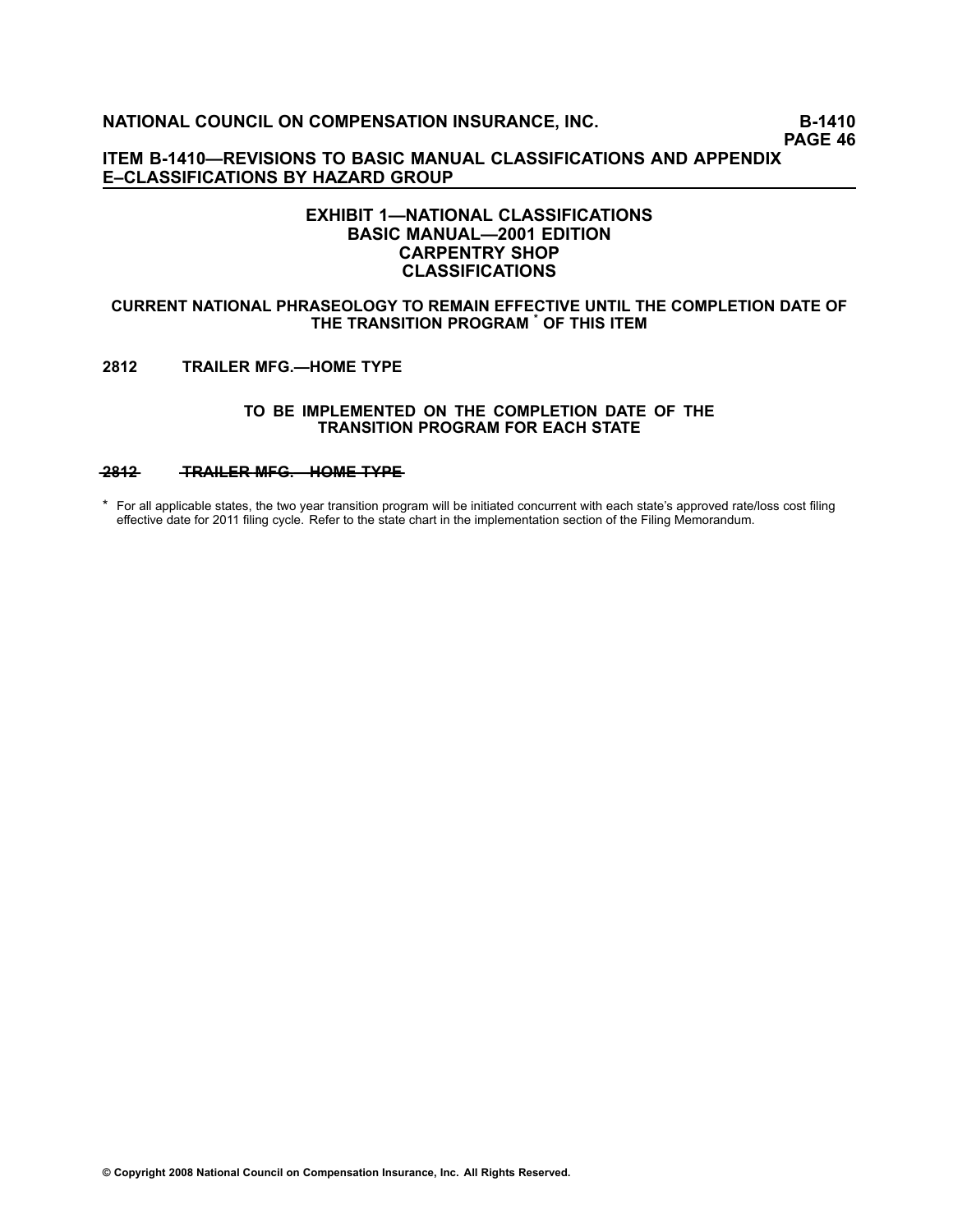### **ITEM B1410—REVISIONS TO BASIC MANUAL CLASSIFICATIONS AND APPENDIX E–CLASSIFICATIONS BY HAZARD GROUP**

### **EXHIBIT 1—NATIONAL CLASSIFICATIONS BASIC MANUAL—2001 EDITION CARPENTRY SHOP CLASSIFICATIONS**

#### **CURRENT NATIONAL PHRASEOLOGY TO REMAIN EFFECTIVE UNTIL THE COMPLETION DATE OF THE TRANSITION PROGRAM \* OF THIS ITEM**

### **[2883](file:///C:/manuscript/hyperlink.asp?docid=2883<?Pub & EntityName=amp>manualtitle=scopesxml) TRUNK MFG.**

Metal frames or fittings to be separately rated.

#### **TO BE IMPLEMENTED ON THE COMPLETION DATE OF THE TRANSITION PROGRAM FOR EACH STATE**

#### **[2883](file:///C:/manuscript/hyperlink.asp?docid=2883<?Pub & EntityName=amp>manualtitle=scopesxml) — TRUNK MFG—**

Metal frames or fittings to be separately rated.

\* For all applicable states, the two year transition program will be initiated concurrent with each state's approved rate/loss cost filing effective date for 2011 filing cycle. Refer to the state chart in the implementation section of the Filing Memorandum.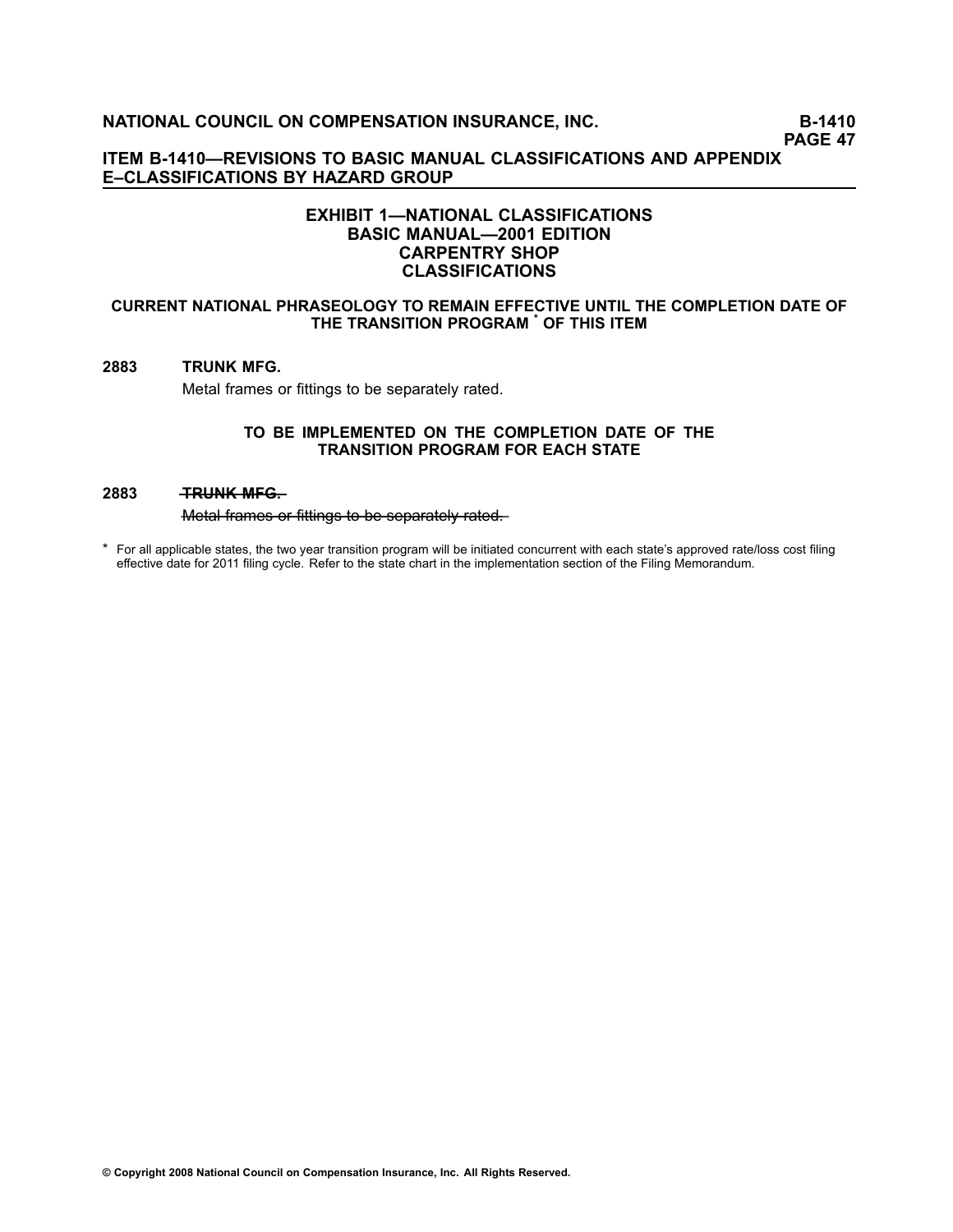### **ITEM B1410—REVISIONS TO BASIC MANUAL CLASSIFICATIONS AND APPENDIX E–CLASSIFICATIONS BY HAZARD GROUP**

# **EXHIBIT 1—CARPENTRY SHOP**

### **TWOYEAR TRANSITION PROGRAM RULES**

#### (Applies in: AK, AL, AR, AZ, CO, CT, DC, FL, GA, HI, IA, ID, IL, IN, KS, KY, LA, MD, ME, **MO, MS, MT, NC, NE, NH, NM, NV, OK, OR, RI, SC, SD, TN, UT, VT, WV)**

The following are the rules of the two-year transition program implementing the rates/loss costs and rating values for Codes 2812 and 2883. NCCI will administer this program through each state's specific rate/loss cost classification experience filing revision process.

The state rate/loss cost filing revision where this transition program will initiate will be the first filing made with an effective date on or after the state approved effective date of this item filing. If <sup>a</sup> state rate/loss cost revision filing is made prior to the approval of this item, then that state's experience filing revision will not reflect the first year transition values. Instead the first year transition will be made to coincide with the next experience filing revision after the item approval is made and whose proposed effective date is on or after the approved item's effective date.

The following outlines the steps needed to implement the rates/loss costs and rating values for Codes 2812 and 2883 within each of the classification rate/loss cost filings. An example of the two-year transition program calculation, including the weight value calculation, is shown in subsequent pages of this exhibit.

- A. Risks will continue to be classified to either Code 2812 or 2883 as appropriate until the elimination of Code 2812 in the second state rate/loss cost annual experience filing revision from which this transition program was initiated.
- B. As part of the first NCCI state rate/loss cost experience filing revision where this transition program is initiated, the payroll-weighted rate/loss cost of Codes 2812 and 2883 will be calculated using the latest available year's payroll and the standard calculated rate/loss cost of the two individual codes. If the payrollweighted rate/loss cost is within the swing limits determined for Codes 2812 and 2883, then each of these codes will take on the payroll-weighted rate/loss cost. Rating values will be determined by the same payroll weighting.

If the payroll-weighted rate/loss cost is outside of the filing's swing limits for any of the codes, then the rate/loss cost for each of the codes will be determined by <sup>a</sup> methodology weighting together (1) the payroll weighted rate/loss cost and (2) the standard calculated rate/loss cost for each code. The ratio used in this methodology will be first determined by calculating the maximum weighting value given to the payroll weighted rate/loss cost in order to keep the rates for Codes 2812 and 2883 within the swing limits of the filing. However, <sup>a</sup> 50% minimum weighting value must be used, regardless of the swing limits to execute the transition program within two years. Rating values will be calculated in <sup>a</sup> similar manner.

C. As part of the second NCCI state rate/loss cost classification experience filing revision, Code 2812 will be eliminated. All insured operations previously assigned to Code 2812 will then be assigned to Code 2883. The rate/loss cost for newly defined Code 2883 will be the payroll weighted rate/loss cost of Code 2812 and Code 2883 using this filing's latest available year of payroll and the standard calculated rate/loss cost of the two individual codes. Rating values will be determined by the same payroll weighting.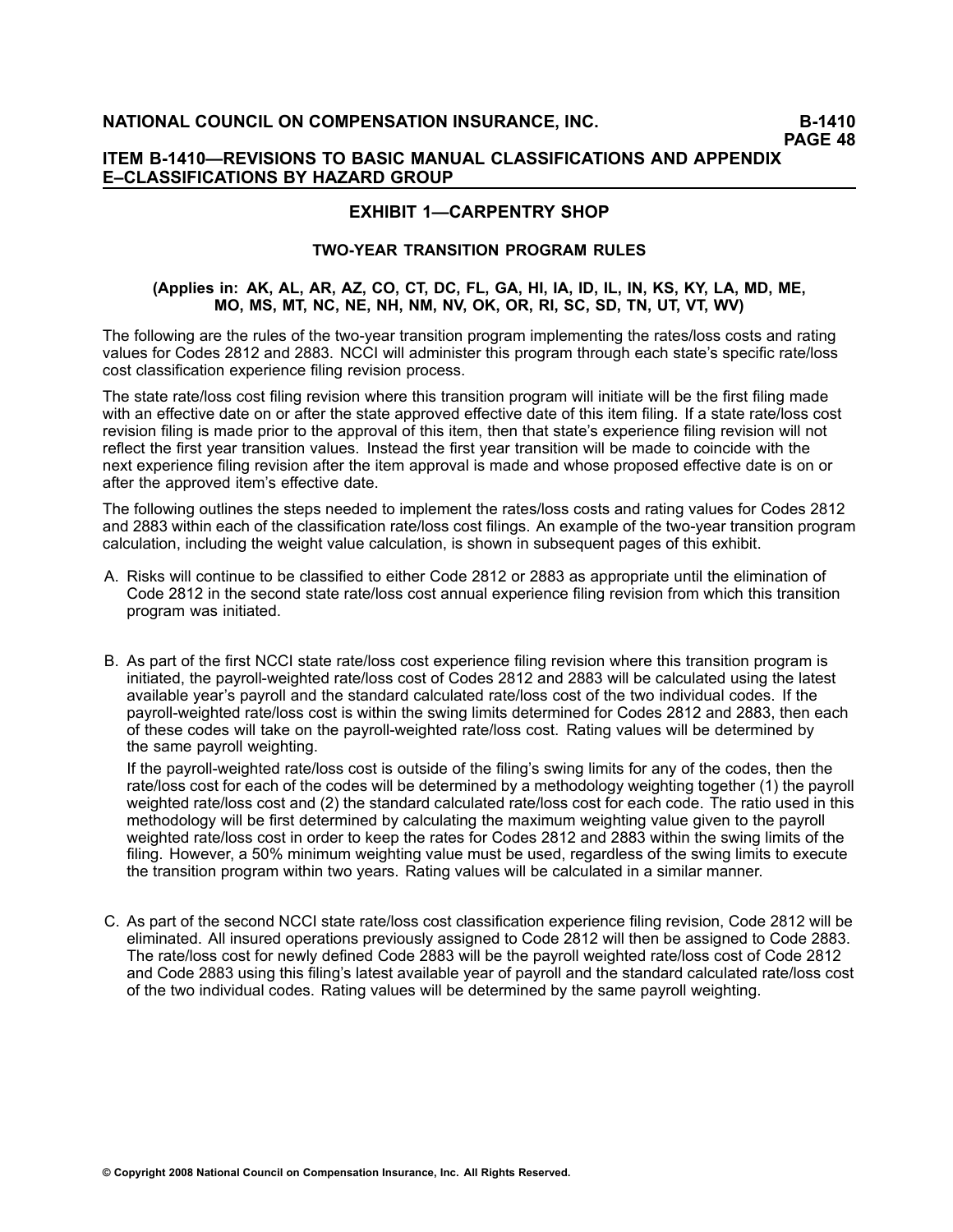# **EXHIBIT 1—CARPENTRY SHOP**

# **EXAMPLE OF TWOYEAR TRANSITION PROGRAM CALCULATION (Applies in: AL, AR, AZ, CO, CT, DC, FL, GA, HI, IA, IL, IN, KS, KY, LA, MD, ME, MO, MS, NC, NE, NH, NM, NV, OK, RI, SC, SD, TN, UT, VT, WV)**

**Note:** The rates/loss costs used in the following example are for illustration purposes only and are not the actual rates/loss costs in use, nor do they represent expected actual rates/loss costs for the codes indicated.

In the following example, the "Payroll-Weighted Rate/Loss Cost" for each year can be calculated by using the "NCCI Initially Calculated Rate/Loss Cost" and the payroll for the latest available year.

The following assumptions are made for this example:

|                       | Code XXX1 | Code XXX2 | Code XXX3 |
|-----------------------|-----------|-----------|-----------|
| Payroll \$            | 400,000   | 700,000   | 3,000,000 |
| <b>Rate/Loss Cost</b> | 21.00     | 10.50     | 11.81     |

The "Payroll-Weighted Rate/Loss Cost" is calculated as follows:

 $[(400,000 \times 21.00) + (700,000 \times 10.50) + (3,000,000 \times 11.81)] = 12.48$ 

(400,000 <sup>+</sup> 700,000 <sup>+</sup> 3,000,000)

Additionally, the swing limits are assumed to be plus or minus 25%. **Please note:** The weight value used represents the largest possible value keeping the rate/loss cost changes within the swing limits. The weight value below is subject to <sup>a</sup> minimum of .50 for the first year and 1.00 for the second year without regard to swing limits in order to transition the rates/loss costs within two years.

|                                                  | Weight<br>Value | <b>Class Code</b> | <b>Payroll-Weighted</b><br><b>Rate/Loss Cost</b> |       | <b>NCCI Initially</b><br><b>Calculated</b><br><b>Rate/Loss Cost</b> |     | <b>Final NCCI</b><br><b>Rate/Loss Cost</b> |
|--------------------------------------------------|-----------------|-------------------|--------------------------------------------------|-------|---------------------------------------------------------------------|-----|--------------------------------------------|
| <b>Filing Effective</b><br>in First Year         | $0.57*$         | XXX1              | $(0.57 \times 12.48)$                            | $\pm$ | $(0.43 \times 21.00)$                                               | $=$ | 16.14                                      |
|                                                  |                 | XXX <sub>2</sub>  | $(0.57 \times 12.48)$                            | $+$   | $(0.43 \times 10.50)$                                               | $=$ | 11.63                                      |
|                                                  |                 | XXX3              | $(0.57 \times 12.48)$                            | $+$   | $(0.43 \times 11.81)$                                               | $=$ | 12.19                                      |
| <b>Filing Effective in</b><br><b>Second Year</b> |                 | XXX1              | $(1.00 \times 12.48)$                            | $\pm$ | $(0.00 \times 19.78)$                                               | $=$ | 12.48                                      |
|                                                  | 1.00            | XXX2              | $(1.00 \times 12.48)$                            | ٠     | $(0.00 \times 12.25)$                                               | $=$ | 12.48                                      |
|                                                  |                 | XXX3              | $(1.00 \times 12.48)$                            | $\pm$ | $(0.00 \times 11.57)$                                               | $=$ | 12.48                                      |

\* See "Example of Two-Year Weight Value Calculation" for more details.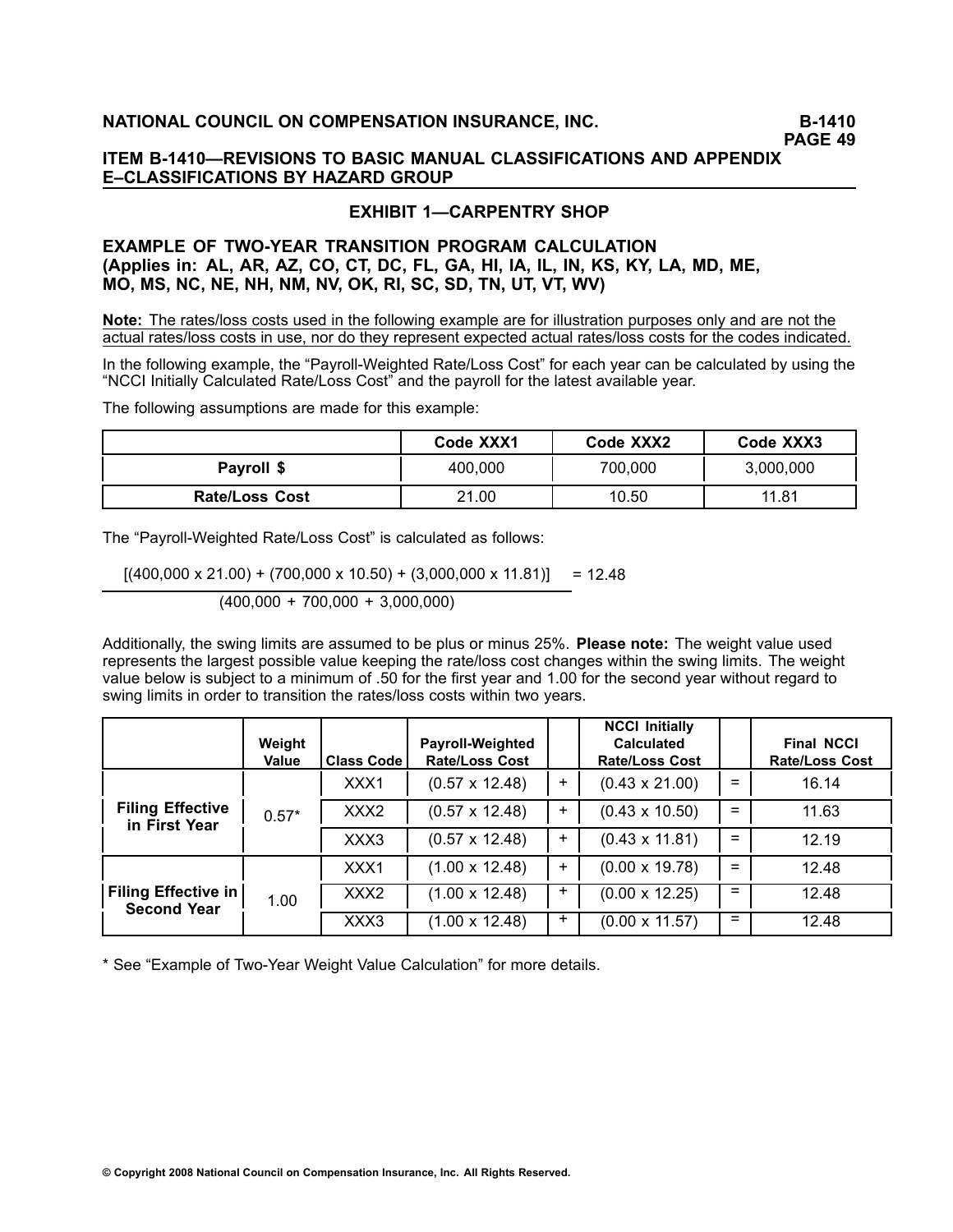**PAGE 50**

### **ITEM B1410—REVISIONS TO BASIC MANUAL CLASSIFICATIONS AND APPENDIX E–CLASSIFICATIONS BY HAZARD GROUP**

## **EXHIBIT 1—CARPENTRY SHOP (CONT'D)**

### **EXAMPLE OF TWOYEAR TRANSITION PROGRAM EXPECTED LOSS RATE (ELR)**

**Note:** The ELRs in the following example are for illustration purposes only and are not the actual ELRs in use, nor do they represent expected actual ELRs for the codes indicated.

In the following example, the "Payroll-Weighted ELR" for each year can be calculated by using the "NCCI Initially Calculated ELR" and the payroll for the latest available year.

The following assumptions are made for this example:

|            | Code XXX1 | Code XXX2 | Code XXX3 |
|------------|-----------|-----------|-----------|
| Payroll \$ | 400,000   | 700,000   | 3,000,000 |
| <b>ELR</b> | 7.00      | 3.50      | 3.94      |

The "Payroll-Weighted ELR" is calculated as follows:

 $[(400,000 \times 7.00) + (700,000 \times 3.50) + (3,000,000 \times 3.94)] = 4.16$ 

$$
(400,000 + 700,000 + 3,000,000)
$$

Additionally, the swing limits are assumed to be plus or minus 25%. **Please note:** The weight value used represents the largest possible value keeping the rate/loss cost changes within the swing limits. The weight value below is subject to <sup>a</sup> minimum of .50 for the first year and 1.00 for the second year without regard to swing limits in order to transition the rates/loss costs within two years.

|                                                  | Weight<br>Value | <b>Class Code</b> | Payroll-Weighted<br><b>ELR</b> |           | <b>NCCI Initially</b><br><b>Calculated ELR</b> |     | <b>Final NCCI ELR</b> |
|--------------------------------------------------|-----------------|-------------------|--------------------------------|-----------|------------------------------------------------|-----|-----------------------|
| <b>Filing Effective</b><br>in First Year         | $0.57*$         | XXX1              | $(0.57 \times 4.16)$           | $\pm$     | $(0.43 \times 7.00)$                           | $=$ | 5.38                  |
|                                                  |                 | XXX <sub>2</sub>  | $(0.57 \times 4.16)$           | $\ddot{}$ | $(0.43 \times 3.50)$                           | $=$ | 3.88                  |
|                                                  |                 | XXX3              | $(0.57 \times 4.16)$           | $\ddot{}$ | $(0.43 \times 3.94)$                           | $=$ | 4.07                  |
| <b>Filing Effective in</b><br><b>Second Year</b> |                 | XXX1              | $(1.00 \times 4.16)$           | ÷.        | $(0.00 \times 6.59)$                           | $=$ | 4.16                  |
|                                                  | 1.00            | XXX <sub>2</sub>  | $(1.00 \times 4.16)$           | $\ddot{}$ | $(0.00 \times 4.08)$                           | $=$ | 4.16                  |
|                                                  |                 | XXX3              | $(1.00 \times 4.16)$           | $\ddot{}$ | $(0.00 \times 3.86)$                           | $=$ | 4.16                  |

\* See "Example of Two-Year Weight Value Calculation" for more details.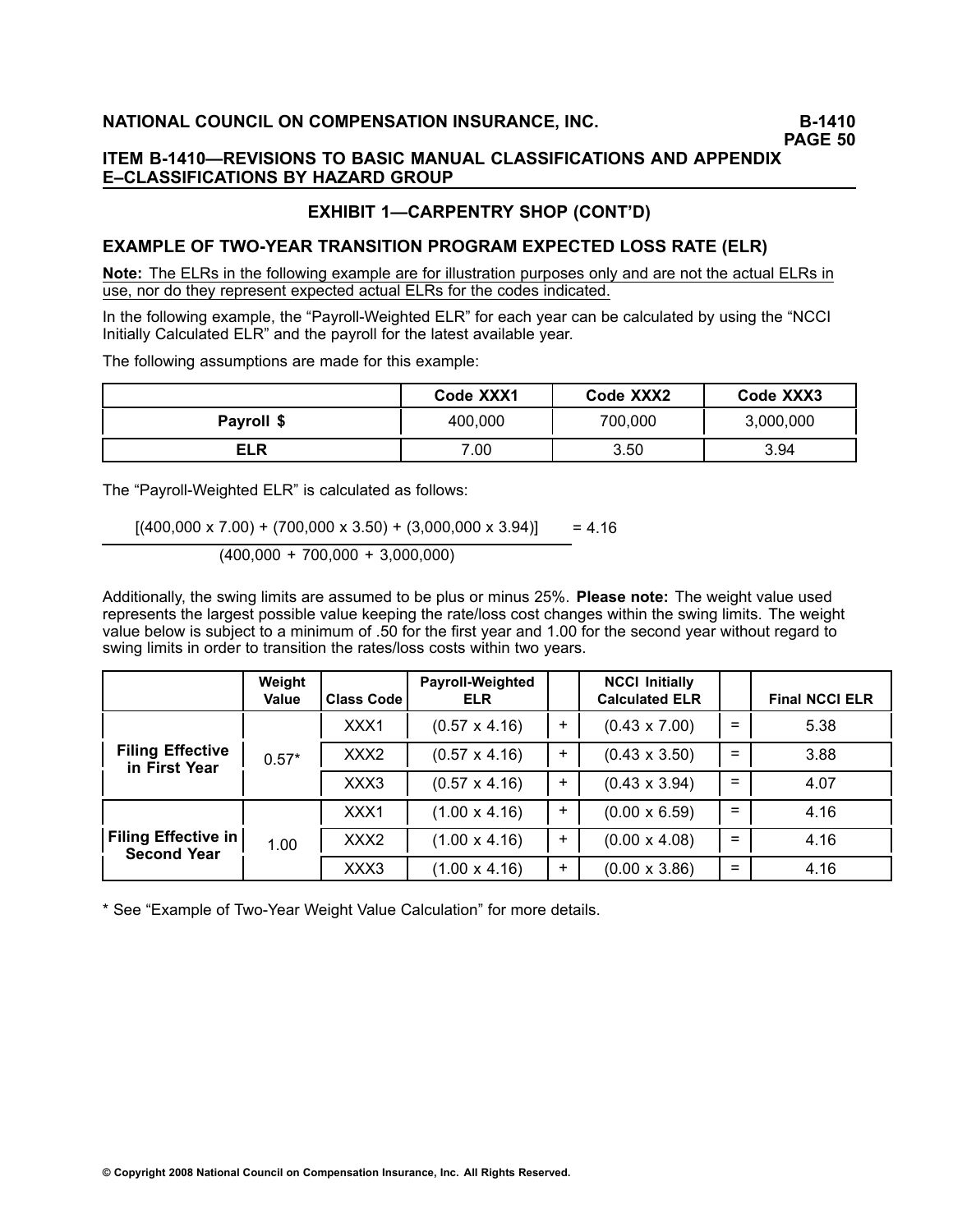**PAGE 51**

### **ITEM B1410—REVISIONS TO BASIC MANUAL CLASSIFICATIONS AND APPENDIX E–CLASSIFICATIONS BY HAZARD GROUP**

# **EXHIBIT 1—CARPENTRY SHOP (CONT'D)**

### **EXAMPLE OF TWOYEAR TRANSITION PROGRAM D RATIOS**

**Note:** The D ratios in the following example are for illustration purposes only and are not the actual Dratios in use, nor do they represent expected actual D ratios for the indicated.

In the following example, the "Payroll-Weighted D Ratios" for each year can be calculated by using the "NCCI Initially Calculated D Ratios" and the payroll for the latest available year.

The following assumptions are made for this example:

|                 | Code XXX1 | Code XXX2 | Code XXX3 |
|-----------------|-----------|-----------|-----------|
| Payroll \$      | 400,000   | 700,000   | 3,000,000 |
| <b>D</b> Ratios | 0.23      | 0.20      | 0.24      |

The "Payroll-Weighted D Ratio" is calculated as follows:

 $[(400,000 \times .23) + (700,000 \times .20) + (3,000,000 \times .24)] = 0.23$ 

$$
(400,000 + 700,000 + 3,000,000)
$$

Additionally, the swing limits are assumed to be plus or minus 25%. **Please note:** The weight value used represents the largest possible value keeping the rate/loss cost changes within the swing limits. The weight value below is subject to <sup>a</sup> minimum of .50 for the first year and 1.00 for the second year without regard to swing limits in order to transition the rates/loss costs within two years.

|                                                  | Weight<br>Value | <b>Class Code</b> | <b>Payroll-Weighted</b><br>D Ratio |           | <b>NCCI Initially</b><br><b>Calculated D Ratio</b> |     | <b>Final NCCI D Ratio</b> |
|--------------------------------------------------|-----------------|-------------------|------------------------------------|-----------|----------------------------------------------------|-----|---------------------------|
|                                                  | $0.57*$         | XXX1              | $(0.57 \times 0.23)$               | $\ddot{}$ | $(0.43 \times 0.23)$                               | $=$ | 0.23                      |
| <b>Filing Effective</b><br>in First Year         |                 | XXX <sub>2</sub>  | $(0.57 \times 0.23)$               | $+$       | $(0.43 \times 0.20)$                               | $=$ | 0.22                      |
|                                                  |                 | XXX3              | $(0.57 \times 0.23)$               | $\pm$     | $(0.43 \times 0.24)$                               | $=$ | 0.23                      |
|                                                  |                 | XXX1              | $(1.00 \times 0.23)$               | $\pm$     | $(0.00 \times 0.22)$                               | $=$ | 0.23                      |
| <b>Filing Effective in</b><br><b>Second Year</b> | 1.00            | XXX <sub>2</sub>  | $(1.00 \times 0.23)$               | $\pm$     | $(0.00 \times 0.22)$                               | $=$ | 0.23                      |
|                                                  |                 | XXX3              | $(1.00 \times 0.23)$               | $+$       | $(0.00 \times 0.24)$                               | $=$ | 0.23                      |

\* See "Example of Two-Year Weight Value Calculation" for more details.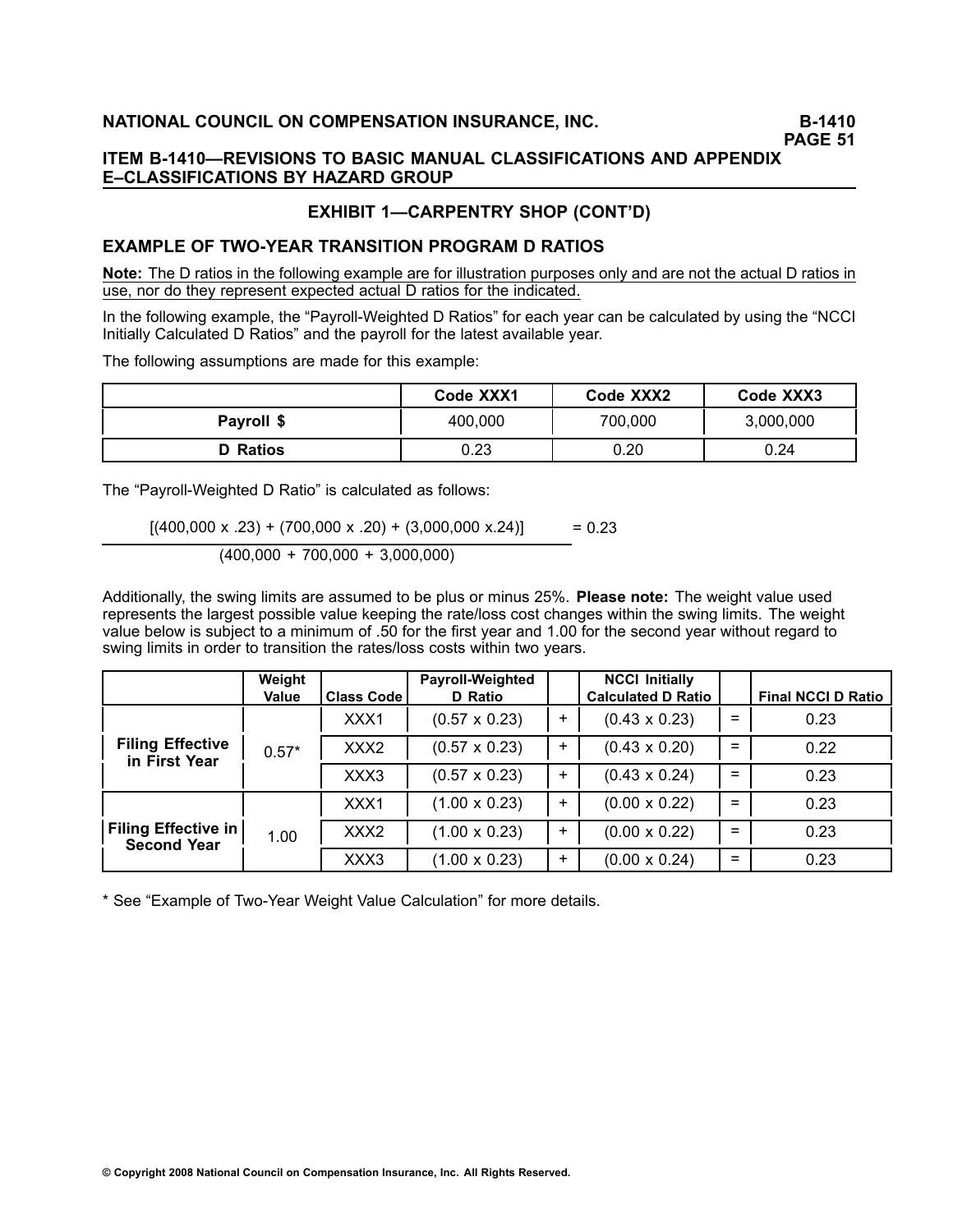### **ITEM B1410—REVISIONS TO BASIC MANUAL CLASSIFICATIONS AND APPENDIX E–CLASSIFICATIONS BY HAZARD GROUP**

# **EXHIBIT 1—CARPENTRY SHOP (CONT'D)**

### **EXAMPLE OF TWO-YEAR WEIGHT VALUE CALCULATION**

In the following example, the rates/loss costs are calculated for each class code by utilizing successively higher weight values until the largest weight value is found that keeps the rates/loss costs within swing limits. However, depending on which year of the transition the filing is effective, this weight value is subject to minimums **without regard to swing limits**. These minimums are 0.50 for the first year and 1.00 for the second year. For the purposes of illustration, the codes are represented as XXX1, XXX2, and XXX3.

**Note:** The Weight Value Calculation in the following example are for illustration purposes only and are not the actual Weight Value Calculation in use, nor do they represent expected actual Weight Value Calculation for the codes indicated.

The following assumptions are made for this example:

- 1. The swing limits are plus or minus 25%
- 2. The rates/loss costs are as follows:

|                                | <b>Rate/Loss Cost</b><br>for Code XXX1 | <b>Rate/Loss Cost for</b><br>Code XXX2 | <b>Rate/Loss Cost for</b><br>Code XXX3 |
|--------------------------------|----------------------------------------|----------------------------------------|----------------------------------------|
| <b>Current Approved Filing</b> | 21.49                                  | 11.32                                  | 11.05                                  |
| <b>First Transition Year</b>   | 16.14                                  | 11.63                                  | 12.19                                  |

|                        | <b>Weight Calculation Table</b>                                            |                                   |                                                                            |                            |                                                                            |                                      |  |
|------------------------|----------------------------------------------------------------------------|-----------------------------------|----------------------------------------------------------------------------|----------------------------|----------------------------------------------------------------------------|--------------------------------------|--|
| Year 1                 | Code XXX1                                                                  |                                   | Code XXX2                                                                  |                            | Code XXX3                                                                  |                                      |  |
| Weight<br><b>Value</b> | <b>Calculated</b><br><b>Rate/Loss Cost</b><br><b>Given Weight</b><br>Value | <b>Rate/Loss Cost</b><br>Change % | <b>Calculated</b><br><b>Rate/Loss Cost</b><br><b>Given Weight</b><br>Value | Rate/Loss Cost<br>Change % | <b>Calculated</b><br><b>Rate/Loss Cost</b><br><b>Given Weight</b><br>Value | Rate/Loss<br><b>Cost Change</b><br>℅ |  |
| 0.50                   | 16.74                                                                      | $-22.1%$                          | 11.49                                                                      | 1.5%                       | 12.15                                                                      | 10.0%                                |  |
| 0.51                   | 16.65                                                                      | $-22.5%$                          | 11.51                                                                      | 1.7%                       | 12.15                                                                      | 10.0%                                |  |
| 0.52                   | 16.57                                                                      | $-22.9%$                          | 11.53                                                                      | 1.9%                       | 12.16                                                                      | 10.0%                                |  |
| 0.53                   | 16.48                                                                      | $-23.3%$                          | 11.55                                                                      | 2.0%                       | 12.17                                                                      | 10.1%                                |  |
| 0.54                   | 16.40                                                                      | $-23.7%$                          | 11.57                                                                      | 2.2%                       | 12.17                                                                      | 10.1%                                |  |
| 0.55                   | 16.31                                                                      | $-24.1%$                          | 11.59                                                                      | 2.4%                       | 12.18                                                                      | 10.2%                                |  |
| 0.56                   | 16.23                                                                      | $-24.5%$                          | 11.61                                                                      | 2.6%                       | 12.19                                                                      | 10.3%                                |  |
| 0.57                   | 16.14                                                                      | $-24.9%$                          | 11.63                                                                      | 2.7%                       | 12.19                                                                      | 10.3%                                |  |
| 0.58                   | 16.06                                                                      | $-25.3%$                          | 11.65                                                                      | 2.9%                       | 12.20                                                                      | 10.4%                                |  |
| 0.59                   | 15.97                                                                      | $-25.7%$                          | 11.67                                                                      | 3.1%                       | 12.21                                                                      | 10.5%                                |  |
| 0.60                   | 15.89                                                                      | $-26.1%$                          | 11.69                                                                      | 3.3%                       | 12.21                                                                      | 10.5%                                |  |
| 0.61                   | 15.80                                                                      | $-26.5%$                          | 11.71                                                                      | 3.4%                       | 12.22                                                                      | 10.6%                                |  |
| continues              |                                                                            |                                   |                                                                            |                            |                                                                            |                                      |  |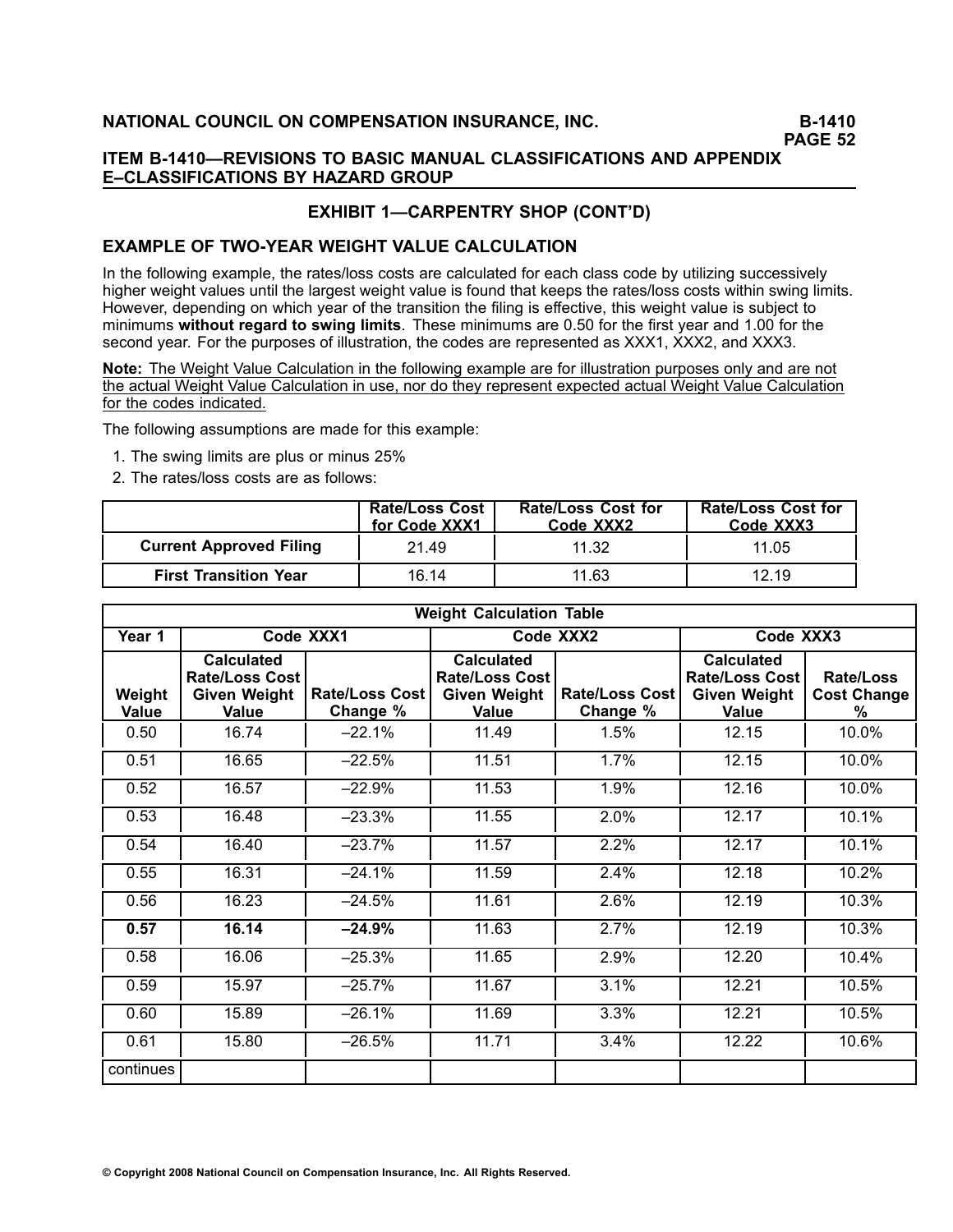### **ITEM B1410—REVISIONS TO BASIC MANUAL CLASSIFICATIONS AND APPENDIX E–CLASSIFICATIONS BY HAZARD GROUP**

# **EXHIBIT 2—FACT SHEET**

### **MANUFACTURED, MODULAR HOMES MANUFACTURING**

### **PROPOSAL**

The focus of the proposed changes for this industry is to create <sup>a</sup> new national classification from the various state specials for this industry and to discontinue existing state specials treatments.

#### **NCCI recommends the following national treatment for classifications:**

- 1. Establish Code 2797—Manufactured, Modular, or Prefabricated Home Manufacturing—Shop Work—All Operations & Drivers. This classification will apply to insureds that manufacture or fabricate manufactured, modular, or prefabricated homes at <sup>a</sup> factory site only. Manufactured homes are also known as mobile homes. Examples of products include: nonmotorized construction, home-type, medical and bank trailers, and similar portable buildings; campers that are set on pickup trucks; and truck sleepers that are mounted behind the cab of semi trucks.
- 2. Discontinue cross-reference phraseologies for "Mobile Home Delivery By Specialist Contractor" under Code 7228 and Code 7229. Delivery by the manufacturer will be assigned to new Code 2797, while delivery by an outside trucking company will be assigned to the appropriate trucking classification.

#### **Arizona Specific:**

NCCI recommends that Arizona adopt the new national Code 2797—Manufactured, Modular, or Prefabricated Home Manufacturing—Shop Work & Drivers and discontinue the state special treatments: Automobile Trailer Mfg.—Home-Type; Mobile or Trailer Home Mfg.; and Trailer Mfg.—Home-Type.

#### **Florida Specific:**

NCCI recommends that Florida adopt the new national Code 2797—Manufactured, Modular, or Prefabricated Home Manufacturing—Shop Work & Drivers and discontinue the state special treatment, Mobile or Trailer Home Mfg. & Drivers. Also, discontinue the state special reference note, Trailer Mfg.—Home-Type.

#### **Georgia Specific:**

NCCI recommends that Georgia adopt the new national Code 2797—Manufactured, Modular, or Prefabricated Home Manufacturing—Shop Work & Drivers and discontinue the state special treatment, Mobile or Trailer Home Mfg. & Drivers. Also, discontinue the state special reference notes: Auto Trailer Mfg.—Home-Type, and Trailer Mfg.—Home-Type.

#### **Idaho Specific:**

NCCI recommends that Idaho adopt the new national Code 2797—Manufactured, Modular, or Prefabricated Home Manufacturing—Shop Work & Drivers and discontinue the state special treatment, Mobile or Trailer Home Mfg. & Drivers. Also, discontinue the state special reference notes: Auto Trailer Mfg.—Home-Type, and Trailer Mfg.-Home-Type.

#### **Indiana Specific:**

NCCI recommends that Indiana adopt the new national Code 2797—Manufactured, Modular, or Prefabricated Home Manufacturing—Shop Work & Drivers and discontinue the state special treatment, Mobile or Trailer Home Mfg. & Drivers. Also, discontinue the state special reference notes: Auto Trailer Mfg.—Home-Type, and Trailer Mfg.—Home-Type.

#### **Kansas Specific:**

NCCI recommends that Kansas adopt the new national Code 2797—Manufactured, Modular, or Prefabricated Home Manufacturing—Shop Work & Drivers and discontinue the state special treatments: Automobile Trailer Mfg.—Home-Type; Mobile or Trailer Home Mfg. & Drivers, and Trailer Mfg.—Home-Type.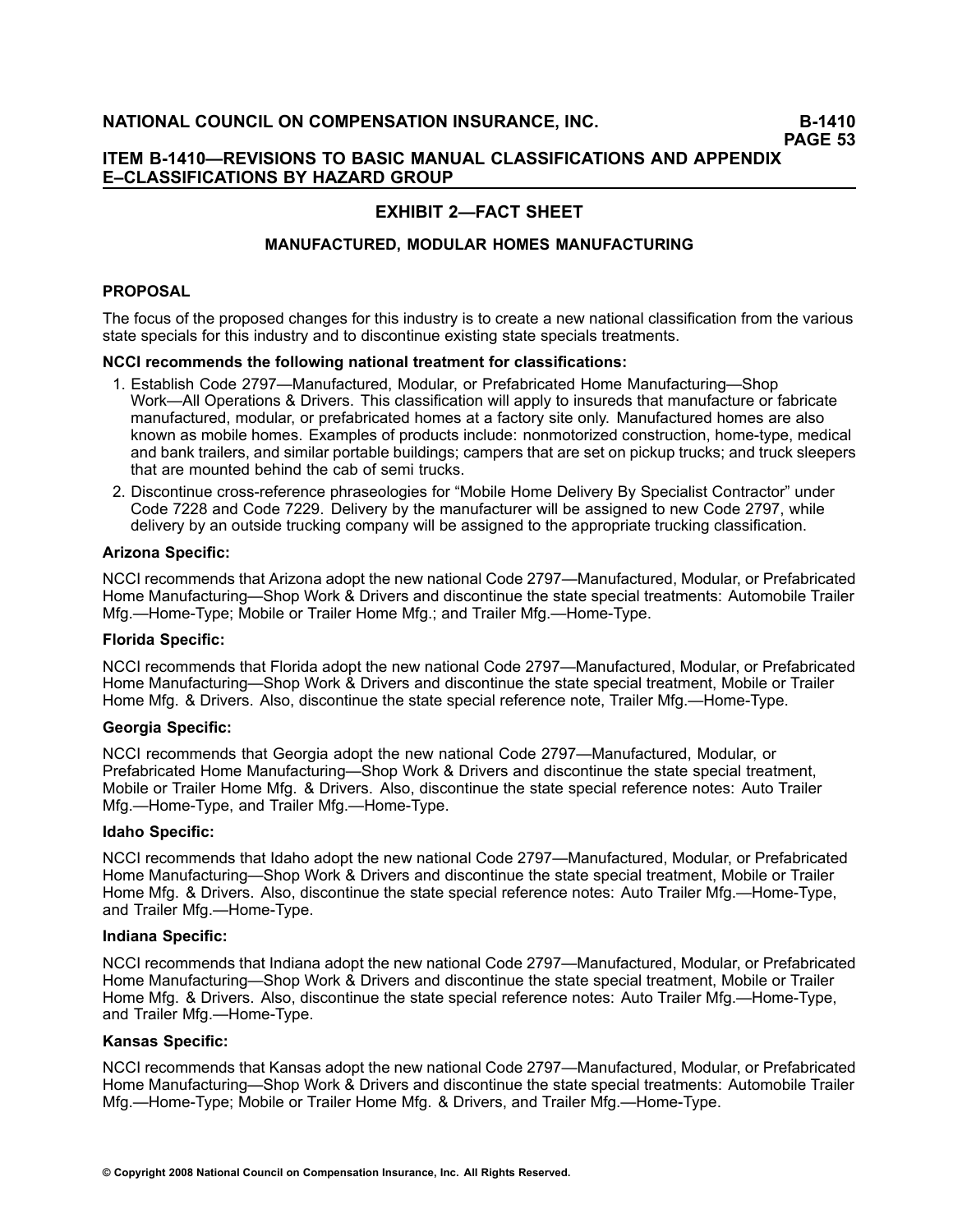### **ITEM B1410—REVISIONS TO BASIC MANUAL CLASSIFICATIONS AND APPENDIX E–CLASSIFICATIONS BY HAZARD GROUP**

# **EXHIBIT 2—FACT SHEET (CONT'D)**

#### **New Mexico Specific:**

NCCI recommends that New Mexico adopt the new national Code 2797—Manufactured, Modular, or Prefabricated Home Manufacturing—Shop Work & Drivers and discontinue state special Code 2826—Building Mfg.—Residential—Shop and Yard.

### **North Carolina Specific:**

NCCI recommends that North Carolina adopt the new national Code 2797—Manufactured, Modular, or Prefabricated Home Manufacturing—Shop Work & Drivers and discontinue the state special treatment, Mobile or Trailer Home Mfg. & Drivers.

### **Oregon Specific:**

NCCI recommends that Oregon discontinue the state special reference notes: Carpentry—Shop Only & Drivers, and Display Case Works—With Power Machinery.

### **Virginia Specific:**

NCCI recommends that Virginia adopt the new national Code 2797—Manufactured, Modular, or Prefabricated Home Manufacturing—Shop Work & Drivers and discontinue state special Code 2805—Modular or Prefabricated Home Mfg.—Not Mobile.

# **BACKGROUND AND BASIS FOR CHANGE**

Manufactured homes are built to federal building standards in <sup>a</sup> shop on <sup>a</sup> steel frame with wheels, similar to <sup>a</sup> trailer but attached to the trailer frame. There are restrictions on where they can be placed based on local rules and regulations. Modular homes are built in <sup>a</sup> shop to meet local building codes; they are transported on <sup>a</sup> trailer but not attached to the trailer. There are far fewer restrictions on where they can be placed.

Currently, these two types of shop-built homes are classified to different codes on a national basis:

- • Code 2802—Carpentry—Shop is used for the manufacture of prefabricated wood houses, portable buildings, and prefabricated modular houses (factory built)
- •Code 2812—Cabinet Works—With Power Machinery is used for the manufacture of home-type trailers and home-type trailers not used for residential purposes (medical trailers, bank trailers, etc.)

They are both built in <sup>a</sup> large shop on <sup>a</sup> production assembly line. Both are built in <sup>a</sup> controlled environment that is not hindered by the weather. Once the floor is completed (built on <sup>a</sup> steel frame for manufactured homes; built on a beefed-up wood-framed floor for modular homes), the process of building walls, installing utilities (plumbing, electrical, insulation, etc.), doorways, ceilings, and roofs is similar.

The modular home, which can be up to three times larger in finished size, is completed in many more sectional boxes than <sup>a</sup> manufactured home. The roof is attached to the manufactured home, while the roof on <sup>a</sup> modular home is built as <sup>a</sup> separate part. When completed, the manufactured home has axles and wheels attached for transport as <sup>a</sup> trailer, while the manufactured home is loaded onto <sup>a</sup> trailer for transport. The key differences between the two are as follows:

- • Building codes—manufactured homes built to federal standards; modular homes built to local building standards
- •Size of the finished home—triple-wide manufactured home built as three separate boxes to 3,800 square feet; modular home built with many more boxes, and roof sections can reach over 9,000 square feet
- • Roof—attached to the manufactured home when building each section in the shop; attached to the modular home when assembling on the building site
- •Siding—attached to the manufactured home in the shop; attached to the modular home on the building site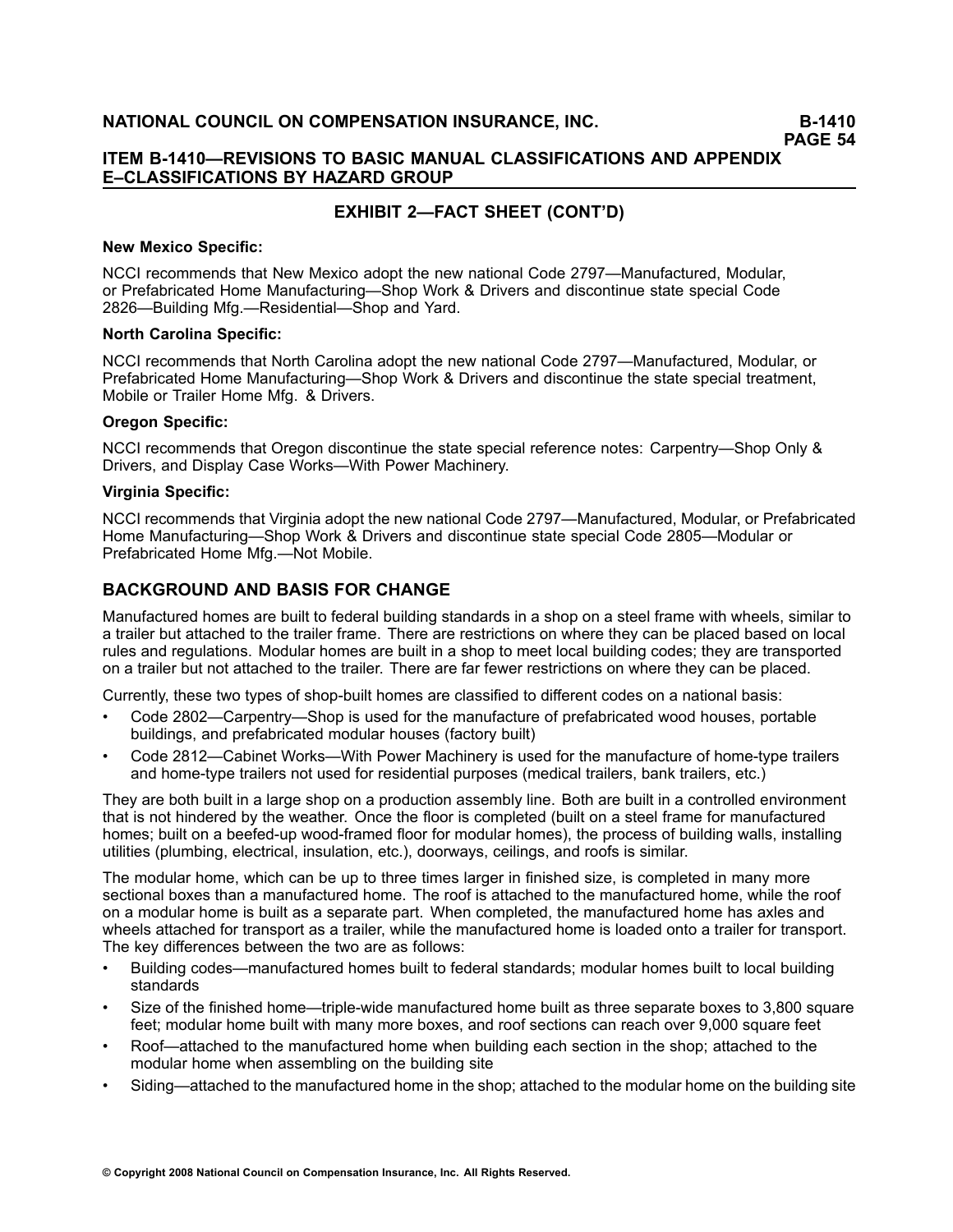### **ITEM B1410—REVISIONS TO BASIC MANUAL CLASSIFICATIONS AND APPENDIX E–CLASSIFICATIONS BY HAZARD GROUP**

# **EXHIBIT 2—FACT SHEET (CONT'D)**

• Finish work after setup—minor amount on manufactured home—typical customer can move in the next day; more work on modular home (can be larger and multistory)—average of one week before customer can move in

### **IMPACT**

This item proposes to establish new national Code 2797—Manufactured, Modular, or Prefabricated Home Manufacturing—Shop Work & Drivers. Except for the states of Arizona, Florida, Georgia, Idaho, Indiana, Kansas, New Mexico, North Carolina, and Virginia, which currently have state special treatments for these operations, it is proposed that the initial loss cost or rate and experience rating values be that of Code 2802 until Code 2797 establishes sufficient experience to determine its own loss cost or rate. While experience may be transferred from numerous other class codes, it is expected that most operations applicable to the new Code 2797 are currently being assigned to Code 2802. This proposal is, therefore, not expected to cause <sup>a</sup> significant change in statewide premium. The impact to individual risk premium will vary depending on current payroll distribution between previously assigned class codes, other than Code 2802, and the differences from the previously assigned codes' loss cost or rate. The new class code's loss cost or rate will eventually reflect the new phraseology wording and underlying experience of all risks with payroll and loss experience assigned to that classification.

#### **Arizona Specific:**

The proposal recommends that Arizona discontinue the state special wording for Code 2797 and adopt the new national wording for this code. The loss cost and rate values for this code will not change. All of Arizona's historical experience for this code will remain. Future assignment of risks will be based on the new national phraseology. The proposed national wording for Code 2797 incorporates wording from the Arizona state special, so the exception wording is no longer needed. This is not expected to result in <sup>a</sup> significant change in individual risk or statewide premium for this industry.

### **Florida Specific:**

The proposal recommends that Florida discontinue the state special wording for Code 2797 and adopt the new national wording for this code. The rates and rate values for this code will not change. All of Florida's historical experience for this code will remain. Future assignment of risks will be based on the new national phraseology. The proposed national wording for Code 2797 incorporates wording from the Florida state special, so the exception wording is no longer needed. This is not expected to result in <sup>a</sup> significant change in individual risk or statewide premium for this industry.

#### **Georgia Specific:**

The proposal recommends that Georgia discontinue the state special wording for Code 2797 and adopt the new national wording for this code. The loss cost and rate values for this code will not change. All of Georgia's historical experience for this code will remain. Future assignment of risks will be based on the new national phraseology. The proposed national wording for Code 2797 incorporates wording from the Georgia state special, so the exception wording is no longer needed. This is not expected to result in <sup>a</sup> significant change in individual risk or statewide premium for this industry.

#### **Idaho Specific:**

The proposal recommends that Idaho discontinue the state special wording for Code 2797 and adopt the new national wording for this code. The loss cost and rate values for this code will not change. All of Idaho's historical experience for this code will remain. Future assignment of risks will be based on the new national phraseology. The proposed national wording for Code 2797 incorporates wording from the Idaho state special, so the exception wording is no longer needed. This is not expected to result in <sup>a</sup> significant change in individual risk or statewide premium for this industry.

#### **Indiana Specific:**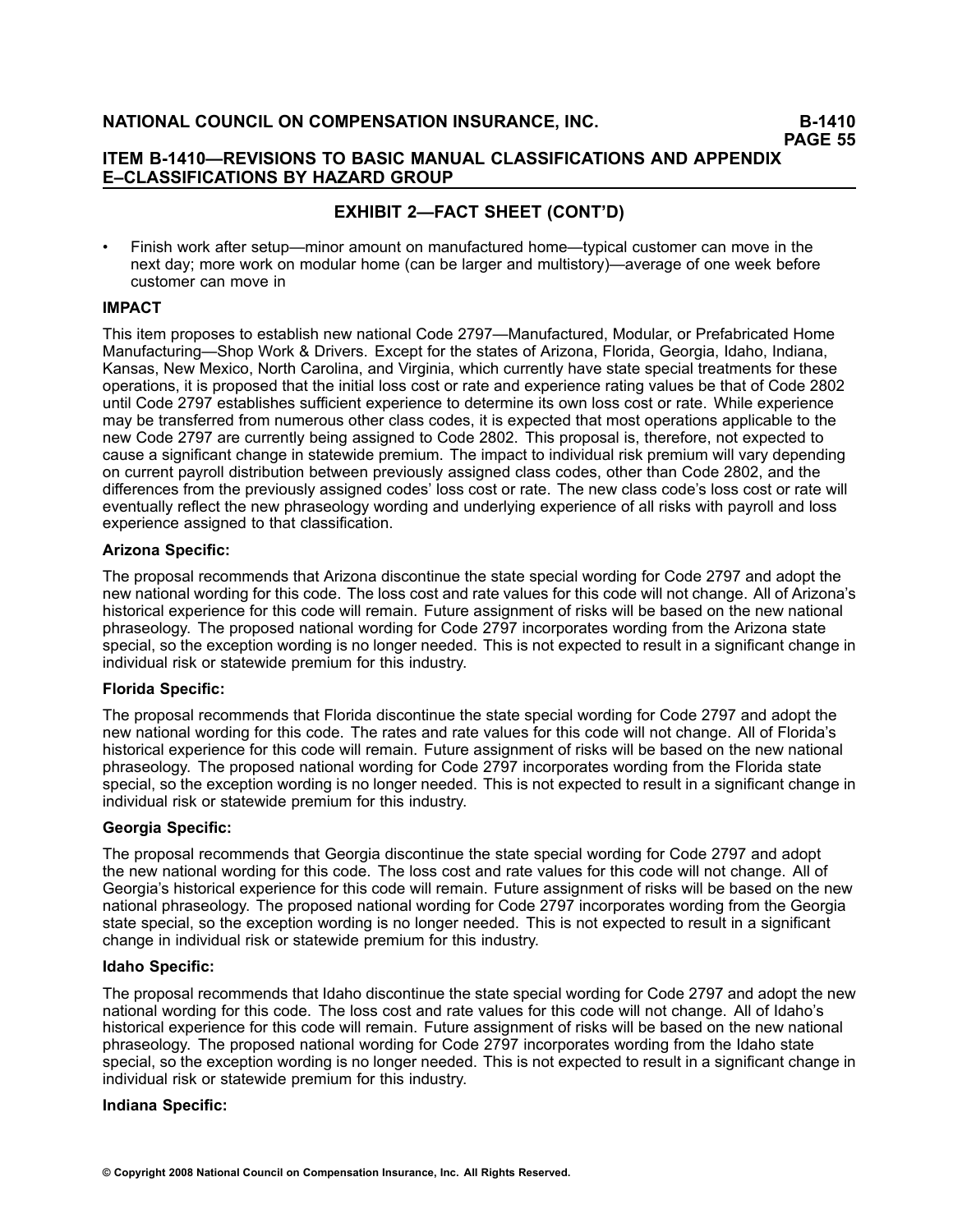### **ITEM B1410—REVISIONS TO BASIC MANUAL CLASSIFICATIONS AND APPENDIX E–CLASSIFICATIONS BY HAZARD GROUP**

# **EXHIBIT 2—FACT SHEET (CONT'D)**

The proposal recommends that Indiana discontinue the state special wording for Code 2797 and adopt the new national wording for this code. The loss cost and rate values for this code will not change. All of Indiana's historical experience for this code will remain. Future assignment of risks will be based on the new national phraseology. The proposed national wording for Code 2797 incorporates wording from the Indiana state special, so the exception wording is no longer needed. This is not expected to result in <sup>a</sup> significant change in individual risk or statewide premium for this industry.

#### **Kansas Specific:**

The proposal recommends that Kansas discontinue the state special wording for Code 2797 and adopt the new national wording for this code. The loss cost and rate values for this code will not change. All of Kansas's historical experience for this code will remain. Future assignment of risks will be based on the new national phraseology. The proposed national wording for Code 2797 incorporates wording from the Kansas state special, so the exception wording is no longer needed. This is not expected to result in <sup>a</sup> significant change in individual risk or statewide premium for this industry.

#### **New Mexico Specific:**

The proposal recommends that New Mexico adopt the new national Code 2797—Manufactured, Modular, or Prefabricated Home Manufacturing—Shop Work & Drivers and discontinue state special Code 2826—Building Mfg.—Residential—Shop and Yard.

A review of New Mexico state special Code 2826 shows no experience is currently being reported in this Arated code. Due to the lack of any ratemaking data from Code 2826, it is proposed that similar to the national proposal, the initial loss cost or rate and experience rating values for new Code 2797 be that of existing national Code 2802 until new Code 2797 establishes sufficient experience to determine its own loss cost or rate. This proposal is not expected to cause <sup>a</sup> significant change in individual risk or statewide premium.

#### **North Carolina Specific:**

The proposal recommends that North Carolina discontinue the state special wording for Code 2797 and adopt the new national wording for this code. The loss cost and rate values for this code will not change. All of North Carolina's historical experience for this code will remain. Future assignment of risks will be based on the new national phraseology. The proposed national wording for Code 2797 incorporates wording from the North Carolina state special, so the exception wording is no longer needed. This is not expected to result in <sup>a</sup> significant change in individual risk or statewide premium for this industry.

#### **Oregon Specific:**

The proposal recommends that Oregon discontinue two state special reference notes. This will not result in any change to individual risk or statewide premium for this industry.

#### **Virginia Specific:**

The proposal recommends that Virginia adopt the new national Code 2797—Manufactured, Modular, or Prefabricated Home Manufacturing—Shop Work & Drivers and eliminate state special Code 2805—Modular or Prefabricated Home Mfg.—Not Mobile.

It is also proposed that, in Virginia, the initial loss cost or rate and experience rating values for new Code 2797 be that of Code 2805. Thereafter, Virginia's historical experience reported under Code 2805 will be reassigned to Code 2797 before determining the loss cost or rate. Future assignment of risks will be based on the new national phraseology. While some of these operations may be transferred from other class codes, it is expected that most operations applicable to the new Code 2797 are currently being assigned to state special Code 2805. This proposal is, therefore, not expected to cause <sup>a</sup> significant change in statewide premium. The impact to individual risk premium will vary depending on current payroll distribution between previously assigned class codes, other than Code 2805, and the differences from the previously assigned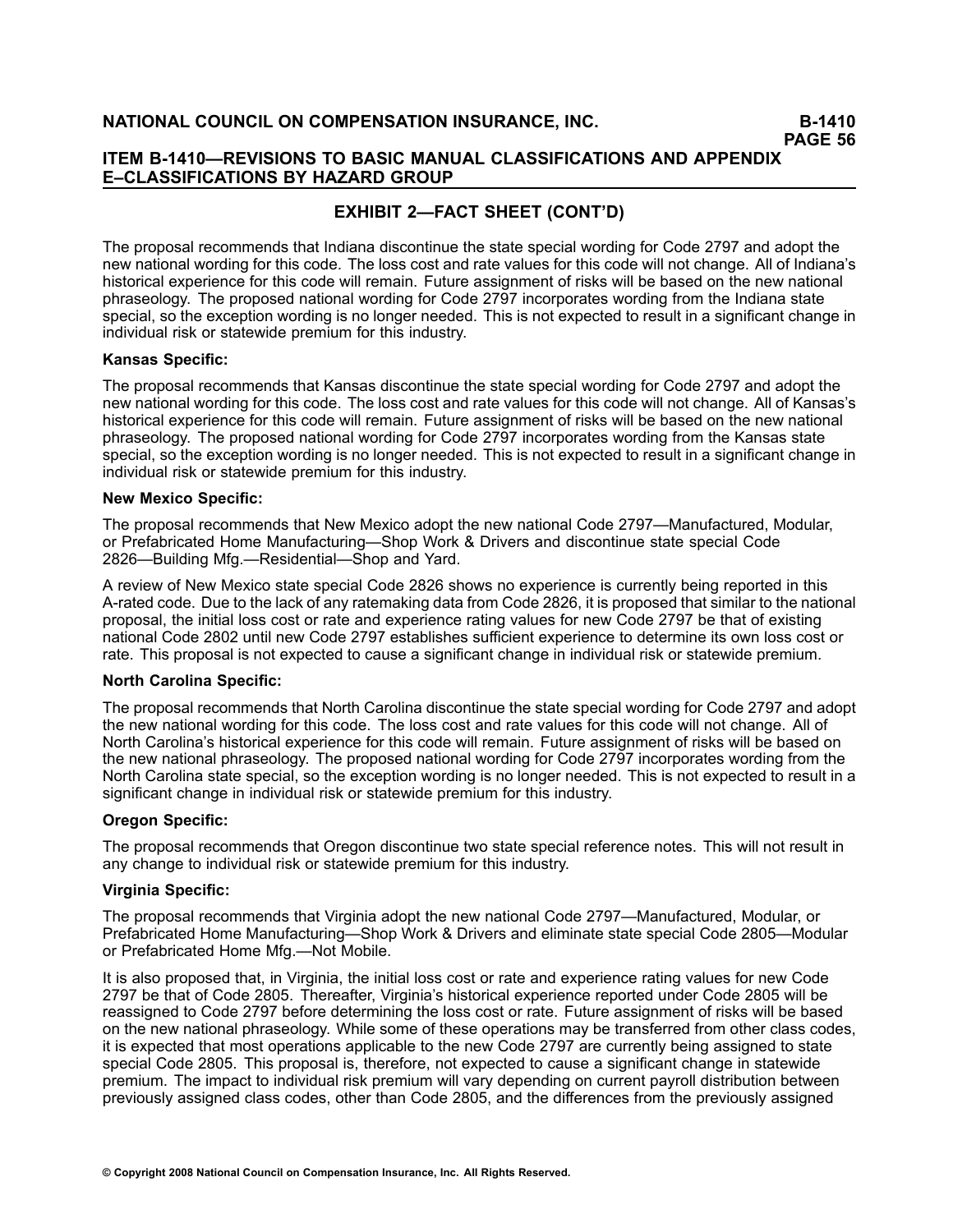### **ITEM B1410—REVISIONS TO BASIC MANUAL CLASSIFICATIONS AND APPENDIX E–CLASSIFICATIONS BY HAZARD GROUP**

## **EXHIBIT 2—FACT SHEET (CONT'D)**

codes' loss costs or rates. The new class code's loss cost or rate will eventually reflect the new phraseology wording and underlying experience of all risks with payroll and loss experience assigned to that classification.

### **IMPLEMENTATION**

This item is applicable to new and renewal voluntary and assigned risk policies, and will become effective concurrently with each state's approved rate/loss cost filing for the 2011 filing cycle. For example, this item will be effective January 1, 2011 for approved rate/loss cost filings that have a January 1, 2011 effective date. Similarly, this item will be effective July 1, 2011 for approved rate/loss cost filings that have <sup>a</sup> July 1, 2011 effective date.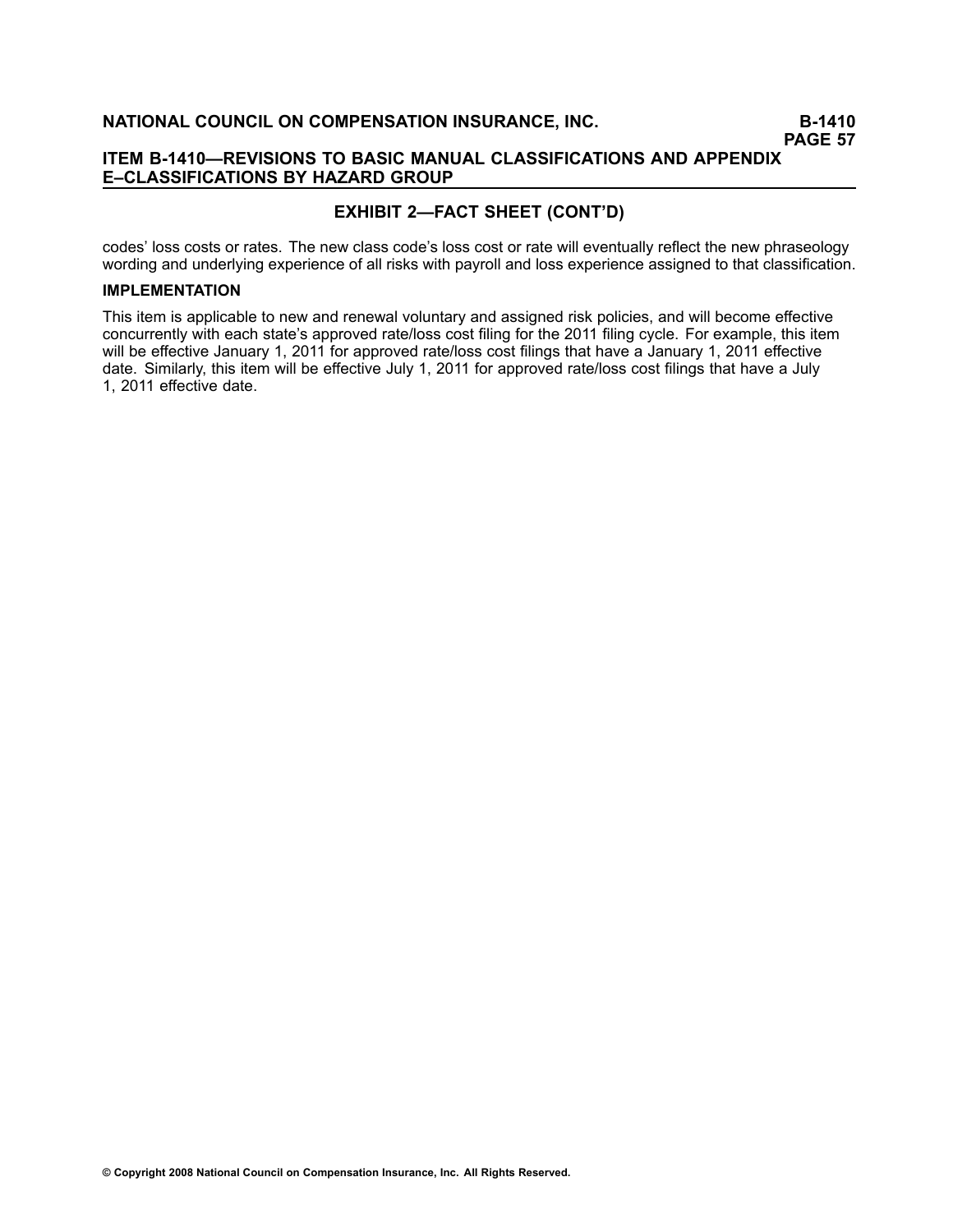### **ITEM B1410—REVISIONS TO BASIC MANUAL CLASSIFICATIONS AND APPENDIX E–CLASSIFICATIONS BY HAZARD GROUP**

### **EXHIBIT 2—NATIONAL CLASSIFICATIONS BASIC MANUAL—2001 EDITION MANUFACTURED, MODULAR HOMES MFG. CLASSIFICATIONS**

#### **[2797](file:///C:/manuscript/hyperlink.asp?docid=2797<?Pub & EntityName=amp>manualtitle=scopesxml) MANUFACTURED, MODULAR, OR PREFABRICATED HOME MANUFACTURING—SHOP WORK—ALL OPERATIONS & DRIVERS**

This classification applies to insureds that manufacture or fabricate manufactured, modular, or prefabricated homes at <sup>a</sup> factory site only. Manufactured homes are also known as mobile homes. Framing can be done with wood or metal studs.

Manufacture of masonry or concrete modular building (built in <sup>a</sup> shop, transported to the site, and set in place) must be separately rated.

This classification includes the manufacturing of nonmotorized construction, home-type, medical, and bank trailers, and similar portable buildings; campers that are set on pickup trucks; and truck sleepers that are mounted behind the cab of semi trucks. It includes installation or repair of the before-mentioned products assembled at the factory site only.

This classification also includes delivery performed by the manufacturer. Delivery from an outside trucking company must be separately rated to the appropriate trucking classification. Setup, hookup, installation, or finish work at <sup>a</sup> job site must be separately rated.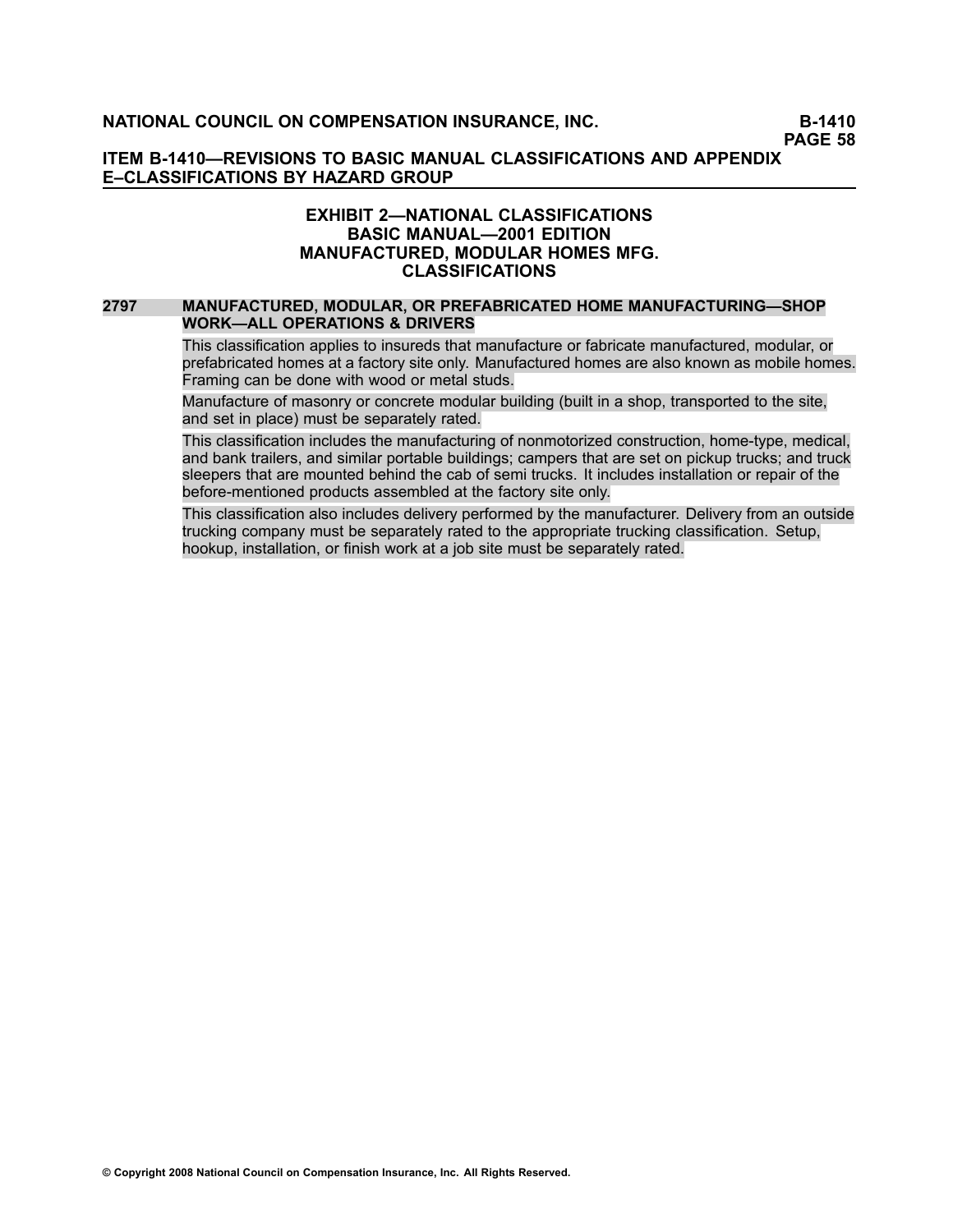# **EXHIBIT 3—FACT SHEET**

### **MANUFACTURED HOMES SETUP**

### **PROPOSAL**

The focus of the proposed changes for this industry is to create <sup>a</sup> new national classification code for the manufactured home setup industry by consolidating references in other codes. There is also <sup>a</sup> recommendation to revise the phraseology for fencing and to consolidate all fencing references.

### **NCCI recommends the following national treatment for classifications:**

- 1. Establish Code 2799—Manufactured, Modular, or Prefabricated Home Setup, Hookup, or Installation at Building Site. The code will apply to setting home sections into place on the foundation or foundation walls and bolting them together. It also includes the hookup of any preinstalled utilities in the foundation to the connections on the manufactured or modular home.
	- • Separately rate any installation of siding, skirting, deck, fence, septic tank, concrete foundation or sidewalks, or concrete block walls. Also separately rate garage building, landscaping, concrete or paved driveway or road building, site prep work, and grading or excavation work to the home or at the building site.
	- • Any construction not associated with the original setup, hookup, or installation of the home, or disassembly and reassembly work required to repair or improve the home, must be assigned to the applicable construction code.
	- • Separately rate delivery from an outside trucking company to the appropriate trucking classification. Assign setup of the manufactured or modular home to Code 2799.
	- •Assign windstorm tie-down installations by dealers or specialty contractors to Code 2799.
- 2. Discontinue the cross-reference phraseologies for "Mobile Home: Delivery By Specialist Contractor" under Codes 7228, 7229, and 8380. Delivery only by an outside trucking company is assigned to the appropriate trucking classification, while delivery by the manufacturer will be assigned to new Code 2797. On-site setup in either situation will be assigned to new Code 2799. Also, revise the cross-reference phraseology under Code 7317F for "Automobile—Haulaway or Driveway", to mirror the cross-reference phraseologies under Codes 7228 and 7229.
- 3. Discontinue the cross-reference phraseology for "Mobile Home: Windstorm Tie-Down Installation: By Dealer" under Code 8380. Windstorm tie-down installations by dealers will be assigned to Code 2799.
- 4. Revise the phraseologies under Codes 8380 and 8748 for Mobile Home Dealers, and Mobile Home Repair, to "Mobile, Manufactured, Modular, or Prefabricated Home Dealers", and "Mobile, Manufactured, Modular, or Prefabricated Home Repair".
- 5. Revise the phraseology of Code 6400—Fence Erection—Metal to include additional types of fences, secondary fence installation, and exceptions. The newly defined national phraseology will be Code 6400—Fence Installation and Repair—Metal, Vinyl, Wood, or Prefabricated Concrete Panel Fences Installed by Hand.
- 6. Discontinue the cross-reference phraseology for "Mobile Home: Windstorm Tie-Down Installation: by Specialist Contractor" under Code 6400. Windstorm tie-down installations by specialist contractors will be assigned to Code 2799.

#### **Arizona Specific:**

NCCI recommends that Arizona adopt the newly defined national Code 6400—Fence Installation and Repair—Metal, Vinyl, Wood, or Prefabricated Concrete Panel Fences Installed by Hand, and discontinue the state special treatment for Code 6400, "Fence Construction—Metal or Wood—All Operations."

#### **Florida Specific:**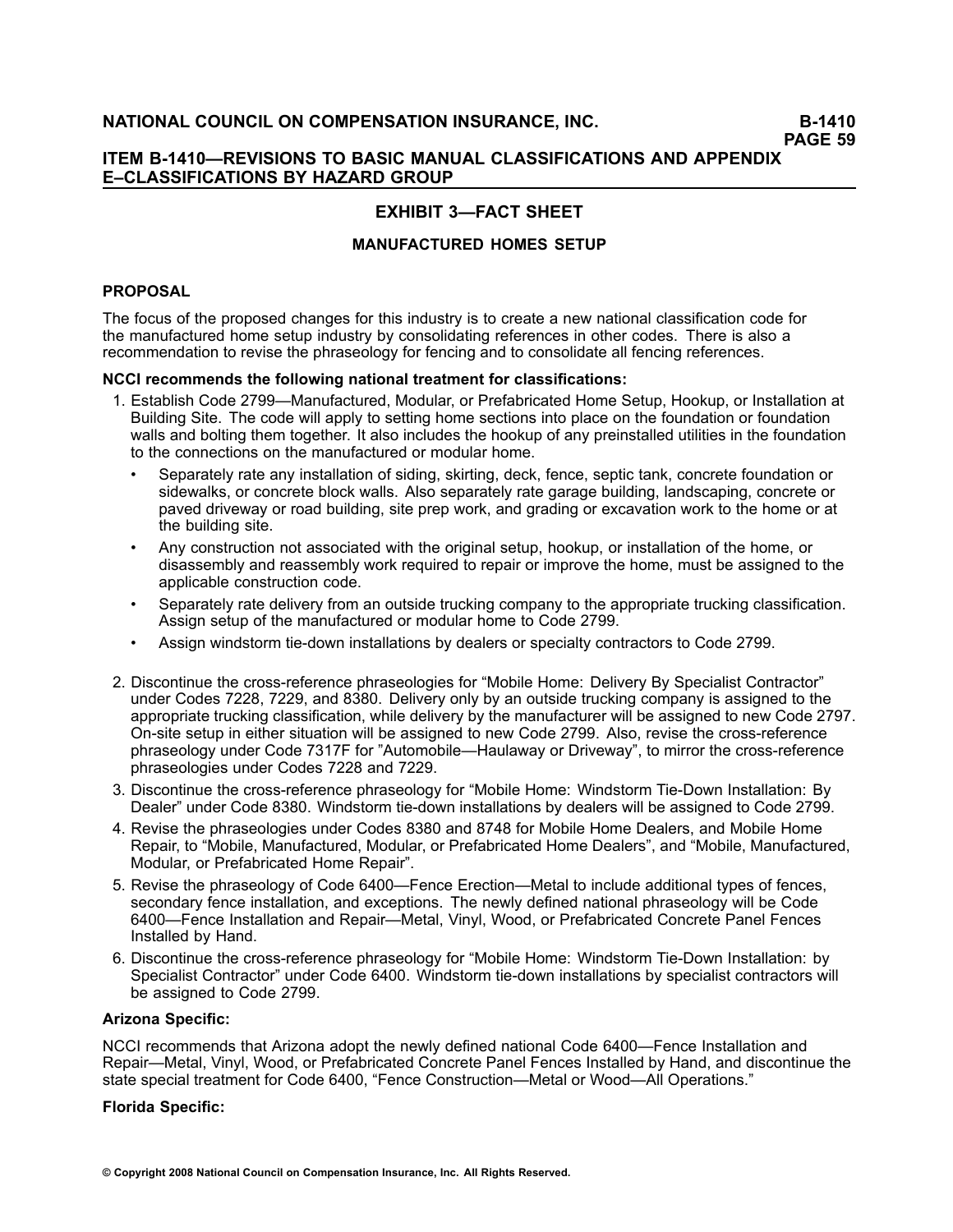### **ITEM B1410—REVISIONS TO BASIC MANUAL CLASSIFICATIONS AND APPENDIX E–CLASSIFICATIONS BY HAZARD GROUP**

# **EXHIBIT 3—FACT SHEET (CONT'D)**

The proposed newly defined national phraseology for Code 6400—Fence Installation and Repair—Metal, Vinyl, Wood, or Prefabricated Concrete Panel Fences Installed by Hand, mirrors Florida's current state special treatment. NCCI recommends that Florida adopt the national phraseology and discontinue the state manual reference.

#### **Hawaii Specific:**

NCCI recommends that Hawaii adopt the new national Code 2799—Manufactured, Modular, or Prefabricated Home Setup, Hookup, or Installation at Building Site, and discontinue the state special treatments for Code 8391, "Mobile Home Delivery—By Specialist Contractor & Drivers" and "Mobile Home—Windstorm Tie-Down Installation—By Dealer & Drivers."

NCCI recommends that Hawaii adopt the newly defined national Code 6400—Fence Installation and Repair—Metal, Vinyl, Wood, or Prefabricated Concrete Panel Fences Installed by Hand, and discontinue the state special treatment for Code 6400, "Fence Erection—Wood or Metal."

#### **Louisiana Specific:**

NCCI recommends that Louisiana adopt the new national Code 2799—Manufactured, Modular, or Prefabricated Home Setup, Hookup, or Installation at Building Site, and discontinue the state special treatments for Code 8391, "Mobile Home Delivery—By Specialist Contractor & Drivers" and "Mobile Home—Windstorm Tie-Down Installation—By Dealer & Drivers."

#### **Maine Specific:**

NCCI recommends that Maine adopt the newly defined national Code 6400—Fence Installation and Repair—Metal, Vinyl, Wood, or Prefabricated Concrete Panel Fences Installed by Hand and eliminate the state special treatment for Code 6400, "Fence Erection—Metal or Wood—All Operations."

#### **Missouri Specific:**

NCCI recommends that Missouri adopt the new national Code 2799—Manufactured, Modular, or Prefabricated Home Setup, Hookup, or Installation at Building Site, and discontinue the state special treatments for Code 8391, "Mobile Home Delivery—By Specialist Contractor & Drivers" and "Mobile Home—Windstorm Tie-Down Installation—By Dealer & Drivers."

#### **Oklahoma Specific:**

NCCI recommends that Oklahoma adopt the new national Code 2799—Manufactured, Modular, or Prefabricated Home Setup, Hookup, or Installation at Building Site, and discontinue the state special treatments for Code 8391, "Mobile Home Delivery—By Specialist Contractor & Drivers" and "Mobile Home—Windstorm Tie-Down Installation—By Dealer & Drivers."

#### **Oregon Specific:**

NCCI recommends that Oregon adopt the new national Code 2799—Manufactured, Modular, or Prefabricated Home Setup, Hookup, or Installation at Building Site, and discontinue the state special treatments under Codes 6400 and 8380 for "Mobile Home—Repair" and "Mobile Home—Windstorm Tie-Down Installation." Windstorm tie-down installations by trailer park operators will remain in Code 9015, as this is considered an incidental part of their operations.

#### **Rhode Island Specific:**

NCCI recommends that Rhode Island adopt the new national Code 2799—Manufactured, Modular, or Prefabricated Home Setup, Hookup, or Installation at Building Site, and discontinue the state special treatments for Code 8391, "Mobile Home Delivery—By Specialist Contractor & Drivers" and "Mobile Home—Windstorm Tie-Down Installation—By Dealer & Drivers."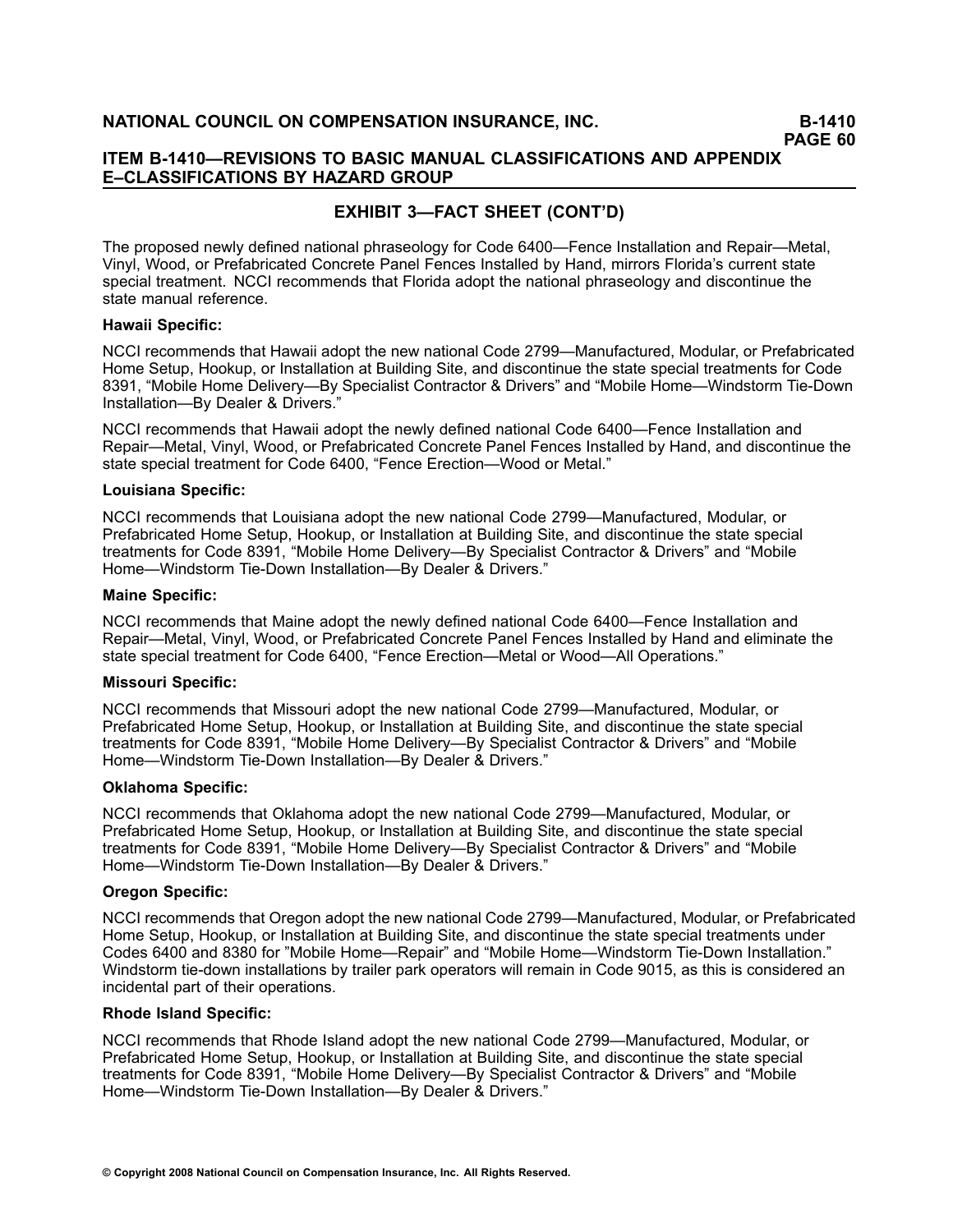### **ITEM B1410—REVISIONS TO BASIC MANUAL CLASSIFICATIONS AND APPENDIX E–CLASSIFICATIONS BY HAZARD GROUP**

# **EXHIBIT 3—FACT SHEET (CONT'D)**

### **BACKGROUND AND BASIS FOR CHANGE**

The manufactured, modular homes setup industry is currently classified across five separate national codes for specific portions of the installation process. Each of the codes include extensive operations within its phraseology. However, for each code there is only a small cross-reference portion that is being considered in this filing. Applicable cross-references are listed under each code below.

Code 8380—Automobile Service or Repair Center & Drivers:

- •Mobile Home Dealers: All Other Employees and Drivers
- •Mobile Home Delivery: By Specialist Contractor—Including On-Site Placement, Hookup of Plumbing and Electrical Systems and Incidental Installation Activities & Drivers
- •Mobile Home—Windstorm Tie-Down Installation: By Dealer & Drivers

Code 9015—Buildings—Operation by Owner or Lessee or Real Estate Management Firm: All Other Employees

•Mobile Home: Windstorm Tie-Down Installation: By Mobile Home Park Operator

Code 6400—Fence Erection—Metal

•Mobile Home: Windstorm Tie-Down Installation: By Specialist Contractor

Code 7228—Trucking—Local Hauling Only—All Employees & Drivers

•Mobile Home Delivery: By Specialist Contractor—Local Hauling Only

Code 7229—Trucking—Long Distance Hauling—All Employees & Drivers

•Mobile Home Delivery: By Specialist Contractor—Long Distance Hauling

The on-site placement and hookup is assigned to Code 8380. The delivery or transportation only is assigned to Code 7228 or Code 7229. The windstorm tie-down installation is assigned to Code 8380 for a dealer installation, Code 9015 for mobile home park operator installation, and Code 6400 for <sup>a</sup> specialist contractor installation. None of these codes specifically addresses the installation of modular homes, only mobile homes.

There are some common operations for the setup and installation of manufactured homes and modular homes. A significant amount of site preparation is required for both types of homes. This includes clearing the site, running utilities to the site, and installing plumbing through the foundation to be poured. For modular homes, there is also <sup>a</sup> concrete block skirting around the outside and inside of the foundation for each section to rest on.

The manufactured home sections are driven into place very close to each other and bolted together. The structure is lifted and raised to remove the wheels and axles and then lowered onto the foundation. Windstorm tie-downs are then installed to permanently affix the manufactured home to the foundation. Utility lines are connected and then the interior work is completed to cover the seams of each section. Set-up work lasts one day, and the manufactured home can be moved into the next day.

The modular home sections are driven to the site on flatbed trailers for each section. A crane is on site to lift each section onto the foundation in <sup>a</sup> prescribed order. Each piece is set on top of the concrete block foundation wall and bolted to the next piece. The pieces for the next floor are placed and bolted to the top of the first-floor rooms, and then the roof panels are set into place. A 3,000-square-foot home can be set up in approximately four hours. Utility lines are attached from the plumbed foundation to the home, and steel spikes are driven into the concrete block foundation wall to permanently affix the home to the foundation. Normal trade contractors then complete the interior and exterior of the building and cover the seams between the sections, which can take about <sup>a</sup> week before the home can be ready for occupancy.

Any garages, decks, fencing, driveways, landscaping, patios, and sidewalks are then installed to complete each of the two types of homes.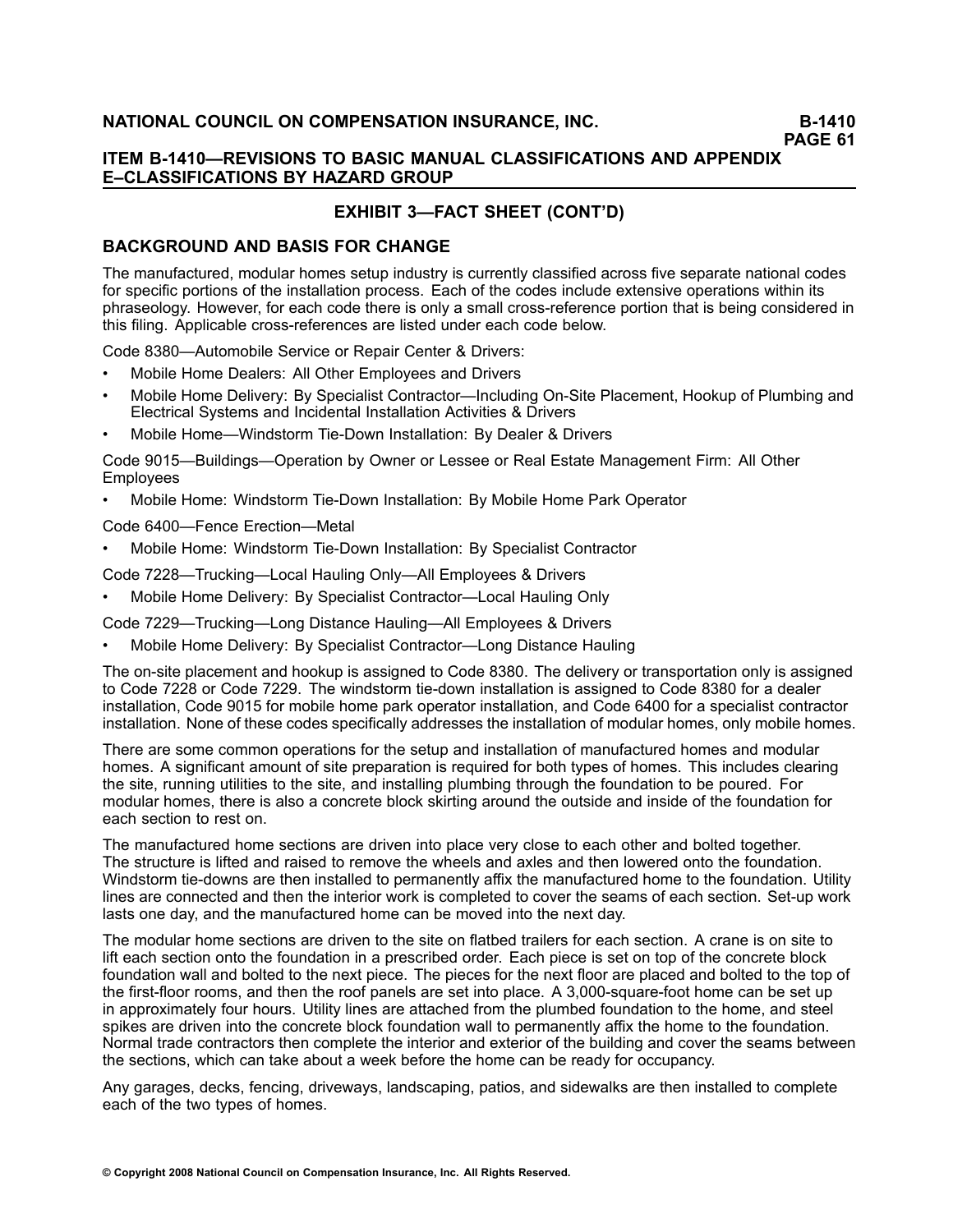# **EXHIBIT 3—FACT SHEET (CONT'D)**

The preferred method would be to drive the pieces very close together on the foundation. In the tight fit of an established mobile home park, an alternate method would be to hoist the pieces onto the foundation with <sup>a</sup> crane. Most mobile home parks have very little space between lots, and it would be unlikely to have room for the pieces to be placed on each side of the prepared foundation. Lifts and dollies are used to raise the mobile home to remove the wheels prior to completing the installation process.

Some fencing issues were addressed along with windstorm tie-down operations. References in Code 5102 to soil erosion fencing and <sup>a</sup> reference in Code 5403 to plastic or wooden fence erection were reviewed for consolidation into Code 6400.

#### **IMPACT**

This item proposes to establish new national Code 2799—Manufactured, Modular, or Prefabricated Home Setup, Hookup, or Installation at Building Site. Except for the states of Hawaii, Louisiana, Missouri, Oklahoma, and Rhode Island, which currently have state special treatment, it is also proposed that the initial loss cost or rate and experience rating values be that of Code 8380 until Code 2799 establishes sufficient experience to determine its own loss cost or rate. While experience may be transferred from numerous other class codes, it is expected that most operations applicable to the new Code 2799 are currently being assigned to Code 8380. This proposal is, therefore, not expected to cause <sup>a</sup> significant change in statewide premium. The impact to individual risk premium will vary depending on current payroll distribution between previously assigned class codes, other than Code 8380, and the differences from the previously assigned codes' loss costs or rates. The new class code's loss cost or rate will eventually reflect the new phraseology and underlying experience of all risks with payroll and loss experience assigned to that classification.

This item also proposes to assign activities related to windstorm tie-down installations by dealers or specialty contractors to this new national Code 2799. These operations are currently being assigned to Codes 8380 and 6400. NCCI is not able to determine the amount of payroll that will transfer from each of these codes into Code 2799. Windstorm tie-down installations by mobile home park operators will remain in Code 9015, as this is considered an incidental part of their operations.

The other change primarily consists of expanding phraseology in Code 6400—Fence Erection to include specific fence types into the filed phraseology. This change is for clarification only and is not expected to result in <sup>a</sup> change in statewide or individual risk premium.

#### **Arizona Specific:**

The proposal recommends that Arizona discontinue the state special wording for Code 6400 and adopt the new national wording for this code. The proposed national wording for Code 6400 incorporates wording from the Arizona state special, so the exception wording is no longer needed. This is not expected to result in <sup>a</sup> change in individual risk or statewide premium for this industry.

#### **Florida Specific:**

The proposal recommends that Florida discontinue the state special wording for Code 6400 and adopt the new national wording for this code. The proposed national wording for Code 6400 incorporates wording from the Florida state special, so the exception wording is no longer needed. This is not expected to result in <sup>a</sup> change in individual risk or statewide premium for this industry.

#### **Hawaii Specific:**

The proposal recommends that Hawaii adopt the new national Code 2799—Manufactured, Modular, or Prefabricated Home Setup, Hookup, or Installation at Building Site and discontinue state special phraseologies: Code 8391—Mobile Home Delivery—By Specialist Contractor & Drivers and Code 8391—Mobile Home—Windstorm Tie-Down Installation—By Dealer & Drivers.

It is also proposed that, in Hawaii, the initial loss cost or rate and experience rating values be that of Code 8391 until Code 2799 establishes sufficient experience to determine its own loss cost or rate. While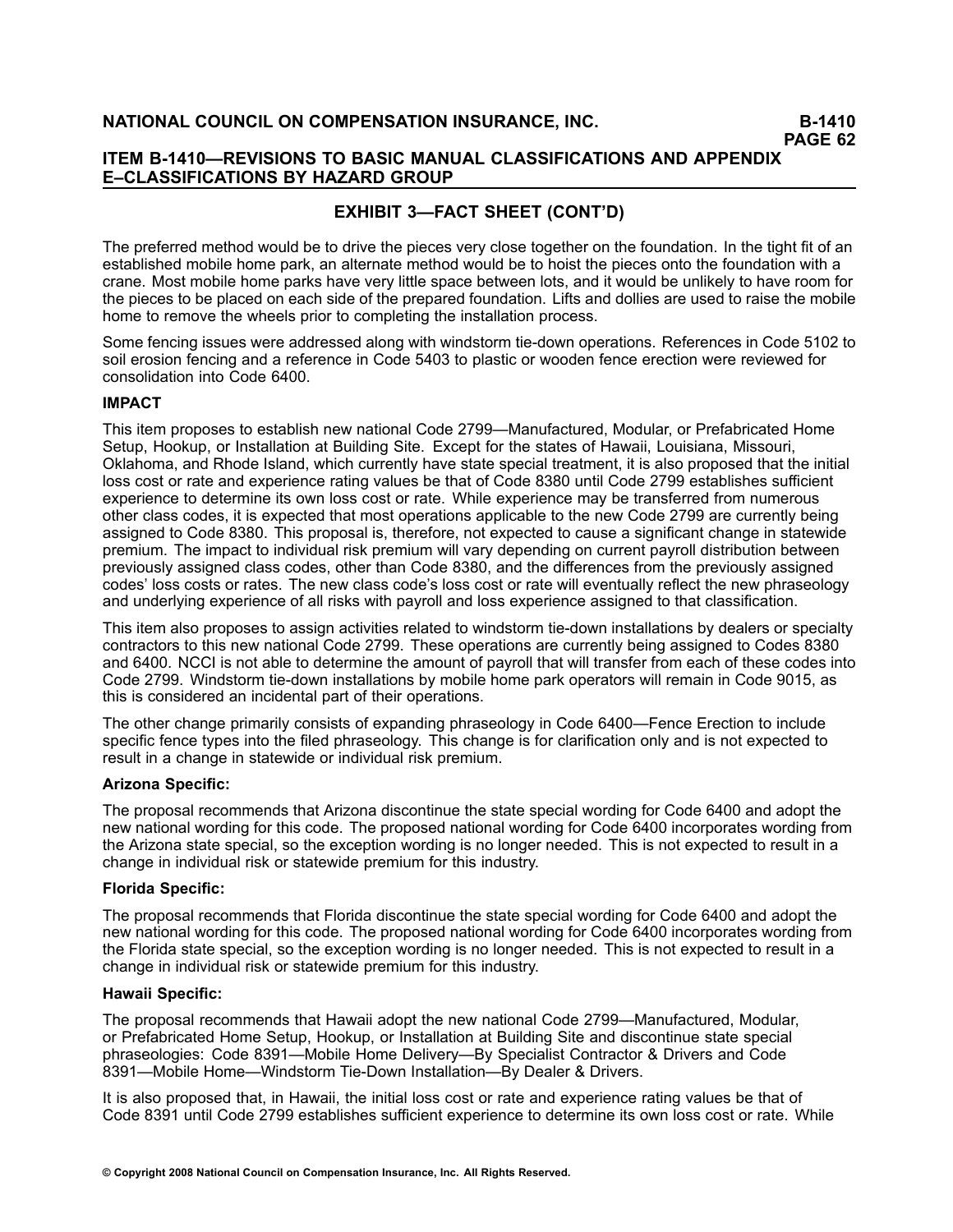### **ITEM B1410—REVISIONS TO BASIC MANUAL CLASSIFICATIONS AND APPENDIX E–CLASSIFICATIONS BY HAZARD GROUP**

# **EXHIBIT 3—FACT SHEET (CONT'D)**

experience may be transferred from numerous other class codes, it is expected that most operations applicable to the new Code 2799 are currently being assigned to Code 8391. This proposal is, therefore, not expected to cause <sup>a</sup> significant change in statewide premium. The impact to individual risk premium will vary depending on current payroll distribution between previously assigned class codes, other than Code 8391, and the differences from the previously assigned codes' loss costs or rates. The new class code's loss cost or rate will eventually reflect the new phraseology wording and underlying experience of all risks with payroll and loss experience assigned to that classification.

The proposal also recommends that Hawaii discontinue the state special wording for Code 6400 and adopt the new national wording for this code. The proposed national wording for Code 6400 incorporates wording from the Hawaii state special, so the exception wording is no longer needed. This is not expected to result in <sup>a</sup> change in individual risk or statewide premium for this industry.

#### **Louisiana Specific:**

The proposal recommends that Louisiana adopt the new national Code 2799—Manufactured, Modular, or Prefabricated Home Setup, Hookup, or Installation at Building Site and discontinue state special phraseologies: Code 8391—Mobile Home Delivery—By Specialist Contractor & Drivers and Code 8391—Mobile Home—Windstorm Tie-Down Installation—By Dealer & Drivers.

It is also proposed that, in Louisiana, the initial loss cost or rate and experience rating values be that of Code 8391 until Code 2799 establishes sufficient experience to determine its own loss cost or rate. While experience may be transferred from numerous other class codes, it is expected that most operations applicable to the new Code 2799 are currently being assigned to Code 8391. This proposal is, therefore, not expected to cause <sup>a</sup> significant change in statewide premium. The impact to individual risk premium will vary depending on current payroll distribution between previously assigned class codes, other than Code 8391, and the differences from the previously assigned codes' loss costs or rates. The new class code's loss cost or rate will eventually reflect the new phraseology and underlying experience of all risks with payroll and loss experience assigned to that classification.

#### **Maine Specific:**

The proposal recommends that Maine discontinue the state special wording for Code 6400 and adopt the new national wording for this code. The proposed national wording for Code 6400 incorporates wording from the Maine state special, so the exception wording is no longer needed. This is not expected to result in <sup>a</sup> change in individual risk or statewide premium for this industry.

#### **Missouri Specific:**

The proposal recommends that Missouri adopt the new national Code 2799—Manufactured, Modular, or Prefabricated Home Setup, Hookup, or Installation at Building Site and discontinue state special phraseologies: Code 8391—Mobile Home Delivery—By Specialist Contractor & Drivers and Code 8391—Mobile Home—Windstorm Tie-Down Installation—By Dealer & Drivers.

It is also proposed that, in Missouri, the initial loss cost or rate and experience rating values be that of Code 8391 until Code 2799 establishes sufficient experience to determine its own loss cost or rate. While experience may be transferred from numerous other class codes, it is expected that most operations applicable to the new Code 2799 are currently being assigned to Code 8391. This proposal is, therefore, not expected to cause <sup>a</sup> significant change in statewide premium. The impact to individual risk premium will vary depending on current payroll distribution between previously assigned class codes, other than Code 8391, and the differences from the previously assigned codes' loss costs or rates. The new class code's loss cost or rate will eventually reflect the new phraseology and underlying experience of all risks with payroll and loss experience assigned to that classification.

#### **Oklahoma Specific:**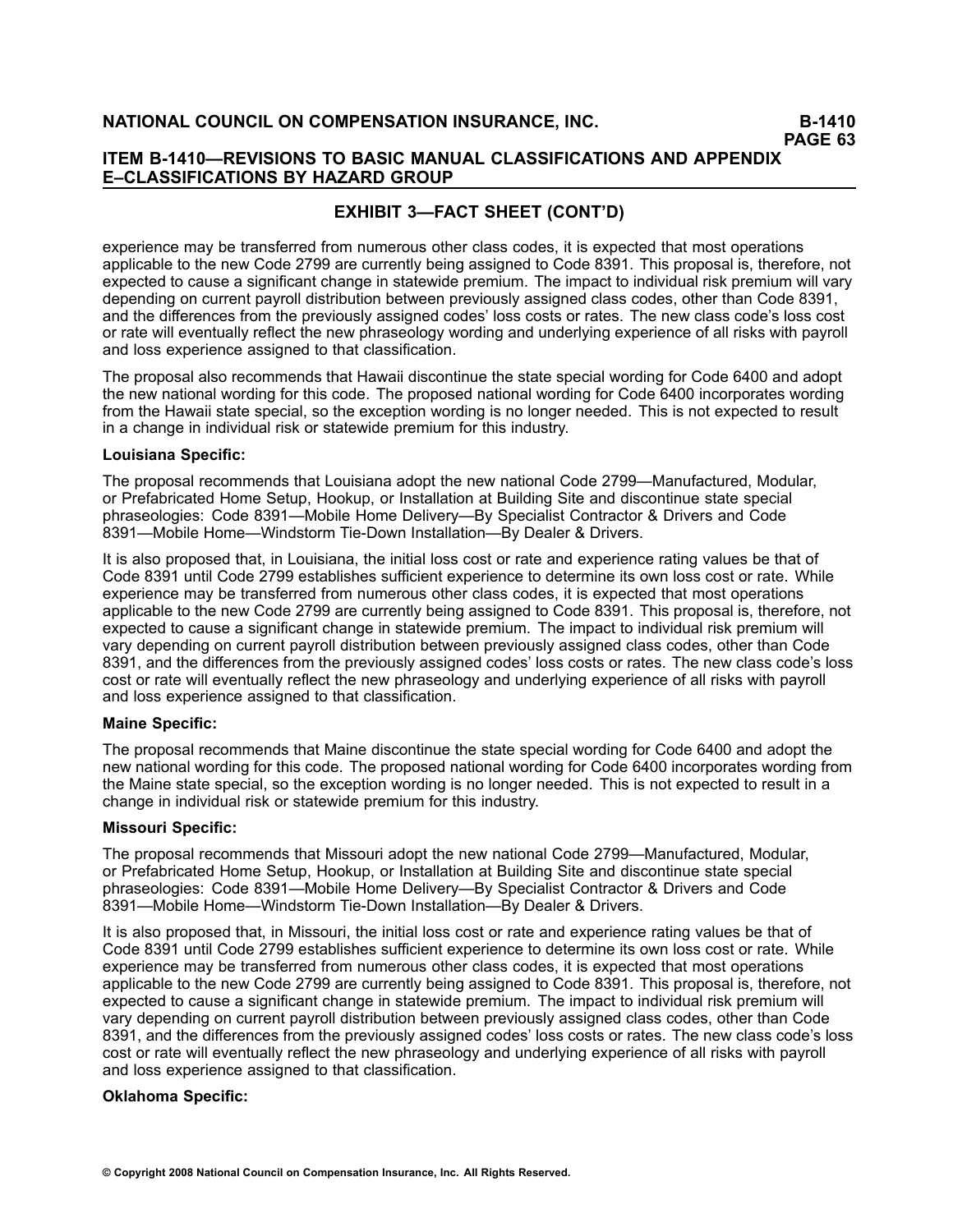### **ITEM B1410—REVISIONS TO BASIC MANUAL CLASSIFICATIONS AND APPENDIX E–CLASSIFICATIONS BY HAZARD GROUP**

# **EXHIBIT 3—FACT SHEET (CONT'D)**

The proposal recommends that Oklahoma adopt the new national Code 2799—Manufactured, Modular, or Prefabricated Home Setup, Hookup, or Installation at Building Site and discontinue state special phraseologies: Code 8391—Mobile Home Delivery—By Specialist Contractor & Drivers and Code 8391—Mobile Home—Windstorm Tie-Down Installation—By Dealer & Drivers.

It is also proposed that, in Oklahoma, the initial loss cost or rate and experience rating values be that of Code 8391 until Code 2799 establishes sufficient experience to determine its own loss cost or rate. While experience may be transferred from numerous other class codes, it is expected that most operations applicable to the new Code 2799 are currently being assigned to Code 8391. This proposal is, therefore, not expected to cause <sup>a</sup> significant change in statewide premium. The impact to individual risk premium will vary depending on current payroll distribution between previously assigned class codes, other than Code 8391, and the differences from the previously assigned codes' loss costs or rates. The new class code's loss cost or rate will eventually reflect the new phraseology and underlying experience of all risks with payroll and loss experience assigned to that classification.

#### **Oregon Specific:**

The proposal recommends that Oregon adopt the new national Code 2799—Manufactured, Modular, or Prefabricated Home Setup, Hookup, or Installation at Building Site and discontinue state special phraseologies references under Codes 6400 and 8380 for Mobile Home—Repair, and Mobile Home—Windstorm Tie-Down Installation. These state special phraseologies are similar to the existing national wording for windstorm tie-down installation operations. The removal of these state special phraseologies is not expected to cause any additional change in individual risk or statewide premium beyond what is already stated in the national impact for this industry. Windstorm tie-down installations by trailer park operators will remain in Code 9015, as this is considered an incidental part of their operations.

#### **Rhode Island Specific:**

The proposal recommends that Rhode Island adopt the new national Code 2799—Manufactured, Modular, or Prefabricated Home Setup, Hookup, or Installation at Building Site and discontinue state special phraseologies: Code 8391—Mobile Home Delivery—By Specialist Contractor & Drivers and Code 8391—Mobile Home—Windstorm Tie-Down Installation—By Dealer & Drivers.

It is also proposed that, in Rhode Island, the initial loss cost or rate and experience rating values be that of Code 8391 until Code 2799 establishes sufficient experience to determine its own loss cost or rate. While experience may be transferred from numerous other class codes, it is expected that most operations applicable to the new Code 2799 are currently being assigned to Code 8391. This proposal is, therefore, not expected to cause <sup>a</sup> significant change in statewide premium. The impact to individual risk premium will vary depending on current payroll distribution between previously assigned class codes, other than Code 8391, and the differences from the previously assigned codes' loss costs or rates. The new class code's loss cost or rate will eventually reflect the new phraseology and underlying experience of all risks with payroll and loss experience assigned to that classification.

#### **IMPLEMENTATION**

This item is applicable to new and renewal voluntary and assigned risk policies, and will become effective concurrently with each state's approved rate/loss cost filing for the 2011 filing cycle. For example, this item will be effective January 1, 2011 for approved rate/loss cost filings that have <sup>a</sup> January 1, 2011 effective date. Similarly, this item will be effective July 1, 2011 for approved rate/loss cost filings that have <sup>a</sup> July 1, 2011 effective date.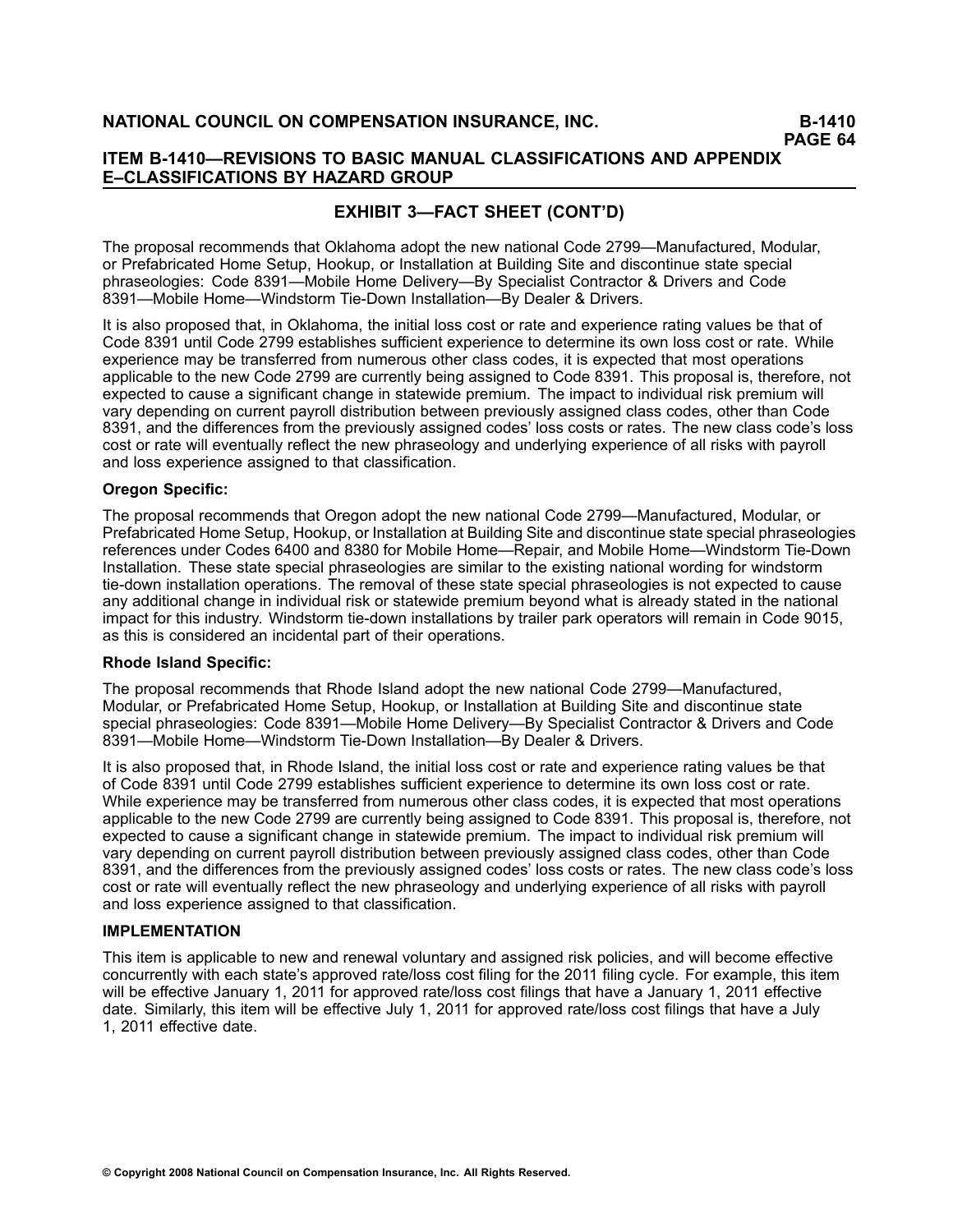### **ITEM B1410—REVISIONS TO BASIC MANUAL CLASSIFICATIONS AND APPENDIX E–CLASSIFICATIONS BY HAZARD GROUP**

### **EXHIBIT 3—NATIONAL CLASSIFICATIONS BASIC MANUAL—2001 EDITION MANUFACTURED HOMES SETUP CLASSIFICATIONS**

#### **[2799](file:///C:/manuscript/hyperlink.asp?docid=2799<?Pub & EntityName=amp>manualtitle=scopesxml)**• **MANUFACTURED, MODULAR, OR PREFABRICATED HOME SETUP, HOOKUP, OR INSTALLATION AT BUILDING SITE**

Code 2799 includes the use of any lifts, jacks, cranes, or dollies to place home sections onto the foundation or foundation walls, bolt the sections together, and remove any wheels or axles. It also includes the hookup of any preinstalled utilities in the foundation—such as electrical, plumbing, telephone, water, sewer, or cable television—to the connections on the manufactured or modular home. Covering up or hiding the seams of each section of <sup>a</sup> manufactured or modular home, installing windstorm tie-downs on a manufactured home, or spiking a modular home through the foundation wall is assigned to this classification if done by <sup>a</sup> dealer or specialty contractor. Manufactured homes are also known as mobile homes.

Any construction not associated with the original setup, hookup, or installation of the home, or disassembly and reassembly work required to move the home, must be assigned to the applicable construction code. For example, separately rate the following:

- • Construction operations that include site preparation or repair work prior to the setup and after the setup
- • Installation of siding, insulation, skirting, deck, fence, septic tank, concrete foundation or sidewalks, or concrete block walls
- • Garage building, landscaping, concrete or paved driveway or road building, site prep work, and grading or excavation work to the home or at the building site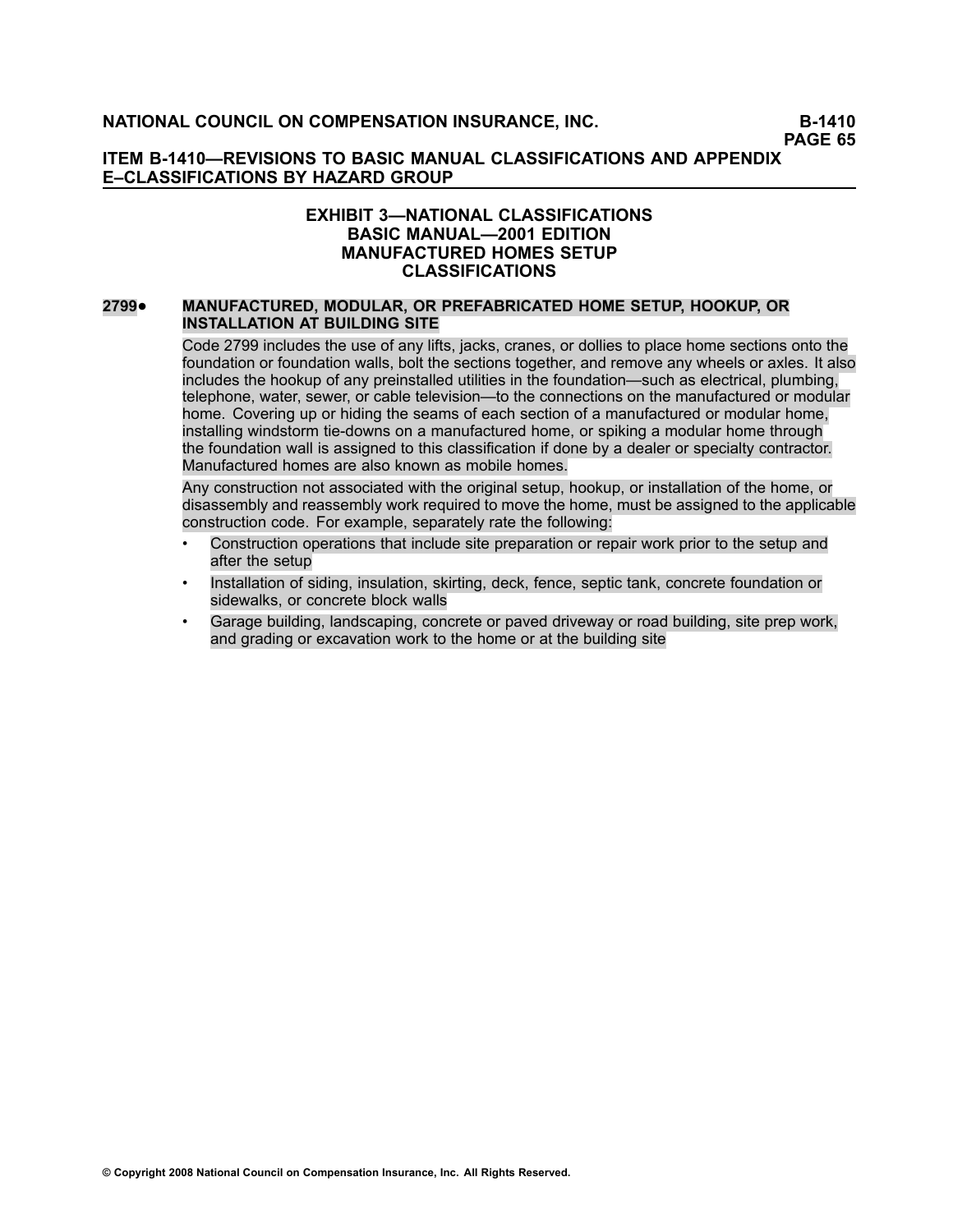### **ITEM B1410—REVISIONS TO BASIC MANUAL CLASSIFICATIONS AND APPENDIX E–CLASSIFICATIONS BY HAZARD GROUP**

### **EXHIBIT 3—NATIONAL CLASSIFICATIONS BASIC MANUAL—2001 EDITION MANUFACTURED HOMES SETUP CLASSIFICATIONS**

#### **—A—U—T—O—M—O—B—I—L—E**

| 8393  | Body Repair. Applies to the repair of metal, fiberglass, and plastic automobile bodies and<br>includes upholstering and painting. Codes 8393, 3822, and 3824 Automobile body mfg.,<br>Code 3808 Automobile mfg., and Code 8380 Automobile service or repair center shall not<br>be assigned to the same risk unless the operations described by these classifications are<br>conducted as separate and distinct businesses. |
|-------|-----------------------------------------------------------------------------------------------------------------------------------------------------------------------------------------------------------------------------------------------------------------------------------------------------------------------------------------------------------------------------------------------------------------------------|
| 8380  | <b>Gar Wash &amp; Drivers.</b> Includes incidental greasing, polishing, and servicing. Codes 8380 and<br>8392 Automobile storage garage shall not be assigned to the same risk unless the operations-<br>described by these classifications are conducted as separate and distinct businesses.                                                                                                                              |
| 3827  | Engine Mfg.                                                                                                                                                                                                                                                                                                                                                                                                                 |
| 7228  | Haulaway or Driveaway Local Hauling Only All Employees & Drivers                                                                                                                                                                                                                                                                                                                                                            |
| 7229  | Haulaway or Driveaway Long Distance Hauling All Employees & Drivers                                                                                                                                                                                                                                                                                                                                                         |
| 7317F | <b>Driving Autos On or Off Vessels</b>                                                                                                                                                                                                                                                                                                                                                                                      |
|       | <b>Leasing Company Long Term:</b>                                                                                                                                                                                                                                                                                                                                                                                           |
| 8748  | <del>Salespersons</del>                                                                                                                                                                                                                                                                                                                                                                                                     |
| 8380  | All Other Employees & Drivers                                                                                                                                                                                                                                                                                                                                                                                               |
| 3808  | Mfg. or Assembly                                                                                                                                                                                                                                                                                                                                                                                                            |
| 8380  | Muffler-Installation or Repair & Drivers-                                                                                                                                                                                                                                                                                                                                                                                   |
| 8046  | Parts and Accessories NOC & Drivers. Applies to wholesale or retail stores.                                                                                                                                                                                                                                                                                                                                                 |
| 3807  | Radiator Mfg. Shall not be assigned to a risk engaged in operations described by another<br>-classification unless the operations subject to Code 3807 are conducted as a separate and<br><del>distinct business.</del>                                                                                                                                                                                                     |
| 9516  | Radio, Television, Video, and Audio Equipment Installation Service or Repair & Drivers.<br>-Includes shop or outside employees, incidental parts department employees, erection of<br><del>antennae.</del>                                                                                                                                                                                                                  |
| 8046  | Recycling. Store employees who do not engage in other operations and have no yard<br>exposure.                                                                                                                                                                                                                                                                                                                              |
| 3821  | Recycling & Drivers. Includes the dismantling, salvaging, or junking of parts. Store employees<br>who do not engage in other operations and have no yard exposure are assigned to Code 8046.                                                                                                                                                                                                                                |
|       | Rental Co.:-                                                                                                                                                                                                                                                                                                                                                                                                                |
| 8385  | Garage Employees. Includes employees who check or change fluids, batteries, tires, and<br>-clean or otherwise service automobile or garage equipment.                                                                                                                                                                                                                                                                       |
| 8002♦ | All Other Employees & Counter Personnel, Drivers                                                                                                                                                                                                                                                                                                                                                                            |
| 8380  | Sales or Service Agency & Parts Department Employees, Drivers. Automobile<br>-salespersons to be separately rated as Code 8748.                                                                                                                                                                                                                                                                                             |
| 8748  | Salespersons. Subject to in Rule 1 B 2, except as respects delivery of automobiles.                                                                                                                                                                                                                                                                                                                                         |
| 8380  | Service or Repair Center & Drivers. Includes parts department employees. Automobile<br>salespersons to be separately rated as Code 8748. Codes 8380 and 8392 Automobile<br>storage garage shall not be assigned to the same risk unless the operations described by these-<br>classifications are conducted as separate and distinct businesses.                                                                            |
| 3400  | <b>Stamped Parts Mfg.</b>                                                                                                                                                                                                                                                                                                                                                                                                   |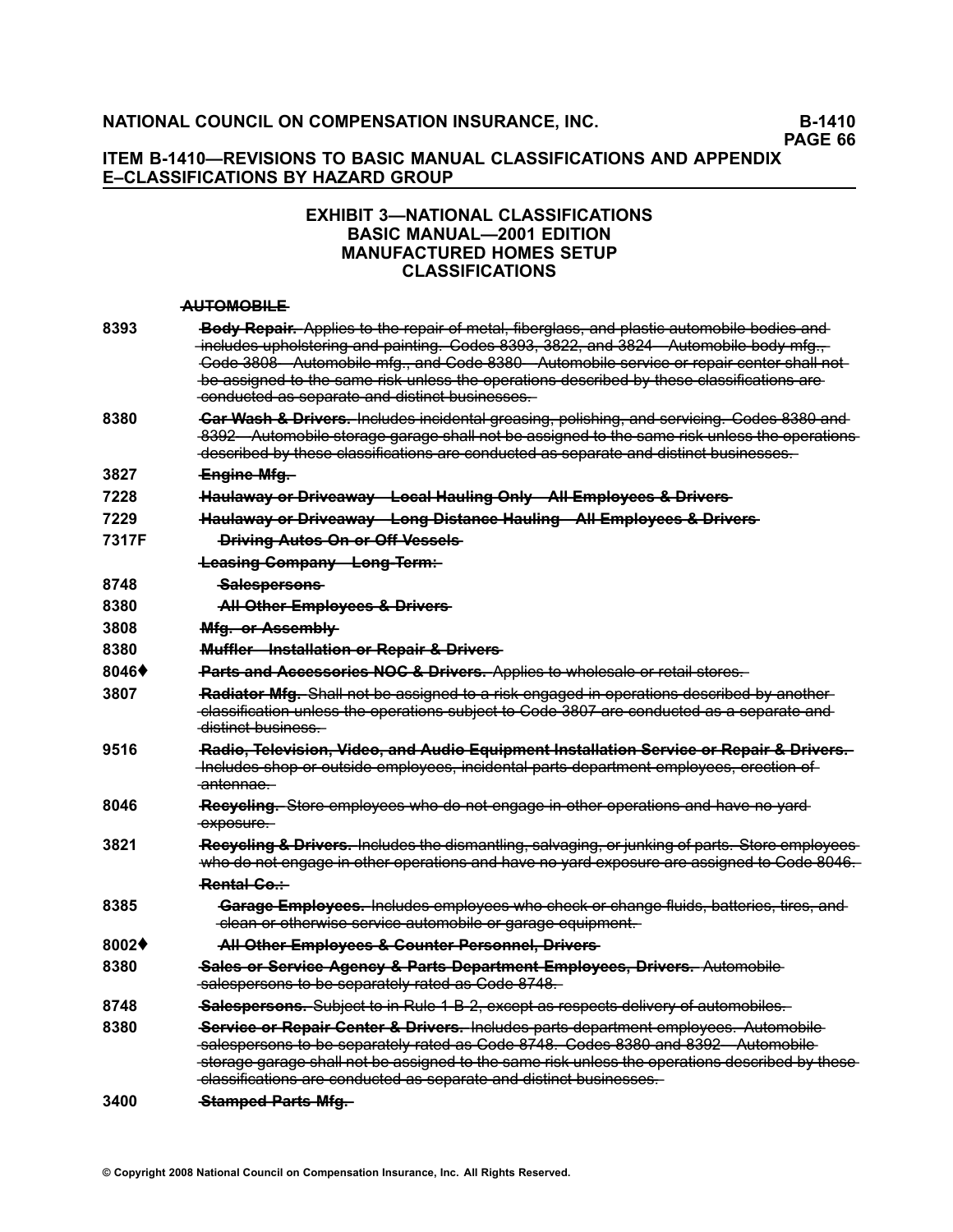### **ITEM B1410—REVISIONS TO BASIC MANUAL CLASSIFICATIONS AND APPENDIX E–CLASSIFICATIONS BY HAZARD GROUP**

### **EXHIBIT 3—NATIONAL CLASSIFICATIONS (CONT'D) BASIC MANUAL—2001 EDITION MANUFACTURED HOMES SETUP CLASSIFICATIONS**

- **[7228](file:///C:/manuscript/hyperlink.asp?docid=7228<?Pub & EntityName=amp>manualtitle=scopesxml) —T—o—w—i—n—g——C—o—m—p—a—n—i—e—s—L——o—c—a——l —H—a—u——li—n—g——O—n—l—y—N——o——O—t—h—e—r——O—p—e—r—a——ti—o—n—s—A———l—l—E—m—p—l—o—y—e—e—s——&**  $P<sub>ri</sub>verse$
- **[7229](file:///C:/manuscript/hyperlink.asp?docid=7229<?Pub & EntityName=amp>manualtitle=scopesxml) Towing Companies Long Haul No Other Operations All Employees & Drivers**
- **2812 Trailer Mfg. Home Type**
- **[3803](file:///C:/manuscript/hyperlink.asp?docid=3803<?Pub & EntityName=amp>manualtitle=scopesxml)** Wheel Mfg. Metal Not Cast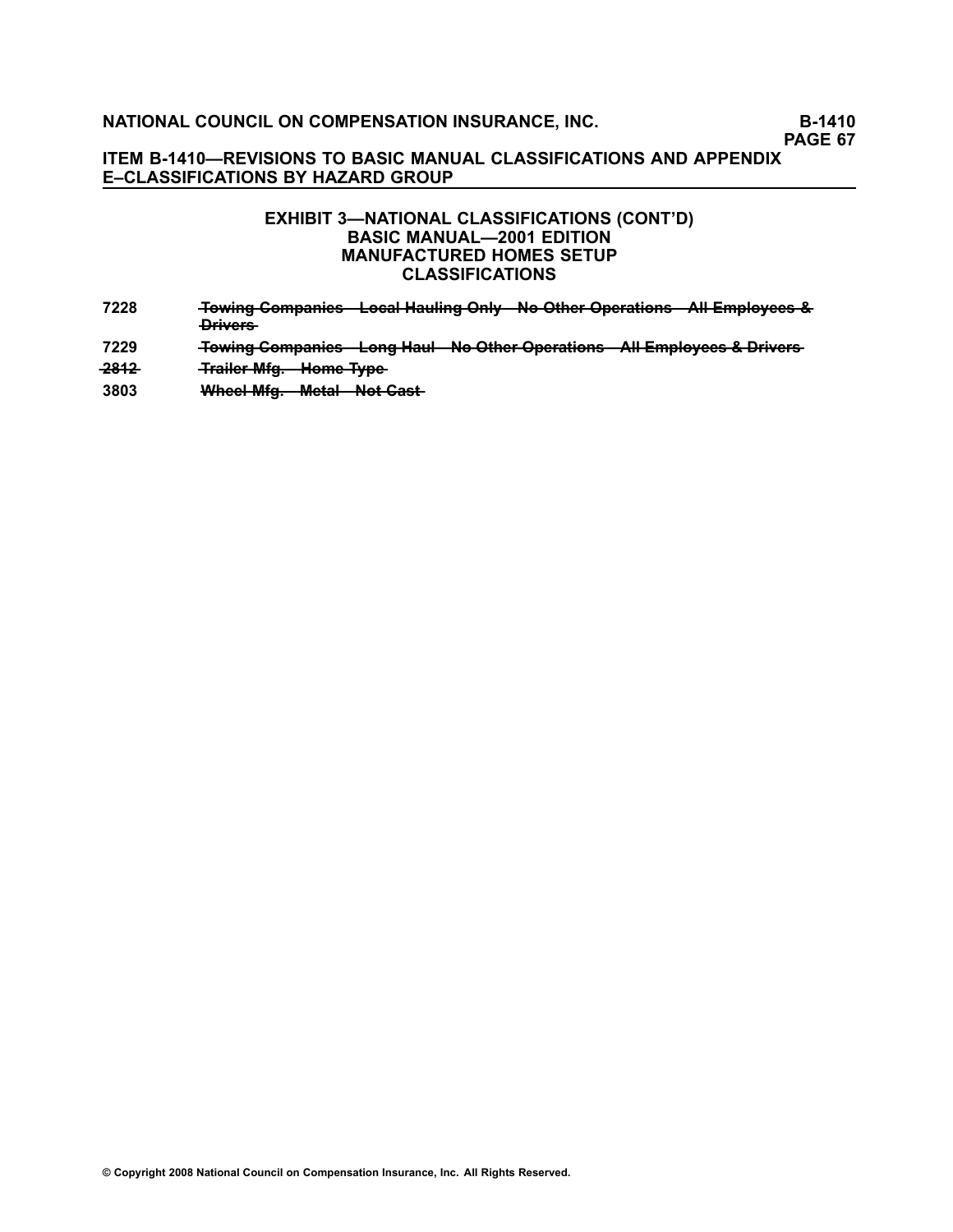### **EXHIBIT 3—NATIONAL CLASSIFICATIONS BASIC MANUAL—2001 EDITION MANUFACTURED HOMES SETUP CLASSIFICATIONS**

#### **[8393](file:///C:/manuscript/hyperlink.asp?docid=8393<?Pub & EntityName=amp>manualtitle=scopesxml) AUTOMOBILE—BODY REPAIR**

Applies to the repair of metal, fiberglass, and plastic automobile bodies and includes upholstering and painting. Codes [8393](file:///C:/manuscript/hyperlink.asp?docid=8393<?Pub & EntityName=amp>manualtitle=scopesxml), [3822](file:///C:/manuscript/hyperlink.asp?docid=3822<?Pub & EntityName=amp>manualtitle=scopesxml), and [3824—](file:///C:/manuscript/hyperlink.asp?docid=3824<?Pub & EntityName=amp>manualtitle=scopesxml)Automobile body mfg., Code [3808](file:///C:/manuscript/hyperlink.asp?docid=3808<?Pub & EntityName=amp>manualtitle=scopesxml)—Automobile mfg., and Code [8380—](file:///C:/manuscript/hyperlink.asp?docid=8380<?Pub & EntityName=amp>manualtitle=scopesxml)Automobile service or repair center shall not be assigned to the same risk unless the operations described by these classifications are conducted as separate and distinct businesses.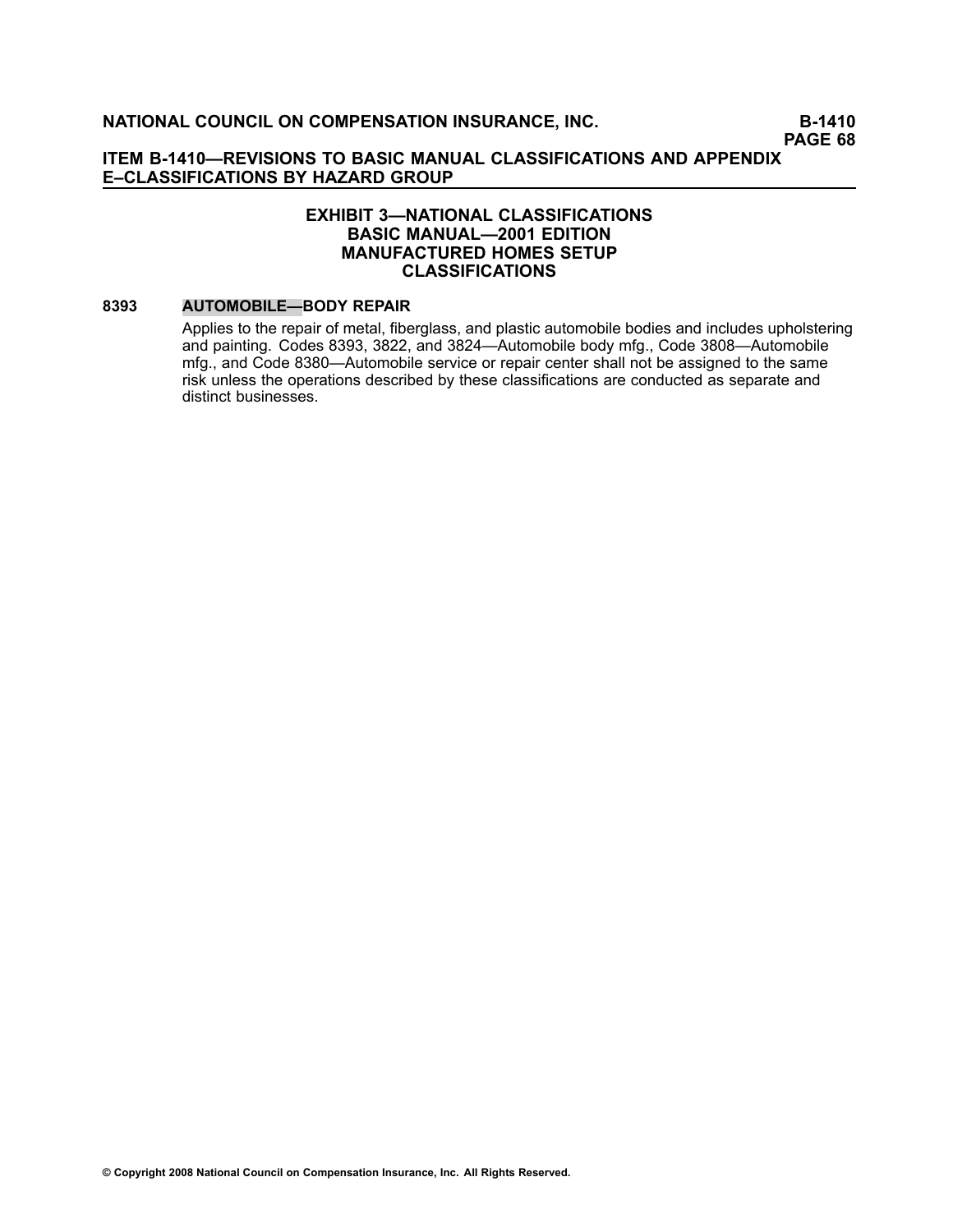### **EXHIBIT 3—NATIONAL CLASSIFICATIONS BASIC MANUAL—2001 EDITION MANUFACTURED HOMES SETUP CLASSIFICATIONS**

#### **[8380](file:///C:/manuscript/hyperlink.asp?docid=8380<?Pub & EntityName=amp>manualtitle=scopesxml) AUTOMOBILE—CAR WASH & DRIVERS**

Includes incidental greasing, polishing, and servicing. Codes [8380](file:///C:/manuscript/hyperlink.asp?docid=8380<?Pub & EntityName=amp>manualtitle=scopesxml) and [8392—](file:///C:/manuscript/hyperlink.asp?docid=8392<?Pub & EntityName=amp>manualtitle=scopesxml)Automobile storage garage shall not be assigned to the same risk unless the operations described by these classifications are conducted as separate and distinct businesses.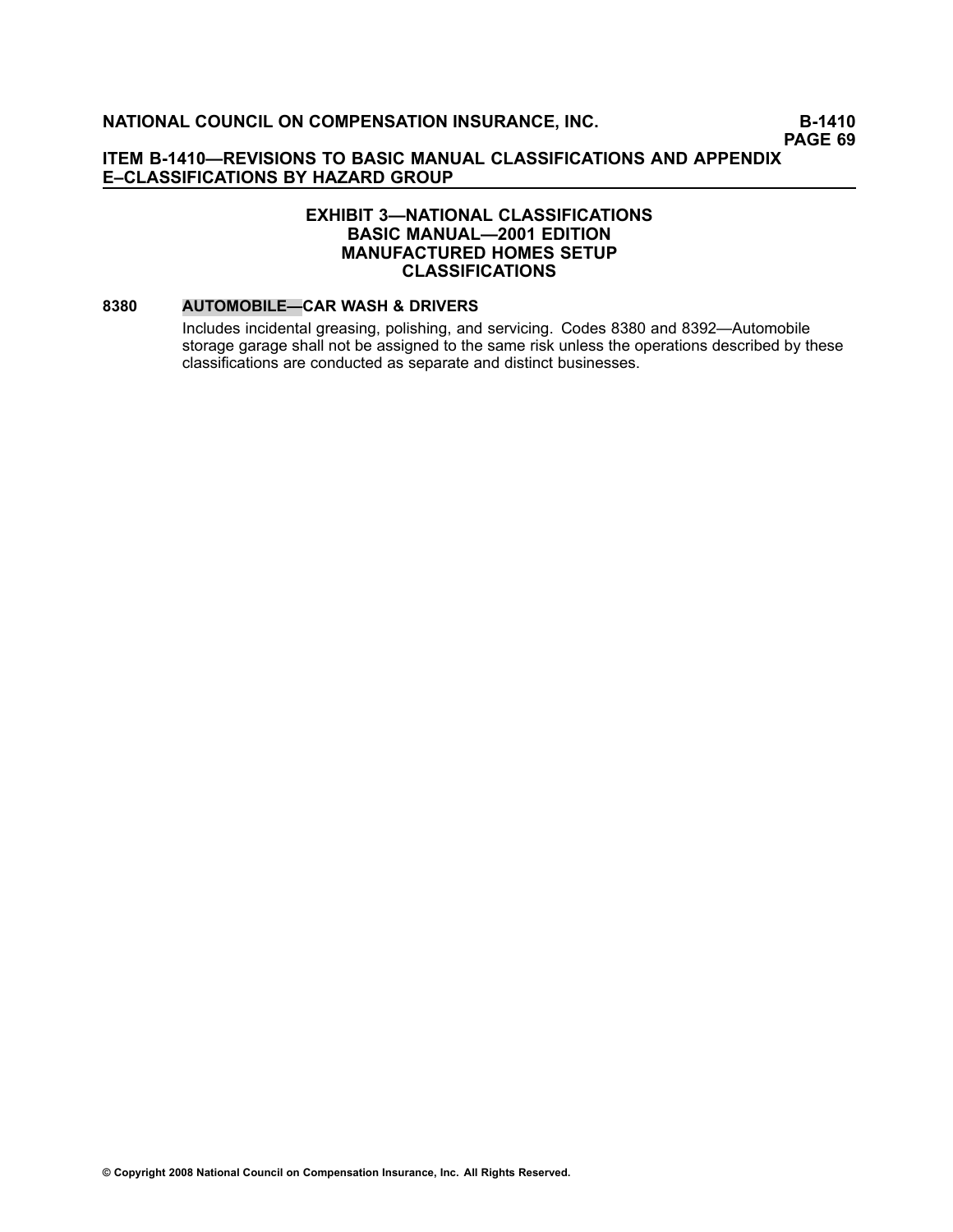**PAGE 70**

**ITEM B1410—REVISIONS TO BASIC MANUAL CLASSIFICATIONS AND APPENDIX E–CLASSIFICATIONS BY HAZARD GROUP**

> **EXHIBIT 3—NATIONAL CLASSIFICATIONS BASIC MANUAL—2001 EDITION MANUFACTURED HOMES SETUP CLASSIFICATIONS**

**[3827](file:///C:/manuscript/hyperlink.asp?docid=3827<?Pub & EntityName=amp>manualtitle=scopesxml) AUTOMOBILE—ENGINE MFG.**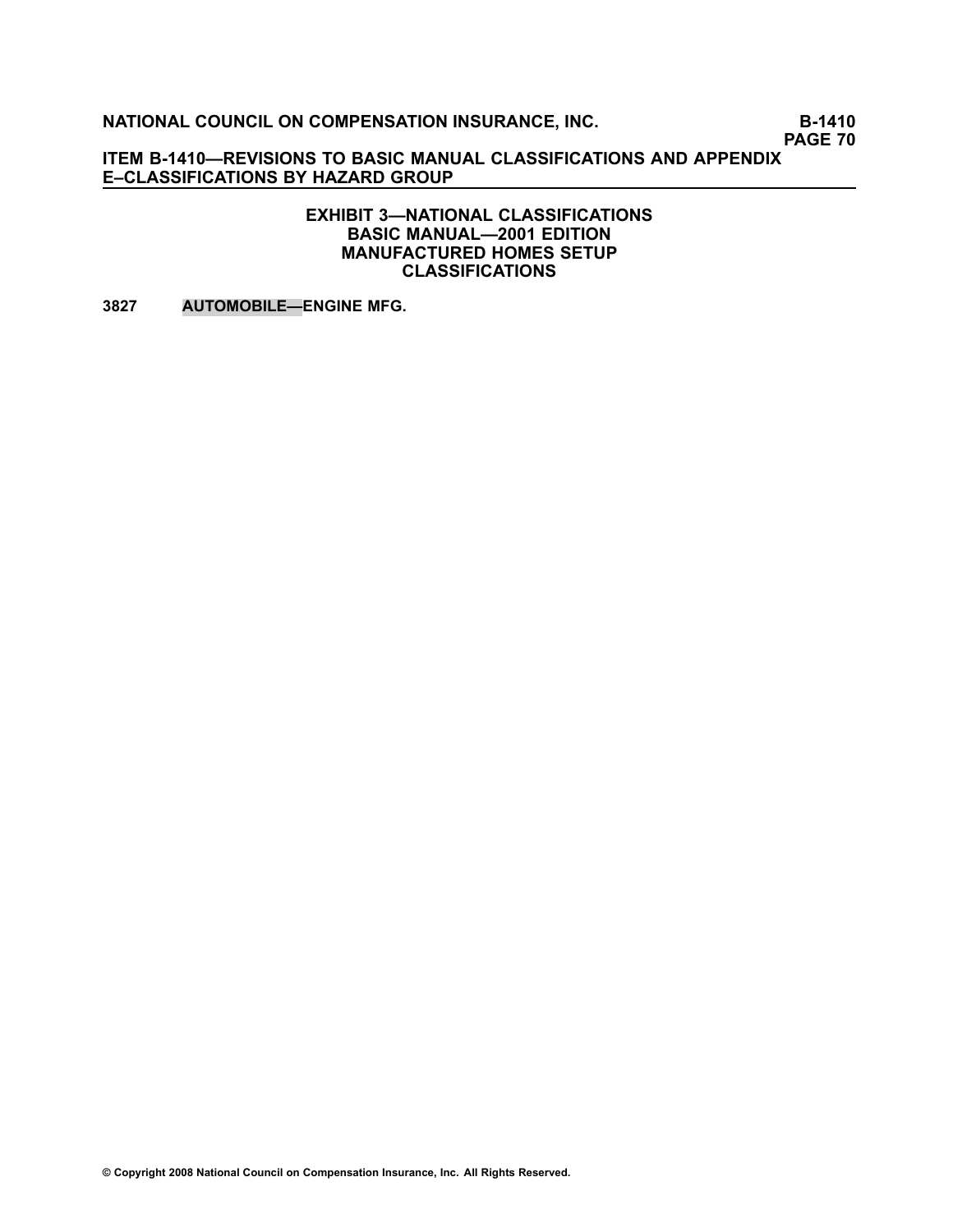**PAGE 71**

**ITEM B1410—REVISIONS TO BASIC MANUAL CLASSIFICATIONS AND APPENDIX E–CLASSIFICATIONS BY HAZARD GROUP**

### **EXHIBIT 3—NATIONAL CLASSIFICATIONS BASIC MANUAL—2001 EDITION MANUFACTURED HOMES SETUP CLASSIFICATIONS**

**[7317F](file:///C:/manuscript/hyperlink.asp?docid=7317F<?Pub & EntityName=amp>manualtitle=scopesxml) AUTOMOBILE—HAULAWAY OR DRIVEWAY——L—O—N—G——D—I—S—T—A—N—C—E——H—A—U—L—I—N—G—A——L—L —E—M—P—L—O—Y—E—E—S——&——D—R—I—V—E—R—S—DRIVING AUTOS ON OR OFF VESSELS & DRIVERS**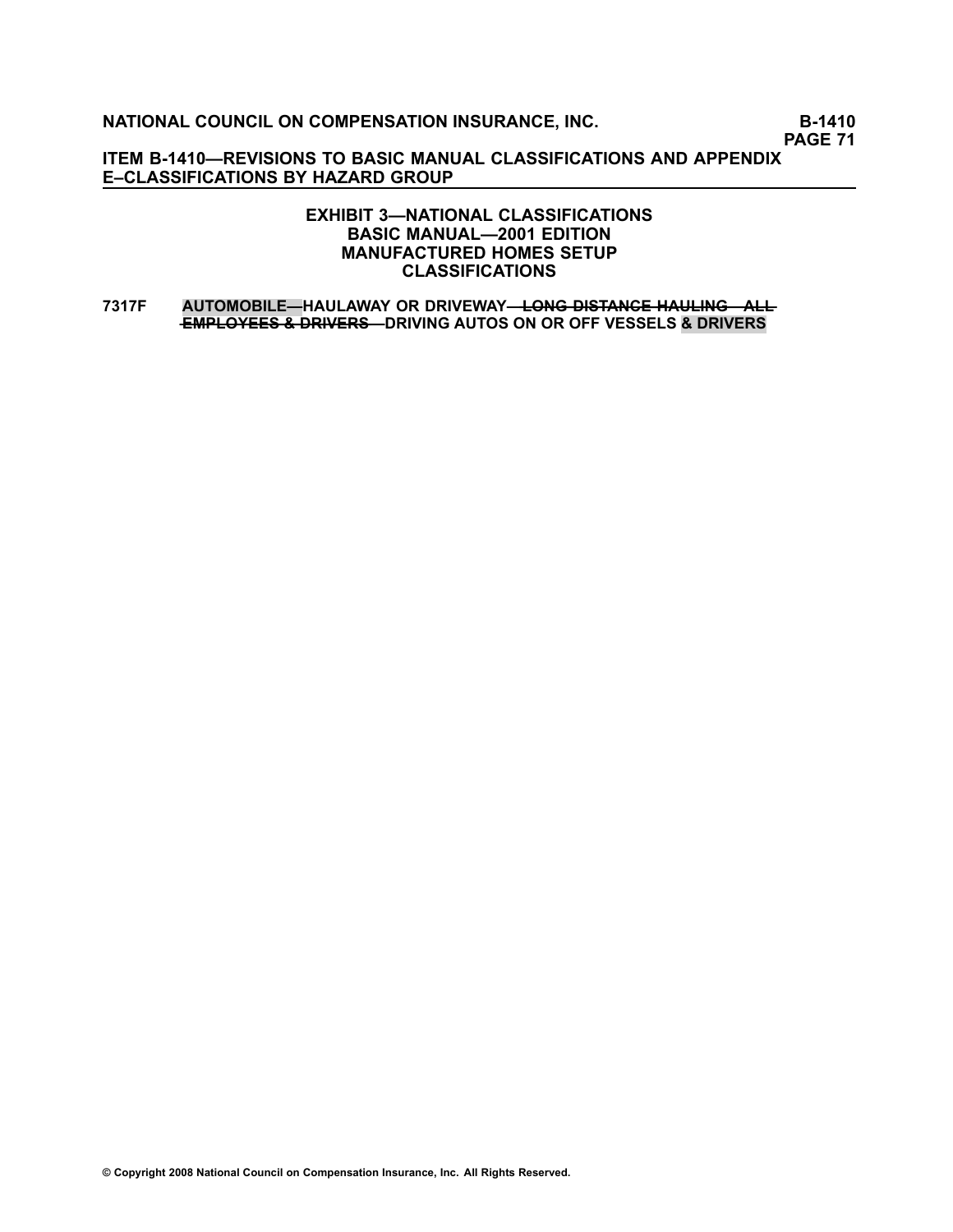**PAGE 72**

**ITEM B1410—REVISIONS TO BASIC MANUAL CLASSIFICATIONS AND APPENDIX E–CLASSIFICATIONS BY HAZARD GROUP**

#### **EXHIBIT 3—NATIONAL CLASSIFICATIONS BASIC MANUAL—2001 EDITION MANUFACTURED HOMES SETUP CLASSIFICATIONS**

**[7228](file:///C:/manuscript/hyperlink.asp?docid=7228<?Pub & EntityName=amp>manualtitle=scopesxml) AUTOMOBILE—HAULAWAY OR DRIVEAWAY—LOCAL HAULING ONLY—ALL EMPLOYEES & DRIVERS**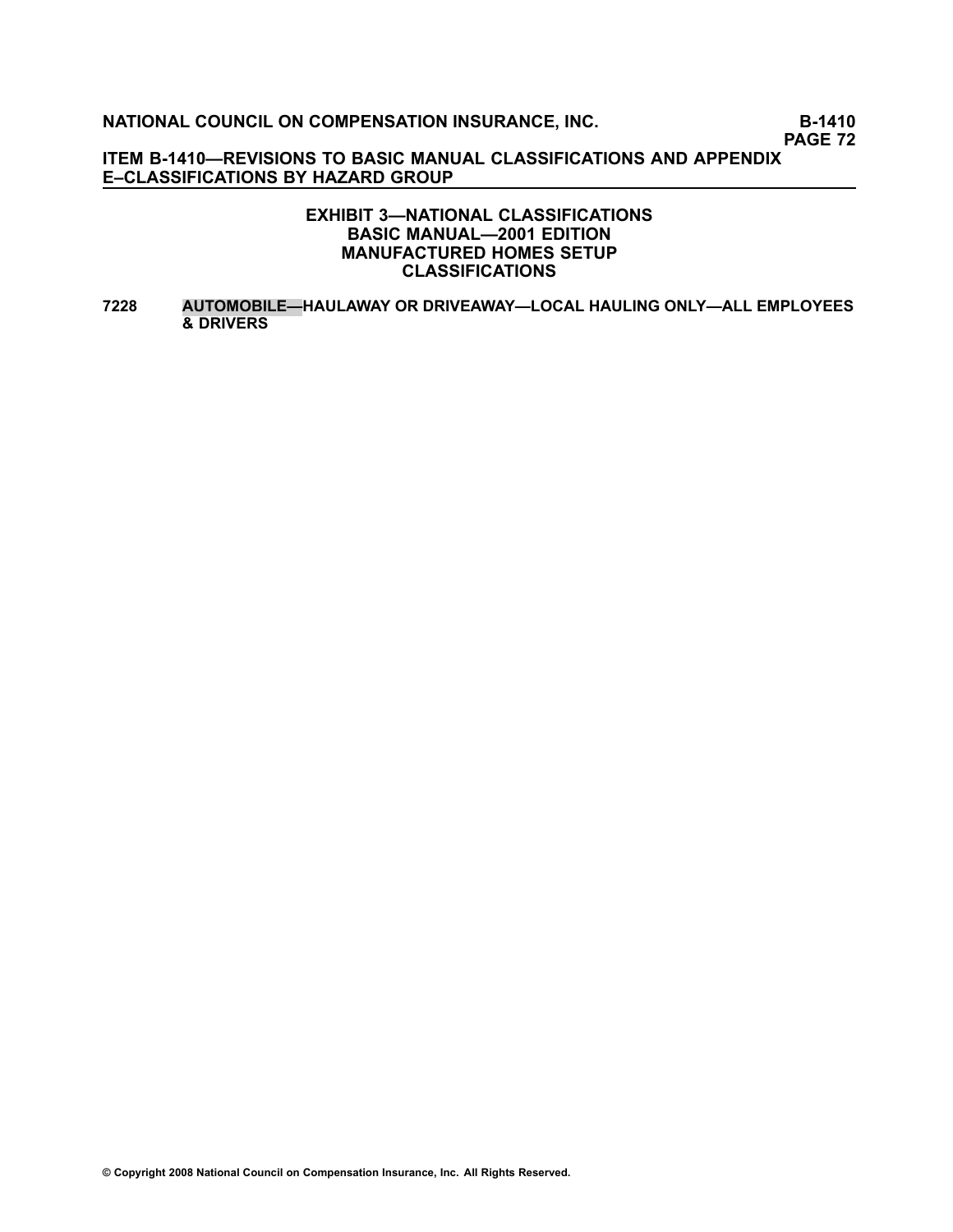**PAGE 73**

**ITEM B1410—REVISIONS TO BASIC MANUAL CLASSIFICATIONS AND APPENDIX E–CLASSIFICATIONS BY HAZARD GROUP**

#### **EXHIBIT 3—NATIONAL CLASSIFICATIONS BASIC MANUAL—2001 EDITION MANUFACTURED HOMES SETUP CLASSIFICATIONS**

**[7229](file:///C:/manuscript/hyperlink.asp?docid=7229<?Pub & EntityName=amp>manualtitle=scopesxml) AUTOMOBILE—HAULAWAY OR DRIVEAWAY—LONG DISTANCE HAULING—ALL EMPLOYEES & DRIVERS**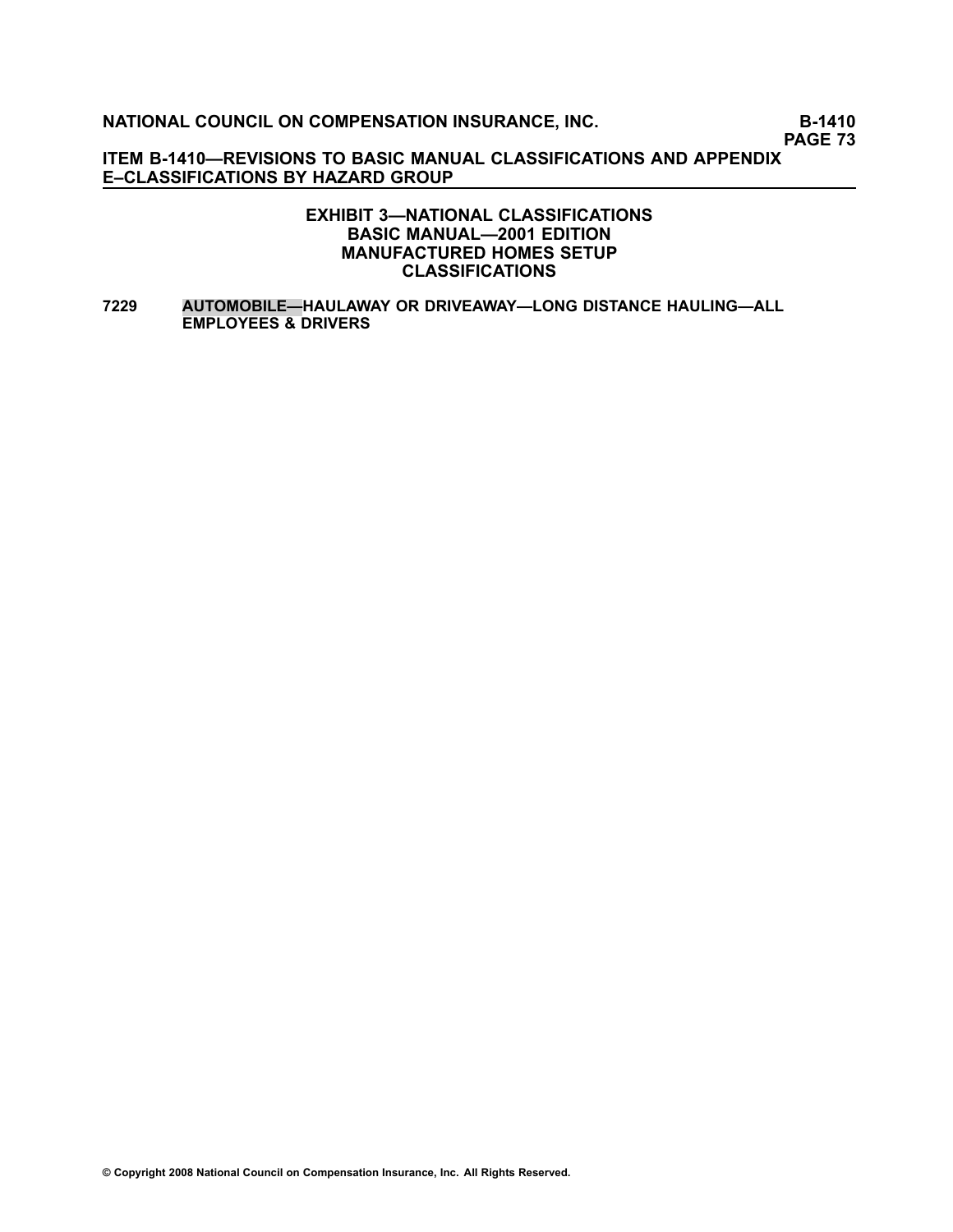**PAGE 74**

**ITEM B1410—REVISIONS TO BASIC MANUAL CLASSIFICATIONS AND APPENDIX E–CLASSIFICATIONS BY HAZARD GROUP**

#### **EXHIBIT 3—NATIONAL CLASSIFICATIONS BASIC MANUAL—2001 EDITION MANUFACTURED HOMES SETUP CLASSIFICATIONS**

**[8380](file:///C:/manuscript/hyperlink.asp?docid=8380<?Pub & EntityName=amp>manualtitle=scopesxml) AUTOMOBILE—LEASING COMPANY—LONGTERM—ALL OTHER EMPLOYEES & DRIVERS**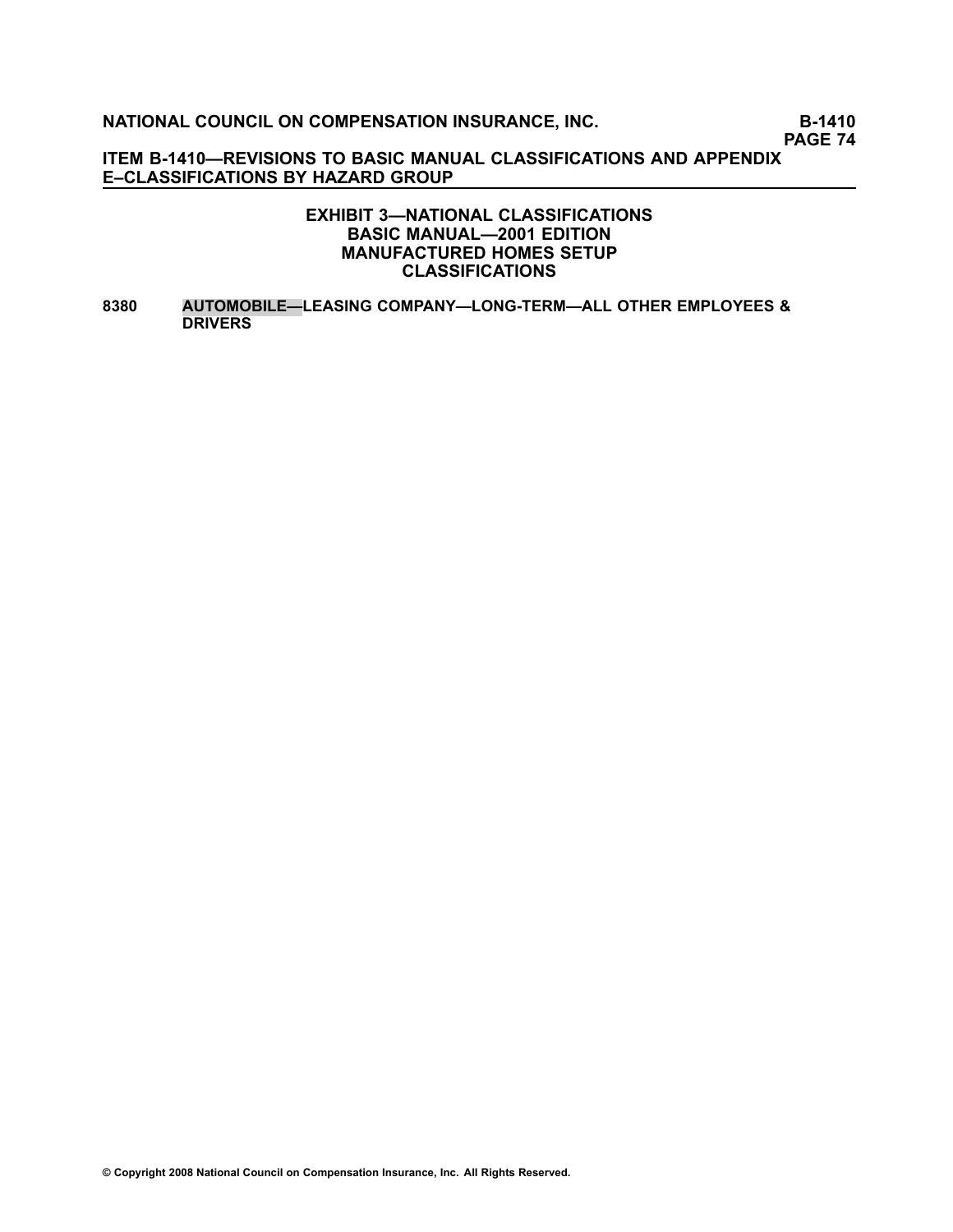**PAGE 75**

**ITEM B1410—REVISIONS TO BASIC MANUAL CLASSIFICATIONS AND APPENDIX E–CLASSIFICATIONS BY HAZARD GROUP**

> **EXHIBIT 3—NATIONAL CLASSIFICATIONS BASIC MANUAL—2001 EDITION MANUFACTURED HOMES SETUP CLASSIFICATIONS**

**[8748](file:///C:/manuscript/hyperlink.asp?docid=8748<?Pub & EntityName=amp>manualtitle=scopesxml) AUTOMOBILE—LEASING COMPANY—LONGTERM—SALESPERSONS**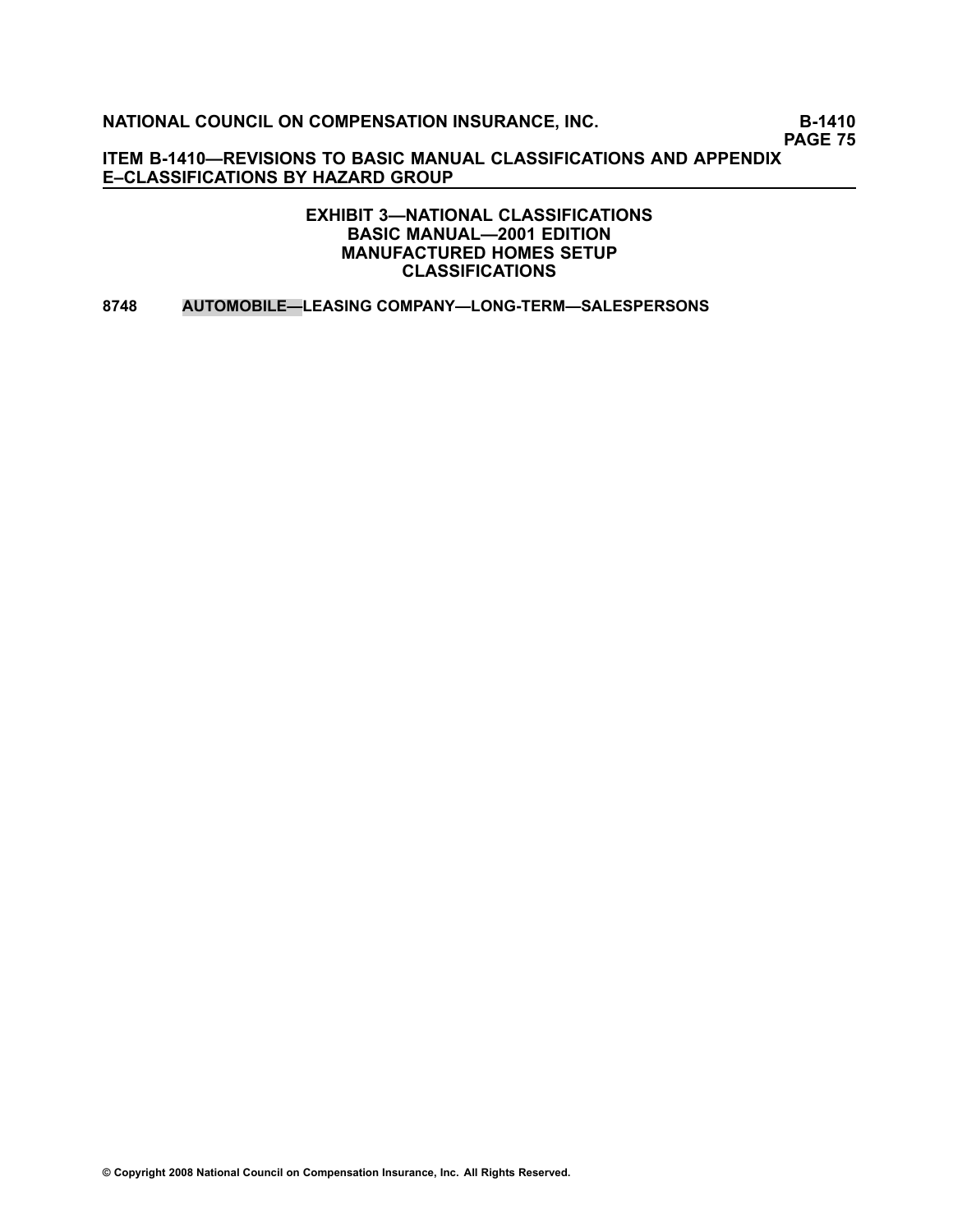**PAGE 76**

**ITEM B1410—REVISIONS TO BASIC MANUAL CLASSIFICATIONS AND APPENDIX E–CLASSIFICATIONS BY HAZARD GROUP**

#### **EXHIBIT 3—NATIONAL CLASSIFICATIONS BASIC MANUAL—2001 EDITION MANUFACTURED HOMES SETUP CLASSIFICATIONS**

**[3808](file:///C:/manuscript/hyperlink.asp?docid=3808<?Pub & EntityName=amp>manualtitle=scopesxml) AUTOMOBILE—MFG. OR ASSEMBLY**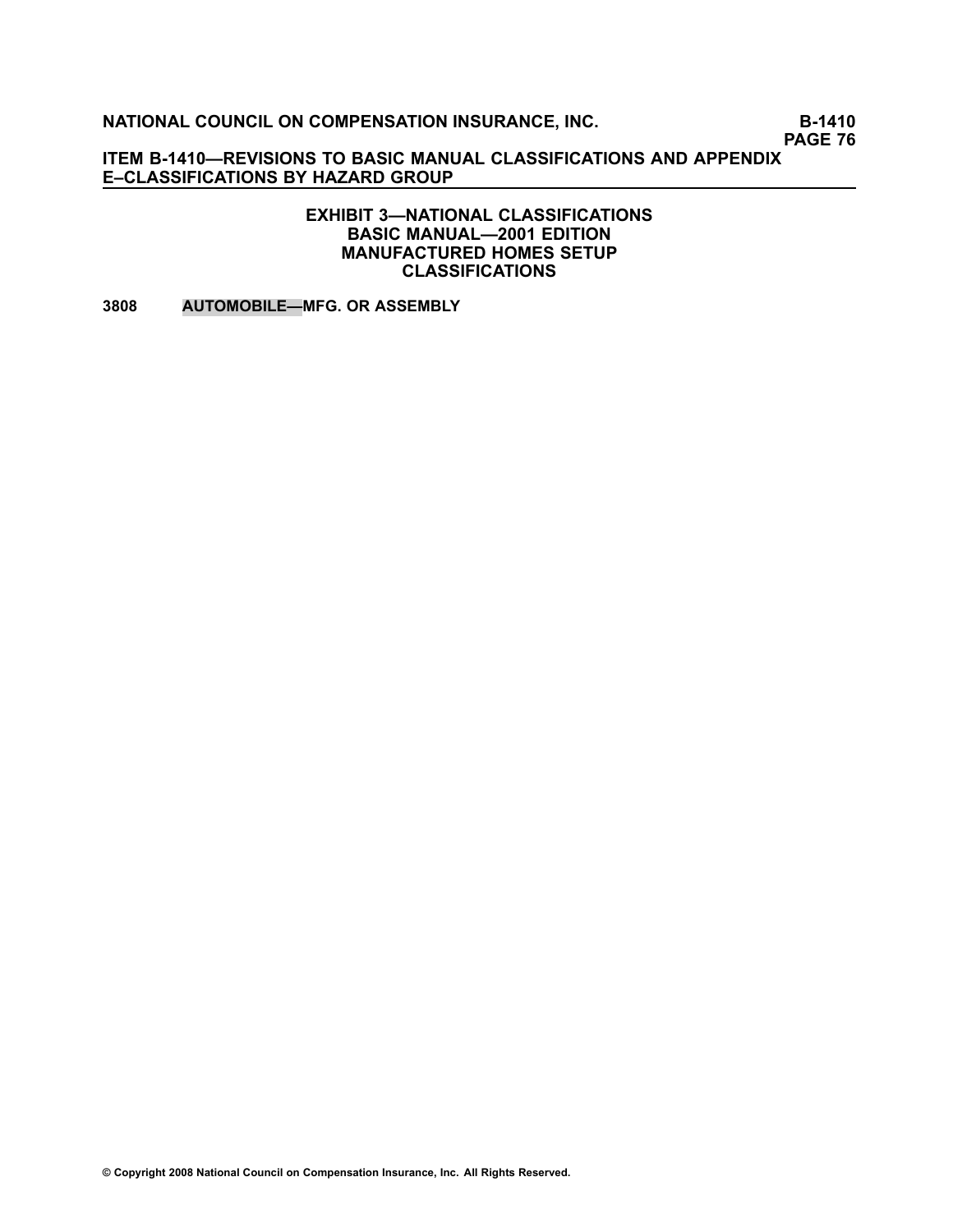**PAGE 77**

**ITEM B1410—REVISIONS TO BASIC MANUAL CLASSIFICATIONS AND APPENDIX E–CLASSIFICATIONS BY HAZARD GROUP**

> **EXHIBIT 3—NATIONAL CLASSIFICATIONS BASIC MANUAL—2001 EDITION MANUFACTURED HOMES SETUP CLASSIFICATIONS**

**[8380](file:///C:/manuscript/hyperlink.asp?docid=8380<?Pub & EntityName=amp>manualtitle=scopesxml) AUTOMOBILE—MUFFLER—INSTALLATION OR REPAIR & DRIVERS**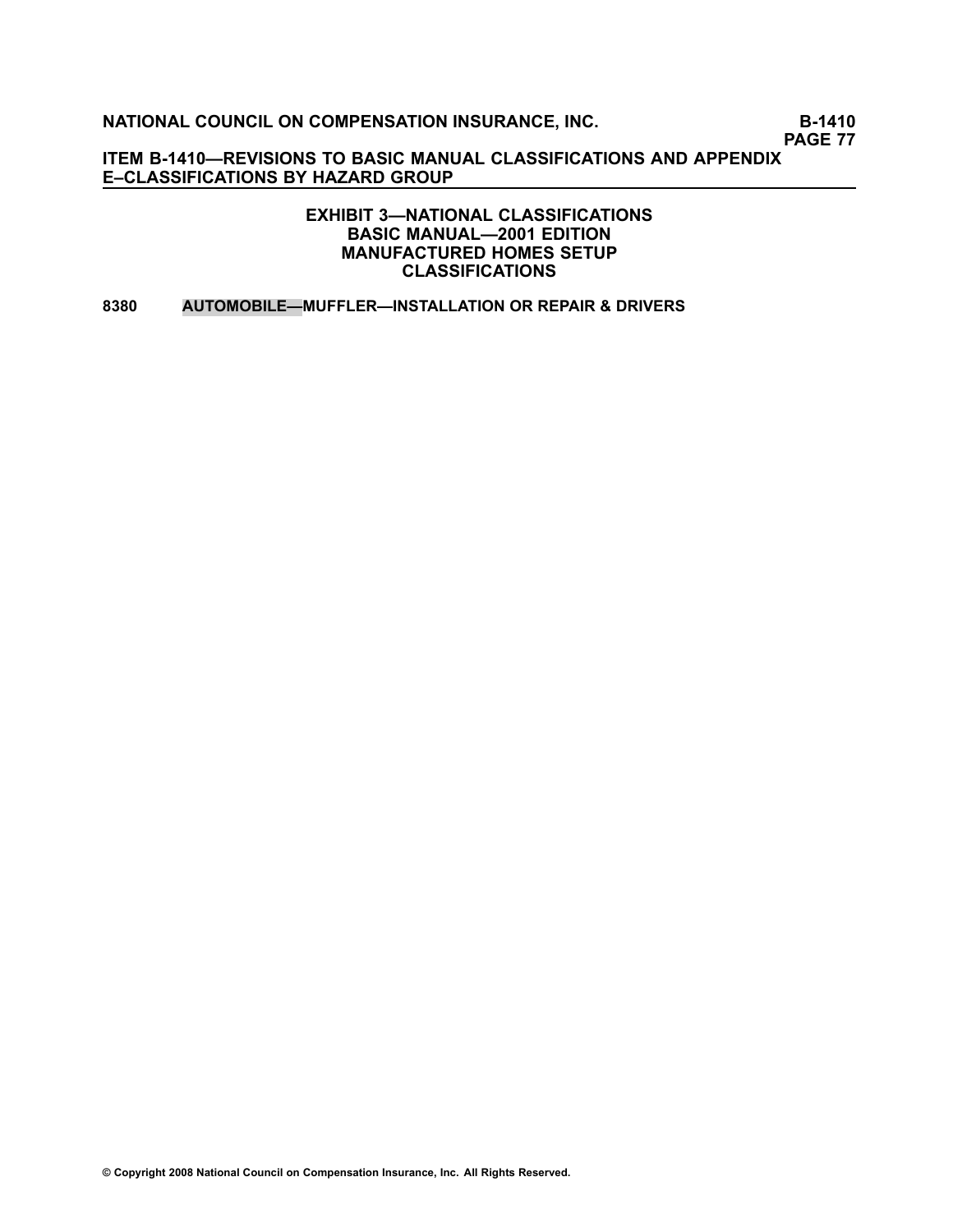**PAGE 78**

**ITEM B1410—REVISIONS TO BASIC MANUAL CLASSIFICATIONS AND APPENDIX E–CLASSIFICATIONS BY HAZARD GROUP**

#### **EXHIBIT 3—NATIONAL CLASSIFICATIONS BASIC MANUAL—2001 EDITION MANUFACTURED HOMES SETUP CLASSIFICATIONS**

# **[8046](file:///C:/manuscript/hyperlink.asp?docid=8046<?Pub & EntityName=amp>manualtitle=scopesxml)**♦ **AUTOMOBILE—PARTS AND ACCESSORIES NOC & DRIVERS** Applies to wholesale or retail stores.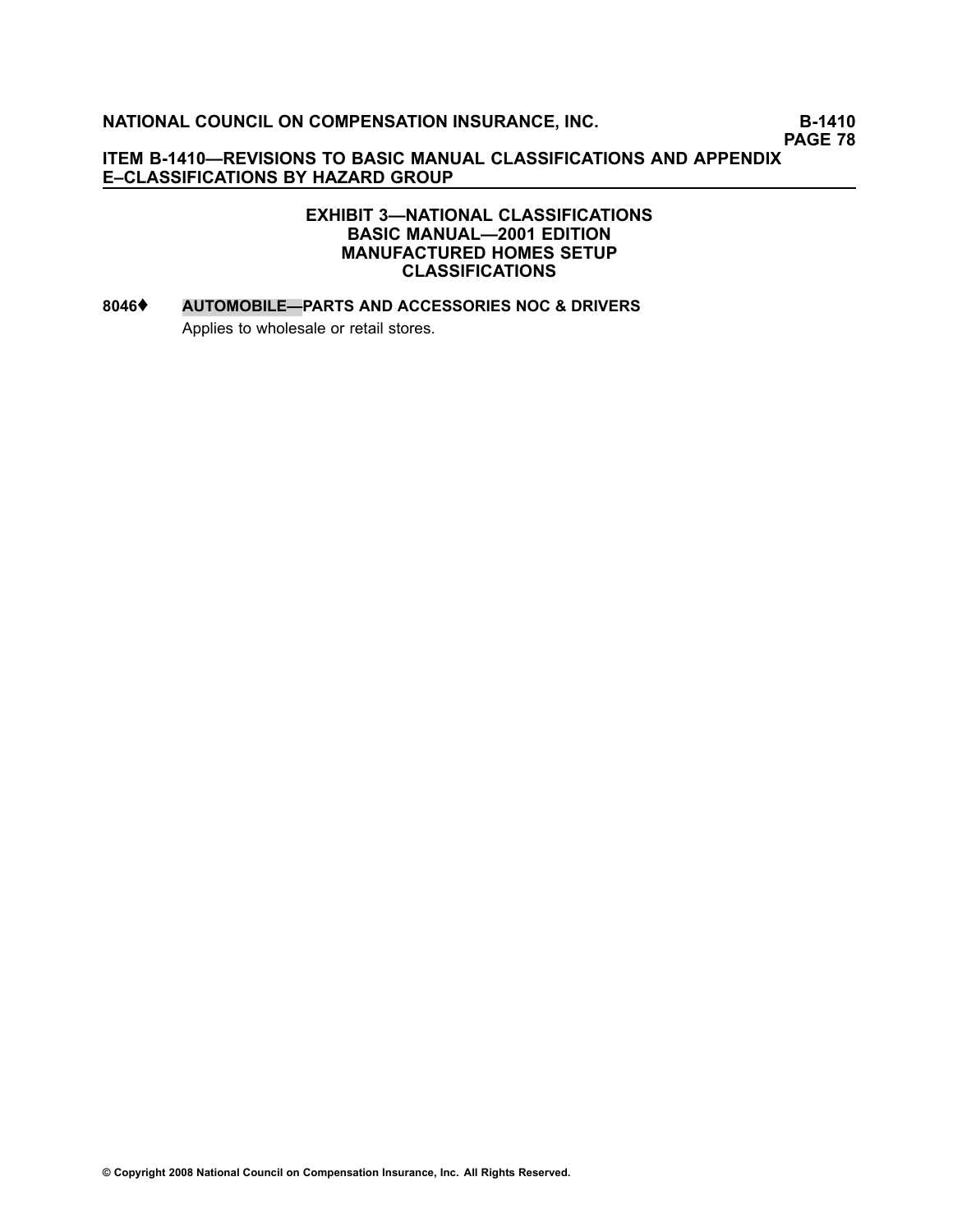**PAGE 79**

#### **ITEM B1410—REVISIONS TO BASIC MANUAL CLASSIFICATIONS AND APPENDIX E–CLASSIFICATIONS BY HAZARD GROUP**

#### **EXHIBIT 3—NATIONAL CLASSIFICATIONS BASIC MANUAL—2001 EDITION MANUFACTURED HOMES SETUP CLASSIFICATIONS**

#### **[3807](file:///C:/manuscript/hyperlink.asp?docid=3807<?Pub & EntityName=amp>manualtitle=scopesxml) AUTOMOBILE—RADIATOR MFG.**

Shall not be assigned to <sup>a</sup> risk engaged in operations described by another classification unless the operations subject to Code 3807 are conducted as <sup>a</sup> separate and distinct business.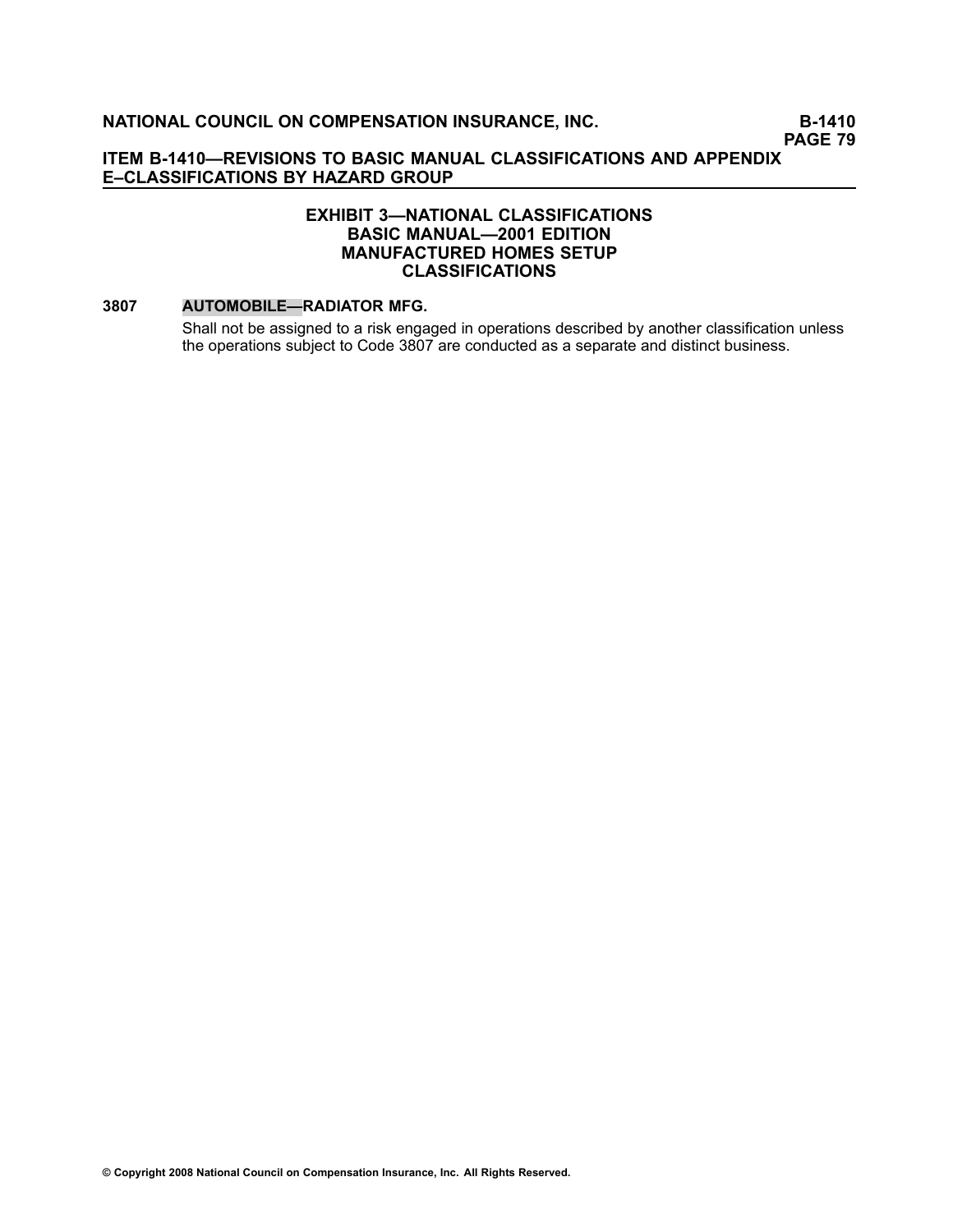**PAGE 80**

#### **ITEM B1410—REVISIONS TO BASIC MANUAL CLASSIFICATIONS AND APPENDIX E–CLASSIFICATIONS BY HAZARD GROUP**

#### **EXHIBIT 3—NATIONAL CLASSIFICATIONS BASIC MANUAL—2001 EDITION MANUFACTURED HOMES SETUP CLASSIFICATIONS**

#### **[9516](file:///C:/manuscript/hyperlink.asp?docid=9516<?Pub & EntityName=amp>manualtitle=scopesxml) AUTOMOBILE—RADIO, TELEVISION, VIDEO, AND AUDIO EQUIPMENT INSTALLATION SERVICE OR REPAIR & DRIVERS**

Includes shop or outside employees, incidental parts department employees, erection of antennae.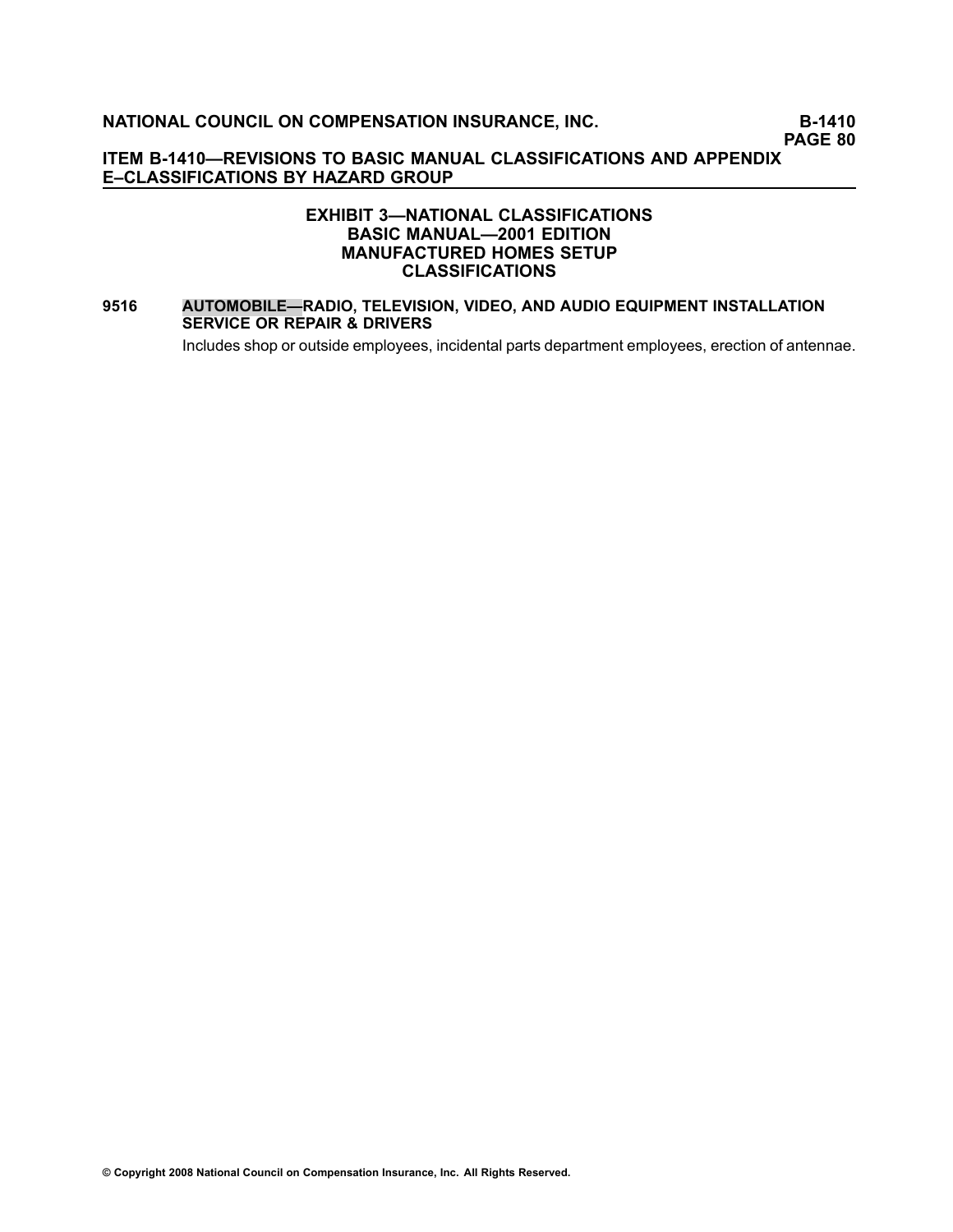**PAGE 81**

#### **ITEM B1410—REVISIONS TO BASIC MANUAL CLASSIFICATIONS AND APPENDIX E–CLASSIFICATIONS BY HAZARD GROUP**

#### **EXHIBIT 3—NATIONAL CLASSIFICATIONS BASIC MANUAL—2001 EDITION MANUFACTURED HOMES SETUP CLASSIFICATIONS**

#### **[8046](file:///C:/manuscript/hyperlink.asp?docid=8046<?Pub & EntityName=amp>manualtitle=scopesxml) AUTOMOBILE—RECYCLING**

Store employees who do not engage in other operations and have no yard exposure.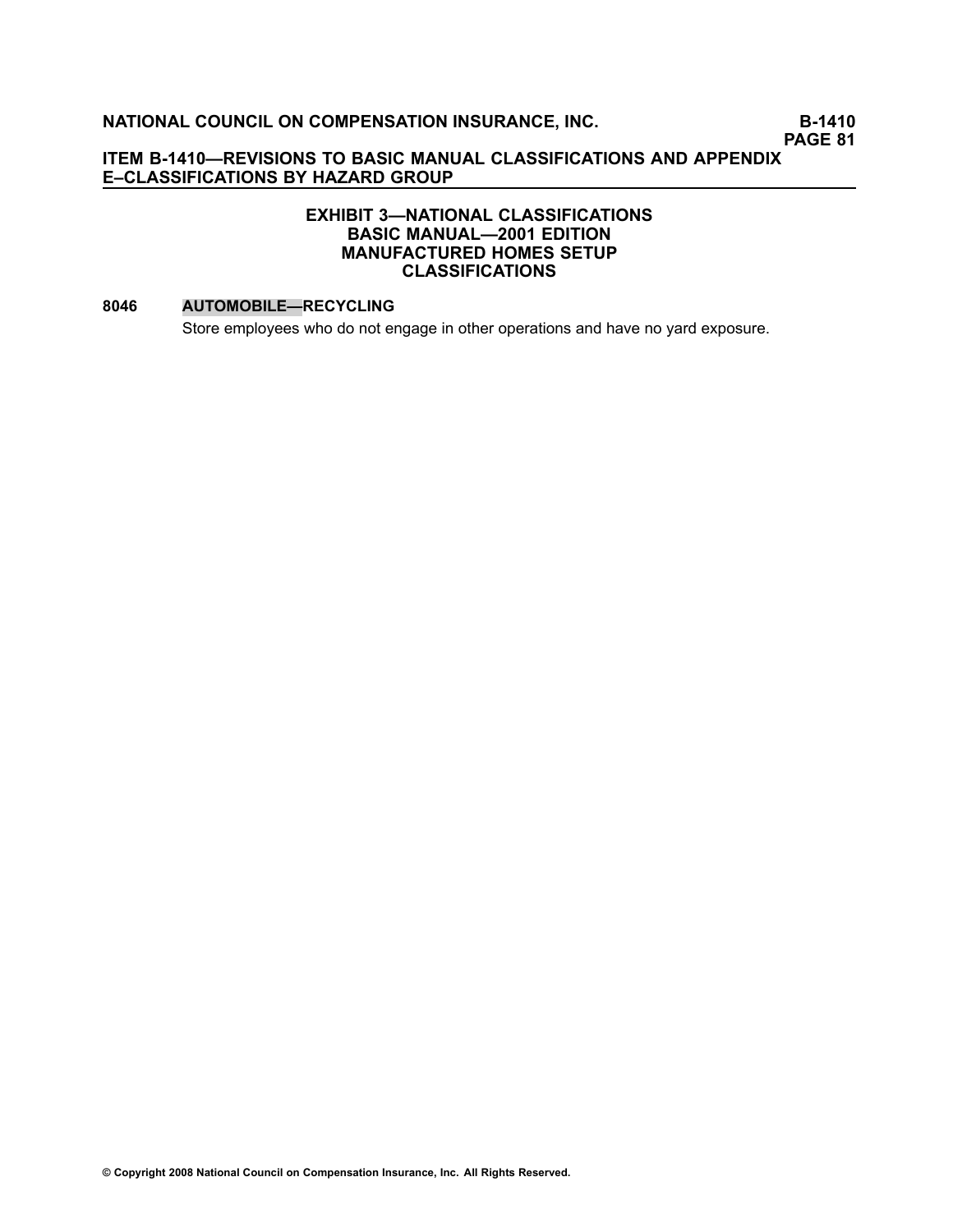**PAGE 82**

#### **ITEM B1410—REVISIONS TO BASIC MANUAL CLASSIFICATIONS AND APPENDIX E–CLASSIFICATIONS BY HAZARD GROUP**

#### **EXHIBIT 3—NATIONAL CLASSIFICATIONS BASIC MANUAL—2001 EDITION MANUFACTURED HOMES SETUP CLASSIFICATIONS**

#### **[3821](file:///C:/manuscript/hyperlink.asp?docid=3821<?Pub & EntityName=amp>manualtitle=scopesxml) AUTOMOBILE—RECYCLING & DRIVERS**

Includes the dismantling, salvaging, or junking of parts. Store employees who do not engage in other operations and have no yard exposure are assigned to Code [8046](file:///C:/manuscript/hyperlink.asp?docid=8046<?Pub & EntityName=amp>manualtitle=scopesxml).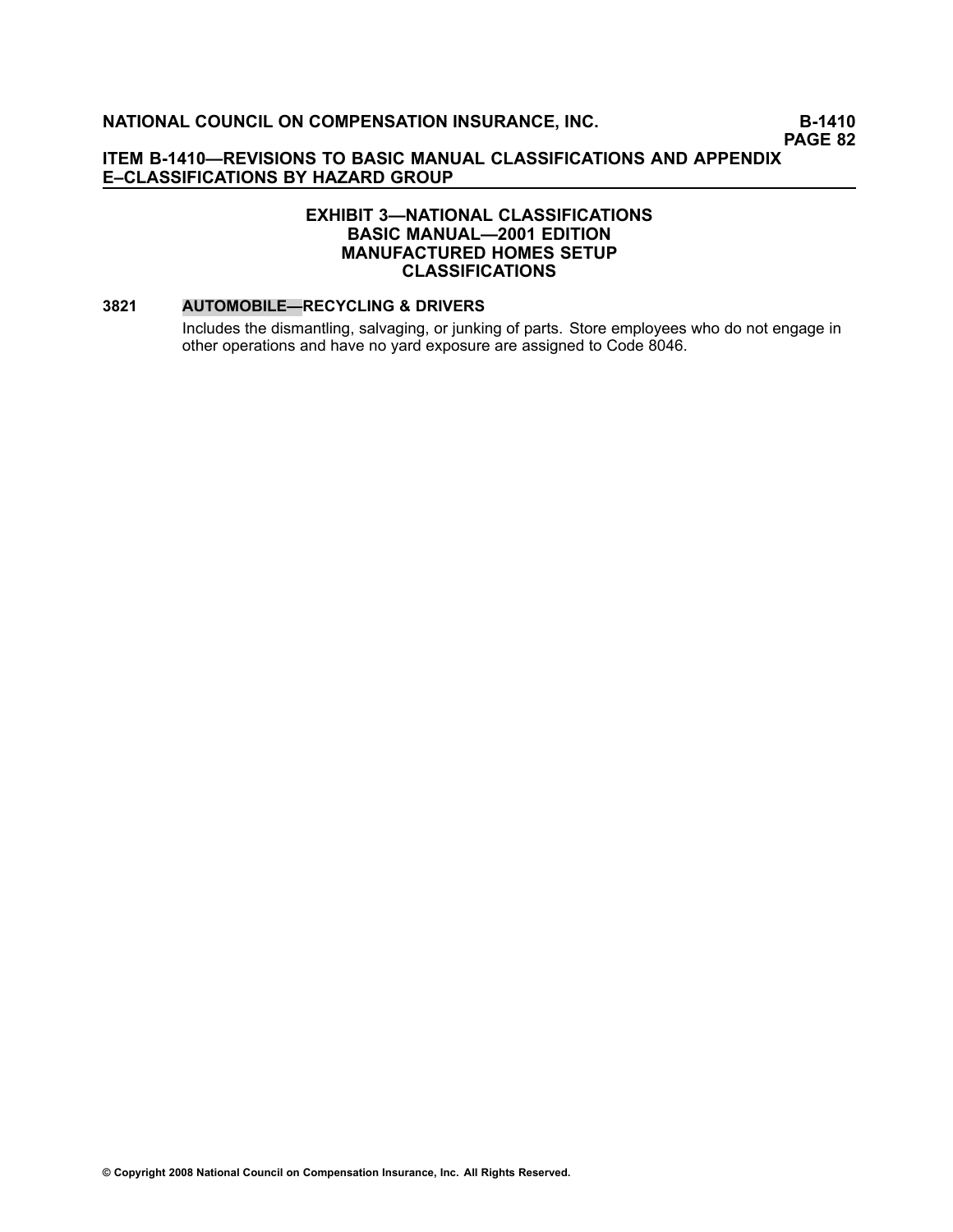**PAGE 83**

**ITEM B1410—REVISIONS TO BASIC MANUAL CLASSIFICATIONS AND APPENDIX E–CLASSIFICATIONS BY HAZARD GROUP**

#### **EXHIBIT 3—NATIONAL CLASSIFICATIONS BASIC MANUAL—2001 EDITION MANUFACTURED HOMES SETUP CLASSIFICATIONS**

**[8002](file:///C:/manuscript/hyperlink.asp?docid=8002<?Pub & EntityName=amp>manualtitle=scopesxml)**♦ **AUTOMOBILE—RENTAL CO.—ALL OTHER EMPLOYEES & COUNTER PERSONNEL, DRIVERS**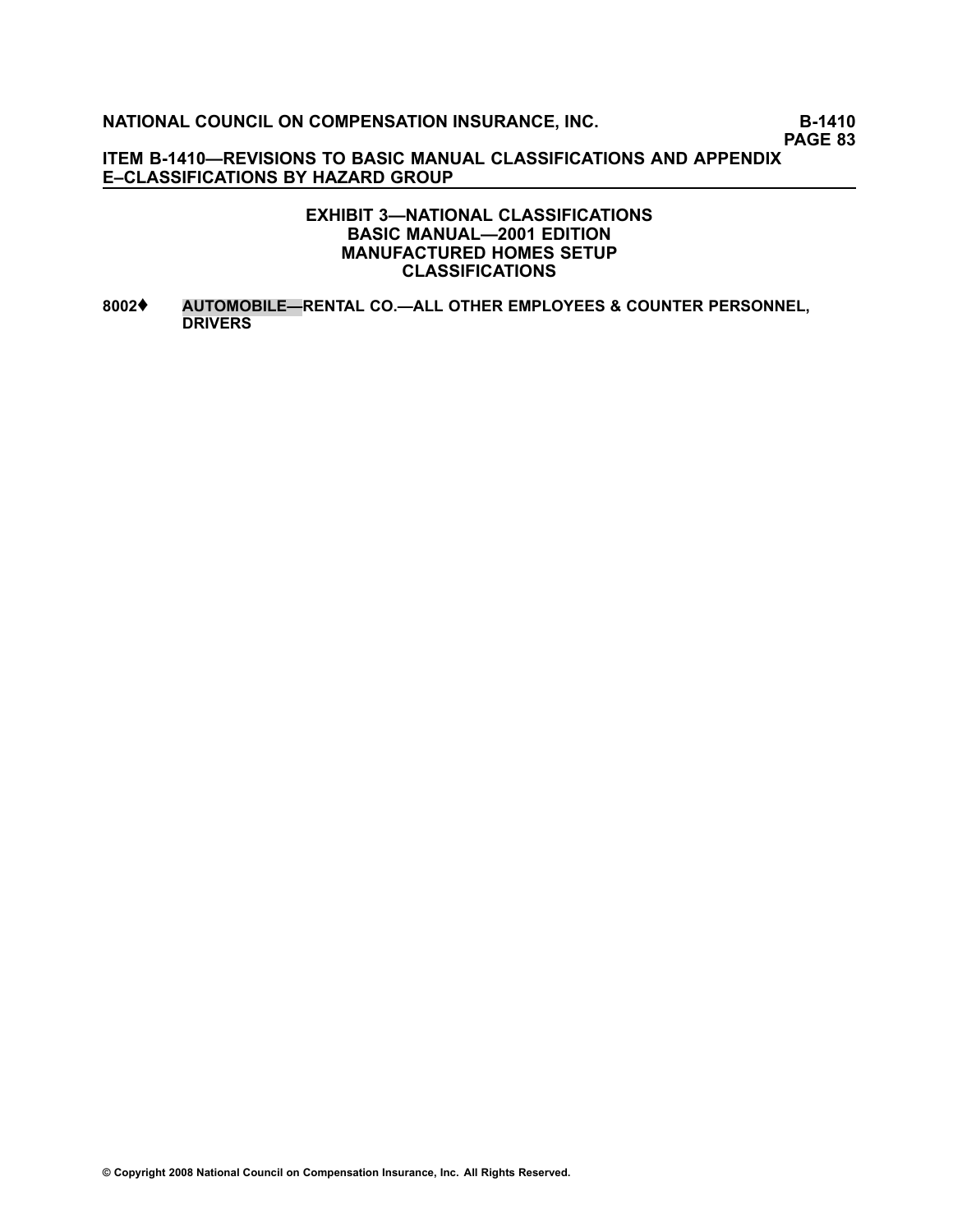**PAGE 84**

#### **ITEM B1410—REVISIONS TO BASIC MANUAL CLASSIFICATIONS AND APPENDIX E–CLASSIFICATIONS BY HAZARD GROUP**

#### **EXHIBIT 3—NATIONAL CLASSIFICATIONS BASIC MANUAL—2001 EDITION MANUFACTURED HOMES SETUP CLASSIFICATIONS**

#### **[8385](file:///C:/manuscript/hyperlink.asp?docid=8385<?Pub & EntityName=amp>manualtitle=scopesxml) AUTOMOBILE—RENTAL CO.—GARAGE EMPLOYEES**

Includes employees who check or change fluids, batteries, tires, and clean or otherwise service automobile or garage equipment.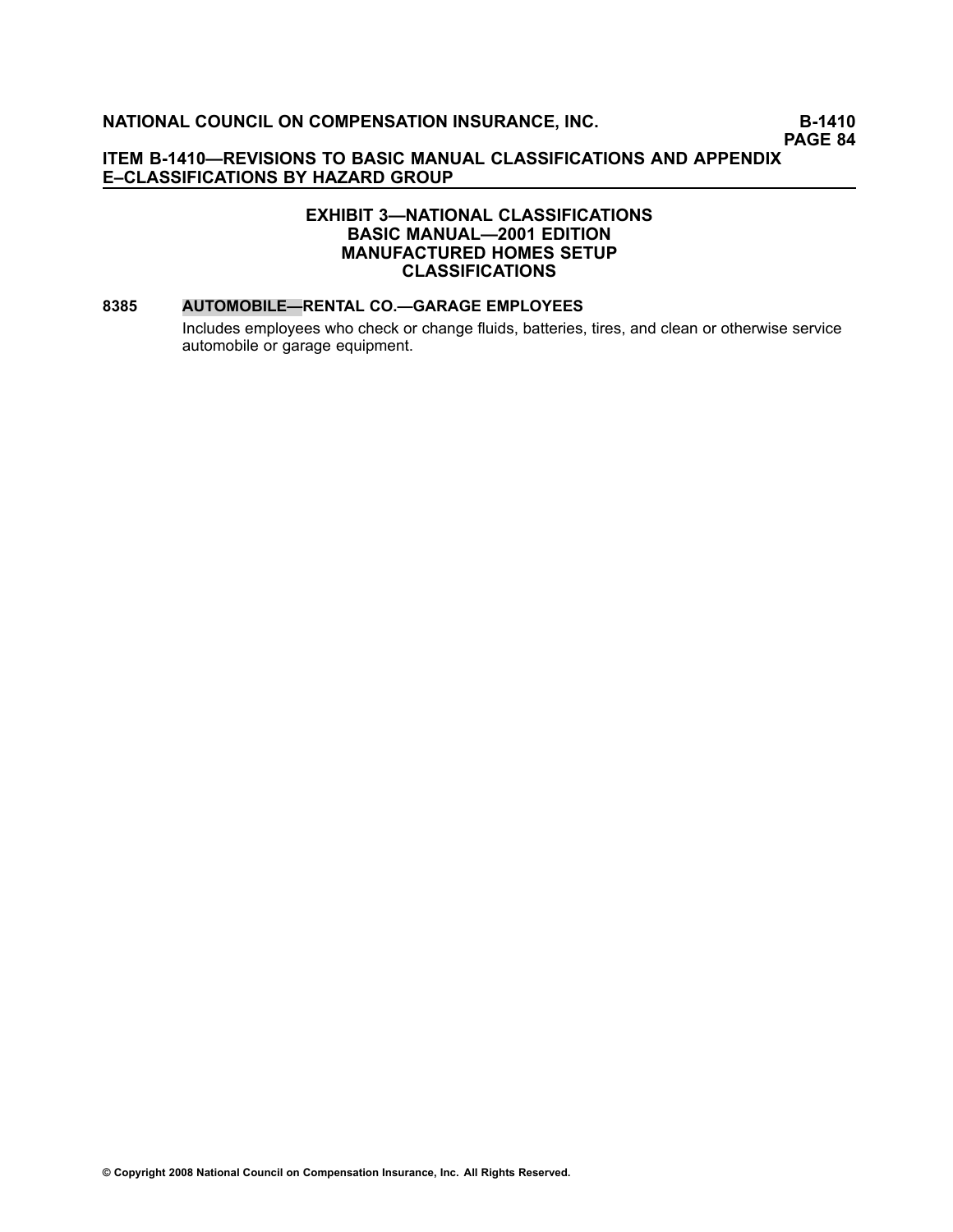**PAGE 85**

#### **ITEM B1410—REVISIONS TO BASIC MANUAL CLASSIFICATIONS AND APPENDIX E–CLASSIFICATIONS BY HAZARD GROUP**

#### **EXHIBIT 3—NATIONAL CLASSIFICATIONS BASIC MANUAL—2001 EDITION MANUFACTURED HOMES SETUP CLASSIFICATIONS**

#### **[8380](file:///C:/manuscript/hyperlink.asp?docid=8380<?Pub & EntityName=amp>manualtitle=scopesxml) AUTOMOBILE—SALES OR SERVICE AGENCY & PARTS DEPARTMENT EMPLOYEES, DRIVERS**

Automobile salespersons to be separately rated as Code [8748](file:///C:/manuscript/hyperlink.asp?docid=8748<?Pub & EntityName=amp>manualtitle=scopesxml).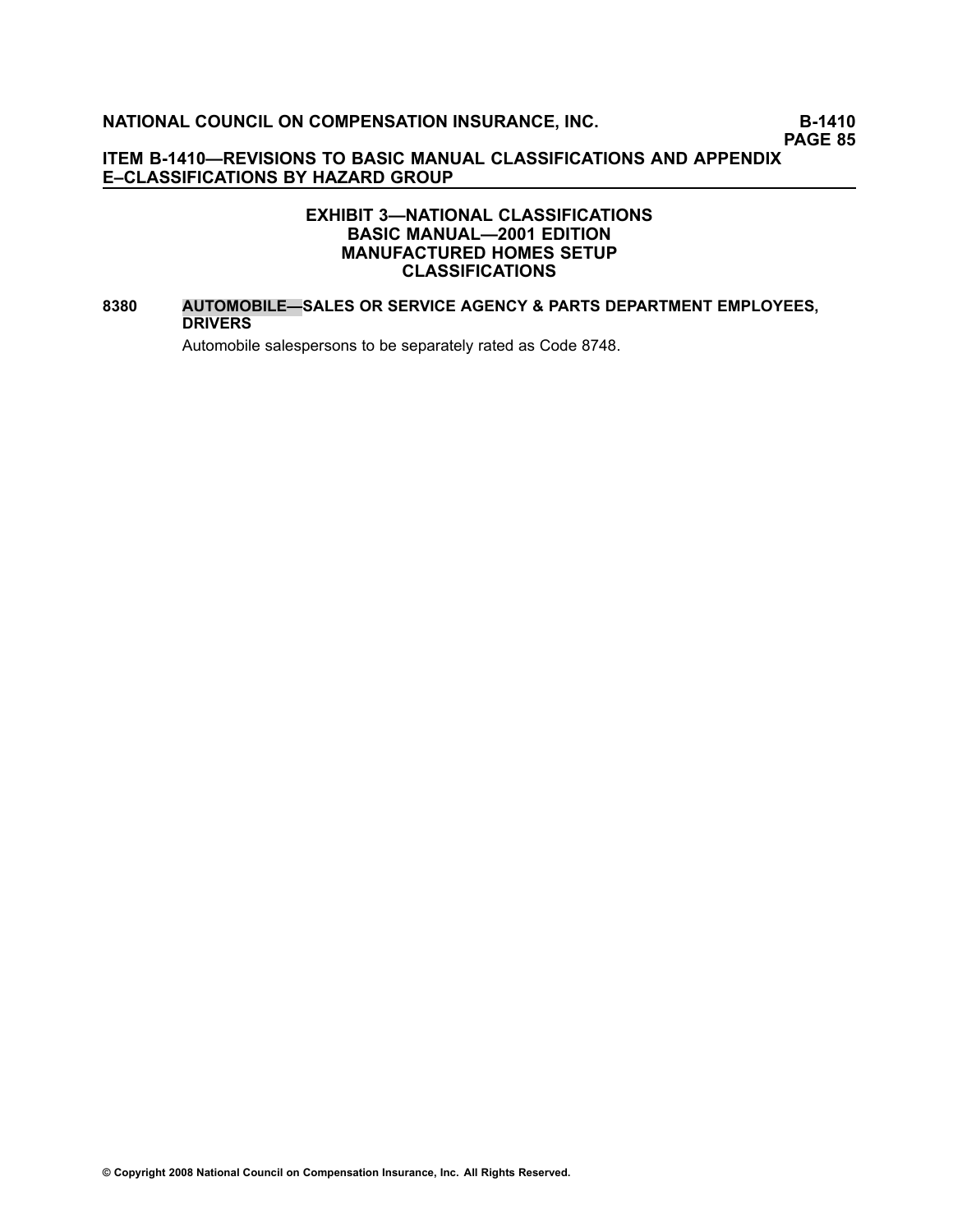**PAGE 86**

#### **ITEM B1410—REVISIONS TO BASIC MANUAL CLASSIFICATIONS AND APPENDIX E–CLASSIFICATIONS BY HAZARD GROUP**

#### **EXHIBIT 3—NATIONAL CLASSIFICATIONS BASIC MANUAL—2001 EDITION MANUFACTURED HOMES SETUP CLASSIFICATIONS**

#### **[8748](file:///C:/manuscript/hyperlink.asp?docid=8748<?Pub & EntityName=amp>manualtitle=scopesxml) AUTOMOBILE—SALESPERSONS**

Subject to in Rule 1-B-2, except as respects delivery of automobiles.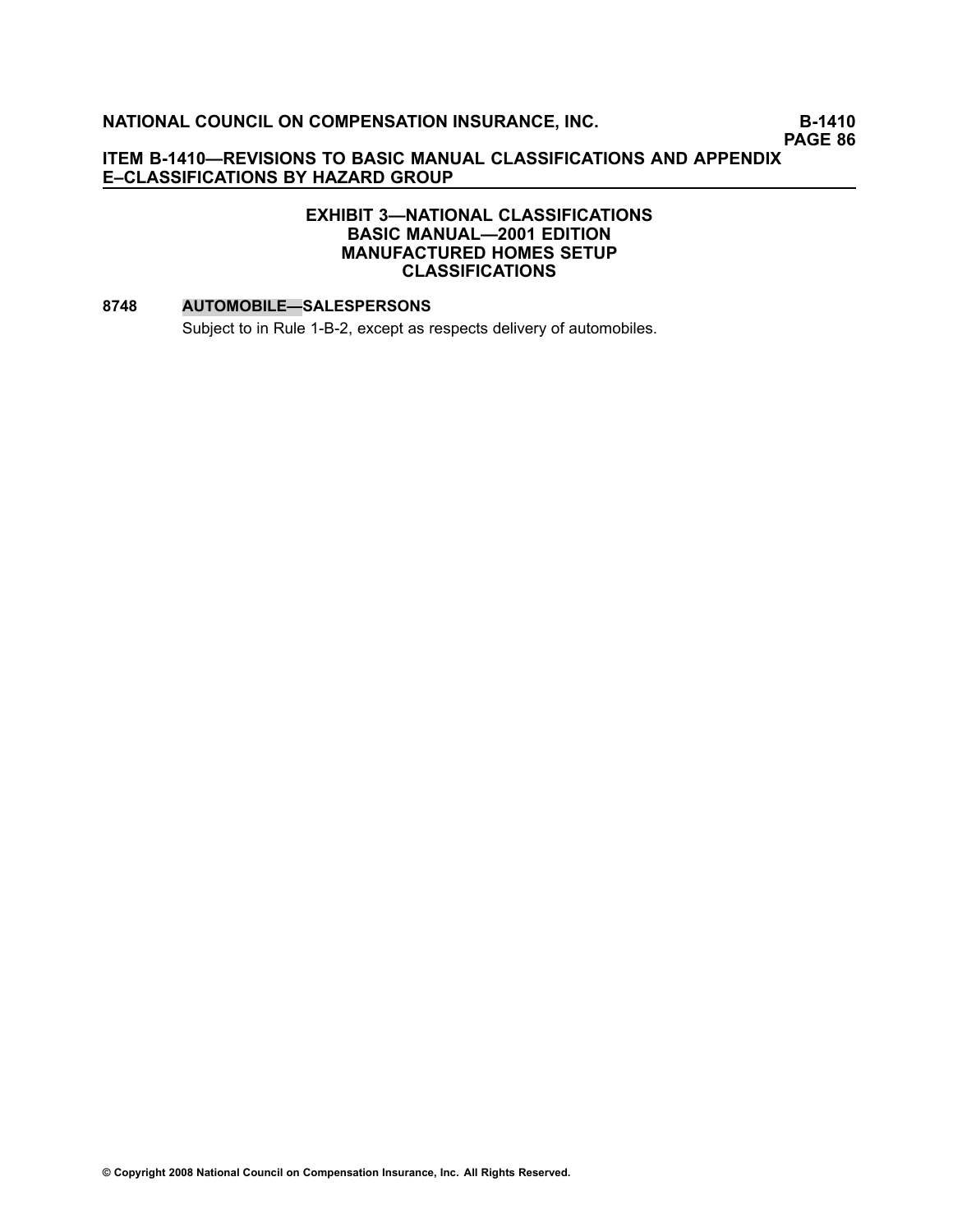#### **ITEM B1410—REVISIONS TO BASIC MANUAL CLASSIFICATIONS AND APPENDIX E–CLASSIFICATIONS BY HAZARD GROUP**

#### **EXHIBIT 3—NATIONAL CLASSIFICATIONS BASIC MANUAL—2001 EDITION MANUFACTURED HOMES SETUP CLASSIFICATIONS**

#### **[8380](file:///C:/manuscript/hyperlink.asp?docid=8380<?Pub & EntityName=amp>manualtitle=scopesxml) AUTOMOBILE—SERVICE OR REPAIR CENTER & DRIVERS**

Includes parts department employees. Automobile salespersons to be separately rated as Code [8748](file:///C:/manuscript/hyperlink.asp?docid=8748<?Pub & EntityName=amp>manualtitle=scopesxml). Codes [8380](file:///C:/manuscript/hyperlink.asp?docid=8380<?Pub & EntityName=amp>manualtitle=scopesxml) and [8392](file:///C:/manuscript/hyperlink.asp?docid=8392<?Pub & EntityName=amp>manualtitle=scopesxml)—Automobile storage garage shall not be assigned to the same risk unless the operations described by these classifications are conducted as separate and distinct businesses.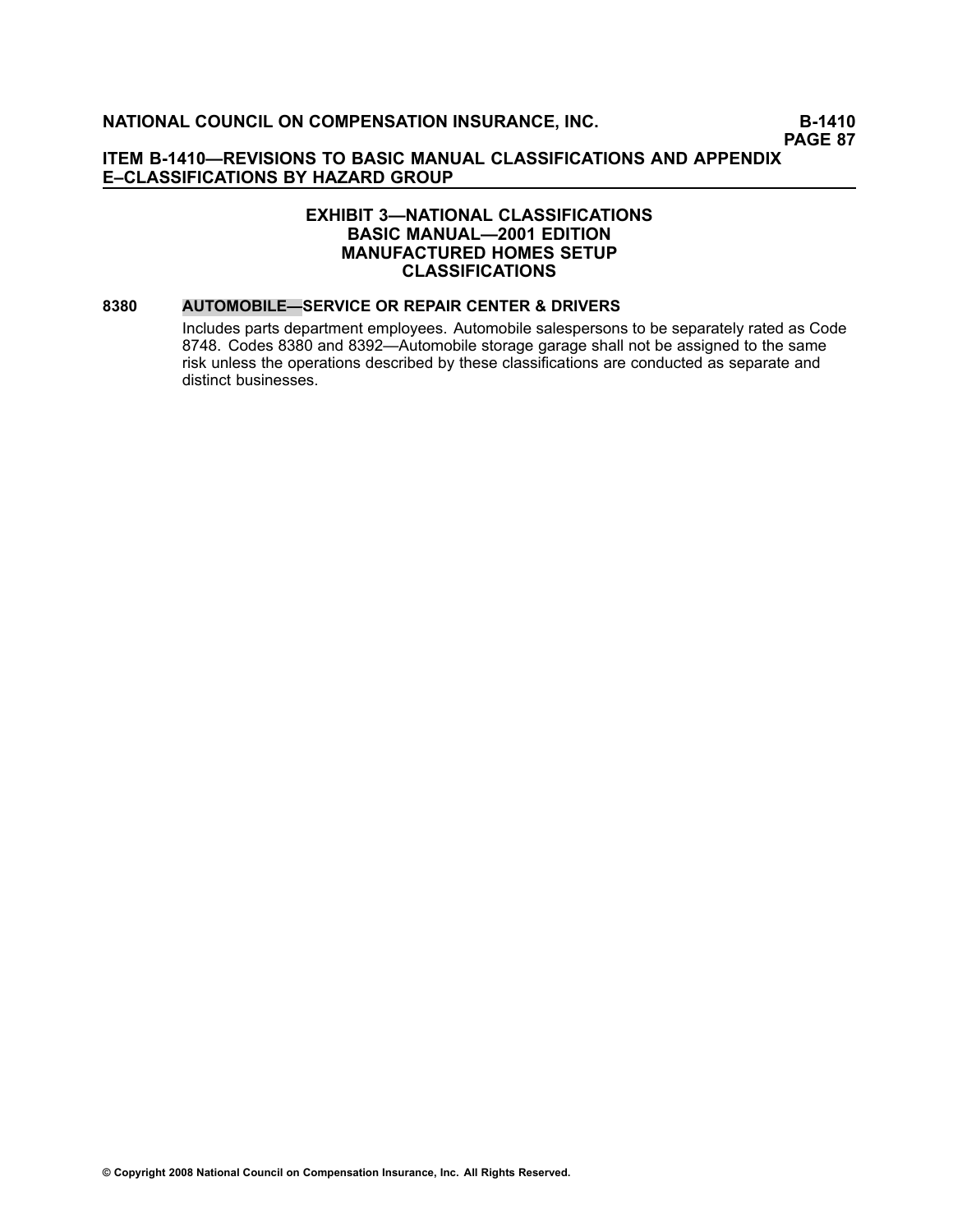**PAGE 88**

**ITEM B1410—REVISIONS TO BASIC MANUAL CLASSIFICATIONS AND APPENDIX E–CLASSIFICATIONS BY HAZARD GROUP**

#### **EXHIBIT 3—NATIONAL CLASSIFICATIONS BASIC MANUAL—2001 EDITION MANUFACTURED HOMES SETUP CLASSIFICATIONS**

**[3400](file:///C:/manuscript/hyperlink.asp?docid=3400<?Pub & EntityName=amp>manualtitle=scopesxml) AUTOMOBILE—STAMPED PARTS MFG.**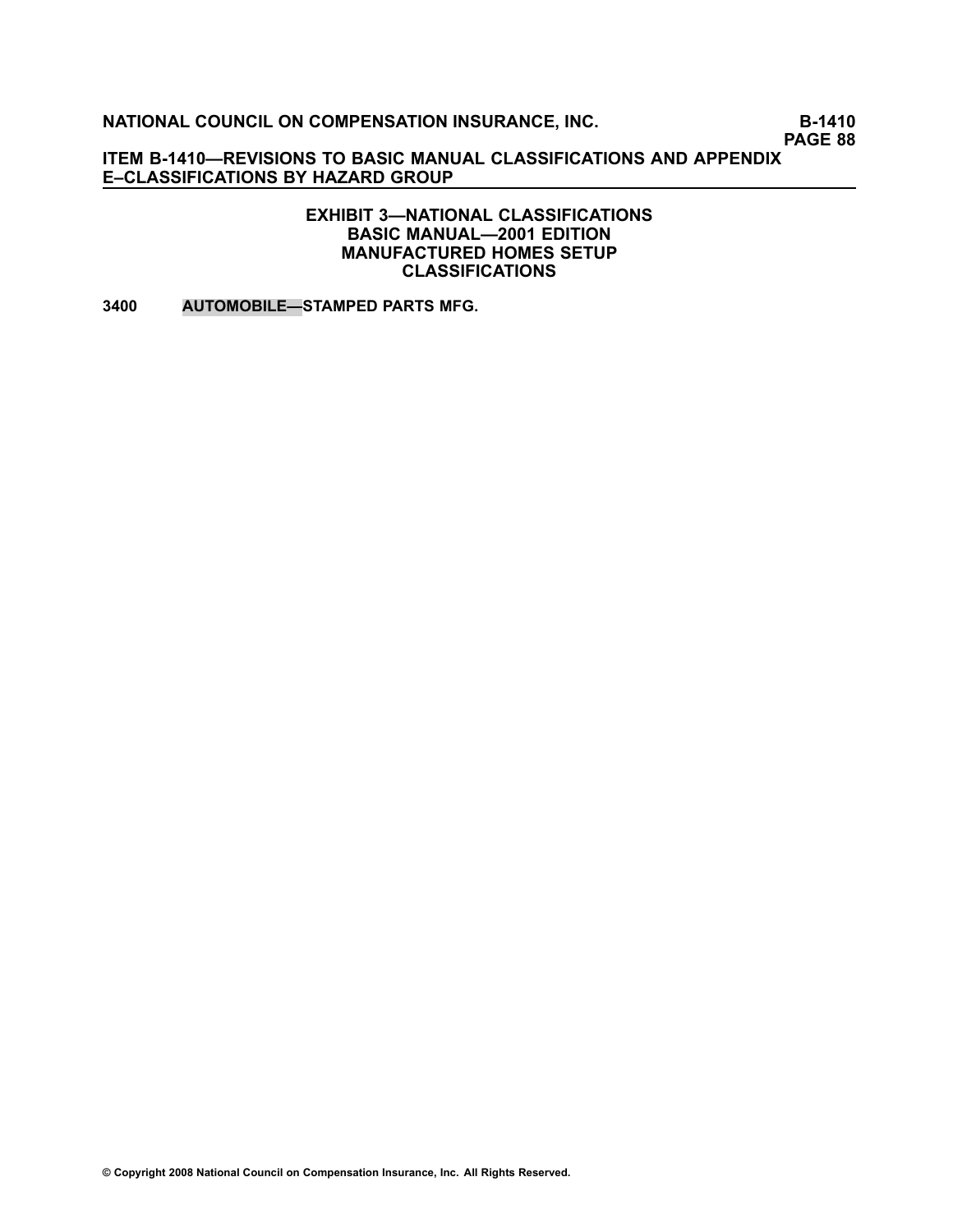**PAGE 89**

**ITEM B1410—REVISIONS TO BASIC MANUAL CLASSIFICATIONS AND APPENDIX E–CLASSIFICATIONS BY HAZARD GROUP**

#### **EXHIBIT 3—NATIONAL CLASSIFICATIONS BASIC MANUAL—2001 EDITION MANUFACTURED HOMES SETUP CLASSIFICATIONS**

**[7228](file:///C:/manuscript/hyperlink.asp?docid=7228<?Pub & EntityName=amp>manualtitle=scopesxml) AUTOMOBILE—TOWING COMPANIES—LOCAL HAULING ONLY—NO OTHER OPERATIONS—ALL EMPLOYEES & DRIVERS**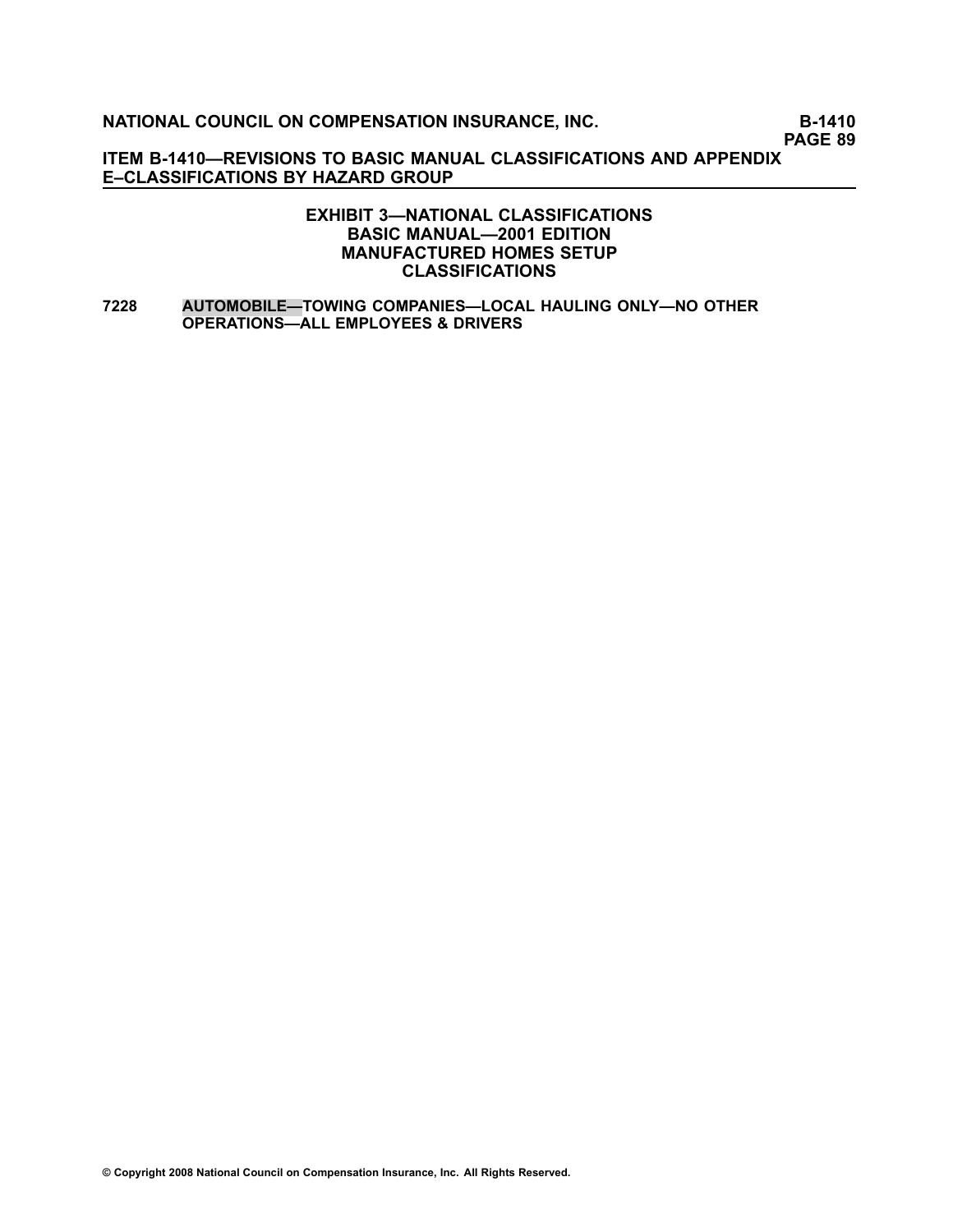**PAGE 90**

**ITEM B1410—REVISIONS TO BASIC MANUAL CLASSIFICATIONS AND APPENDIX E–CLASSIFICATIONS BY HAZARD GROUP**

#### **EXHIBIT 3—NATIONAL CLASSIFICATIONS BASIC MANUAL—2001 EDITION MANUFACTURED HOMES SETUP CLASSIFICATIONS**

**[7229](file:///C:/manuscript/hyperlink.asp?docid=7229<?Pub & EntityName=amp>manualtitle=scopesxml) AUTOMOBILE—TOWING COMPANIES—LONG HAUL—NO OTHER OPERATIONS—ALL EMPLOYEES & DRIVERS**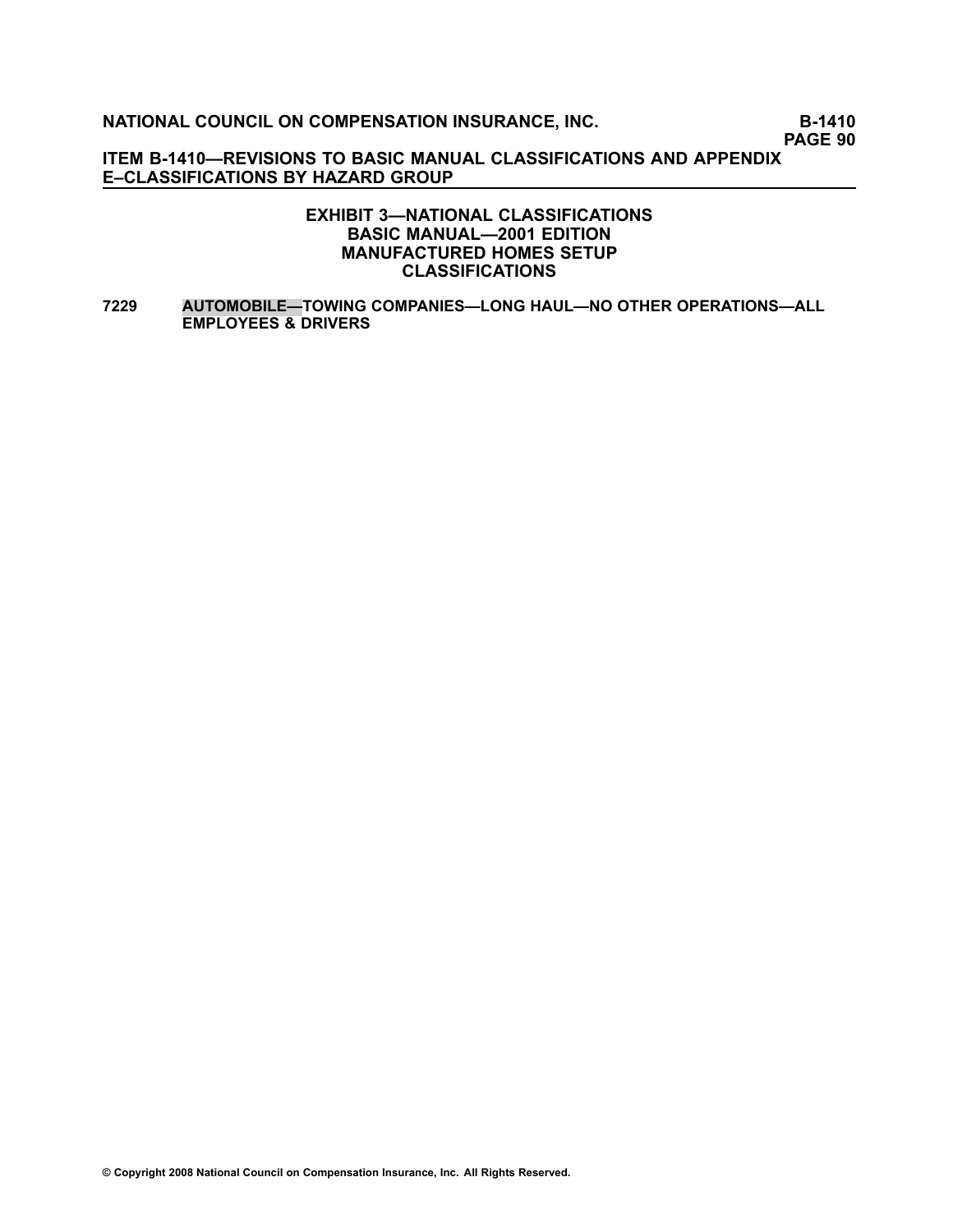**PAGE 91**

**ITEM B1410—REVISIONS TO BASIC MANUAL CLASSIFICATIONS AND APPENDIX E–CLASSIFICATIONS BY HAZARD GROUP**

#### **EXHIBIT 1—NATIONAL CLASSIFICATIONS BASIC MANUAL—2001 EDITION MANUFACTURED HOMES SETUP CLASSIFICATIONS**

#### **CURRENT NATIONAL PHRASEOLOGY TO REMAIN EFFECTIVE UNTIL THE COMPLETION DATE OF THE TRANSITION PROGRAM \* OF THIS ITEM**

#### **[2812](file:///C:/manuscript/hyperlink.asp?docid=2812<?Pub & EntityName=amp>manualtitle=scopesxml) AUTOMOBILE—Trailer Mfg.—Home Type**

#### **TO BE IMPLEMENTED ON THE COMPLETION DATE OF THE TRANSITION PROGRAM FOR EACH STATE**

#### **2812 • AUTOMOBILE-Trailer Mfg.-Home Type**

\* For all applicable states, the two year transition program will be initiated concurrent with each state's approved rate/loss cost filing effective date for 2011 filing cycle. Refer to the state chart in the implementation section of the Memorandum.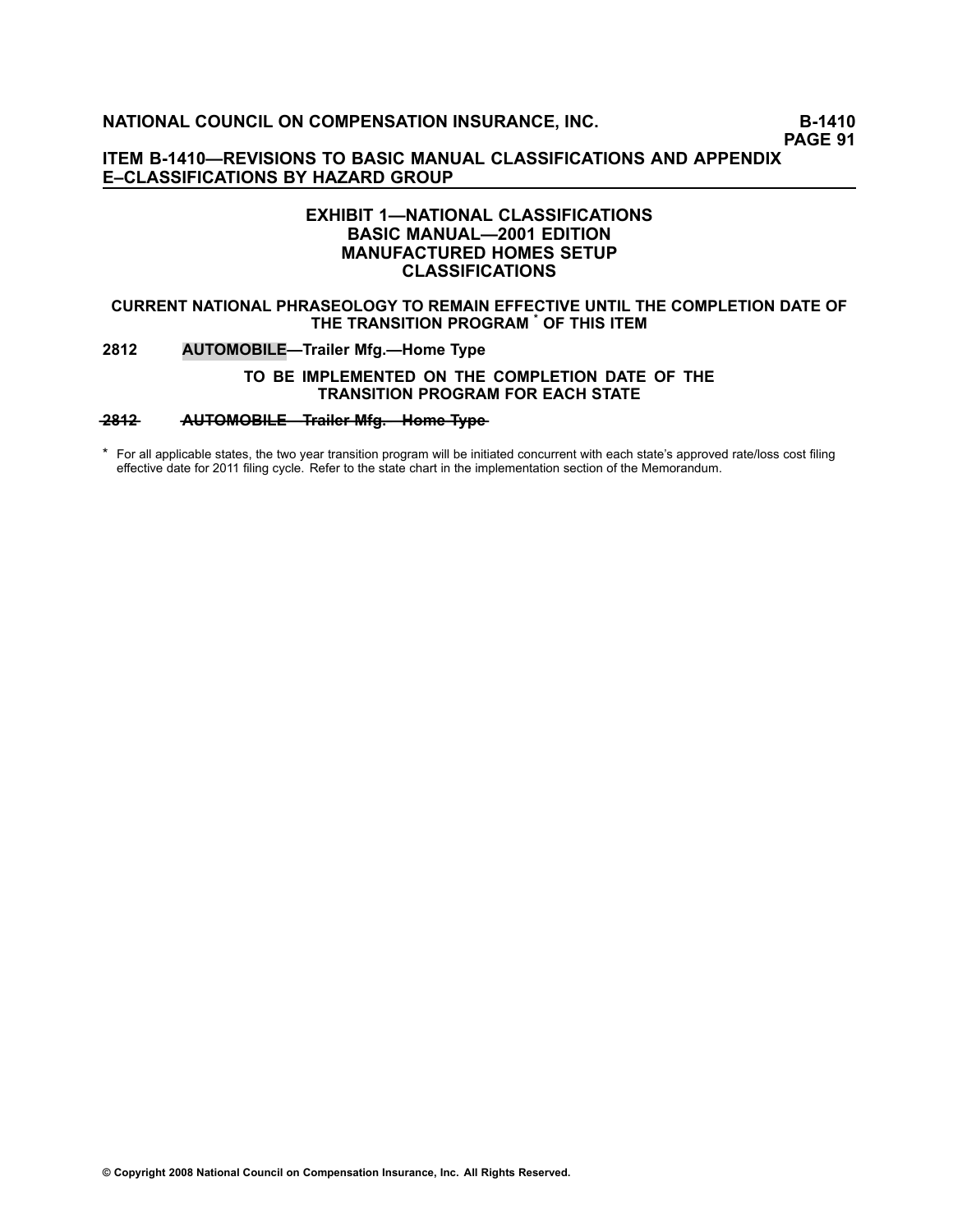**PAGE 92**

**ITEM B1410—REVISIONS TO BASIC MANUAL CLASSIFICATIONS AND APPENDIX E–CLASSIFICATIONS BY HAZARD GROUP**

> **EXHIBIT 3—NATIONAL CLASSIFICATONS BASIC MANUAL—2001 EDITION MANUFACTURED HOMES SETUP CLASSIFICATIONS**

**[3803](file:///C:/manuscript/hyperlink.asp?docid=3803<?Pub & EntityName=amp>manualtitle=scopesxml) AUTOMOBILE—WHEEL MFG.—METAL—NOT CAST**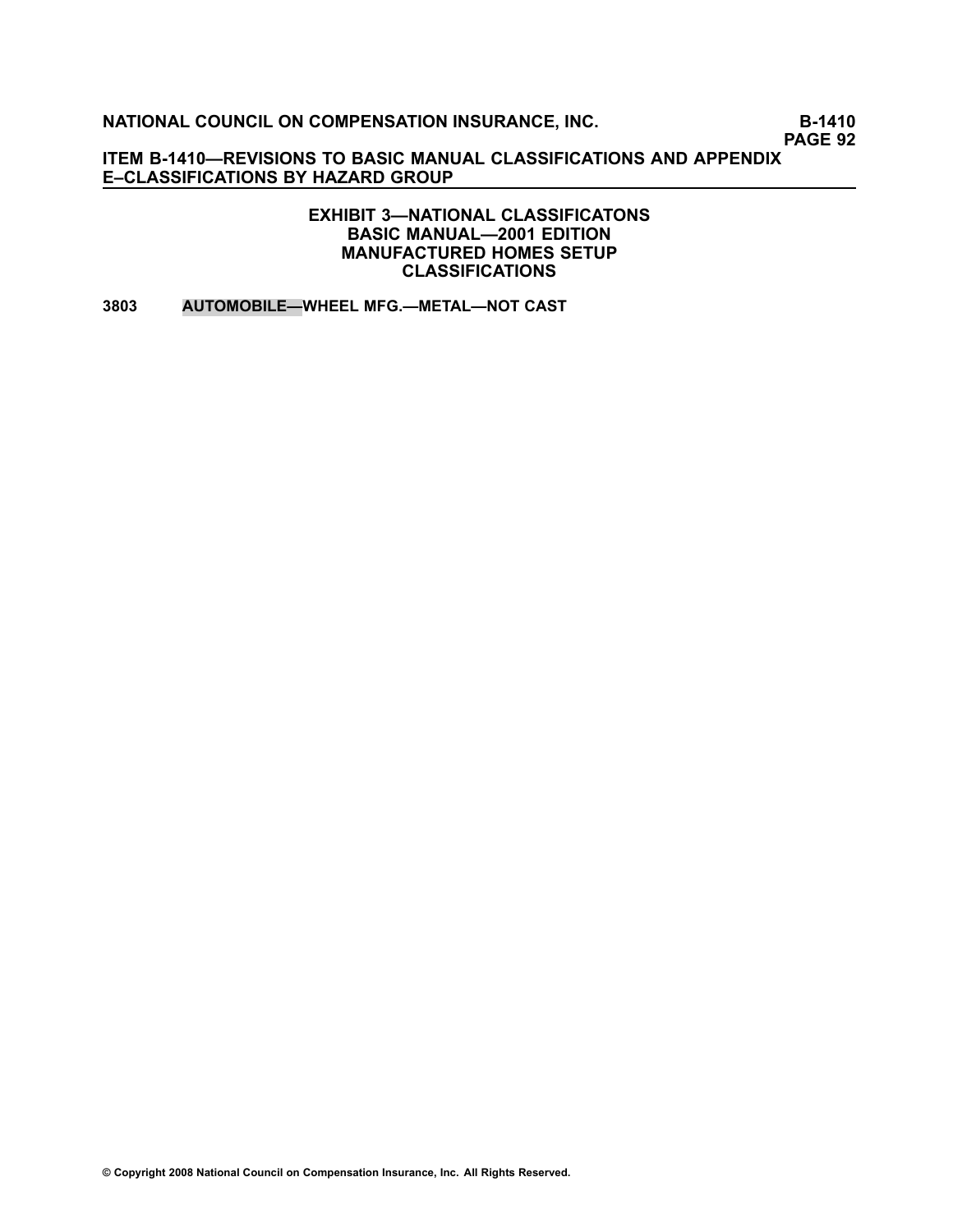# **PAGE 93**

#### **ITEM B1410—REVISIONS TO BASIC MANUAL CLASSIFICATIONS AND APPENDIX E–CLASSIFICATIONS BY HAZARD GROUP**

#### **EXHIBIT 3—NATIONAL CLASSIFICATIONS BASIC MANUAL—2001 EDITION MANUFACTURED HOMES SETUP CLASSIFICATIONS**

#### **—F—E—N—C—E**

**[6400](file:///C:/manuscript/hyperlink.asp?docid=6400<?Pub & EntityName=amp>manualtitle=scopesxml)**•**Erection** Metal **[3257](file:///C:/manuscript/hyperlink.asp?docid=3257<?Pub & EntityName=amp>manualtitle=scopesxml) —M—f—g—.—W———ir—e** [2802](file:///C:/manuscript/hyperlink.asp?docid=2802<?Pub & EntityName=amp>manualtitle=scopesxml) **Mfg. Wood, Picket & Drivers**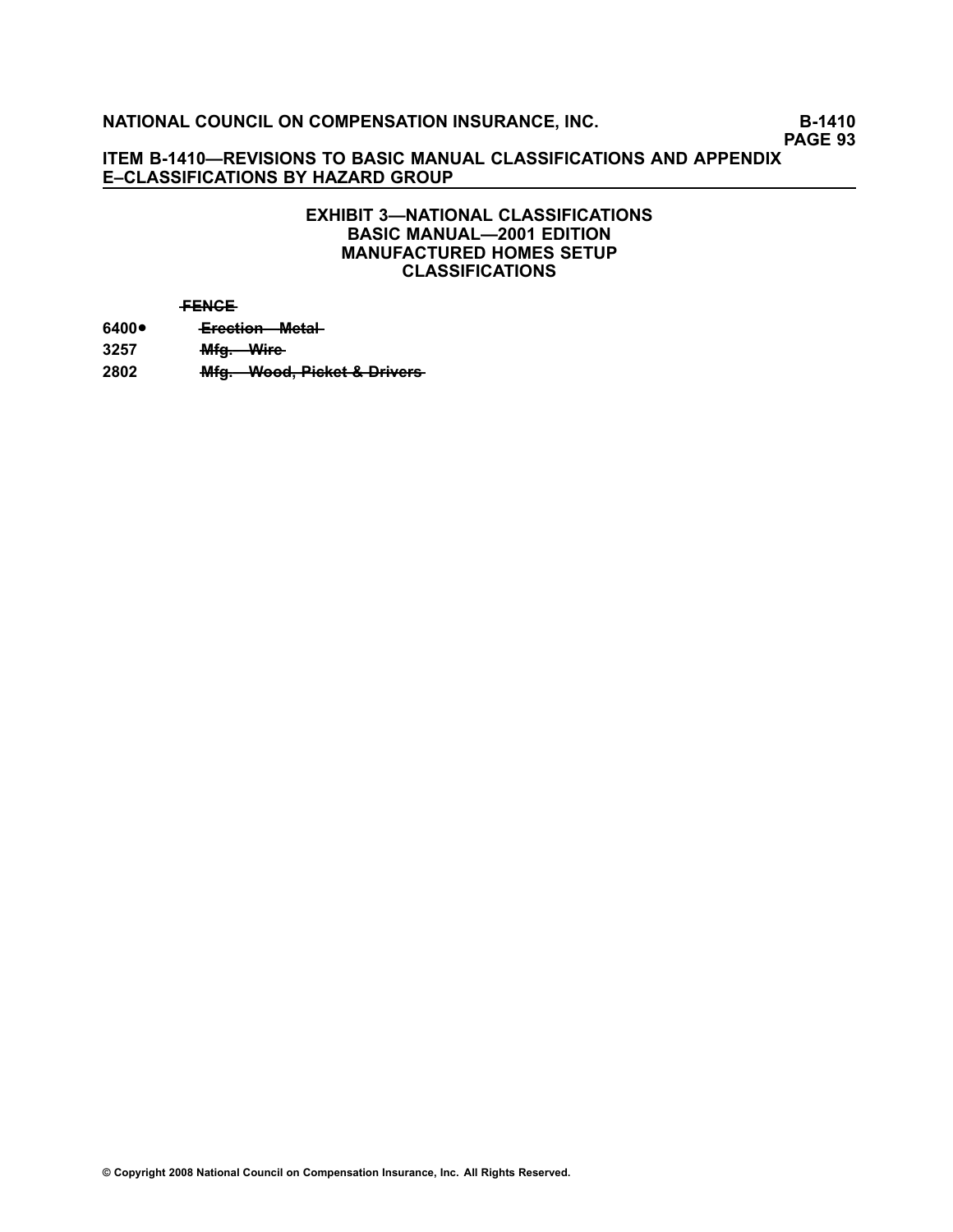**PAGE 94**

**ITEM B1410—REVISIONS TO BASIC MANUAL CLASSIFICATIONS AND APPENDIX E–CLASSIFICATIONS BY HAZARD GROUP**

> **EXHIBIT 3—NATIONAL CLASSIFICATIONS BASIC MANUAL—2001 EDITION MANUFACTURED HOMES SETUP CLASSIFICATIONS**

**[3257](file:///C:/manuscript/hyperlink.asp?docid=3257<?Pub & EntityName=amp>manualtitle=scopesxml) FENCE MFG.—WIRE**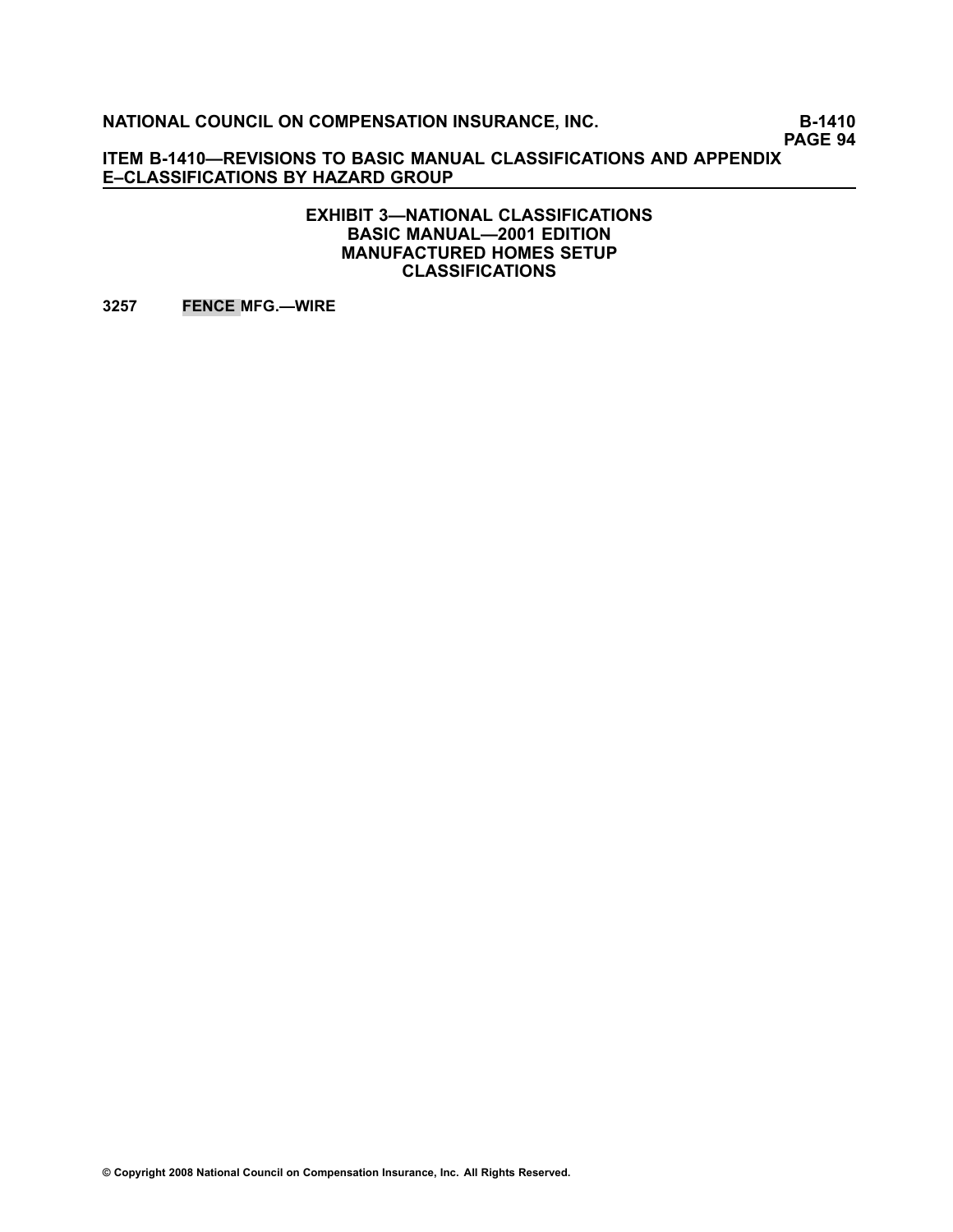**PAGE 95**

#### **ITEM B1410—REVISIONS TO BASIC MANUAL CLASSIFICATIONS AND APPENDIX E–CLASSIFICATIONS BY HAZARD GROUP**

#### **EXHIBIT 3—NATIONAL CLASSIFICATIONS BASIC MANUAL—2001 EDITION MANUFACTURED HOMES SETUP CLASSIFICATIONS**

#### **[6400](file:///C:/manuscript/hyperlink.asp?docid=6400<?Pub & EntityName=amp>manualtitle=scopesxml)**• **FENCE —E—R—E—C—T—I—O—NINSTALLATION AND REPAIR—METAL, VINYL, WOOD, OR PREFABRICATED CONCRETE PANEL FENCE INSTALLED BY HAND**

The installation and repair of temporary or permanent fences, including those installed to prevent soil erosion, are assigned to Code 6400. Any concrete fence panel that cannot be installed or repaired by hand or uses <sup>a</sup> crane, hoist, or backhoe to install must be separately rated to the appropriate construction code.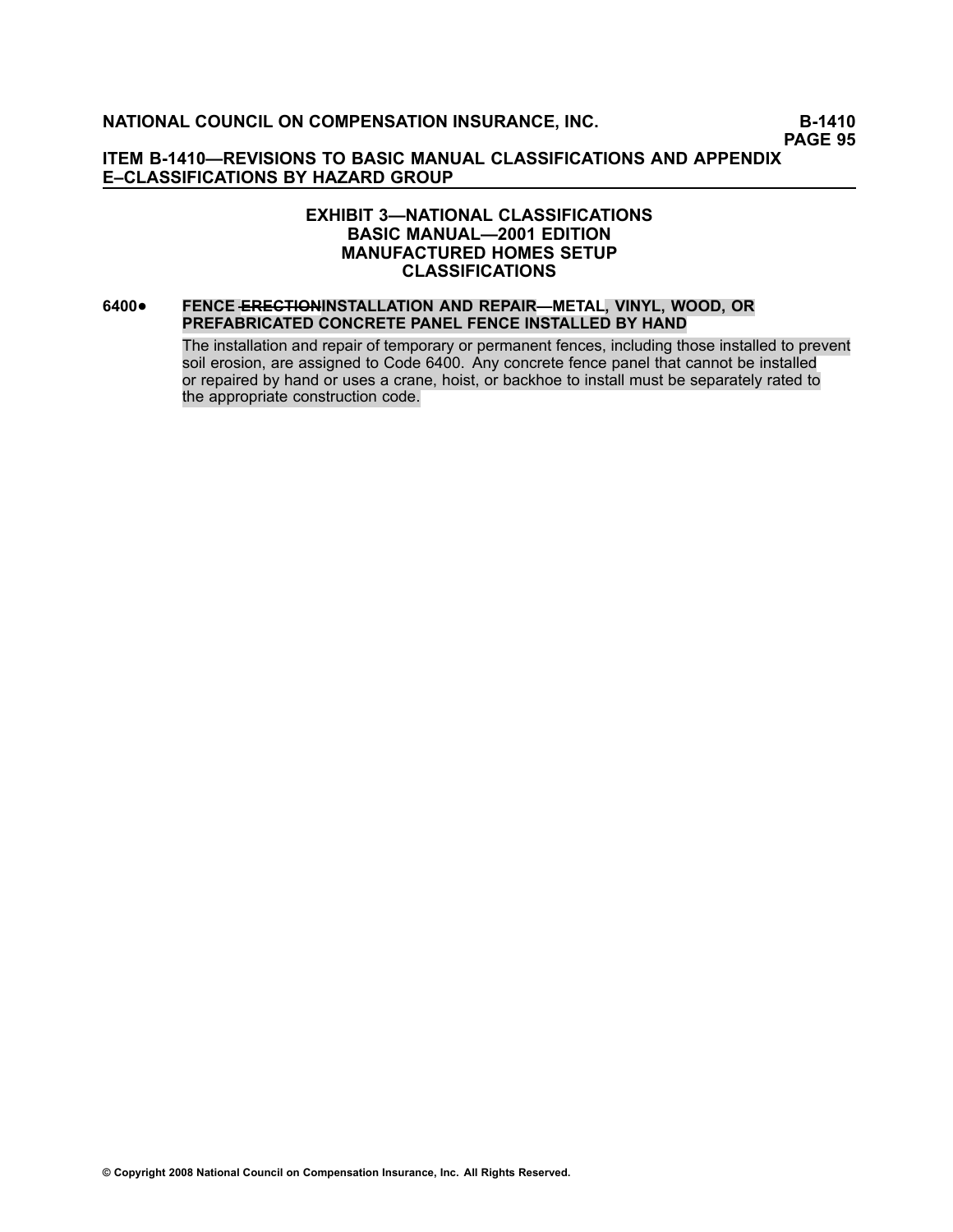# **PAGE 96**

#### **ITEM B1410—REVISIONS TO BASIC MANUAL CLASSIFICATIONS AND APPENDIX E–CLASSIFICATIONS BY HAZARD GROUP**

#### **EXHIBIT 3—NATIONAL CLASSIFICATIONS BASIC MANUAL—2001 EDITION MANUFACTURED HOMES SETUP CLASSIFICATIONS**

#### **MOBILE HOME**

|       | <del>Dealers:</del>                                                                                                                                                                                     |  |
|-------|---------------------------------------------------------------------------------------------------------------------------------------------------------------------------------------------------------|--|
| 8748  | Salespersons                                                                                                                                                                                            |  |
| 8380  | All Other Employees & Drivers                                                                                                                                                                           |  |
|       | <del>Delivery:</del>                                                                                                                                                                                    |  |
| 7228  | By Specialist Contractor Local Hauling Only Delivery Only All Employees &<br><b>Drivers</b>                                                                                                             |  |
| 7229  | By Specialist Contractor Long Distance Hauling Delivery Only All Employees<br><del>&amp; Drivers</del>                                                                                                  |  |
| 8380  | By Specialist Contractor - Including On Site Placement, Hookup of Plumbing and<br><b>Electrical Systems and Incidental Installation Activities &amp; Drivers</b>                                        |  |
|       | <del>Repair:</del>                                                                                                                                                                                      |  |
| 8380  | <del>Shop:</del>                                                                                                                                                                                        |  |
|       | By Dealer or Specialist Contractor & Drivers. The en site repair of a mobile home<br>that is permanently set and occupied is classified in the same manner as the repair-<br>work done on any dwelling. |  |
|       | Windstorm Tie Down Installation:                                                                                                                                                                        |  |
| 8380  | By Dealer & Drivers                                                                                                                                                                                     |  |
| 9015  | By Mobile Home Park Operator-                                                                                                                                                                           |  |
| 6400● | <b>By Specialist Contractor-</b>                                                                                                                                                                        |  |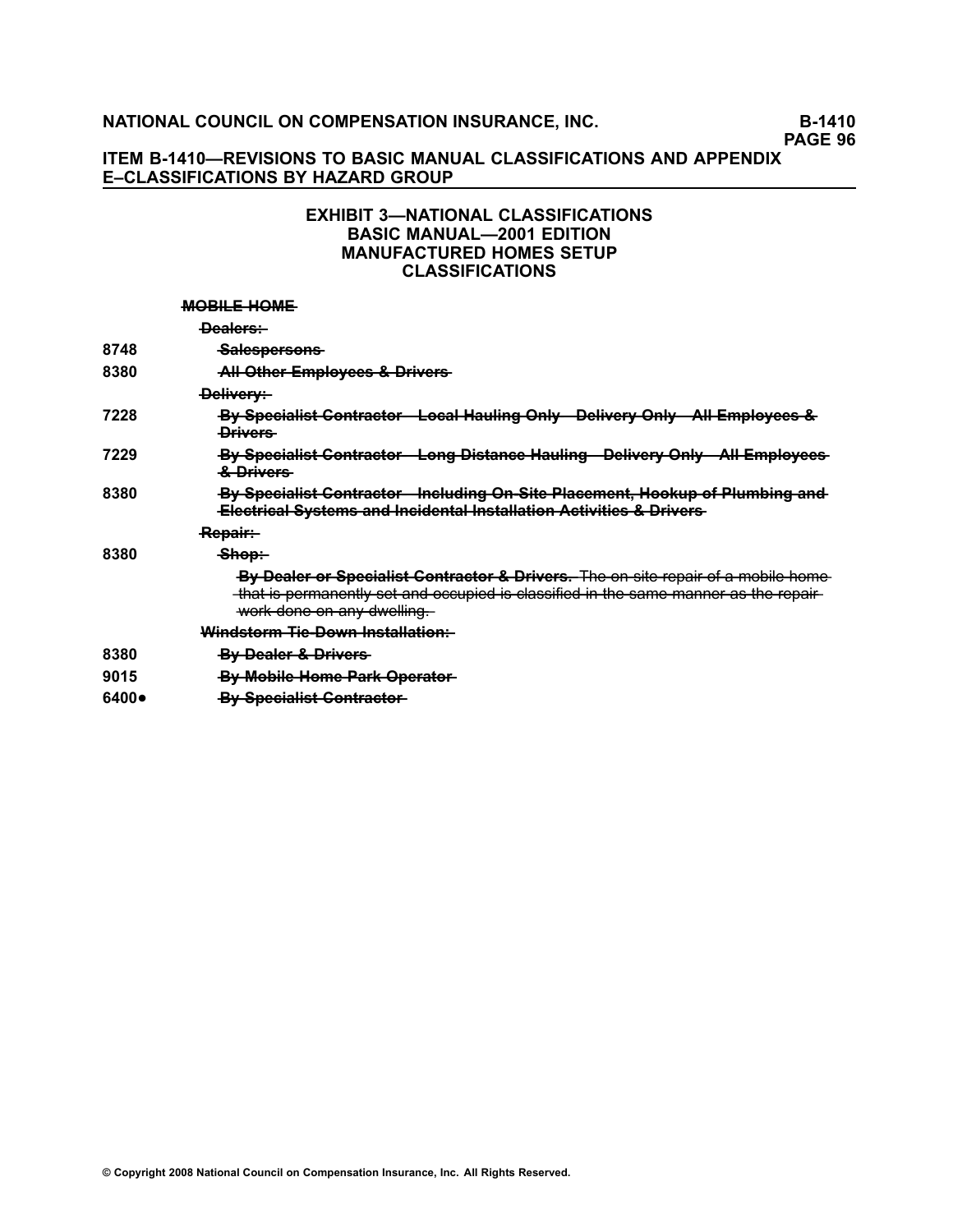**PAGE 97**

#### **ITEM B1410—REVISIONS TO BASIC MANUAL CLASSIFICATIONS AND APPENDIX E–CLASSIFICATIONS BY HAZARD GROUP**

#### **EXHIBIT 3—NATIONAL CLASSIFICATIONS BASIC MANUAL—2001 EDITION MANUFACTURED HOMES SETUP CLASSIFICATIONS**

#### **[8380](file:///C:/manuscript/hyperlink.asp?docid=8380<?Pub & EntityName=amp>manualtitle=scopesxml) MOBILE, MANUFACTURED, MODULAR, OR PREFABRICATED HOME DEALERS—ALL OTHER EMPLOYEES & DRIVERS**

Setup or installation work of mobile, manufactured, modular, or prefabricated homes must be separately rated to Code 2799.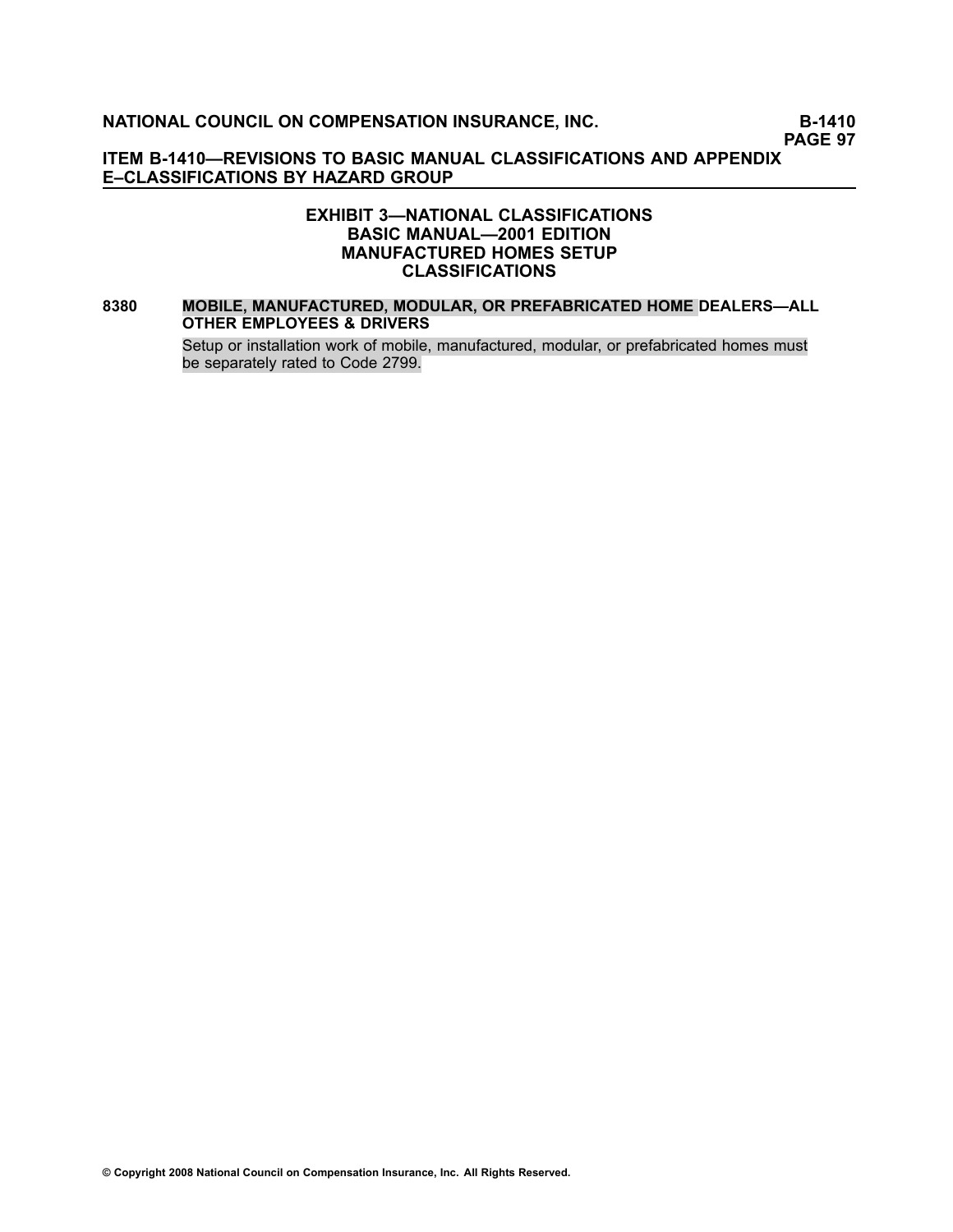**PAGE 98**

**ITEM B1410—REVISIONS TO BASIC MANUAL CLASSIFICATIONS AND APPENDIX E–CLASSIFICATIONS BY HAZARD GROUP**

#### **EXHIBIT 3—NATIONAL CLASSIFICATIONS BASIC MANUAL—2001 EDITION MANUFACTURED HOMES SETUP CLASSIFICATIONS**

#### **[8748](file:///C:/manuscript/hyperlink.asp?docid=8748<?Pub & EntityName=amp>manualtitle=scopesxml) MOBILE, MANUFACTURED, MODULAR, OR PREFABRICATED HOME DEALERS—SALESPERSONS**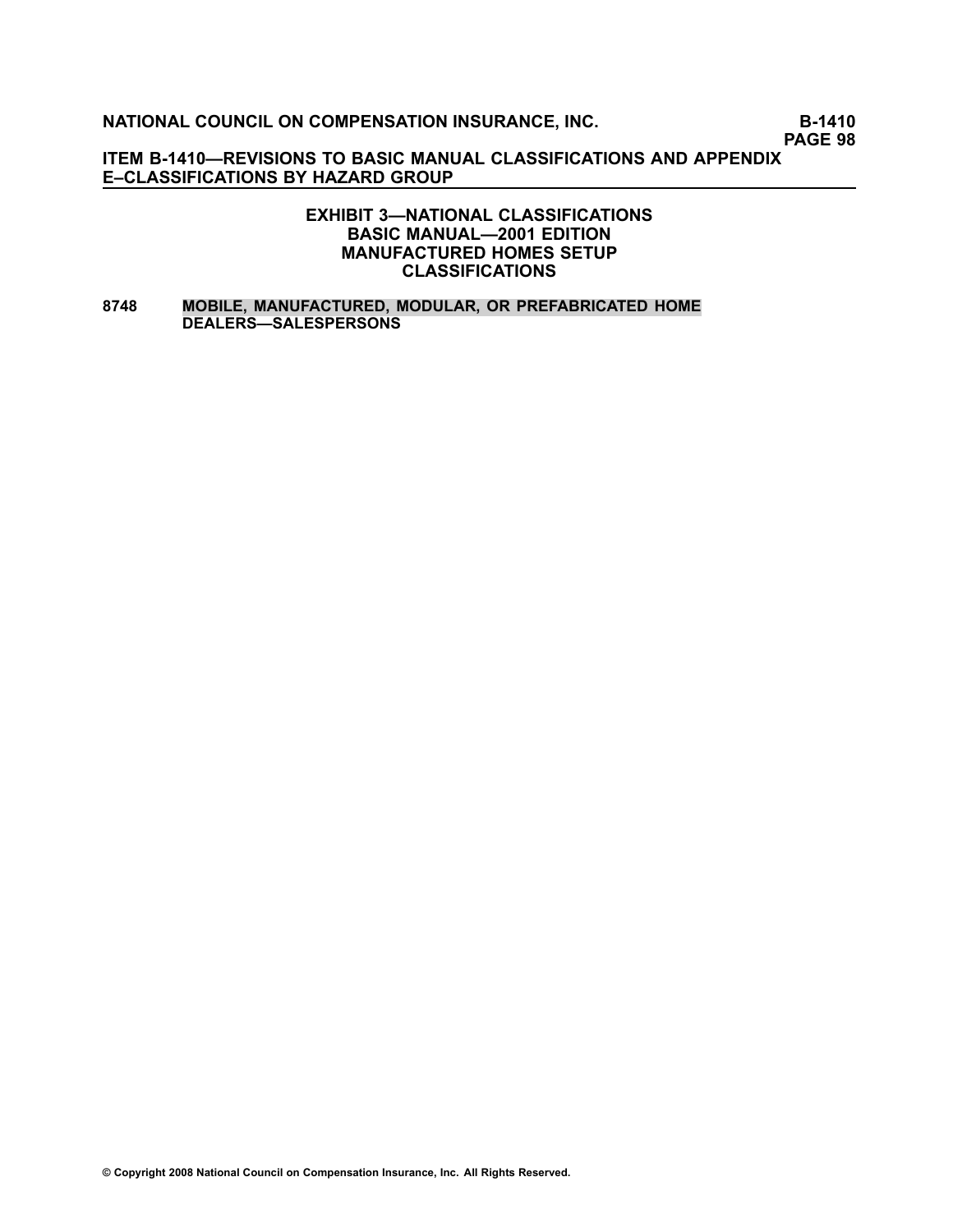**PAGE 99**

#### **ITEM B1410—REVISIONS TO BASIC MANUAL CLASSIFICATIONS AND APPENDIX E–CLASSIFICATIONS BY HAZARD GROUP**

#### **EXHIBIT 3—NATIONAL CLASSIFICATIONS BASIC MANUAL—2001 EDITION MANUFACTURED HOMES SETUP CLASSIFICATIONS**

#### **[8380](file:///C:/manuscript/hyperlink.asp?docid=8380<?Pub & EntityName=amp>manualtitle=scopesxml) MOBILE, MANUFACTURED, MODULAR, OR PREFABRICATED HOME REPAIR—SHOP ONLY—BY DEALER OR SPECIALIST CONTRACTOR & DRIVERS**

The on-site repair of a mobile, manufactured, or prefabricated home that is permanently set and occupied is classified in the same manner as the repair work done on any dwellingto the appropriate construction code. Setup or installation work of mobile, manufactured, modular, or prefabricated homes must be separately rated to Code 2799.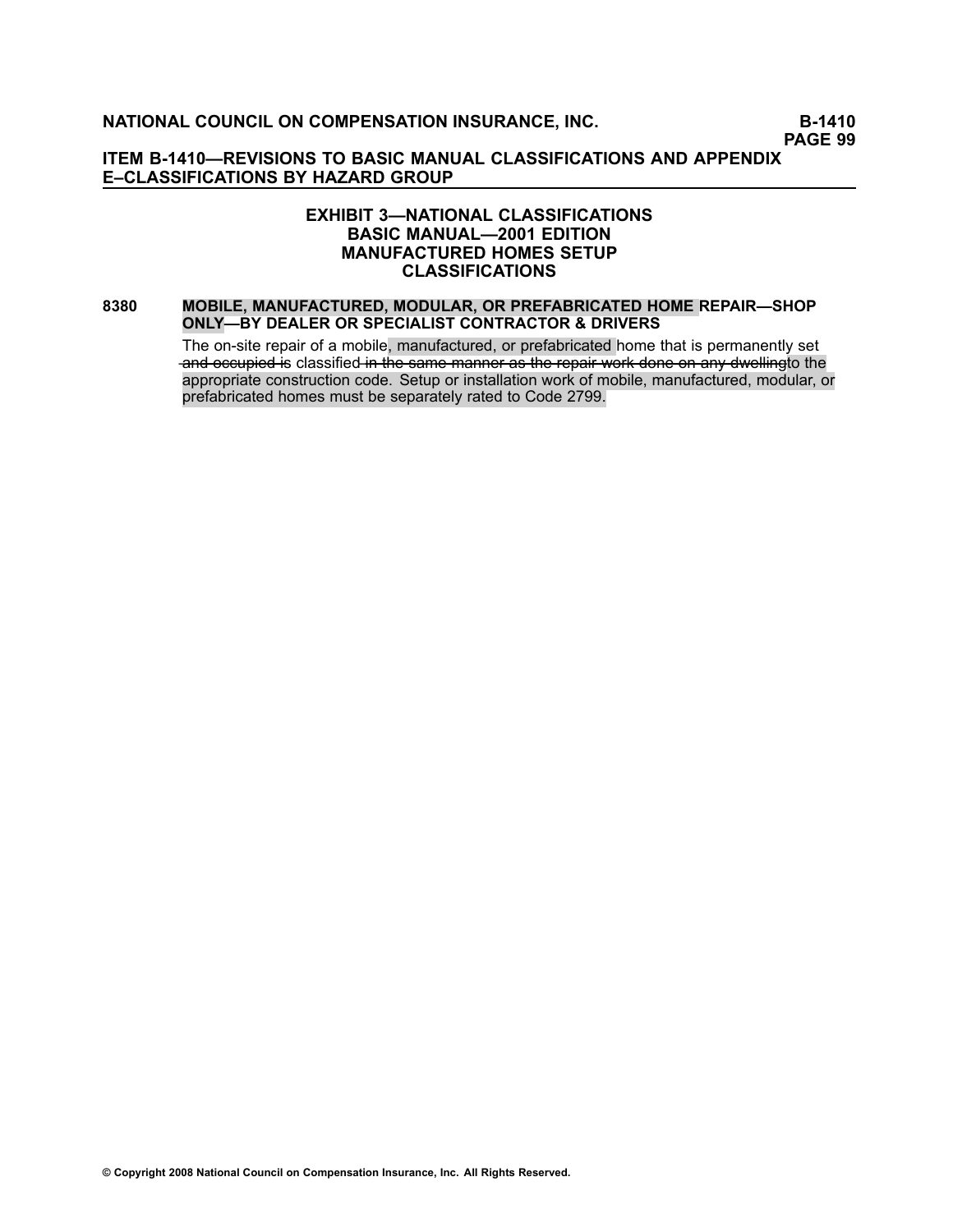**PAGE 100**

**ITEM B1410—REVISIONS TO BASIC MANUAL CLASSIFICATIONS AND APPENDIX E–CLASSIFICATIONS BY HAZARD GROUP**

#### **EXHIBIT 3—NATIONAL CLASSIFICATIONS BASIC MANUAL—2001 EDITION MANUFACTURED HOMES SETUP CLASSIFICATIONS**

**[9015](file:///C:/manuscript/hyperlink.asp?docid=9015<?Pub & EntityName=amp>manualtitle=scopesxml) MOBILE HOME WINDSTORM TIEDOWN INSTALLATION—:—BY MOBILE HOME PARK OPERATOR**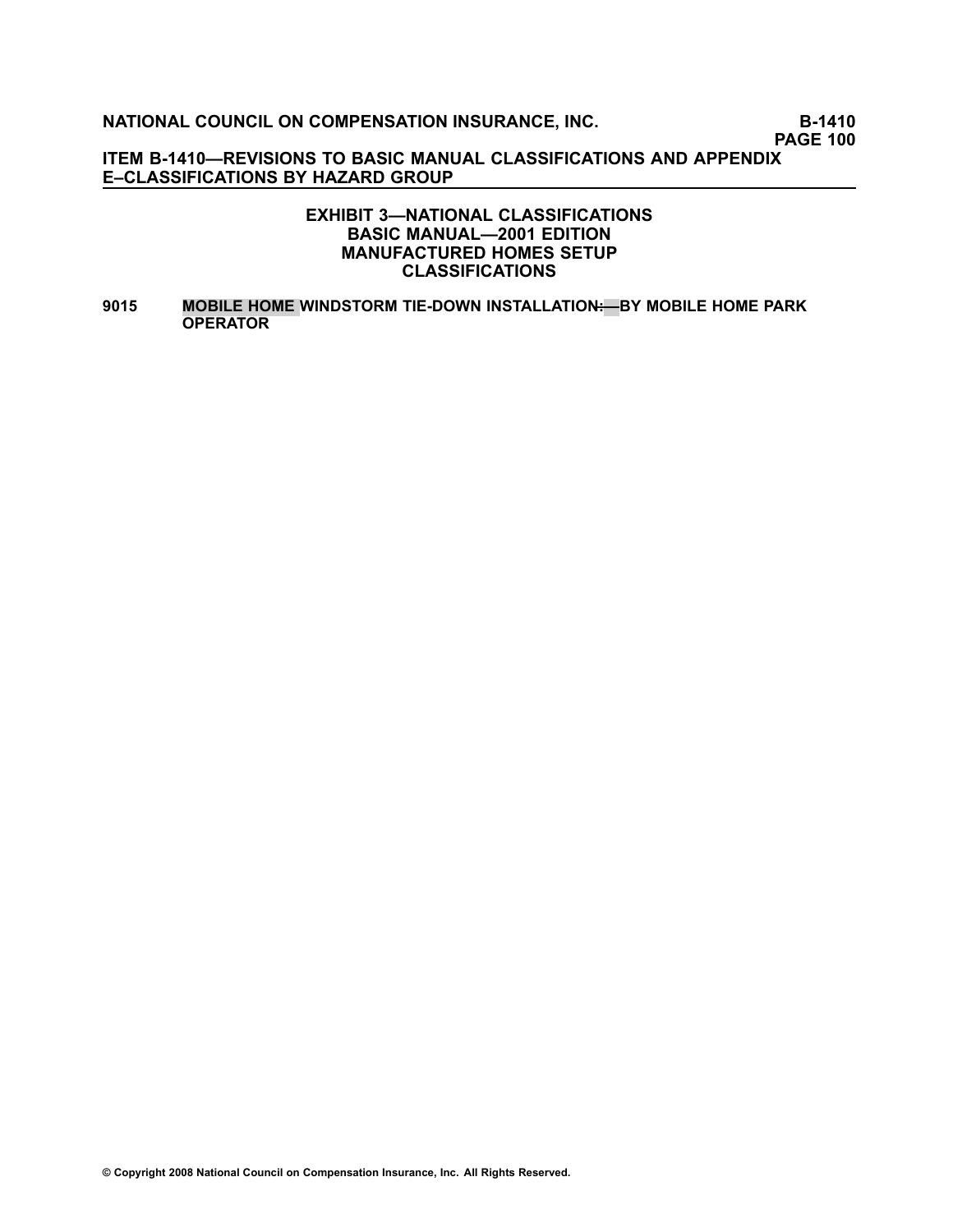# **PAGE 101**

### **ITEM B1410—REVISIONS TO BASIC MANUAL CLASSIFICATIONS AND APPENDIX E–CLASSIFICATIONS BY HAZARD GROUP**

# **EXHIBIT 4**

# **BASIC MANUAL—2001 EDITION**

#### **APPENDIX E**

# **CLASSIFICATIONS BY HAZARD GROUP**

#### **REFERENCE TABLE OF CLASSIFICATIONS BY HAZARD GROUP**

| <b>Class</b><br>Code | Applies $In:±$                                                                                                                                                 | Discontinued In: <sup>1</sup>                                                                                                                                  | <b>Hazard Group</b><br>$A-G$ | <b>Hazard Group</b><br>1–4¨ |
|----------------------|----------------------------------------------------------------------------------------------------------------------------------------------------------------|----------------------------------------------------------------------------------------------------------------------------------------------------------------|------------------------------|-----------------------------|
| 2797                 | AK, AL, AR, AZ, CO, CT, DC,<br>FL, GA, HI, IA, ID, IL, IN, KS,<br>KY, LA, MD, ME, MO, MS, MT,<br>NC, NE, NH, NM, NV, OK, OR,<br>RI, SC, SD, TN, UT, VA, VT, WV |                                                                                                                                                                | C                            | $\overline{\mathbf{c}}$     |
| 2799                 | AK, AL, AR, AZ, CO, CT, DC,<br>FL, GA, HI, IA, ID, IL, IN, KS,<br>KY, LA, MD, ME, MO, MS, MT,<br>NC, NE, NH, NM, NV, OK, OR,<br>RI, SC, SD, TN, UT, VA, VT, WV |                                                                                                                                                                | D                            | $\overline{2}$              |
| 2805                 |                                                                                                                                                                | VA                                                                                                                                                             | $\epsilon$                   | $\overline{2}$              |
| 2812                 |                                                                                                                                                                | AK, AL, AR, AZ, CO, CT, DC, FL,<br>GA, HI, IA, ID, IL, IN, KS, KY, LA,<br>MD, ME, MO, MS, MT, NC, NE,<br>NH, NM, NV, OK, OR, RI, SC, SD,<br>tn, ut, va, vt, wv | $\div$                       | $\overline{2}$              |
| 2826                 |                                                                                                                                                                | <b>NM</b>                                                                                                                                                      | €                            | $\overline{2}$              |

 $±$  Upon approval of this item, each state will have its state-specific effective date indicated.

\*\* Carriers that elect to use NCCI's four hazard groups must make <sup>a</sup> filing in each state to adopt the four hazard groups referenced in this item.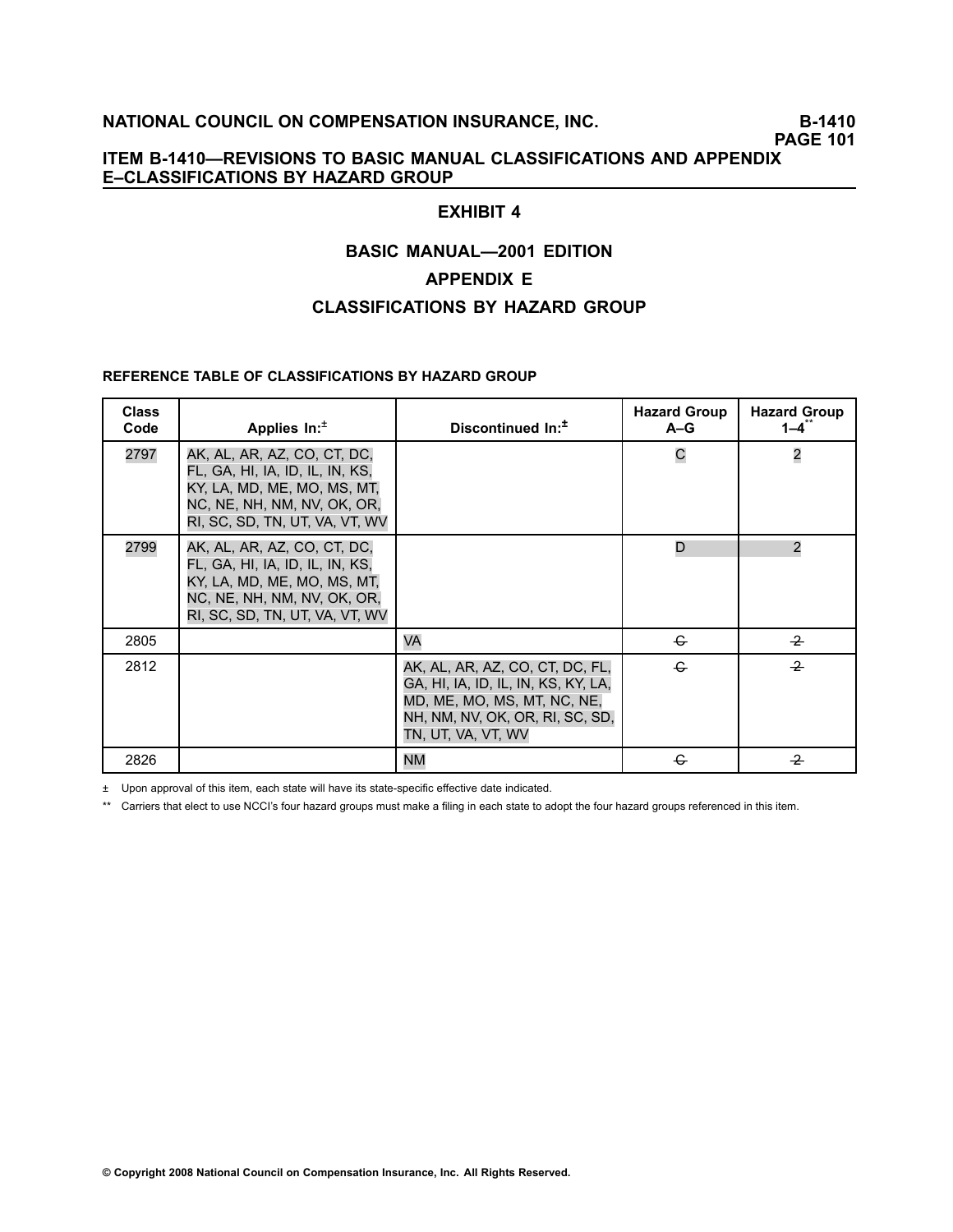**PAGE 117**

# **ITEM B1410—REVISIONS TO BASIC MANUAL CLASSIFICATIONS AND APPENDIX E–CLASSIFICATIONS BY HAZARD GROUP**

# **EXHIBIT 6**

# **ASSIGNED CARRIER PERFORMANCE STANDARDS**

#### **PERFORMANCE STANDARD 6—AUDITS**

#### **C. QUALIFYING EMPLOYERS**

#### **(Applies in: AK, AL, AR, AZ, CT, DC, DE, GA, IA, ID, IL, IN, KS, MS, NC, NH, NJ, NV, OR, SC, SD, VA, VT, WV)**

#### **Approval required in: AK, AR, DE, GA, IN, KS, MS, NC, NH, OR, SD**

Delete the following from the Preliminary Physical Audits (PPA)—New Business Table:

#### **PPA—New Business Table**

| <b>Premium Range</b> | <b>Governing Classification Codes</b> |
|----------------------|---------------------------------------|
| \$10,000 to \$49,999 | 2812                                  |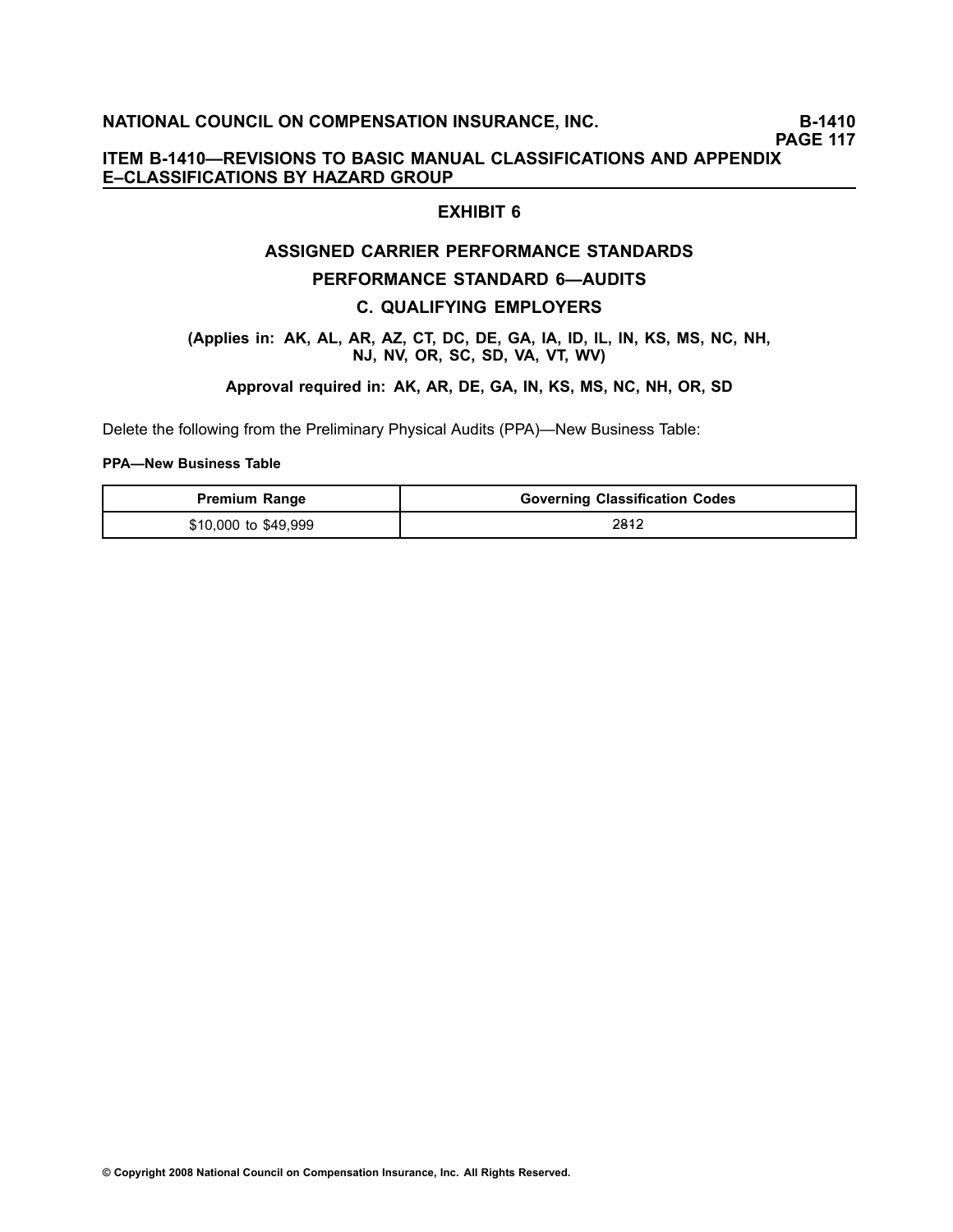**PAGE 118**

# **ITEM B1410—REVISIONS TO BASIC MANUAL CLASSIFICATIONS AND APPENDIX E–CLASSIFICATIONS BY HAZARD GROUP**

# **EXHIBIT 6**

# **ASSIGNED CARRIER PERFORMANCE STANDARDS**

#### **PERFORMANCE STANDARD 6—AUDITS**

#### **C. QUALIFYING EMPLOYERS**

#### **(Applies in: AK, AL, AR, AZ, CT, DC, DE, GA, IA, ID, IL, IN, KS, MS, NC, NH, NJ, NV, OR, SC, SD, VA, VT, WV)**

#### **Approval required in: AK, AR, DE, GA, IN, KS, MS, NC, NH, OR, SD**

Delete the following from the Final Physical Audit—New Business Table:

#### **Final Physical Audit—New Business Table**

| <b>Premium Range</b> | <b>Governing Classification Codes</b> |
|----------------------|---------------------------------------|
| \$5,000 to \$49,999  | 2812                                  |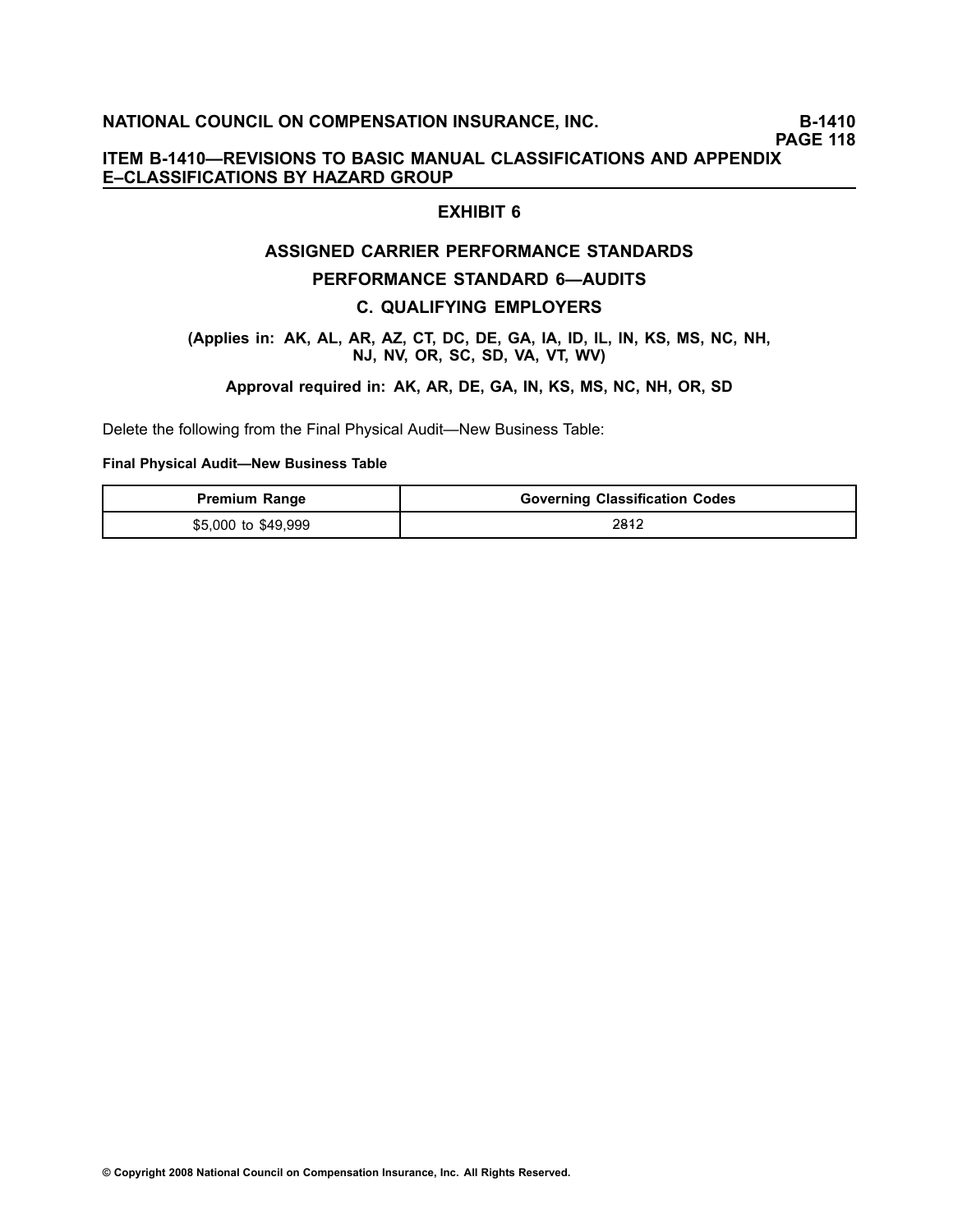**PAGE 1**

**ITEM B1410—REVISIONS TO BASIC MANUAL CLASSIFICATIONS AND APPENDIX E–CLASSIFICATIONS BY HAZARD GROUP**

**EXHIBIT 7—STATESPECIFIC CLASSIFICATIONS APPLYING IN NORTH CAROLINA BASIC MANUAL—2001 EDITION MANUFACTURED, MODULAR HOMES MANUFACTURING NORTH CAROLINA SPECIAL CLASSIFICATIONS**

**[2797](file:///C:/manuscript/hyperlink.asp?docid=2797<?Pub & EntityName=amp>manualtitle=scopesxmlstate ) • MOBILE OR TRAILER HOME MFG. & DRIVERS**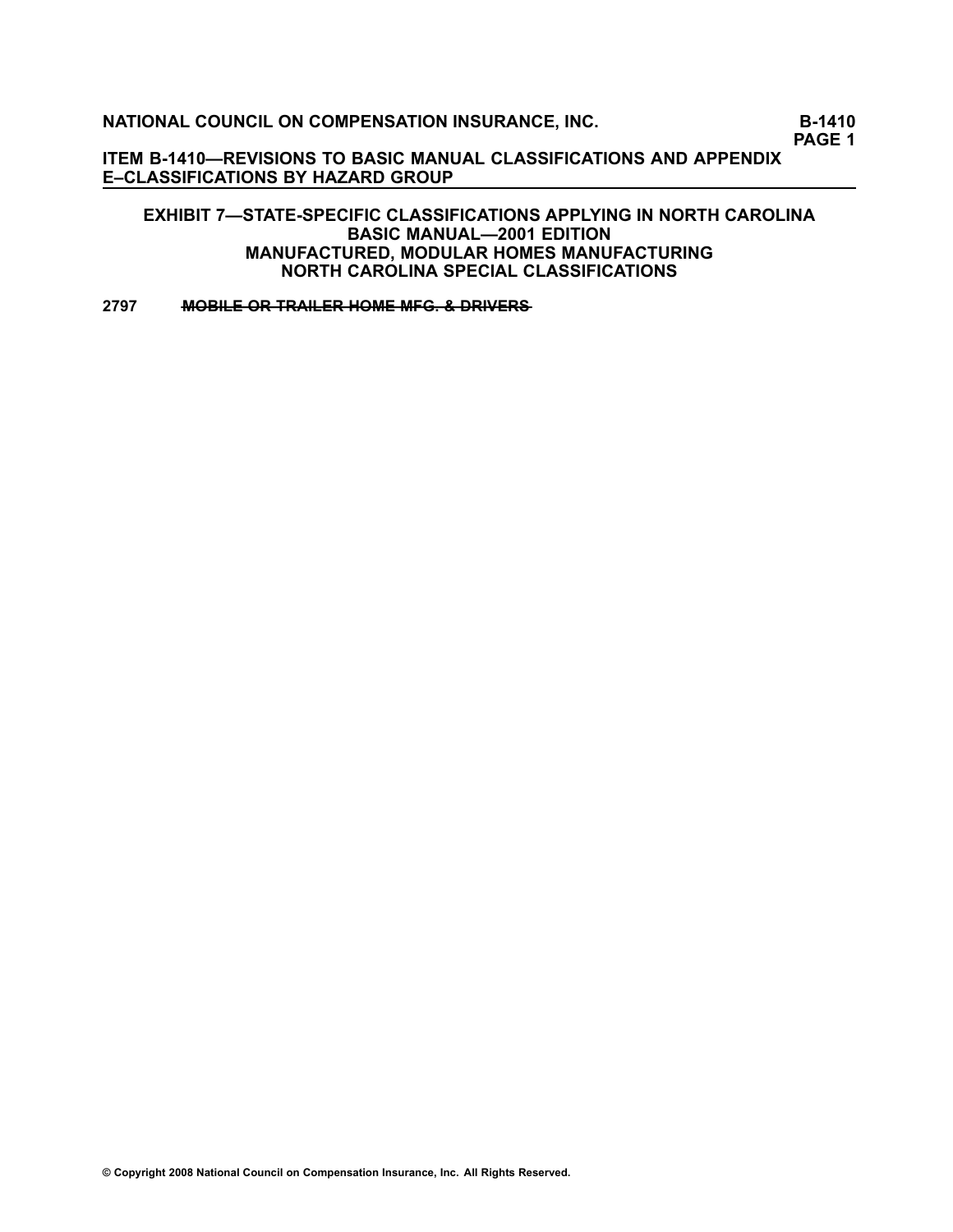# **FILING MEMORANDUM**

# **ITEM B1412—REVISIONS TO BASIC MANUAL CLASSIFICATIONS AND APPENDIX E–CLASSIFICATIONS BY HAZARD GROUP**

# **PURPOSE**

The purpose of this item is to clarify, eliminate, or create certain classifications and classification rules in NCCI's *Basic Manual for Workers Compensation and Employers Liability Insurance* (*Basic Manual*) to reflect current business and industry needs. The three industries impacted are shown in the table below.

| Title                                                                                                   | <b>Fact Sheet</b> | <b>Exhibit</b> |
|---------------------------------------------------------------------------------------------------------|-------------------|----------------|
| <b>Film Exchange</b>                                                                                    |                   |                |
| <b>Two-Year Transition Program Rules and Examples</b>                                                   |                   |                |
| <b>Three-Year Transition Program Rules and Examples</b><br>(Applies in: VA)                             |                   |                |
| Lacquer or Spirit Varnish Manufacturing, Oleoresinous<br>Varnish Manufacturing, and Paint Manufacturing | 2                 |                |
| <b>Three-Year Transition Program Rules and Examples</b><br>(Applies in: VA)                             |                   |                |
| <b>Superstores and Warehouse Clubs</b>                                                                  | З                 | 3              |
| <b>Basic Manual Appendix E-Table of Classifications by Hazard</b><br><b>Group</b>                       |                   |                |

# **BACKGROUND**

NCCI has an ongoing process dedicated to the systematic research, analysis, and maintenance of NCCI's classification system. This process ensures that the classification system remains healthy, viable, and responsive to the needs of various industry stakeholders. This process ensures that the system reflects the responses that industries and their operations make to technological, competitive, and regulatory changes.

Classifications and industry-grouped classifications are analyzed to determine which, if any, should be considered for modernization, consolidation, elimination, or clarification. This item includes proposals for the individual classifications identified in each exhibit.

Another objective of the classification project is to simplify the classification section of NCCI's *Basic Manual* by eliminating redundant phraseologies or streamlining current phraseologies with **format-only** changes. For example, in this filing, section headings are removed and added to the underlying codespecific phraseologies, such as Store—Retail NOC in Exhibit 3.

NCCI's analysis of the classification system is national in scope, and the recommendations within this item are being proposed in all NCCI states. NCCI recognizes the occasional need for state-specific classification treatments to reflect geographical differences, and such treatments, if necessary, are also incorporated within this filing.

The enclosed materials are copyrighted materials of the National Council on Compensation Insurance, Inc. ("NCCI"). The use of these materials may be governed by a separate contractual agreement between NCCI and its licensees such as an affiliation agreement between you and NCCI. Unless permitted by NCCI, you may not copy, create derivative works (by way of example, create or supplement your own works, databases, software, publications, manuals, or other materials), display, perform, or use the materials, in whole or in part, in any media. Such actions taken by you, or by your direction, may be in violation of federal copyright and other commercial laws. NCCI does not permit or acquiesce such use of its materials. In the event such use is contemplated or desired, please contact NCCI's Legal Department for permission.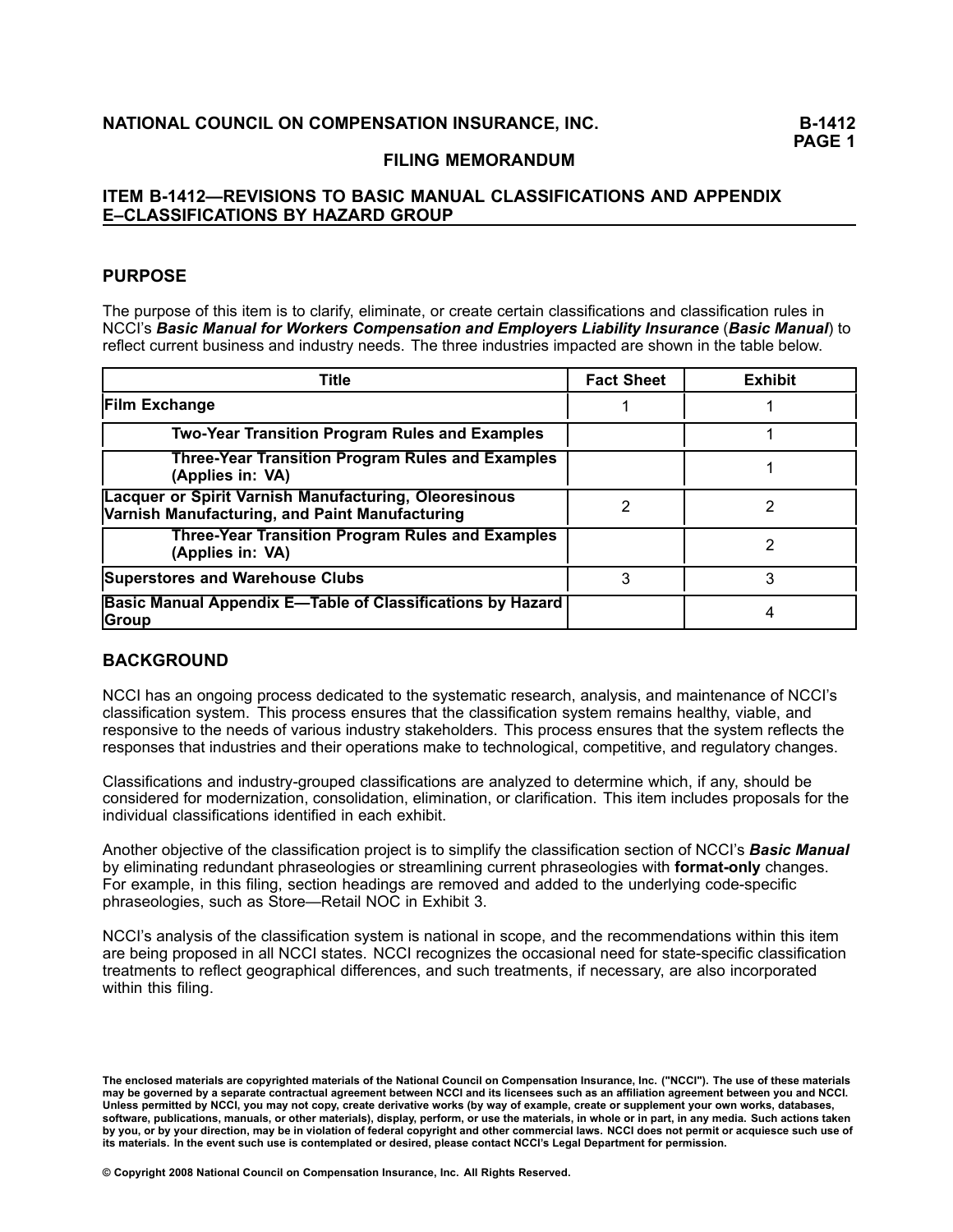#### **FILING MEMORANDUM**

### **ITEM B1412—REVISIONS TO BASIC MANUAL CLASSIFICATIONS AND APPENDIX E–CLASSIFICATIONS BY HAZARD GROUP**

#### **PROPOSAL**

It is proposed that the classifications indicated in the attached exhibits be modernized, consolidated, created, eliminated, or clarified as shown.

This item is broken out in sections as enumerated in the table shown on Page 1. Each section contains <sup>a</sup> fact sheet outlining the proposals relating to the section, as well as the background and basis for the proposed changes, the estimated impact of the proposals, and the details of implementation. Each section also contains exhibits detailing the changes being proposed to NCCI's *Basic Manual*.

#### **IMPACT**

This item will foster the uniform and equitable treatment of risks within each industry. NCCI recognizes that some of our recommendations, such as moving <sup>a</sup> specific operation from one classification to another, may have <sup>a</sup> premium impact for particular risks. Additionally, some of the changes proposed will have <sup>a</sup> loss cost or rate impact. The industry fact sheets outline the potential impacts specific to each of the proposed changes.

#### **IMPLEMENTATION**

In order to implement this item, the attached exhibits detail the changes required in NCCI's *Basic Manual*.

This item is applicable to new and renewal voluntary and assigned risk policies, and will become effective concurrently with each state's approved rate/loss cost filing for the 2011<sup>1</sup> filing cycle. For example, this item will be effective January 1, 2011 for approved rate/loss cost filings that have a January 1, 2011 effective date. Similarly, this item will be effective July 1, 2011 for approved rate/loss cost filings that have <sup>a</sup> July 1, 2011 effective date. A complete list of the proposed effective dates is provided below.

A fact sheet may include <sup>a</sup> transition program for one or more of the included proposals. In that instance, the fact sheet will include the actual transition program rules and give the details corresponding to the initiation and final implementation date associated with the transition program.

Some fact sheets propose <sup>a</sup> transition program for particular states. In those instances, each fact sheet identifies the applicable states and contains the details corresponding to the initiation and final implementation date associated with that transition program.

The following chart shows the proposed effective dates for each state:

| <b>State</b> | <b>Anticipated** Effective Date</b> |
|--------------|-------------------------------------|
| Alabama      | March 1, 2011                       |
| Alaska       | January 1, 2011                     |

1 Except in Virginia, where it is the 2010 filing cycle

The enclosed materials are copyrighted materials of the National Council on Compensation Insurance, Inc. ("NCCI"). The use of these materials may be governed by a separate contractual agreement between NCCI and its licensees such as an affiliation agreement between you and NCCI. Unless permitted by NCCI, you may not copy, create derivative works (by way of example, create or supplement your own works, databases, software, publications, manuals, or other materials), display, perform, or use the materials, in whole or in part, in any media. Such actions taken by you, or by your direction, may be in violation of federal copyright and other commercial laws. NCCI does not permit or acquiesce such use of its materials. In the event such use is contemplated or desired, please contact NCCI's Legal Department for permission.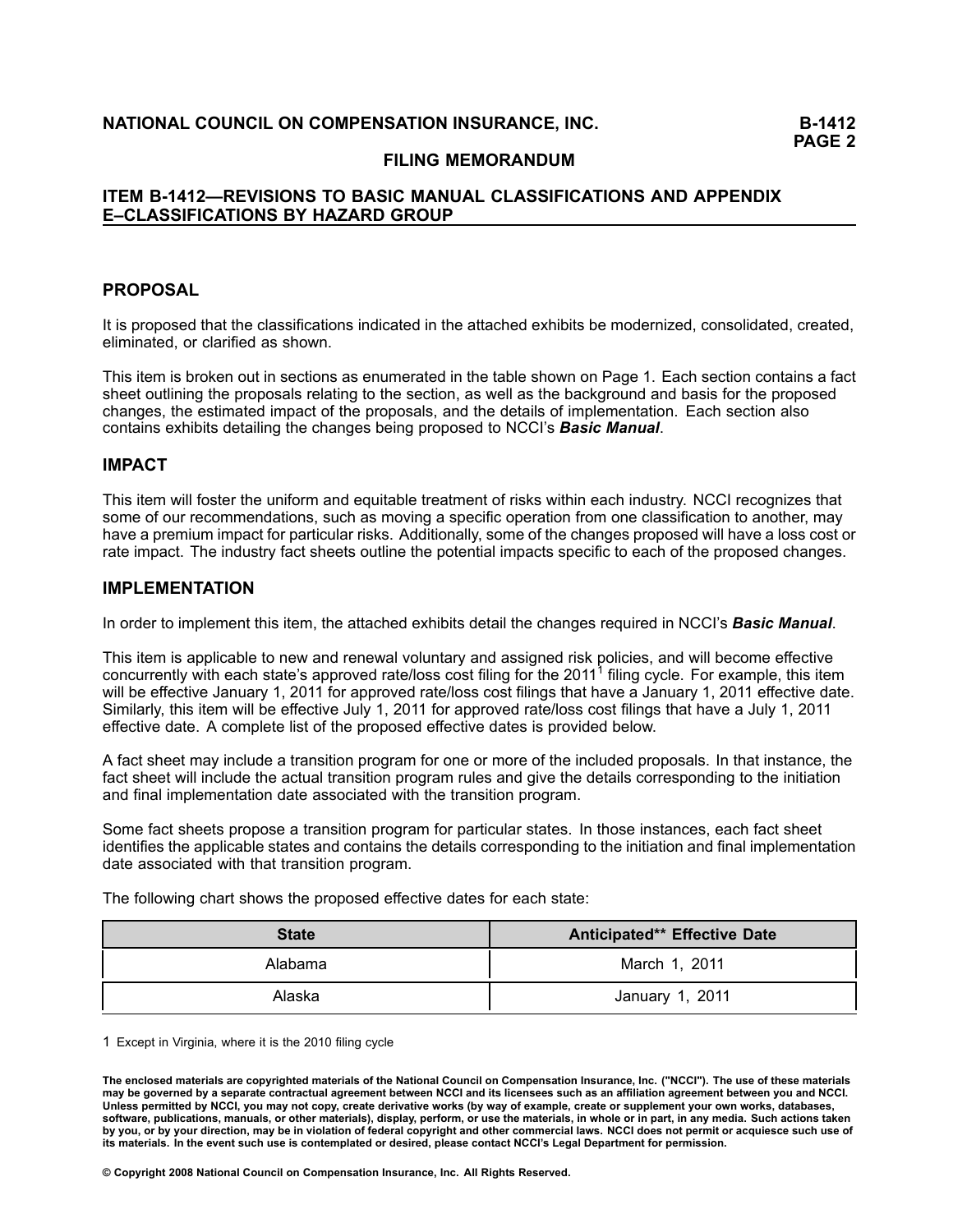#### **FILING MEMORANDUM**

# **ITEM B1412—REVISIONS TO BASIC MANUAL CLASSIFICATIONS AND APPENDIX E–CLASSIFICATIONS BY HAZARD GROUP**

| <b>State</b>         | Anticipated** Effective Date                                                                                                                                                                                                         |
|----------------------|--------------------------------------------------------------------------------------------------------------------------------------------------------------------------------------------------------------------------------------|
| Arizona              | October 1, 2011                                                                                                                                                                                                                      |
| Arkansas             | July 1, 2011                                                                                                                                                                                                                         |
| Colorado             | January 1, 2011                                                                                                                                                                                                                      |
| Connecticut          | January 1, 2011                                                                                                                                                                                                                      |
| District of Columbia | November 1, 2011                                                                                                                                                                                                                     |
| Florida              | January 1, 2011                                                                                                                                                                                                                      |
| Georgia              | May 1, 2011                                                                                                                                                                                                                          |
| Hawaii               | This item will be implemented in Hawaii's loss cost<br>filing proposed effective January 1, 2011. The<br>effective date will be determined upon regulatory<br>approval of the individual carrier's election to adopt<br>this change. |
| Idaho                | January 1, 2011                                                                                                                                                                                                                      |
| Illinois             | January 1, 2011                                                                                                                                                                                                                      |
| Indiana              | January 1, 2011                                                                                                                                                                                                                      |
| lowa                 | January 1, 2011                                                                                                                                                                                                                      |
| Kansas               | January 1, 2011                                                                                                                                                                                                                      |
| Kentucky             | October 1, 2011                                                                                                                                                                                                                      |
| Louisiana            | May 1, 2011                                                                                                                                                                                                                          |
| Maine                | January 1, 2011                                                                                                                                                                                                                      |
| Maryland             | January 1, 2011                                                                                                                                                                                                                      |
| Mississippi          | March 1, 2011                                                                                                                                                                                                                        |
| Missouri             | All rate changes related to this filing are proposed<br>to be effective January 1, 2011 for the voluntary<br>and assigned risk market.                                                                                               |
| Montana              | July 1, 2011                                                                                                                                                                                                                         |

The enclosed materials are copyrighted materials of the National Council on Compensation Insurance, Inc. ("NCCI"). The use of these materials may be governed by a separate contractual agreement between NCCI and its licensees such as an affiliation agreement between you and NCCI. Unless permitted by NCCI, you may not copy, create derivative works (by way of example, create or supplement your own works, databases, software, publications, manuals, or other materials), display, perform, or use the materials, in whole or in part, in any media. Such actions taken by you, or by your direction, may be in violation of federal copyright and other commercial laws. NCCI does not permit or acquiesce such use of its materials. In the event such use is contemplated or desired, please contact NCCI's Legal Department for permission.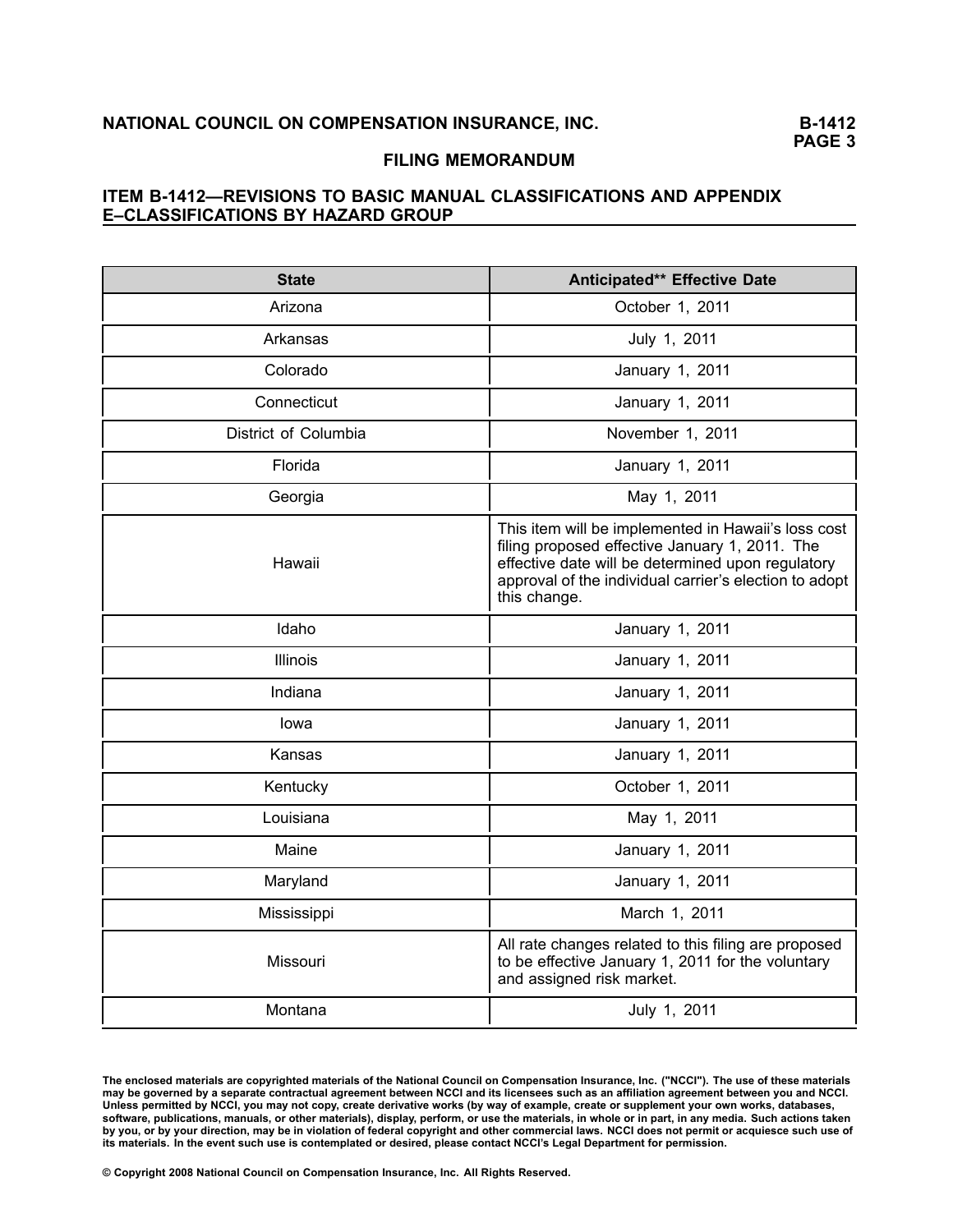# **FILING MEMORANDUM**

# **ITEM B1412—REVISIONS TO BASIC MANUAL CLASSIFICATIONS AND APPENDIX E–CLASSIFICATIONS BY HAZARD GROUP**

| <b>State</b>     | Anticipated** Effective Date                                                                                                                                                                                                                                                            |  |  |  |
|------------------|-----------------------------------------------------------------------------------------------------------------------------------------------------------------------------------------------------------------------------------------------------------------------------------------|--|--|--|
| Nebraska         | February 1, 2011                                                                                                                                                                                                                                                                        |  |  |  |
| Nevada           | March 1, 2011                                                                                                                                                                                                                                                                           |  |  |  |
| New Hampshire    | January 1, 2011                                                                                                                                                                                                                                                                         |  |  |  |
| New Mexico       | January 1, 2011                                                                                                                                                                                                                                                                         |  |  |  |
| North Carolina   | April 1, 2011                                                                                                                                                                                                                                                                           |  |  |  |
| Oklahoma         | January 1, 2011                                                                                                                                                                                                                                                                         |  |  |  |
| Oregon           | January 1, 2011                                                                                                                                                                                                                                                                         |  |  |  |
| Rhode Island     | June 1, 2011                                                                                                                                                                                                                                                                            |  |  |  |
| South Carolina   | If there is no rate/loss cost filing for South Carolina<br>in a given year, this item will take effect on South<br>Carolina's "normal" rate effective date. (The<br>"normal" rate effective date is the anniversary date<br>of the state's previous approved rate/loss cost<br>filing.) |  |  |  |
| South Dakota     | July 1, 2011                                                                                                                                                                                                                                                                            |  |  |  |
| <b>Tennessee</b> | March 1, 2011                                                                                                                                                                                                                                                                           |  |  |  |
| Utah             | December 1, 2011                                                                                                                                                                                                                                                                        |  |  |  |
| Vermont          | April 1, 2011                                                                                                                                                                                                                                                                           |  |  |  |
| Virginia         | April 1, 2010                                                                                                                                                                                                                                                                           |  |  |  |
| West Virginia    | July 1, 2011                                                                                                                                                                                                                                                                            |  |  |  |

\*\* Subject to change

The enclosed materials are copyrighted materials of the National Council on Compensation Insurance, Inc. ("NCCI"). The use of these materials may be governed by a separate contractual agreement between NCCI and its licensees such as an affiliation agreement between you and NCCI. Unless permitted by NCCI, you may not copy, create derivative works (by way of example, create or supplement your own works, databases, software, publications, manuals, or other materials), display, perform, or use the materials, in whole or in part, in any media. Such actions taken by you, or by your direction, may be in violation of federal copyright and other commercial laws. NCCI does not permit or acquiesce such use of its materials. In the event such use is contemplated or desired, please contact NCCI's Legal Department for permission.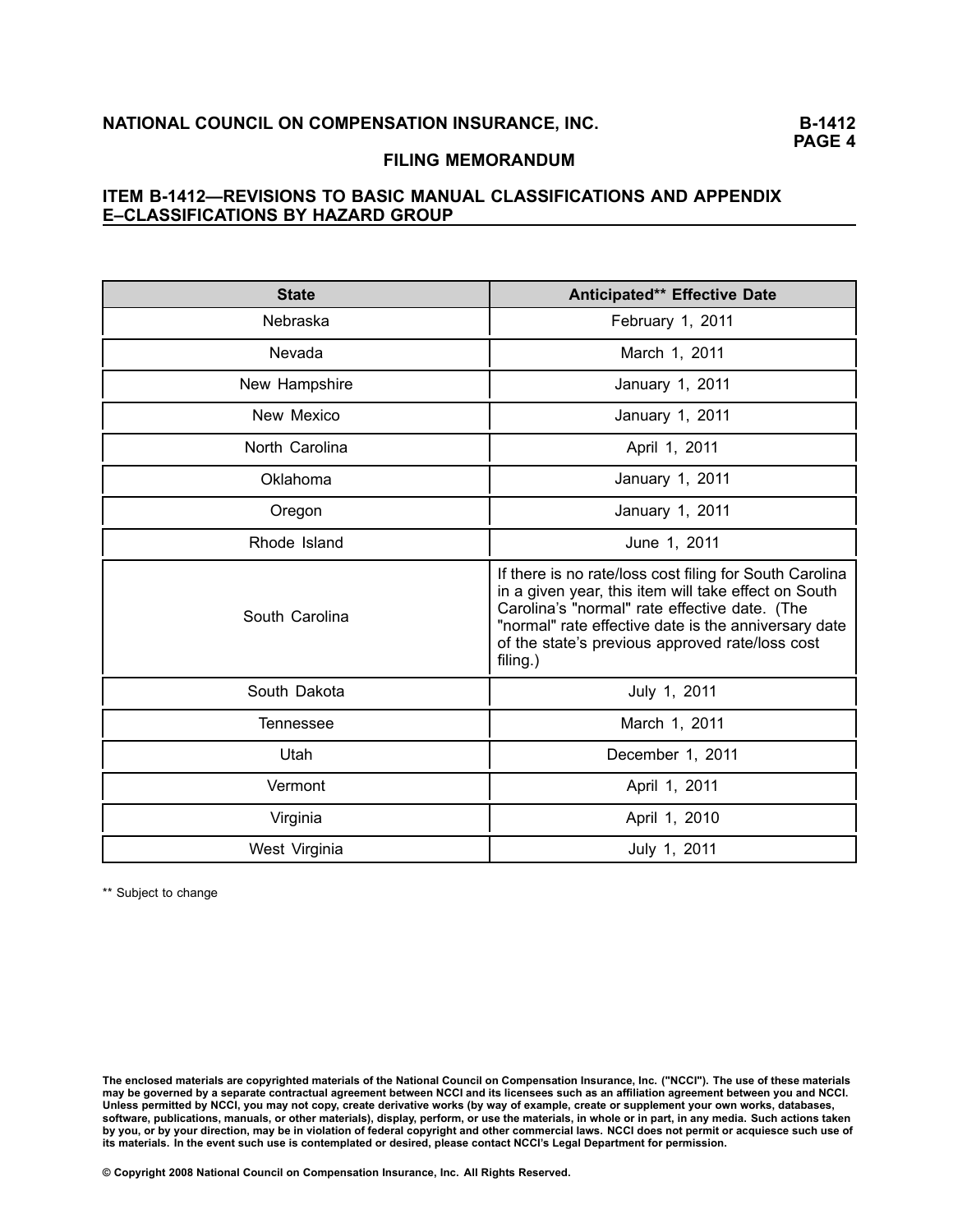# **EXHIBIT 1—FACT SHEET**

# **FILM EXCHANGE**

### **PROPOSAL**

The focus of the proposed changes for this industry is to consolidate film exchanges under one classification code.

### **NCCI recommends the following national treatment for classifications:**

- 1. Discontinue Code 4362—Motion Picture—Film Exchange & Projection Rooms, Clerical and crossreference phraseology Film Exchange & Clerical and assign these operations to Code 4360—Motion Picture—Development of Negatives, Printing and All Subsequent Operations.
- 2. Revise the note under Code 4360—Motion Picture—Development of Negatives, Printing and All Subsequent Operations to clarify that digital media processing and editing, as well as marketing through film exchanges, are included under Code 4360, whether performed by <sup>a</sup> contractor or the production company.

#### **Virginia Specific:**

NCCI recommends that Virginia update the *Scopes® Manual* descriptions for Code 4362 and Code 4360 to reflect the changes being made.

# **BACKGROUND AND BASIS FOR CHANGE**

Film exchange is the exchange and rental of fully processed movie films. After films have been produced, they must be distributed. This is accomplished through distributors, who lease motion pictures from the producer or production company. The film exchange distributor then pays for the making of prints; arranges screenings so theaters can bid on the rights to show the film; promotes and advertises the film; distributes copies of the film to the theaters; arranges for release on cable and broadcast television; coordinates distribution of videotapes, laser discs, and digital video discs to stores; and keeps records of the income and expenses for all aspects of film distribution.

When booking orders are received from movie theaters, television networks, individuals, groups, or associations, the films are removed from the vaults and prepared for shipment. Some exchanges deliver and pick up films. After each booking or rental, the returned film is inspected on editing machines, repaired if necessary, rewound on reels, replaced in film cans, and returned to the vaults.

Digital technology also makes it possible to distribute movies to theaters through the use of satellites or fiber-optic cable, although relatively few theaters are currently capable of receiving them in that manner. In the future, however, more theaters will be capable of receiving films digitally, and the costly process of producing and distributing films will be sharply reduced. The cost of distributing films, which often is handled by film production companies or their subsidiaries, has risen over the last several years, especially the costs of making prints of films and advertising. The use of digitally transferred films may have an adverse effect on the film exchange industry.

Sometimes films are not leased, but instead the distribution tasks are subcontracted by the producer to <sup>a</sup> distributor. The producer then pays for the services by giving the distributor <sup>a</sup> percentage of the revenue, ranging from 10% to 50% of the motion picture's net income. Additionally, the distributor deducts the cost for supplying prints of the film and for advertising and promotion from the producer's share of the net profits. Distributors bill theaters at the end of engagements, upon receipt of attendance reports.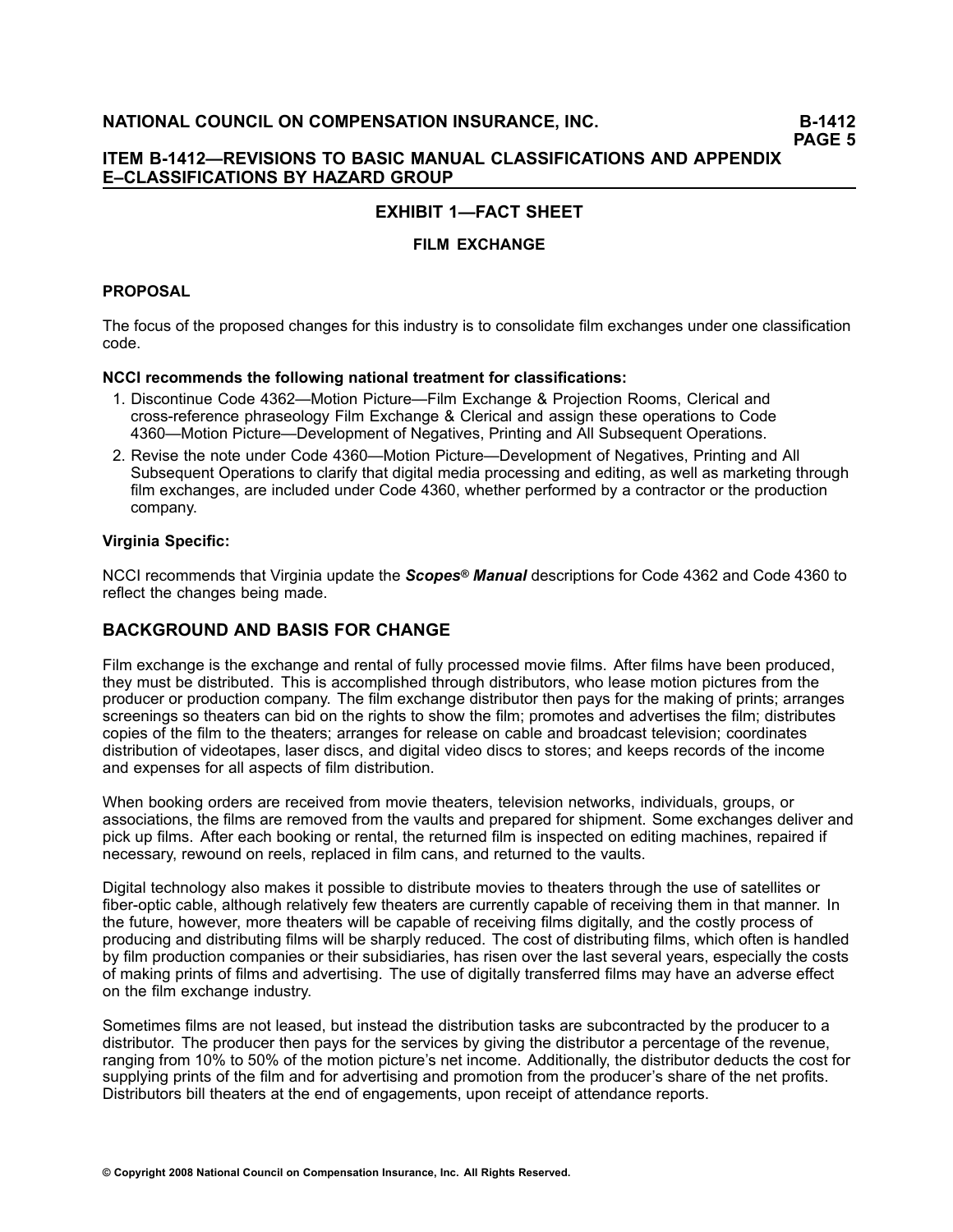**PAGE 6**

# **ITEM B1412—REVISIONS TO BASIC MANUAL CLASSIFICATIONS AND APPENDIX E–CLASSIFICATIONS BY HAZARD GROUP**

# **EXHIBIT 1—FACT SHEET (CONT'D)**

Film exchange operations performed in the studio are no different than film exchange operations outside of the studio, further supporting the above recommendations.

#### **IMPACT**

This item proposes that Code 4362—Motion Picture—Film Exchange & Projection Rooms, Clerical be discontinued with its experience combined into newly defined national Code 4360. NCCI conducted <sup>a</sup> review using the latest approved loss cost or rate filing experience to determine the need for <sup>a</sup> loss cost or rate transition program to minimize the impact of this proposed change. Based on the result of this review, <sup>a</sup> two-year transition is being proposed. Using a transition will help minimize the impact to both individual risk premium charges and overall statewide premium.

### **Virginia Specific:**

NCCI recommends that Virginia update the *Scopes® Manual* descriptions for Code 4362 and Code 4360 to reflect the changes being made.

A three-year transition program is being proposed in Virginia for the recommendation to discontinue and combine Code 4362 into redefined Code 4360. Using <sup>a</sup> transition program will help minimize the impact to both individual risk premium charges and overall statewide premium.

#### **IMPLEMENTATION**

This item is applicable to new and renewal voluntary and assigned risk policies, and will become effective concurrently with each state's approved rate/loss cost filing for the 2011 filing cycle as outlined on the state effective date table in the filing memorandum. For example, this item will be effective January 1, 2011 for approved rate/loss cost filings that have <sup>a</sup> January 1, 2011 effective date. Similarly, this item will be effective July 1, 2011 for approved rate/loss cost filings that have <sup>a</sup> July 1, 2011 effective date.

This fact sheet includes a two-year transition program. The following pages include the actual transition program rules along with an example of the transition program calculations. The rules give additional detail to the initiation and final implementation dates associated with this transition program.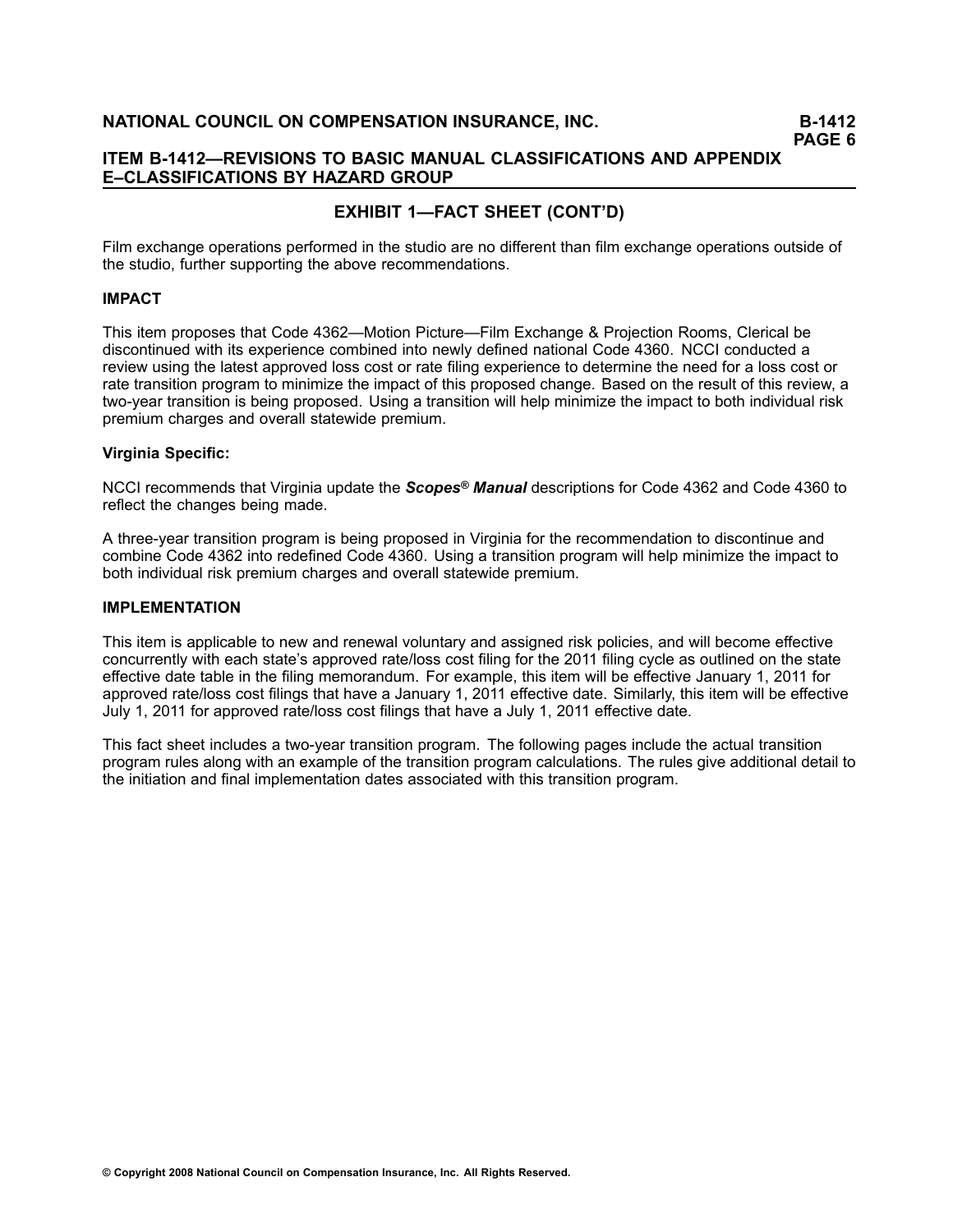### **ITEM B1412—REVISIONS TO BASIC MANUAL CLASSIFICATIONS AND APPENDIX E–CLASSIFICATIONS BY HAZARD GROUP**

# **EXHIBIT 1—NATIONAL CLASSIFICATIONS BASIC MANUAL—2001 EDITION FILM EXCHANGE CLASSIFICATIONS**

#### **CURRENT NATIONAL PHRASEOLOGY TO REMAIN EFFECTIVE UNTIL THE COMPLETION DATE OF THE TRANSITION PROGRAM \* OF THIS ITEM**

#### **4362♦ FILM EXCHANGE & CLERICAL.**

Includes projection rooms. Film exchanges located at motion picture studios to be separately rated as Code [4360](file:///C:/manuscript/hyperlink.asp?docid=4360<?Pub & EntityName=amp>manualtitle=scopesxml)—Motion picture.

#### **TO BE IMPLEMENTED ON THE COMPLETION DATE OF THE TRANSITION PROGRAM FOR EACH STATE**

#### **4362+ FILM EXCHANGE & CLERICAL.**

-Includes projection rooms. Film exchanges located at motion picture studios to be separately  $-\frac{4}{360}$  — as Code 4360 — Motion picture

\* For all applicable states, the two-year transition program will be initiated concurrently with each state's approved rate/loss cost filing effective date for 2011 filing cycle. Refer to the state chart in the implementation section of the memorandum.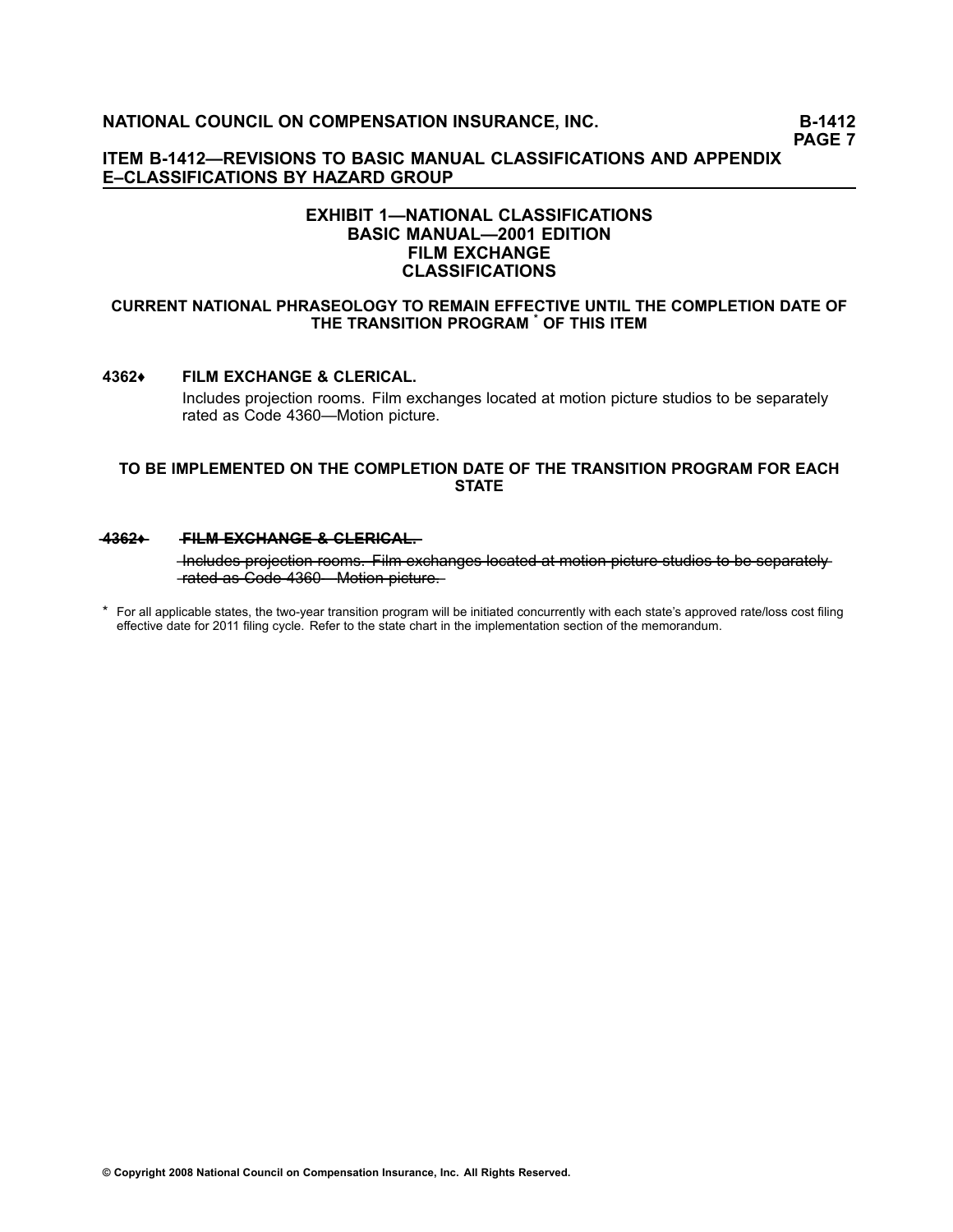# **ITEM B1412—REVISIONS TO BASIC MANUAL CLASSIFICATIONS AND APPENDIX E–CLASSIFICATIONS BY HAZARD GROUP**

# **EXHIBIT 1—NATIONAL CLASSIFICATIONS BASIC MANUAL—2001 EDITION FILM EXCHANGE CLASSIFICATIONS**

#### **MOTION PICTURE**

- **[4360](file:///C:/manuscript/hyperlink.asp?docid=4360<?Pub & EntityName=amp>manualtitle=scopesxml) ———Development of Negatives, Printing, and AII Subsequent Operations. Marketing of the** -product through film exchanges at locations other than the studio to be separately rated as —C—o—d—e**—**[—4—3—6—2—](file:///C:/manuscript/hyperlink.asp?docid=4362<?Pub & EntityName=amp>manualtitle=scopesxml)M——o——ti—o—n**—**—p——ic—t—u—r—e—fi——l—m**—**—e—x—c—h—a—n—g—e—.
- 4362+ Film Exchange & Projection Rooms, Clerical. Applies to film exchanges not located at  $m$ otion picture studios.
- **[7610](file:///C:/manuscript/hyperlink.asp?docid=7610<?Pub & EntityName=amp>manualtitle=scopesxml) ——** Production—In Studios or Outside—All Operations Up to the Development of Negatives  $&$  Glerical. Drivers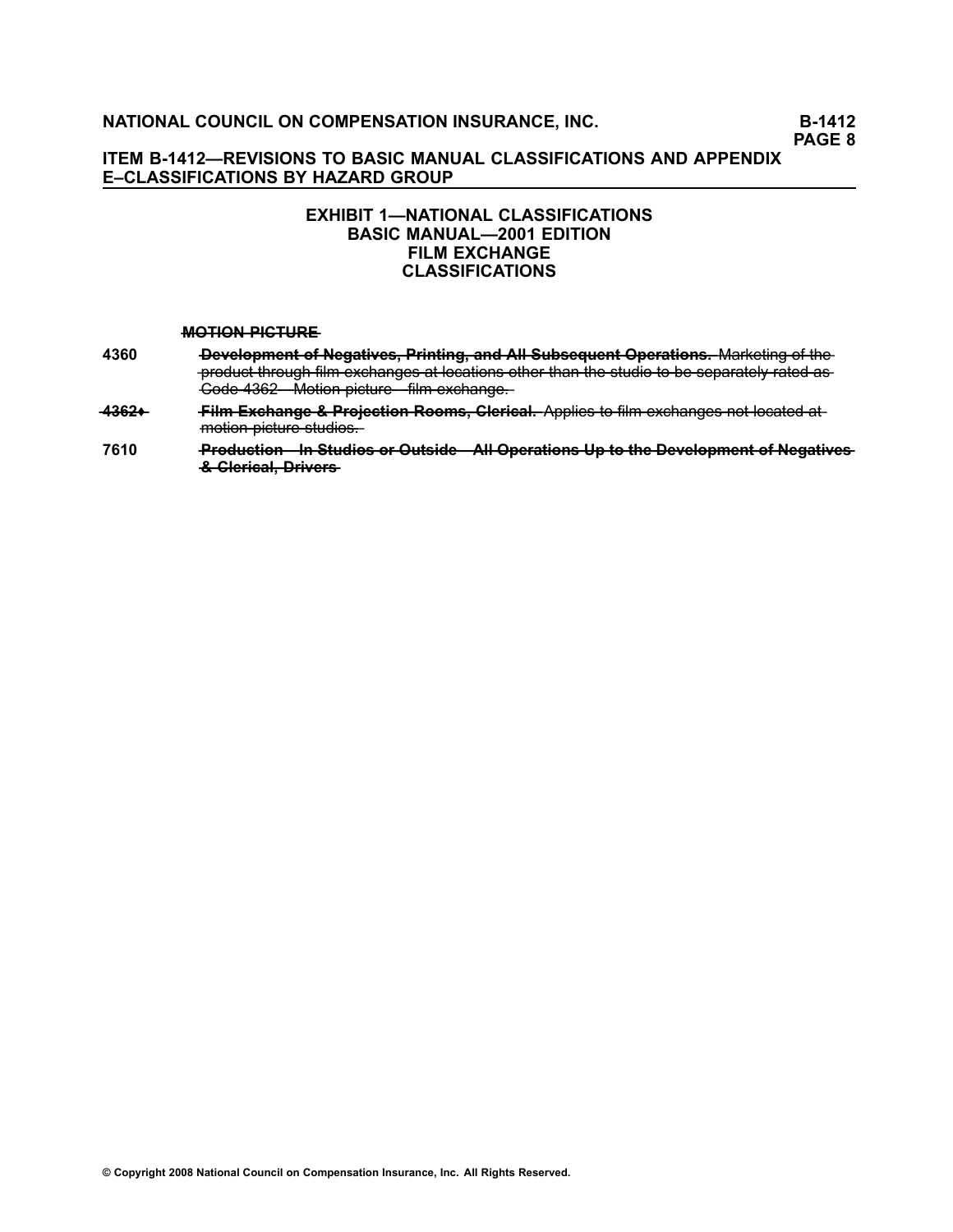# **ITEM B1412—REVISIONS TO BASIC MANUAL CLASSIFICATIONS AND APPENDIX E–CLASSIFICATIONS BY HAZARD GROUP**

# **EXHIBIT 1—NATIONAL CLASSIFICATIONS BASIC MANUAL—2001 EDITION FILM EXCHANGE CLASSIFICATIONS**

#### **CURRENT NATIONAL PHRASEOLOGY TO REMAIN EFFECTIVE UNTIL THE COMPLETION DATE OF THE TRANSITION PROGRAM \* OF THIS ITEM**

#### **[4360](file:///C:/manuscript/hyperlink.asp?docid=4360<?Pub & EntityName=amp>manualtitle=scopesxml) MOTION PICTURE—DEVELOPMENT OF NEGATIVES, PRINTING, AND ALL SUBSEQUENT OPERATIONS.**

Marketing of the product through film exchanges at locations other than the studio to be separately rated as Code [4362](file:///C:/manuscript/hyperlink.asp?docid=4362<?Pub & EntityName=amp>manualtitle=scopesxml)—Motion picture—film exchange.

#### **TO BE IMPLEMENTED ON THE COMPLETION DATE OF THE TRANSITION PROGRAM FOR EACH STATE**

#### **[4360](file:///C:/manuscript/hyperlink.asp?docid=4360<?Pub & EntityName=amp>manualtitle=scopesxml) MOTION PICTURE—DEVELOPMENT OF NEGATIVES, PRINTING, AND ALL SUBSEQUENT OPERATIONS—.**

Marketing of the product through film exchanges at locations other than the studio to be separately —r—a—t—e—d**—**—a—s**—**—C—o—d—e**—**[—4—3—6—2—](file:///C:/manuscript/hyperlink.asp?docid=4362<?Pub & EntityName=amp>manualtitle=scopesxml)M——o——ti—o—n**—**—p——ic—t—u—r—e—fi——l—m**—**—e—x—c—h—a—n—g—e—.Digital media processing and editing, as well as marketing through film exchanges, are included under Code 4360, whether performed by <sup>a</sup> contractor or the production company.

\*For all applicable states, the two-year transition program will be initiated concurrently with each state's approved rate/loss cost filing effective date for 2011 filing cycle. Refer to the state chart in the implementation section of the memorandum.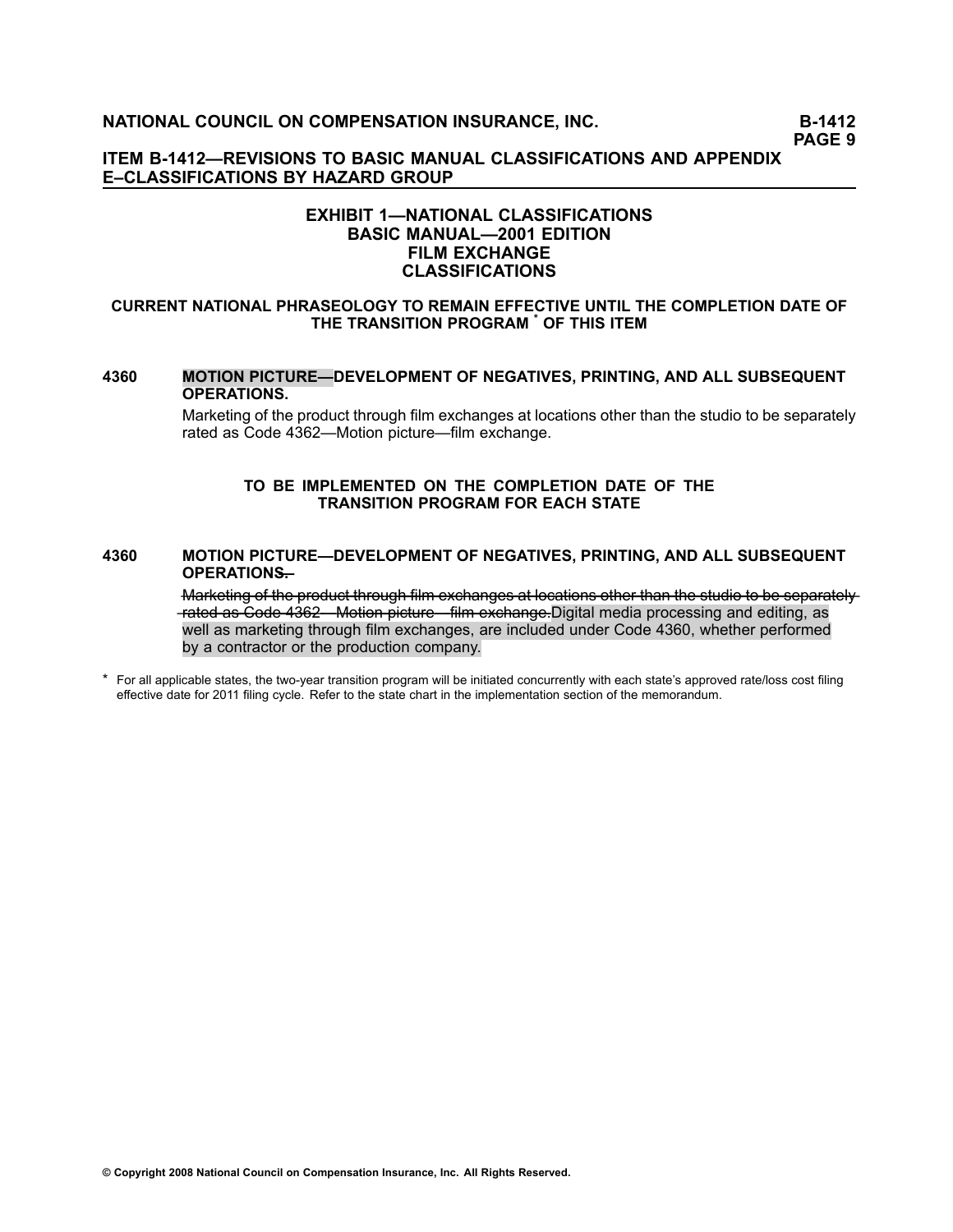**PAGE 10**

**ITEM B1412—REVISIONS TO BASIC MANUAL CLASSIFICATIONS AND APPENDIX E–CLASSIFICATIONS BY HAZARD GROUP**

# **EXHIBIT 1—NATIONAL CLASSIFICATIONS BASIC MANUAL—2001 EDITION FILM EXCHANGE CLASSIFICATIONS**

#### **CURRENT NATIONAL PHRASEOLOGY TO REMAIN EFFECTIVE UNTIL THE COMPLETION DATE OF THE TRANSITION PROGRAM \* OF THIS ITEM**

# **[4362](file:///C:/manuscript/hyperlink.asp?docid=4362<?Pub & EntityName=amp>manualtitle=scopesxml)**♦ **MOTION PICTURE—FILM EXCHANGE & PROJECTION ROOMS, CLERICAL.** Applies to film exchanges not located at motion picture studios.

#### **TO BE IMPLEMENTED ON THE COMPLETION DATE OF THE TRANSITION PROGRAM FOR EACH STATE**

# $-4362$ **♦ MOTION PICTURE—FILM EXCHANGE & PROJECTION ROOMS, CLERICAL,**

—A—p—p——li—e—s**—**—t—o**—**—fi—l—m**—**—e—x—c—h—a—n—g—e—s**—**—n—o—**—**t—l—o—c—a—t—e—d**—**—a—**—**t —m—o——ti—o—n**—**—p——ic—t—u—r—e**—**—s—t—u—d——io—s—.

\* For all applicable states, the two-year transition program will be initiated concurrently with each state's approved rate/loss cost filing effective date for 2011 filing cycle. Refer to the state chart in the implementation section of the memorandum.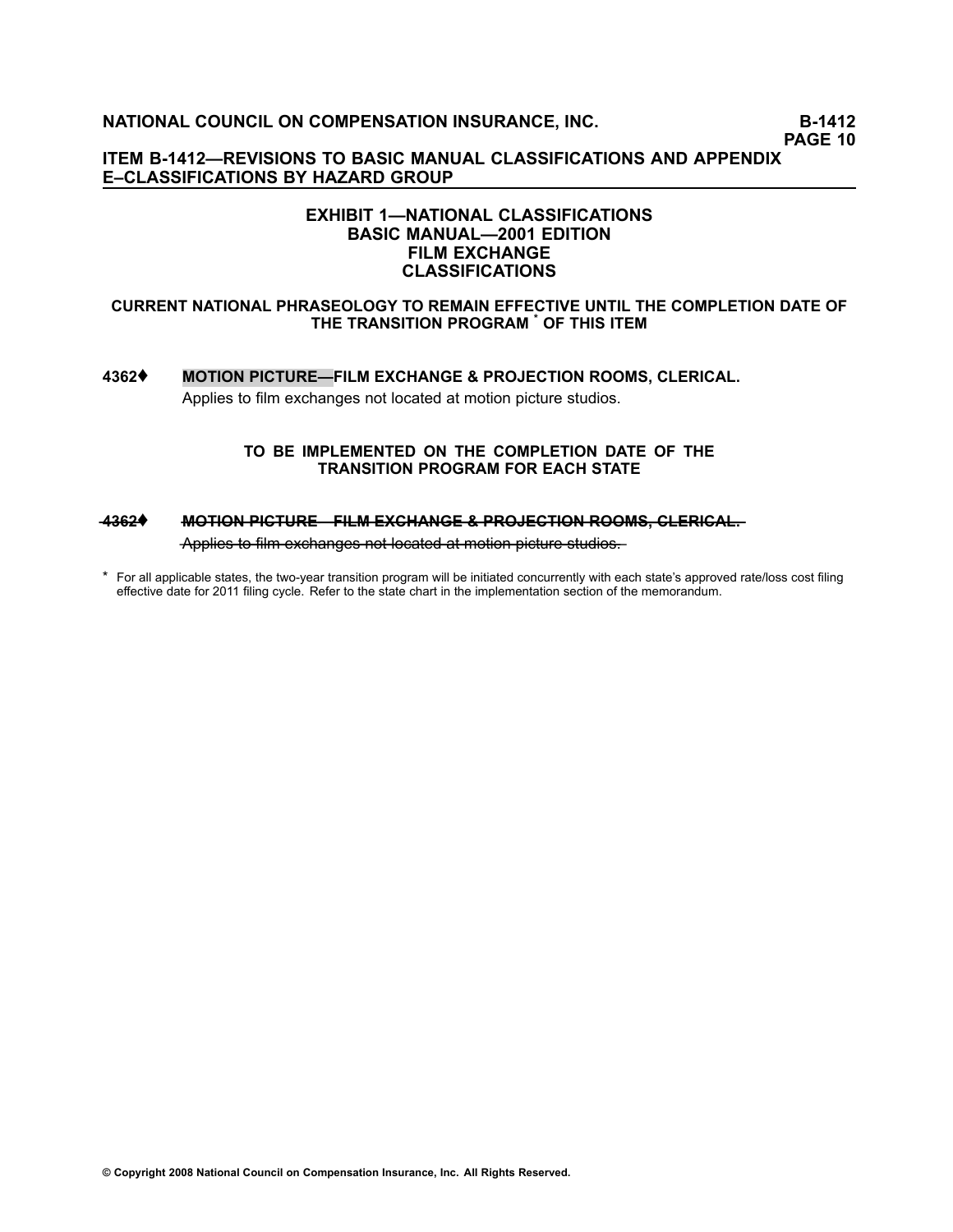**PAGE 11**

**ITEM B1412—REVISIONS TO BASIC MANUAL CLASSIFICATIONS AND APPENDIX E–CLASSIFICATIONS BY HAZARD GROUP**

# **EXHIBIT 1—NATIONAL CLASSIFICATIONS BASIC MANUAL—2001 EDITION FILM EXCHANGE CLASSIFICATIONS**

**[7610](file:///C:/manuscript/hyperlink.asp?docid=7610<?Pub & EntityName=amp>manualtitle=scopesxml) MOTION PICTURE—PRODUCTION—IN STUDIOS OR OUTSIDE—ALL OPERATIONS UP TO THE DEVELOPMENT OF NEGATIVES & CLERICAL, DRIVERS**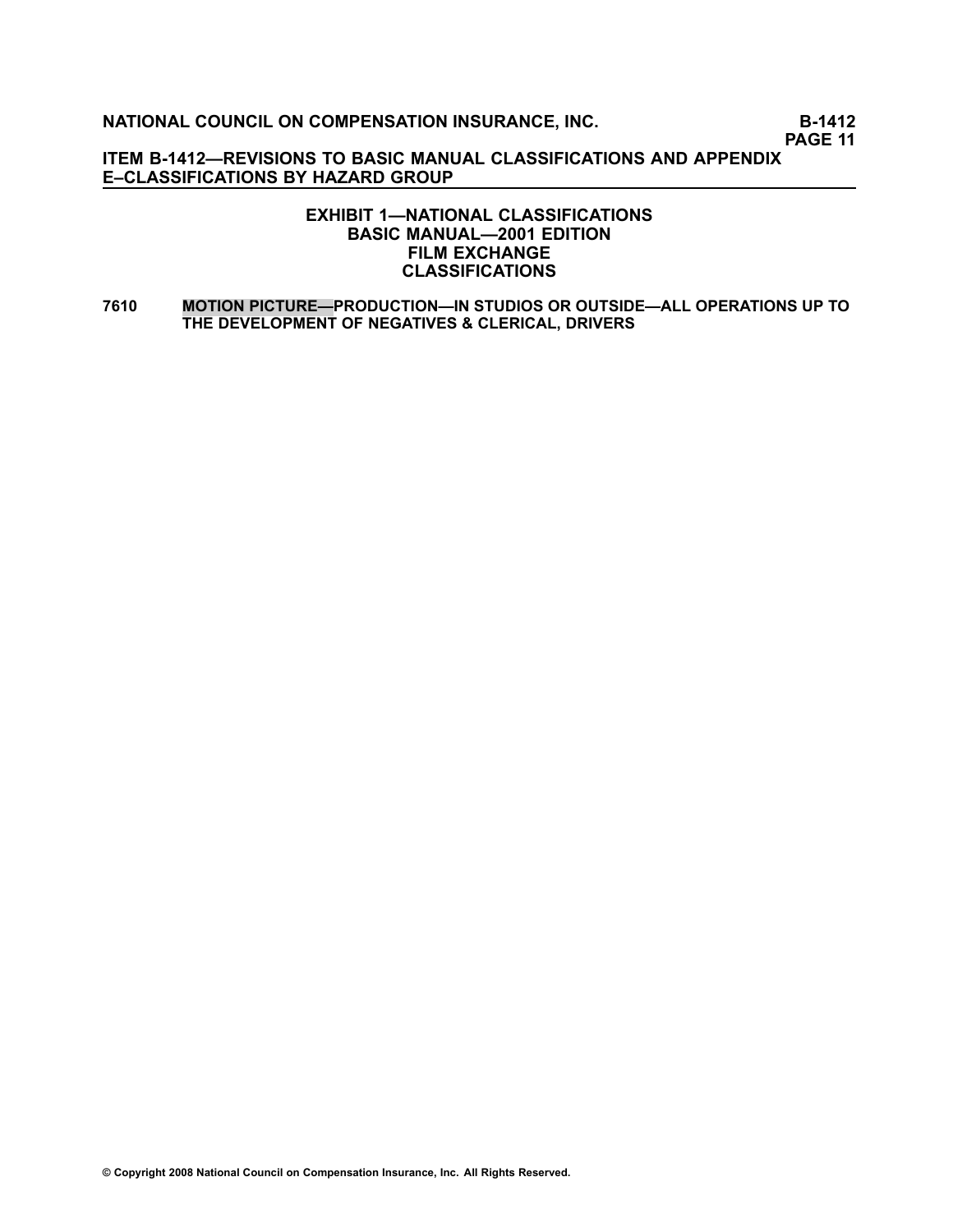# **EXHIBIT 1—FILM EXCHANGE**

### **TWOYEAR TRANSITION PROGRAM RULES**

#### (Applies in: AK, AL, AR, AZ, CO, CT, DC, FL, GA, HI, IA, ID, IL, IN, KS, KY, LA, MD, ME, **MO, MS, MT, NC, NE, NH, NM, NV, OK, OR, RI, SC, SD, TN, UT, VT, WV)**

The following are the rules of the two-year transition program implementing the rates/loss costs and rating values for Codes 4362 and 4360. NCCI will administer this program through each state's specific rate/loss cost classification experience filing revision process.

The state rate/loss cost filing revision where this transition program will initiate will be the first filing made with an effective date on or after the state approved effective date of this item filing. If <sup>a</sup> state rate/loss cost revision filing is made prior to the approval of this item, then that state's experience filing revision will not reflect the first year transition values. Instead, the first year transition will be made to coincide with the next experience filing revision after the item is approved. The proposed effective date for the experience filing revision must be on or after the approved item's effective date.

The following outlines the steps needed to implement the rates/loss costs and rating values for Codes 4362 and 4360 within each of the classification rate/loss cost filings. An example of the two-year transition program calculation, including the weight value calculation, is shown in subsequent pages of this exhibit.

- A. Risks will continue to be classified to either Code 4362 or 4360 as appropriate until the elimination of Code 4362 in the second state rate/loss cost annual experience filing revision from which this transition program was initiated.
- B. As part of the first NCCI state rate/loss cost experience filing revision where this transition program is initiated, the payroll-weighted rate/loss cost of Codes 4362 and 4360 will be calculated using the latest available year's payroll and the standard calculated rate/loss cost of the two individual codes. If the payroll-weighted rate/loss cost is within the swing limits determined for Codes 4362 and 4360, then each of these codes will take on the payroll-weighted rate/loss cost. Rating values will be determined by the same payroll weighting.

If the payroll-weighted rate/loss cost is outside of the filing's swing limits for any of the codes, then the rate/loss cost for each of the codes will be determined by <sup>a</sup> methodology weighting together (1) the payroll-weighted rate/loss cost and (2) the standard calculated rate/loss cost for each code. The ratio used in this methodology will be first determined by calculating the maximum weighting value given to the payroll-weighted rate/loss cost in order to keep the rates for Codes 4362 and 4360 within the swing limits of the filing. However, <sup>a</sup> 50% minimum weighting value must be used, regardless of the swing limits to execute the transition program within two years. Rating values will be calculated in <sup>a</sup> similar manner.

C. As part of the second NCCI state rate/loss cost classification experience filing revision, Code 4362 will be eliminated. All insured operations previously assigned to Code 4362 will then be assigned to Code 4360. The rate/loss cost for newly defined Code 4360 will be the payroll-weighted rate/loss cost of Code 4362 and Code 4360 using this filing's latest available year of payroll and the standard calculated rate/loss cost of the two individual codes. Rating values will be determined by the same payroll weighting.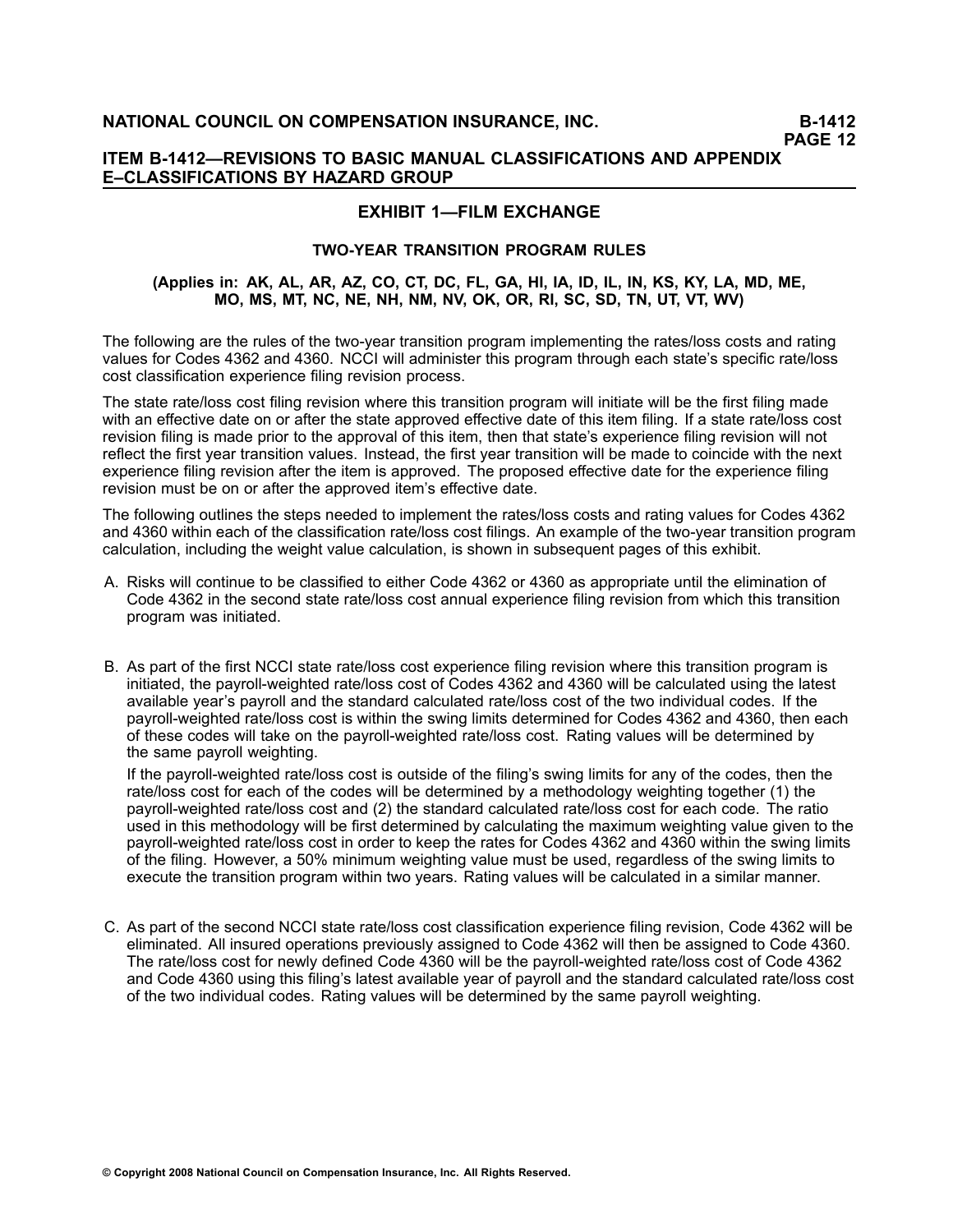# **PAGE 13**

# **ITEM B1412—REVISIONS TO BASIC MANUAL CLASSIFICATIONS AND APPENDIX E–CLASSIFICATIONS BY HAZARD GROUP**

# **EXHIBIT 1—FILM EXCHANGE**

# **EXAMPLE OF TWOYEAR TRANSITION PROGRAM CALCULATION**

(Applies in: AK, AL, AR, AZ, CO, CT, DC, FL, GA, HI, IA, ID, IL, IN, KS, KY, LA, MD, ME, MO, MS, MT, NC, **NE, NH, NM, NV, OK, OR, RI, SC, SD, TN, UT, VT, WV)**

**Note:** The rates/loss costs used in the following example are for illustration purposes only and are not the actual rates/loss costs in use, nor do they represent expected actual rates/loss costs for the codes indicated.

In the following example, the "Payroll-Weighted Rate/Loss Cost" for each year can be calculated by using the "NCCI Initially Calculated Rate/Loss Cost" and the payroll for the latest available year.

The following assumptions are made for this example:

|                       | Code XXX1 | Code XXX2 | Code XXX3 |  |
|-----------------------|-----------|-----------|-----------|--|
| Payroll \$            | 400,000   | 700,000   | 3,000,000 |  |
| <b>Rate/Loss Cost</b> | 21.00     | 10.50     | 11.81     |  |

The "Payroll-Weighted Rate/Loss Cost" is calculated as follows:

 $[(400,000 \times 21.00) + (700,000 \times 10.50) + (3,000,000 \times 11.81)] = 12.48$ 

(400,000 <sup>+</sup> 700,000 <sup>+</sup> 3,000,000)

Additionally, the swing limits are assumed to be plus or minus 25%. **Please note:** The weight value used represents the largest possible value keeping the rate/loss cost changes within the swing limits. The weight value below is subject to <sup>a</sup> minimum of 0.50 for the first year and 1.00 for the second year without regard to swing limits in order to transition the rates/loss costs within two years.

|                                                  | Weight<br><b>Value</b> | <b>Class Code</b> | <b>Payroll-Weighted</b><br><b>Rate/Loss Cost</b> |       | <b>NCCI Initially</b><br><b>Calculated</b><br><b>Rate/Loss Cost</b> |     | <b>Final NCCI</b><br><b>Rate/Loss Cost</b> |
|--------------------------------------------------|------------------------|-------------------|--------------------------------------------------|-------|---------------------------------------------------------------------|-----|--------------------------------------------|
|                                                  |                        | XXX1              | $(0.57 \times 12.48)$                            | $\pm$ | $(0.43 \times 21.00)$                                               | $=$ | 16.14                                      |
| <b>Filing Effective</b><br>in First Year         | $0.57*$                | XXX <sub>2</sub>  | $(0.57 \times 12.48)$                            | $\pm$ | $(0.43 \times 10.50)$                                               | $=$ | 11.63                                      |
|                                                  |                        | XXX3              | $(0.57 \times 12.48)$                            | ÷.    | $(0.43 \times 11.81)$                                               | $=$ | 12.19                                      |
|                                                  |                        | XXX1              | $(1.00 \times 12.48)$                            | $\pm$ | $(0.00 \times 19.78)$                                               | $=$ | 12.48                                      |
| <b>Filing Effective in</b><br><b>Second Year</b> | 1.00                   | XXX <sub>2</sub>  | $(1.00 \times 12.48)$                            | $\pm$ | $(0.00 \times 12.25)$                                               | $=$ | 12.48                                      |
|                                                  |                        | XXX3              | $(1.00 \times 12.48)$                            | $\pm$ | $(0.00 \times 11.57)$                                               | $=$ | 12.48                                      |

\* See "Example of Two-Year Weight Value Calculation" for more details.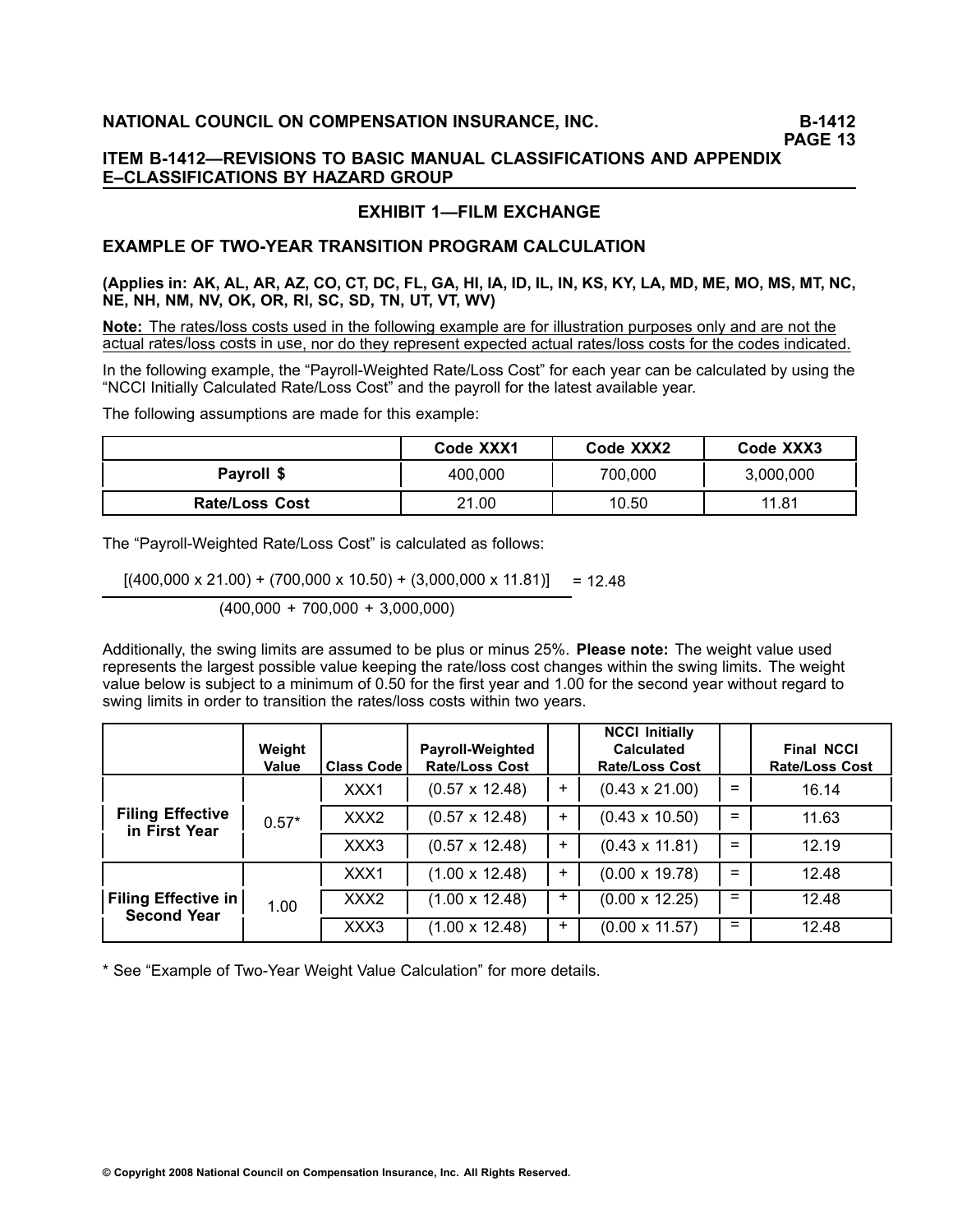# **PAGE 14**

# **ITEM B1412—REVISIONS TO BASIC MANUAL CLASSIFICATIONS AND APPENDIX E–CLASSIFICATIONS BY HAZARD GROUP**

# **EXHIBIT 1—FILM EXCHANGE (CONT'D)**

# **EXAMPLE OF TWOYEAR TRANSITION PROGRAM EXPECTED LOSS RATE (ELR)**

(Applies in: AK, AL, AR, AZ, CO, CT, DC, FL, GA, HI, IA, ID, IL, IN, KS, KY, LA, MD, ME, MO, MS, MT, NC, **NE, NH, NM, NV, OK, OR, RI, SC, SD, TN, UT, VT, WV)**

**Note:** The ELRs in the following example are for illustration purposes only and are not the actual ELRs in use, nor do they represent expected actual ELRs for the codes indicated.

In the following example, the "Payroll-Weighted ELR" for each year can be calculated by using the "NCCI Initially Calculated ELR" and the payroll for the latest available year.

The following assumptions are made for this example:

|            | Code XXX1          | Code XXX2 | Code XXX3 |  |
|------------|--------------------|-----------|-----------|--|
| Payroll \$ | 700,000<br>400,000 |           | 3,000,000 |  |
| <b>ELR</b> | 7.00               | 3.50      | 3.94      |  |

The "Payroll-Weighted ELR" is calculated as follows:

 $[(400,000 \times 7.00) + (700,000 \times 3.50) + (3,000,000 \times 3.94)]$  = 4.16 (400,000 <sup>+</sup> 700,000 <sup>+</sup> 3,000,000)

Additionally, the swing limits are assumed to be plus or minus 25%. **Please note:** The weight value used represents the largest possible value keeping the rate/loss cost changes within the swing limits. The weight value below is subject to <sup>a</sup> minimum of 0.50 for the first year and 1.00 for the second year without regard to swing limits in order to transition the rates/loss costs within two years.

|                                                  | Weight<br><b>Value</b> | <b>Class Code</b> | Payroll-Weighted<br><b>ELR</b> |       | <b>NCCI Initially</b><br><b>Calculated ELR</b> |     | <b>Final NCCI ELR</b> |
|--------------------------------------------------|------------------------|-------------------|--------------------------------|-------|------------------------------------------------|-----|-----------------------|
|                                                  |                        | XXX1              | $(0.57 \times 4.16)$           | $\pm$ | $(0.43 \times 7.00)$                           | $=$ | 5.38                  |
| <b>Filing Effective</b><br>in First Year         | $0.57*$                | XXX <sub>2</sub>  | $(0.57 \times 4.16)$           | $+$   | $(0.43 \times 3.50)$                           | $=$ | 3.88                  |
|                                                  |                        | XXX3              | $(0.57 \times 4.16)$           | $+$   | $(0.43 \times 3.94)$                           | $=$ | 4.07                  |
| <b>Filing Effective in</b><br><b>Second Year</b> |                        | XXX1              | $(1.00 \times 4.16)$           | $+$   | $(0.00 \times 6.59)$                           | $=$ | 4.16                  |
|                                                  | 1.00                   | XXX <sub>2</sub>  | $(1.00 \times 4.16)$           | $\pm$ | $(0.00 \times 4.08)$                           | $=$ | 4.16                  |
|                                                  |                        | XXX3              | $(1.00 \times 4.16)$           | $+$   | $(0.00 \times 3.86)$                           | $=$ | 4.16                  |

\* See "Example of Two-Year Weight Value Calculation" for more details.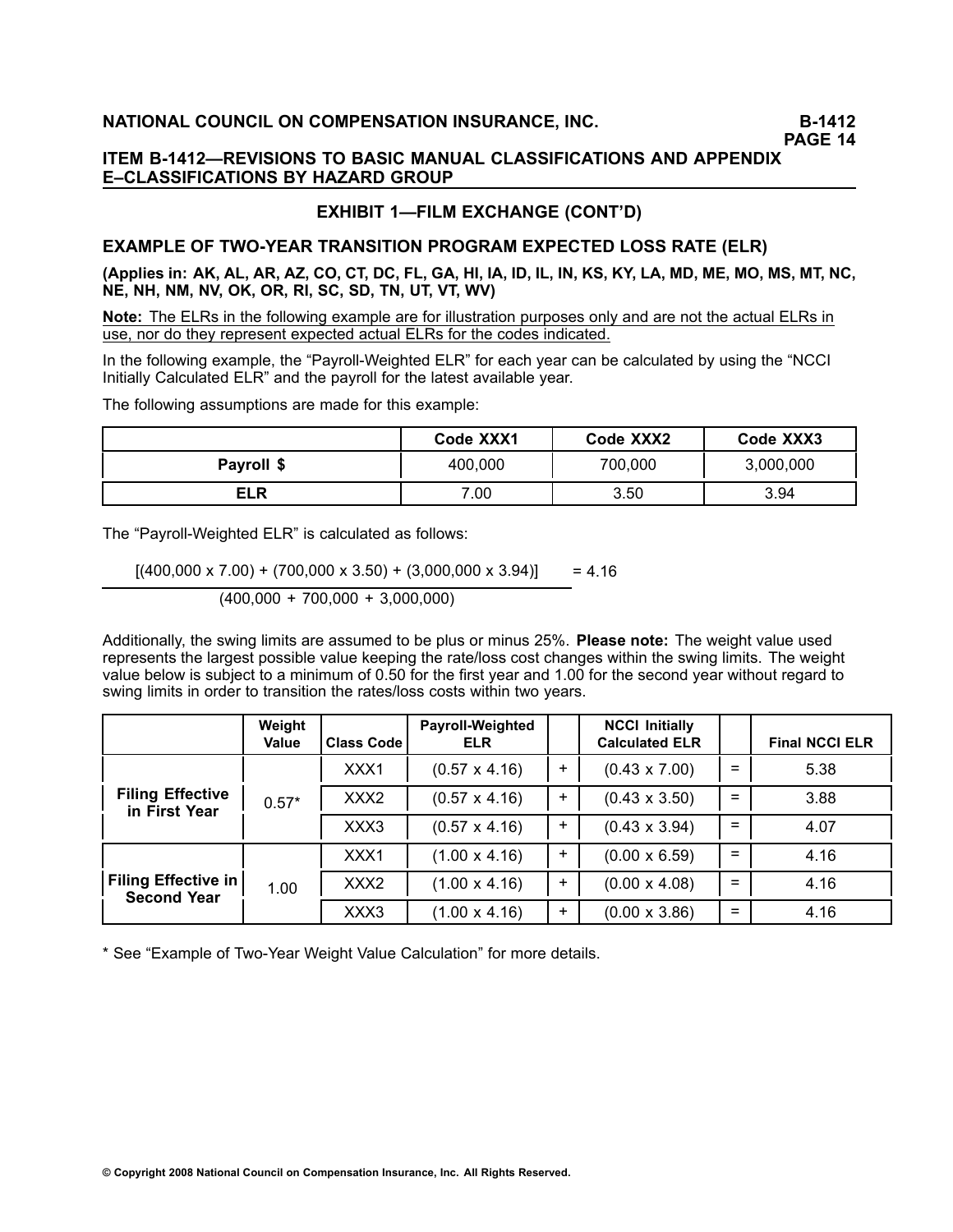# **PAGE 15**

# **ITEM B1412—REVISIONS TO BASIC MANUAL CLASSIFICATIONS AND APPENDIX E–CLASSIFICATIONS BY HAZARD GROUP**

# **EXHIBIT 1—FILM EXCHANGE (CONT'D)**

# **EXAMPLE OF TWOYEAR TRANSITION PROGRAM D RATIOS**

(Applies in: AK, AL, AR, AZ, CO, CT, DC, FL, GA, HI, IA, ID, IL, IN, KS, KY, LA, MD, ME, MO, MS, MT, NC, **NE, NH, NM, NV, OK, OR, RI, SC, SD, TN, UT, VT, WV)**

**Note:** The D ratios in the following example are for illustration purposes only and are not the actual Dratios in use, nor do they represent expected actual D ratios for the indicated.

In the following example, the "Payroll-Weighted D Ratios" for each year can be calculated by using the "NCCI Initially Calculated D Ratios" and the payroll for the latest available year.

The following assumptions are made for this example:

|                 | Code XXX1 | Code XXX2 | Code XXX3 |  |
|-----------------|-----------|-----------|-----------|--|
| Payroll \$      | 400,000   | 700,000   | 3,000,000 |  |
| <b>D</b> Ratios | 0.23      | 0.20      | 0.24      |  |

The "Payroll-Weighted D Ratio" is calculated as follows:

 $[(400,000 \times 0.23) + (700,000 \times 0.20) + (3,000,000 \times 0.24)]$  = .23 (400,000 <sup>+</sup> 700,000 <sup>+</sup> 3,000,000)

Additionally, the swing limits are assumed to be plus or minus 25%. **Please note:** The weight value used represents the largest possible value keeping the rate/loss cost changes within the swing limits. The weight value below is subject to <sup>a</sup> minimum of 0.50 for the first year and 1.00 for the second year without regard to swing limits in order to transition the rates/loss costs within two years.

|                                                  | Weight<br><b>Value</b> | <b>Class Code</b> | Payroll-Weighted<br>D Ratio |           | <b>NCCI Initially</b><br><b>Calculated D Ratio</b> |     | <b>Final NCCI D Ratio</b> |
|--------------------------------------------------|------------------------|-------------------|-----------------------------|-----------|----------------------------------------------------|-----|---------------------------|
|                                                  |                        | XXX1              | $(0.57 \times 0.23)$        | ÷         | $(0.43 \times 0.23)$                               | $=$ | 0.23                      |
| <b>Filing Effective</b><br>in First Year         | $.57*$                 | XXX <sub>2</sub>  | $(0.57 \times 0.23)$        | $\pm$     | $(0.43 \times 0.20)$                               | $=$ | 0.22                      |
|                                                  |                        | XXX3              | $(0.57 \times 0.23)$        | $\ddot{}$ | $(0.43 \times 0.24)$                               | $=$ | 0.23                      |
|                                                  |                        | XXX1              | $(1.00 \times 0.23)$        | +         | $(0.00 \times 0.22)$                               | $=$ | 0.23                      |
| <b>Filing Effective in</b><br><b>Second Year</b> | 1.00                   | XXX <sub>2</sub>  | $(1.00 \times 0.23)$        | ÷         | $(0.00 \times 0.22)$                               | $=$ | 0.23                      |
|                                                  |                        | XXX3              | $(1.00 \times 0.23)$        | $\pm$     | $(0.00 \times 0.24)$                               | $=$ | 0.23                      |

\* See "Example of Two-Year Weight Value Calculation" for more details.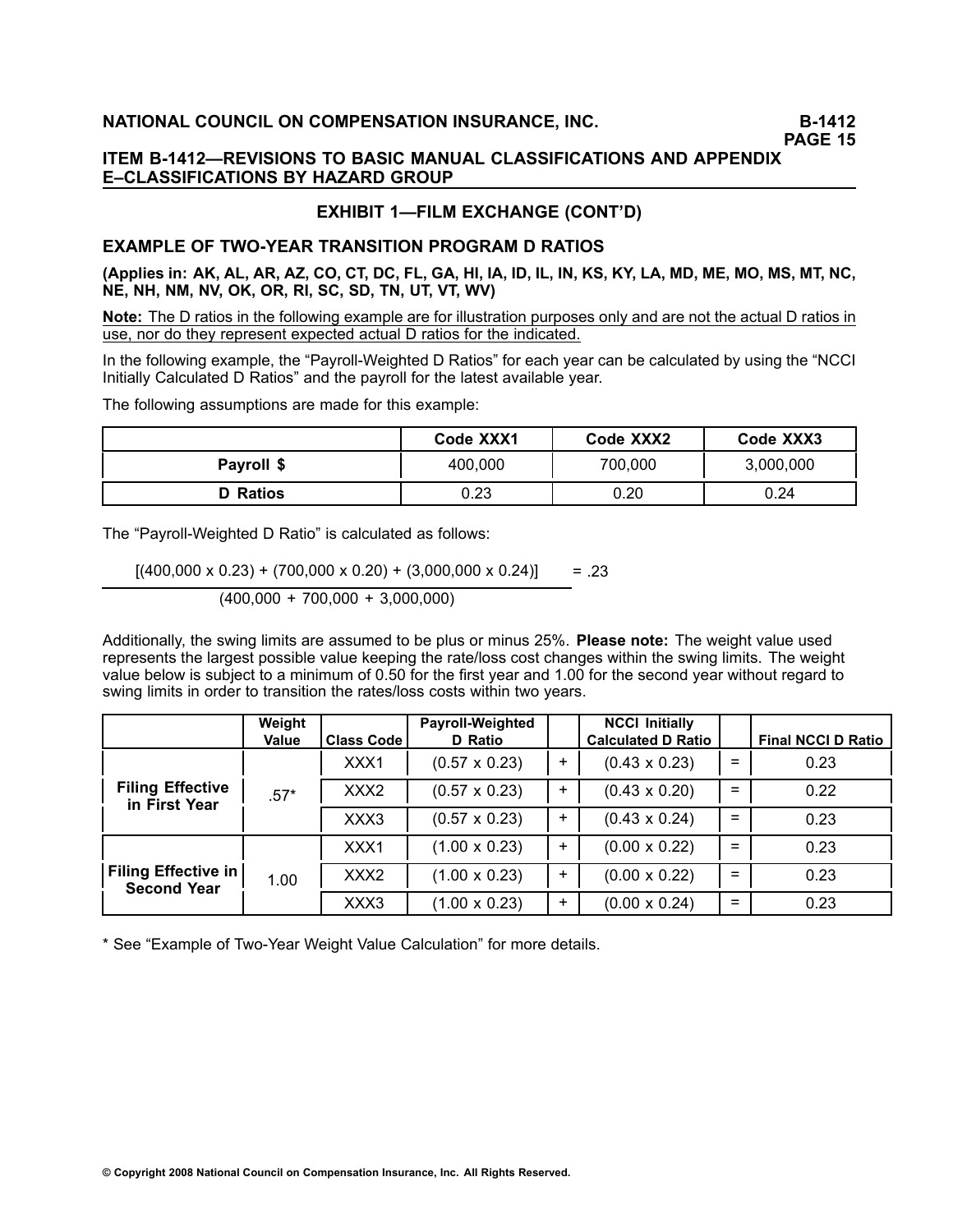**PAGE 16**

# **ITEM B1412—REVISIONS TO BASIC MANUAL CLASSIFICATIONS AND APPENDIX E–CLASSIFICATIONS BY HAZARD GROUP**

# **EXHIBIT 1—FILM EXCHANGE (CONT'D)**

# **EXAMPLE OF TWO-YEAR WEIGHT VALUE CALCULATION**

### (Applies in: AK, AL, AR, AZ, CO, CT, DC, FL, GA, HI, IA, ID, IL, IN, KS, KY, LA, MD, ME, MO, MS, MT, NC, **NE, NH, NM, NV, OK, OR, RI, SC, SD, TN, UT, VT, WV)**

In the following example, the rates/loss costs are calculated for each class code by utilizing successively higher weight values until the largest weight value is found that keeps the rates/loss costs within swing limits. However, depending on which year of the transition the filing is effective, this weight value is subject to minimums **without regard to swing limits**. These minimums are 0.50 for the first year and 1.00 for the second year. For the purposes of illustration, the codes are represented as XXX1, XXX2, and XXX3.

**Note:** The Weight Value Calculations in the following example are for illustration purposes only and are not the actual Weight Value Calculations in use, nor do they represent expected actual Weight Value Calculations for the codes indicated.

The following assumptions are made for this example:

- 1. The swing limits are plus or minus 25%.
- 2. The rates/loss costs are as follows:

|                                | <b>Rate/Loss Cost</b><br>for Code XXX1 | <b>Rate/Loss Cost for</b><br>Code XXX2 | <b>Rate/Loss Cost for</b><br>Code XXX3 |
|--------------------------------|----------------------------------------|----------------------------------------|----------------------------------------|
| <b>Current Approved Filing</b> | 21.49                                  | 11.32                                  | 11.05                                  |
| <b>First Transition Year</b>   | 16.14                                  | 11.63                                  | 12.19                                  |

|                 | <b>Weight Calculation Table</b>                                            |                                   |                                                                            |                                   |                                                                            |                                      |  |  |
|-----------------|----------------------------------------------------------------------------|-----------------------------------|----------------------------------------------------------------------------|-----------------------------------|----------------------------------------------------------------------------|--------------------------------------|--|--|
| Year 1          |                                                                            | Code XXX1                         |                                                                            | Code XXX2                         | Code XXX3                                                                  |                                      |  |  |
| Weight<br>Value | <b>Calculated</b><br><b>Rate/Loss Cost</b><br><b>Given Weight</b><br>Value | <b>Rate/Loss Cost</b><br>Change % | <b>Calculated</b><br><b>Rate/Loss Cost</b><br><b>Given Weight</b><br>Value | <b>Rate/Loss Cost</b><br>Change % | <b>Calculated</b><br><b>Rate/Loss Cost</b><br><b>Given Weight</b><br>Value | Rate/Loss<br><b>Cost Change</b><br>℅ |  |  |
| 0.50            | 16.74                                                                      | $-22.1%$                          | 11.49                                                                      | 1.5%                              | 12.15                                                                      | 10.0%                                |  |  |
| 0.51            | 16.65                                                                      | $-22.5%$                          | 11.51                                                                      | 1.7%                              | 12.15                                                                      | 10.0%                                |  |  |
| 0.52            | 16.57                                                                      | $-22.9%$                          | 11.53                                                                      | 1.9%                              | 12.16                                                                      | 10.0%                                |  |  |
| 0.53            | 16.48                                                                      | $-23.3%$                          | 11.55                                                                      | 2.0%                              | 12.17                                                                      | 10.1%                                |  |  |
| 0.54            | 16.40                                                                      | $-23.7%$                          | 11.57                                                                      | 2.2%                              | 12.17                                                                      | 10.1%                                |  |  |
| 0.55            | 16.31                                                                      | $-24.1%$                          | 11.59                                                                      | 2.4%                              | 12.18                                                                      | 10.2%                                |  |  |
| 0.56            | 16.23                                                                      | $-24.5%$                          | 11.61                                                                      | 2.6%                              | 12.19                                                                      | 10.3%                                |  |  |
| 0.57            | 16.14                                                                      | $-24.9%$                          | 11.63                                                                      | 2.7%                              | 12.19                                                                      | 10.3%                                |  |  |
| 0.58            | 16.06                                                                      | $-25.3%$                          | 11.65                                                                      | 2.9%                              | 12.20                                                                      | 10.4%                                |  |  |
| 0.59            | 15.97                                                                      | $-25.7%$                          | 11.67                                                                      | 3.1%                              | 12.21                                                                      | 10.5%                                |  |  |
| 0.60            | 15.89                                                                      | $-26.1%$                          | 11.69                                                                      | 3.3%                              | 12.21                                                                      | 10.5%                                |  |  |
| 0.61            | 15.80                                                                      | $-26.5%$                          | 11.71                                                                      | 3.4%                              | 12.22                                                                      | 10.6%                                |  |  |
| continues       |                                                                            |                                   |                                                                            |                                   |                                                                            |                                      |  |  |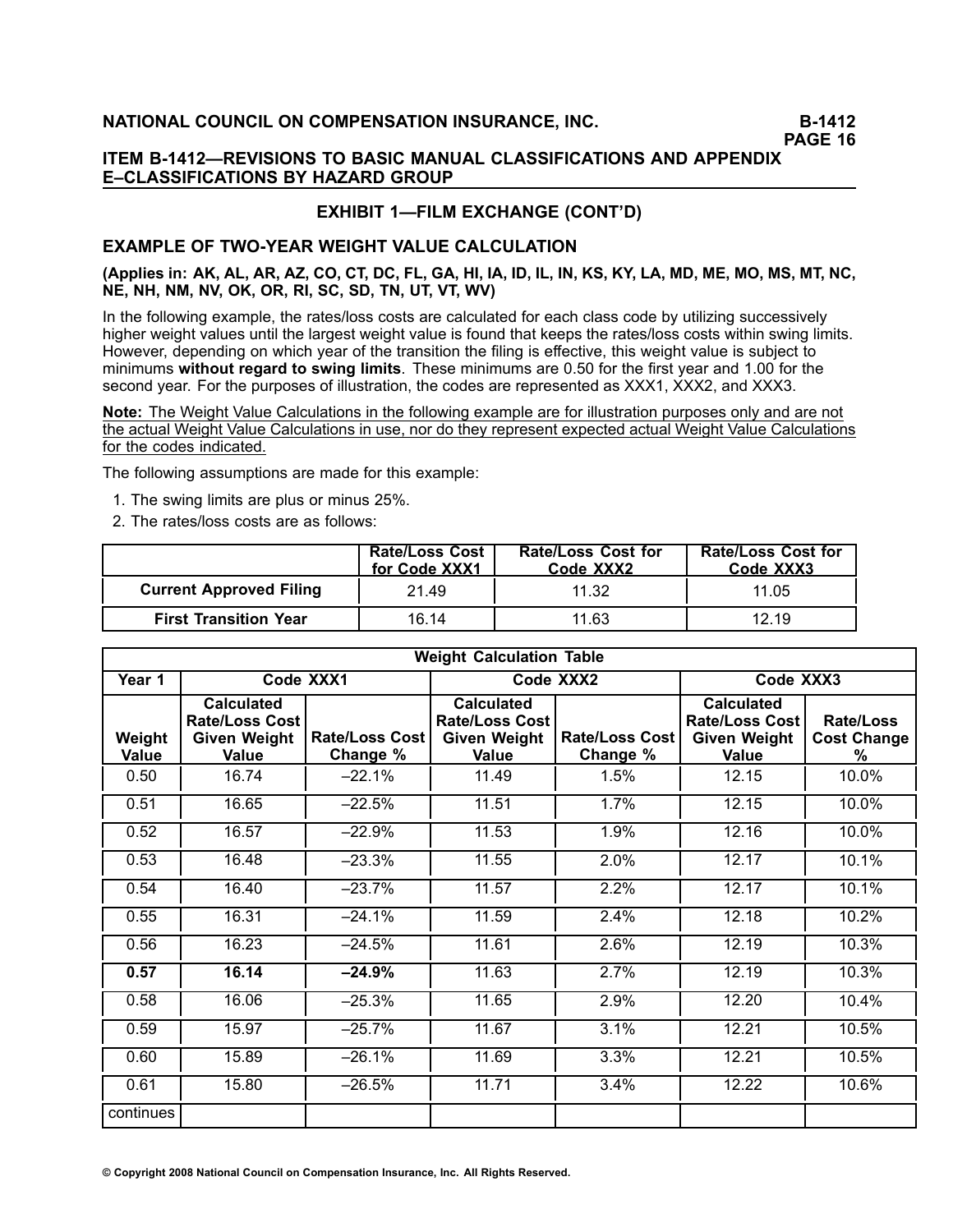# **EXHIBIT 2—FACT SHEET**

### **LACQUER OR SPIRIT VARNISH MANUFACTURING, OLEORESINOUS VARNISH MANUFACTURING, AND PAINT MANUFACTURING**

# **PROPOSAL**

The focus of the proposed changes for this industry is to consolidate varnish manufacturing under one classification code and update or clarify language.

#### **NCCI recommends the following national treatment for classifications:**

- 1. Discontinue Code 4561—Varnish Mfg.—Oleo-Resinous and assign these operations to Code 4439—Lacquer or Spirit Varnish Mfg.
- 2. Amend the phraseology of Code 4439 from Lacquer or Spirit Varnish Mfg. to Lacquer or Varnish Manufacturing.
- 3. Delete the cross-reference phraseology for Code 4439-Spirit Varnish or Lacquer Mfg. because it is <sup>a</sup> redundant phraseology.
- 4. Delete Varnish Mfg.—Mfg. Spirit—See Lacquer or Spirit Varnish Mfg. refer to comment.

### **Virginia Specific:**

NCCI recommends that Virginia update the *Scopes® Manual* descriptions for Code 4561 and Code 4439 to reflect the changes being made.

# **BACKGROUND AND BASIS FOR CHANGE**

NCCI conducted <sup>a</sup> review of lacquer or spirit varnish manufacturing, varnish manufacturing, and paint manufacturing to determine if <sup>a</sup> consolidation of all manufacturing processes was warranted. Code 4439—Lacquer or Spirit Varnish Mfg., Code 4561—Varnish Mfg.—Oleo-Resinous, and Code 4558—Paint Mfg. are all national codes. Their origination dates were not found.

Lacquer, spirit, and oleoresinous varnishes are made using <sup>a</sup> heating method in an open or closed container. The manufacturing of varnish is generally a sub-operation of a larger paint manufacturer.

Paint manufacturing is <sup>a</sup> physical process that rarely uses chemical changes or <sup>a</sup> heating process. Paints may be either water- or oil-based, depending on whether the thinner is water or an organic liquid such as turpentine.

### **IMPACT**

This item proposes that Code 4561—Varnish Mfg.—Oleo-Resinous be discontinued, with its experience combined into newly defined national Code 4439. NCCI conducted <sup>a</sup> review using the latest approved loss cost or rate filing experience to determine the need for <sup>a</sup> loss cost or rate transition program to minimize the impact of this proposed change. Based on the result of this review, it is recommended that no transition program be proposed.

Initially, the new loss cost or rate for Code 4439 will be calculated as a payroll-weighted average of the loss costs or rates of Code 4561 and Code 4439. Thereafter, the data for Code 4561 will be combined with the data for Code 4439 prior to deriving the loss cost or rate. Using the combined experience from the two codes to calculate the loss cost or rate will minimize any change in overall statewide premium. The impact to individual risk will vary depending on their current payroll distribution between the codes and the resulting combined experience loss cost or rate.

The other changes to this industry primarily consists of the consolidation of cross-references into the actual classification wording, and this consolidation is not expected to result in <sup>a</sup> reclassification of risk payroll or change in loss costs, rates, or premium.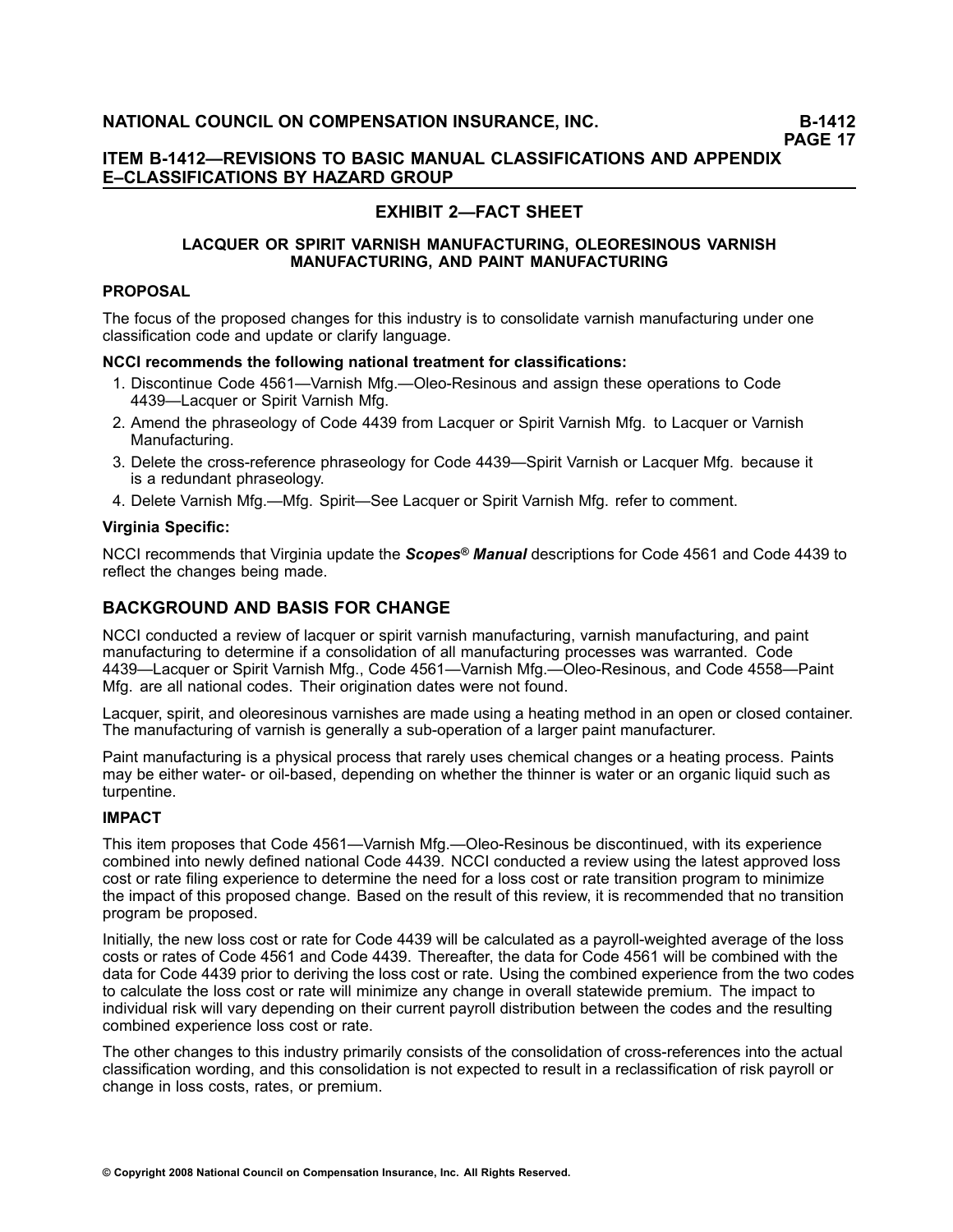# **ITEM B1412—REVISIONS TO BASIC MANUAL CLASSIFICATIONS AND APPENDIX E–CLASSIFICATIONS BY HAZARD GROUP**

# **EXHIBIT 2—FACT SHEET (CONT'D)**

#### **Virginia Specific:**

NCCI recommends that Virginia update the *Scopes® Manual* descriptions for Code 4561 and Code 4439 to reflect the changes being made.

A threeyear transition program is being proposed in Virginia for the recommendation to discontinue and combine Code 4561 into newly defined Code 4439. Using <sup>a</sup> transition program will help minimize the impact to both individual risk premium charges and overall statewide premium.

#### **IMPLEMENTATION**

This item is applicable to new and renewal voluntary and assigned risk policies, and will become effective concurrently with each state's approved rate/loss cost filing for the 2011 filing cycle as outlined on the state effective date table in the filing memorandum. For example, this item will be effective January 1, 2011 for approved rate/loss cost filings that have <sup>a</sup> January 1, 2011 effective date. Similarly, this item will be effective July 1, 2011 for approved rate/loss cost filings that have <sup>a</sup> July 1, 2011 effective date.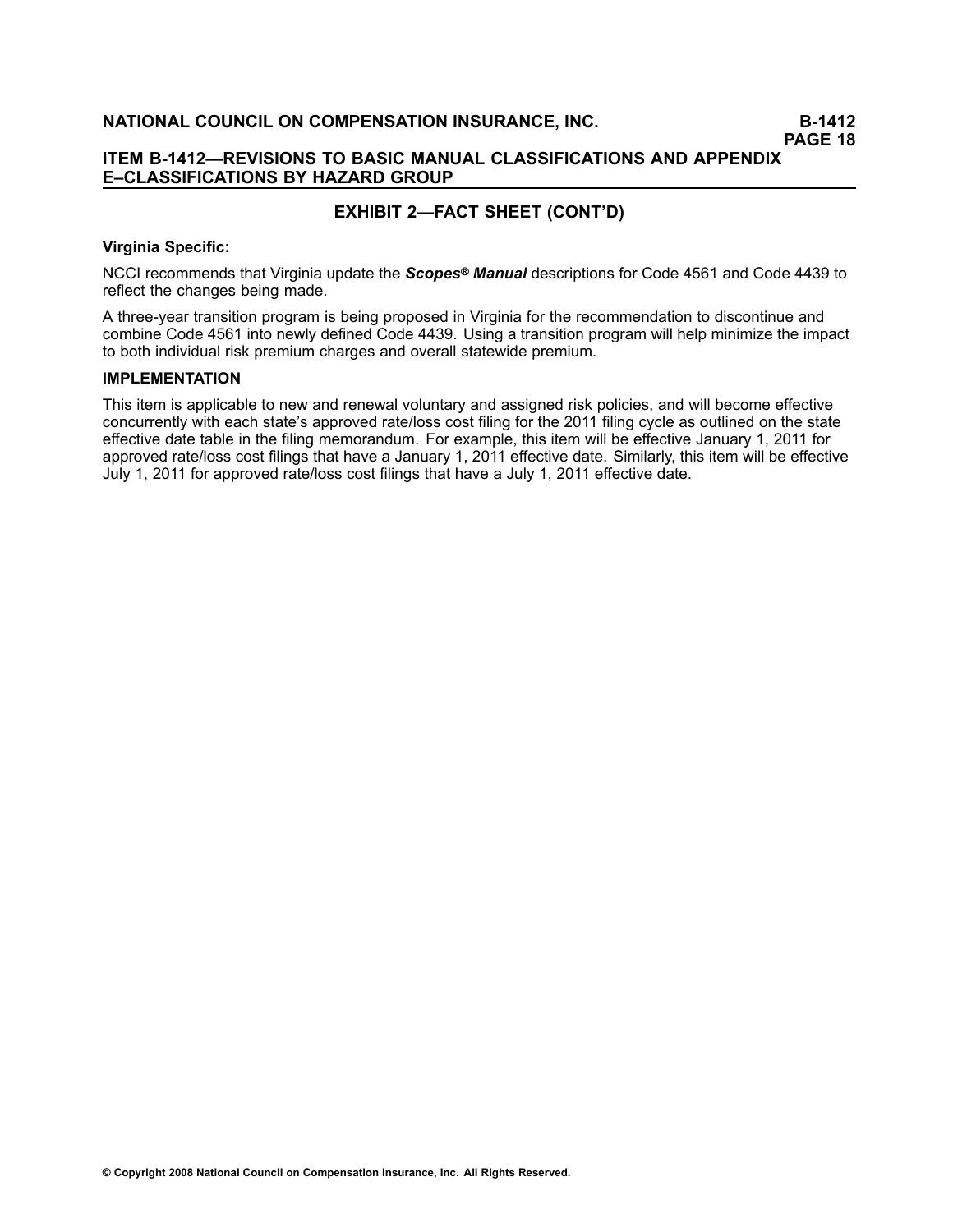**PAGE 19**

**ITEM B1412—REVISIONS TO BASIC MANUAL CLASSIFICATIONS AND APPENDIX E–CLASSIFICATIONS BY HAZARD GROUP**

# **EXHIBIT 2—NATIONAL CLASSIFICATIONS BASIC MANUAL—2001 EDITION LACQUER OR SPIRIT VARNISH MANUFACTURING, OLEORESINOUS VARNISH MANUFACTURING, AND PAINT MANUFACTURING CLASSIFICATIONS**

#### **WARNISH MFG.**

4561 Oleoresinous. Mfg. of solvents, spirit varnishes, lacquers, or dopes to be separately rated. **Mfg. - Spirit. See Lacquer or Spirit Varnish Mfg.**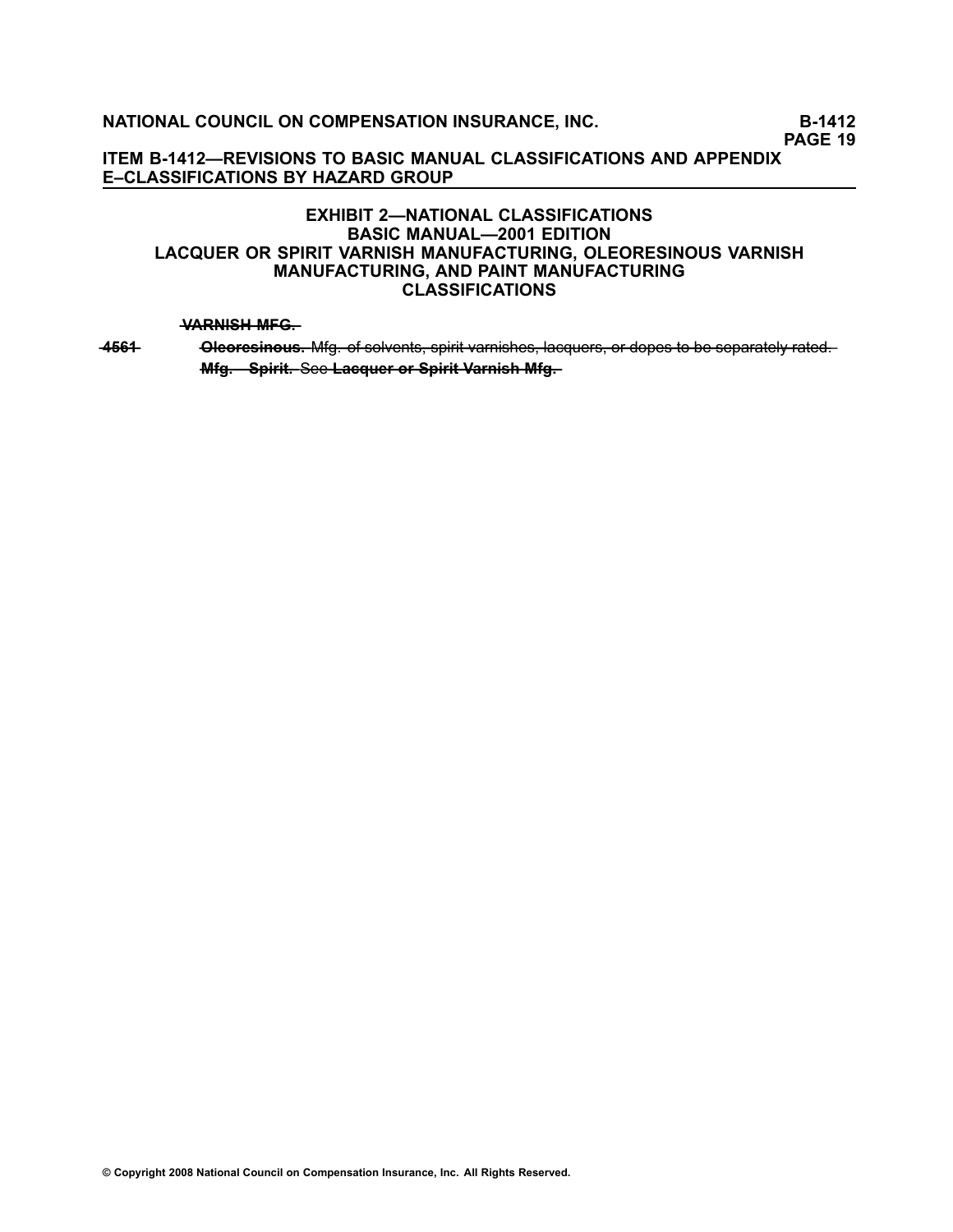**PAGE 20**

**ITEM B1412—REVISIONS TO BASIC MANUAL CLASSIFICATIONS AND APPENDIX E–CLASSIFICATIONS BY HAZARD GROUP**

# **EXHIBIT 2—NATIONAL CLASSIFICATIONS BASIC MANUAL—2001 EDITION LACQUER OR SPIRIT VARNISH MANUFACTURING, OLEORESINOUS VARNISH MANUFACTURING, AND PAINT MANUFACTURING CLASSIFICATIONS**

#### **[4439](file:///C:/manuscript/hyperlink.asp?docid=4439<?Pub & EntityName=amp>manualtitle=scopesxml) •• SPIRIT VARNISH OR LACQUER MFG.**

-Includes mixing of thinners or solvents but not nitrocellulose mfg. Assign risks engaged in the  $mfg$  of nitrocellulose to the appropriate chemical Code 4828 or 4829.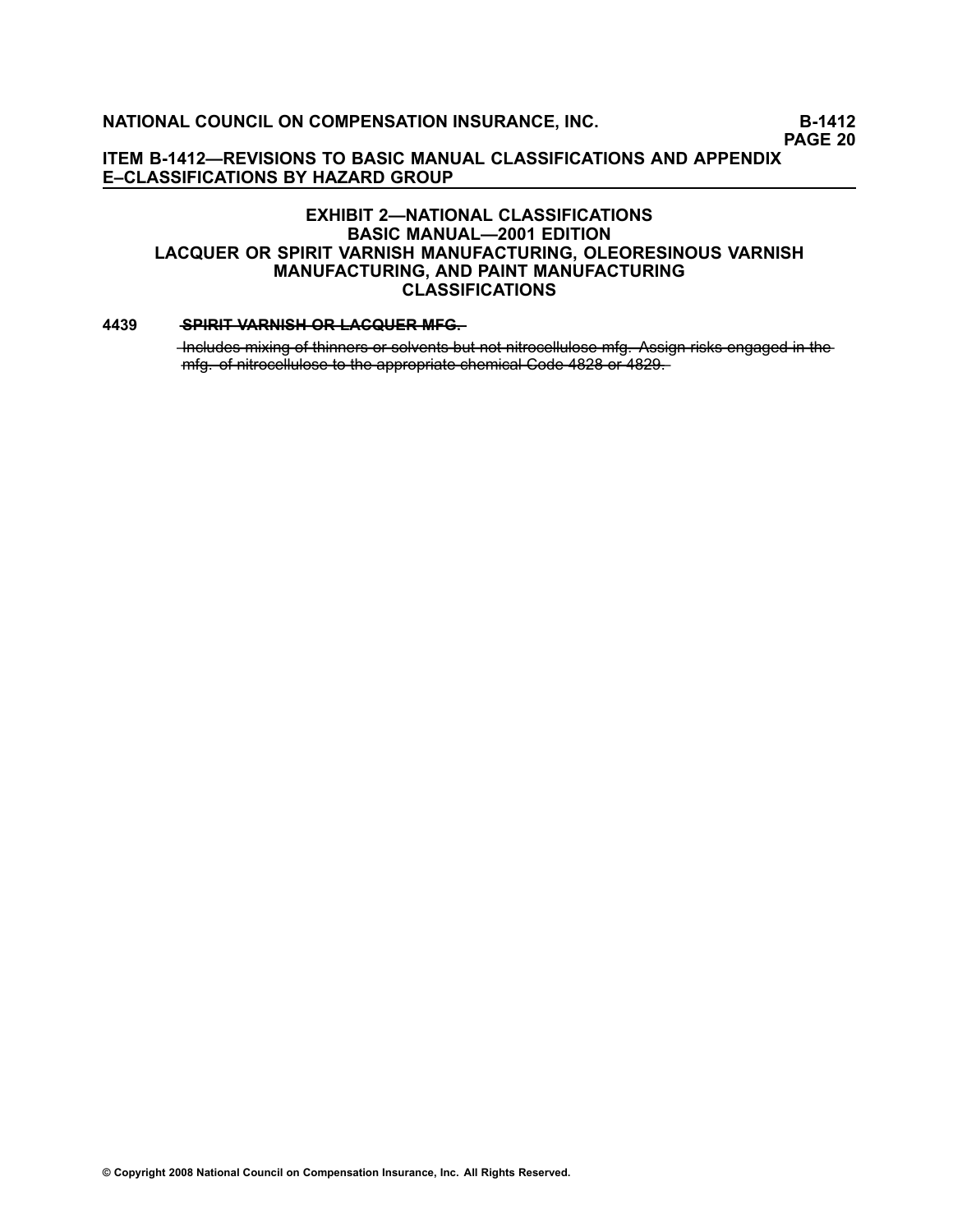**PAGE 21**

**ITEM B1412—REVISIONS TO BASIC MANUAL CLASSIFICATIONS AND APPENDIX E–CLASSIFICATIONS BY HAZARD GROUP**

# **EXHIBIT 2—NATIONAL CLASSIFICATIONS BASIC MANUAL—2001 EDITION LACQUER OR SPIRIT VARNISH MANUFACTURING, OLEORESINOUS VARNISH MANUFACTURING, AND PAINT MANUFACTURING CLASSIFICATIONS**

#### **[4439](file:///C:/manuscript/hyperlink.asp?docid=4439<?Pub & EntityName=amp>manualtitle=scopesxml) LACQUER OR VARNISH MANUFACTURING<del>OR SPIRIT VARNISH MFG.</del>**

Includes mixing of thinners or solvents but not nitrocellulose manufacturing.  $mfg.A$ ssign risks that-engaged in the mfg-manufacture of nitrocellulose, thinners, or solvents to the appropriate chemical classification, Code [4828](file:///C:/manuscript/hyperlink.asp?docid=4828<?Pub & EntityName=amp>manualtitle=scopesxml) or Code [4829](file:///C:/manuscript/hyperlink.asp?docid=4829<?Pub & EntityName=amp>manualtitle=scopesxml).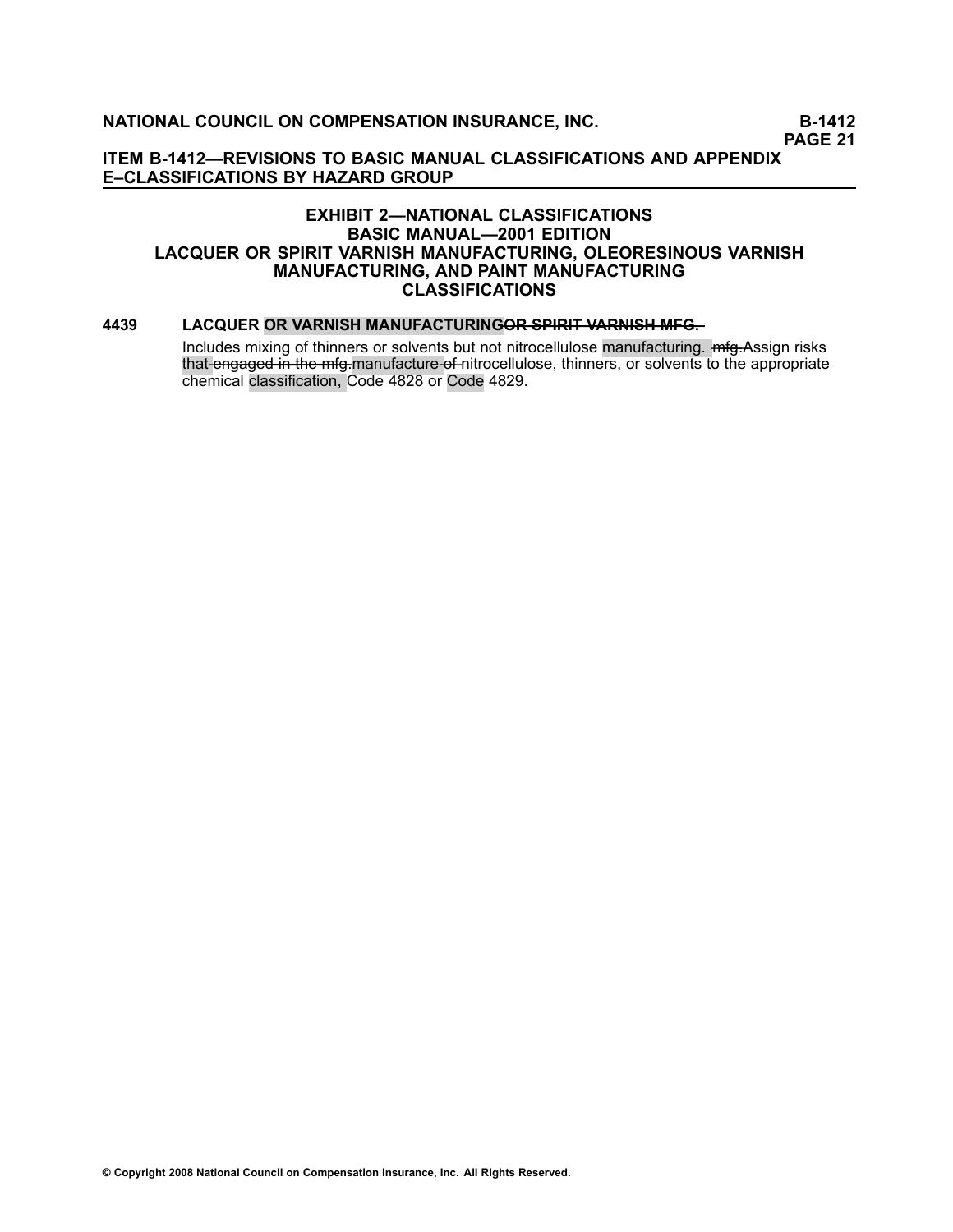# **EXHIBIT 3—FACT SHEET**

# **SUPERSTORES AND WAREHOUSE CLUBS**

### **PROPOSAL**

The focus of the proposed changes for this industry is to create <sup>a</sup> new classification code for superstores and warehouse clubs.

### **NCCI recommends the following national treatment for classifications:**

- 1. Establish new national Code 8037—Store—Superstores and Warehouse Clubs.
- 2. Amend Code 8039—Store—Department—Retail—to raise the minimum annual payroll required from \$400,000 to \$650,000 to adjust for inflation according to the consumer price index.

### **Virginia Specific:**

NCCI recommends that Virginia establish Code 8037 and update the *Scopes® Manual* description for Code 8039 to reflect the changes being made.

# **BACKGROUND AND BASIS FOR CHANGE**

Superstores and warehouse clubs became popular in the mid-to-late 1980s. The larger superstores belong to <sup>a</sup> national chain of stores, though the chain may be only regional in scope. As an industry, superstores have experienced <sup>a</sup> compound yearly growth rate of 28% since 1986. The future growth in superstores will come from grocery items and corporate self-distributed products.

Warehouse stores sell items in bulk quantities for reduced prices. They often display merchandise in original shipping cartons or boxes and stacked on wooden pallets rather than on shelves. In the future, warehouse clubs will focus on business members for their growth, and these clubs will concentrate on offering <sup>a</sup> larger selection at <sup>a</sup> lower price.

Superstores and warehouse clubs are becoming more popular as "one-stop shopping" establishments. This is an identifiable, growing industry that is not currently addressed by the classification system. In addition, the principal type of merchandise sold based on gross receipts may vary from year to year for these establishments, warranting <sup>a</sup> new national code.

### **IMPACT**

This item proposes to create Code 8037—Store—Superstores and Warehouse Clubs. A review of the reported data shows that most large superstores and warehouse clubs are currently being assigned to Code 8017—Store—Retail NOC. Some of these store entities may also have been previously assigned to Code 8039—Store—Department—Retail.

It is proposed that the initial loss cost or rate and experience rating values for new Code 8037 will be that of Code 8017 until the new code establishes sufficient experience to determine its own loss cost or rate. It is expected that the majority of risk experience generated for the new code will come from Code 8017. The new class code's loss cost or rate will eventually reflect the new phraseology wording and underlying experience of all risks with payroll and loss experience assigned to that classification. The impact to individual risks manual loss cost/rate charge will depend on their previous class code assignment and its associated loss cost or rate as compared to the new class code's proposed loss cost or rate.

This item also proposes to raise the minimum annual payroll required to qualify for using Code 8039 from \$400,000 to \$650,000. This is expected to result in some insured operation's payroll being transferred from Code 8039 to Code 8017. The impact to individual risk's manual loss cost or rate charge will depend on their previous code's associated loss cost or rate as compared to their new class code's loss cost or rate. Only those risks with operation payroll amount between \$400,000 and \$650,000 in payroll will be impacted.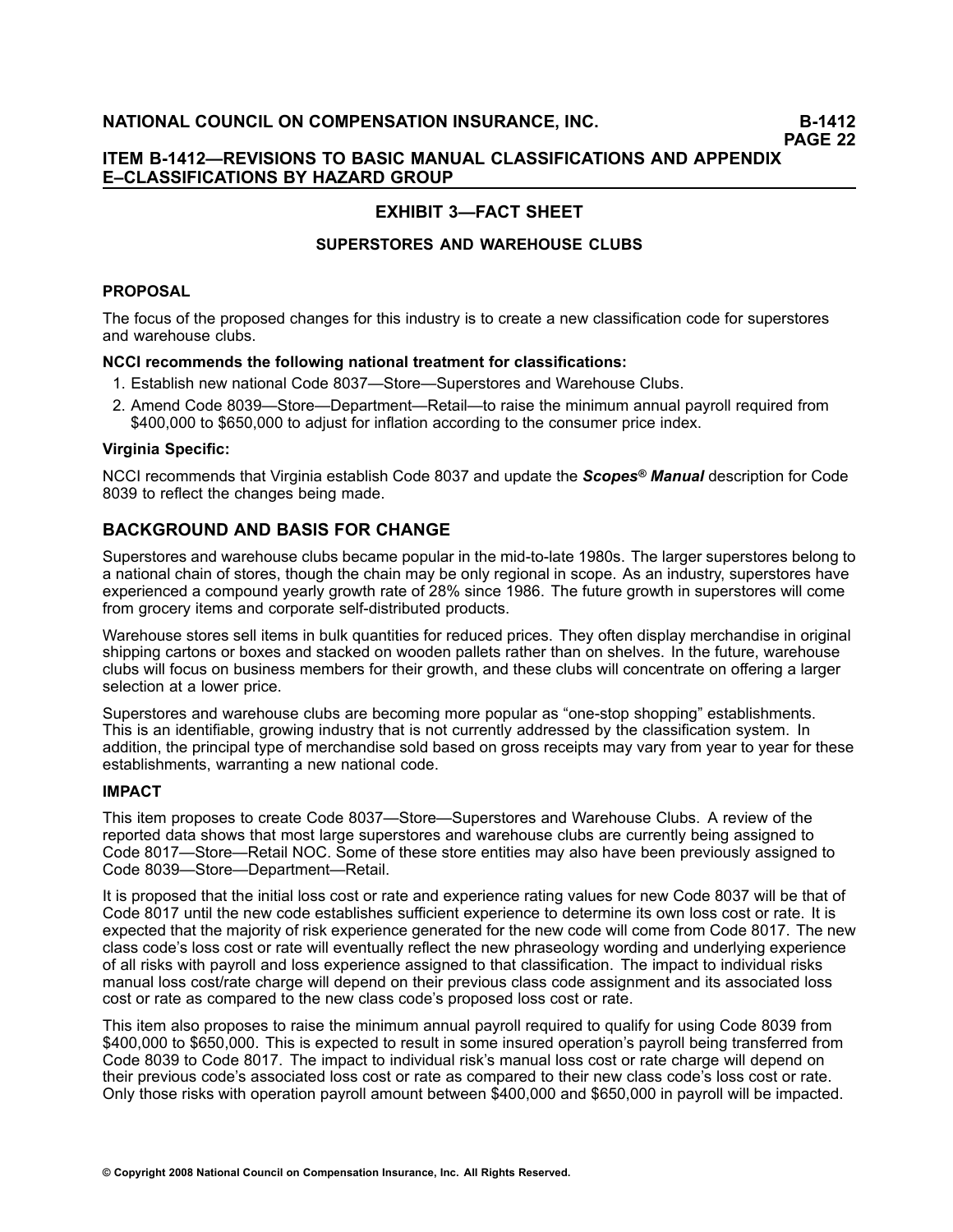# **ITEM B1412—REVISIONS TO BASIC MANUAL CLASSIFICATIONS AND APPENDIX E–CLASSIFICATIONS BY HAZARD GROUP**

# **EXHIBIT 3—FACT SHEET (CONT'D)**

The newly defined class code's loss cost or rate will eventually reflect the new phraseology wording and underlying experience of all risks with payroll and loss experience assigned to that classification.

### **IMPLEMENTATION**

This item is applicable to new and renewal voluntary and assigned risk policies, and will become effective concurrently with each state's approved rate/loss cost filing for the 2011 filing cycle as outlined on the state effective date table in the filing memorandum. For example, this item will be effective January 1, 2011 for approved rate/loss cost filings that have <sup>a</sup> January 1, 2011 effective date. Similarly, this item will be effective July 1, 2011 for approved rate/loss cost filings that have <sup>a</sup> July 1, 2011 effective date.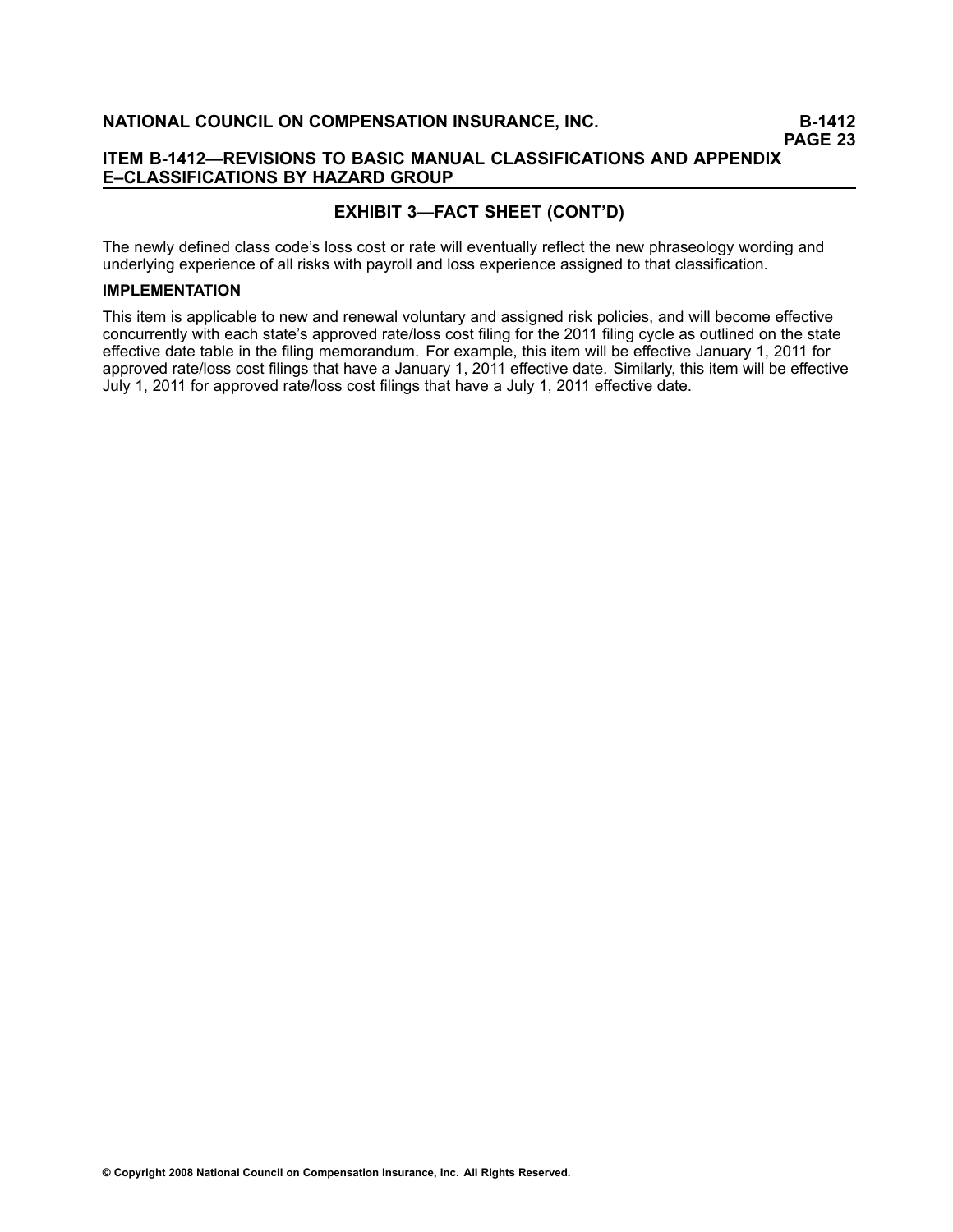# **EXHIBIT 3—NATIONAL CLASSIFICATIONS BASIC MANUAL—2001 EDITION SUPERSTORES AND WAREHOUSE CLUBS CLASSIFICATIONS**

### **[8037](file:///C:/manuscript/hyperlink.asp?docid=8037<?Pub & EntityName=amp>manualtitle=scopesxml)**[♦](file:///C:/manuscript/hyperlink.asp?docid=8037<?Pub & EntityName=amp>manualtitle=scopesxml) **STORE—SUPERSTORES AND WAREHOUSE CLUBS**

Superstores and warehouse clubs are large retail establishments with multiple departments, with each department selling <sup>a</sup> specific type of merchandise. Warehouse clubs may have <sup>a</sup> large percentage of business memberships. This does not preclude them from assignment to this classification. Due to the nature of these operations, the principal type of merchandise sold (i.e., more than 50% of gross receipts) may vary from year to year; therefore, superstores and warehouse clubs will not be classified based on the principal type of merchandise sold. A key distinction between superstores and department stores, discount department stores, or other retail operations is that superstores sell groceries such as milk, juices, cereals, crackers, cookies, frozen dinners, frozen deserts, etc., in addition to clothing and their other types of merchandise. Many superstores have full grocery operations with fresh produce, meat, seafood, and baked goods in addition to clothing and their other types of merchandise.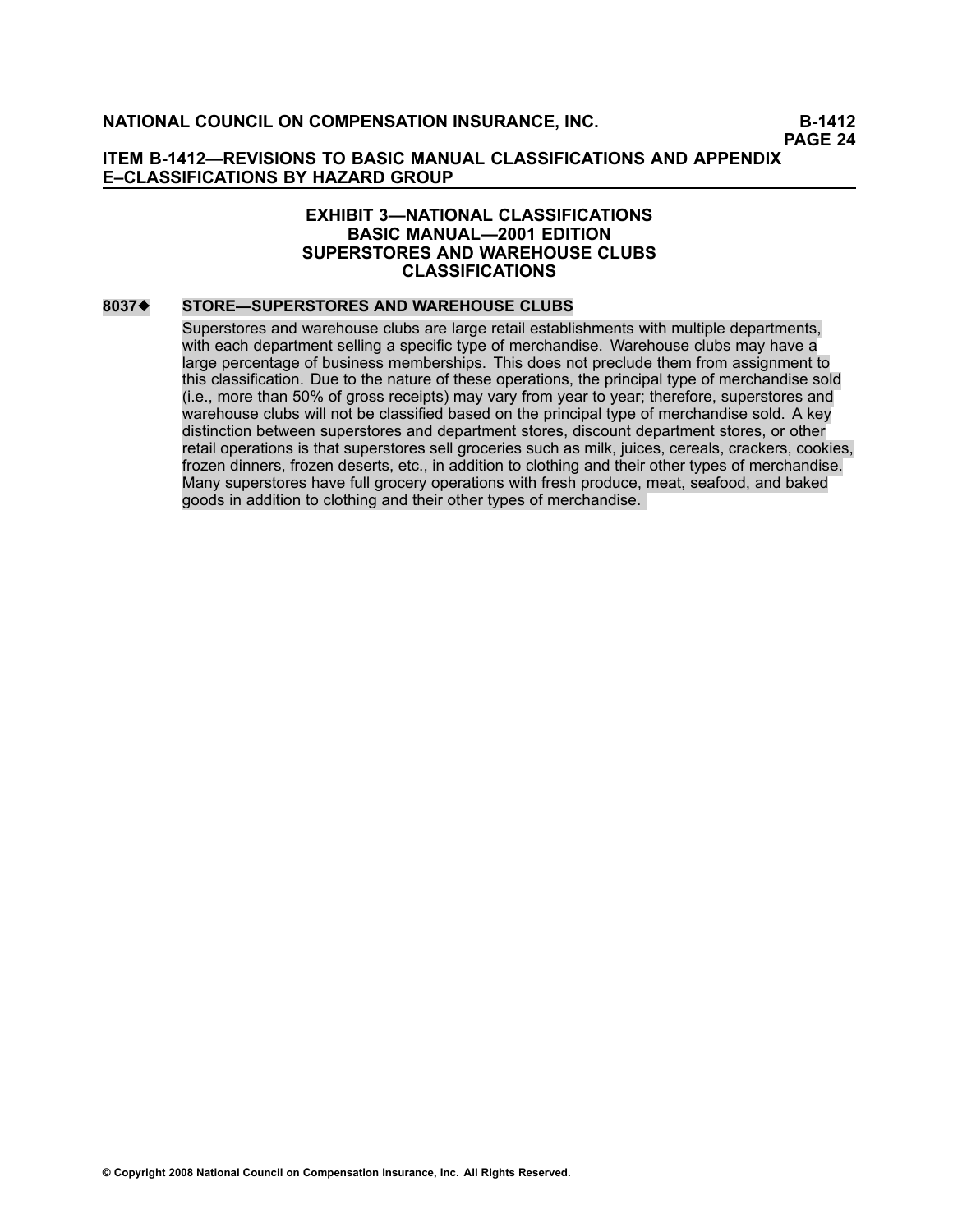# **EXHIBIT 3—NATIONAL CLASSIFICATIONS BASIC MANUAL—2001 EDITION SUPERSTORES AND WAREHOUSE CLUBS CLASSIFICATIONS**

# **[8039](file:///C:/manuscript/hyperlink.asp?docid=8039<?Pub & EntityName=amp>manualtitle=scopesxml)**♦ **STORE—Department—Retail—.**

Includes installation of house furnishings and **shall apply** applies to each location of a risk at which all of the following conditions exist-obtain:

- 1. The annual payroll subject to this classification is at least \$400,000 \$650,000. <del>per annum.</del>
- 2. The merchandise handled must include:
	- a. Wearing apparel
	- b. Linens/domestics
	- c. House furnishings (other than furniture)
	- d. Two or more of the following: Ccosmetics, Ffurniture, Ggiftware, Hhardware, Hiewelry, —Lluggage,—Ssporting goods,—Sstationery/greeting cards, and—Ttoys.
- 3. The total annual sales of Hems items (a), (b), and (c)a., b., and e-above must exceed 50% of the total annual sales. Also, the total annual sales of wearing apparel, jewelry, and cosmetics must not exceed 80% of the total annual sales.

Not applicable to five-and-ten-cent stores or dollar storesstore locations that are properly classified as Code-80508017—Store—five-and-ten-cent.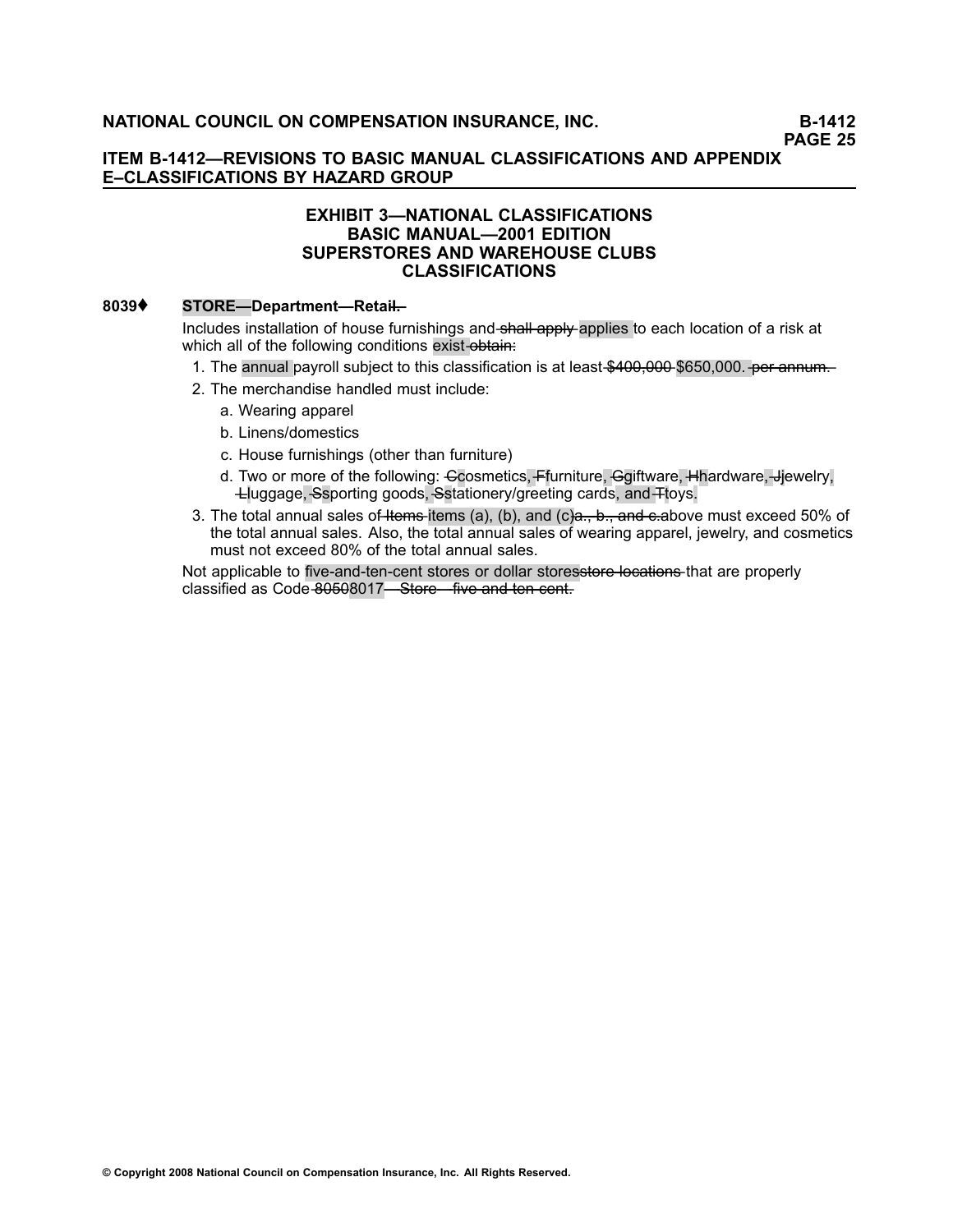# **ITEM B1412—REVISIONS TO BASIC MANUAL CLASSIFICATIONS AND APPENDIX E–CLASSIFICATIONS BY HAZARD GROUP**

# **EXHIBIT 3—NATIONAL CLASSIFICATIONS BASIC MANUAL—2001 EDITION SUPERSTORES AND WAREHOUSE CLUBS CLASSIFICATIONS**

#### **—S—T—O—R—E**

- [8010](file:///C:/manuscript/hyperlink.asp?docid=8010<?Pub & EntityName=amp>manualtitle=scopesxml)<sup> $\bullet$ </sup> Agriculture Implement Not Farm Machinery. Shall not be assigned to a risk engaged in the  $-$ rental or sale of farm machinery.
- **[8072](file:///C:/manuscript/hyperlink.asp?docid=8072<?Pub & EntityName=amp>manualtitle=scopesxml)♦ Audie er Videe Cassette, Beek, Recerd, Compact Disc, Seftware—Retail. Not applicable** to store locations where more than 50% gross receipts is in the service of food or the sale of musical instruments, computers or other hardware, or household or electronic equipment.

#### **[8010](file:///C:/manuscript/hyperlink.asp?docid=8010<?Pub & EntityName=amp>manualtitle=scopesxml)**♦ **—A—u—d—i—o——o—r——V—i—d—e—o——P—a—r—t—s——a—n—d——A—c—c—e—s—s—o—r—i—e—s**

- **[8046](file:///C:/manuscript/hyperlink.asp?docid=8046<?Pub & EntityName=amp>manualtitle=scopesxml)♦ <del>Automobile Parts and Accessories NOC & Drivers. Applies to wholesale or retail stores.**</del>
- **[8072](file:///C:/manuscript/hyperlink.asp?docid=8072<?Pub & EntityName=amp>manualtitle=scopesxml)♦ <del>Book, Record, Compact Disc, Software, Video or Audio Cassette—Retail. Not applicable**</del> te store locations where more than 50% gross receipts is in the service of food or the sale of musical instruments, computers or other hardware, or household or electronic equipment.
- **[8008](file:///C:/manuscript/hyperlink.asp?docid=8008<?Pub & EntityName=amp>manualtitle=scopesxml)**♦ **—C—l—o—t—h—i—n—g——, —W—e—a—r—i—n—g——A—p—p—a—r—e——l—,—o—r——D—r—y——G—o—o—d—s—R——e—t—a——il**
- [8032](file:///C:/manuscript/hyperlink.asp?docid=8032<?Pub & EntityName=amp>manualtitle=scopesxml)<sup> $\blacklozenge$ </sup>  *Clething, Wearing Apparel, or Dry Goods—Wholesale*
- **[8006](file:///C:/manuscript/hyperlink.asp?docid=8006<?Pub & EntityName=amp>manualtitle=scopesxml)**♦ **—C—o——ff—e—e——,—T—e—a——,—o—r——S—p—i—c—e—R——e—t—a——il**
- **[8072](file:///C:/manuscript/hyperlink.asp?docid=8072<?Pub & EntityName=amp>manualtitle=scopesxml)♦ <del>Compact Disc, Book, Record, Software, Video or Audio Cassette Retail. Not applicable**</del> to store locations where more than 50% gross receipts is in the service of food or the sale of musical instruments, computers or other hardware, or household or electronic equipment.
- [8006](file:///C:/manuscript/hyperlink.asp?docid=8006<?Pub & EntityName=amp>manualtitle=scopesxml)<sup> $\bullet$ </sup> Convenience Retail. Applies to each separate store location meeting all of the following —c—o—n—d——i—ti—o—n—s—:
	- 1. Selling a variety of items such as, but not limited to, snack foods, sereal, processed packaged foods, canned or frozen foods, fruits, vegetables, dairy products, health or  $\frac{1}{2}$  beauty products, canned or bottled beverages, tobacco, publications, videos, flowers, bakery products, candy, coffee, tea, ice, delicatessen foods, flour, condiments, toiletries, sundries, automobile accessories, money orders, check cashing service, and the service of  $-$ food or beverages.
	- 2. No-handling of fresh meats.
	- 3. Receipts from the service of food or beverages constitute less than 50% of total receipts and receipts from gasoline sales constitute less than 00% of total receipts (total receipts  $-\text{exclude receives from sales of lottery tickets}.$

Code 8006 and the appropriate restaurant code shall not be assigned to the same risk unlessthe operations described by these classifications are conducted as separate and distinct- $-\frac{1}{2}$  businesses. Separately classify automobile service or full service operations.

#### **[8006](file:///C:/manuscript/hyperlink.asp?docid=8006<?Pub & EntityName=amp>manualtitle=scopesxml)♦ <del>Dairy Products Retail</del>-**

- **[8006](file:///C:/manuscript/hyperlink.asp?docid=8006<?Pub & EntityName=amp>manualtitle=scopesxml)♦ <del>Delicatessen Retail.</del> No selling of uncooked fresh meats.**
- [8039](file:///C:/manuscript/hyperlink.asp?docid=8039<?Pub & EntityName=amp>manualtitle=scopesxml) **Department** Retail, Includes installation of house furnishings and shall apply to each location  $-\text{of a risk at which all of the following conditions obtain:}\n$ 
	- 1. The payroll subject to this classification is at least \$400,000 per annum.
	- 2. The merchandise handled must include:
		- a. Wearing apparel
		- b. <del>Linens/domestics</del>
		- c. House furnishings (other than furniture)
		- d. Two or more of the following: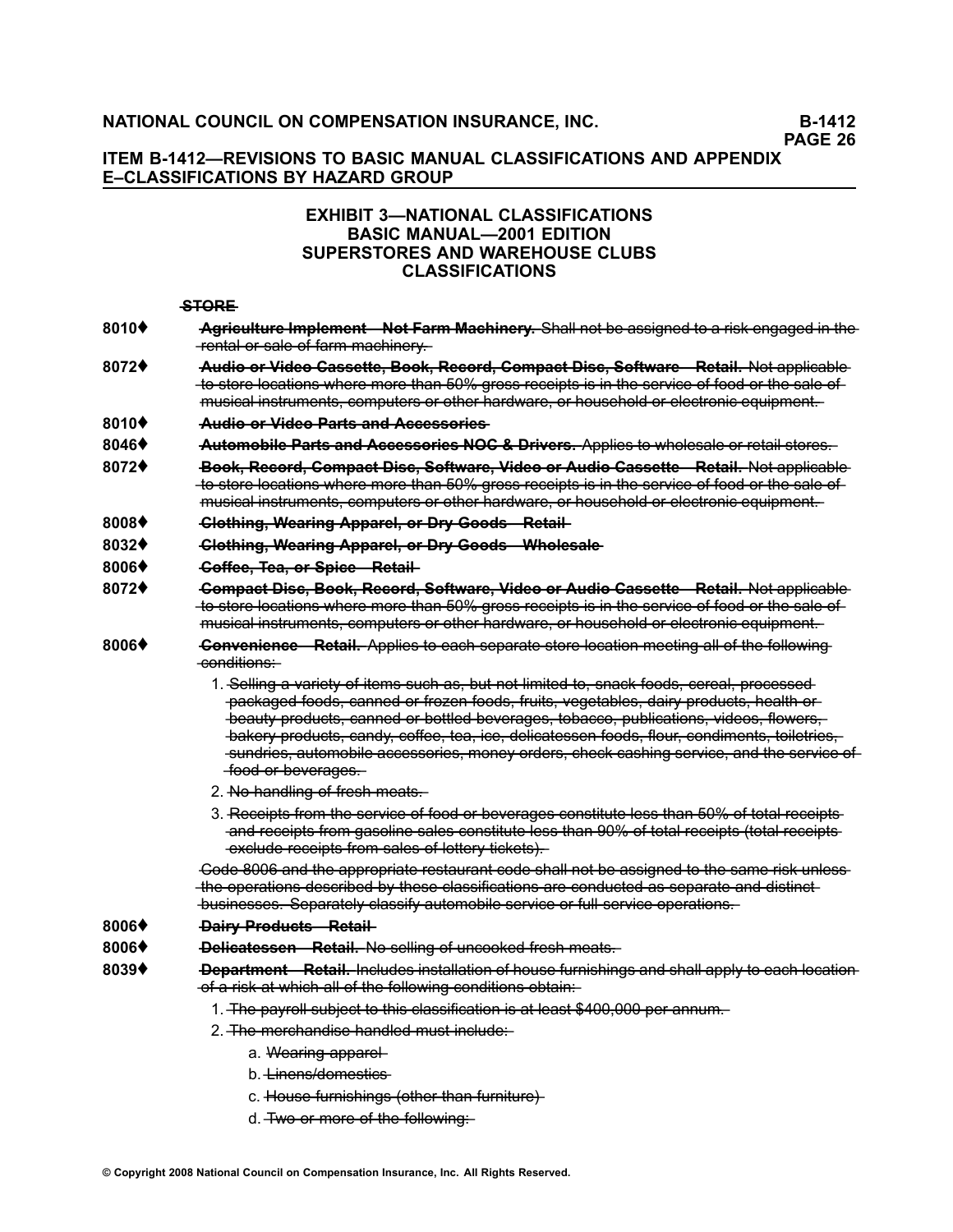# **ITEM B1412—REVISIONS TO BASIC MANUAL CLASSIFICATIONS AND APPENDIX E–CLASSIFICATIONS BY HAZARD GROUP**

# **EXHIBIT 3—NATIONAL CLASSIFICATIONS (CONT'D) BASIC MANUAL—2001 EDITION SUPERSTORES AND WAREHOUSE CLUBS CLASSIFICATIONS**

Gesmetics-

—F—u—r—n——it—u—r—e

Giftware

Hardware

 $\overline{\phantom{a}}$  Jewelry

Luggage

 $\frac{1}{2}$  Sporting goods

 $-$ Stationery/greeting-cards-

 $\overline{+}$ ovs

3. The total annual sales of Items a. b. and c. above must exceed 50% of the total annual sales. Also, the total annual sales of wearing apparel, jewelry, and cosmetics must not  $-\text{exceed-80\% of the total-annual-sales.}$ 

Not applicable to store locations that are properly classified as Code 8050 Store five and  $-$ ten cent.

- [8045](file:///C:/manuscript/hyperlink.asp?docid=8045<?Pub & EntityName=amp>manualtitle=scopesxml)♦ **Brug** Retail, Applicable to store locations where the employer's books of accounts reflectat least 40% gross receipts in prescription sales and less than 50% gross receipts in the —s—e—r—v——ic—e**—**—o—**—**f—f—o—o—d—.
- [8047](file:///C:/manuscript/hyperlink.asp?docid=8047<?Pub & EntityName=amp>manualtitle=scopesxml)♦ <del>Drug Wholesale</del>
- [8008](file:///C:/manuscript/hyperlink.asp?docid=8008<?Pub & EntityName=amp>manualtitle=scopesxml)♦ <del>Dry Goods Retail</del>
- [8032](file:///C:/manuscript/hyperlink.asp?docid=8032<?Pub & EntityName=amp>manualtitle=scopesxml)♦ **Dry-Goods—wholesale**
- **[8031](file:///C:/manuscript/hyperlink.asp?docid=8031<?Pub & EntityName=amp>manualtitle=scopesxml)♦ Fish, Meat or Poultry Retail-**
- **[8021](file:///C:/manuscript/hyperlink.asp?docid=8021<?Pub & EntityName=amp>manualtitle=scopesxml)♦ <del>Fich. Meat or Poultry Dealer Wholesale. Codes 8021 and 2089 Packing house shall not**</del> be assigned to the same risk unless the operations described by these classifications are —c—o—n—d—u—c—t—e—d**—**—a—s**—**—s—e—p—a—r—a—t—e**—**—a—n—d**—**—d——is——ti—n—c—**—**t—b—u—s—i—n—e—s—s—e—s—.
- **[8017](file:///C:/manuscript/hyperlink.asp?docid=8017<?Pub & EntityName=amp>manualtitle=scopesxml)♦ Fleer Covering Retail-**
- [8018](file:///C:/manuscript/hyperlink.asp?docid=8018<?Pub & EntityName=amp>manualtitle=scopesxml)<sup> $\blacklozenge$ </sup> **Floor-Covering-Wholesale**
- [8001](file:///C:/manuscript/hyperlink.asp?docid=8001<?Pub & EntityName=amp>manualtitle=scopesxml)<sup>o</sup> Florist & Drivers. Includes service away from store premises. Cultivating or gardening to be —s—e—p—a—r—a—t—e——ly**—**—r—a—t—e—d**—**—a—s**—**—C—o—d—e**—**[—0—0—3—5—](file:///C:/manuscript/hyperlink.asp?docid=0035<?Pub & EntityName=amp>manualtitle=scopesxml)F——a—r—m—fl——o——r—is——t.
- **[8006](file:///C:/manuscript/hyperlink.asp?docid=8006<?Pub & EntityName=amp>manualtitle=scopesxml)**♦ **—F—r—o—z—e—n——o—r——F—r—o—s—t—e—d——F—o—o—d—R——e—t—a——il**
- **[8006](file:///C:/manuscript/hyperlink.asp?docid=8006<?Pub & EntityName=amp>manualtitle=scopesxml)**♦ **—F—r—u——i—t—o—r——V—e—g—e—t—a—b—l—e—R——e—t—a——i—l.** —N—o**—**—h—a—n—d——li—n—g**—**—o—**—**f——fr—e—s—h**—**—m—e—a—t—s—.
- [8018](file:///C:/manuscript/hyperlink.asp?docid=8018<?Pub & EntityName=amp>manualtitle=scopesxml)<sup> $\blacklozenge$ </sup> **Fruit or Vegetable—Wholesale**
- [8044](file:///C:/manuscript/hyperlink.asp?docid=8044<?Pub & EntityName=amp>manualtitle=scopesxml) Furniture & Drivers. Applies to wholesale or retail stores and includes installation of house —furnishings.
- [8006](file:///C:/manuscript/hyperlink.asp?docid=8006<?Pub & EntityName=amp>manualtitle=scopesxml)<sup> $\bullet$ </sup> Grocery Retail. Applies to each separate store location meeting all of the following -conditions:

1. Selling a variety of items such as, but not limited to, snack foods, sereal, processed packaged foods, canned or frozen foods, fruits, vegetables, dairy products, health or —b—e—a—u—t—y**—**—p—r—o—d—u—c—t—s—**—**,—c—a—n—n—e—d**—**—o—**—**r—b—o——t—tl—e—d**—**—b—e—v—e—r—a—g—e—s—**—**,—t—o—b—a—c—c—o—**—**,—p—u—b——l—ic—a——t—io—n—s—**—**,—v——id—e—o—s—**—**,—fl—o—w—e—r—s—,

bakery products, candy, coffee, tea, ice, delicatessen foods, flour, condiments, toiletries,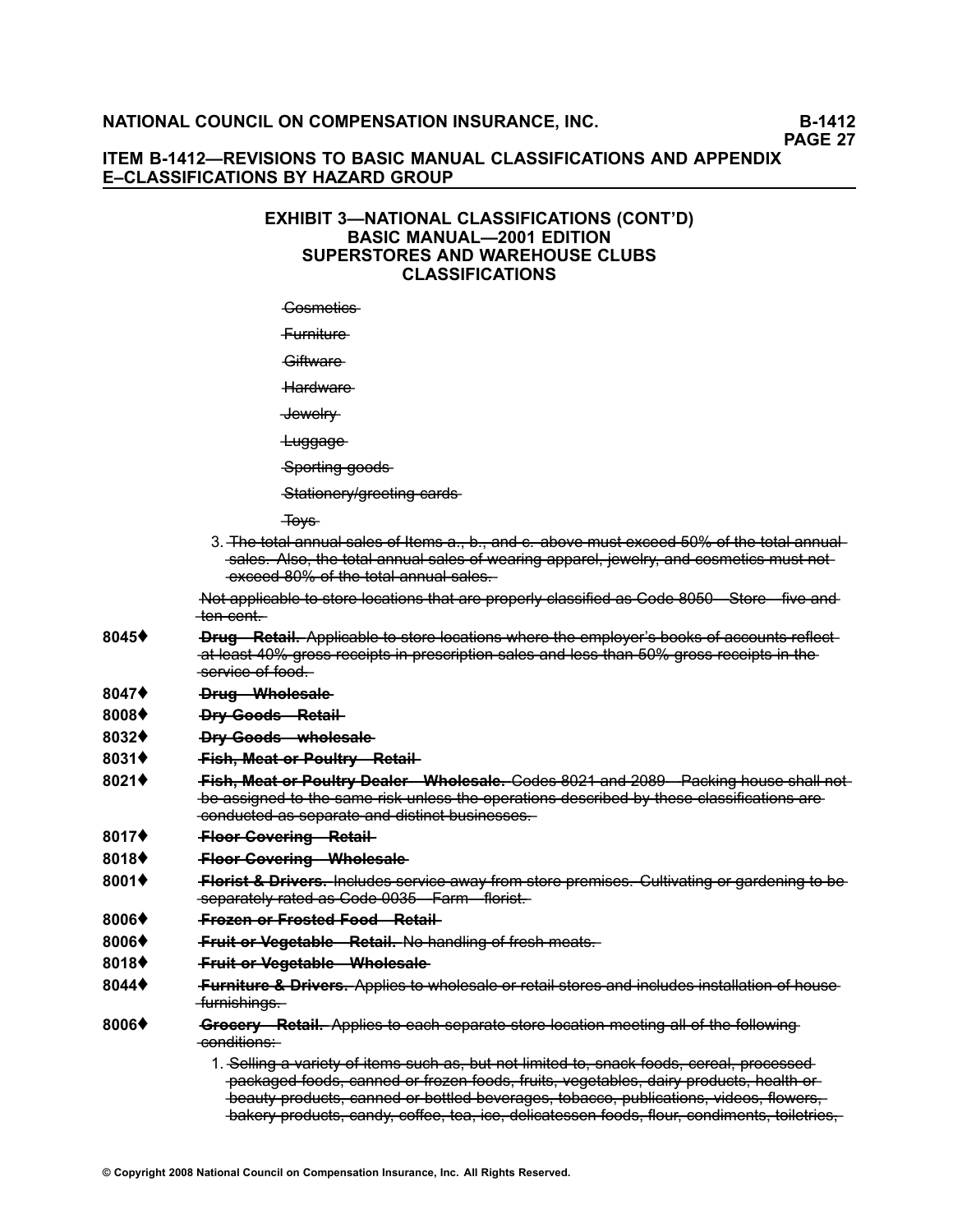# **EXHIBIT 3—NATIONAL CLASSIFICATIONS (CONT'D) BASIC MANUAL—2001 EDITION SUPERSTORES AND WAREHOUSE CLUBS CLASSIFICATIONS**

sundries, automobile accessories, money orders, check cashing service, and the service of  $-$ food or beverages.

- 2. No-handling of fresh meats.
- 3. Receipts from the service of food or beverages constitute less than 50% of total receipts and receipts from gasoline sales constitute less than 90% of total receipts (total receipts  $-\text{exclude receipts from sales of lottery tickets).}$

Code 8006 and the appropriate restaurant code shall not be assigned to the same risk unlessthe operations described by these classifications are conducted as separate and distinct —b—u—s—i—n—e—s—s—e—s—**—**. —S—e—p—a—r—a—t—e——ly**—**—c—l—a—s—s——if—y**—**—a—u—t—o—m—o—b——il—e**—**—s—e—r—v——ic—e**—**—o—**—**r—f—u——l—l—s—e—r—v——ic—e**—**—o—p—e—r—a——t—io—n—s—.

#### **[8018](file:///C:/manuscript/hyperlink.asp?docid=8018<?Pub & EntityName=amp>manualtitle=scopesxml)♦ • Greeery Whelesale**

**[8010](file:///C:/manuscript/hyperlink.asp?docid=8010<?Pub & EntityName=amp>manualtitle=scopesxml)♦ Hardware.** Applies to wholesale or retail stores.

#### **[8013](file:///C:/manuscript/hyperlink.asp?docid=8013<?Pub & EntityName=amp>manualtitle=scopesxml)♦ Hearing Aid-**

- **[8105](file:///C:/manuscript/hyperlink.asp?docid=8105<?Pub & EntityName=amp>manualtitle=scopesxml)♦ Hide-or-Leather-Dealer-**
- **[8044](file:///C:/manuscript/hyperlink.asp?docid=8044<?Pub & EntityName=amp>manualtitle=scopesxml)♦ Houschold Appliance—Electrical & Drivers**
- **[8013](file:///C:/manuscript/hyperlink.asp?docid=8013<?Pub & EntityName=amp>manualtitle=scopesxml)**♦ **—J—e—w—e——lr—y—.** —A—p—p——li—e—s**—**—t—o**—**—w—h—o—l—e—s—a—l—e**—**—o—**—**r—r—e—t—a——i**—**l—s—t—o—r—e—s—.
- **[8105](file:///C:/manuscript/hyperlink.asp?docid=8105<?Pub & EntityName=amp>manualtitle=scopesxml)♦ <del>Leather or Hide Dealer</del>**

#### [8017](file:///C:/manuscript/hyperlink.asp?docid=8017<?Pub & EntityName=amp>manualtitle=scopesxml)♦ <del>Luggage Retail</del>

**Mail Order House.** Operations other than mfg. or retail store shall be assigned to the classification that would be used for a wholesale store dealing in the commodities handled.

**[8021](file:///C:/manuscript/hyperlink.asp?docid=8021<?Pub & EntityName=amp>manualtitle=scopesxml)♦ • • • • Meat, Fish or Poultry Dealer—Wholesale, Codes 8021 and 2089—Packing house shall not** be assigned to the same risk unless the operations described by these classifications are —c—o—n—d—u—c—t—e—d**—**—a—s**—**—s—e—p—a—r—a—t—e**—**—a—n—d**—**—d——is——ti—n—c—**—**t—b—u—s—i—n—e—s—s—e—s—.

#### **[8031](file:///C:/manuscript/hyperlink.asp?docid=8031<?Pub & EntityName=amp>manualtitle=scopesxml)♦ <del>Meat, Fish or Poultry—Retail-</del>**

- **[8033](file:///C:/manuscript/hyperlink.asp?docid=8033<?Pub & EntityName=amp>manualtitle=scopesxml)**♦ **—M—e—a——t—, —G—r—o—c—e—r—y——a—n—d——P—r—o—v—i—s—i—o—n—C——o—m—b—i—n—e—d—R——e—t—a——i—l—N—O—C—.**—A—p—p——l—ic—a—b——le**—**—t—o**—**—a**—**—s—t—o—r—e**—**—w—h—e—r—e**—**—t—h—e employer's books of accounts show that the cost of fresh and cured meats, poultry, or fish didnot exceed 65% of the total cost of all merchandise purchased during the policy period. Where the insured cannot satisfactorily establish that the cost of fresh and cured meats, poultry, or fish constituted less than 65% of the total cost of all merchandise purchased during the policy period, the store shall be assigned to Code 8031 Store meat, fish or poultry retail.
- **[8017](file:///C:/manuscript/hyperlink.asp?docid=8017<?Pub & EntityName=amp>manualtitle=scopesxml)♦ Paint or Wallpaper—Retail-**
- **[8018](file:///C:/manuscript/hyperlink.asp?docid=8018<?Pub & EntityName=amp>manualtitle=scopesxml)♦ •• Paint or Wallpaper—Wholesale—**
- **[8044](file:///C:/manuscript/hyperlink.asp?docid=8044<?Pub & EntityName=amp>manualtitle=scopesxml)♦ •• Piano or Organ & Drivers**
- **[8072](file:///C:/manuscript/hyperlink.asp?docid=8072<?Pub & EntityName=amp>manualtitle=scopesxml)♦ Resord, Book, Compact Disc, Software, Video or Audio Cassette—Retail. Not applicable** to store locations where more than 50% gross receipts is in the service of food or the sale of musical instruments, computers or other hardware, or household or electronic equipment.

#### **[8017](file:///C:/manuscript/hyperlink.asp?docid=8017<?Pub & EntityName=amp>manualtitle=scopesxml)**♦ **—R—e—t—a——i—l —N—O—C**

- **[8010](file:///C:/manuscript/hyperlink.asp?docid=8010<?Pub & EntityName=amp>manualtitle=scopesxml)**♦ **—S—h—i—p——C—h—a—n—d—l—e——r.** —N—o**—**—m—f—g—.**—**—o—p—e—r—a——ti—o—n—s—.
- **[8008](file:///C:/manuscript/hyperlink.asp?docid=8008<?Pub & EntityName=amp>manualtitle=scopesxml)♦ Shoe Retail**
- **[8032](file:///C:/manuscript/hyperlink.asp?docid=8032<?Pub & EntityName=amp>manualtitle=scopesxml)♦ Shoe—Wholesale—**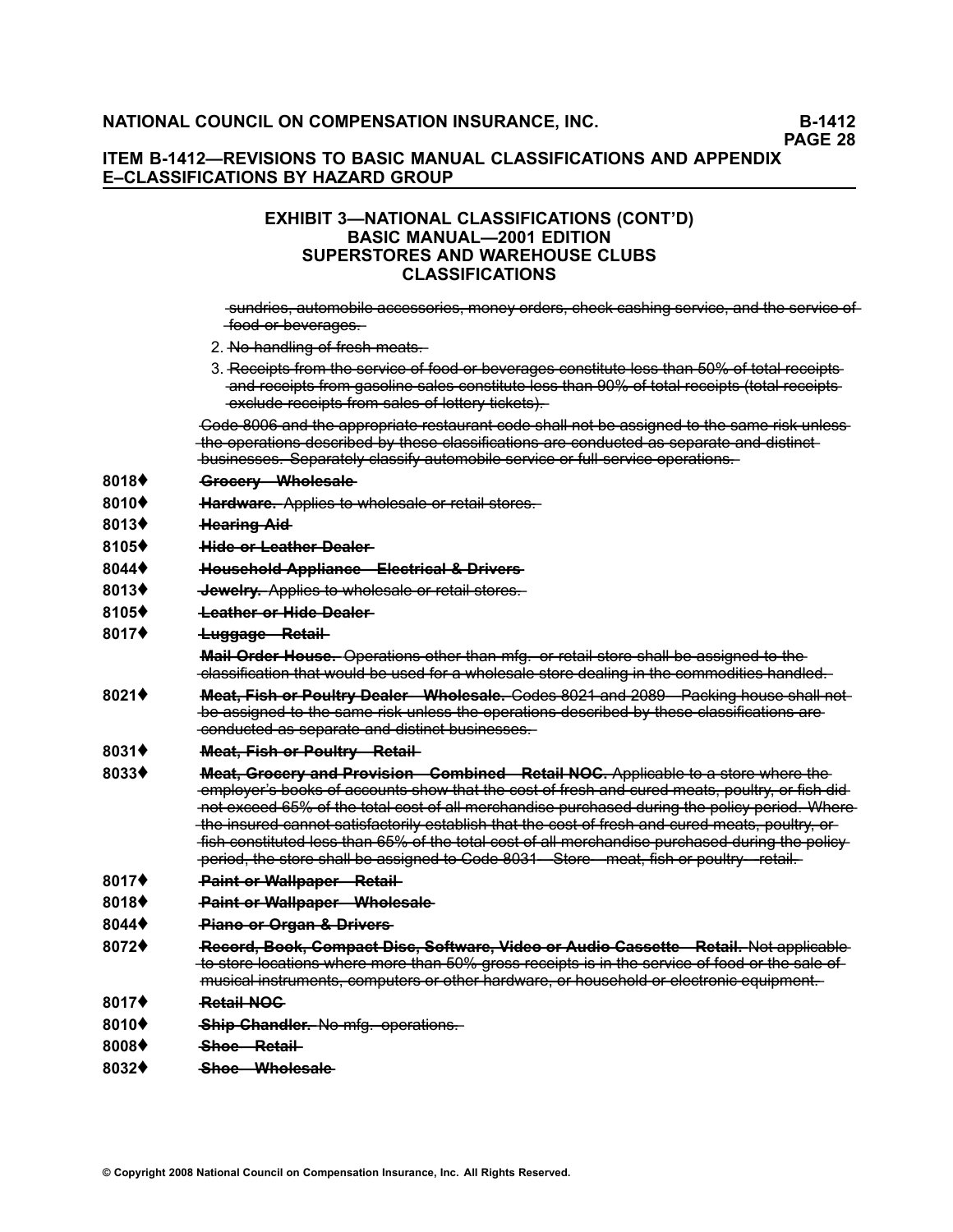# **EXHIBIT 3—NATIONAL CLASSIFICATIONS (CONT'D) BASIC MANUAL—2001 EDITION SUPERSTORES AND WAREHOUSE CLUBS CLASSIFICATIONS**

**[8072](file:///C:/manuscript/hyperlink.asp?docid=8072<?Pub & EntityName=amp>manualtitle=scopesxml)♦ <del>Software, Book, Record, Compact Disc, Video or Audio Cassette - Retail. Not applicable**</del> to store locations where more than 50% gross receipts is in the service of food or the sale of musical instruments, computers or other hardware, or household or electronic equipment.

#### **[8017](file:///C:/manuscript/hyperlink.asp?docid=8017<?Pub & EntityName=amp>manualtitle=scopesxml)♦ • Sporting Goods-Retail-**

- [8033](file:///C:/manuscript/hyperlink.asp?docid=8033<?Pub & EntityName=amp>manualtitle=scopesxml)♦ Supermarket. Applicable to a store where the employer's books of accounts show that the cost of fresh and cured meats, poultry or fish did not exceed 65% of the total cost of allmerchandise purchased during the policy period. Where the insured cannot satisfactorily establish that the cost of fresh and cured meats, poultry or fish constituted less than 65% of the total cost of all merchandise purchased during the policy period, the store shall be assigned to  $\frac{1}{2}$  Gode 8031 Store meat, fish or poultry retail.
- **[8006](file:///C:/manuscript/hyperlink.asp?docid=8006<?Pub & EntityName=amp>manualtitle=scopesxml)♦ <del>Vegetable or Fruit—Retail.</del> No handling of fresh meats.**
- **[8018](file:///C:/manuscript/hyperlink.asp?docid=8018<?Pub & EntityName=amp>manualtitle=scopesxml)**♦ **—V—e—g—e—t—a—b—l—e——o—r——F—r—u——it—W——h—o—l—e—s—a—l—e**
- **[8072](file:///C:/manuscript/hyperlink.asp?docid=8072<?Pub & EntityName=amp>manualtitle=scopesxml)**♦ **——** <del>Video or Audio Cassette, Book, Record, Compact Disc, Software—Retail. Not applicable</del> to store locations where more than 50% gross receipts is in the service of food or the sale of musical instruments, computers or other hardware, or household or electronic equipment.
- **[8018](file:///C:/manuscript/hyperlink.asp?docid=8018<?Pub & EntityName=amp>manualtitle=scopesxml)♦ Wholesale—NOG**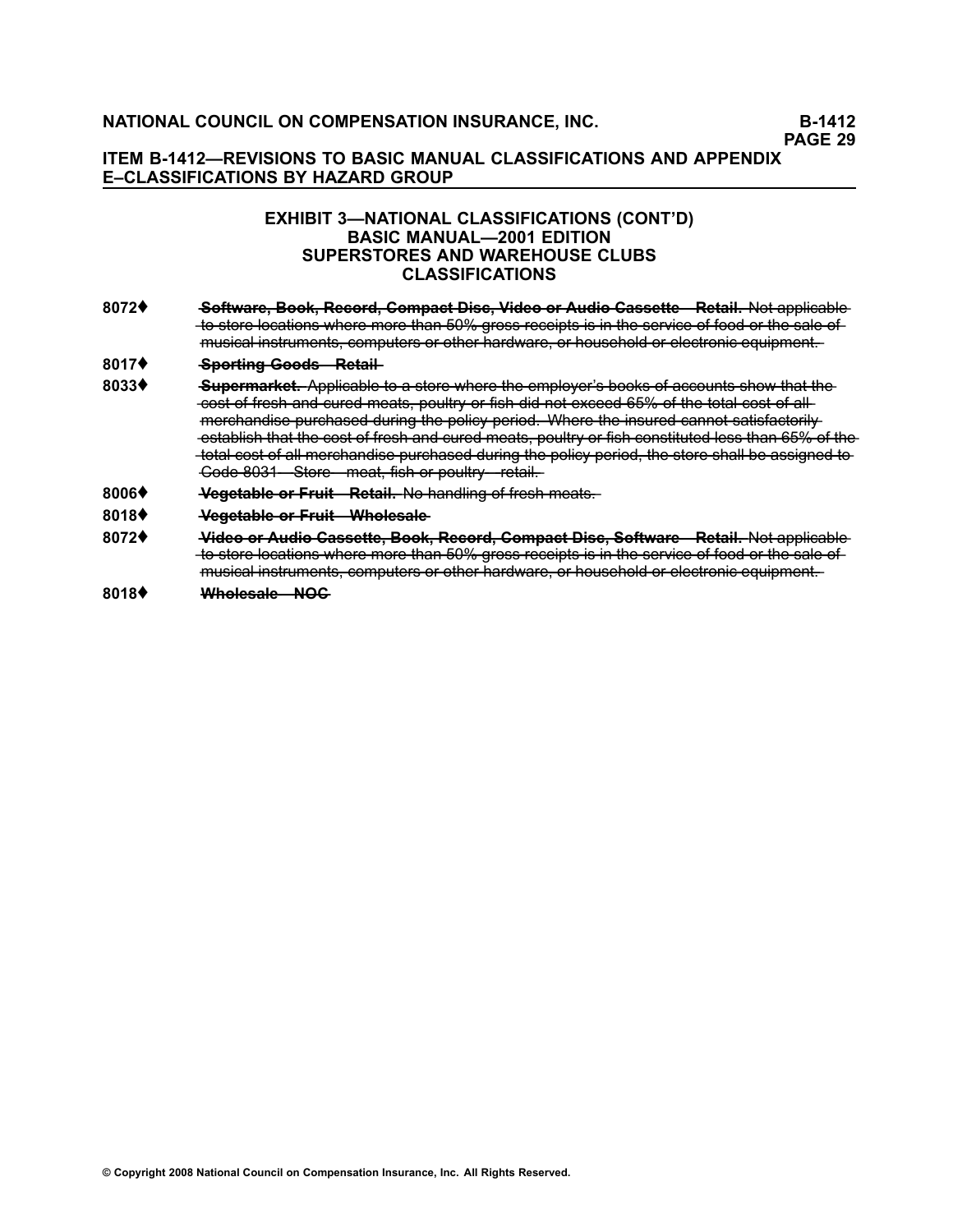# **EXHIBIT 3—NATIONAL CLASSIFICATIONS BASIC MANUAL—2001 EDITION SUPERSTORES AND WAREHOUSE CLUBS CLASSIFICATIONS**

### **[8001](file:///C:/manuscript/hyperlink.asp?docid=8001<?Pub & EntityName=amp>manualtitle=scopesxml)**♦ **STORE—Florist & Drivers.**

Includes service away from store premises. Cultivating or gardening to be separately rated as Code [0035—](file:///C:/manuscript/hyperlink.asp?docid=0035<?Pub & EntityName=amp>manualtitle=scopesxml)Farm—florist.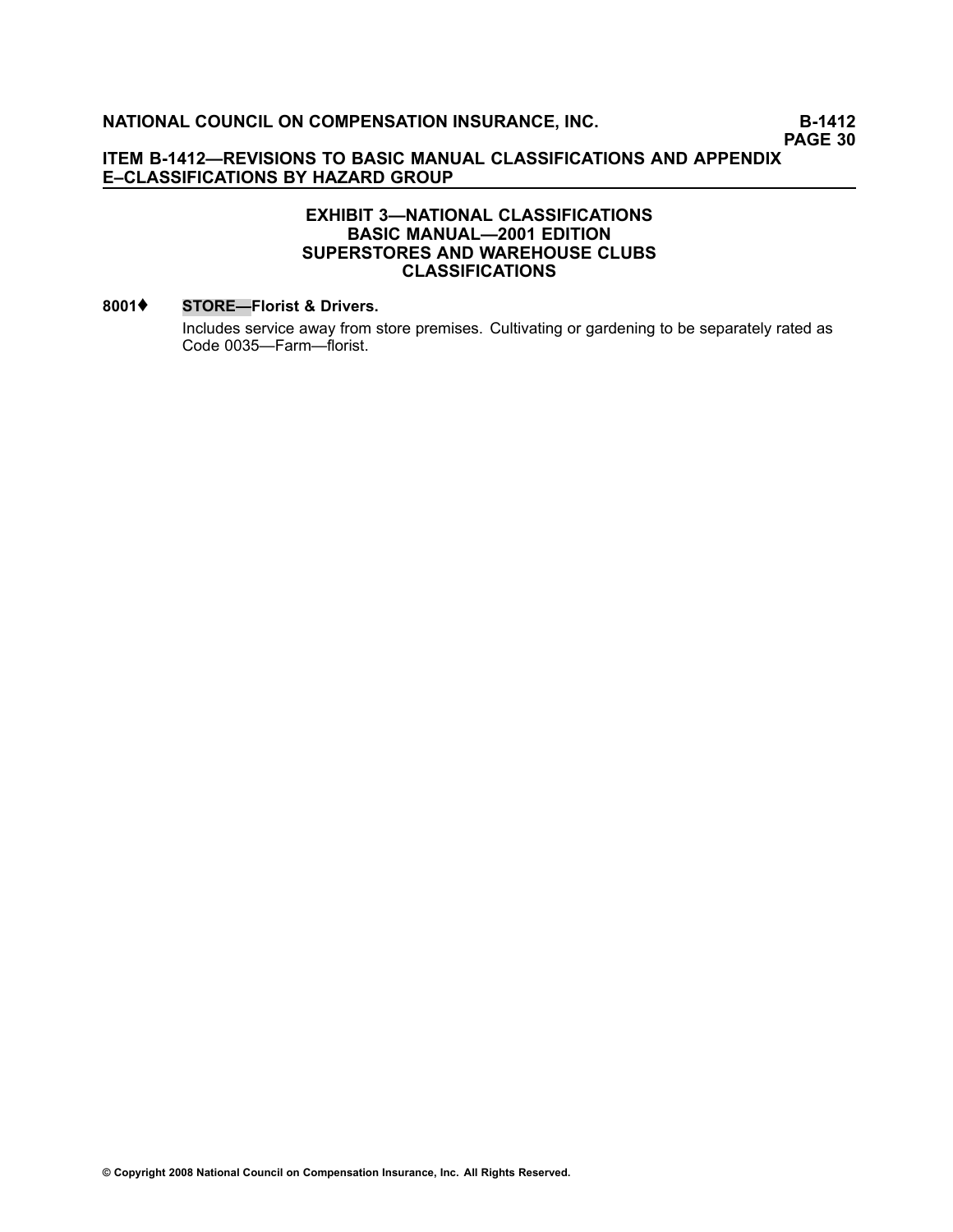**PAGE 31**

**ITEM B1412—REVISIONS TO BASIC MANUAL CLASSIFICATIONS AND APPENDIX E–CLASSIFICATIONS BY HAZARD GROUP**

# **EXHIBIT 3—NATIONAL CLASSIFICATIONS BASIC MANUAL—2001 EDITION SUPERSTORES AND WAREHOUSE CLUBS CLASSIFICATIONS**

**[8006](file:///C:/manuscript/hyperlink.asp?docid=8006<?Pub & EntityName=amp>manualtitle=scopesxml)**♦ **STORE—Coffee, Tea, or Spice—Retail**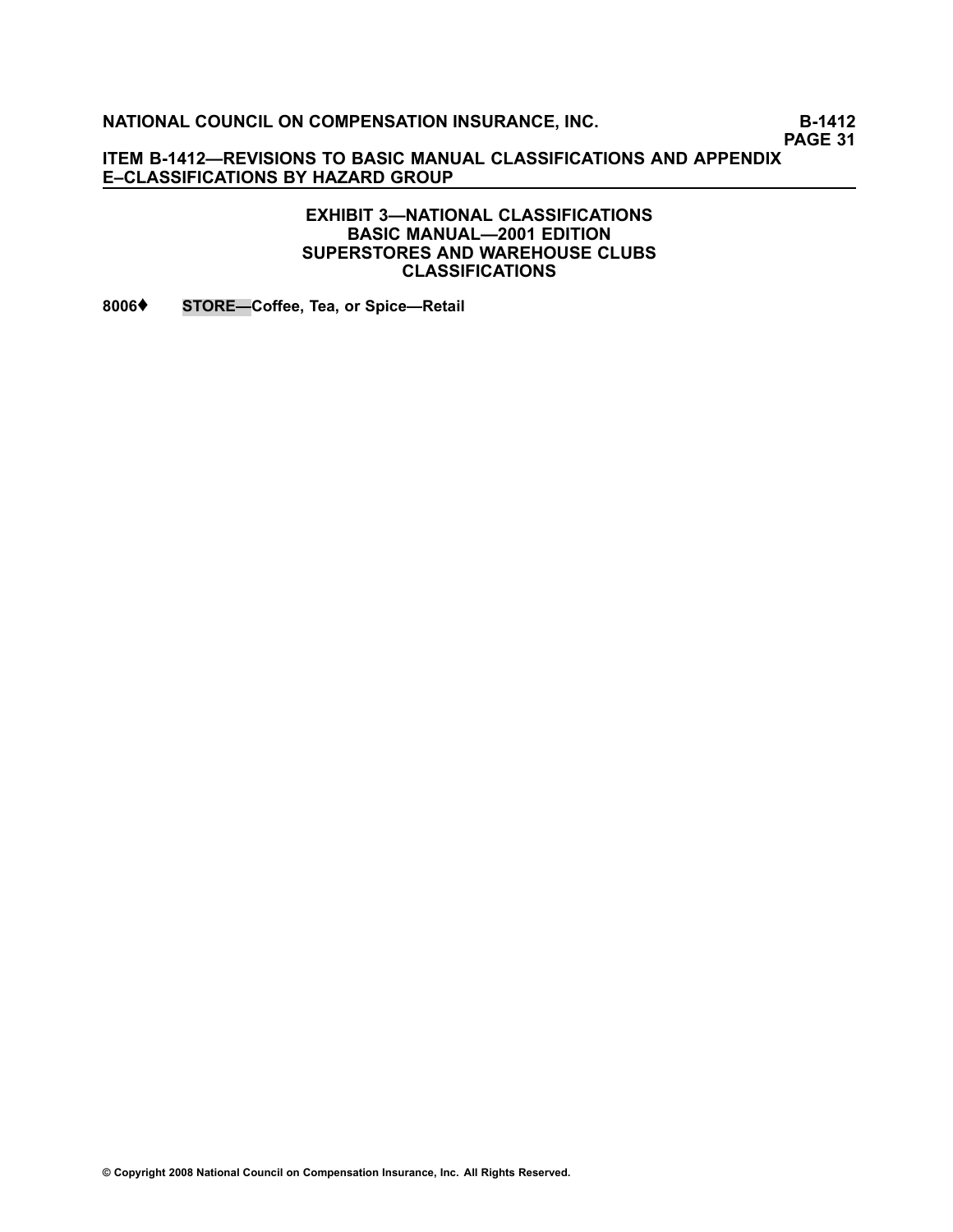# **EXHIBIT 3—NATIONAL CLASSIFICATIONS BASIC MANUAL—2001 EDITION SUPERSTORES AND WAREHOUSE CLUBS CLASSIFICATIONS**

# **[8006](file:///C:/manuscript/hyperlink.asp?docid=8006<?Pub & EntityName=amp>manualtitle=scopesxml)**♦ **STORE—Convenience—Retail.**

Applies to each separate store location meeting all of the following conditions:

- 1. Selling <sup>a</sup> variety of items such as, but not limited to, snack foods, cereal, processed packaged foods, canned or frozen foods, fruits, vegetables, dairy products, health or beauty products, canned or bottled beverages, tobacco, publications, videos, flowers, bakery products, candy, coffee, tea, ice, delicatessen foods, flour, condiments, toiletries, sundries, automobile accessories, money orders, check cashing service, and the service of food or beverages.
- 2. No handling of fresh meats.
- 3. Receipts from the service of food or beverages constitute less than 50% of total receipts and receipts from gasoline sales constitute less than 90% of total receipts (total receipts exclude receipts from sales of lottery tickets).

Code [8006](file:///C:/manuscript/hyperlink.asp?docid=8006<?Pub & EntityName=amp>manualtitle=scopesxml) and the appropriate restaurant code shall not be assigned to the same risk unless the operations described by these classifications are conducted as separate and distinct businesses. Separately classify automobile service or full-service operations.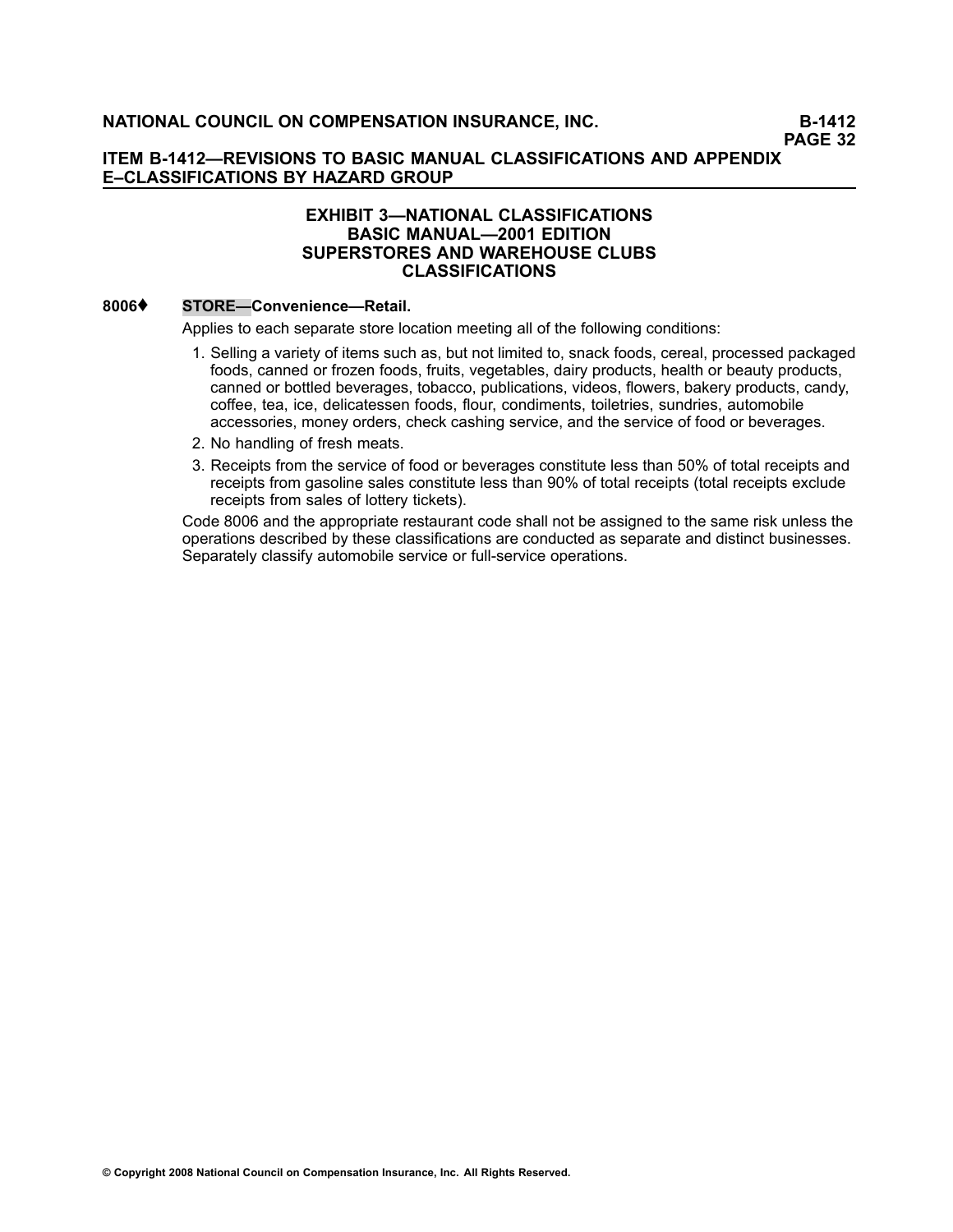**PAGE 33**

**ITEM B1412—REVISIONS TO BASIC MANUAL CLASSIFICATIONS AND APPENDIX E–CLASSIFICATIONS BY HAZARD GROUP**

> **EXHIBIT 3—NATIONAL CLASSIFICATIONS BASIC MANUAL—2001 EDITION SUPERSTORES AND WAREHOUSE CLUBS CLASSIFICATIONS**

**[8006](file:///C:/manuscript/hyperlink.asp?docid=8006<?Pub & EntityName=amp>manualtitle=scopesxml)**♦ **STORE—Dairy Products—Retail**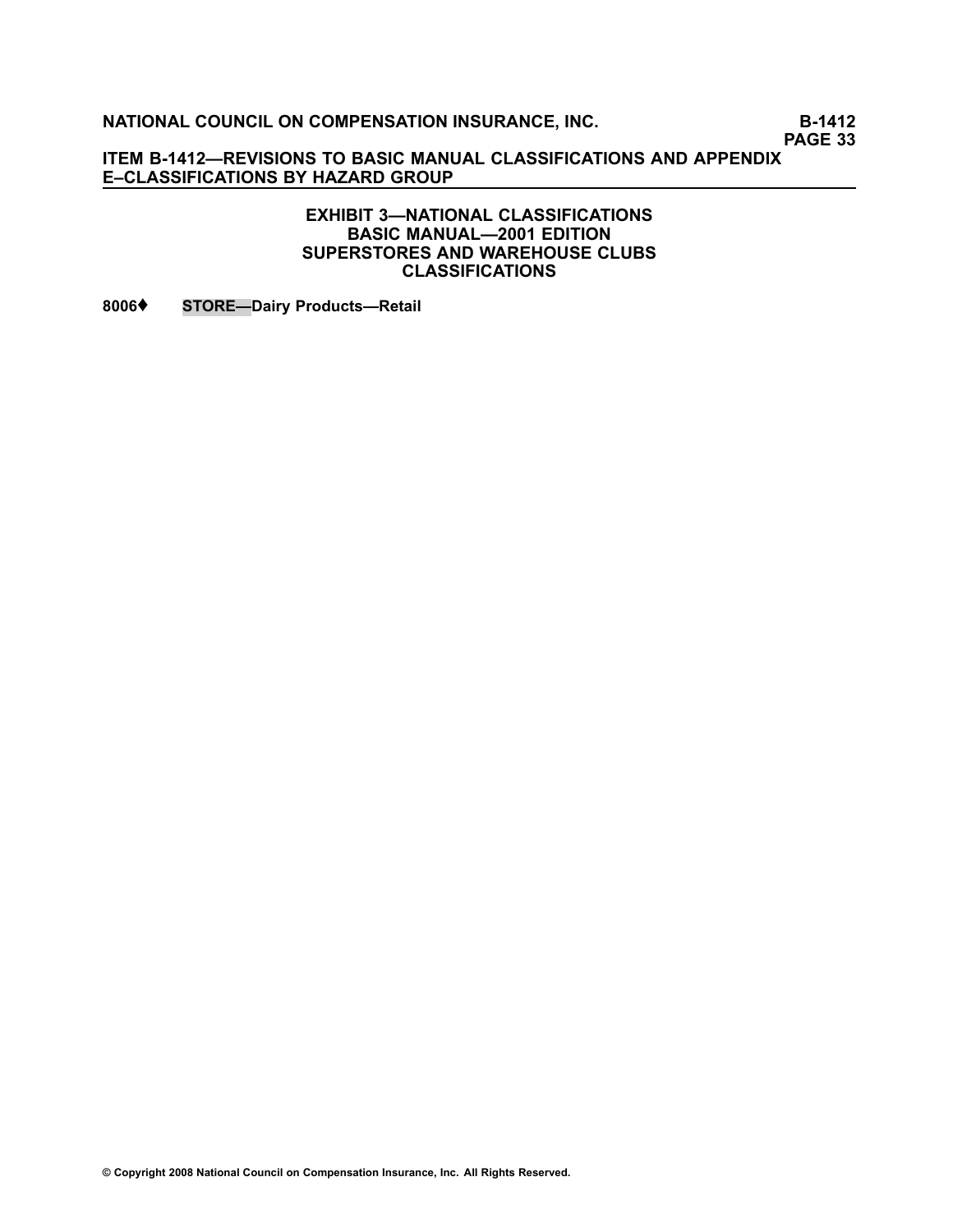**PAGE 34**

# **ITEM B1412—REVISIONS TO BASIC MANUAL CLASSIFICATIONS AND APPENDIX E–CLASSIFICATIONS BY HAZARD GROUP**

# **EXHIBIT 3—NATIONAL CLASSIFICATIONS BASIC MANUAL—2001 EDITION SUPERSTORES AND WAREHOUSE CLUBS CLASSIFICATIONS**

### **[8006](file:///C:/manuscript/hyperlink.asp?docid=8006<?Pub & EntityName=amp>manualtitle=scopesxml)**♦ **STORE—Delicatessen—Retail**

No selling of uncooked fresh meats.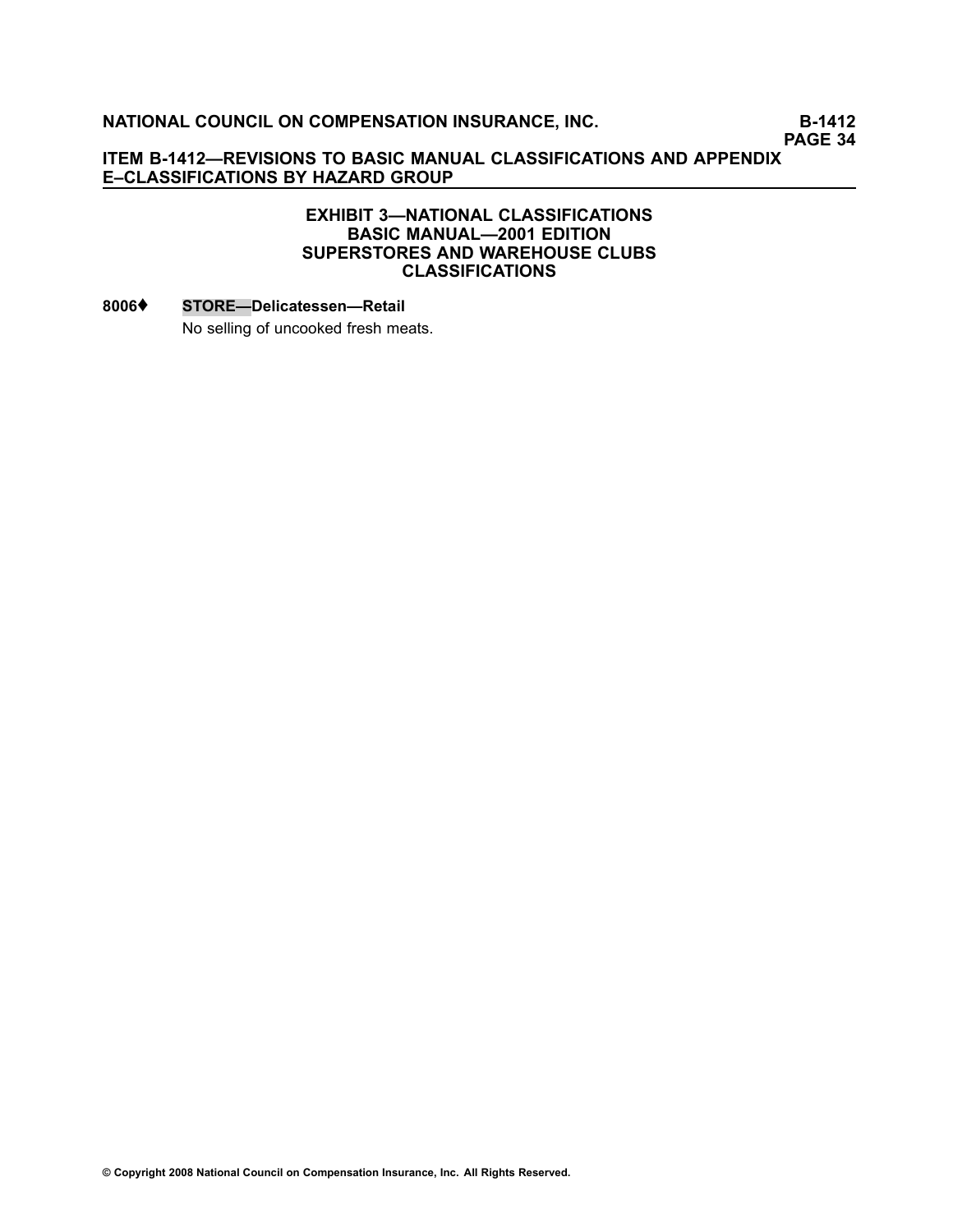**PAGE 35**

**ITEM B1412—REVISIONS TO BASIC MANUAL CLASSIFICATIONS AND APPENDIX E–CLASSIFICATIONS BY HAZARD GROUP**

# **EXHIBIT 3—NATIONAL CLASSIFICATIONS BASIC MANUAL—2001 EDITION SUPERSTORES AND WAREHOUSE CLUBS CLASSIFICATIONS**

**[8006](file:///C:/manuscript/hyperlink.asp?docid=8006<?Pub & EntityName=amp>manualtitle=scopesxml)**♦ **STORE—Frozen or Frosted Food—Retail**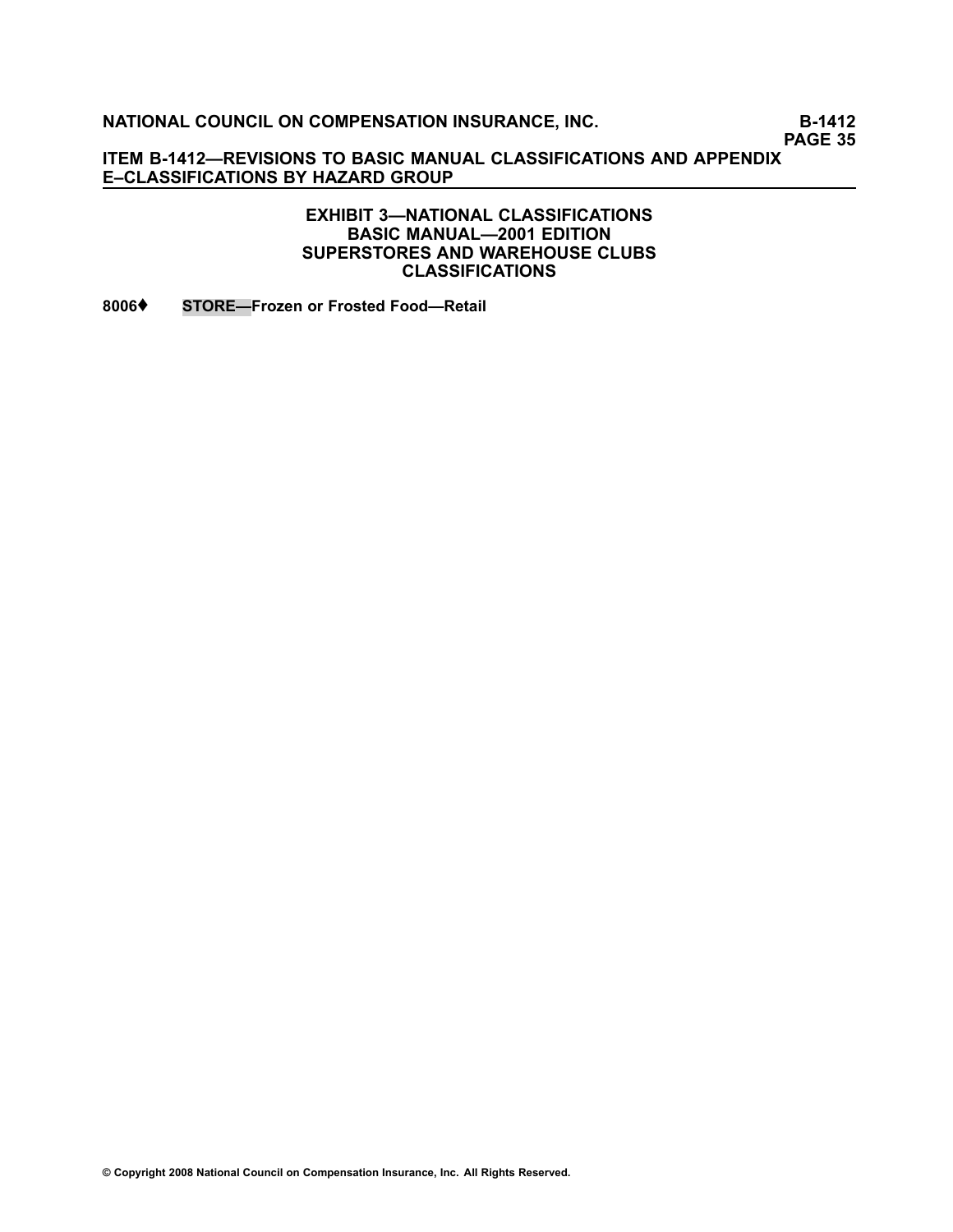**PAGE 36**

# **ITEM B1412—REVISIONS TO BASIC MANUAL CLASSIFICATIONS AND APPENDIX E–CLASSIFICATIONS BY HAZARD GROUP**

# **EXHIBIT 3—NATIONAL CLASSIFICATIONS BASIC MANUAL—2001 EDITION SUPERSTORES AND WAREHOUSE CLUBS CLASSIFICATIONS**

# **[8006](file:///C:/manuscript/hyperlink.asp?docid=8006<?Pub & EntityName=amp>manualtitle=scopesxml)**♦ **STORE—Fruit or Vegetable—Retail.** No handling of fresh meats.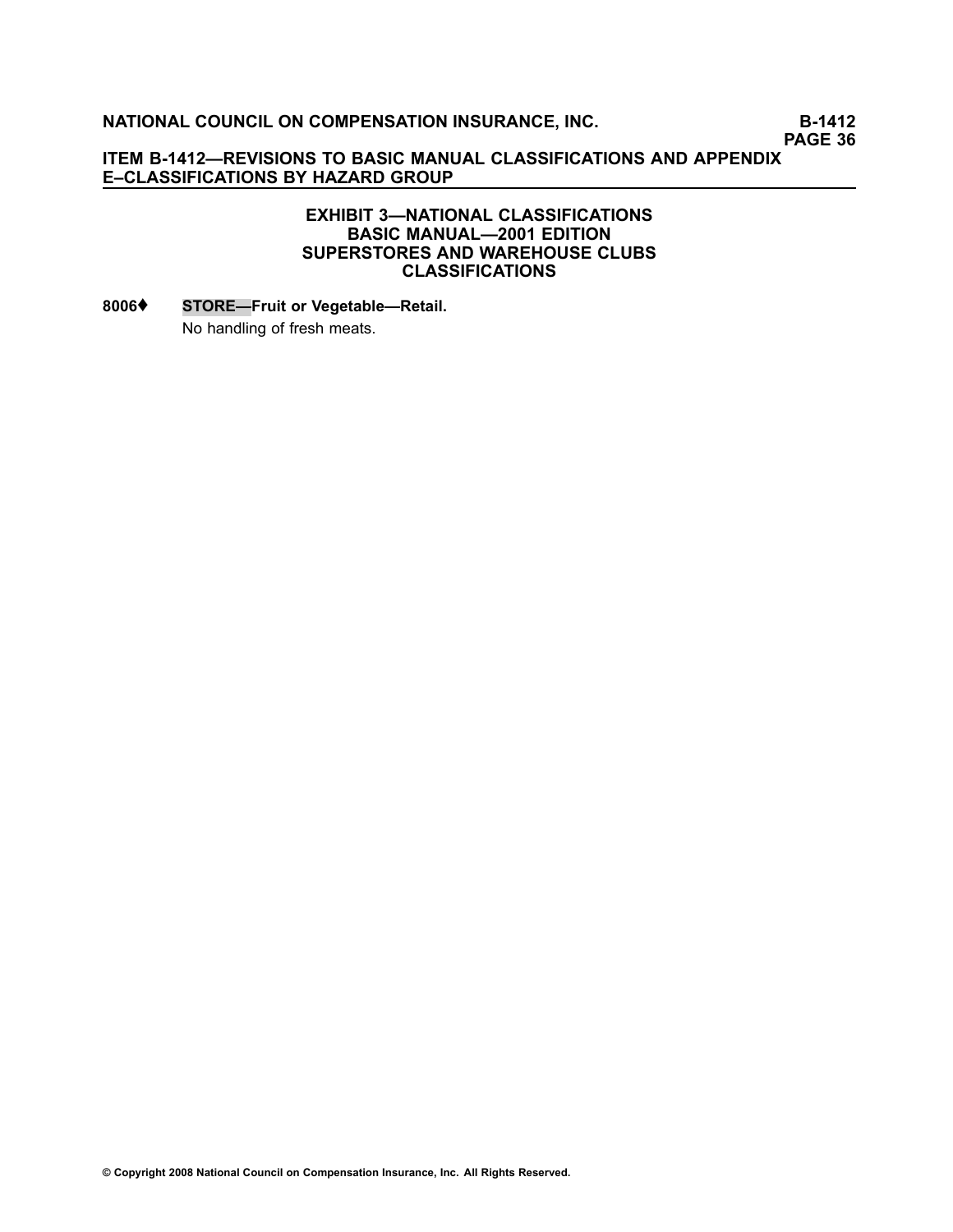# **EXHIBIT 3—NATIONAL CLASSIFICATIONS BASIC MANUAL—2001 EDITION SUPERSTORES AND WAREHOUSE CLUBS CLASSIFICATIONS**

### **[8006](file:///C:/manuscript/hyperlink.asp?docid=8006<?Pub & EntityName=amp>manualtitle=scopesxml)**♦ **STORE—Grocery—Retail.**

Applies to each separate store location meeting all of the following conditions:

- 1. Selling <sup>a</sup> variety of items such as, but not limited to, snack foods, cereal, processed packaged foods, canned or frozen foods, fruits, vegetables, dairy products, health or beauty products, canned or bottled beverages, tobacco, publications, videos, flowers, bakery products, candy, coffee, tea, ice, delicatessen foods, flour, condiments, toiletries, sundries, automobile accessories, money orders, check cashing service, and the service of food or beverages.
- 2. No handling of fresh meats.
- 3. Receipts from the service of food or beverages constitute less than 50% of total receipts and receipts from gasoline sales constitute less than 90% of total receipts (total receipts exclude receipts from sales of lottery tickets).

Code [8006](file:///C:/manuscript/hyperlink.asp?docid=8006<?Pub & EntityName=amp>manualtitle=scopesxml) and the appropriate restaurant code shall not be assigned to the same risk unless the operations described by these classifications are conducted as separate and distinct businesses. Separately classify automobile service or full-service operations.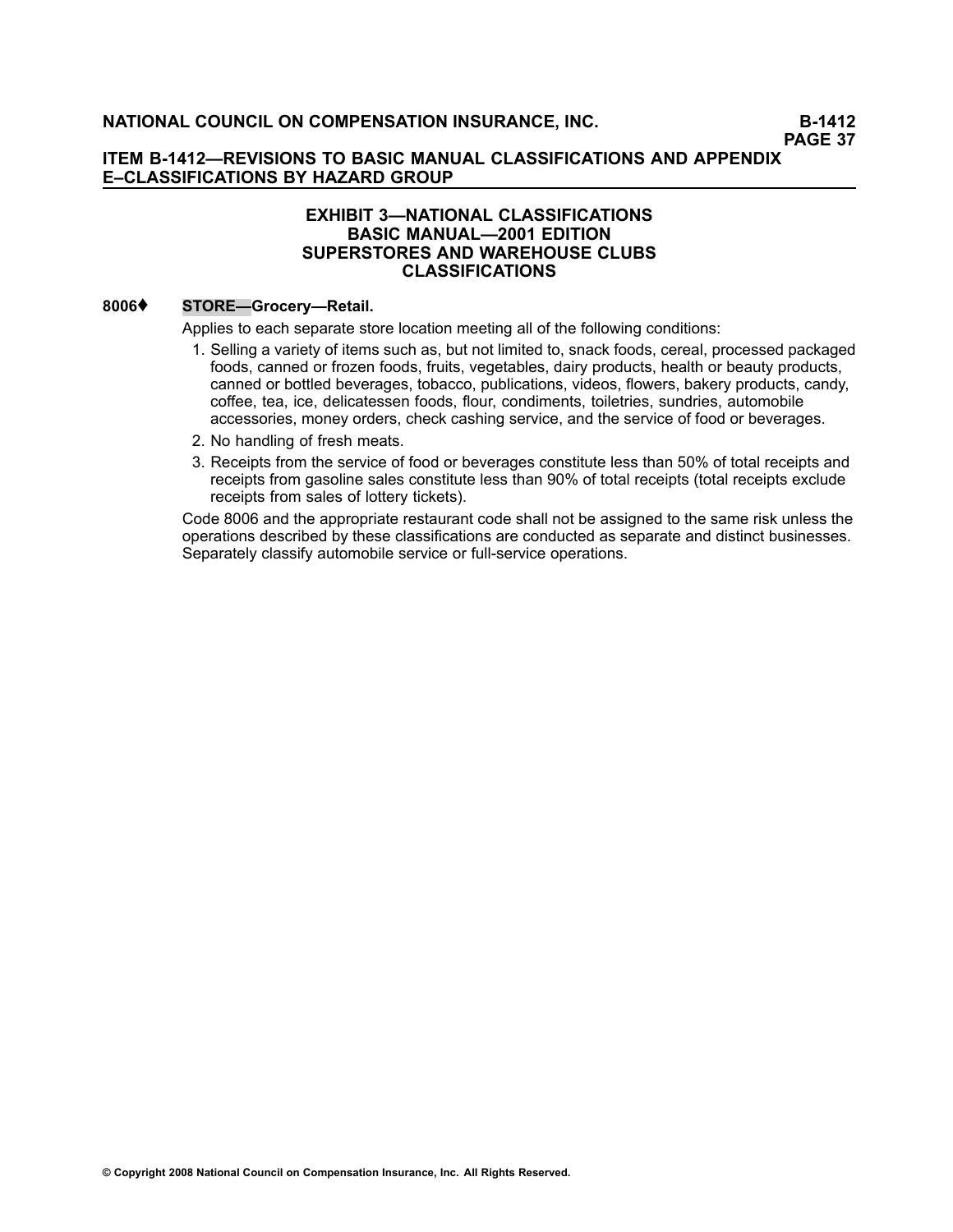**PAGE 38**

# **ITEM B1412—REVISIONS TO BASIC MANUAL CLASSIFICATIONS AND APPENDIX E–CLASSIFICATIONS BY HAZARD GROUP**

# **EXHIBIT 3—NATIONAL CLASSIFICATIONS BASIC MANUAL—2001 EDITION SUPERSTORES AND WAREHOUSE CLUBS CLASSIFICATIONS**

# **[8006](file:///C:/manuscript/hyperlink.asp?docid=8006<?Pub & EntityName=amp>manualtitle=scopesxml)**♦ **STORE—Vegetable or Fruit—Retail.** No handling of fresh meats.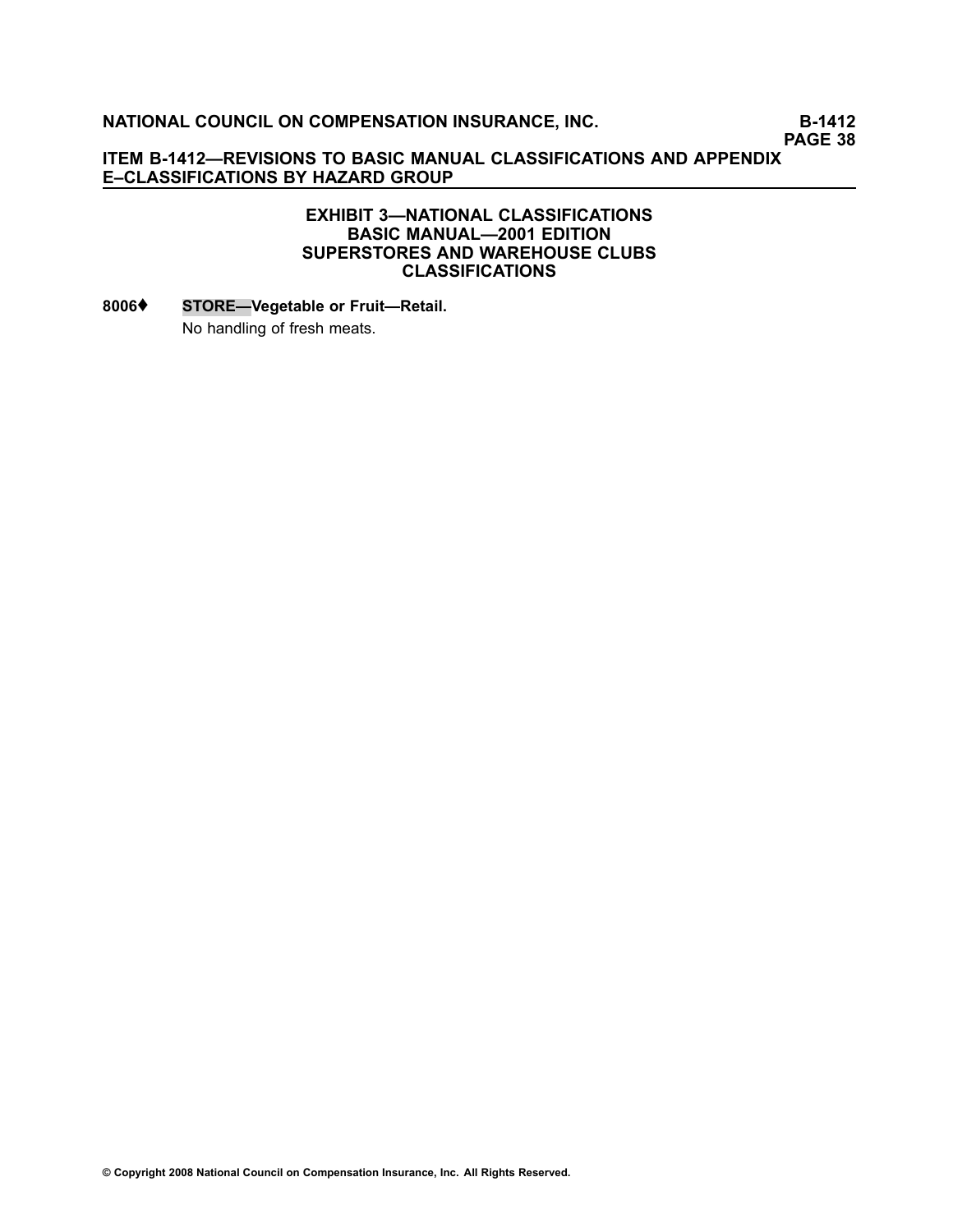**PAGE 39**

**ITEM B1412—REVISIONS TO BASIC MANUAL CLASSIFICATIONS AND APPENDIX E–CLASSIFICATIONS BY HAZARD GROUP**

> **EXHIBIT 3—NATIONAL CLASSIFICATIONS BASIC MANUAL—2001 EDITION SUPERSTORES AND WAREHOUSE CLUBS CLASSIFICATIONS**

**[8008](file:///C:/manuscript/hyperlink.asp?docid=8008<?Pub & EntityName=amp>manualtitle=scopesxml)**♦ **STORE—Clothing, Wearing Apparel, or Dry Goods—Retail**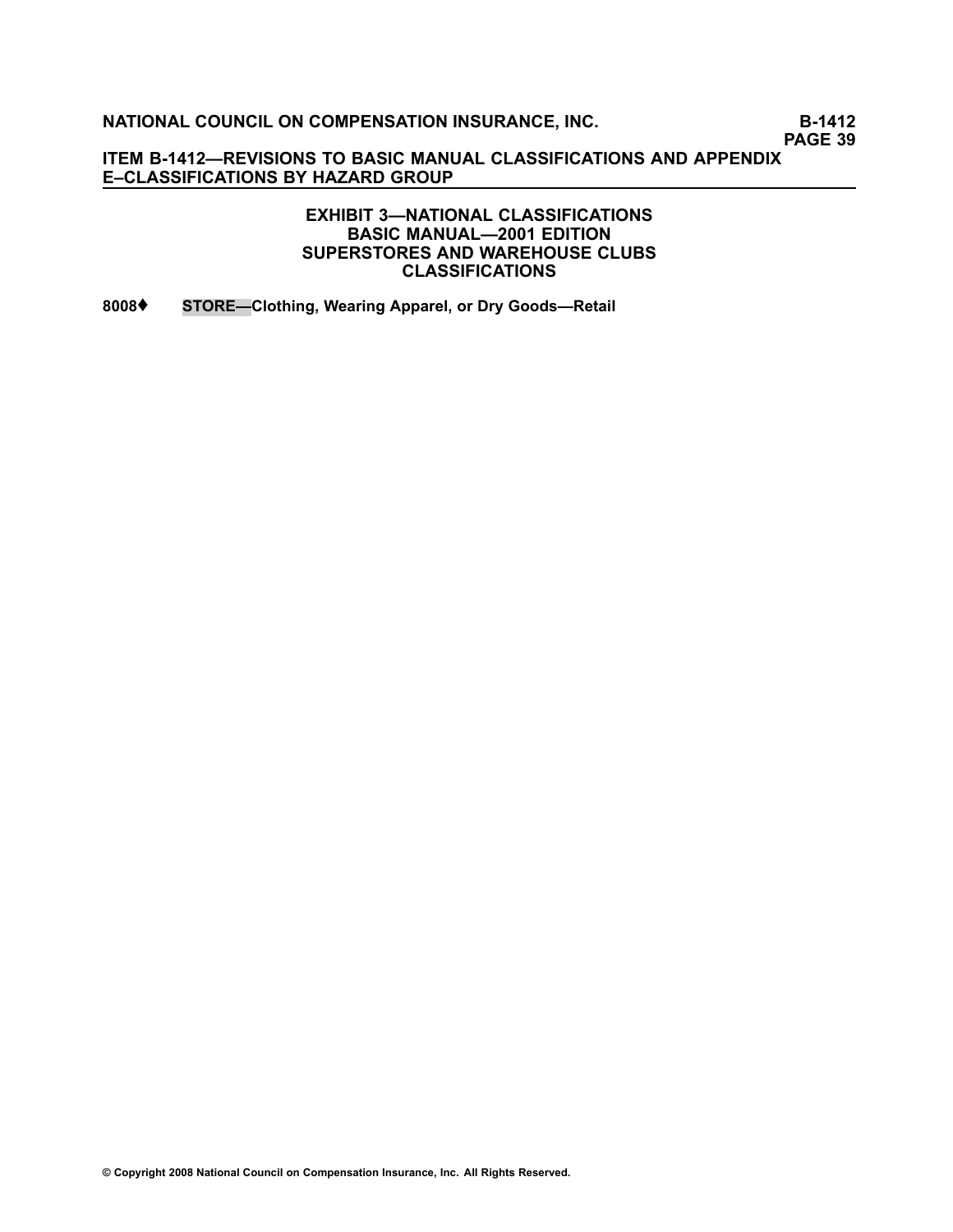**PAGE 40**

**ITEM B1412—REVISIONS TO BASIC MANUAL CLASSIFICATIONS AND APPENDIX E–CLASSIFICATIONS BY HAZARD GROUP**

#### **EXHIBIT 3—NATIONAL CLASSIFICATIONS BASIC MANUAL—2001 EDITION SUPERSTORES AND WAREHOUSE CLUBS CLASSIFICATIONS**

**[8008](file:///C:/manuscript/hyperlink.asp?docid=8008<?Pub & EntityName=amp>manualtitle=scopesxml)**♦ **STORE—Dry Goods—Retail**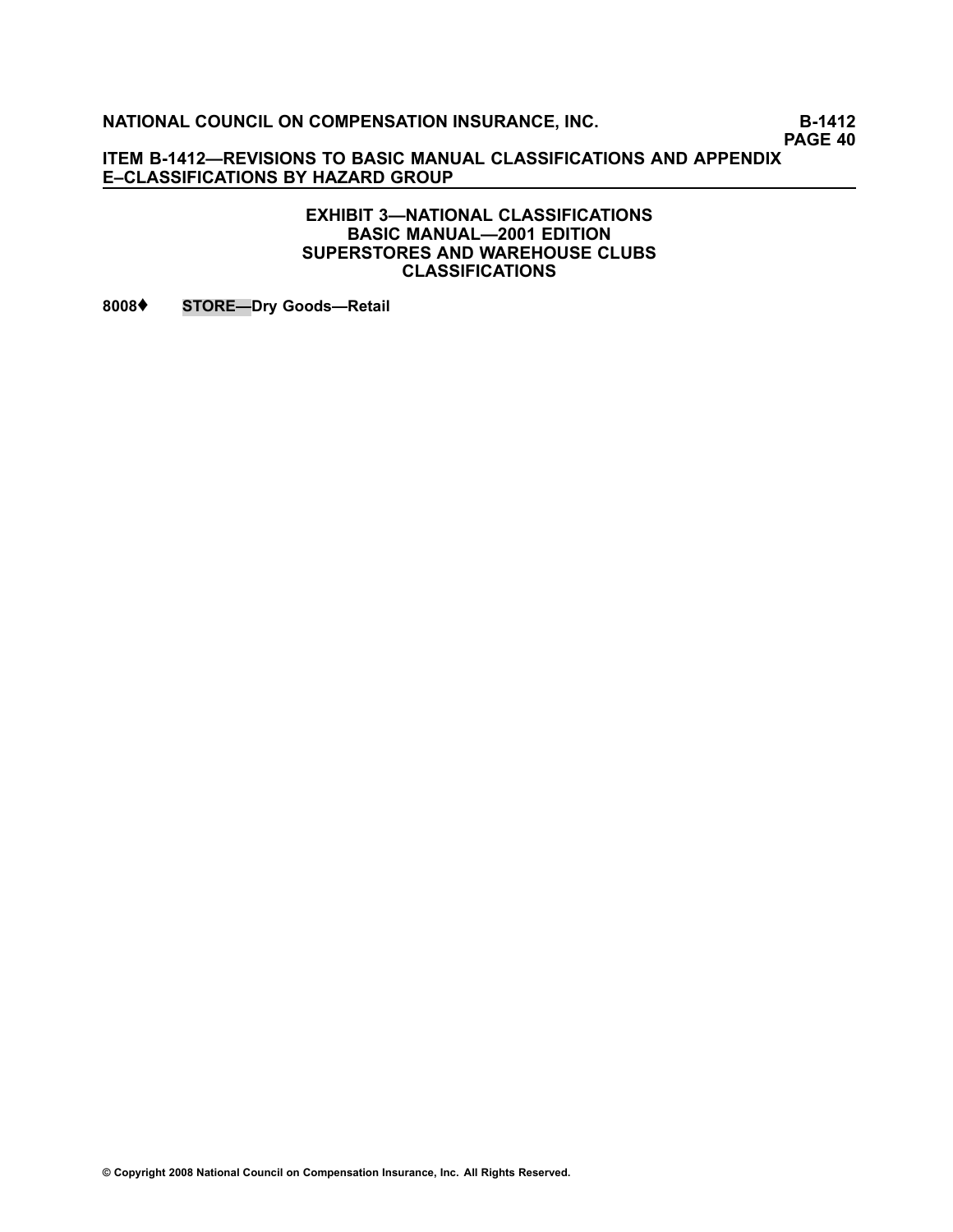**PAGE 41**

**ITEM B1412—REVISIONS TO BASIC MANUAL CLASSIFICATIONS AND APPENDIX E–CLASSIFICATIONS BY HAZARD GROUP**

#### **EXHIBIT 3—NATIONAL CLASSIFICATIONS BASIC MANUAL—2001 EDITION SUPERSTORES AND WAREHOUSE CLUBS CLASSIFICATIONS**

**[8008](file:///C:/manuscript/hyperlink.asp?docid=8008<?Pub & EntityName=amp>manualtitle=scopesxml)**♦ **STORE—Shoe—Retail**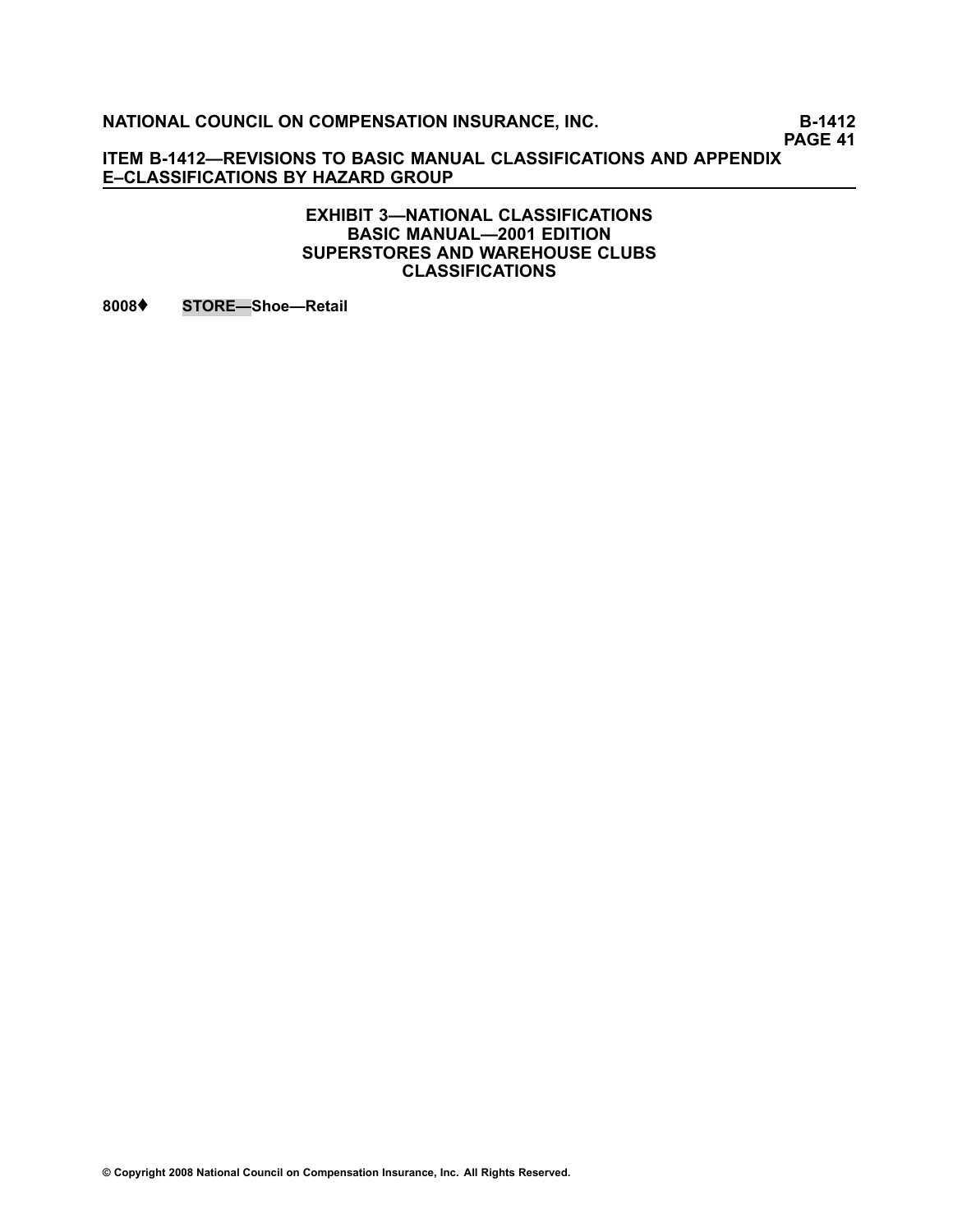### **EXHIBIT 3—NATIONAL CLASSIFICATIONS BASIC MANUAL—2001 EDITION SUPERSTORES AND WAREHOUSE CLUBS CLASSIFICATIONS**

# **[8010](file:///C:/manuscript/hyperlink.asp?docid=8010<?Pub & EntityName=amp>manualtitle=scopesxml)**♦ **STORE—Agriculture Implement—Not Farm Machinery.** Shall not be assigned to <sup>a</sup> risk engaged in the rental or sale of farm machinery.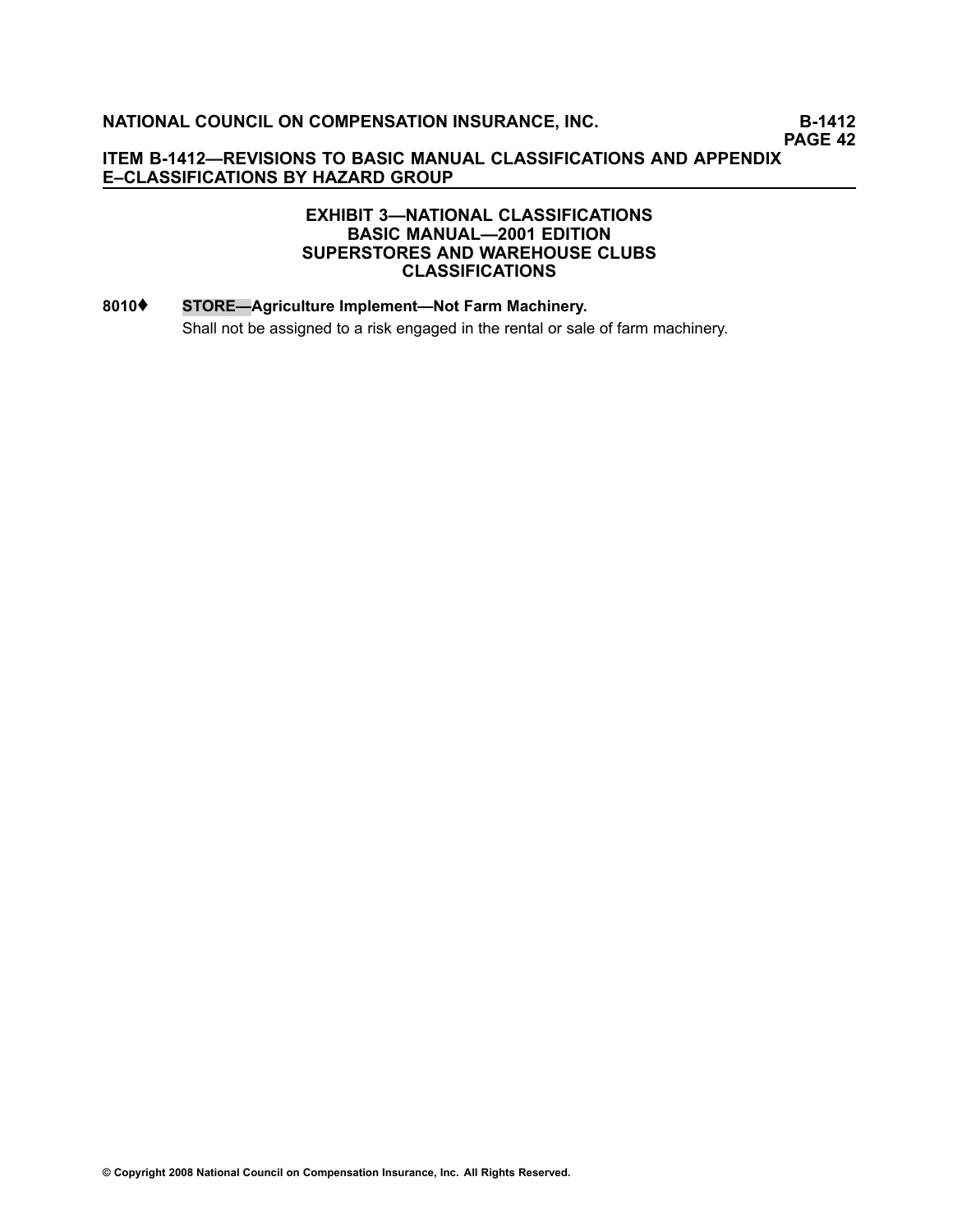**PAGE 43**

**ITEM B1412—REVISIONS TO BASIC MANUAL CLASSIFICATIONS AND APPENDIX E–CLASSIFICATIONS BY HAZARD GROUP**

> **EXHIBIT 3—NATIONAL CLASSIFICATIONS BASIC MANUAL—2001 EDITION SUPERSTORES AND WAREHOUSE CLUBS CLASSIFICATIONS**

**[8010](file:///C:/manuscript/hyperlink.asp?docid=8010<?Pub & EntityName=amp>manualtitle=scopesxml)**♦ **STORE—Audio or Video Parts and Accessories**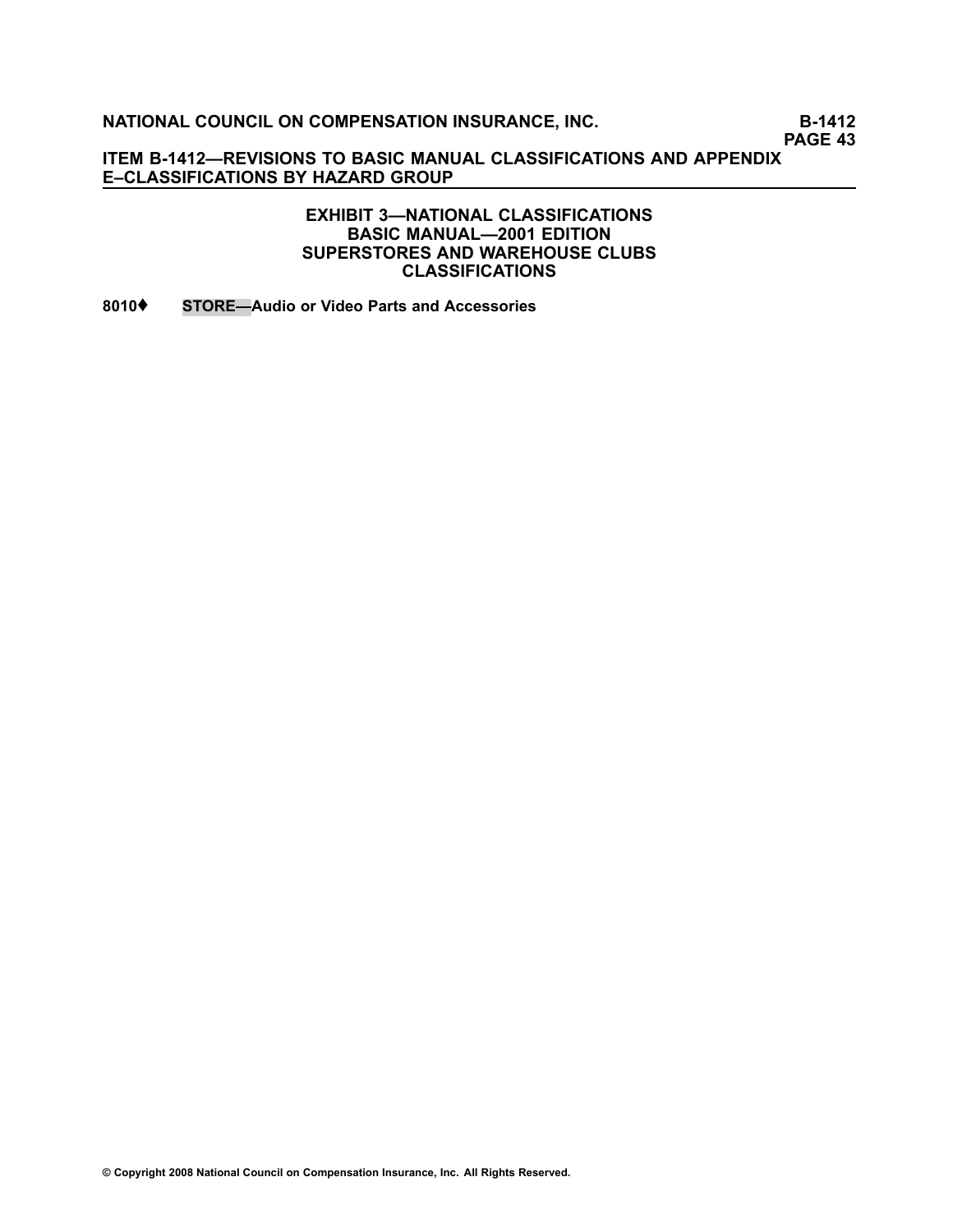**PAGE 44**

#### **ITEM B1412—REVISIONS TO BASIC MANUAL CLASSIFICATIONS AND APPENDIX E–CLASSIFICATIONS BY HAZARD GROUP**

#### **EXHIBIT 3—NATIONAL CLASSIFICATIONS BASIC MANUAL—2001 EDITION SUPERSTORES AND WAREHOUSE CLUBS CLASSIFICATIONS**

#### **[8010](file:///C:/manuscript/hyperlink.asp?docid=8010<?Pub & EntityName=amp>manualtitle=scopesxml)**♦ **STORE—Hardware.**

Applies to wholesale or retail stores.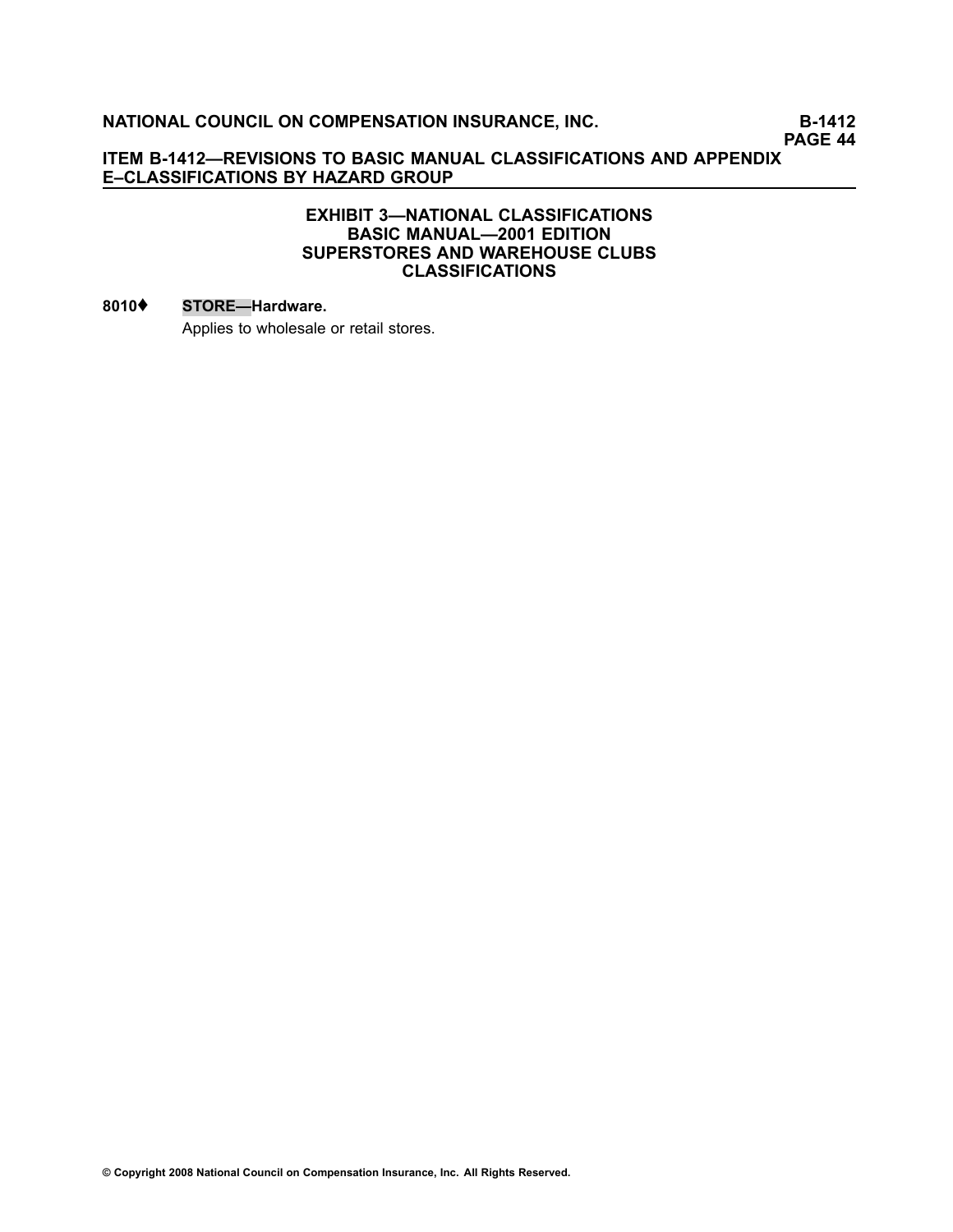**PAGE 45**

#### **ITEM B1412—REVISIONS TO BASIC MANUAL CLASSIFICATIONS AND APPENDIX E–CLASSIFICATIONS BY HAZARD GROUP**

#### **EXHIBIT 3—NATIONAL CLASSIFICATIONS BASIC MANUAL—2001 EDITION SUPERSTORES AND WAREHOUSE CLUBS CLASSIFICATIONS**

# **[8010](file:///C:/manuscript/hyperlink.asp?docid=8010<?Pub & EntityName=amp>manualtitle=scopesxml)**♦ **STORE—Ship Chandler.** No mfg. operations.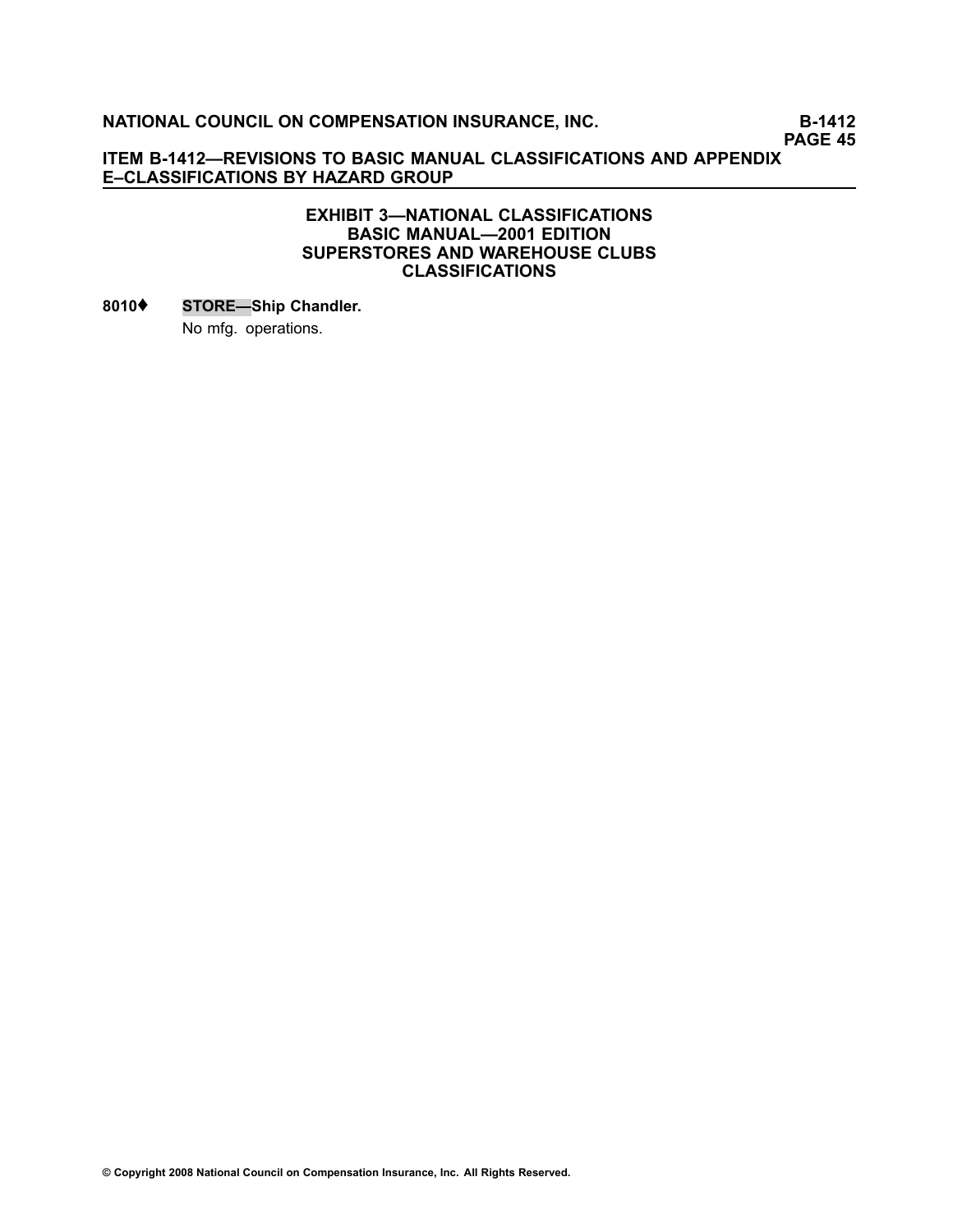**PAGE 46**

**ITEM B1412—REVISIONS TO BASIC MANUAL CLASSIFICATIONS AND APPENDIX E–CLASSIFICATIONS BY HAZARD GROUP**

> **EXHIBIT 3—NATIONAL CLASSIFICATIONS BASIC MANUAL—2001 EDITION SUPERSTORES AND WAREHOUSE CLUBS CLASSIFICATIONS**

**[8013](file:///C:/manuscript/hyperlink.asp?docid=8013<?Pub & EntityName=amp>manualtitle=scopesxml)**♦ **STORE—Hearing Aid**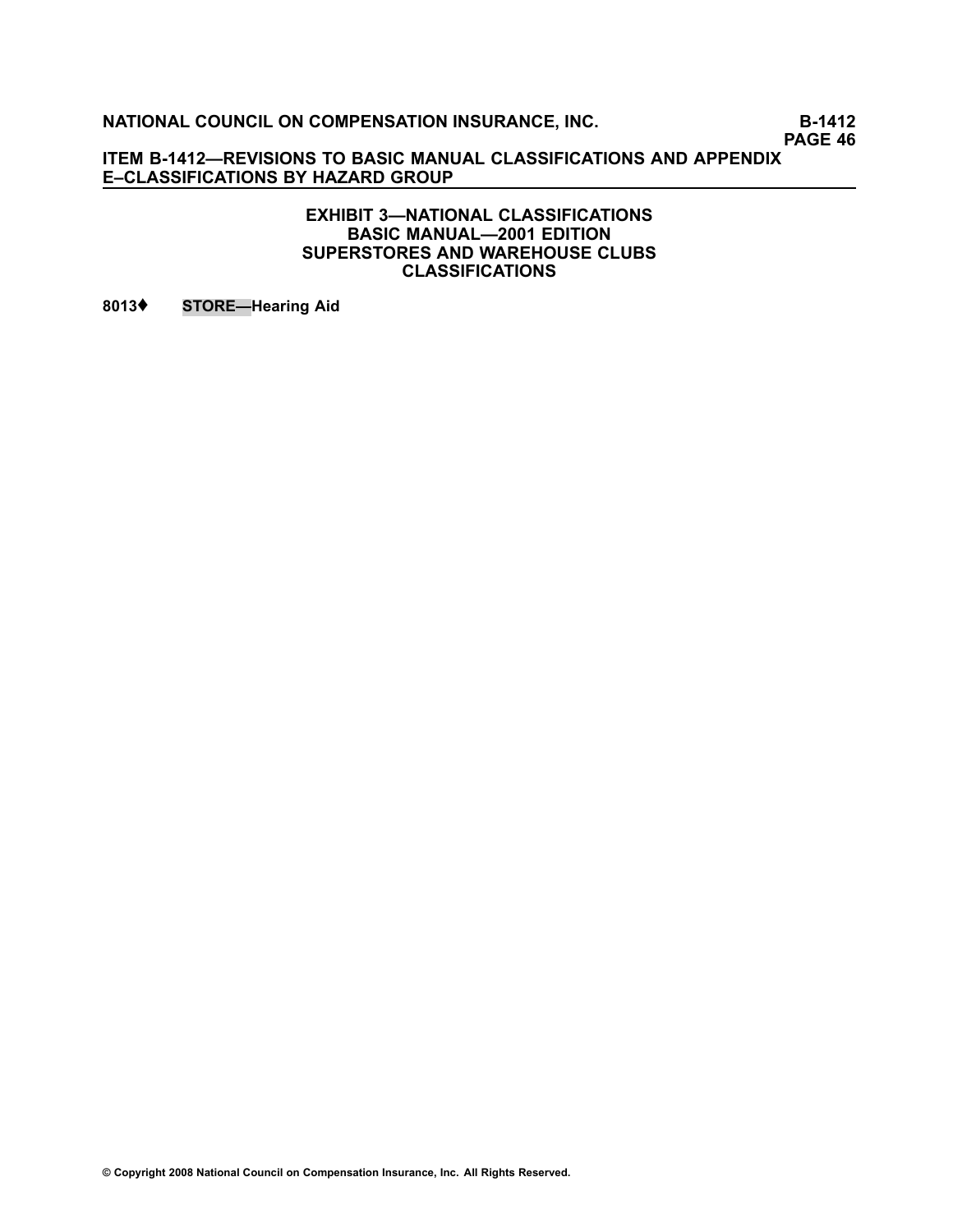**PAGE 47**

#### **ITEM B1412—REVISIONS TO BASIC MANUAL CLASSIFICATIONS AND APPENDIX E–CLASSIFICATIONS BY HAZARD GROUP**

#### **EXHIBIT 3—NATIONAL CLASSIFICATIONS BASIC MANUAL—2001 EDITION SUPERSTORES AND WAREHOUSE CLUBS CLASSIFICATIONS**

### **[8013](file:///C:/manuscript/hyperlink.asp?docid=8013<?Pub & EntityName=amp>manualtitle=scopesxml)**♦ **STORE—Jewelry.**

Applies to wholesale or retail stores.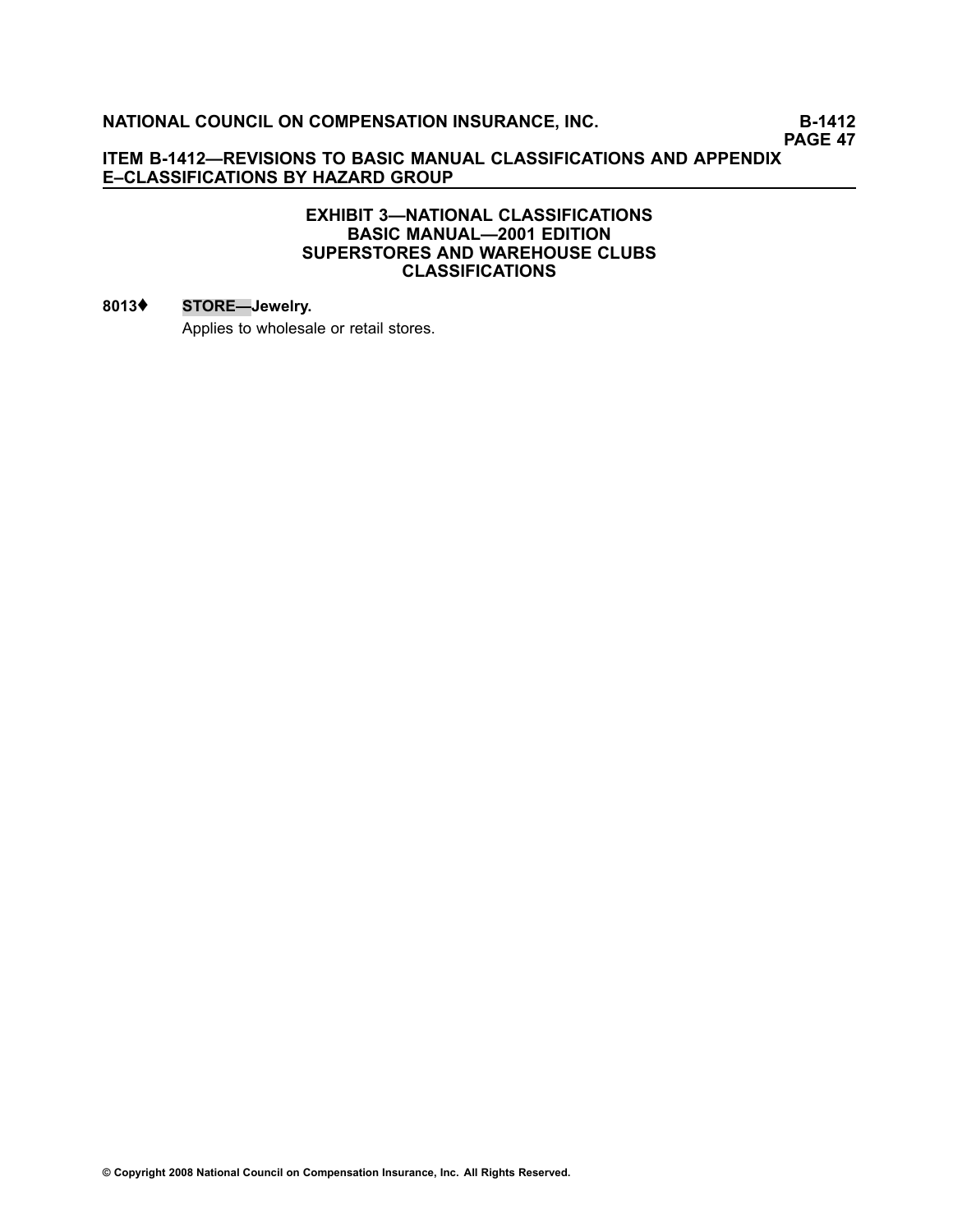**PAGE 48**

**ITEM B1412—REVISIONS TO BASIC MANUAL CLASSIFICATIONS AND APPENDIX E–CLASSIFICATIONS BY HAZARD GROUP**

> **EXHIBIT 3—NATIONAL CLASSIFICATIONS BASIC MANUAL—2001 EDITION SUPERSTORES AND WAREHOUSE CLUBS CLASSIFICATIONS**

**[8017](file:///C:/manuscript/hyperlink.asp?docid=8017<?Pub & EntityName=amp>manualtitle=scopesxml)**♦ **STORE—Floor Covering—Retail**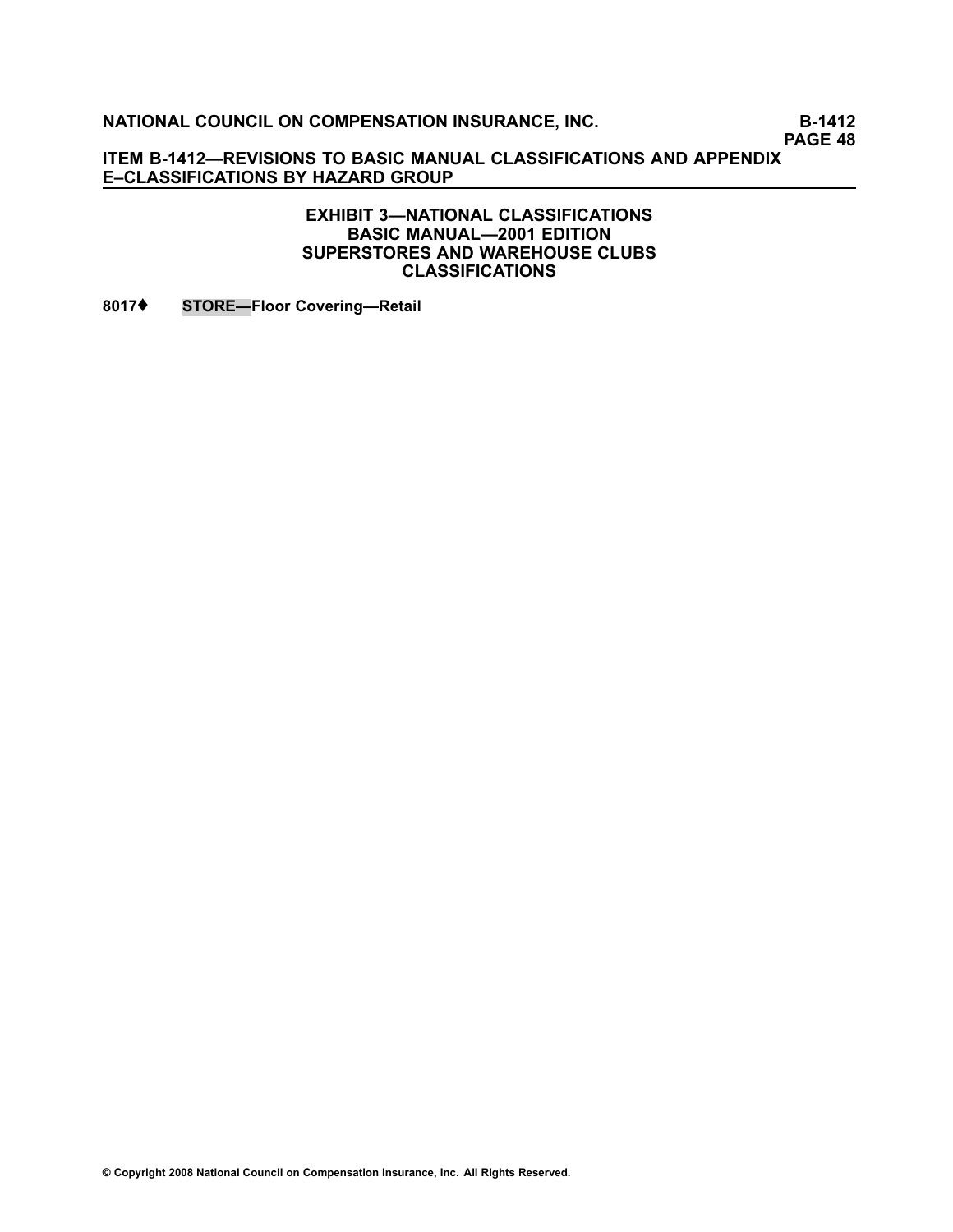**PAGE 49**

**ITEM B1412—REVISIONS TO BASIC MANUAL CLASSIFICATIONS AND APPENDIX E–CLASSIFICATIONS BY HAZARD GROUP**

#### **EXHIBIT 3—NATIONAL CLASSIFICATIONS BASIC MANUAL—2001 EDITION SUPERSTORES AND WAREHOUSE CLUBS CLASSIFICATIONS**

**[8017](file:///C:/manuscript/hyperlink.asp?docid=8017<?Pub & EntityName=amp>manualtitle=scopesxml)**♦ **STORE—Luggage—Retail**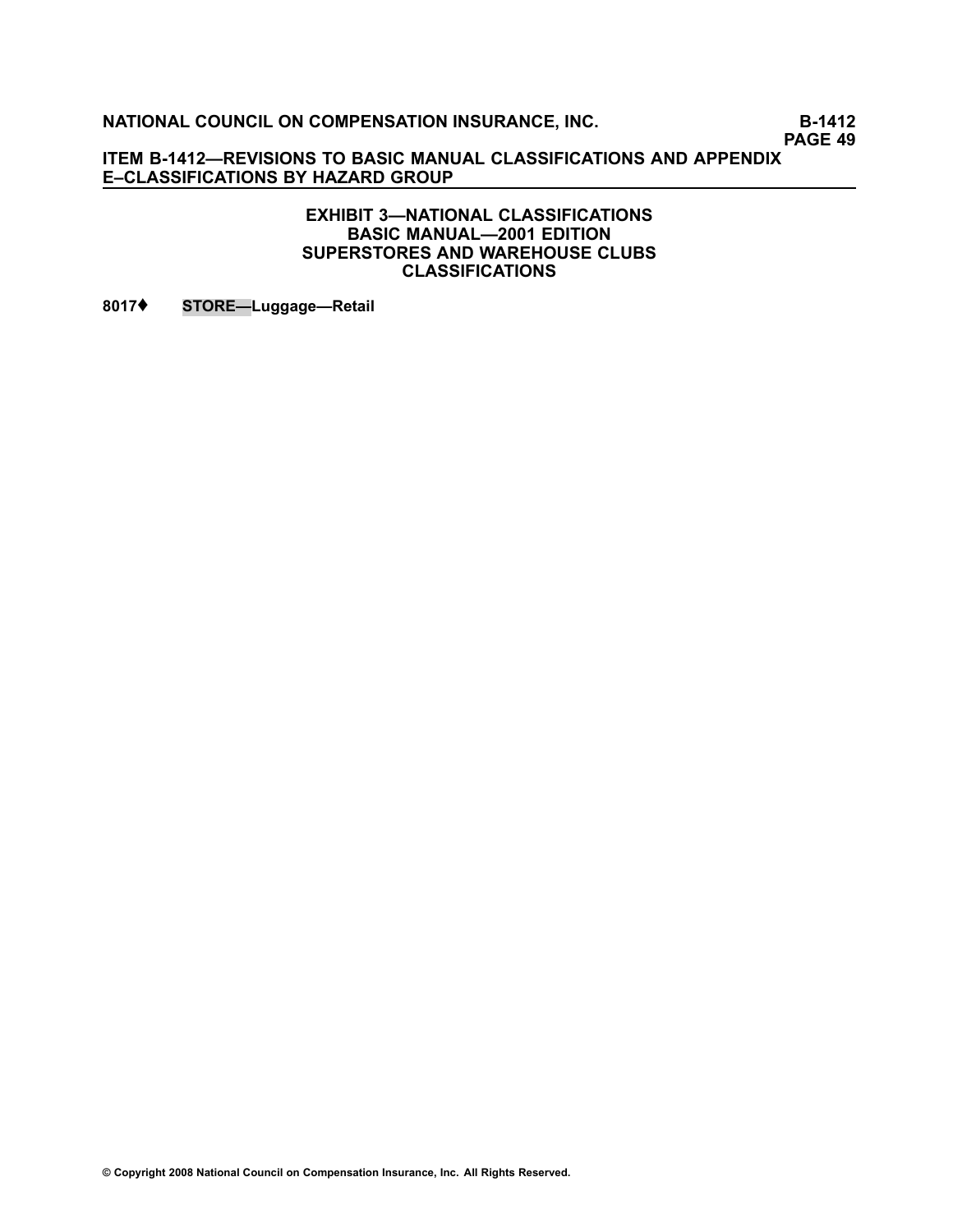### **EXHIBIT 3—NATIONAL CLASSIFICATIONS BASIC MANUAL—2001 EDITION SUPERSTORES AND WAREHOUSE CLUBS CLASSIFICATIONS**

#### **STORE—Mail Order House.**

Operations other than mfg. or retail store shall be assigned to the classification that would be used for <sup>a</sup> wholesale store dealing in the commodities handled.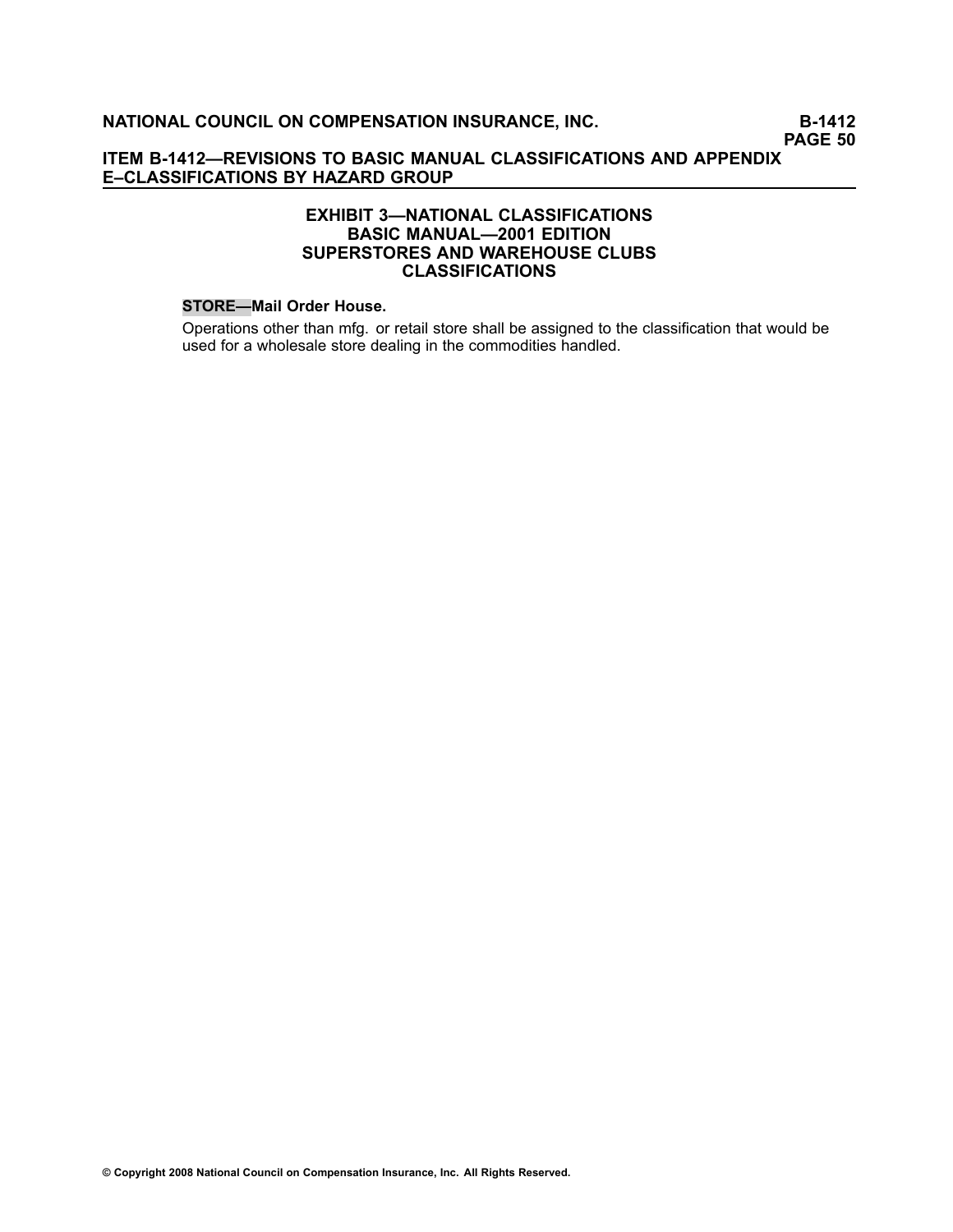**PAGE 51**

**ITEM B1412—REVISIONS TO BASIC MANUAL CLASSIFICATIONS AND APPENDIX E–CLASSIFICATIONS BY HAZARD GROUP**

### **EXHIBIT 3—NATIONAL CLASSIFICATIONS BASIC MANUAL—2001 EDITION SUPERSTORES AND WAREHOUSE CLUBS CLASSIFICATIONS**

**[8017](file:///C:/manuscript/hyperlink.asp?docid=8017<?Pub & EntityName=amp>manualtitle=scopesxml)**♦ **STORE—Paint or Wallpaper—Retail**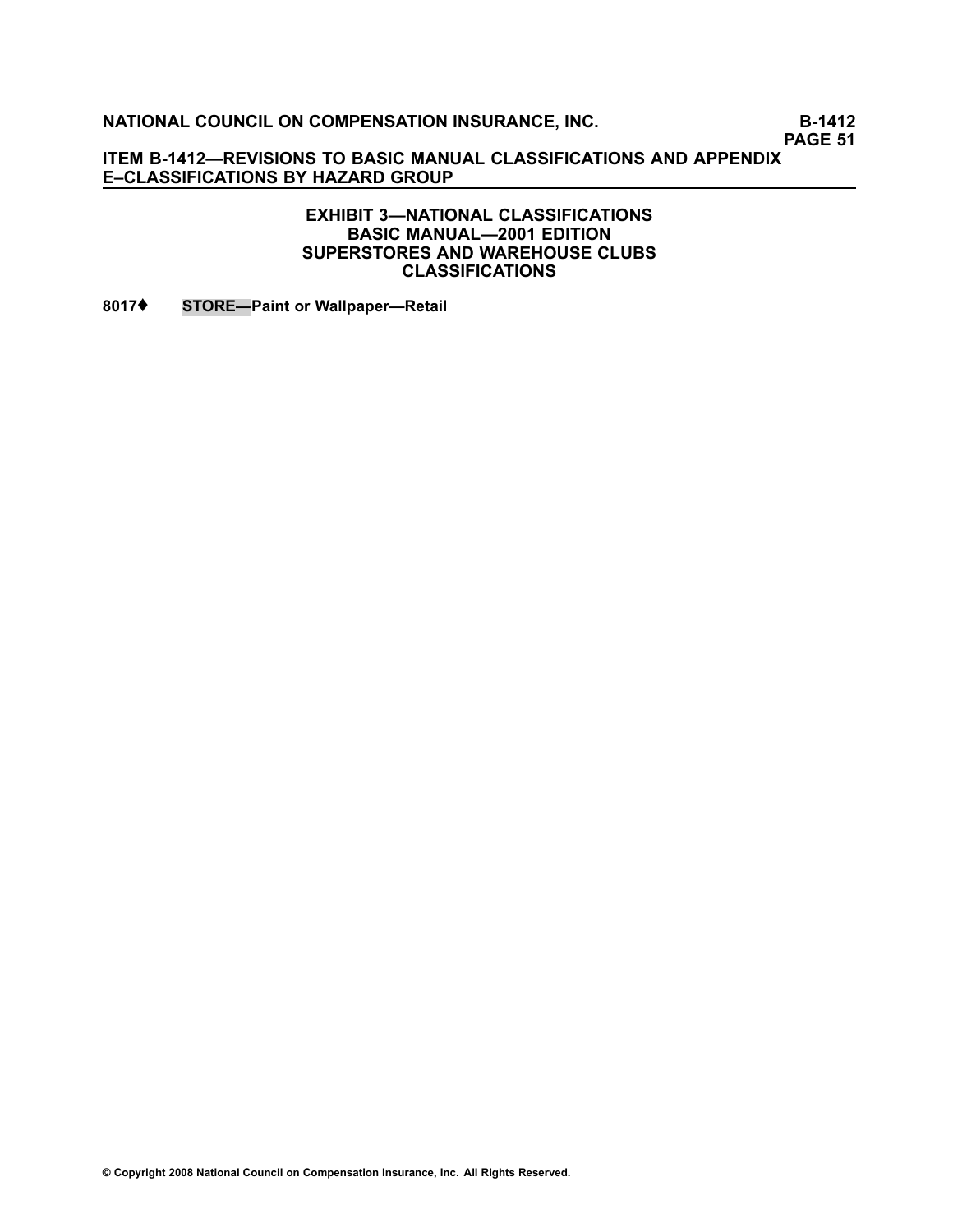**PAGE 52**

**ITEM B1412—REVISIONS TO BASIC MANUAL CLASSIFICATIONS AND APPENDIX E–CLASSIFICATIONS BY HAZARD GROUP**

> **EXHIBIT 3—NATIONAL CLASSIFICATIONS BASIC MANUAL—2001 EDITION SUPERSTORES AND WAREHOUSE CLUBS CLASSIFICATIONS**

**[8017](file:///C:/manuscript/hyperlink.asp?docid=8017<?Pub & EntityName=amp>manualtitle=scopesxml)**♦ **STORE—Retail NOC**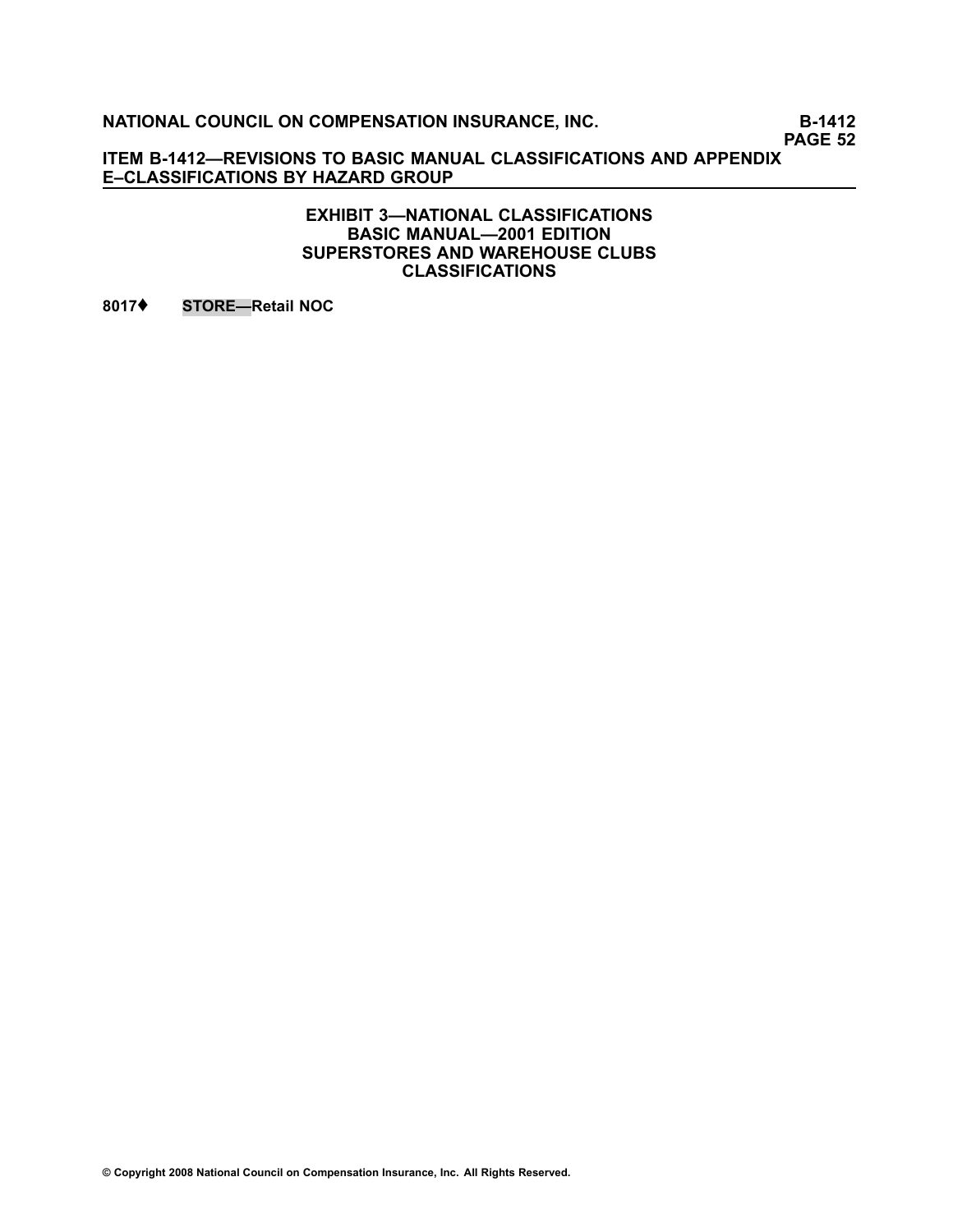**PAGE 53**

**ITEM B1412—REVISIONS TO BASIC MANUAL CLASSIFICATIONS AND APPENDIX E–CLASSIFICATIONS BY HAZARD GROUP**

> **EXHIBIT 3—NATIONAL CLASSIFICATIONS BASIC MANUAL—2001 EDITION SUPERSTORES AND WAREHOUSE CLUBS CLASSIFICATIONS**

**[8017](file:///C:/manuscript/hyperlink.asp?docid=8017<?Pub & EntityName=amp>manualtitle=scopesxml)**♦ **STORE—Sporting Goods—Retail**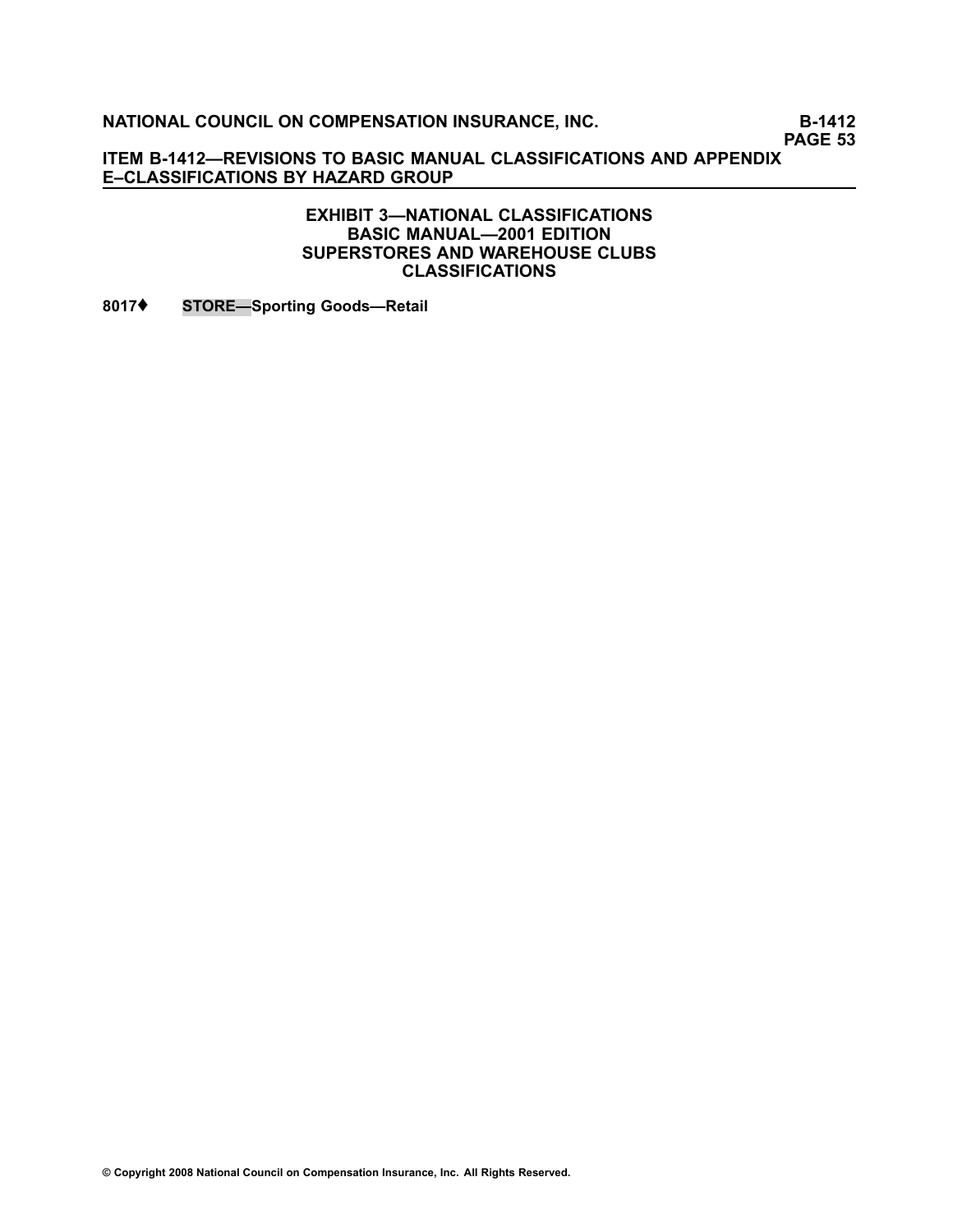**PAGE 54**

**ITEM B1412—REVISIONS TO BASIC MANUAL CLASSIFICATIONS AND APPENDIX E–CLASSIFICATIONS BY HAZARD GROUP**

### **EXHIBIT 3—NATIONAL CLASSIFICATIONS BASIC MANUAL—2001 EDITION SUPERSTORES AND WAREHOUSE CLUBS CLASSIFICATIONS**

**[8018](file:///C:/manuscript/hyperlink.asp?docid=8018<?Pub & EntityName=amp>manualtitle=scopesxml)**♦ **STORE—Floor Covering—Wholesale**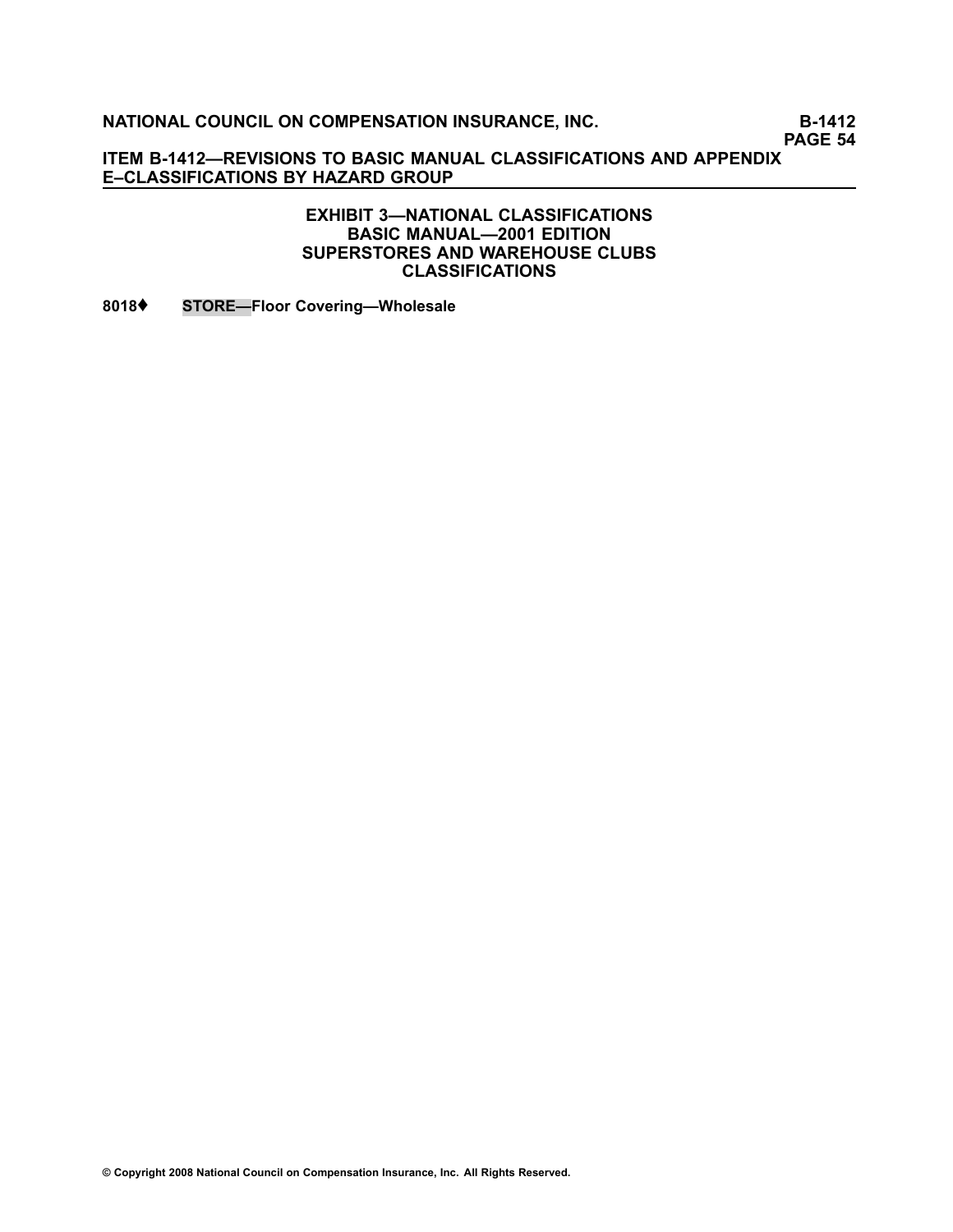**PAGE 55**

**ITEM B1412—REVISIONS TO BASIC MANUAL CLASSIFICATIONS AND APPENDIX E–CLASSIFICATIONS BY HAZARD GROUP**

#### **EXHIBIT 3—NATIONAL CLASSIFICATIONS BASIC MANUAL—2001 EDITION SUPERSTORES AND WAREHOUSE CLUBS CLASSIFICATIONS**

**[8018](file:///C:/manuscript/hyperlink.asp?docid=8018<?Pub & EntityName=amp>manualtitle=scopesxml)**♦ **STORE—Fruit or Vegetable—Wholesale**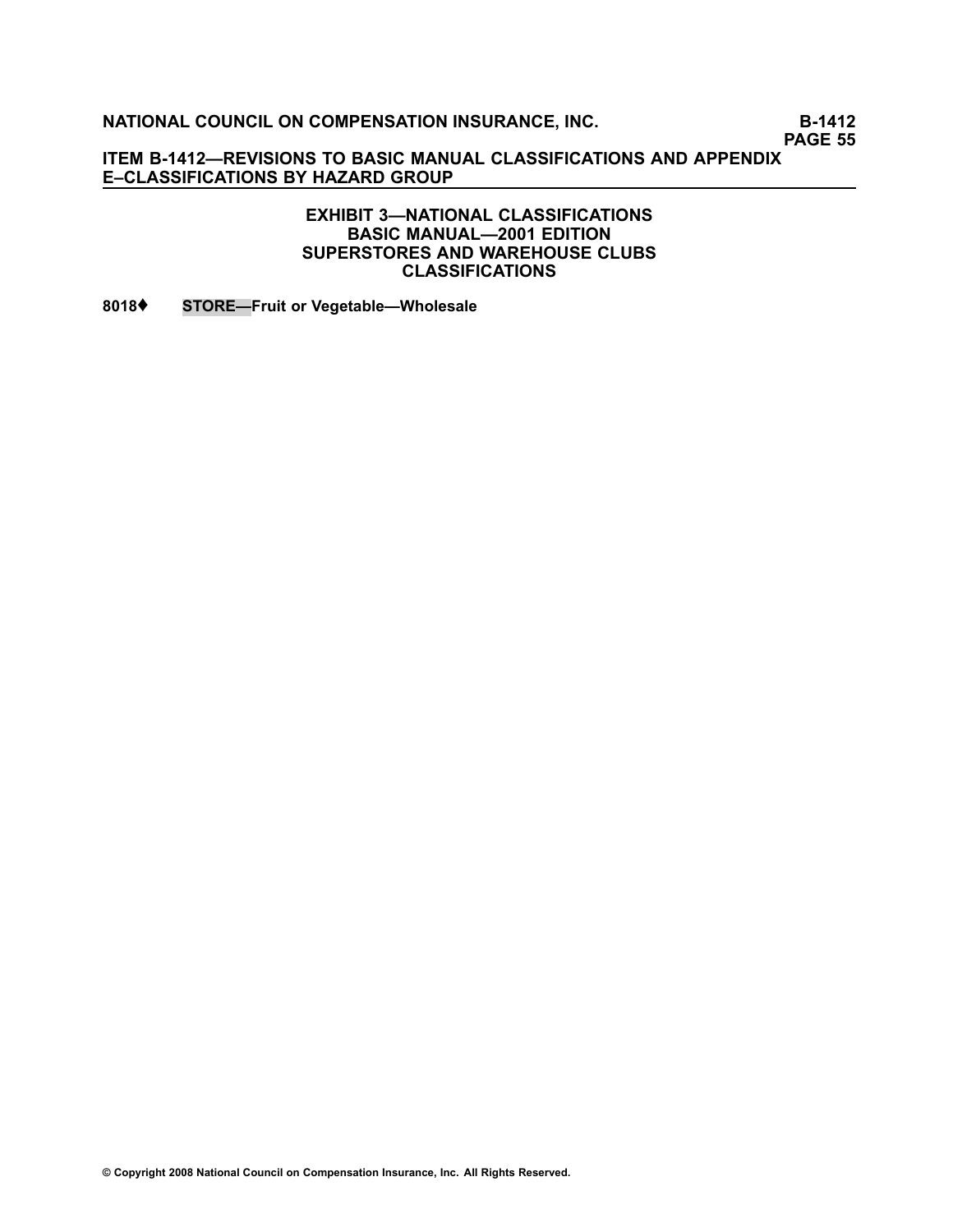**PAGE 56**

**ITEM B1412—REVISIONS TO BASIC MANUAL CLASSIFICATIONS AND APPENDIX E–CLASSIFICATIONS BY HAZARD GROUP**

#### **EXHIBIT 3—NATIONAL CLASSIFICATIONS BASIC MANUAL—2001 EDITION SUPERSTORES AND WAREHOUSE CLUBS CLASSIFICATIONS**

**[8018](file:///C:/manuscript/hyperlink.asp?docid=8018<?Pub & EntityName=amp>manualtitle=scopesxml)**♦ **STORE—Grocery—Wholesale**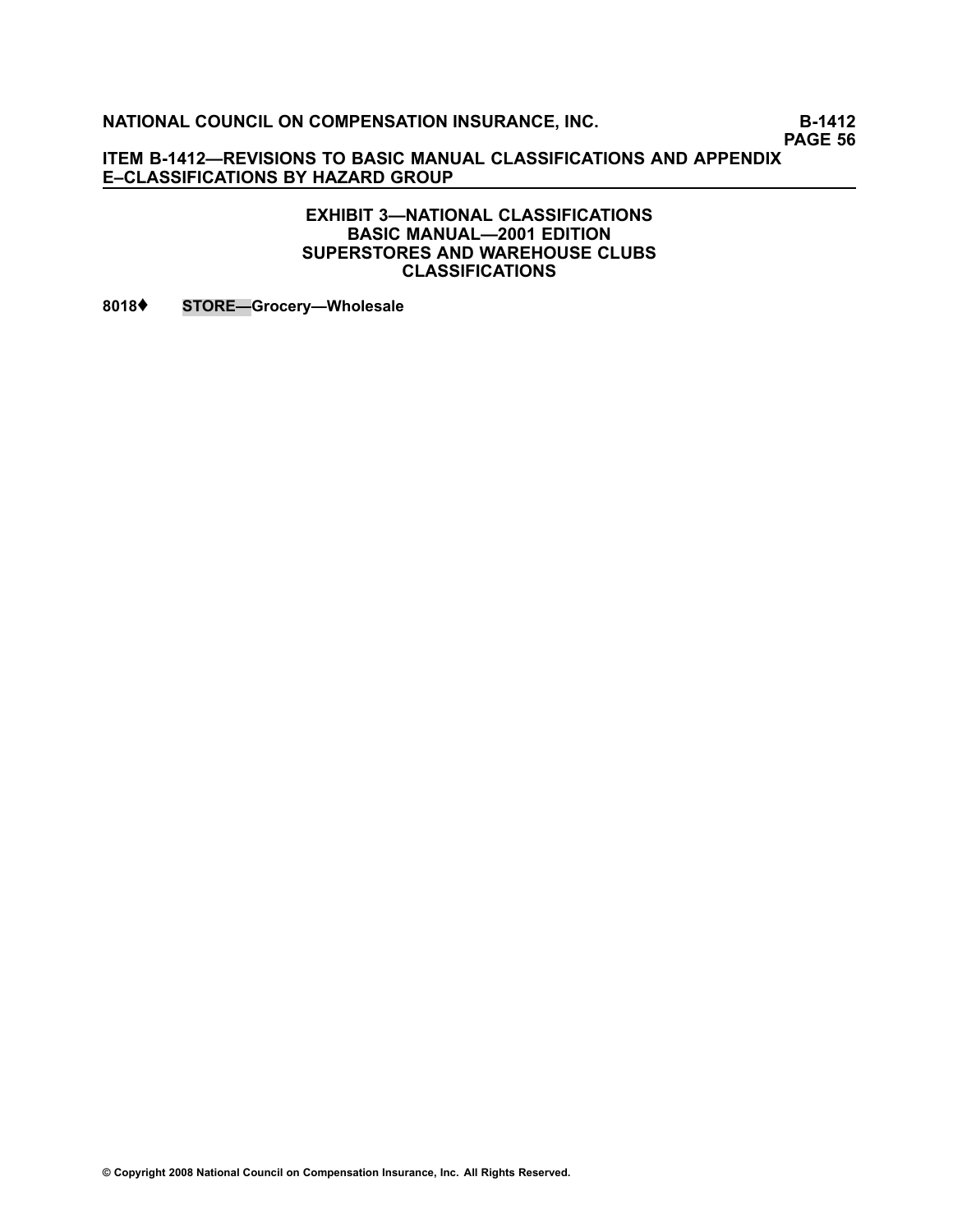**PAGE 57**

**ITEM B1412—REVISIONS TO BASIC MANUAL CLASSIFICATIONS AND APPENDIX E–CLASSIFICATIONS BY HAZARD GROUP**

#### **EXHIBIT 3—NATIONAL CLASSIFICATIONS BASIC MANUAL—2001 EDITION SUPERSTORES AND WAREHOUSE CLUBS CLASSIFICATIONS**

**[8018](file:///C:/manuscript/hyperlink.asp?docid=8018<?Pub & EntityName=amp>manualtitle=scopesxml)**♦ **STORE—Paint or Wallpaper—Wholesale**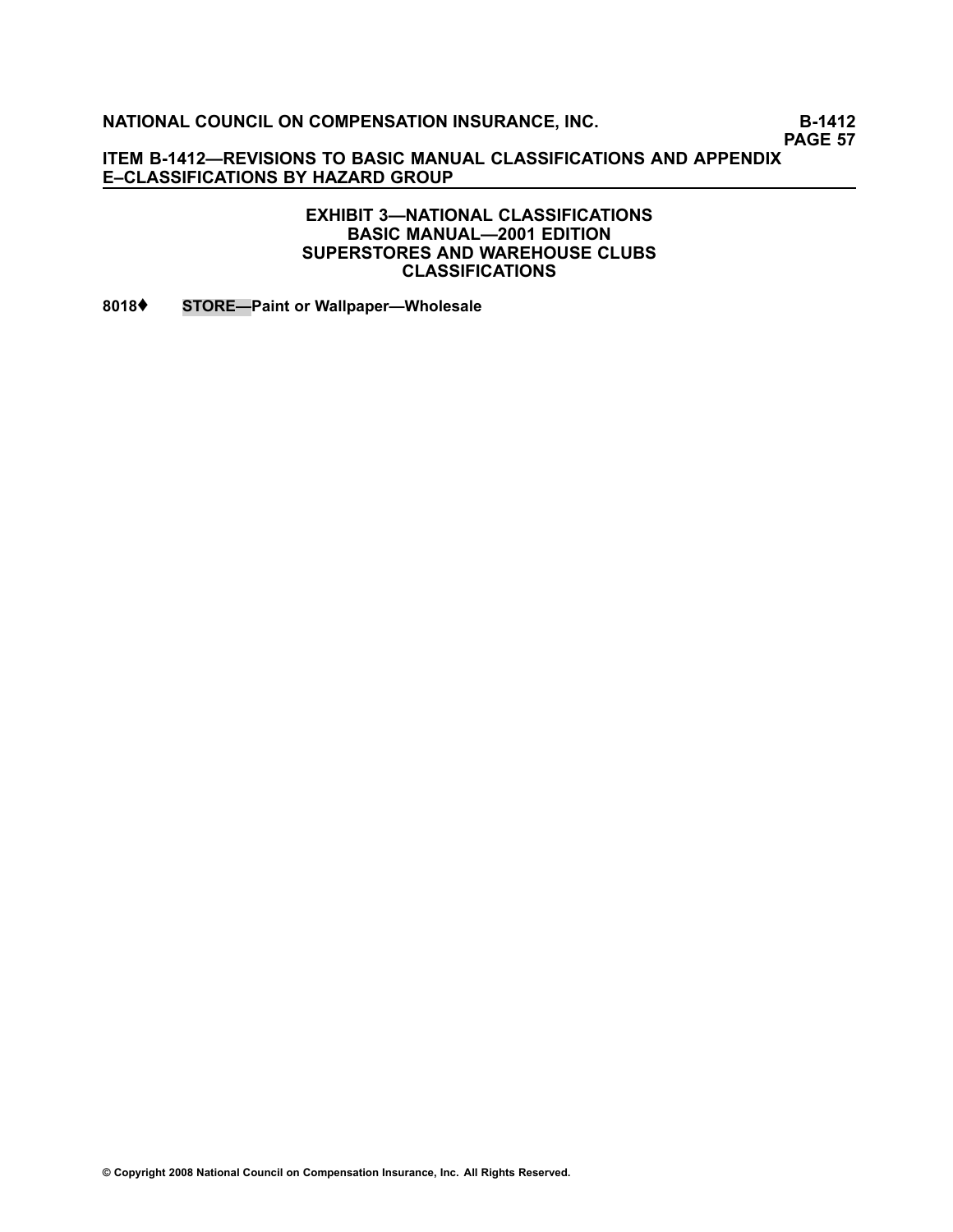**PAGE 58**

**ITEM B1412—REVISIONS TO BASIC MANUAL CLASSIFICATIONS AND APPENDIX E–CLASSIFICATIONS BY HAZARD GROUP**

#### **EXHIBIT 3—NATIONAL CLASSIFICATIONS BASIC MANUAL—2001 EDITION SUPERSTORES AND WAREHOUSE CLUBS CLASSIFICATIONS**

**[8018](file:///C:/manuscript/hyperlink.asp?docid=8018<?Pub & EntityName=amp>manualtitle=scopesxml)**♦ **STORE—Vegetable or Fruit—Wholesale**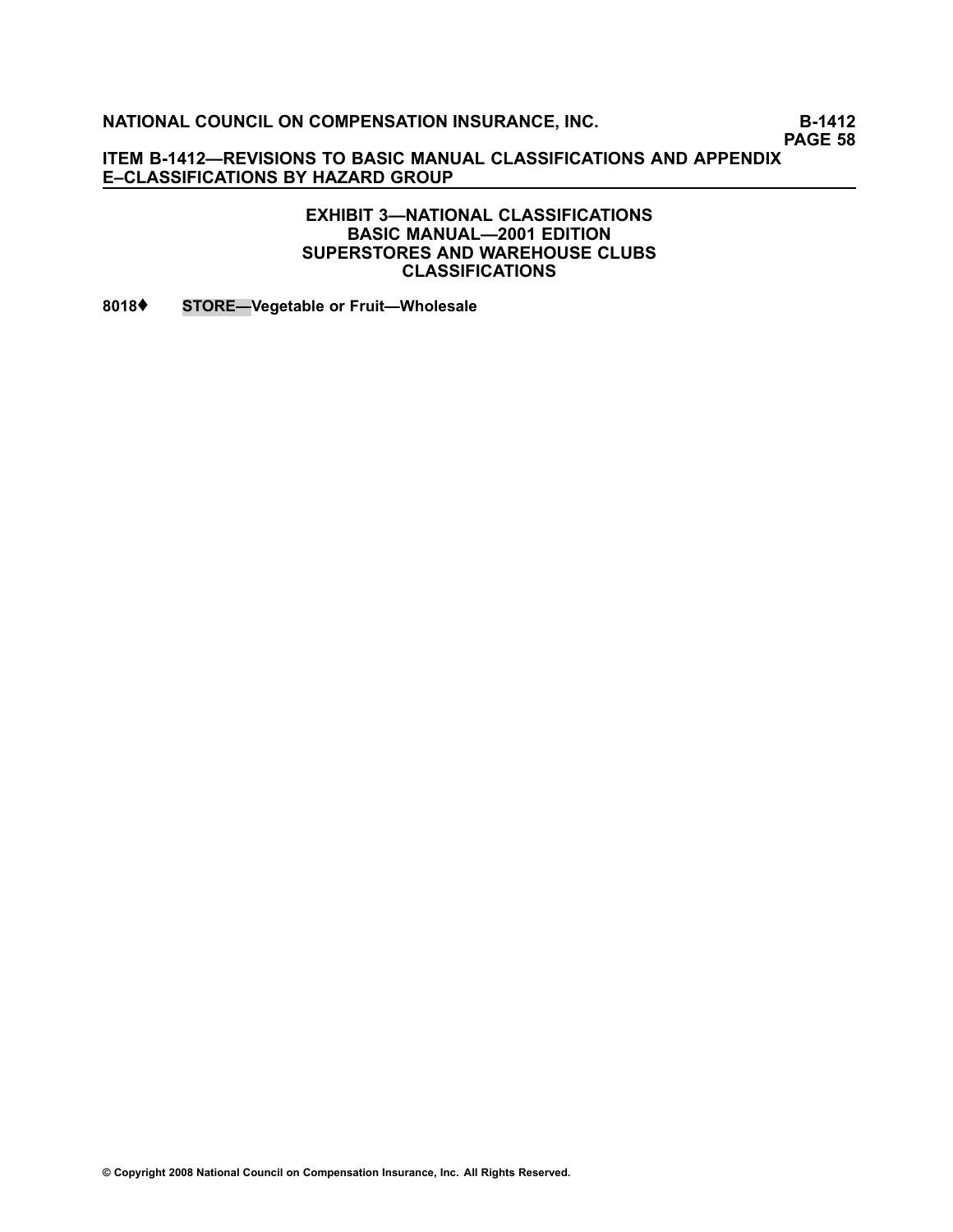**PAGE 59**

**ITEM B1412—REVISIONS TO BASIC MANUAL CLASSIFICATIONS AND APPENDIX E–CLASSIFICATIONS BY HAZARD GROUP**

> **EXHIBIT 3—NATIONAL CLASSIFICATIONS BASIC MANUAL—2001 EDITION SUPERSTORES AND WAREHOUSE CLUBS CLASSIFICATIONS**

**[8018](file:///C:/manuscript/hyperlink.asp?docid=8018<?Pub & EntityName=amp>manualtitle=scopesxml)**♦ **STORE—Wholesale—NOC**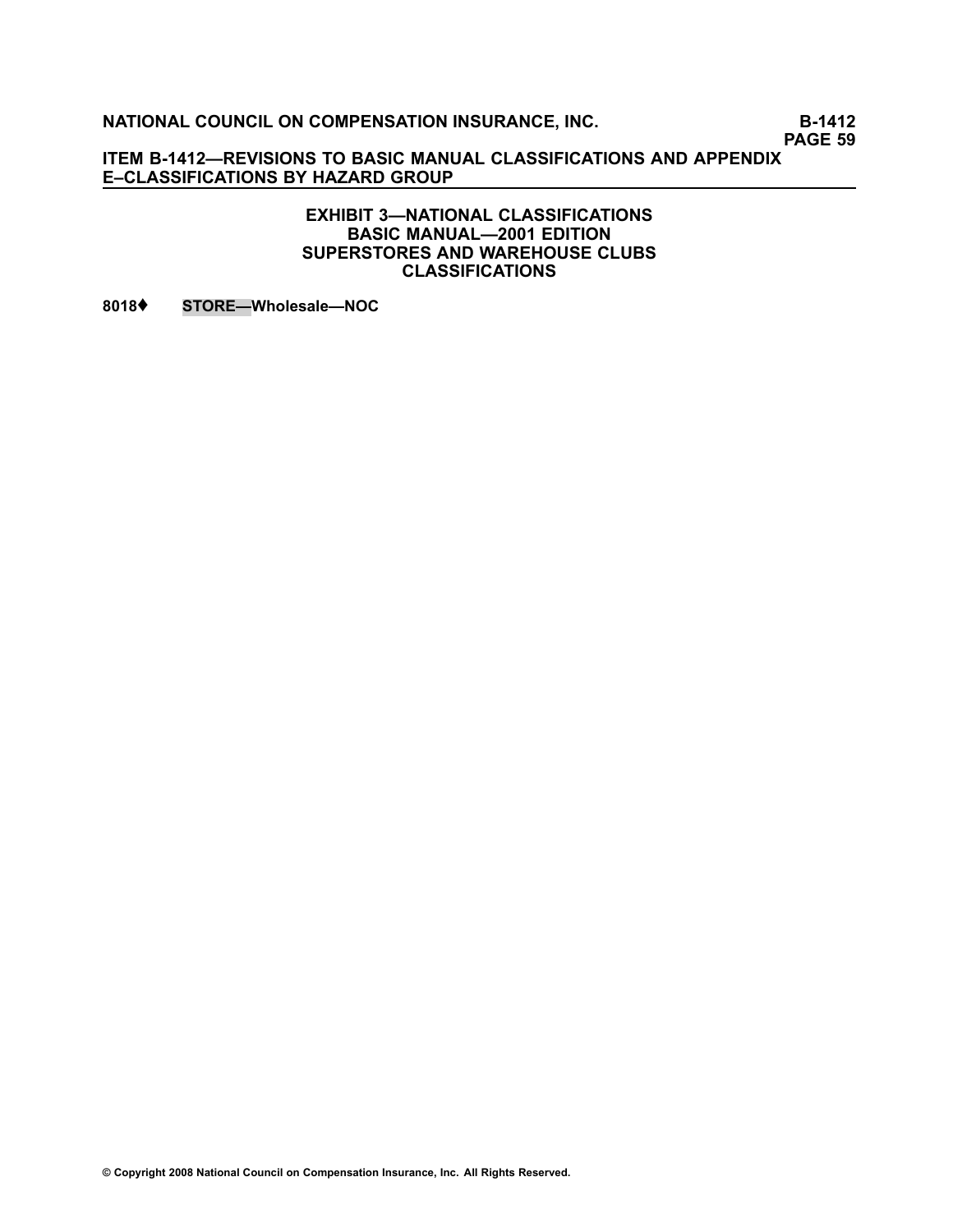### **EXHIBIT 3—NATIONAL CLASSIFICATIONS BASIC MANUAL—2001 EDITION SUPERSTORES AND WAREHOUSE CLUBS CLASSIFICATIONS**

#### **[8021](file:///C:/manuscript/hyperlink.asp?docid=8021<?Pub & EntityName=amp>manualtitle=scopesxml)**♦ **STORE—Fish, Meat or Poultry Dealer—Wholesale.**

Codes [8021](file:///C:/manuscript/hyperlink.asp?docid=8021<?Pub & EntityName=amp>manualtitle=scopesxml) and [2089](file:///C:/manuscript/hyperlink.asp?docid=2089<?Pub & EntityName=amp>manualtitle=scopesxml)—Packing house shall not be assigned to the same risk unless the operations described by these classifications are conducted as separate and distinct businesses.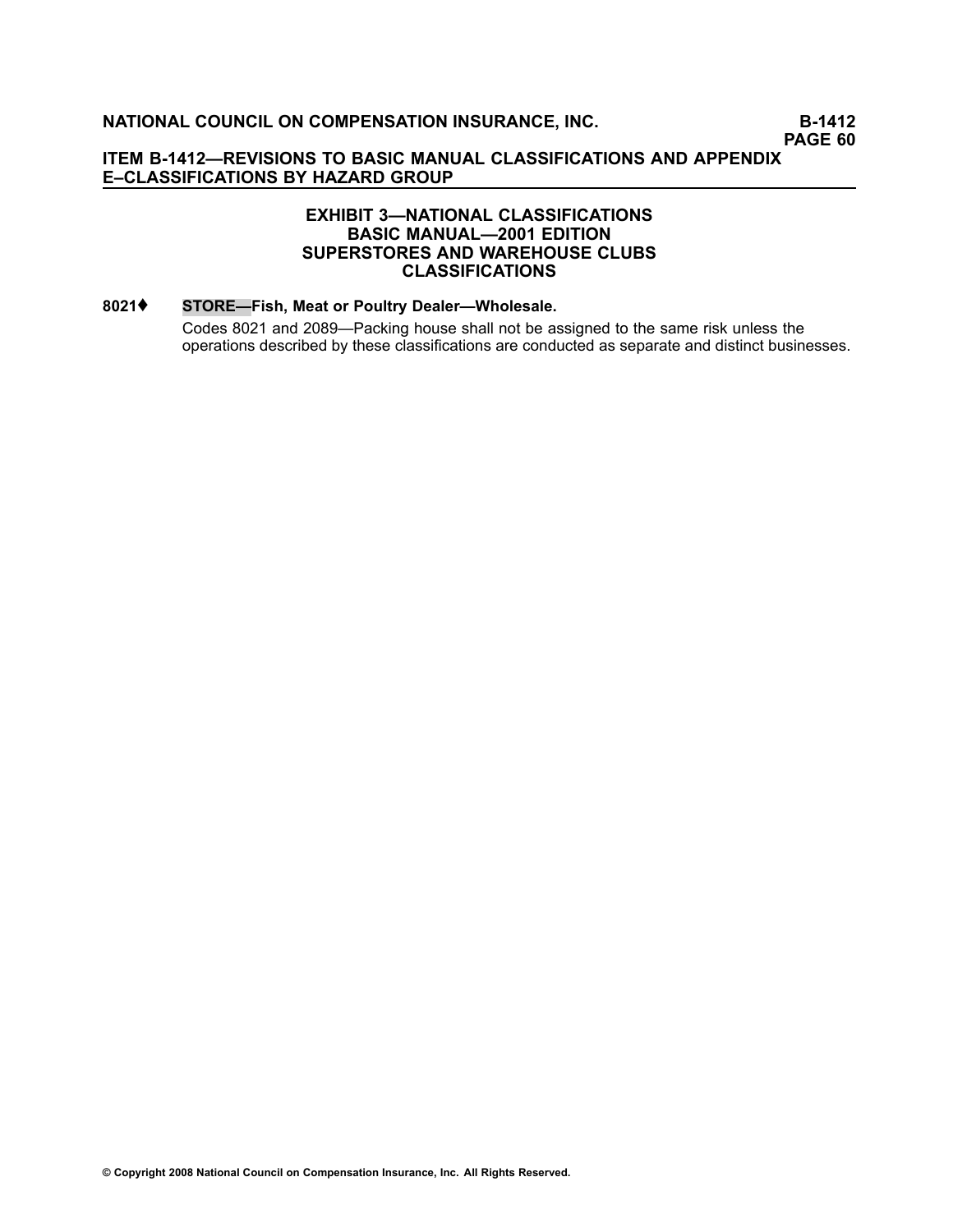### **EXHIBIT 3—NATIONAL CLASSIFICATIONS BASIC MANUAL—2001 EDITION SUPERSTORES AND WAREHOUSE CLUBS CLASSIFICATIONS**

#### **[8021](file:///C:/manuscript/hyperlink.asp?docid=8021<?Pub & EntityName=amp>manualtitle=scopesxml)**♦ **STORE—Meat, Fish or Poultry Dealer—Wholesale.**

Codes [8021](file:///C:/manuscript/hyperlink.asp?docid=8021<?Pub & EntityName=amp>manualtitle=scopesxml) and [2089](file:///C:/manuscript/hyperlink.asp?docid=2089<?Pub & EntityName=amp>manualtitle=scopesxml)—Packing house shall not be assigned to the same risk unless the operations described by these classifications are conducted as separate and distinct businesses.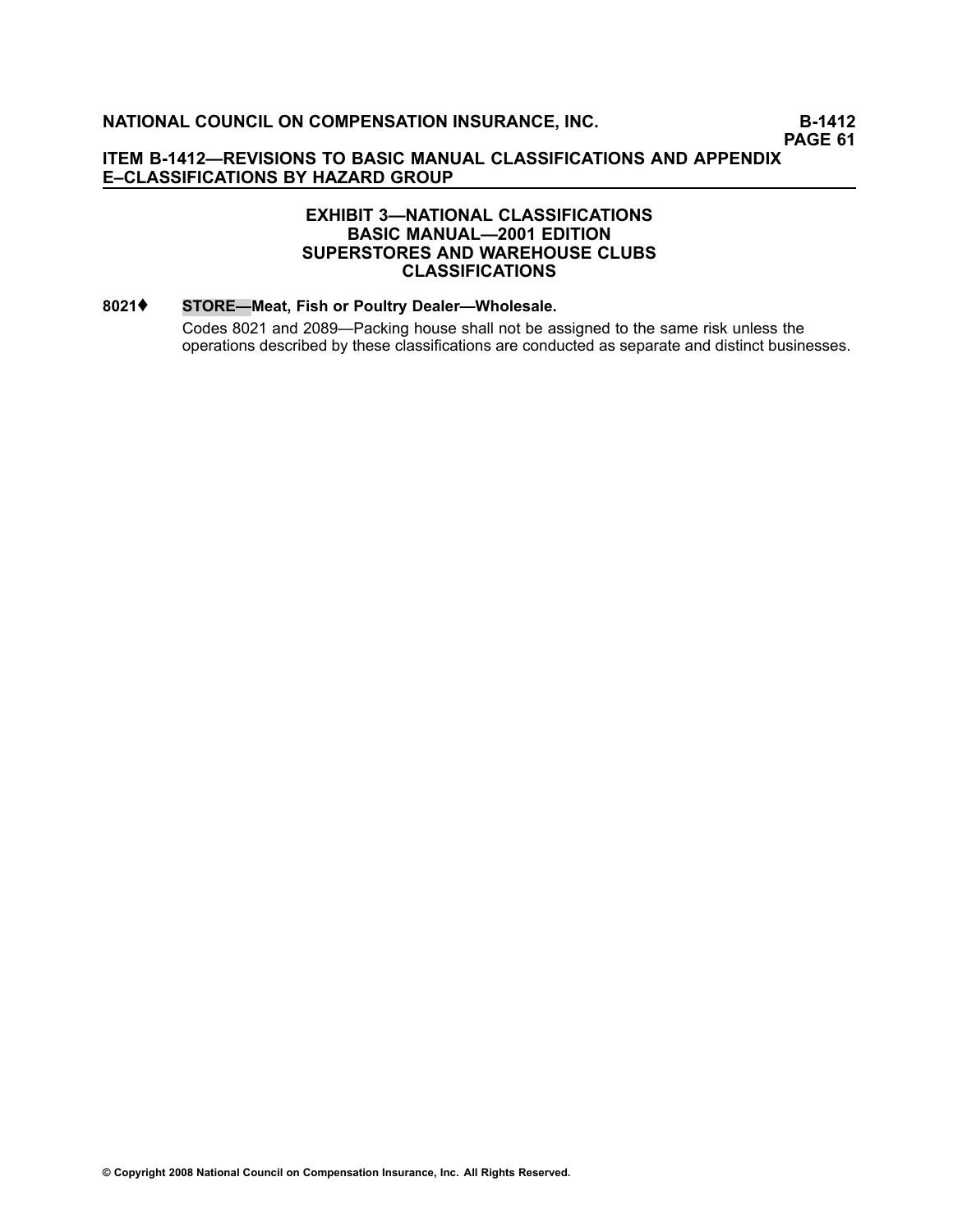**PAGE 62**

**ITEM B1412—REVISIONS TO BASIC MANUAL CLASSIFICATIONS AND APPENDIX E–CLASSIFICATIONS BY HAZARD GROUP**

### **EXHIBIT 3—NATIONAL CLASSIFICATIONS BASIC MANUAL—2001 EDITION SUPERSTORES AND WAREHOUSE CLUBS CLASSIFICATIONS**

**[8031](file:///C:/manuscript/hyperlink.asp?docid=8031<?Pub & EntityName=amp>manualtitle=scopesxml)**♦ **STORE—Fish, Meat or Poultry—Retail**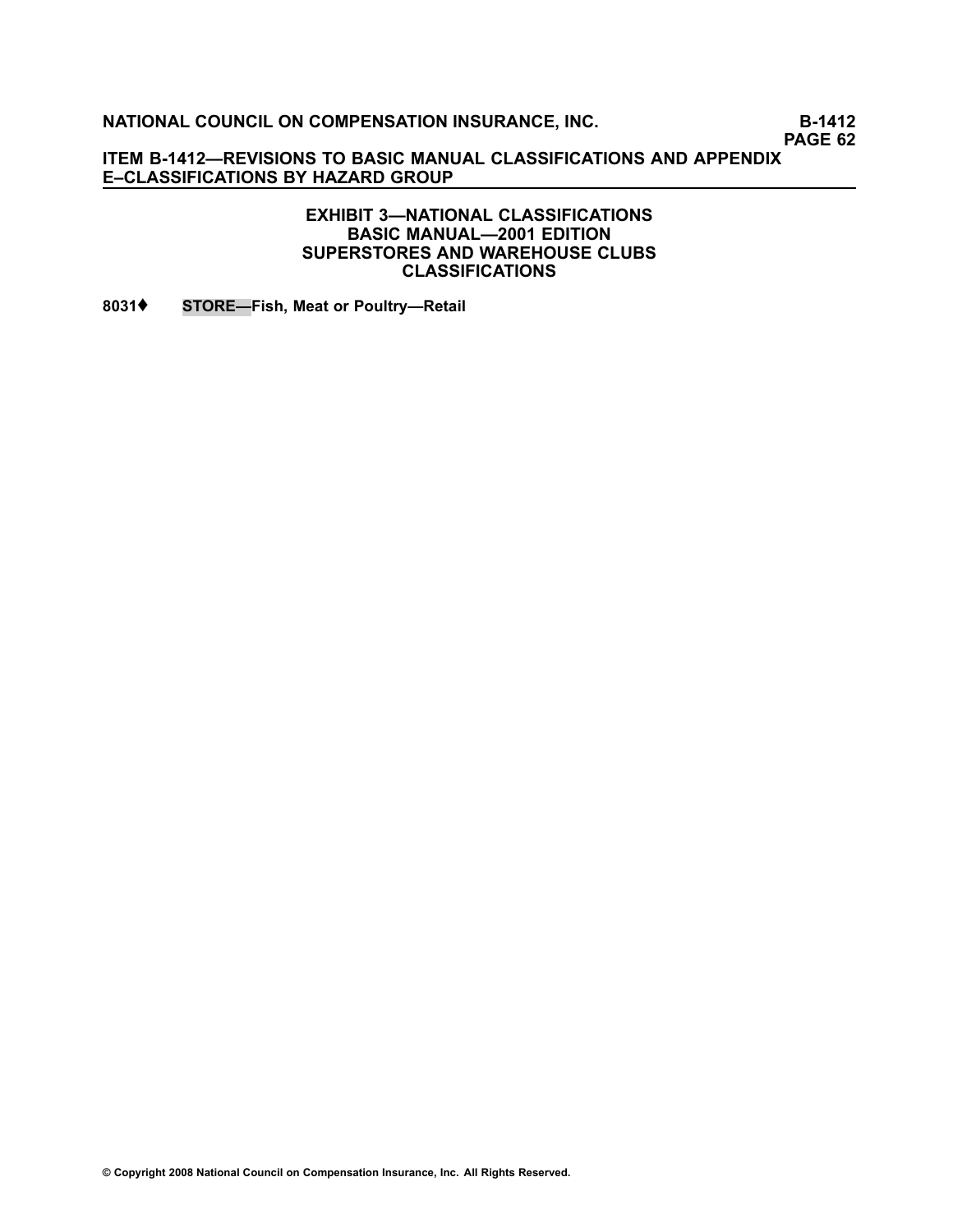**PAGE 63**

**ITEM B1412—REVISIONS TO BASIC MANUAL CLASSIFICATIONS AND APPENDIX E–CLASSIFICATIONS BY HAZARD GROUP**

#### **EXHIBIT 3—NATIONAL CLASSIFICATIONS BASIC MANUAL—2001 EDITION SUPERSTORES AND WAREHOUSE CLUBS CLASSIFICATIONS**

**[8031](file:///C:/manuscript/hyperlink.asp?docid=8031<?Pub & EntityName=amp>manualtitle=scopesxml)**♦ **STORE—Meat, Fish or Poultry—Retail**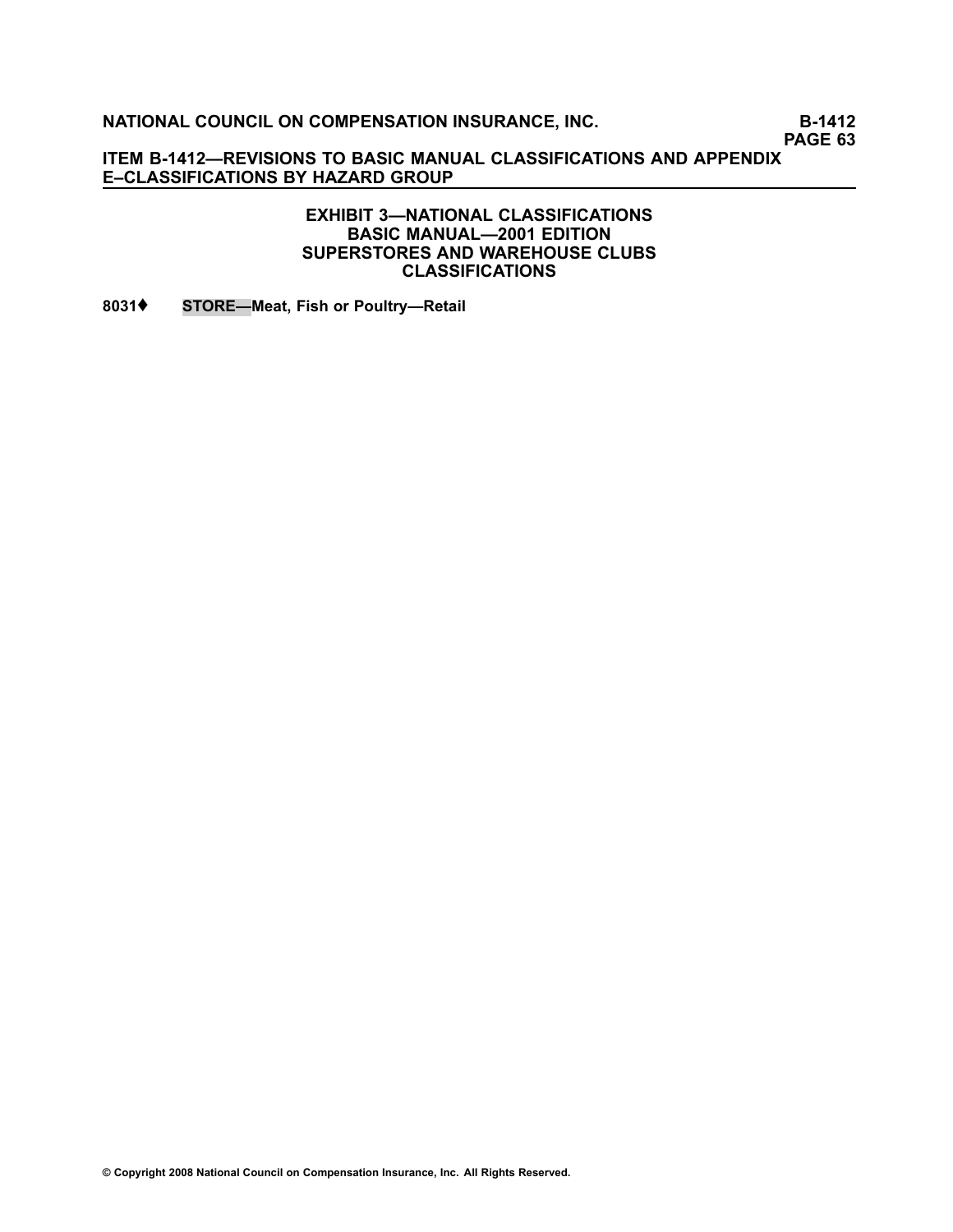**PAGE 64**

**ITEM B1412—REVISIONS TO BASIC MANUAL CLASSIFICATIONS AND APPENDIX E–CLASSIFICATIONS BY HAZARD GROUP**

> **EXHIBIT 3—NATIONAL CLASSIFICATIONS BASIC MANUAL—2001 EDITION SUPERSTORES AND WAREHOUSE CLUBS CLASSIFICATIONS**

**[8032](file:///C:/manuscript/hyperlink.asp?docid=8032<?Pub & EntityName=amp>manualtitle=scopesxml)**♦ **STORE—Clothing, Wearing Apparel, or Dry Goods—Wholesale**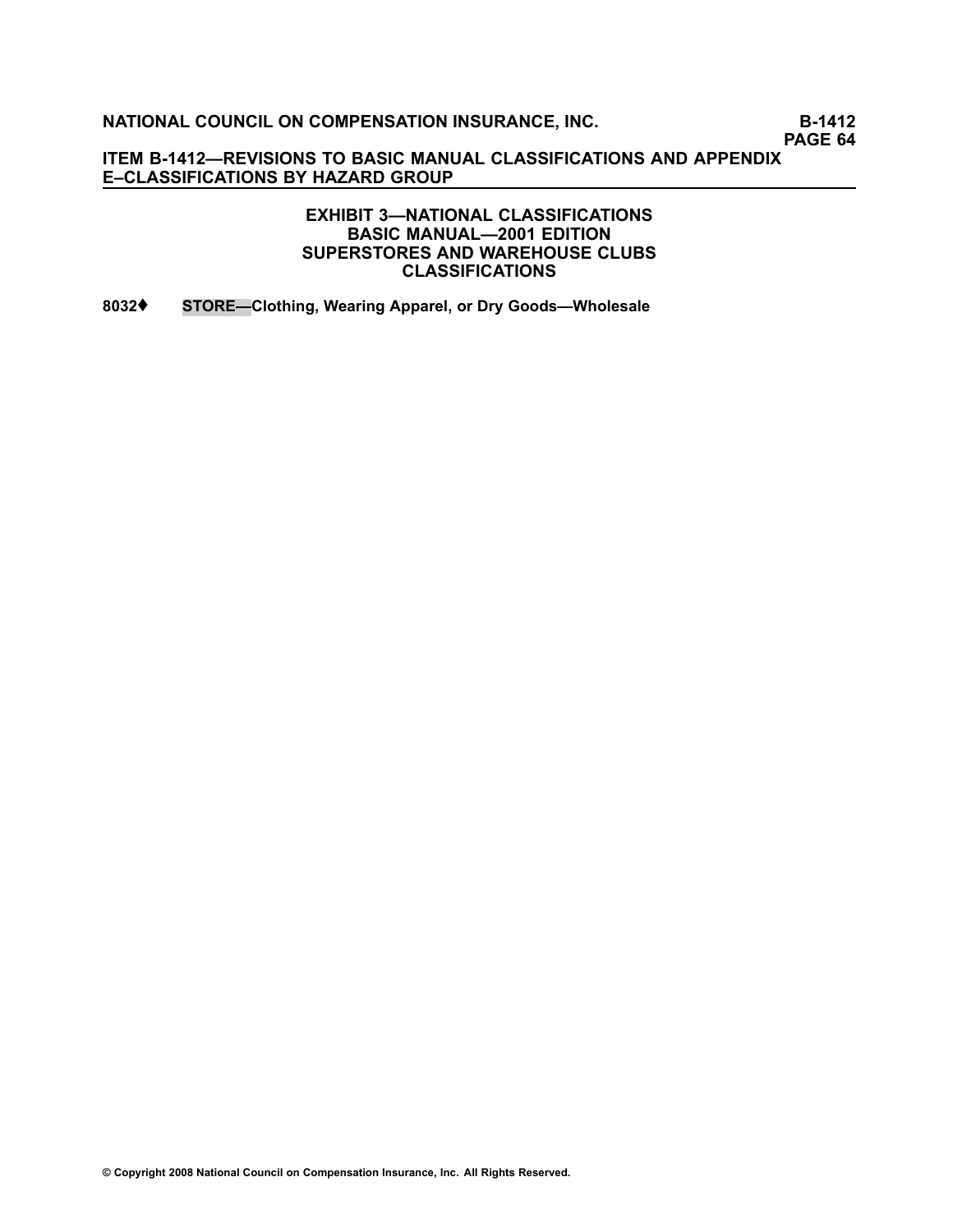**PAGE 65**

**ITEM B1412—REVISIONS TO BASIC MANUAL CLASSIFICATIONS AND APPENDIX E–CLASSIFICATIONS BY HAZARD GROUP**

> **EXHIBIT 3—NATIONAL CLASSIFICATIONS BASIC MANUAL—2001 EDITION SUPERSTORES AND WAREHOUSE CLUBS CLASSIFICATIONS**

**[8032](file:///C:/manuscript/hyperlink.asp?docid=8032<?Pub & EntityName=amp>manualtitle=scopesxml)**♦ **STORE—Dry Goods—Wholesale**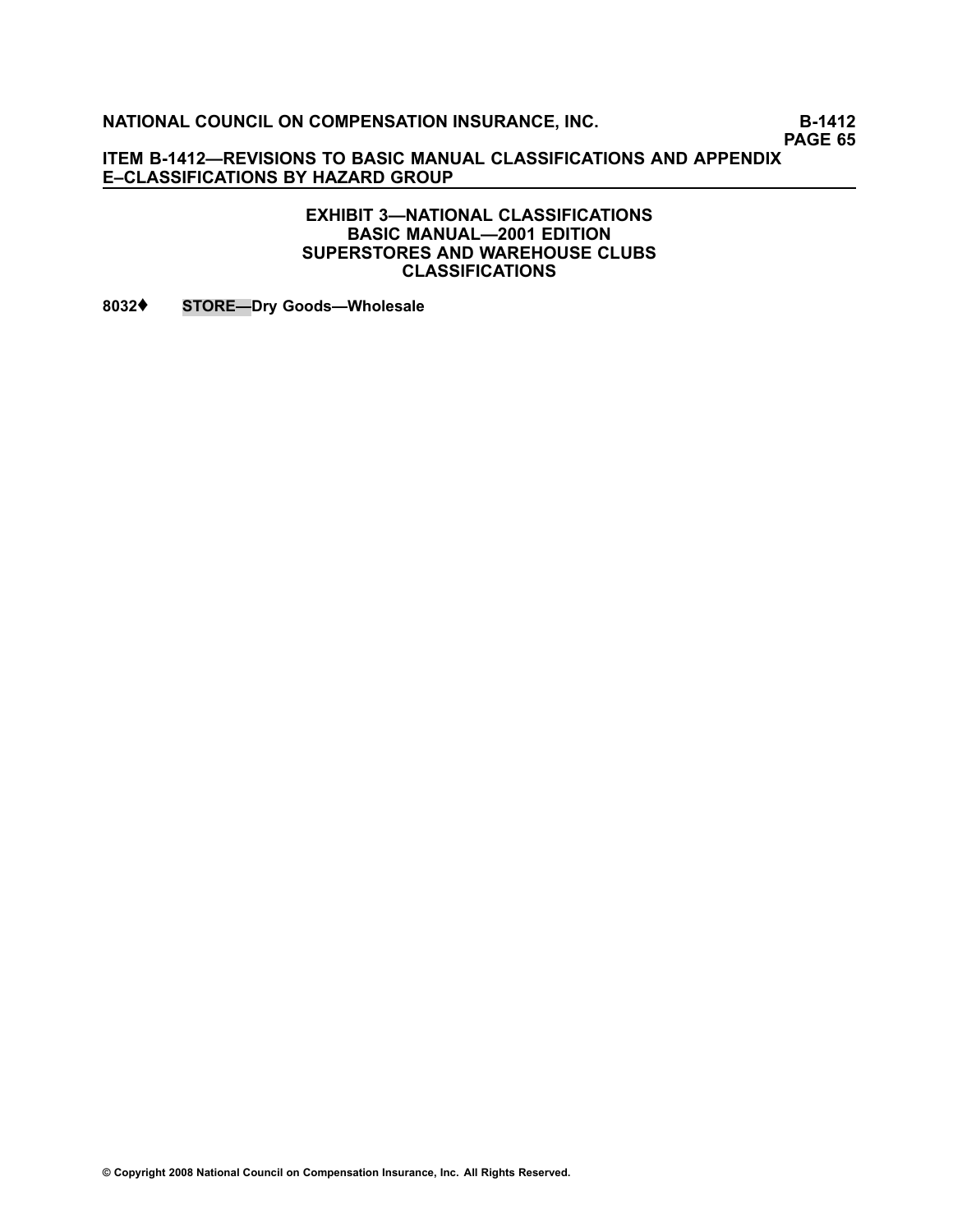**PAGE 66**

**ITEM B1412—REVISIONS TO BASIC MANUAL CLASSIFICATIONS AND APPENDIX E–CLASSIFICATIONS BY HAZARD GROUP**

#### **EXHIBIT 3—NATIONAL CLASSIFICATIONS BASIC MANUAL—2001 EDITION SUPERSTORES AND WAREHOUSE CLUBS CLASSIFICATIONS**

**[8032](file:///C:/manuscript/hyperlink.asp?docid=8032<?Pub & EntityName=amp>manualtitle=scopesxml)**♦ **STORE—Shoe—Wholesale**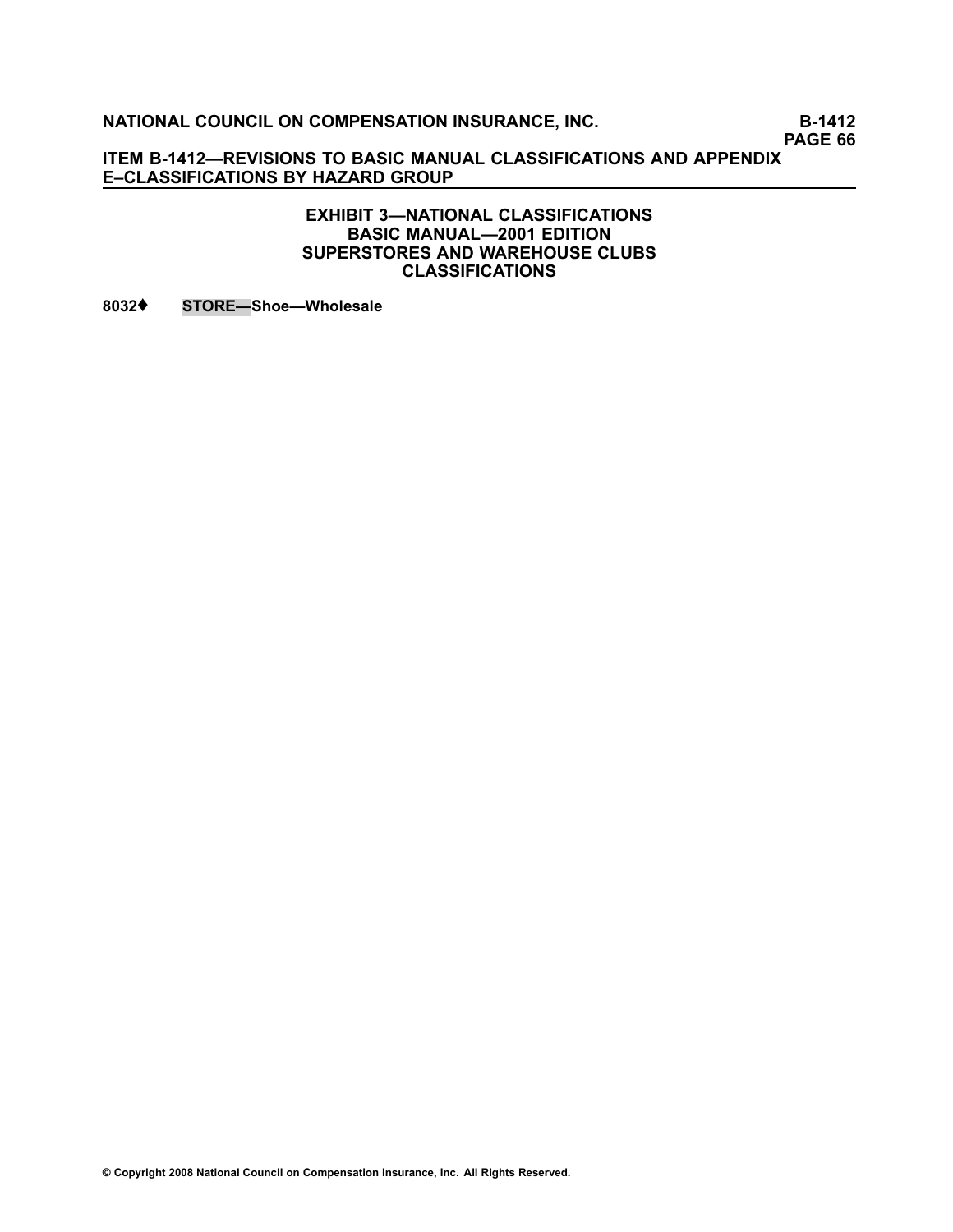#### **EXHIBIT 3—NATIONAL CLASSIFICATIONS BASIC MANUAL—2001 EDITION SUPERSTORES AND WAREHOUSE CLUBS CLASSIFICATIONS**

#### **[8033](file:///C:/manuscript/hyperlink.asp?docid=8033<?Pub & EntityName=amp>manualtitle=scopesxml)**♦ **STORE—Meat, Grocery and Provision—Combined—Retail NOC.**

Applicable to <sup>a</sup> store where the employer's books of accounts show that the cost of fresh and cured meats, poultry, or fish did not exceed 65% of the total cost of all merchandise purchased during the policy period. Where the insured cannot satisfactorily establish that the cost of fresh and cured meats, poultry, or fish constituted less than 65% of the total cost of all merchandise purchased during the policy period, the store shall be assigned to Code [8031—](file:///C:/manuscript/hyperlink.asp?docid=8031<?Pub & EntityName=amp>manualtitle=scopesxml)Store—meat, fish or poultry—retail.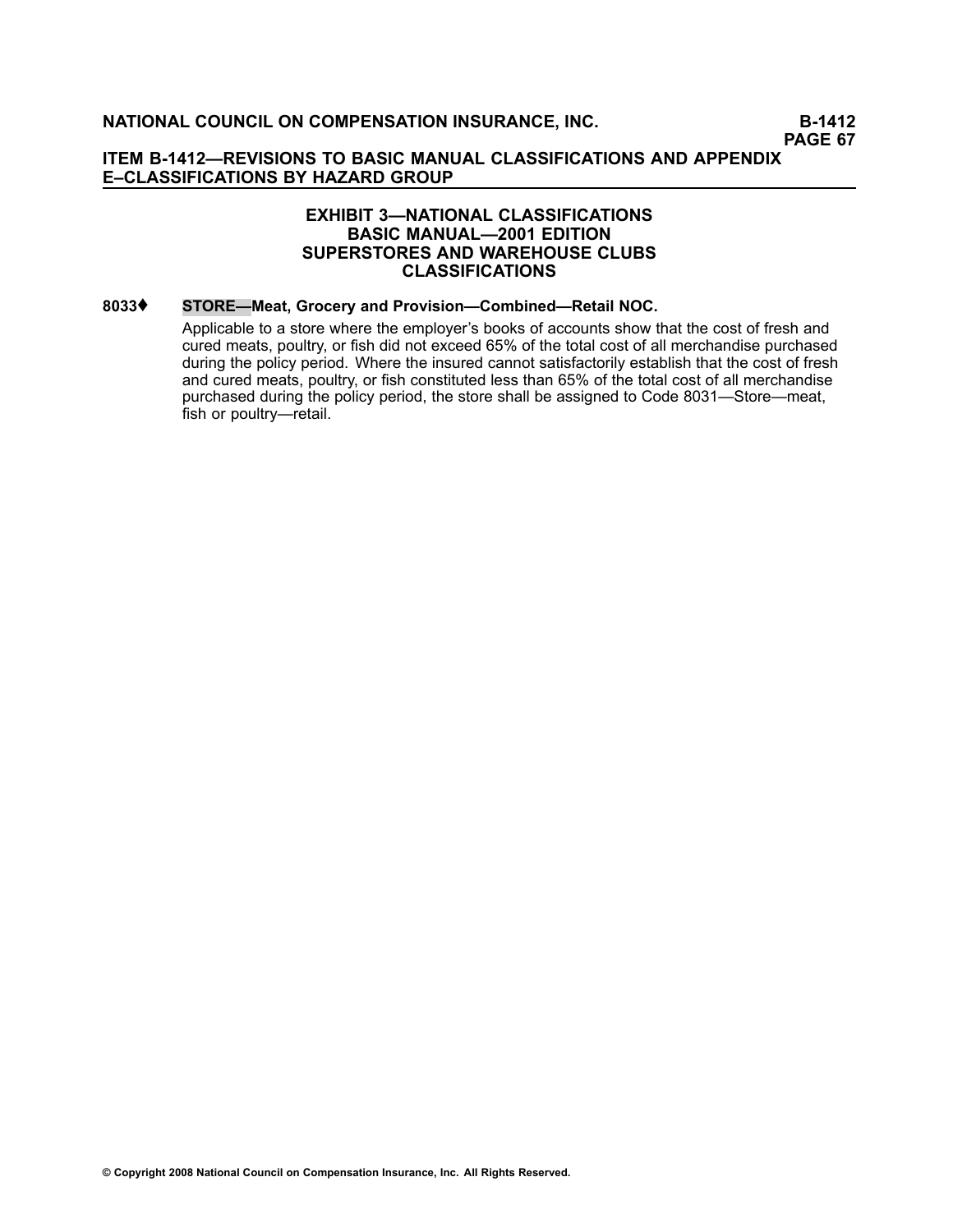#### **EXHIBIT 3—NATIONAL CLASSIFICATIONS BASIC MANUAL—2001 EDITION SUPERSTORES AND WAREHOUSE CLUBS CLASSIFICATIONS**

#### **[8033](file:///C:/manuscript/hyperlink.asp?docid=8033<?Pub & EntityName=amp>manualtitle=scopesxml)**♦ **STORE—Supermarket.**

Applicable to <sup>a</sup> store where the employer's books of accounts show that the cost of fresh and cured meats, poultry or fish did not exceed 65% of the total cost of all merchandise purchased during the policy period. Where the insured cannot satisfactorily establish that the cost of fresh and cured meats, poultry or fish constituted less than 65% of the total cost of all merchandise purchased during the policy period, the store shall be assigned to Code [8031—](file:///C:/manuscript/hyperlink.asp?docid=8031<?Pub & EntityName=amp>manualtitle=scopesxml)Store—meat, fish or poultry—retail.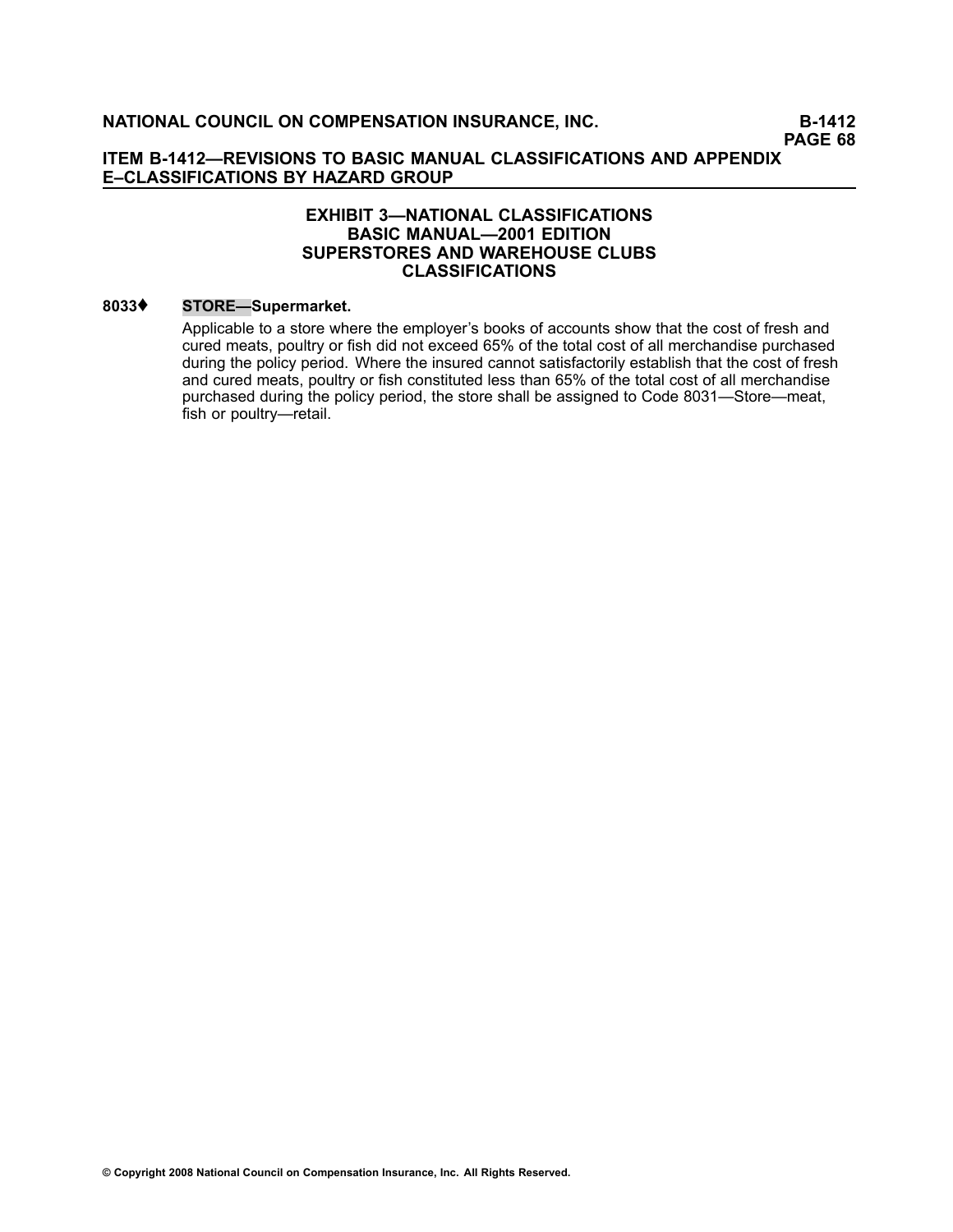**PAGE 69**

### **ITEM B1412—REVISIONS TO BASIC MANUAL CLASSIFICATIONS AND APPENDIX E–CLASSIFICATIONS BY HAZARD GROUP**

### **EXHIBIT 3—NATIONAL CLASSIFICATIONS BASIC MANUAL—2001 EDITION SUPERSTORES AND WAREHOUSE CLUBS CLASSIFICATIONS**

#### **[8044](file:///C:/manuscript/hyperlink.asp?docid=8044<?Pub & EntityName=amp>manualtitle=scopesxml)**♦ **STORE—Furniture & Drivers.**

Applies to wholesale or retail stores and includes installation of house furnishings.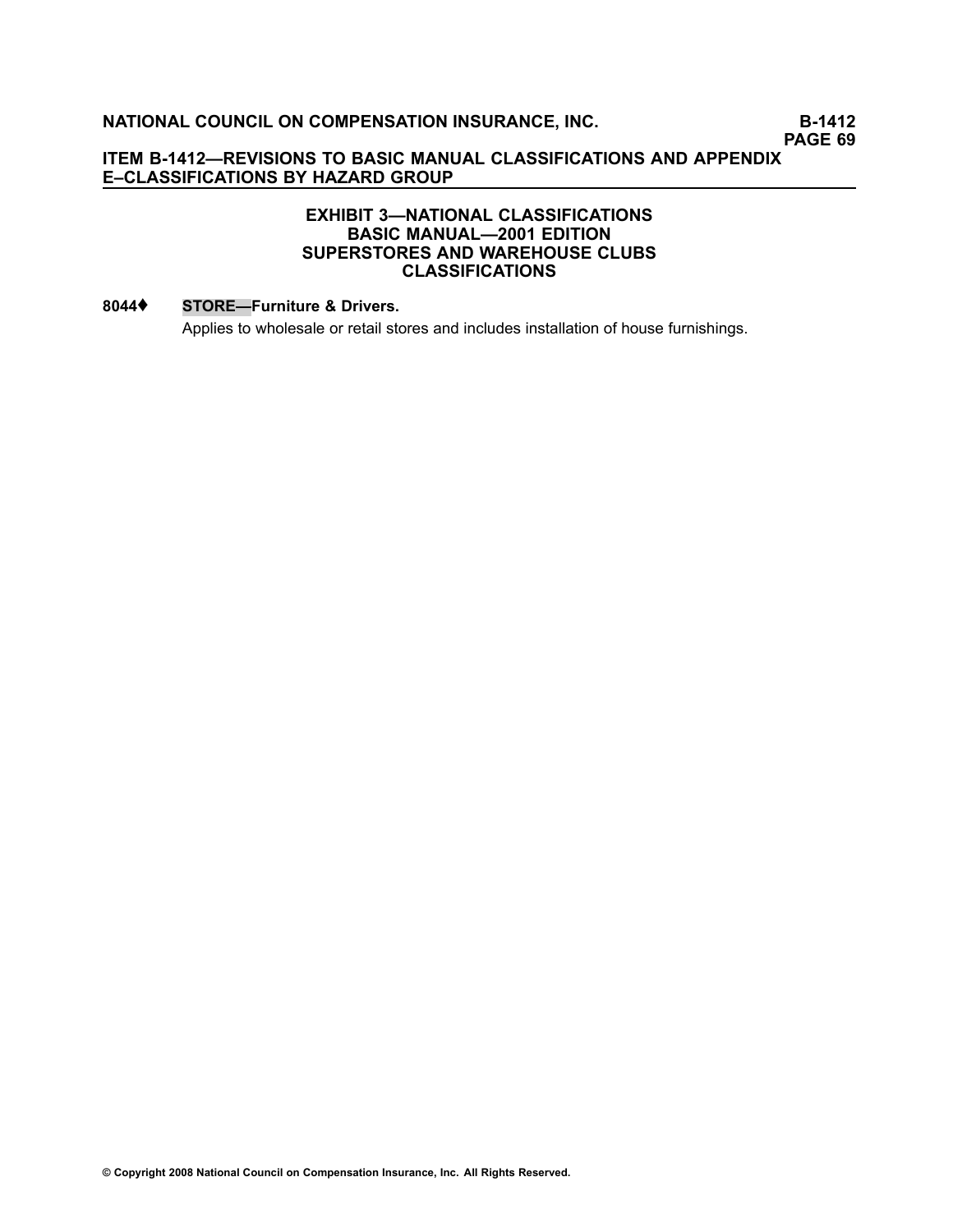**PAGE 70**

**ITEM B1412—REVISIONS TO BASIC MANUAL CLASSIFICATIONS AND APPENDIX E–CLASSIFICATIONS BY HAZARD GROUP**

> **EXHIBIT 3—NATIONAL CLASSIFICATIONS BASIC MANUAL—2001 EDITION SUPERSTORES AND WAREHOUSE CLUBS CLASSIFICATIONS**

**[8044](file:///C:/manuscript/hyperlink.asp?docid=8044<?Pub & EntityName=amp>manualtitle=scopesxml)**♦ **STORE—Household Appliance—Electrical & Drivers**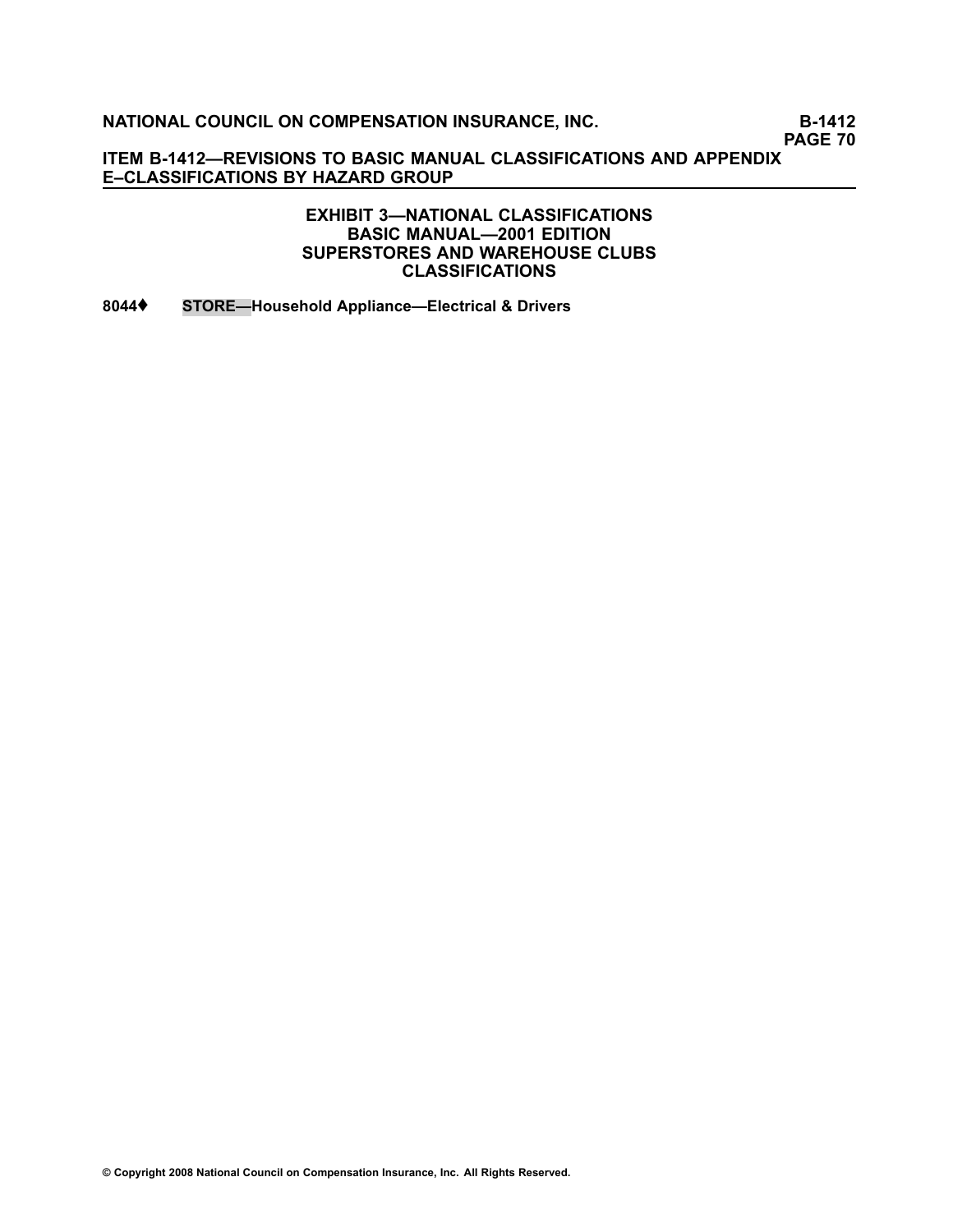**PAGE 71**

**ITEM B1412—REVISIONS TO BASIC MANUAL CLASSIFICATIONS AND APPENDIX E–CLASSIFICATIONS BY HAZARD GROUP**

> **EXHIBIT 3—NATIONAL CLASSIFICATIONS BASIC MANUAL—2001 EDITION SUPERSTORES AND WAREHOUSE CLUBS CLASSIFICATIONS**

**[8044](file:///C:/manuscript/hyperlink.asp?docid=8044<?Pub & EntityName=amp>manualtitle=scopesxml)**♦ **STORE—Piano or Organ & Drivers**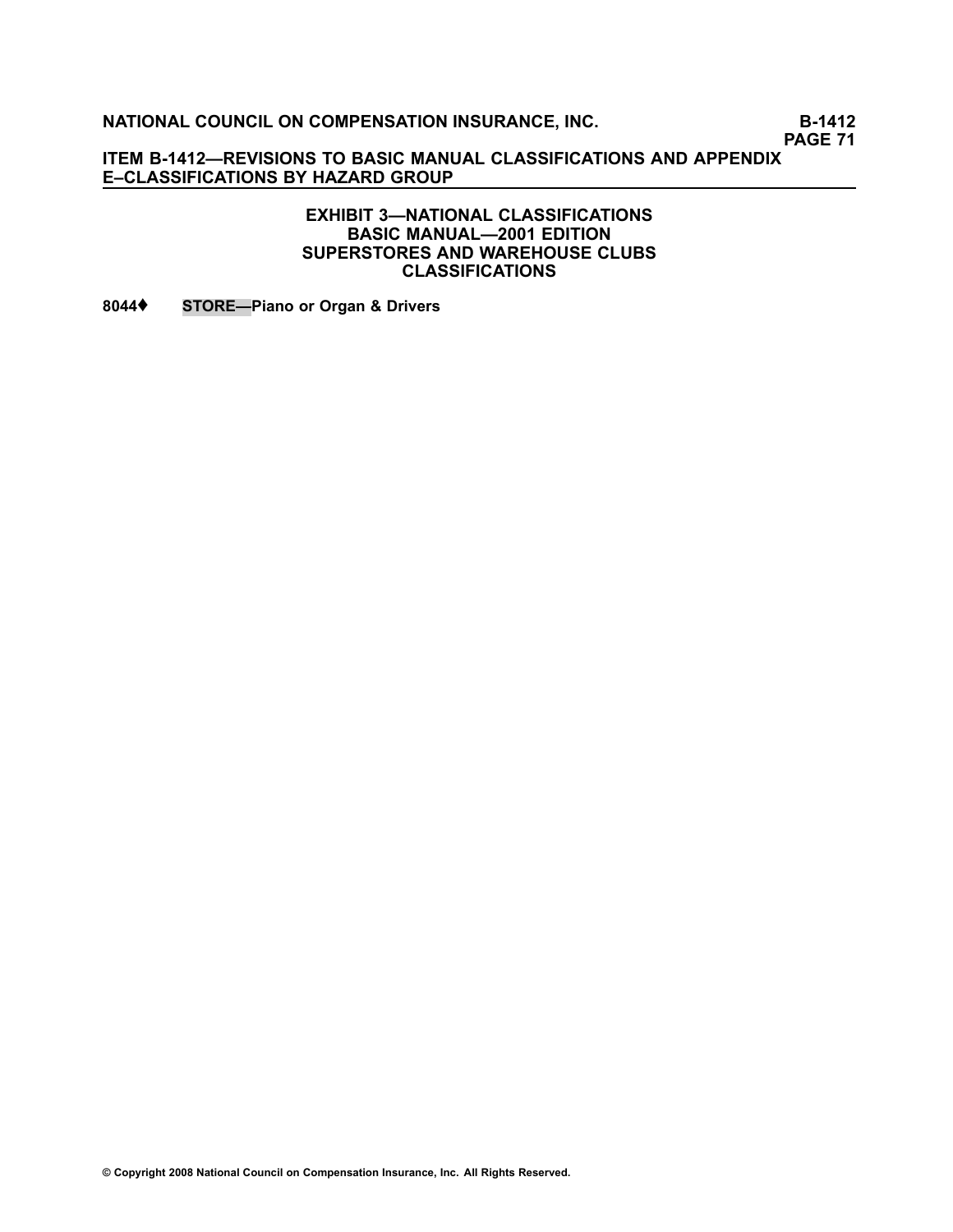### **EXHIBIT 3—NATIONAL CLASSIFICATIONS BASIC MANUAL—2001 EDITION SUPERSTORES AND WAREHOUSE CLUBS CLASSIFICATIONS**

#### **[8045](file:///C:/manuscript/hyperlink.asp?docid=8045<?Pub & EntityName=amp>manualtitle=scopesxml)**♦ **STORE—Drug—Retail.**

Applicable to store locations where the employer's books of accounts reflect at least 40% gross receipts in prescription sales and less than 50% gross receipts in the service of food.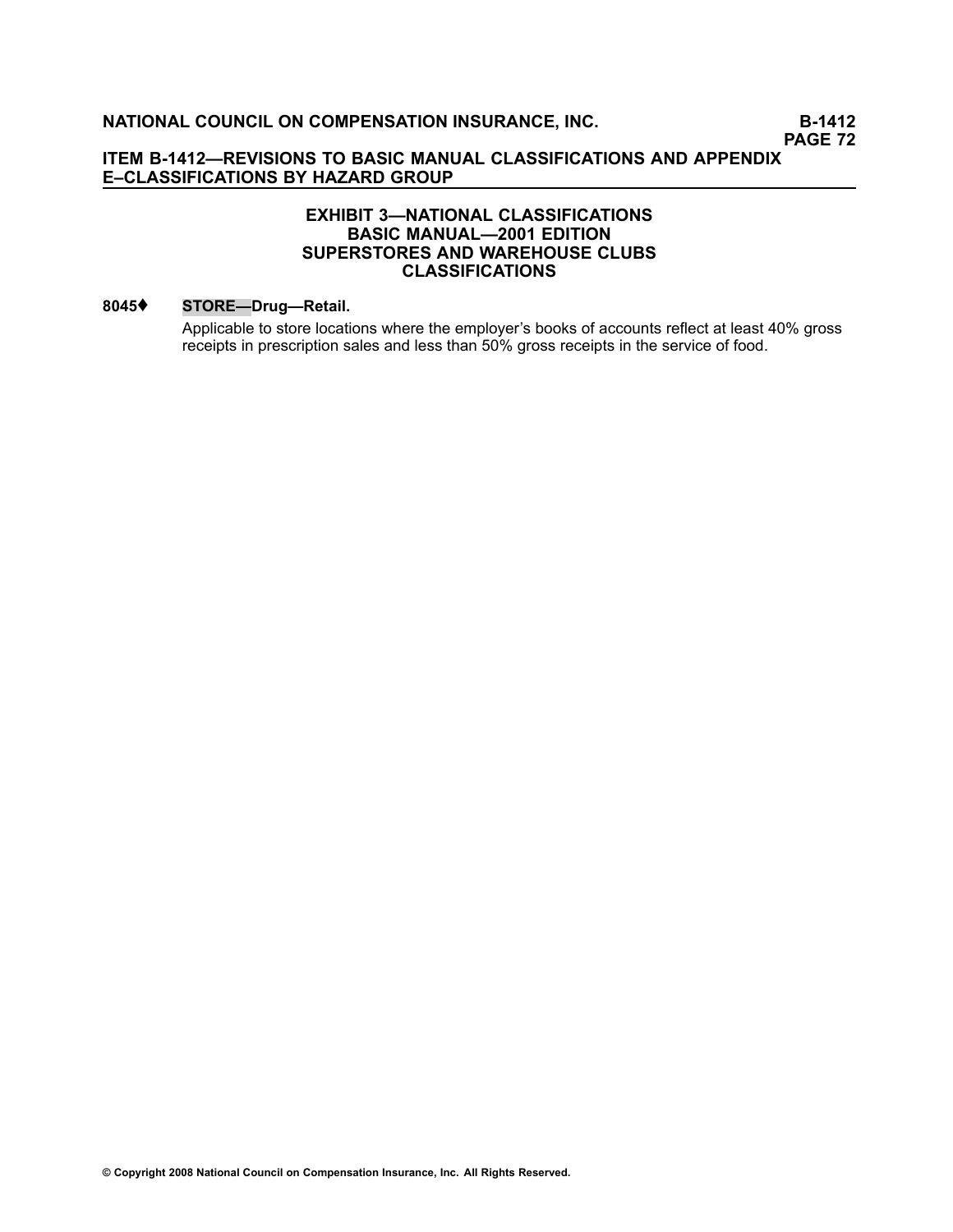**PAGE 73**

### **ITEM B1412—REVISIONS TO BASIC MANUAL CLASSIFICATIONS AND APPENDIX E–CLASSIFICATIONS BY HAZARD GROUP**

#### **EXHIBIT 3—NATIONAL CLASSIFICATIONS BASIC MANUAL—2001 EDITION SUPERSTORES AND WAREHOUSE CLUBS CLASSIFICATIONS**

# **[8046](file:///C:/manuscript/hyperlink.asp?docid=8046<?Pub & EntityName=amp>manualtitle=scopesxml)**♦ **STORE—Automobile Parts and Accessories NOC & Drivers.** Applies to wholesale or retail stores.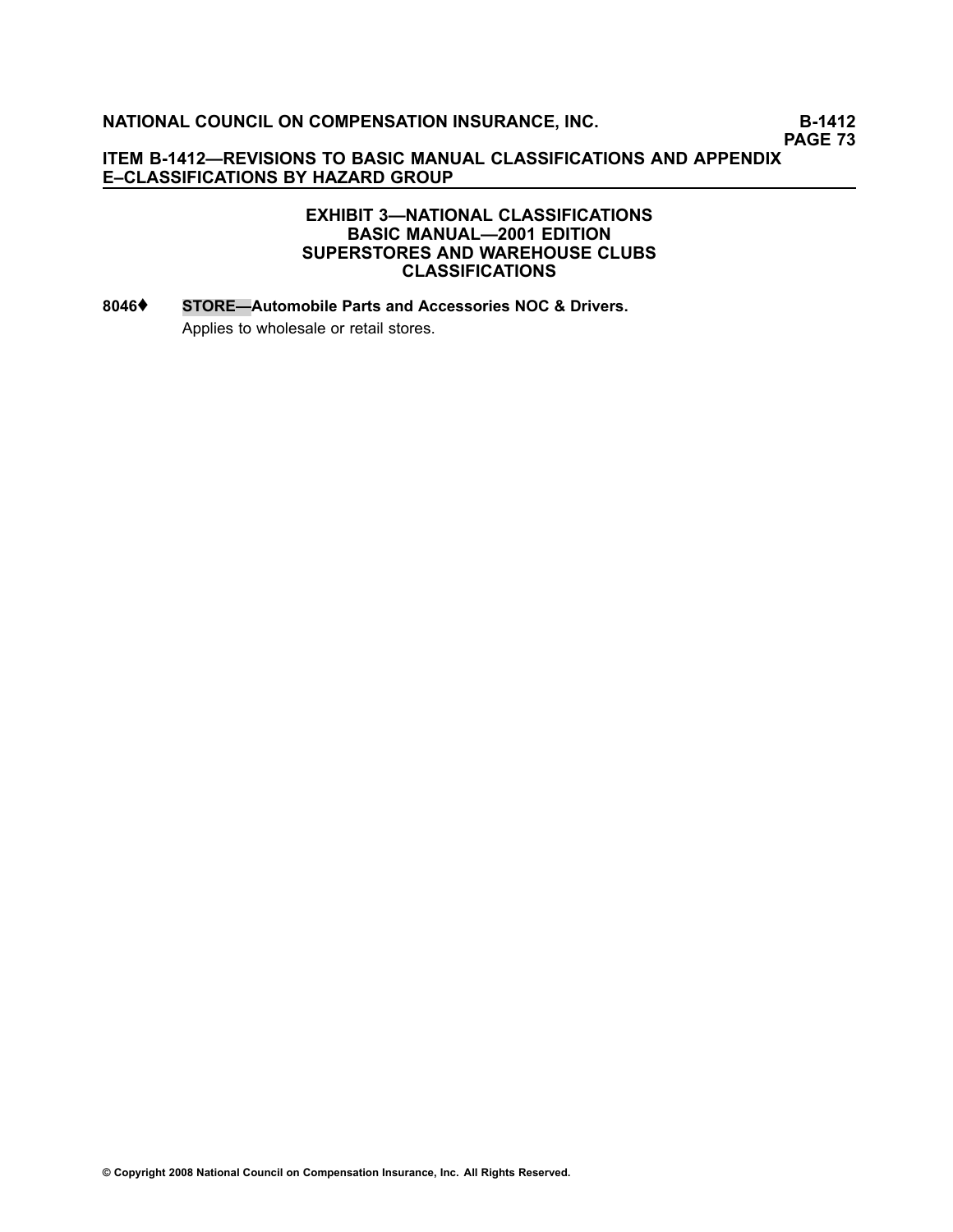**PAGE 74**

**ITEM B1412—REVISIONS TO BASIC MANUAL CLASSIFICATIONS AND APPENDIX E–CLASSIFICATIONS BY HAZARD GROUP**

#### **EXHIBIT 3—NATIONAL CLASSIFICATIONS BASIC MANUAL—2001 EDITION SUPERSTORES AND WAREHOUSE CLUBS CLASSIFICATIONS**

**[8047](file:///C:/manuscript/hyperlink.asp?docid=8047<?Pub & EntityName=amp>manualtitle=scopesxml)**♦ **STORE—Drug—Wholesale**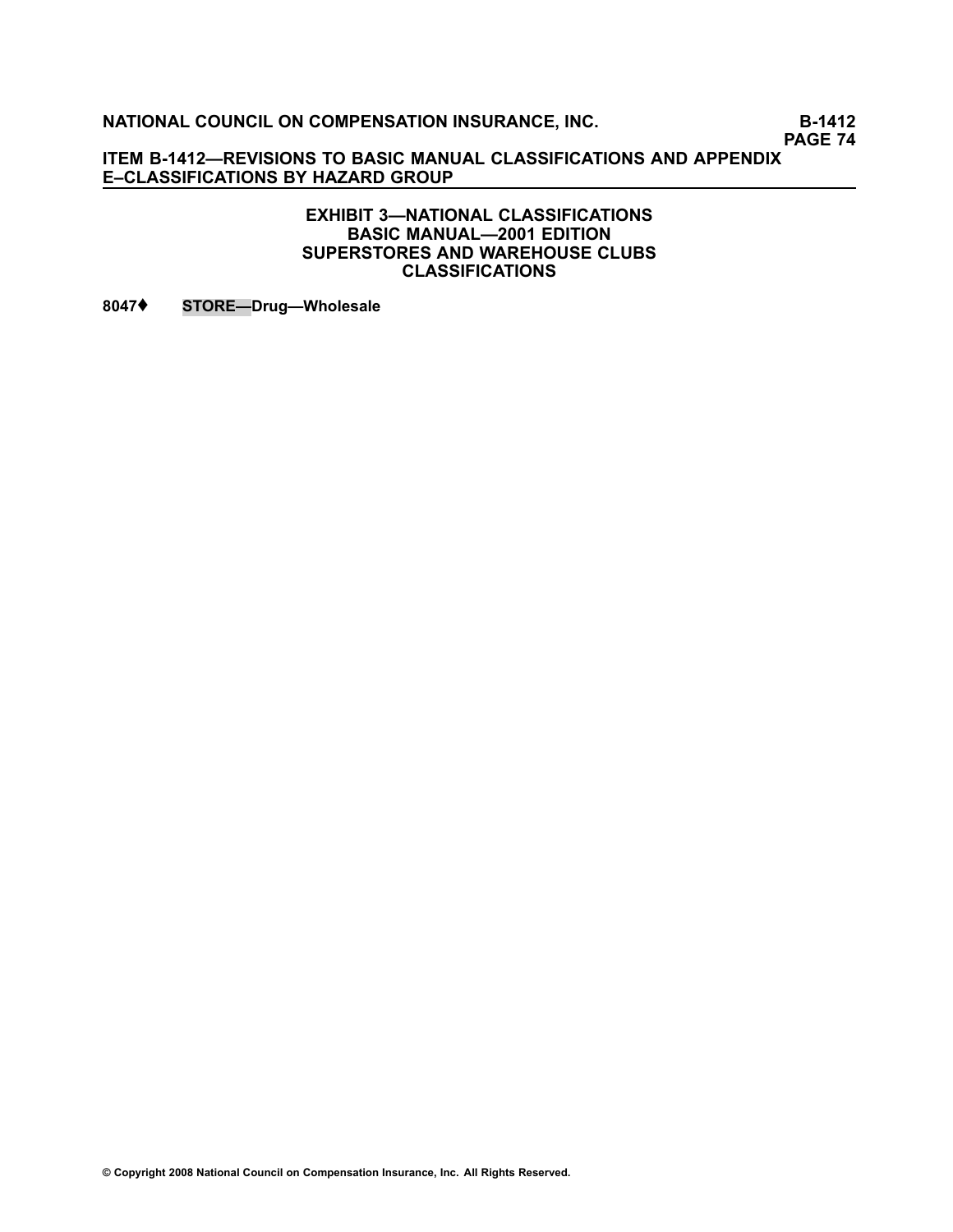#### **EXHIBIT 3—NATIONAL CLASSIFICATIONS BASIC MANUAL—2001 EDITION SUPERSTORES AND WAREHOUSE CLUBS CLASSIFICATIONS**

**[8072](file:///C:/manuscript/hyperlink.asp?docid=8072<?Pub & EntityName=amp>manualtitle=scopesxml) ♦ STORE—Audio or Video Cassette, Book, Record, Compact Disc, Software—Retail.** Not applicable to store locations where more than 50% gross receipts is in the service of food or the sale of musical instruments, computers or other hardware, or household or electronic equipment.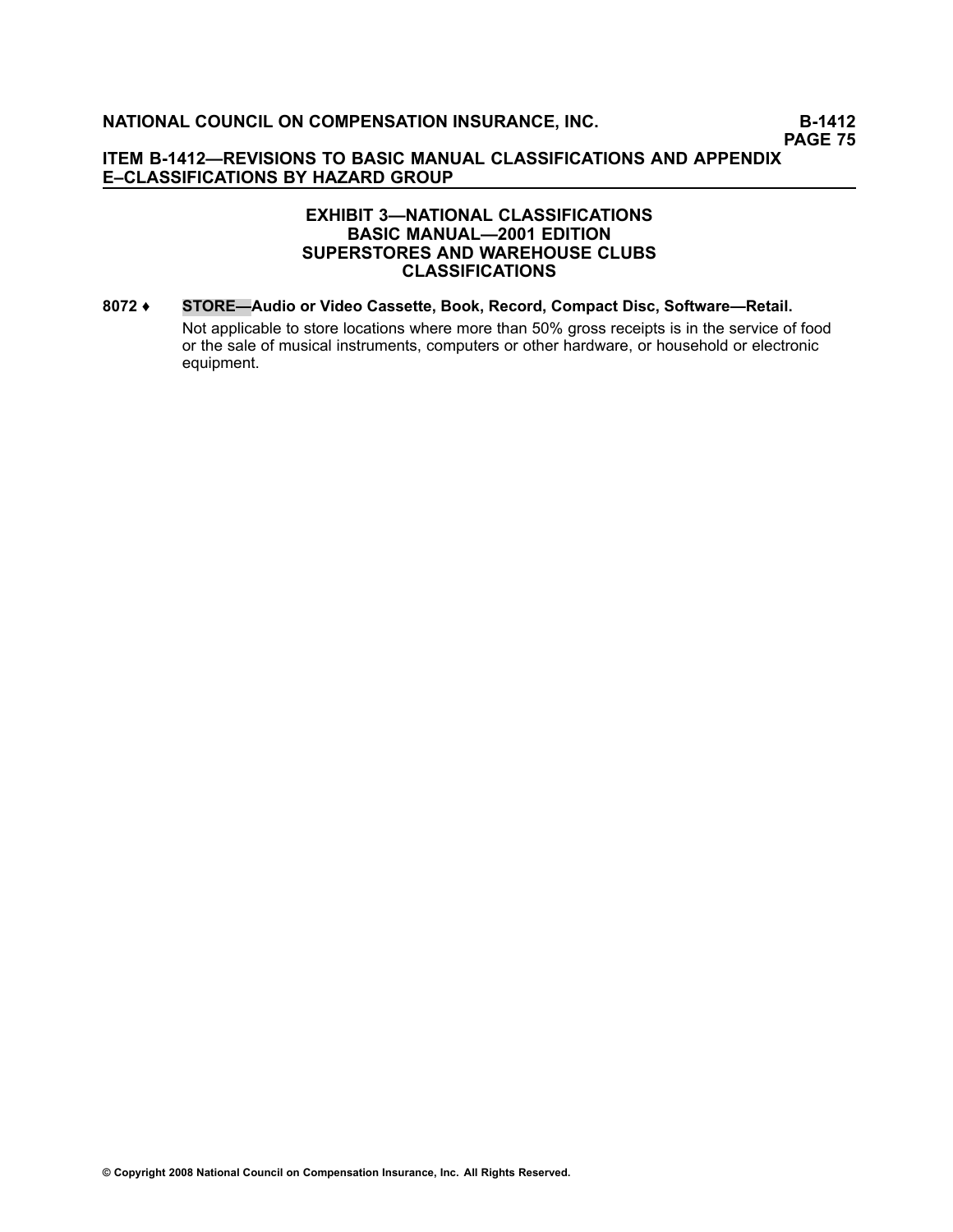#### **EXHIBIT 3—NATIONAL CLASSIFICATIONS BASIC MANUAL—2001 EDITION SUPERSTORES AND WAREHOUSE CLUBS CLASSIFICATIONS**

**[8072](file:///C:/manuscript/hyperlink.asp?docid=8072<?Pub & EntityName=amp>manualtitle=scopesxml)**♦ **STORE—Book, Record, Compact Disc, Software, Video or Audio Cassette—Retail.** Not applicable to store locations where more than 50% gross receipts is in the service of food or the sale of musical instruments, computers or other hardware, or household or electronic equipment.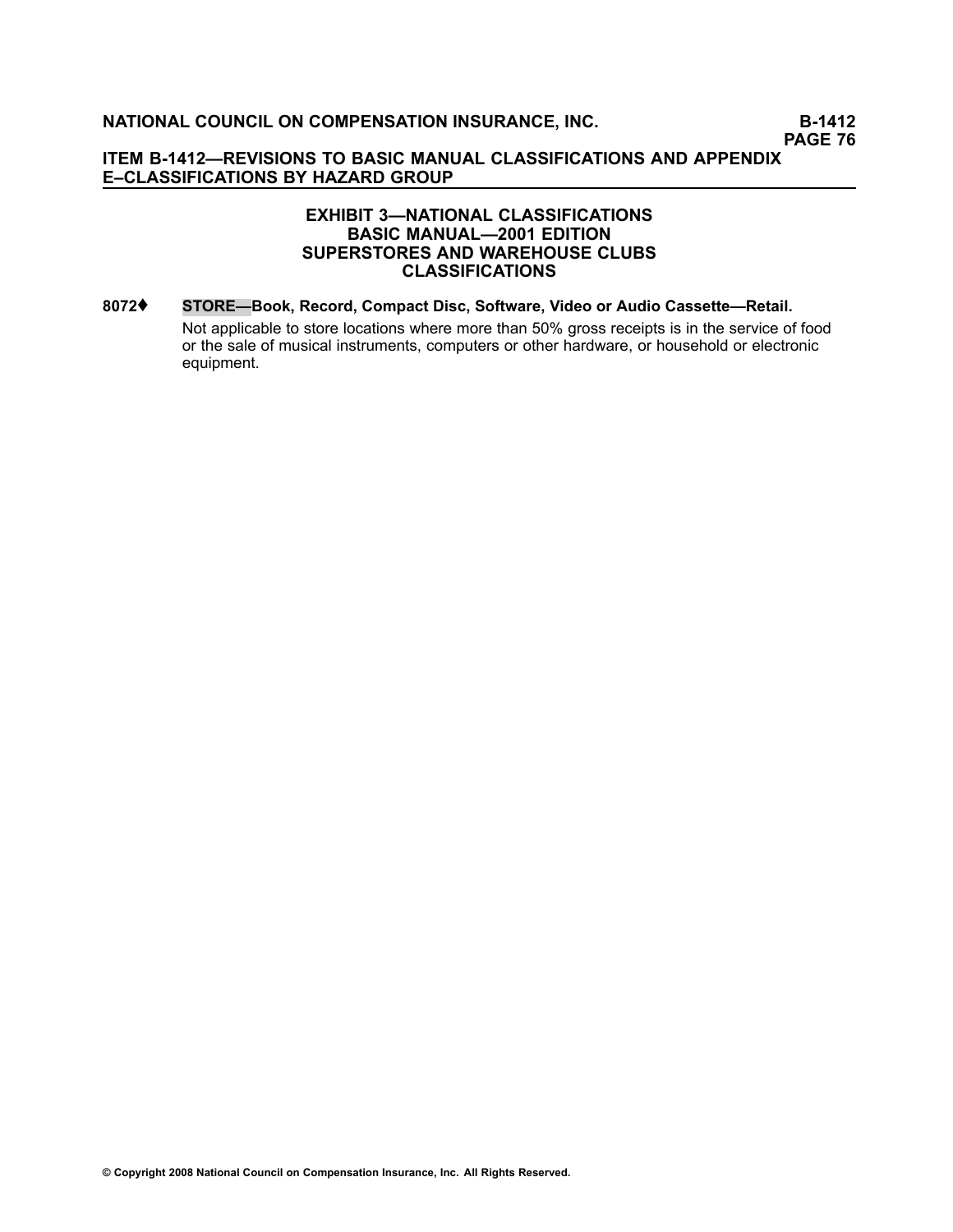#### **EXHIBIT 3—NATIONAL CLASSIFICATIONS BASIC MANUAL—2001 EDITION SUPERSTORES AND WAREHOUSE CLUBS CLASSIFICATIONS**

**[8072](file:///C:/manuscript/hyperlink.asp?docid=8072<?Pub & EntityName=amp>manualtitle=scopesxml)**♦ **STORE—Compact Disc, Book, Record, Software, Video or Audio Cassette—Retail.** Not applicable to store locations where more than 50% gross receipts is in the service of food or the sale of musical instruments, computers or other hardware, or household or electronic equipment.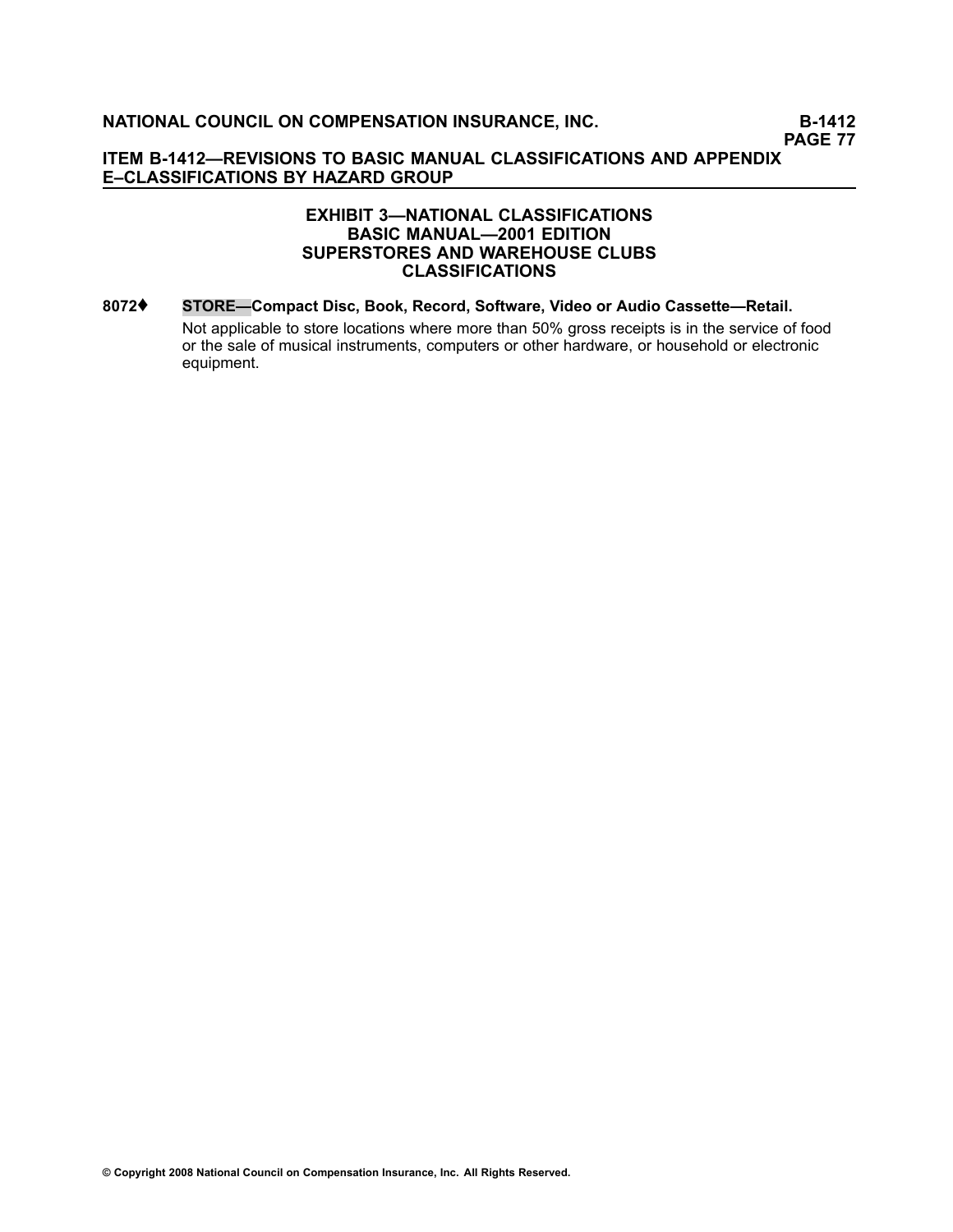#### **EXHIBIT 3—NATIONAL CLASSIFICATIONS BASIC MANUAL—2001 EDITION SUPERSTORES AND WAREHOUSE CLUBS CLASSIFICATIONS**

**[8072](file:///C:/manuscript/hyperlink.asp?docid=8072<?Pub & EntityName=amp>manualtitle=scopesxml)**♦ **STORE—Record, Book, Compact Disc, Software, Video or Audio Cassette—Retail.** Not applicable to store locations where more than 50% gross receipts is in the service of food or the sale of musical instruments, computers or other hardware, or household or electronic equipment.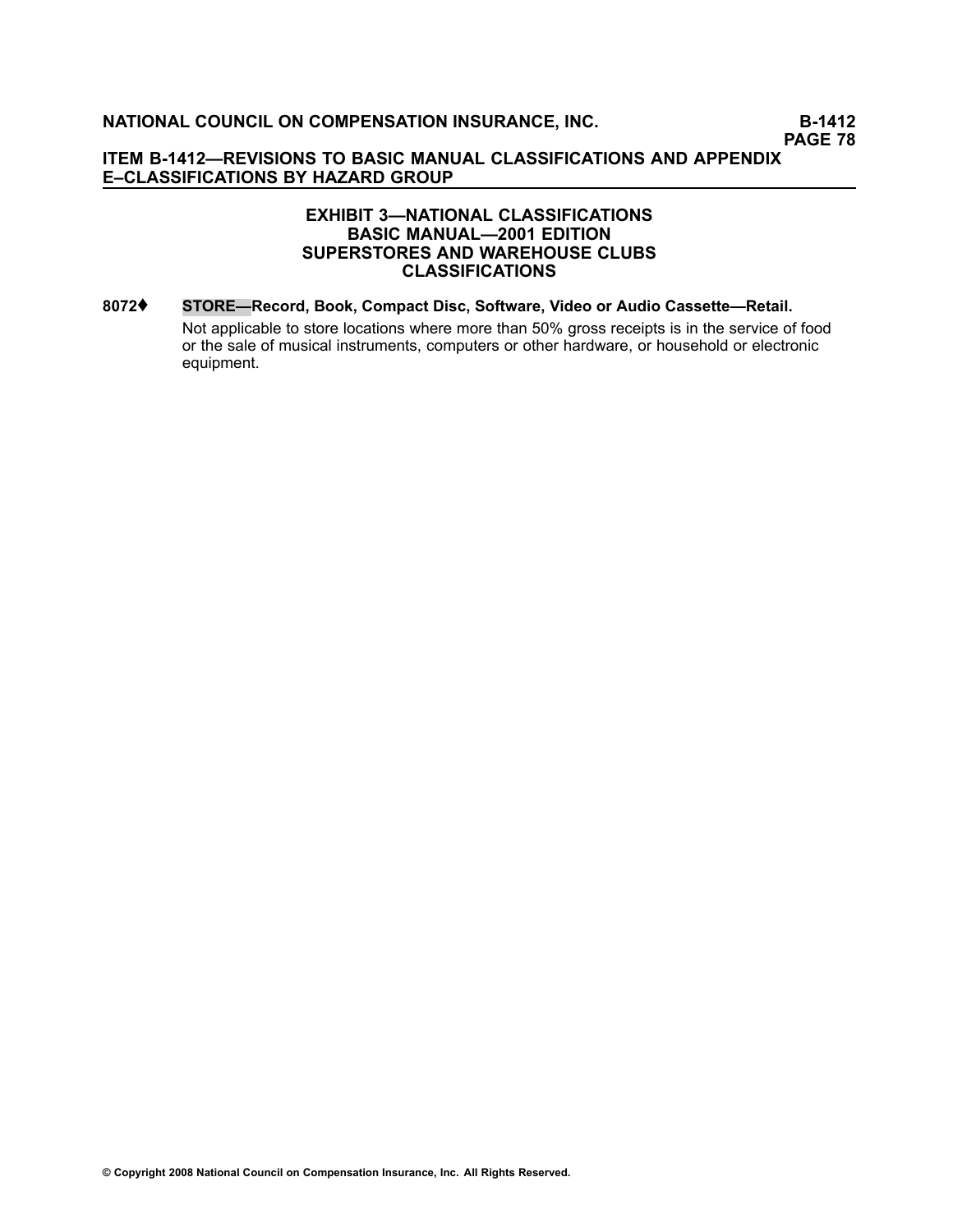#### **EXHIBIT 3—NATIONAL CLASSIFICATIONS BASIC MANUAL—2001 EDITION SUPERSTORES AND WAREHOUSE CLUBS CLASSIFICATIONS**

**[8072](file:///C:/manuscript/hyperlink.asp?docid=8072<?Pub & EntityName=amp>manualtitle=scopesxml)**♦ **STORE—Software, Book, Record, Compact Disc, Video or Audio Cassette—Retail.** Not applicable to store locations where more than 50% gross receipts is in the service of food or the sale of musical instruments, computers or other hardware, or household or electronic equipment.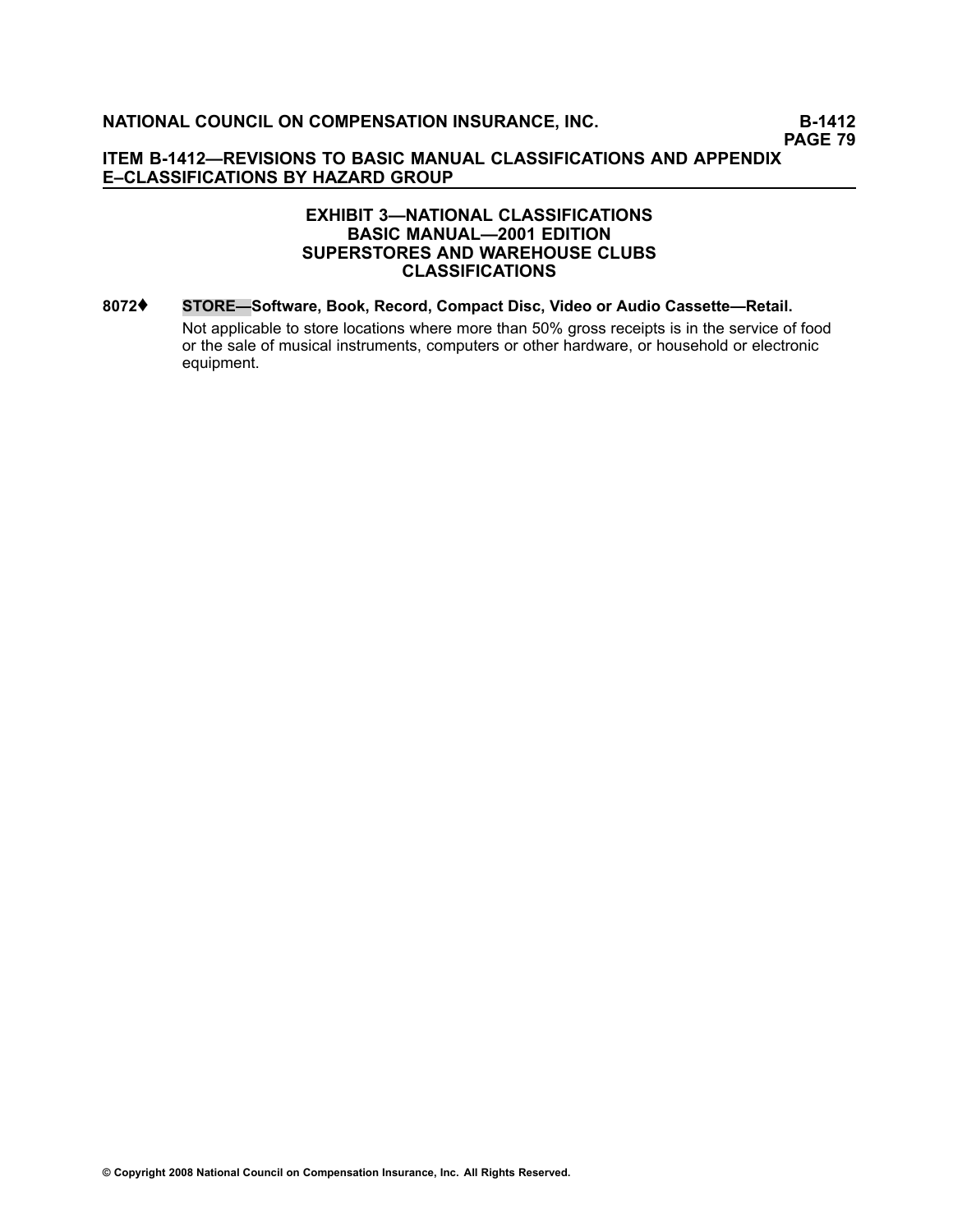#### **EXHIBIT 3—NATIONAL CLASSIFICATIONS BASIC MANUAL—2001 EDITION SUPERSTORES AND WAREHOUSE CLUBS CLASSIFICATIONS**

**[8072](file:///C:/manuscript/hyperlink.asp?docid=8072<?Pub & EntityName=amp>manualtitle=scopesxml)**♦ **STORE—Video or Audio Cassette, Book, Record, Compact Disc, Software—Retail.** Not applicable to store locations where more than 50% gross receipts is in the service of food or the sale of musical instruments, computers or other hardware, or household or electronic equipment.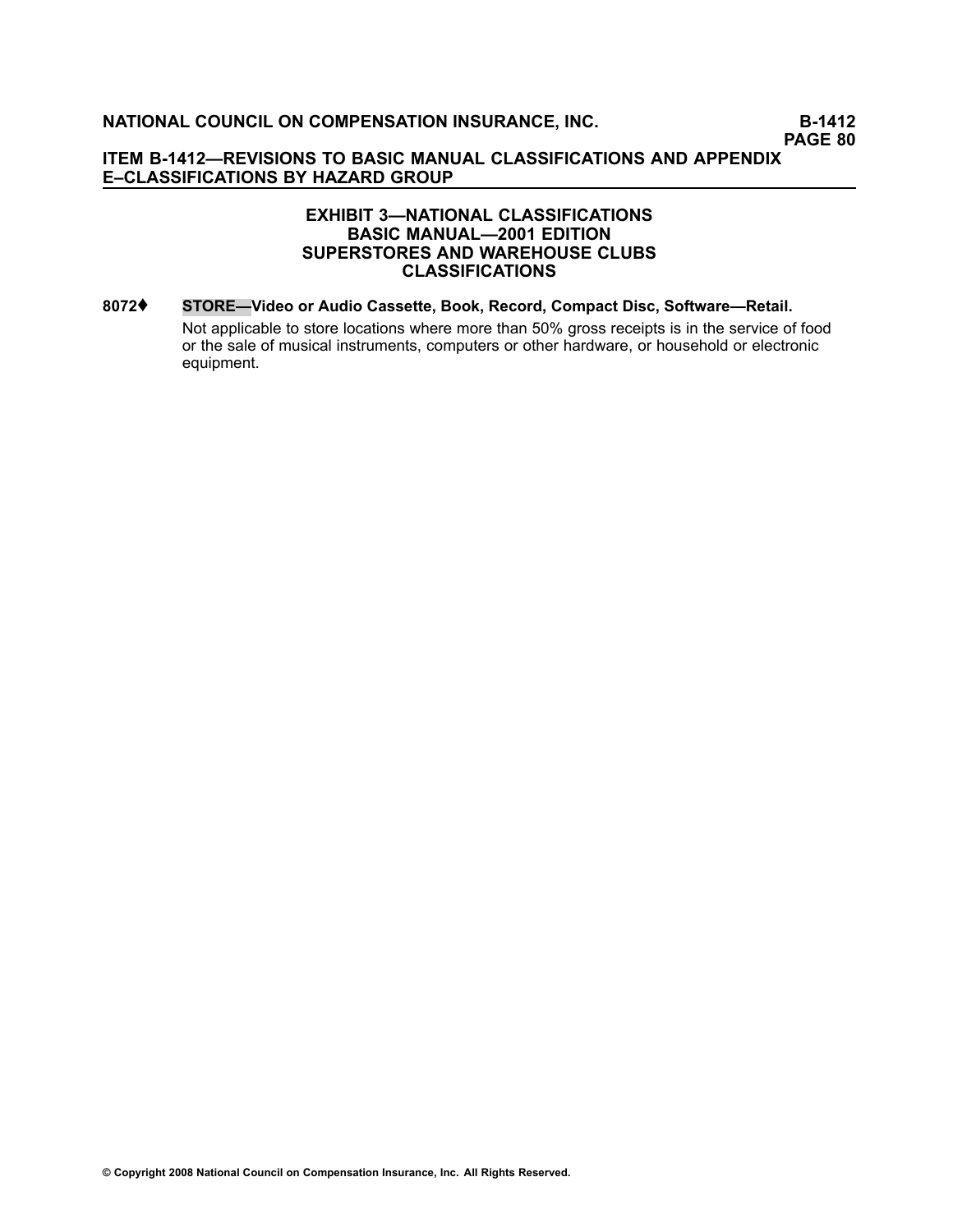**NATIONAL COUNCIL ON COMPENSATION INSURANCE, INC.** B-1412

**PAGE 81**

**ITEM B1412—REVISIONS TO BASIC MANUAL CLASSIFICATIONS AND APPENDIX E–CLASSIFICATIONS BY HAZARD GROUP**

> **EXHIBIT 3—NATIONAL CLASSIFICATIONS BASIC MANUAL—2001 EDITION SUPERSTORES AND WAREHOUSE CLUBS CLASSIFICATIONS**

**[8105](file:///C:/manuscript/hyperlink.asp?docid=8105<?Pub & EntityName=amp>manualtitle=scopesxml)**♦ **STORE—Hide or Leather Dealer**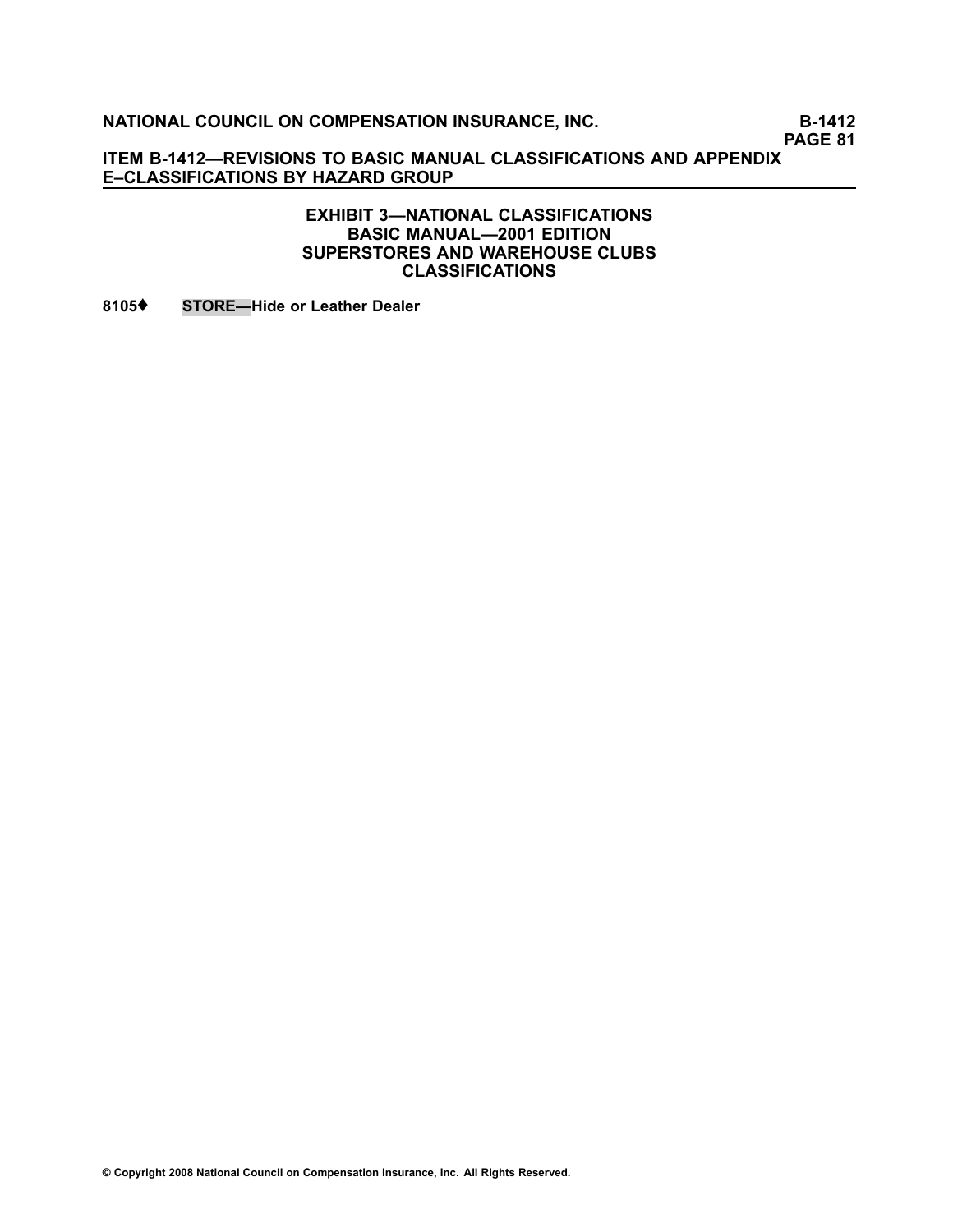**NATIONAL COUNCIL ON COMPENSATION INSURANCE, INC.** B-1412

**PAGE 82**

**ITEM B1412—REVISIONS TO BASIC MANUAL CLASSIFICATIONS AND APPENDIX E–CLASSIFICATIONS BY HAZARD GROUP**

#### **EXHIBIT 3—NATIONAL CLASSIFICATIONS BASIC MANUAL—2001 EDITION SUPERSTORES AND WAREHOUSE CLUBS CLASSIFICATIONS**

**[8105](file:///C:/manuscript/hyperlink.asp?docid=8105<?Pub & EntityName=amp>manualtitle=scopesxml)**♦ **STORE—Leather or Hide Dealer**